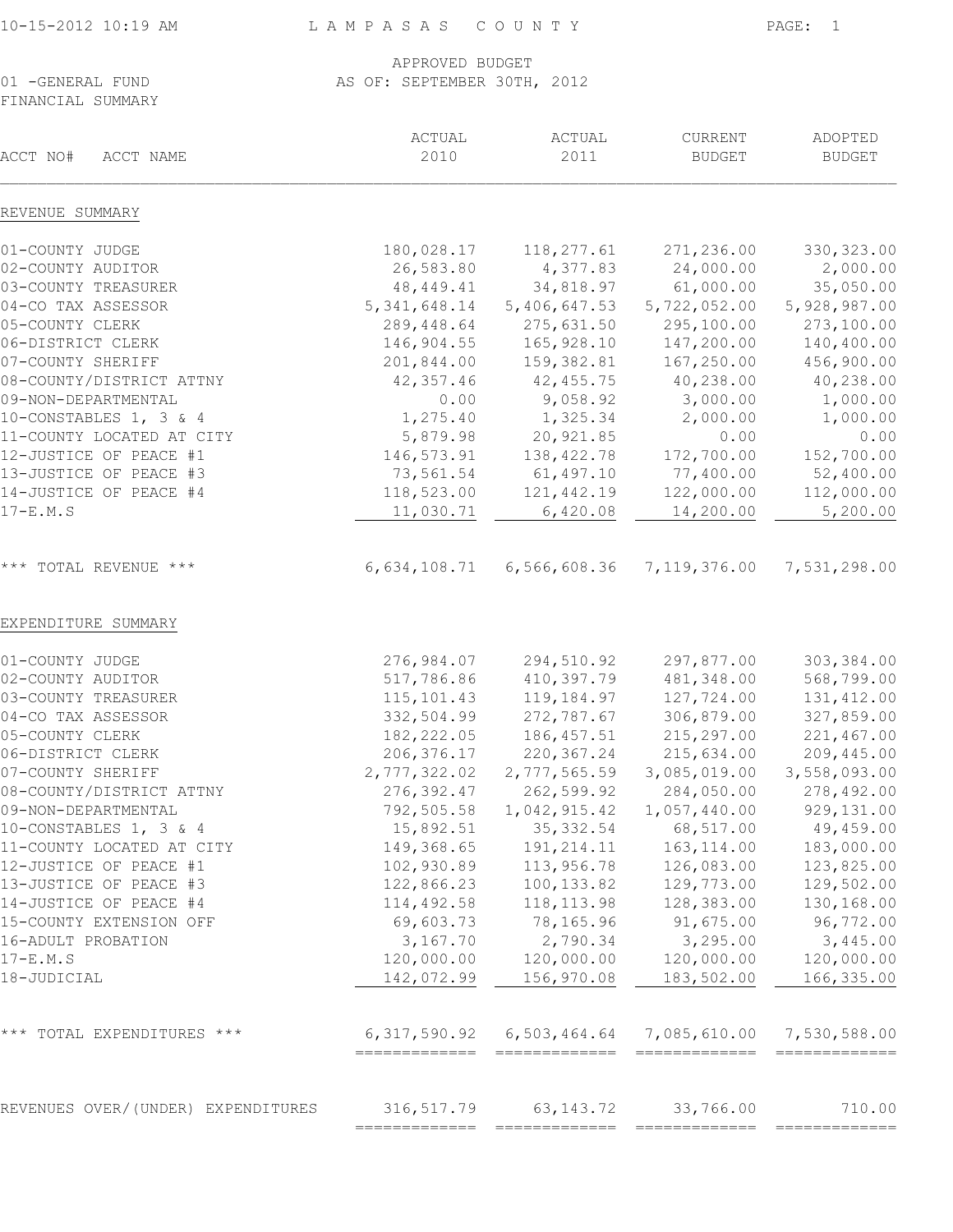| 10-15-2012 10:19 AM |                                        | LAMPASAS COUNTY             | PAGE: 2    |               |               |
|---------------------|----------------------------------------|-----------------------------|------------|---------------|---------------|
|                     |                                        | APPROVED BUDGET             |            |               |               |
| 01 -GENERAL FUND    |                                        | AS OF: SEPTEMBER 30TH, 2012 |            |               |               |
|                     | DEPARTMENT - 01-COUNTY JUDGE           |                             |            |               |               |
| DEPARTMENT REVENUES |                                        |                             |            |               |               |
|                     |                                        | ACTUAL                      | ACTUAL     | CURRENT       | ADOPTED       |
| ACCT NO#            | ACCT NAME                              | 2010                        | 2011       | <b>BUDGET</b> | <b>BUDGET</b> |
|                     |                                        |                             |            |               |               |
|                     | 101-00-098 SANITATION FEES             | 27,000.00                   | 26,850.00  | 25,000.00     | 25,000.00     |
|                     | 101-00-099 INTEREST REVENUE            | 3, 175. 73                  | 2,676.22   | 10,000.00     | 2,000.00      |
|                     | 101-00-100 SALE OF SURPLUS EQUIP/PROPE | 0.00                        | 524.51     | 0.00          | 0.00          |
|                     | 101-00-103 STATE SUPPLEMENT-JUDGE      | 17,247.62                   | 18,559.97  | 20,000.00     | 20,000.00     |
|                     | 101-00-109 SERVICE FEES (ADMIN)        | 0.00                        | 35.00      | 0.00          | 0.00          |
|                     | 101-00-112 MIXED BEVERAGE TAX          | 13,046.89                   | 12,628.35  | 12,000.00     | 12,000.00     |
|                     | 101-00-114 PROBATE COURT FEE           | 400.00                      | 370.00     | 350.00        | 350.00        |
|                     | 101-00-116 GRANT REVENUE               | 519.01                      | 0.00       | 0.00          | 0.00          |
|                     | 101-00-118 TOBACCO SETTLEMENT          | 8,068.30                    | 11, 146.28 | 11,146.00     | 7,672.00      |
|                     | 101-00-130 911-ADDRESSING SIGNS        | 1,275.50                    | 714.00     | 1,000.00      | 1,000.00      |
|                     | 101-00-166 TX TASK FORCE/INDIGENT DEFE | 17,566.75                   | 14,276.00  | 14,240.00     | 14,240.00     |
|                     | 101-00-190 MISCELLANEOUS RECEIPTS      | 3,491.52                    | 16,504.12  | 5,000.00      | 5,000.00      |
|                     | 101-00-194 REIMBURSEMENT-INSURANCE     | 3,000.00                    | 14,631.85  | 0.00          | 0.00          |
|                     | 101-00-207 COBRA INSURANCE PREMIUM     | $236.85$ (                  | 638.69)    | 1,400.00      | 1,400.00      |
|                     | 201-00-001 CONTRIBUTIONS-OTHERGOV-CITY | 50,000.00                   | 0.00       | 0.00          | 0.00          |
|                     | 201-00-010 OPERATING TRANSFERS-IN      | 35,000.00                   | 0.00       | 171,100.00    | 241,661.00    |
|                     | ** SUB-DEPARTMENT REVENUE TOTAL **     | 180,028.17                  | 118,277.61 | 271,236.00    | 330, 323.00   |
|                     | ** DEPARTMENT REVENUE TOTAL **         | 180,028.17                  | 118,277.61 | 271,236.00    | 330, 323.00   |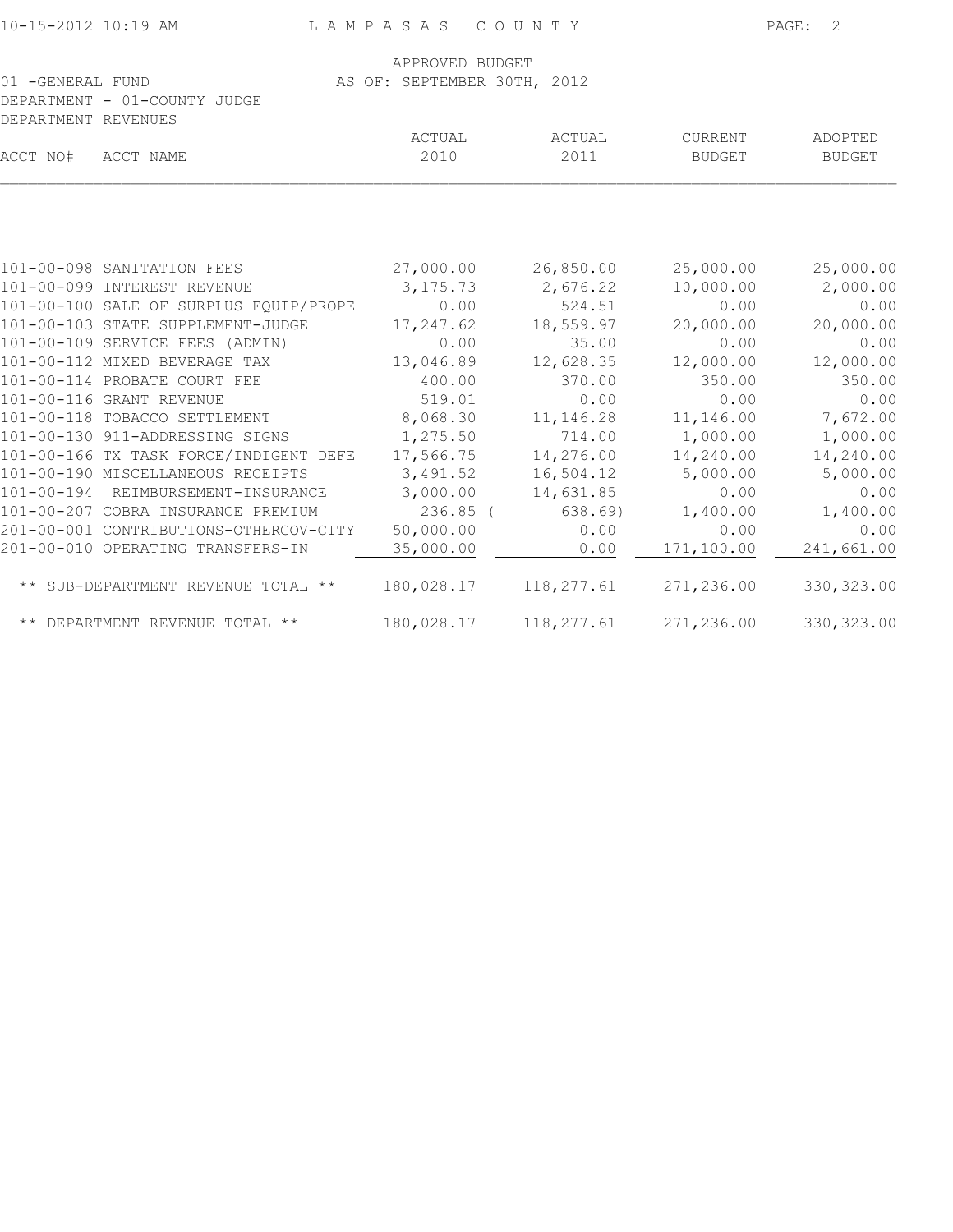| 10-15-2012 10:19 AM                                                        | LAMPASAS COUNTY             |                    | PAGE: 3          |               |  |
|----------------------------------------------------------------------------|-----------------------------|--------------------|------------------|---------------|--|
|                                                                            | APPROVED BUDGET             |                    |                  |               |  |
| 01 - GENERAL FUND<br>DEPARTMENT - 02-COUNTY AUDITOR<br>DEPARTMENT REVENUES | AS OF: SEPTEMBER 30TH, 2012 |                    |                  |               |  |
|                                                                            | ACTUAL                      | ACTUAL             | CURRENT          | ADOPTED       |  |
| ACCT NO# ACCT NAME                                                         | 2010                        | 2011               | BUDGET           | <b>BUDGET</b> |  |
|                                                                            |                             |                    |                  |               |  |
| 102-00-087 UNEMPLOYMENT REFUND                                             | 2,751.76                    | 0.00               | 0.00             | 0.00          |  |
| 102-00-143 COLLECTION DEPT                                                 | 0.00                        |                    | 859.00 21,000.00 | 1,000.00      |  |
| 102-00-190 MISCELLANEOUS RECEIPTS                                          | 2,636.99                    | 715.24             | 3,000.00         | 1,000.00      |  |
| 102-00-193 COUNTY COLLECTIN-OMNI BASE                                      | 886.00                      | 186.00             | 0.00             | 0.00          |  |
| ** SUB-DEPARTMENT REVENUE TOTAL **                                         | 6,274.75                    | 1,760.24 24,000.00 |                  | 2,000.00      |  |
| 102-01-194 REIMBURSEMENT - IHC                                             |                             | 18,370.02 2,118.51 | 0.00             | 0.00          |  |
| ** SUB-DEPARTMENT REVENUE TOTAL **                                         | 18,370.02 2,118.51          |                    | 0.00             | 0.00          |  |
| 102-02-018 COURT APPOINTED ATTORNEY                                        | 1,939.03                    | 499.08             | 0.00             | 0.00          |  |
| ** SUB-DEPARTMENT REVENUE TOTAL **                                         | 1,939.03                    | 499.08             | 0.00             | 0.00          |  |
| ** DEPARTMENT REVENUE TOTAL **                                             | 26,583.80                   | 4,377.83           | 24,000.00        | 2,000.00      |  |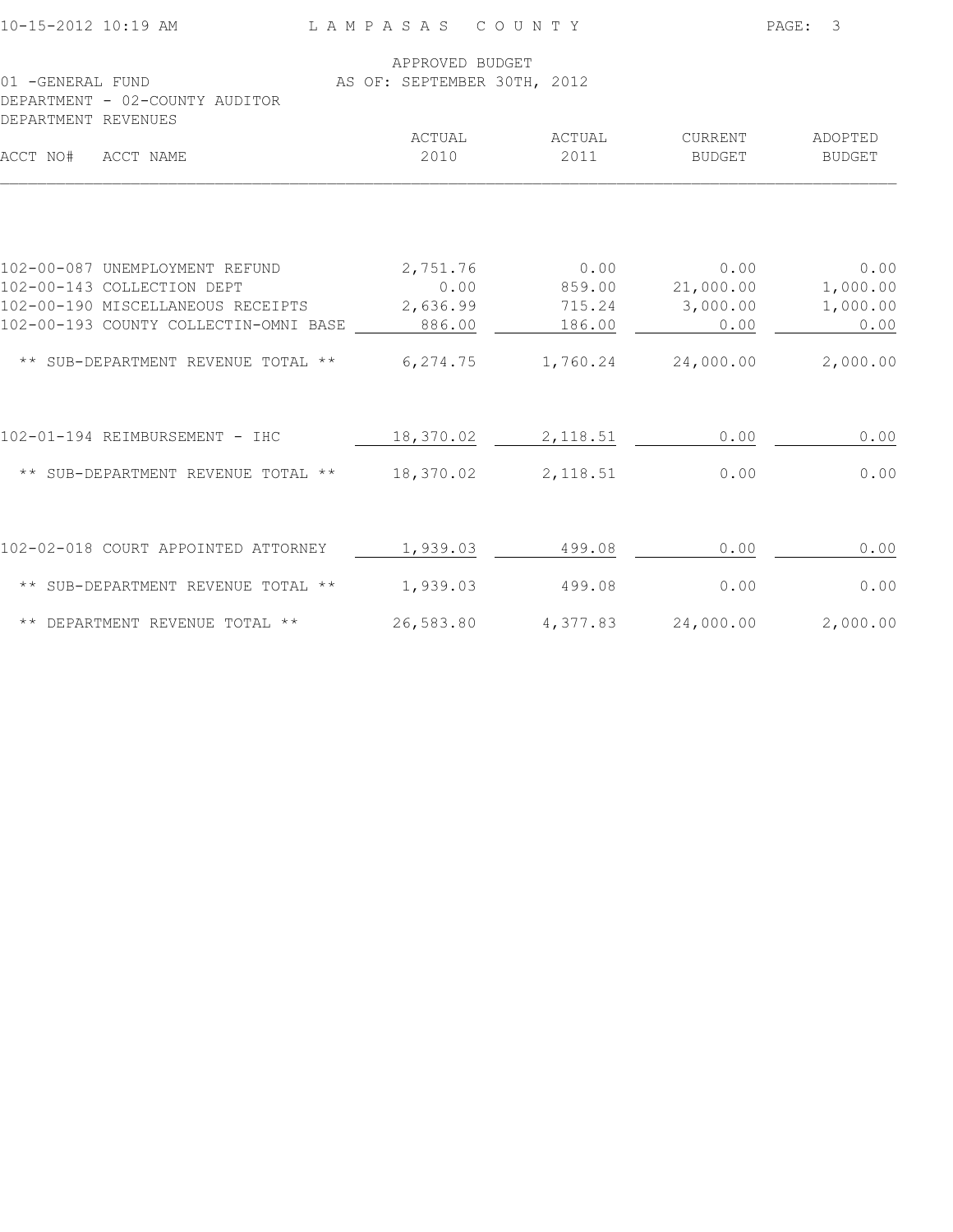| 10-15-2012 10:19 AM                                        | LAMPASAS COUNTY                                |           |           | PAGE:<br>4    |
|------------------------------------------------------------|------------------------------------------------|-----------|-----------|---------------|
| 01 -GENERAL FUND                                           | APPROVED BUDGET<br>AS OF: SEPTEMBER 30TH, 2012 |           |           |               |
| DEPARTMENT - 03-COUNTY TREASURER<br>DEPARTMENT<br>REVENUES |                                                |           |           |               |
|                                                            | ACTUAL                                         | ACTUAL    | CURRENT   | ADOPTED       |
| ACCT NO#<br>ACCT NAME                                      | 2010                                           | 2011      | BUDGET    | <b>BUDGET</b> |
|                                                            |                                                |           |           |               |
| 103-00-109 SERVICE FEES                                    | 48,425.61                                      | 34,774.90 | 61,000.00 | 35,000.00     |
| 103-00-190 MISCELLANEOUS RECEIPTS                          | 23.80                                          | 44.07     | 0.00      | 50.00         |
| ** SUB-DEPARTMENT REVENUE TOTAL **                         | 48,449.41                                      | 34,818.97 | 61,000.00 | 35,050.00     |
| ** DEPARTMENT REVENUE TOTAL **                             | 48,449.41                                      | 34,818.97 | 61,000.00 | 35,050.00     |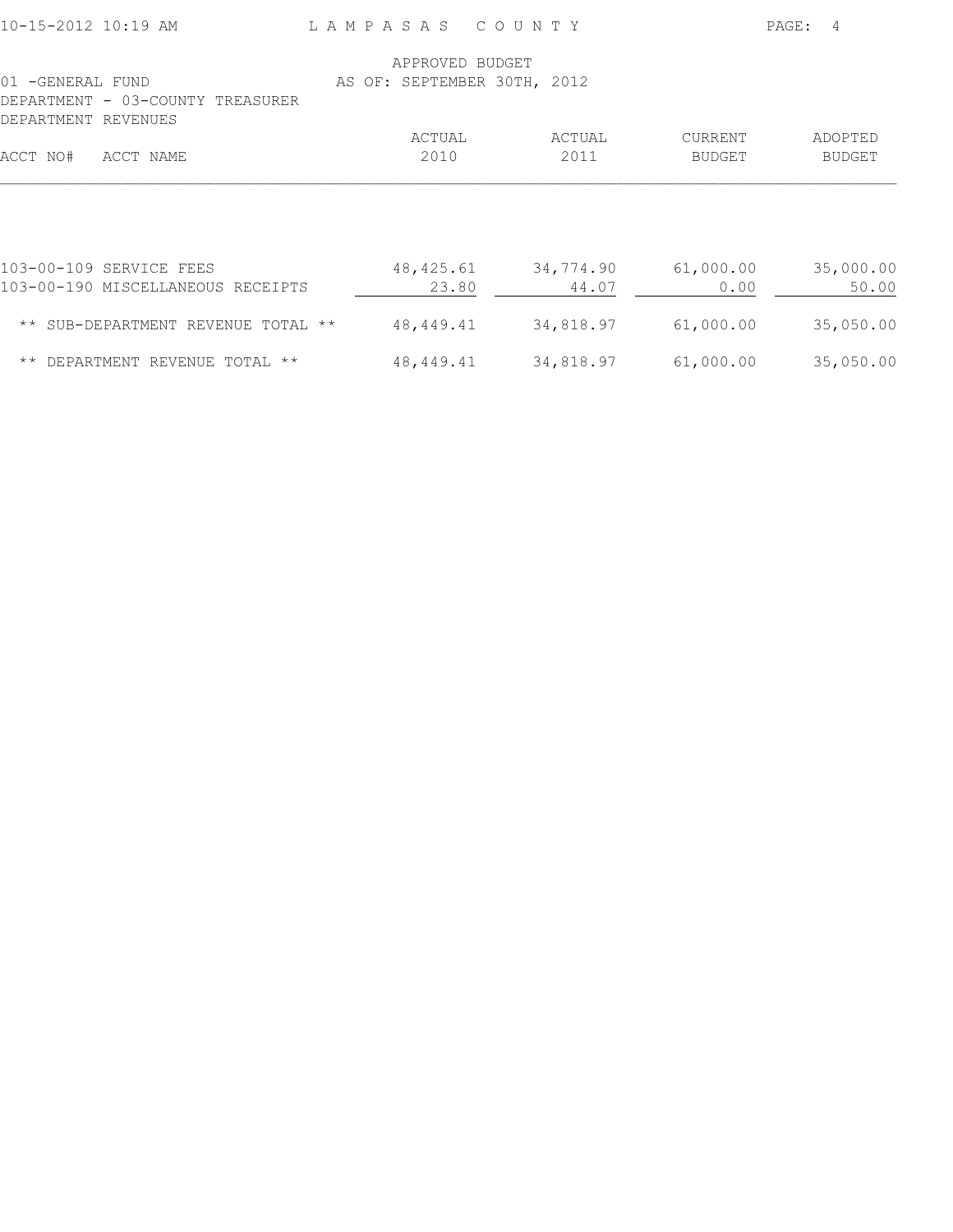| 10-15-2012 10:19 AM                      |                                        | LAMPASAS COUNTY             |              |               | PAGE: 5       |
|------------------------------------------|----------------------------------------|-----------------------------|--------------|---------------|---------------|
|                                          |                                        | APPROVED BUDGET             |              |               |               |
| 01 - GENERAL FUND<br>DEPARTMENT REVENUES | DEPARTMENT - 04-CO TAX ASSESSOR        | AS OF: SEPTEMBER 30TH, 2012 |              |               |               |
|                                          |                                        | ACTUAL                      | ACTUAL       | CURRENT       | ADOPTED       |
| ACCT NO#                                 | ACCT NAME                              | 2010                        | 2011         | <b>BUDGET</b> | <b>BUDGET</b> |
|                                          |                                        |                             |              |               |               |
|                                          | 104-00-010 CURRENT AD VALOREM TAXES    | 4,557,169.14                | 4,596,636.89 | 4,871,812.00  | 5,102,287.00  |
|                                          | 104-00-015 LOCAL OPTION 1/2% SALES TAX | 582,082.60                  | 569,699.81   | 587,990.00    | 582,000.00    |
|                                          | 104-00-030 PENALTIES & INT. AD VALOREM | 629.01                      | 260.76       | 0.00          | 0.00          |
|                                          | 104-00-036 POSTAGE REIMBURSEMENT       | 3,424.00                    | 3,533.00     | 2,500.00      | 2,700.00      |
|                                          | 104-00-043 COURT COST CHILD SAFETY FUN | 31,604.00                   | 32,038.50    | 33,000.00     | 30,000.00     |
|                                          | 104-00-089 MOTOR VEHICLE VERIFICATION  | 4,852.00                    | 4,858.00     | 4,500.00      | 4,000.00      |
|                                          | 104-00-090 MOTOR VEHICLE REGISTRATION  | 58,687.75                   | 60,526.30    | 63,000.00     | 50,000.00     |
|                                          | 104-00-091 STATE SALES TAX REBATE      | 74,810.76                   | 99,301.89    | 124,500.00    | 130,000.00    |
|                                          | 104-00-104 T/AC-AUTO TITLES            | 27, 262.10                  | 33,989.40    | 31,750.00     | 25,000.00     |
|                                          | 104-00-113 LIQUOR LICENSE & PERMITS    | 545.00                      | 5,040.56     | 2,000.00      | 2,000.00      |
|                                          | 104-00-190 MISCELLANEOUS RECEIPTS      | 581.78                      | 762.42       | 1,000.00      | 1,000.00      |
|                                          | ** SUB-DEPARTMENT REVENUE TOTAL **     | 5, 341, 648.14              | 5,406,647.53 | 5,722,052.00  | 5,928,987.00  |
|                                          | ** DEPARTMENT REVENUE TOTAL **         | 5, 341, 648.14              | 5,406,647.53 | 5,722,052.00  | 5,928,987.00  |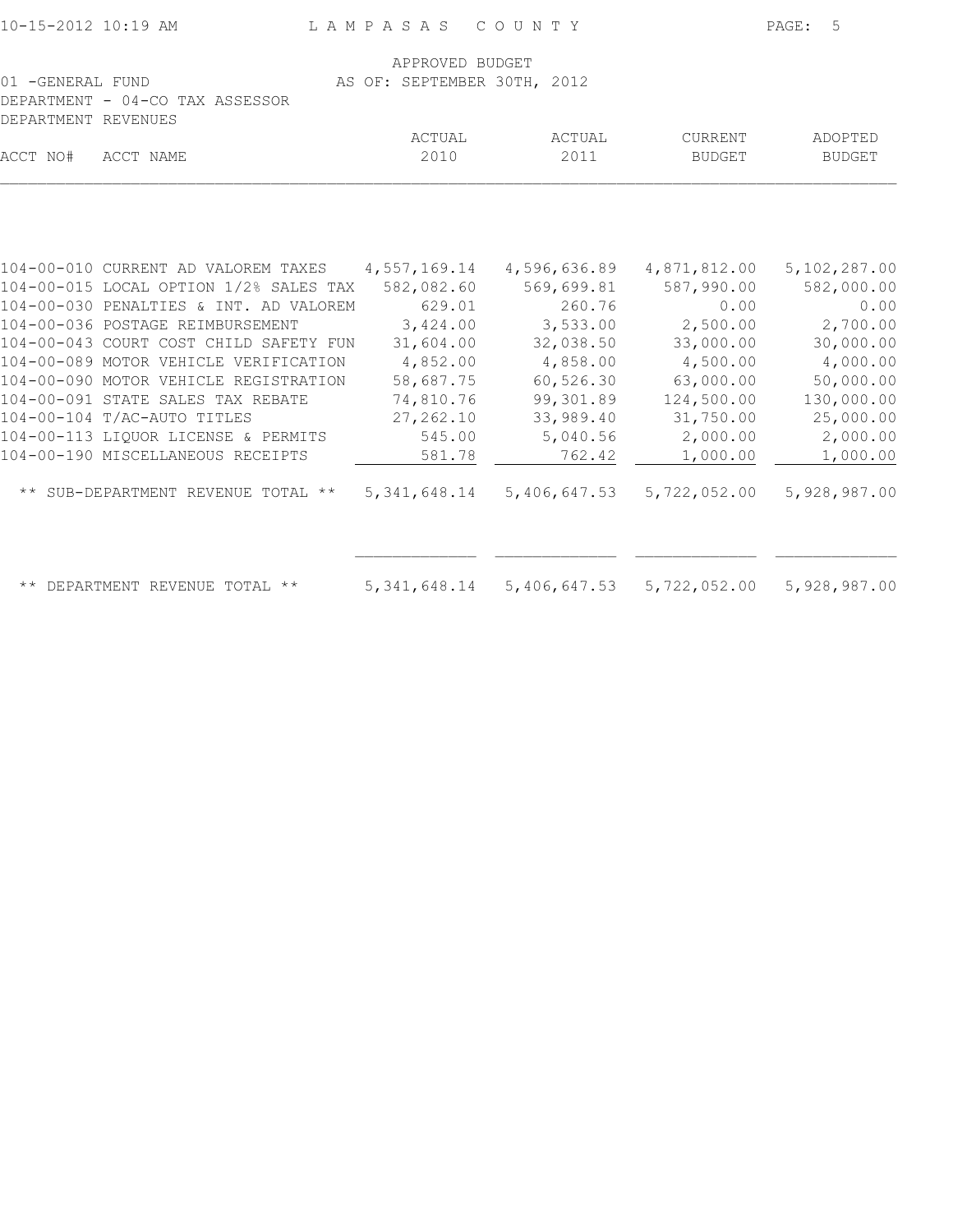| 10-15-2012 10:19 AM |                                                                  |  |                      | LAMPASAS COUNTY             |                      | PAGE: | 6                    |
|---------------------|------------------------------------------------------------------|--|----------------------|-----------------------------|----------------------|-------|----------------------|
| 01 -GENERAL FUND    | DEPARTMENT - 05-COUNTY CLERK                                     |  | APPROVED BUDGET      | AS OF: SEPTEMBER 30TH, 2012 |                      |       |                      |
| DEPARTMENT REVENUES |                                                                  |  | ACTUAL               | ACTUAL                      | CURRENT              |       | ADOPTED              |
| ACCT NO#            | ACCT NAME                                                        |  | 2010                 | 2011                        | BUDGET               |       | <b>BUDGET</b>        |
|                     |                                                                  |  |                      |                             |                      |       |                      |
|                     | 105-00-012 SUPPLE CRT GUARDIANSHIP FEE                           |  | 3,300.00             | 3,000.00                    | 2,500.00             |       | 2,500.00             |
|                     | 105-00-033 PRESERVATION CLERK ACCOUNT<br>105-00-106 COUNTY CLERK |  | 640.00<br>227,086.14 | 1,530.00<br>228,201.50      | 600.00<br>237,000.00 |       | 600.00<br>225,000.00 |
|                     | 105-00-107 COUNTY CLERK-PROBATION                                |  | 58,422.50            | 42,900.00                   | 55,000.00            |       | 45,000.00            |
|                     | ** SUB-DEPARTMENT REVENUE TOTAL **                               |  | 289,448.64           | 275,631.50                  | 295,100.00           |       | 273,100.00           |
|                     | ** DEPARTMENT REVENUE TOTAL **                                   |  | 289,448.64           | 275,631.50                  | 295,100.00           |       | 273,100.00           |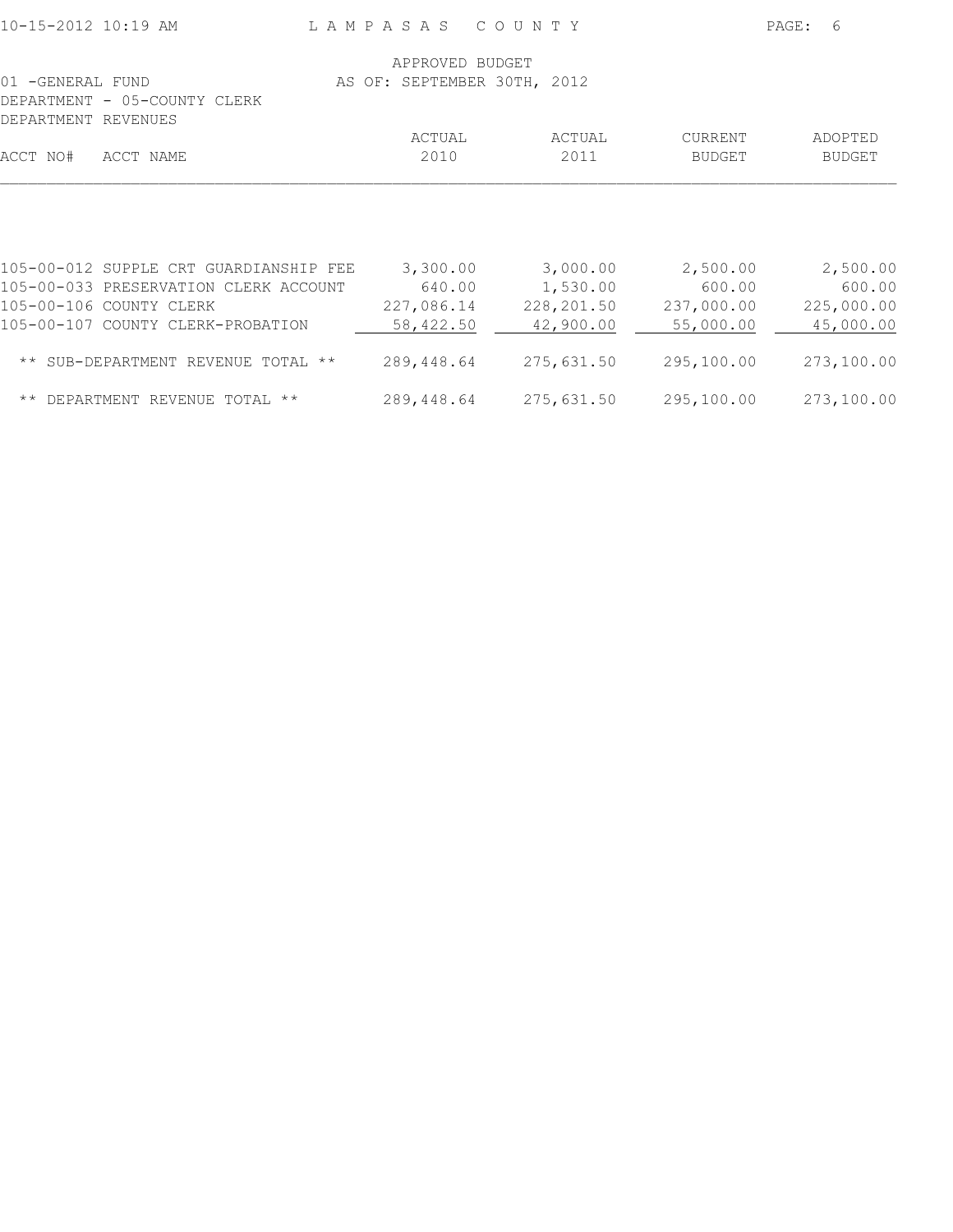| 10-15-2012 10:19 AM |                                                                                                                                                                                                                              | LAMPASAS                                                             | C O U N T Y                                                         |                                                                    | PAGE:<br>-7                                                        |
|---------------------|------------------------------------------------------------------------------------------------------------------------------------------------------------------------------------------------------------------------------|----------------------------------------------------------------------|---------------------------------------------------------------------|--------------------------------------------------------------------|--------------------------------------------------------------------|
| 01 -GENERAL FUND    | DEPARTMENT - 06-DISTRICT CLERK                                                                                                                                                                                               | APPROVED BUDGET<br>AS OF: SEPTEMBER 30TH, 2012                       |                                                                     |                                                                    |                                                                    |
| DEPARTMENT REVENUES |                                                                                                                                                                                                                              | ACTUAL                                                               | ACTUAL                                                              | CURRENT                                                            | ADOPTED                                                            |
| ACCT NO#            | ACCT NAME                                                                                                                                                                                                                    | 2010                                                                 | 2011                                                                | <b>BUDGET</b>                                                      | <b>BUDGET</b>                                                      |
|                     | 106-00-006 REIMBURSMENT OF JUROR PMT<br>106-00-037 DIST CLERK RECORD MGMT<br>106-00-094 DISTRICT CLERK<br>106-00-105 DISTRICT CLK AG CHILD SUPPO<br>106-00-108 DISTRICT CLERK-PROBATION<br>106-00-190 MISCELLANEOUS RECEIPTS | 7,378.00<br>1,931.33<br>70,278.31<br>247.84<br>63,234.07<br>3,835.00 | 8,262.00<br>2,318.65<br>80,729.46<br>16.17<br>69,844.82<br>4,757.00 | 6,400.00<br>1,900.00<br>74,000.00<br>0.00<br>60,900.00<br>4,000.00 | 5,000.00<br>1,900.00<br>74,000.00<br>0.00<br>55,000.00<br>4,500.00 |
|                     | ** SUB-DEPARTMENT REVENUE TOTAL **                                                                                                                                                                                           | 146,904.55                                                           | 165,928.10                                                          | 147,200.00                                                         | 140,400.00                                                         |
|                     | ** DEPARTMENT REVENUE TOTAL **                                                                                                                                                                                               | 146,904.55                                                           | 165,928.10                                                          | 147,200.00                                                         | 140,400.00                                                         |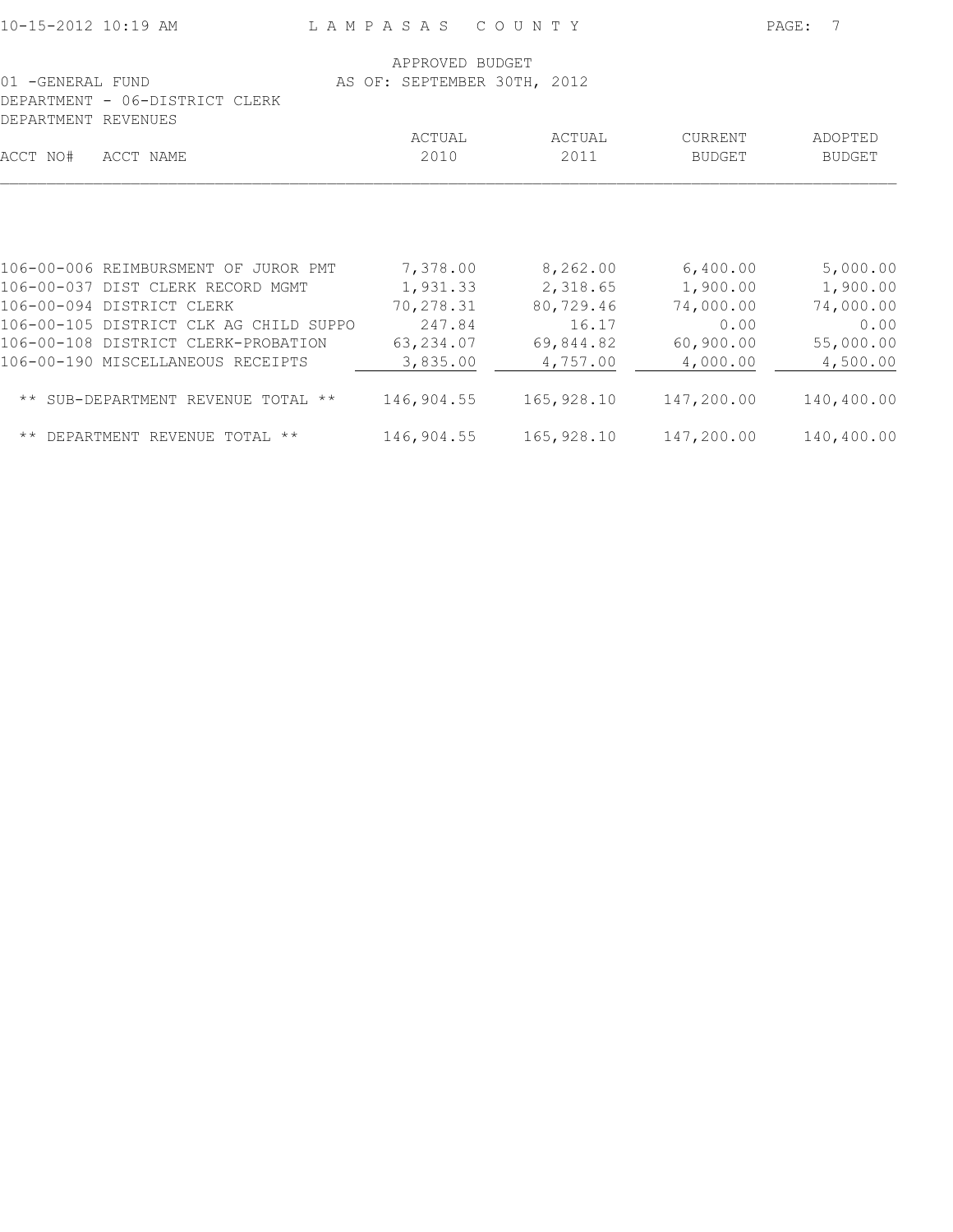| 10-15-2012 10:19 AM                                                       | LAMPASAS<br>COUNTY          | PAGE:<br>8 |               |               |
|---------------------------------------------------------------------------|-----------------------------|------------|---------------|---------------|
|                                                                           | APPROVED BUDGET             |            |               |               |
| 01 -GENERAL FUND<br>DEPARTMENT - 07-COUNTY SHERIFF<br>DEPARTMENT REVENUES | AS OF: SEPTEMBER 30TH, 2012 |            |               |               |
|                                                                           | ACTUAL                      | ACTUAL     | CURRENT       | ADOPTED       |
| ACCT NO#<br>ACCT NAME                                                     | 2010                        | 2011       | <b>BUDGET</b> | <b>BUDGET</b> |
|                                                                           |                             |            |               |               |
| 107-00-050 TELEPHONE COMMISSION                                           | 7,618.25                    | 5, 213.25  | 4,500.00      | 4,500.00      |
| 107-00-092 COUNTY SHERIFF SERVING CITA                                    | 5,325.00                    | 7,082.50   | 5,500.00      | 5,500.00      |
| 107-00-100 SALE OF SURPLUS PROPERTY                                       | 0.00                        | 12,083.50  | 10,000.00     | 10,000.00     |
| 107-00-102 INSURANCE REFUND                                               | 47,700.49                   | 1,536.21   | 14,000.00     | 0.00          |
| 107-00-116 GRANT REVENUE                                                  | 47,465.00                   | 2,851.45   | 7,000.00      | 0.00          |
| 107-00-119 CITY PAYMENT FOR PRISONERS                                     | 5,225.22                    | 5,611.40   | 5,000.00      | 5,000.00      |
| 107-00-122 PRISONER TRANSPORTATION                                        | 2,188.74                    | 9,076.48   | 7,500.00      | 3,500.00      |
| 107-00-190 MISCELLANEOUS RECEIPTS                                         | 1,310.53                    | 2,034.24   | 5,500.00      | 2,000.00      |
| 107-00-191 CITIZENS DONATIONS                                             | 4,073.31                    | 7,761.77   | 9,250.00      | 4,000.00      |
| 207-00-000 OTHER RESOURCE-LEASE                                           | 77,740.00                   | 98,000.00  | 98,000.00     | 421,400.00    |
| ** SUB-DEPARTMENT REVENUE TOTAL **                                        | 198,646.54                  | 151,250.80 | 166,250.00    | 455,900.00    |
| 107-02-190 MISCELLANEOUS RECEIPTS                                         | 3,197.46                    | 8,132.01   | 1,000.00      | 1,000.00      |
| ** SUB-DEPARTMENT REVENUE TOTAL **                                        | 3,197.46                    | 8,132.01   | 1,000.00      | 1,000.00      |
| ** DEPARTMENT REVENUE TOTAL **                                            | 201,844.00                  | 159,382.81 | 167,250.00    | 456,900.00    |
|                                                                           |                             |            |               |               |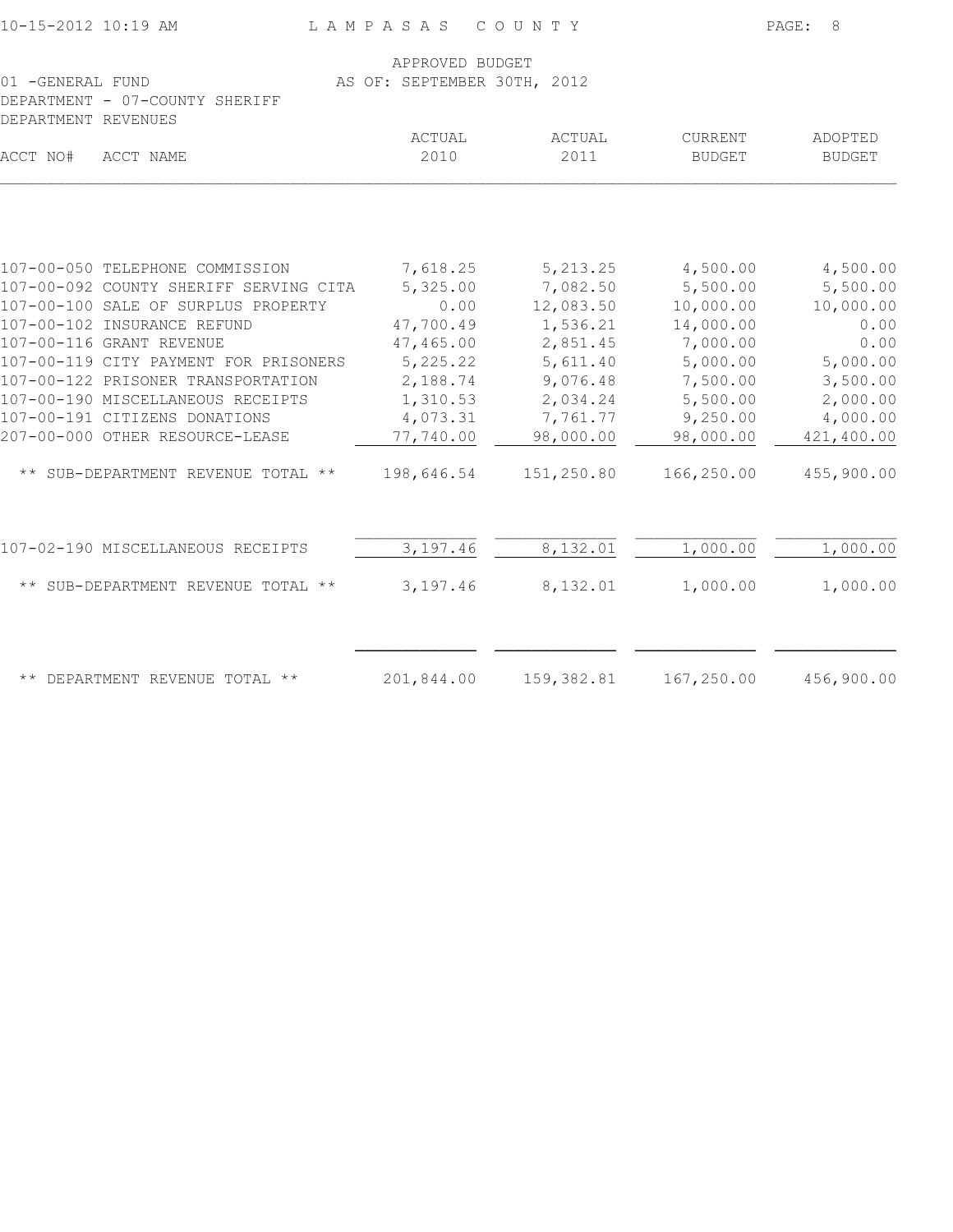|                                             | APPROVED BUDGET             |           |               |           |
|---------------------------------------------|-----------------------------|-----------|---------------|-----------|
| 01 -GENERAL FUND                            | AS OF: SEPTEMBER 30TH, 2012 |           |               |           |
| DEPARTMENT - 08-COUNTY/DISTRICT ATTNY       |                             |           |               |           |
| DEPARTMENT REVENUES                         |                             |           |               |           |
|                                             | ACTUAL                      | ACTUAL    | CURRENT       | ADOPTED   |
| ACCT NO#<br>ACCT NAME                       | 2010                        | 2011      | <b>BUDGET</b> | BUDGET    |
|                                             |                             |           |               |           |
|                                             |                             |           |               |           |
|                                             |                             |           |               |           |
|                                             |                             |           |               |           |
| 108-00-103 STATE SUPPLEMENT ASST. D.A.      | 4,200.00                    | 5,160.00  | 0.00          | 0.00      |
| 108-00-123 STATE REIMBURSEMENT              | 34,449.66                   | 33,588.75 | 34,530.00     | 34,530.00 |
| 108-00-190 MISCELLANEOUS RECEIPTS           | 3,707.80                    | 3,707.00  | 5,708.00      | 5,708.00  |
|                                             |                             |           |               |           |
| ** SUB-DEPARTMENT REVENUE TOTAL **          | 42,357.46                   | 42,455.75 | 40,238.00     | 40,238.00 |
|                                             |                             |           |               |           |
| $\star\star$<br>DEPARTMENT REVENUE TOTAL ** | 42,357.46                   | 42,455.75 | 40,238.00     | 40,238.00 |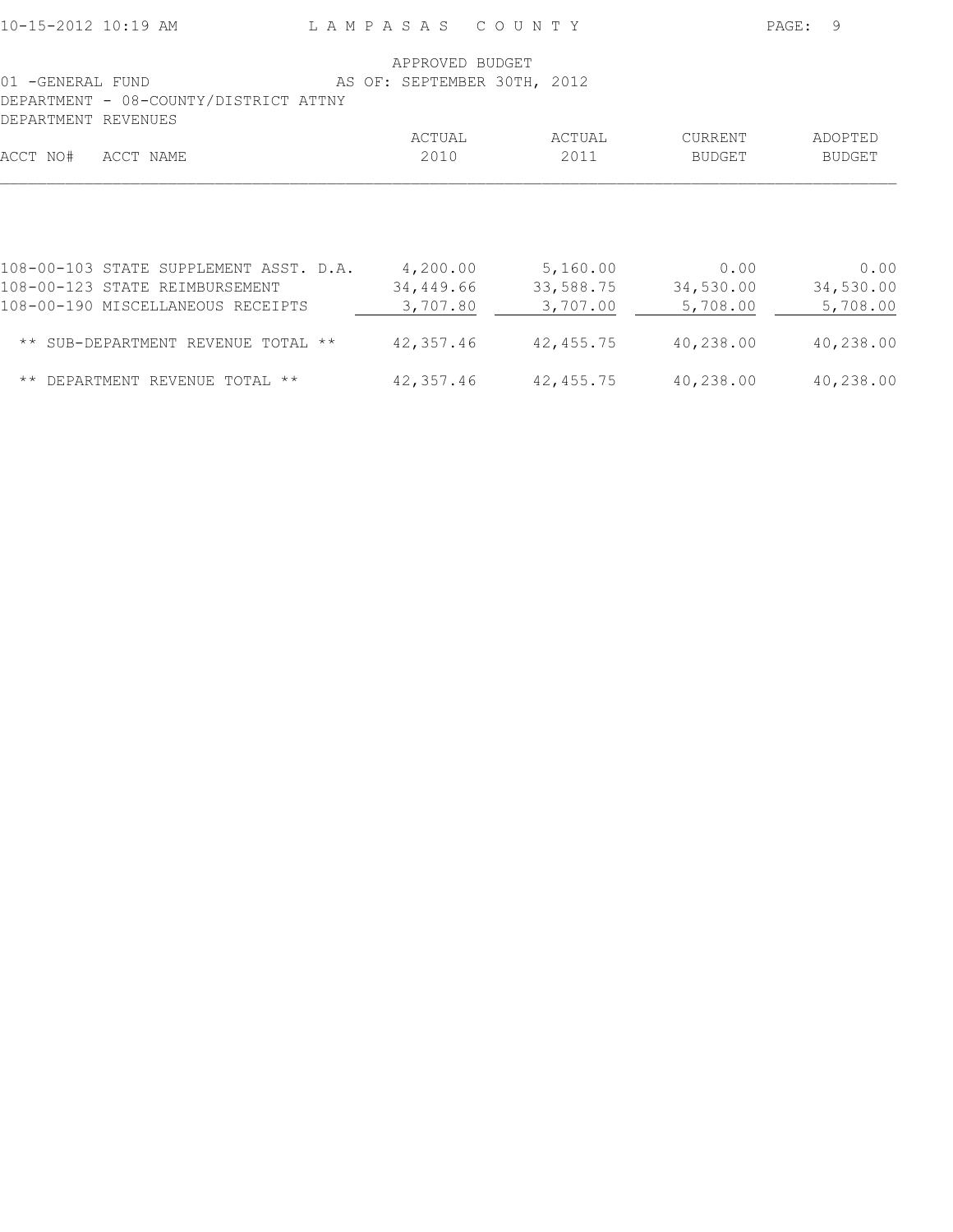| 10-15-2012 10:19 AM                                                         |                 | LAMPASAS COUNTY             |                          | PAGE: 10                 |
|-----------------------------------------------------------------------------|-----------------|-----------------------------|--------------------------|--------------------------|
|                                                                             | APPROVED BUDGET |                             |                          |                          |
| 01 -GENERAL FUND<br>DEPARTMENT - 09-NON-DEPARTMENTAL<br>DEPARTMENT REVENUES |                 | AS OF: SEPTEMBER 30TH, 2012 |                          |                          |
| ACCT NO#<br>ACCT NAME                                                       | ACTUAL<br>2010  | ACTUAL<br>2011              | CURRENT<br><b>BUDGET</b> | ADOPTED<br><b>BUDGET</b> |
|                                                                             |                 |                             |                          |                          |
| 109-00-190 MISCELLANEOUS RECEIPTS                                           | 0.00            | 9,058.92                    | 3,000.00                 | 1,000.00                 |
| ** SUB-DEPARTMENT REVENUE TOTAL **                                          | 0.00            | 9,058.92                    | 3,000.00                 | 1,000.00                 |
| ** DEPARTMENT REVENUE TOTAL **                                              | 0.00            | 9,058.92                    | 3,000.00                 | 1,000.00                 |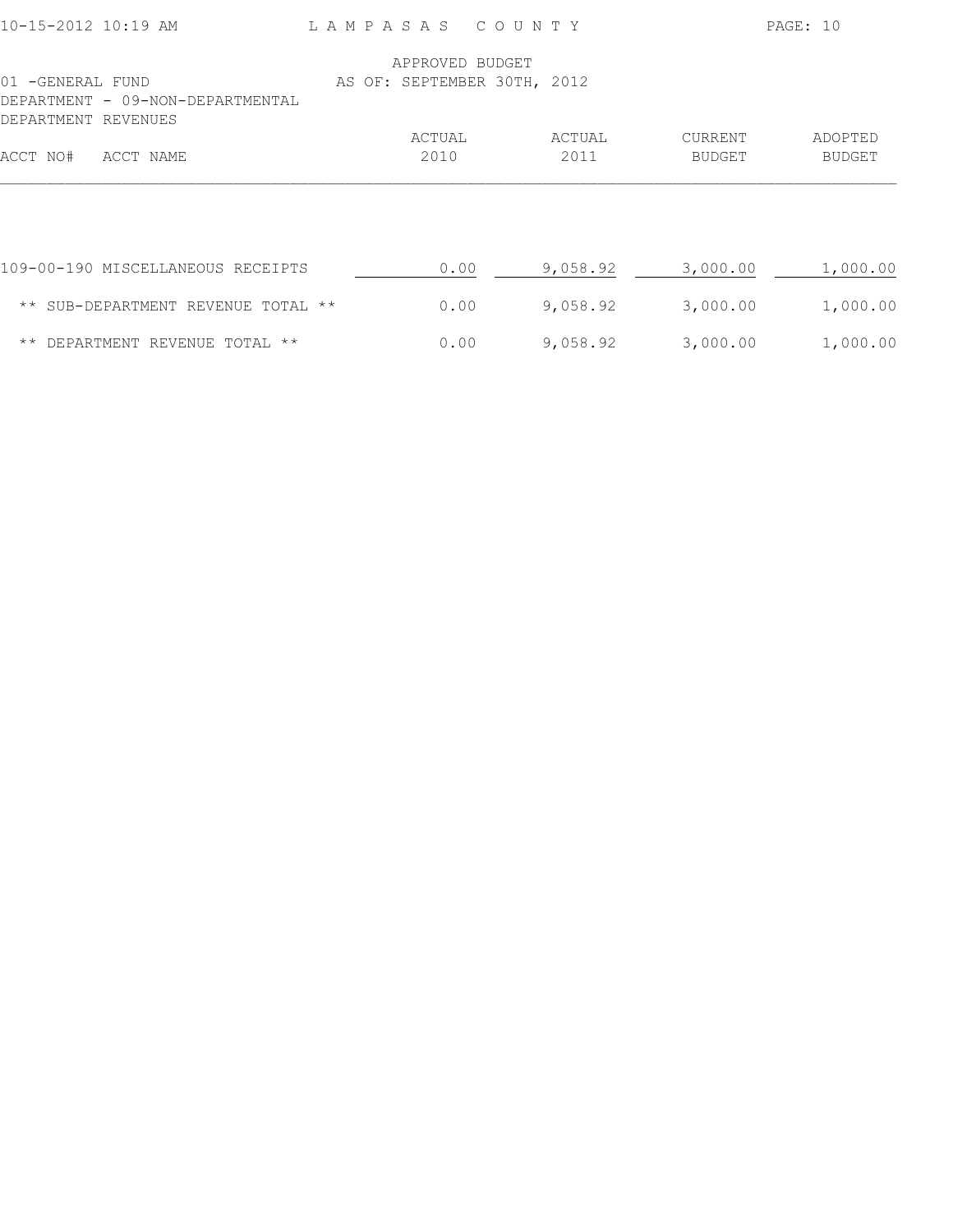| 10-15-2012 10:19 AM                     |                                     | LAMPASAS COUNTY             |          |          | PAGE: 11      |
|-----------------------------------------|-------------------------------------|-----------------------------|----------|----------|---------------|
|                                         |                                     | APPROVED BUDGET             |          |          |               |
| 01 -GENERAL FUND<br>DEPARTMENT REVENUES | DEPARTMENT - 10-CONSTABLES 1, 3 & 4 | AS OF: SEPTEMBER 30TH, 2012 |          |          |               |
|                                         |                                     | ACTUAL                      | ACTUAL   | CURRENT  | ADOPTED       |
| ACCT NO#<br>ACCT NAME                   |                                     | 2010                        | 2011     | BUDGET   | <b>BUDGET</b> |
|                                         |                                     |                             |          |          |               |
|                                         | 110-00-190 MISCELLANEOUS RECEIPTS   | 1,275.40                    | 1,325.34 | 2,000.00 | 1,000.00      |
|                                         | ** SUB-DEPARTMENT REVENUE TOTAL **  | 1,275.40                    | 1,325.34 | 2,000.00 | 1,000.00      |
|                                         | ** DEPARTMENT REVENUE TOTAL **      | 1,275.40                    | 1,325.34 | 2,000.00 | 1,000.00      |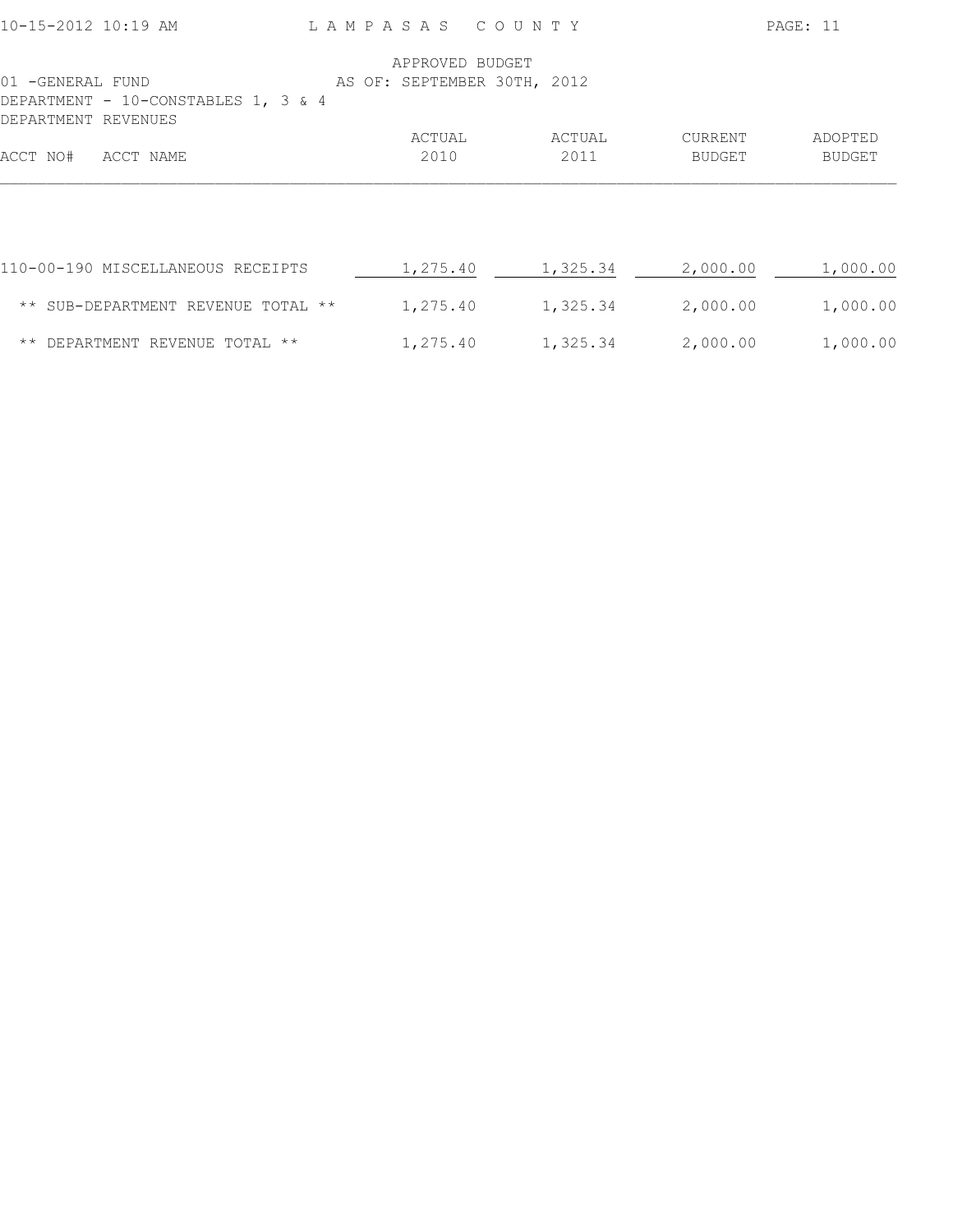| 10-15-2012 10:19 AM                                        | LAMPASAS COUNTY                                |                |                   | PAGE: 12                 |  |
|------------------------------------------------------------|------------------------------------------------|----------------|-------------------|--------------------------|--|
| 01 -GENERAL FUND<br>DEPARTMENT - 11-COUNTY LOCATED AT CITY | APPROVED BUDGET<br>AS OF: SEPTEMBER 30TH, 2012 |                |                   |                          |  |
| DEPARTMENT REVENUES<br>ACCT NO# ACCT NAME                  | ACTUAL<br>2010                                 | ACTUAL<br>2011 | CURRENT<br>BUDGET | ADOPTED<br><b>BUDGET</b> |  |
|                                                            |                                                |                |                   |                          |  |
| 111-00-116 GRANT REVENUE                                   | 0.00                                           | 17,578.00      | 0.00              | 0.00                     |  |
| ** SUB-DEPARTMENT REVENUE TOTAL **                         | 0.00                                           | 17,578.00      | 0.00              | 0.00                     |  |
| 111-01-190 MISCELLANEOUS RECEIPTS                          | 5,879.98                                       | 3,293.85       | 0.00              | 0.00                     |  |
| ** SUB-DEPARTMENT REVENUE TOTAL **                         | 5,879.98                                       | 3,293.85       | 0.00              | 0.00                     |  |
| 111-02-190 MISCELLANEOUS RECEIPTS                          | 0.00                                           | 50.00          | $0.00$            | 0.00                     |  |
| ** SUB-DEPARTMENT REVENUE TOTAL **                         | 0.00                                           | 50.00          | 0.00              | 0.00                     |  |
|                                                            |                                                |                |                   |                          |  |
| ** DEPARTMENT REVENUE TOTAL **                             | 5,879.98                                       | 20,921.85      | 0.00              | 0.00                     |  |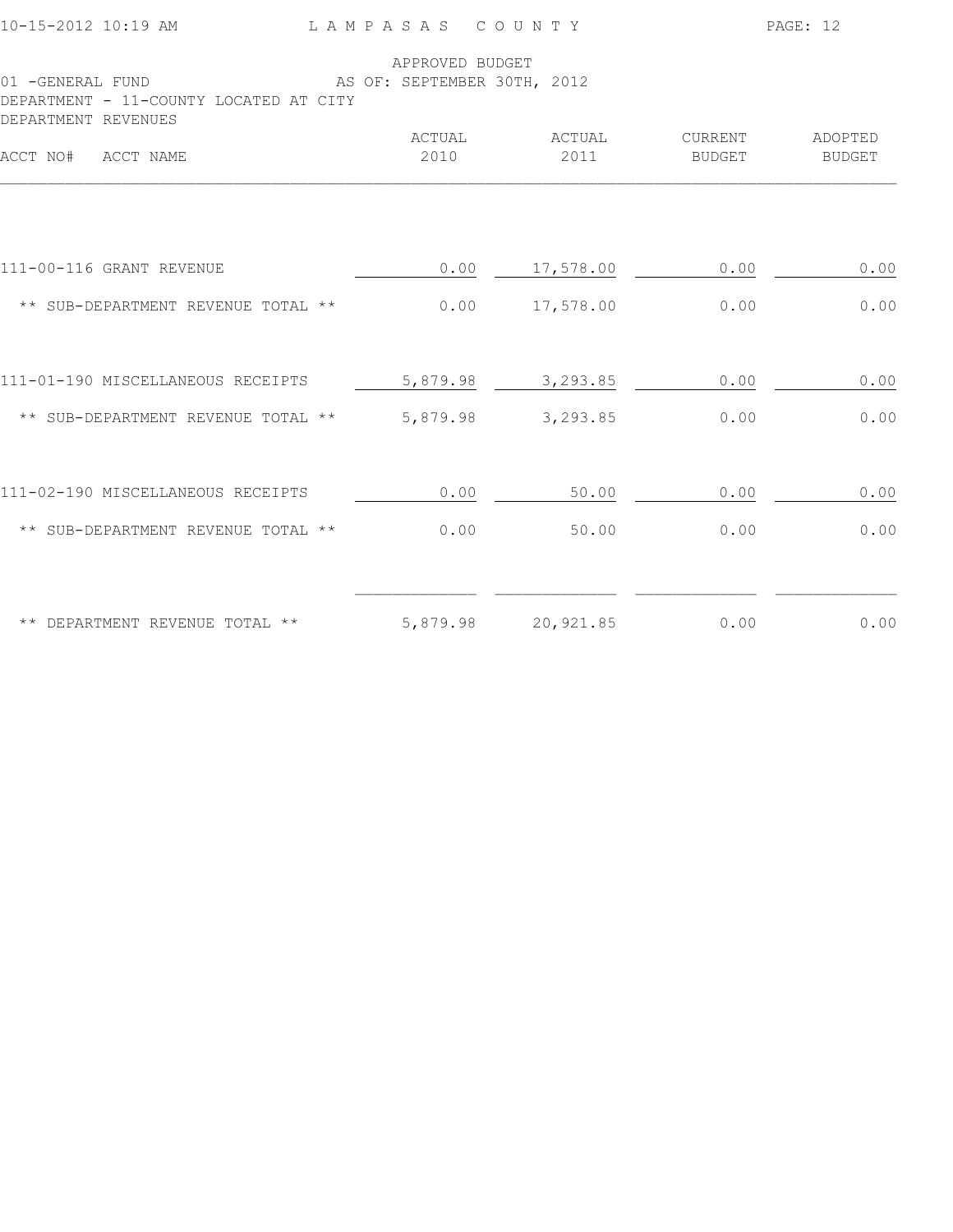| 01 -GENERAL FUND<br>DEPARTMENT - 12-JUSTICE OF PEACE #1                               | APPROVED BUDGET<br>AS OF: SEPTEMBER 30TH, 2012 |                                |                                |                                |
|---------------------------------------------------------------------------------------|------------------------------------------------|--------------------------------|--------------------------------|--------------------------------|
| <b>DEPARTMENT</b><br>REVENUES                                                         |                                                |                                |                                |                                |
|                                                                                       | ACTUAL                                         | ACTUAL                         | CURRENT                        | ADOPTED                        |
| ACCT NO#<br>ACCT NAME                                                                 | 2010                                           | 2011                           | <b>BUDGET</b>                  | BUDGET                         |
| 112-00-003 SCHOOL EDUCATION FUND<br>112-00-034 JP#1 SECURITY FEES<br>112-00-095 JP #1 | 0.00<br>877.31<br>141,574.11                   | 0.00<br>1,055.05<br>130,965.13 | 800.00<br>800.00<br>165,000.00 | 800.00<br>800.00<br>145,000.00 |
| 112-00-190 MISCELLANEOUS RECEIPTS                                                     | 0.00                                           | 432.20                         | 100.00                         | 100.00                         |
| 112-00-193 JP # 1 OMNI-BASE FEES<br>** SUB-DEPARTMENT REVENUE TOTAL **                | 4,122.49<br>146,573.91                         | 5,970.40<br>138,422.78         | 6,000.00<br>172,700.00         | 6,000.00<br>152,700.00         |
| ** DEPARTMENT REVENUE TOTAL **                                                        |                                                |                                |                                | 152,700.00                     |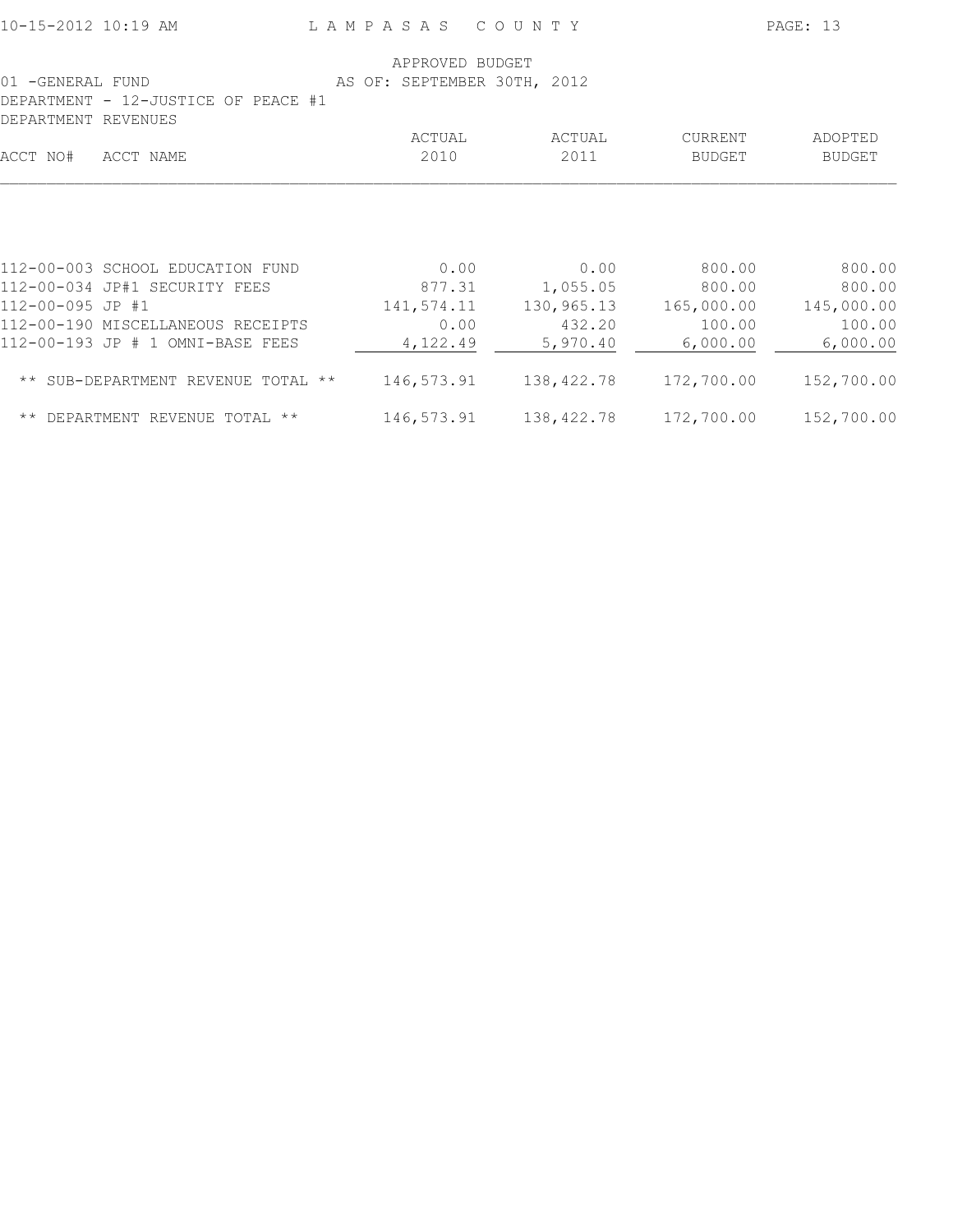| 10-15-2012 10:19 AM                                                                                | LAMPASAS COUNTY |                                                |                    |  |                                 |                                 | PAGE: 14 |                                 |
|----------------------------------------------------------------------------------------------------|-----------------|------------------------------------------------|--------------------|--|---------------------------------|---------------------------------|----------|---------------------------------|
| 01 -GENERAL FUND<br>DEPARTMENT - 13-JUSTICE OF PEACE #3                                            |                 | APPROVED BUDGET<br>AS OF: SEPTEMBER 30TH, 2012 |                    |  |                                 |                                 |          |                                 |
| DEPARTMENT REVENUES<br>ACCT NO#<br>ACCT NAME                                                       |                 |                                                | ACTUAL<br>2010     |  | ACTUAL<br>2011                  | CURRENT<br>BUDGET               |          | ADOPTED<br><b>BUDGET</b>        |
|                                                                                                    |                 |                                                |                    |  |                                 |                                 |          |                                 |
| 113-00-034 JP#3 SECURITY FEES<br>113-00-096 JUSTICE OF PEACE 3<br>113-00-193 JP # 3 OMNI-BASE FEES |                 | 70,161.91                                      | 424.20<br>2,975.43 |  | 443.88<br>57,823.15<br>3,230.07 | 400.00<br>75,000.00<br>2,000.00 |          | 400.00<br>50,000.00<br>2,000.00 |
| ** SUB-DEPARTMENT REVENUE TOTAL **                                                                 |                 | 73,561.54                                      |                    |  | 61,497.10                       | 77,400.00                       |          | 52,400.00                       |
| $\star\star$<br>DEPARTMENT REVENUE TOTAL **                                                        |                 | 73,561.54                                      |                    |  | 61,497.10                       | 77,400.00                       |          | 52,400.00                       |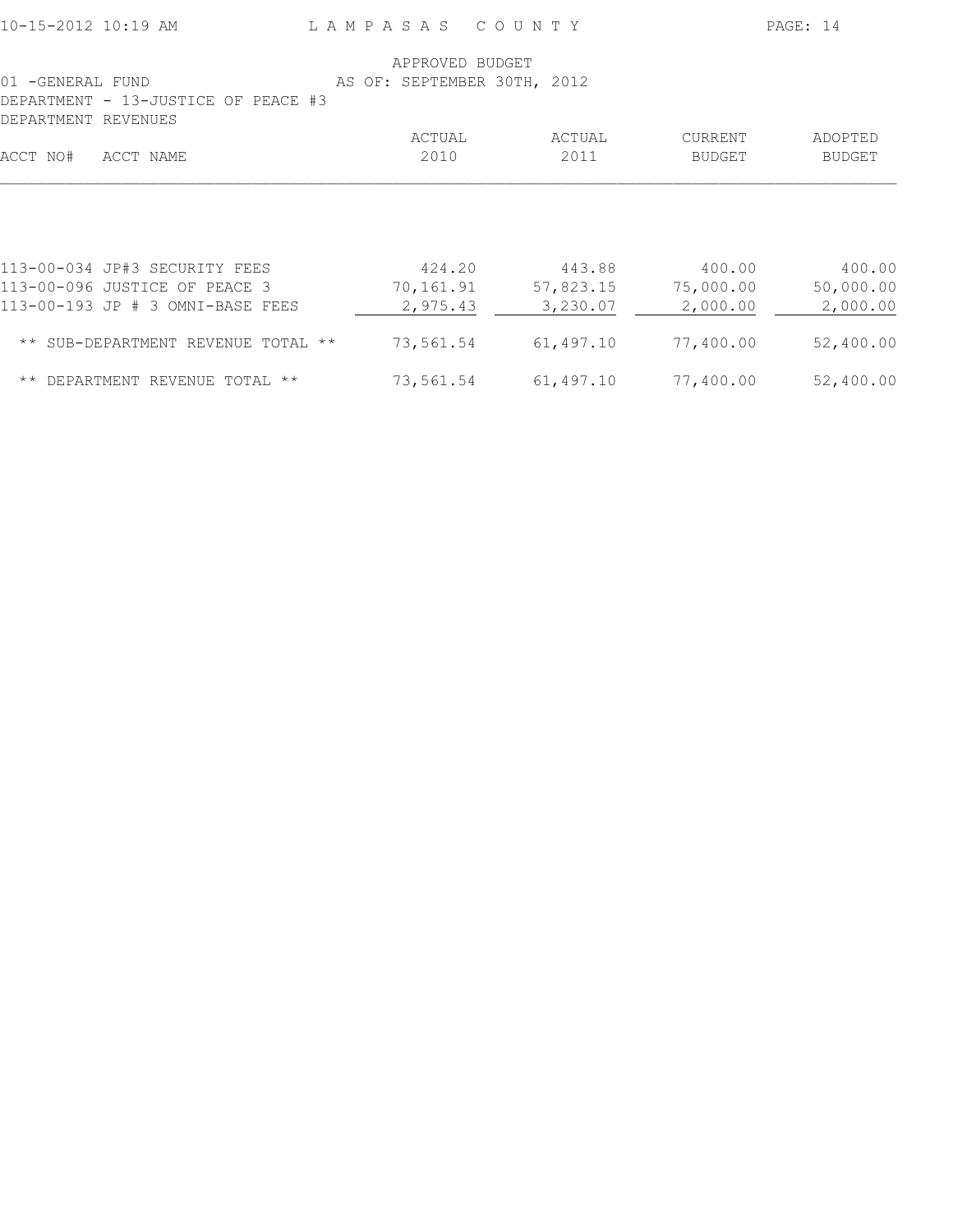|                                     | APPROVED BUDGET             |            |               |            |
|-------------------------------------|-----------------------------|------------|---------------|------------|
| 01 -GENERAL FUND                    | AS OF: SEPTEMBER 30TH, 2012 |            |               |            |
| DEPARTMENT - 14-JUSTICE OF PEACE #4 |                             |            |               |            |
| DEPARTMENT REVENUES                 |                             |            |               |            |
|                                     | ACTUAL                      | ACTUAL     | CURRENT       | ADOPTED    |
| ACCT NO#<br>ACCT NAME               | 2010                        | 2011       | <b>BUDGET</b> | BUDGET     |
|                                     |                             |            |               |            |
| 114-00-034 JP#4 SECURITY FEES       | 684.49                      | 704.30     | 800.00        | 800.00     |
| 114-00-097 JUSTICE OF PEACE 4       | 115,367.26                  | 117,577.16 | 120,000.00    | 110,000.00 |
| 114-00-190 MISCELLANEOUS RECEIPTS   | 51.85                       | 135.73     | 200.00        | 200.00     |
| 114-00-193 JP # 4 OMNI-BASE FEES    | 2,419.40                    | 3,025.00   | 1,000.00      | 1,000.00   |
| ** SUB-DEPARTMENT REVENUE TOTAL **  | 118,523.00                  | 121,442.19 | 122,000.00    | 112,000.00 |
| ** DEPARTMENT REVENUE TOTAL **      | 118,523.00                  | 121,442.19 | 122,000.00    | 112,000.00 |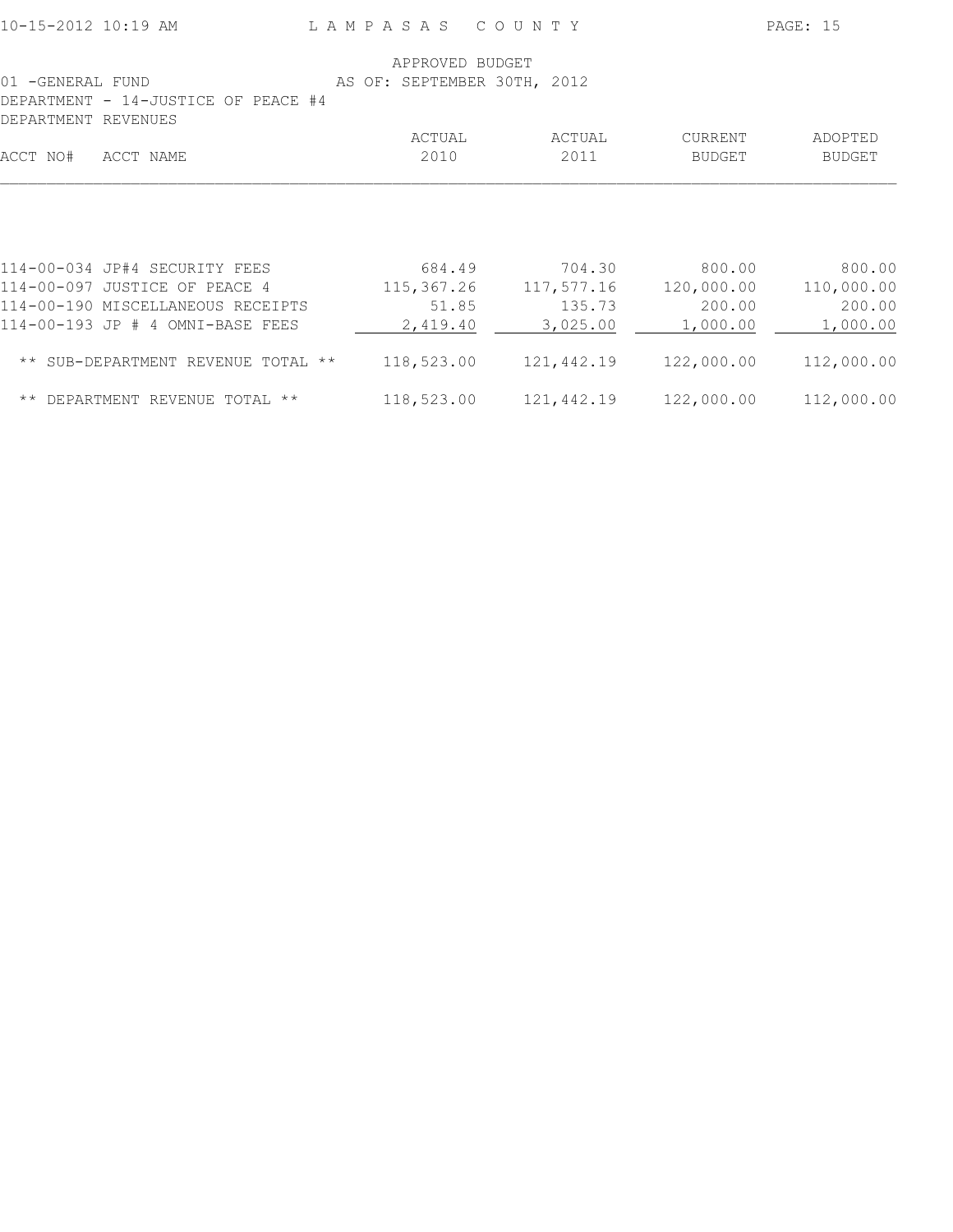| $10 - 15 - 2012$ 10:19 AM                                                       | LAMPASAS COUNTY             |                |                          | PAGE: 16                 |
|---------------------------------------------------------------------------------|-----------------------------|----------------|--------------------------|--------------------------|
|                                                                                 | APPROVED BUDGET             |                |                          |                          |
| 01 -GENERAL FUND<br>DEPARTMENT - 15-COUNTY EXTENSION OFF<br>DEPARTMENT REVENUES | AS OF: SEPTEMBER 30TH, 2012 |                |                          |                          |
| ACCT NO#<br>ACCT NAME                                                           | ACTUAL<br>2010              | ACTUAL<br>2011 | CURRENT<br><b>BUDGET</b> | ADOPTED<br><b>BUDGET</b> |

 $\frac{1}{2}$  , and the set of the set of the set of the set of the set of the set of the set of the set of the set of the set of the set of the set of the set of the set of the set of the set of the set of the set of the set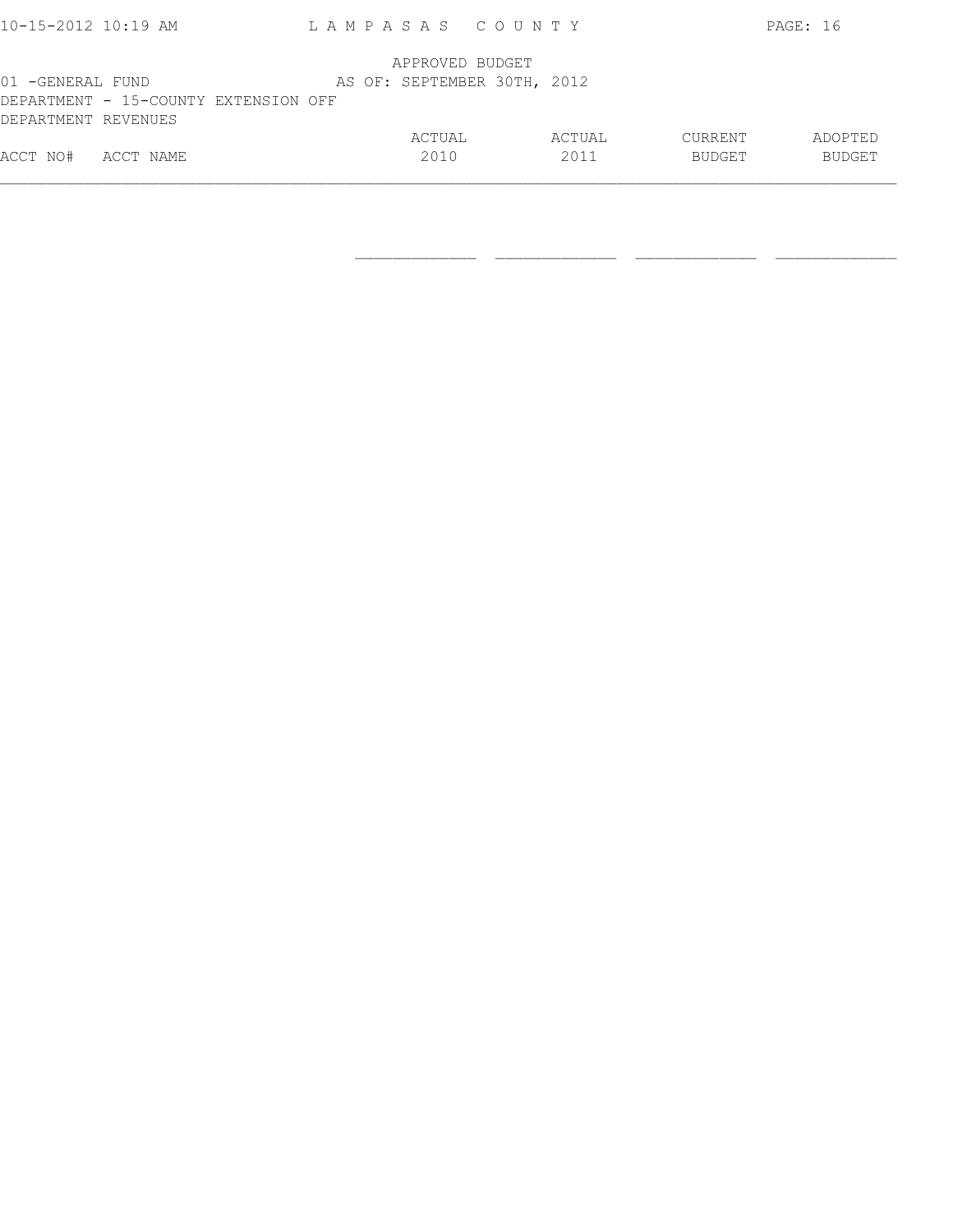| ACCT NO#<br>ACCT NAME           | 2010                        | 2011   | <b>BUDGET</b> | <b>BUDGET</b> |
|---------------------------------|-----------------------------|--------|---------------|---------------|
|                                 | ACTUAL                      | ACTUAL | CURRENT       | ADOPTED       |
| DEPARTMENT REVENUES             |                             |        |               |               |
| DEPARTMENT - 16-ADULT PROBATION |                             |        |               |               |
| 01 -GENERAL FUND                | AS OF: SEPTEMBER 30TH, 2012 |        |               |               |
|                                 | APPROVED BUDGET             |        |               |               |
|                                 |                             |        |               |               |
| 10-15-2012 10:19 AM             | LAMPASAS COUNTY             |        |               | PAGE: 17      |

 $\frac{1}{2}$  , and the set of the set of the set of the set of the set of the set of the set of the set of the set of the set of the set of the set of the set of the set of the set of the set of the set of the set of the set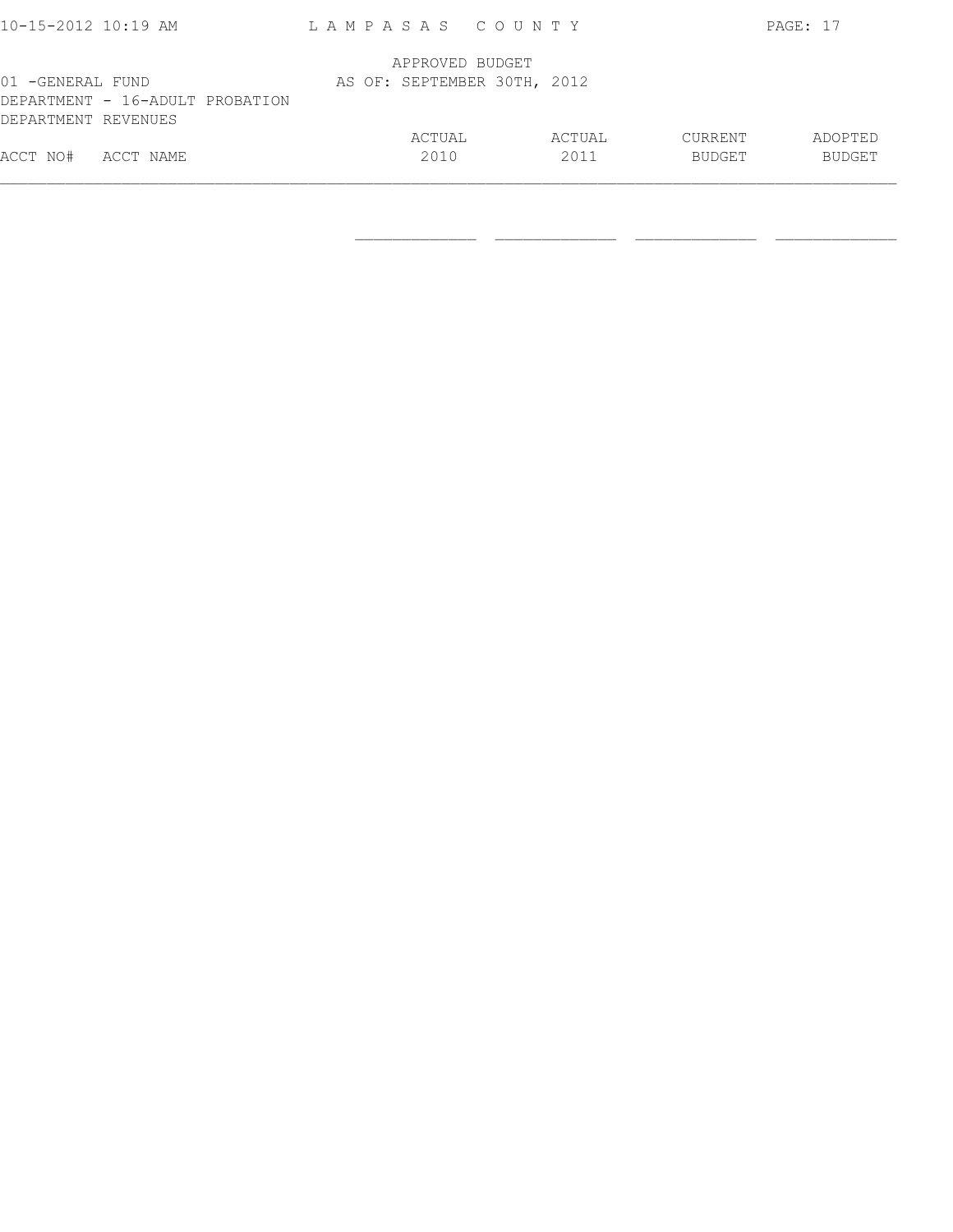| APPROVED BUDGET                                                          |               |
|--------------------------------------------------------------------------|---------------|
| AS OF: SEPTEMBER 30TH, 2012<br>01 -GENERAL FUND                          |               |
| DEPARTMENT - 17-E.M.S                                                    |               |
| DEPARTMENT REVENUES                                                      |               |
| ACTUAL<br>ACTUAL<br><b>CURRENT</b>                                       | ADOPTED       |
| 2010<br>2011<br>ACCT NO#<br>ACCT NAME<br><b>BUDGET</b>                   | <b>BUDGET</b> |
|                                                                          |               |
| 117-00-190 MISCELLANEOUS RECEIPTS<br>200.00<br>0.00<br>0.00              | 200.00        |
| 11,030.71<br>117-00-191 CITIZENS DONATIONS<br>6,154.94<br>14,000.00      | 5,000.00      |
| 117-00-192 EMS COLLECTIONS<br>265.14<br>0.00<br>0.00                     | 0.00          |
| 11,030.71<br>6,420.08<br>14,200.00<br>** SUB-DEPARTMENT REVENUE TOTAL ** | 5,200.00      |
| 11,030.71<br>14,200.00<br>6,420.08<br>** DEPARTMENT REVENUE TOTAL **     | 5,200.00      |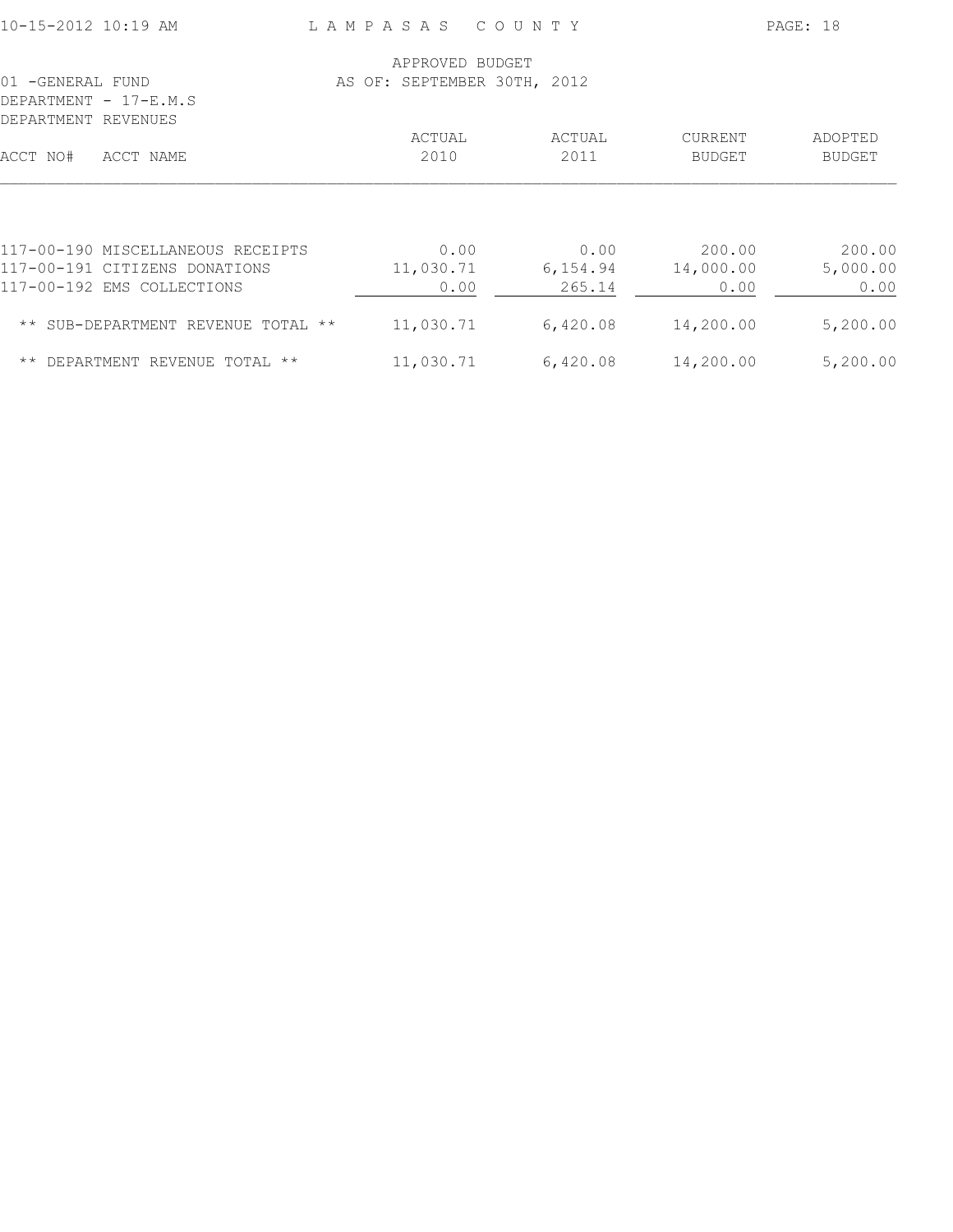| 10-15-2012 10:19 AM                                                 | LAMPASAS COUNTY             |                |                                 | PAGE: 19                 |
|---------------------------------------------------------------------|-----------------------------|----------------|---------------------------------|--------------------------|
|                                                                     | APPROVED BUDGET             |                |                                 |                          |
| 01 -GENERAL FUND<br>DEPARTMENT - 18-JUDICIAL<br>DEPARTMENT REVENUES | AS OF: SEPTEMBER 30TH, 2012 |                |                                 |                          |
| ACCT NO#<br>ACCT NAME                                               | ACTUAL<br>2010              | ACTUAL<br>2011 | <b>CURRENT</b><br><b>BUDGET</b> | ADOPTED<br><b>BUDGET</b> |

 $\frac{1}{2}$  , and the set of the set of the set of the set of the set of the set of the set of the set of the set of the set of the set of the set of the set of the set of the set of the set of the set of the set of the set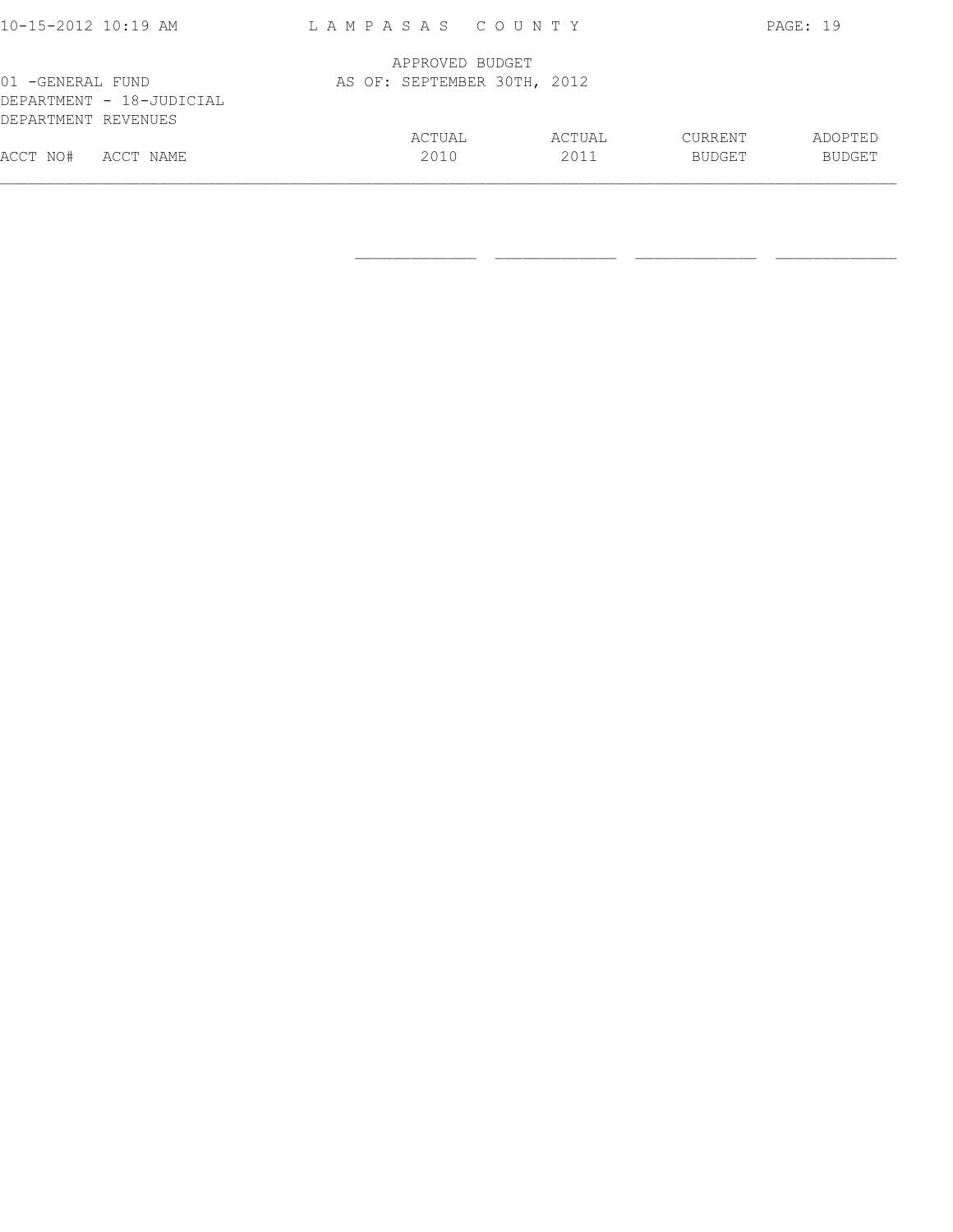| FUND TOTAL REVENUES ***<br>$***$                                           |                                                | $6,634,108.71$ $6,566,608.36$ $7,119,376.00$ $7,531,298.00$ |                          |                   |
|----------------------------------------------------------------------------|------------------------------------------------|-------------------------------------------------------------|--------------------------|-------------------|
|                                                                            |                                                |                                                             |                          |                   |
| ACCT NO#<br>ACCT NAME                                                      | ACTUAL<br>2010                                 | ACTUAL<br>2011                                              | <b>CURRENT</b><br>BUDGET | ADOPTED<br>BUDGET |
| 01 -GENERAL FUND<br>DEPARTMENT - 19-ELECTIONS ADMIN<br>DEPARTMENT REVENUES | APPROVED BUDGET<br>AS OF: SEPTEMBER 30TH, 2012 |                                                             |                          |                   |
| 10-15-2012 10:19 AM                                                        | LAMPASAS COUNTY                                |                                                             |                          | PAGE: 20          |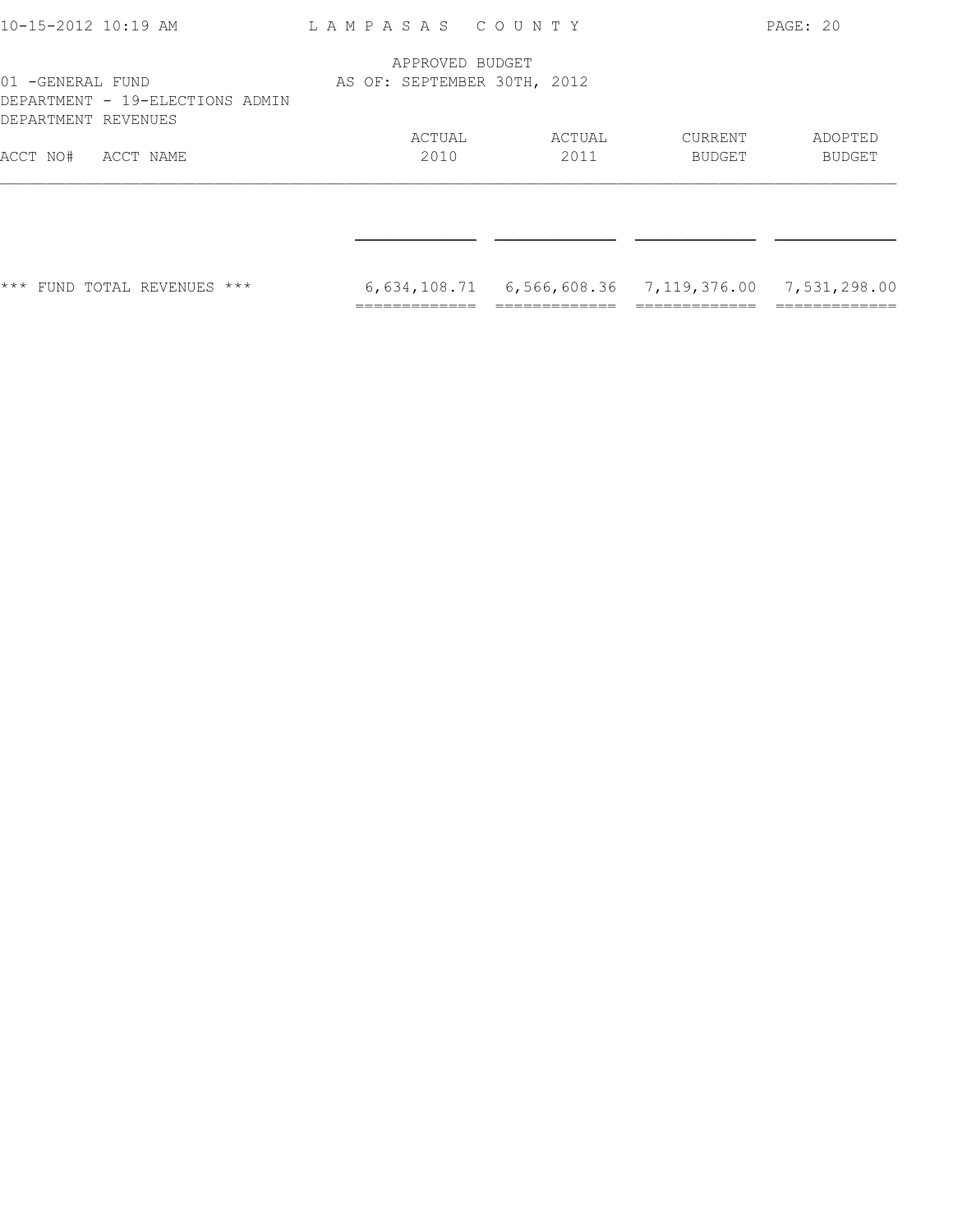| 10-15-2012 10:19 AM  |                                                             | LAMPASAS COUNTY             |                    |                          | PAGE: 21                 |
|----------------------|-------------------------------------------------------------|-----------------------------|--------------------|--------------------------|--------------------------|
|                      |                                                             | APPROVED BUDGET             |                    |                          |                          |
| 01 -GENERAL FUND     |                                                             | AS OF: SEPTEMBER 30TH, 2012 |                    |                          |                          |
|                      | DEPARTMENT - 01-COUNTY JUDGE                                |                             |                    |                          |                          |
|                      | DEPARTMENT EXPENDITURES                                     |                             |                    |                          |                          |
| ACCT NO#             | ACCT NAME                                                   | ACTUAL<br>2010              | ACTUAL<br>2011     | CURRENT<br><b>BUDGET</b> | ADOPTED<br><b>BUDGET</b> |
|                      |                                                             |                             |                    |                          |                          |
|                      |                                                             |                             |                    |                          |                          |
| WAGES                |                                                             |                             |                    |                          |                          |
|                      | 401-00-101 SALARIES & WAGES ELECTED OF                      | 55, 215.86                  | 57,692.04          | 59,791.00                | 62,188.00                |
|                      | 401-00-107 SALARIES & WAGES ADM #3058                       | 28,422.70                   | 28,705.40          | 30,452.00                | 31,366.00                |
|                      | 401-00-108 SALARIES & WAGES VA<br>#2882                     | 6,130.40                    | 6,029.73           | 6,602.00                 | 6,802.00                 |
|                      | 401-00-113 SALARIES & WAGES ASST #1175                      | 26,962.08                   | 27, 364.44         | 29,040.00                | 29,911.00                |
|                      | 401-00-133 SALARY/SUPPLEMENT                                | 20,285.98                   | 19,230.75          | 20,000.00                | 20,000.00                |
|                      | 401-00-199 LONGEVITY PAYMENT                                | 960.00                      | 1,080.00           | 1,200.00                 | 1,920.00                 |
|                      | ** CATEGORY TOTAL **                                        | 137,977.02                  | 140,102.36         | 147,085.00               | 152,187.00               |
| EMPLOYEE BENEFITS    |                                                             |                             |                    |                          |                          |
|                      | 401-00-203 FICA BENEFITS                                    | 10,455.93                   | 10, 359.95         | 11,345.00                | 11,587.00                |
|                      | 401-00-204 GROUP MEDICAL INSURANCE                          | 17,526.42                   | 19,900.98          | 20,057.00                | 19,866.00                |
|                      | 401-00-205 RETIREMENT                                       | 18,730.73                   | 19, 137.66         | 21,504.00                | 24, 234.00               |
|                      | 401-00-207 WORKMAN'S COMP                                   | 0.00                        | 1,155.00           | 924.00                   | 924.00                   |
|                      | 401-00-208 UNEMPLOYMENT INSURANCE                           | 110.00                      | 389.00             | 269.00                   | 269.00                   |
|                      | ** CATEGORY TOTAL **                                        | 46,823.08                   | 50,942.59          | 54,099.00                | 56,880.00                |
| GENERAL EXPENSES     |                                                             |                             |                    |                          |                          |
|                      | 401-00-300 COURT INTERPRETER/MEDIATOR                       | 150.00                      | 0.00               | 0.00                     | 200.00                   |
|                      | 401-00-301 COMMUNICATIONS                                   | 0.00                        | 202.42             | 0.00                     | 0.00                     |
|                      | 401-00-304 OPERATING SUPPLIES                               | 2,865.98                    | 1,133.19           | 2,000.00                 | 1,000.00                 |
|                      | 401-00-305 TRAVEL & INSERVICE TRAINING                      | 6,131.46                    | 5,225.26           | 5,000.00                 | 5,000.00                 |
|                      | 401-00-309 COURT APPOINTED ATTORNEY                         | 18,711.93                   | 21, 159.20         | 20,000.00                | 16,500.00                |
| 401-00-310 JURY FEES |                                                             | 690.00                      | 1,940.00           | 1,000.00                 | 1,000.00                 |
|                      | 401-00-312 EQUIPMENT MAINTENANCE CONTR                      | 0.00                        | 0.00               | 100.00                   | 100.00                   |
| 401-00-315 DUES      |                                                             | 4,440.00                    | 4,490.00           | 5,000.00                 | 5,000.00                 |
|                      | 401-00-333 CONTRACTED SERVICES<br>401-00-341 COURT REPORTER | 1,500.00                    | 6,500.00           | 0.00                     | 0.00<br>1,200.00         |
| 401-00-361 POSTAGE   |                                                             | 1,210.00<br>$0.00$ (        | 1,635.40<br>18.90) | 1,200.00<br>0.00         | 0.00                     |
|                      | 401-00-364 PUBLICATIONS, BOOKS, MANUAL                      | 42.50                       | 0.00               | 200.00                   | 200.00                   |
|                      | 401-00-370 EQUIPMENT RENTAL - COPIER                        | 1,944.16                    | 2,245.61           | 2,000.00                 | 2,000.00                 |
|                      | 401-00-371 EXPERT WITNESS                                   | 450.00                      | 0.00               | 0.00                     | 0.00                     |
|                      | 401-00-381 911-ADDRESSING SIGNS                             | 1,240.88                    | 2,509.49           | 1,500.00                 | 1,500.00                 |
|                      | 401-00-387 VETERANS SERVICES                                | 63.97                       | 23.00              | 0.00                     | 0.00                     |
|                      | ** CATEGORY TOTAL **                                        | 39,440.88                   | 47,044.67          | 38,000.00                | 33,700.00                |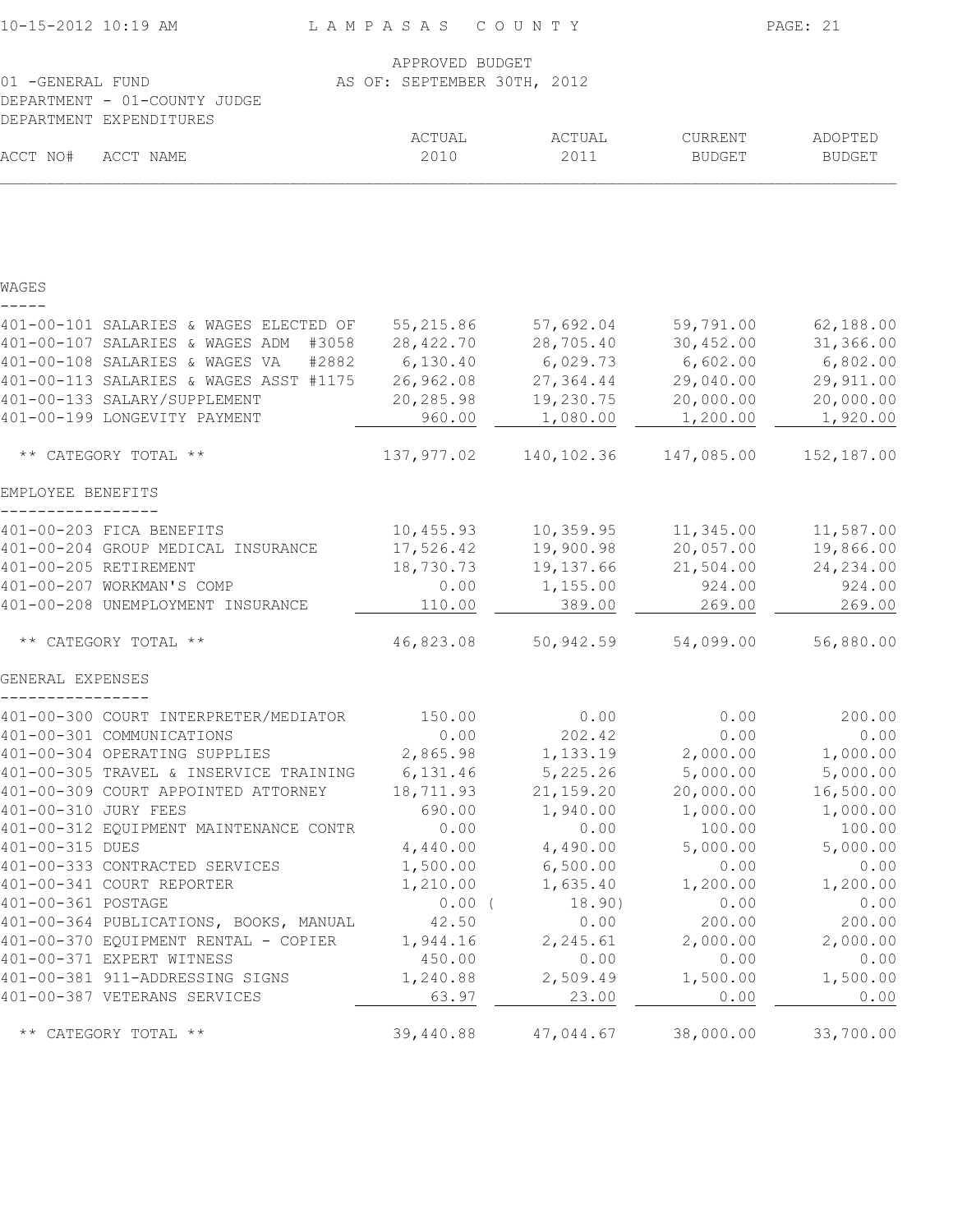| 10-15-2012 10:19 AM                                                                                                                                                                                                        | LAMPASAS                                                       | COUNTY                                                             | PAGE: 22                                                             |                                                                      |  |
|----------------------------------------------------------------------------------------------------------------------------------------------------------------------------------------------------------------------------|----------------------------------------------------------------|--------------------------------------------------------------------|----------------------------------------------------------------------|----------------------------------------------------------------------|--|
| 01 -GENERAL FUND<br>DEPARTMENT - 01-COUNTY JUDGE<br>DEPARTMENT EXPENDITURES                                                                                                                                                | APPROVED BUDGET<br>AS OF: SEPTEMBER 30TH, 2012                 |                                                                    |                                                                      |                                                                      |  |
| ACCT NO#<br>ACCT NAME                                                                                                                                                                                                      | ACTUAL<br>2010                                                 | ACTUAL<br>2011                                                     | CURRENT<br><b>BUDGET</b>                                             | ADOPTED<br><b>BUDGET</b>                                             |  |
| CAPITAL OUTLAY                                                                                                                                                                                                             |                                                                |                                                                    |                                                                      |                                                                      |  |
| 401-00-500 OPERATING TRANSFERS OUT                                                                                                                                                                                         | 0.00                                                           | 800.00                                                             | 0.00                                                                 | 0.00                                                                 |  |
| ** CATEGORY TOTAL **                                                                                                                                                                                                       | 0.00                                                           | 800.00                                                             | 0.00                                                                 | 0.00                                                                 |  |
| ** SUB-DEPARTMENT TOTAL **                                                                                                                                                                                                 | 224, 240.98                                                    | 238,889.62                                                         | 239,184.00                                                           | 242,767.00                                                           |  |
| WAGES                                                                                                                                                                                                                      |                                                                |                                                                    |                                                                      |                                                                      |  |
| 401-01-104 SALARY & WAGES DEP #2840                                                                                                                                                                                        | 36,031.40                                                      | 36,566.72                                                          | 38,807.00                                                            | 39,970.00                                                            |  |
| ** CATEGORY TOTAL **                                                                                                                                                                                                       | 36,031.40                                                      | 36,566.72                                                          | 38,807.00                                                            | 39,970.00                                                            |  |
| EMPLOYEE BENEFITS                                                                                                                                                                                                          |                                                                |                                                                    |                                                                      |                                                                      |  |
| 401-01-203 FICA BENEFITS<br>401-01-204 GROUP MEDICAL INSURANCE<br>401-01-205 RETIREMENT<br>401-01-207 WORKMEN'S COMP<br>401-01-208 UNEMPLOYEMENT INSURANCE                                                                 | 2,518.00<br>6, 256.14<br>5, 131.49<br>0.00<br>0.00             | 2,764.80<br>6,533.66<br>5,245.98<br>0.00<br>0.00                   | 2,969.00<br>6,490.00<br>5,627.00<br>231.00<br>155.00                 | 3,058.00<br>6,394.00<br>6,395.00<br>231.00<br>155.00                 |  |
| ** CATEGORY TOTAL **                                                                                                                                                                                                       | 13,905.63                                                      | 14,544.44                                                          | 15,472.00                                                            | 16,233.00                                                            |  |
| GENERAL EXPENSES                                                                                                                                                                                                           |                                                                |                                                                    |                                                                      |                                                                      |  |
| 401-01-301 COMMUNICATION<br>401-01-304 OPERATING SUPPLIES<br>401-01-305 TRAVEL & INSERVICE TRAINING<br>401-01-308 REPAIR & MAINTENCE<br>401-01-342 GAS & OIL<br>401-01-361 POSTAGE<br>401-01-370 EQUIPMENT RENTAL - COPIER | 0.00<br>752.73<br>361.75<br>615.56<br>941.02<br>0.00<br>135.00 | 50.24<br>778.31<br>160.45<br>49.33<br>1,986.81<br>0.00<br>1,485.00 | 200.00<br>644.00<br>250.00<br>0.00<br>1,600.00<br>100.00<br>1,620.00 | 200.00<br>644.00<br>250.00<br>0.00<br>1,600.00<br>100.00<br>1,620.00 |  |
| ** CATEGORY TOTAL **                                                                                                                                                                                                       | 2,806.06                                                       | 4,510.14                                                           | 4,414.00                                                             | 4,414.00                                                             |  |
| ** SUB-DEPARTMENT TOTAL **                                                                                                                                                                                                 | 52,743.09                                                      | 55,621.30                                                          | 58,693.00                                                            | 60,617.00                                                            |  |
| * * *<br>DEPARTMENT TOTAL ***                                                                                                                                                                                              | 276,984.07<br>=============                                    | 294,510.92                                                         | 297,877.00                                                           | 303,384.00                                                           |  |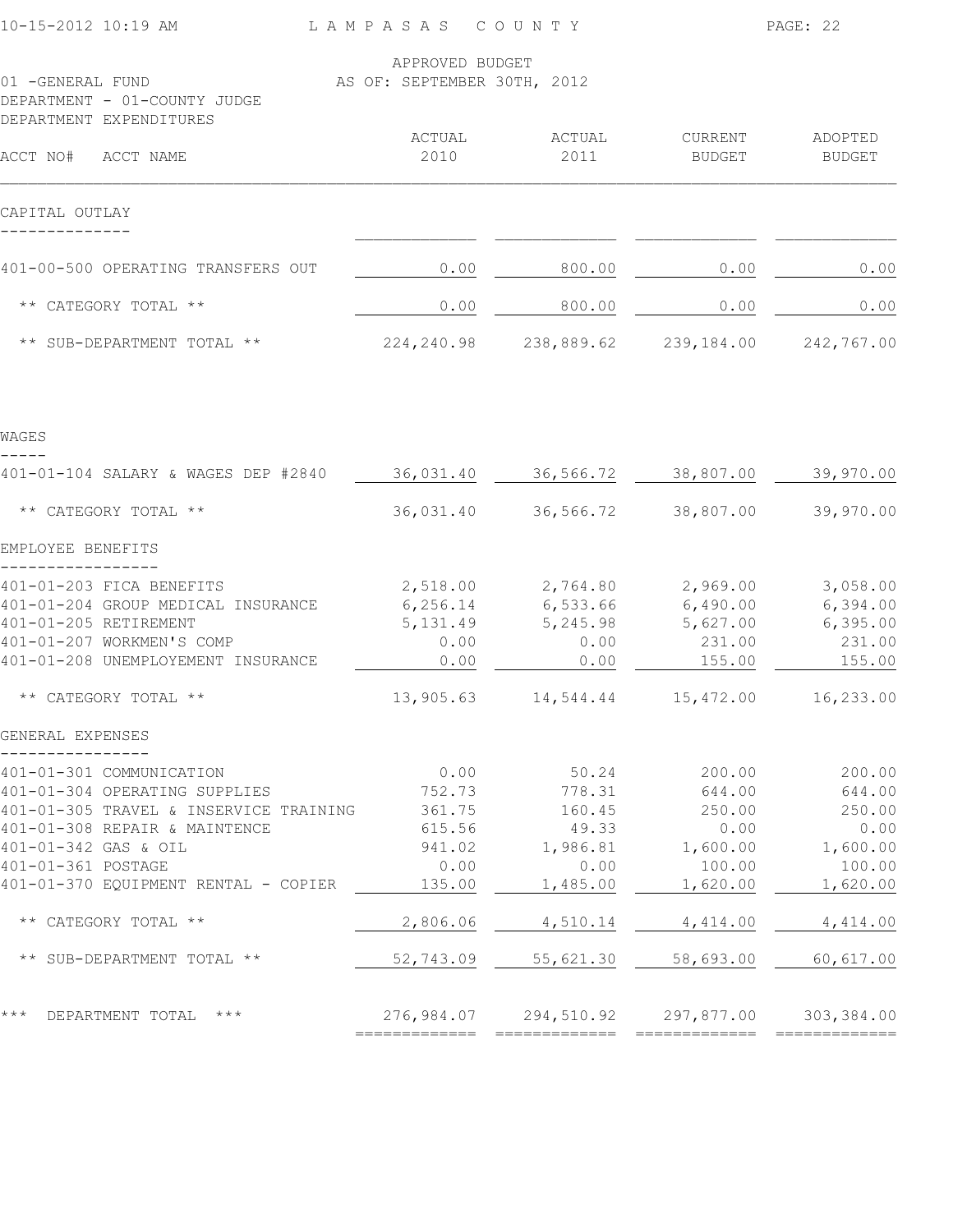| 10-15-2012 10:19 AM                                       | LAMPASAS COUNTY                                |                                             |                   | PAGE: 23                 |
|-----------------------------------------------------------|------------------------------------------------|---------------------------------------------|-------------------|--------------------------|
| 01 - GENERAL FUND                                         | APPROVED BUDGET<br>AS OF: SEPTEMBER 30TH, 2012 |                                             |                   |                          |
| DEPARTMENT - 02-COUNTY AUDITOR<br>DEPARTMENT EXPENDITURES |                                                |                                             |                   |                          |
| ACCT NO#<br>ACCT NAME                                     | ACTUAL<br>2010                                 | ACTUAL<br>2011                              | CURRENT<br>BUDGET | ADOPTED<br><b>BUDGET</b> |
|                                                           |                                                |                                             |                   |                          |
| WAGES                                                     |                                                |                                             |                   |                          |
| 402-00-102 SALARIES & WAGES APPOINTED                     | 48,266.72                                      | 50,322.18                                   | 51,984.00         | 53,545.00                |
| 402-00-103 SALARIES & WAGES DEP #2878                     | 22,459.29                                      | 23,580.73                                   | 25,024.00         | 25,024.00                |
| 402-00-104 SALARY & WAGES DEP<br>#0451                    | 27,764.88                                      | 28, 153. 45                                 | 29,878.00         | 30,775.00                |
| 402-00-111 INFO TECHNOLOGY                                | 18,216.77                                      | 21,549.70                                   | 15,000.00         | 0.00                     |
| 402-00-199 LONGEVITY PAYMENT                              | 1,560.00                                       | 960.00                                      | 1,080.00          | 1,200.00                 |
| ** CATEGORY TOTAL **                                      | 118,267.66                                     | 124,566.06                                  | 122,966.00        | 110,544.00               |
| EMPLOYEE BENEFITS                                         |                                                |                                             |                   |                          |
| 402-00-203 FICA BENEFITS                                  |                                                | $6,568.89$ $6,504.54$ $8,259.00$ $8,447.00$ |                   |                          |
| 402-00-204 GROUP MEDICAL INSURANCE                        | 18,665.34                                      | 13,737.98                                   | 21,629.00         | 15,044.00                |
| 402-00-205 RETIREMENT                                     | 14,933.97                                      | 14,652.37                                   | 15,655.00         | 17,668.00                |
| 402-00-207 WORKMEN'S COMP                                 |                                                | $0.00$ ( 3,669.00)                          | 693.00            | 693.00                   |
| 402-00-208 UNEMPLOYMENT INSURANCE                         | 231.00                                         | 233.00                                      | 224.00            | 224.00                   |
| ** CATEGORY TOTAL **                                      | 40,399.20                                      | 31,458.89                                   | 46, 460.00        | 42,076.00                |
| GENERAL EXPENSES                                          |                                                |                                             |                   |                          |
| 402-00-301 COMMUNICATIONS                                 |                                                | 5,604.04 5,172.88                           | 5,000.00          | 5,000.00                 |
| 402-00-304 OPERATING SUPPLIES                             | 1,333.66                                       | 2,542.04                                    | 1,500.00          | 2,500.00                 |
| 402-00-305 TRAVEL & INSERVICE TRAINING                    | 2,858.20                                       | 2,441.90                                    | 2,000.00          | 2,000.00                 |
| 402-00-312 EQUIPMENT MAINTENANCE CONTR                    | 4,778.50                                       | 6,657.99                                    | 4,858.00          | 4,858.00                 |
| 402-00-315 DUES                                           | 340.00                                         | 477.00                                      | 370.00            | 370.00                   |
| 402-00-333 CONTRACTED SERVICES                            | 560.00                                         | 1,610.00                                    | 1,500.00          | 16,500.00                |
| 402-00-364 PUBLICATIONS, BOOKS, MANUAL                    | 35.00                                          | 35.00                                       | 100.00            | 100.00                   |
| 402-00-370 EQUIPMENT RENTAL-COPIER                        | 1,382.65                                       | 1,000.68                                    | 940.00            | 940.00                   |
| 402-00-375 BANK CHARGES                                   | 154.50                                         | 84.00                                       | 0.00              | 0.00                     |
| 402-00-389 MISCELLANOUS EXPENSE                           | 0.00                                           | 14,754.00)                                  | 0.00              | 0.00                     |
| ** CATEGORY TOTAL **                                      | 17,046.55                                      | 5,267.49                                    | 16,268.00         | 32,268.00                |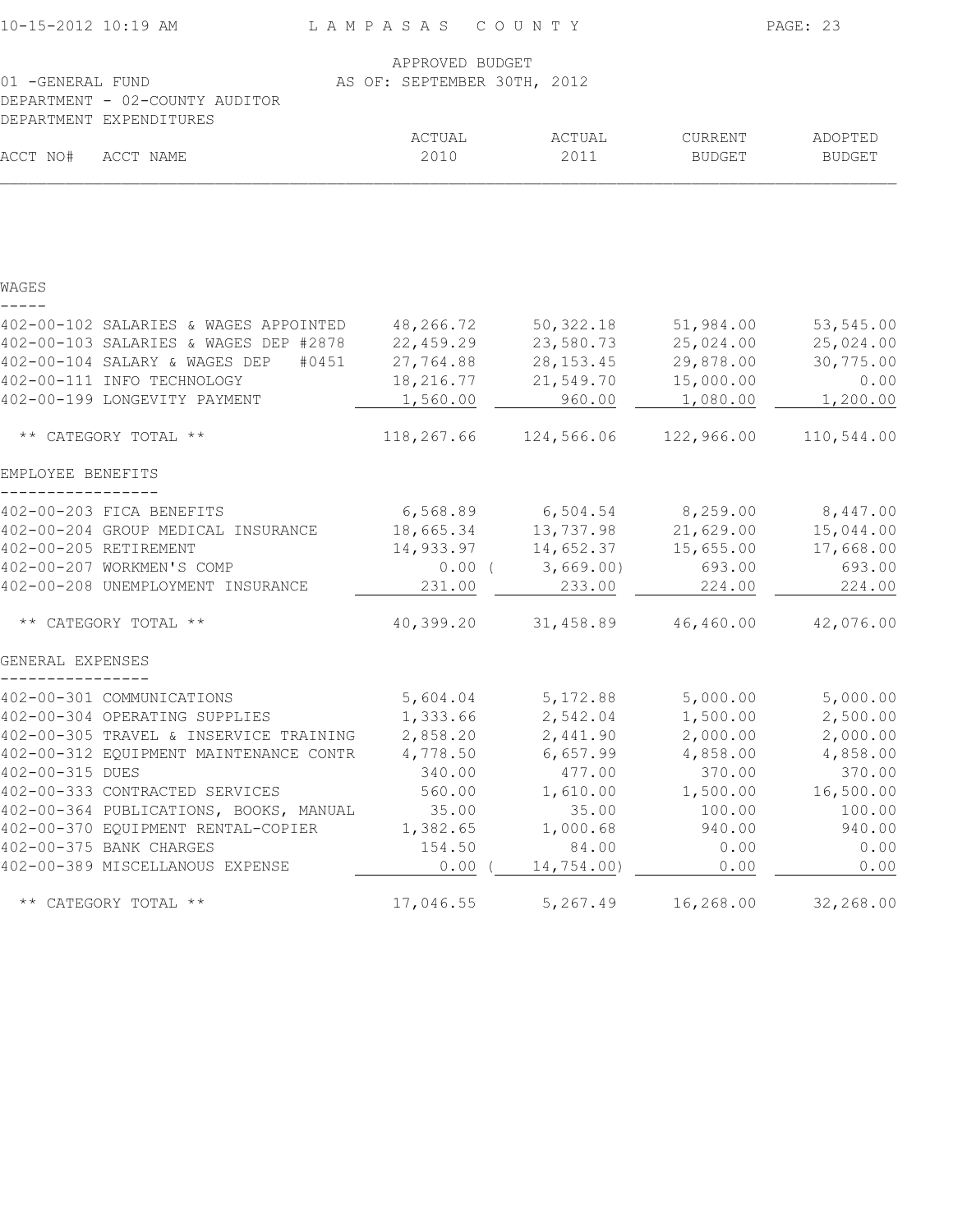| 10-15-2012 10:19 AM                                                           | LAMPASAS COUNTY                                |                                                             |                     | PAGE: 24      |
|-------------------------------------------------------------------------------|------------------------------------------------|-------------------------------------------------------------|---------------------|---------------|
| 01 -GENERAL FUND<br>DEPARTMENT - 02-COUNTY AUDITOR<br>DEPARTMENT EXPENDITURES | APPROVED BUDGET<br>AS OF: SEPTEMBER 30TH, 2012 |                                                             |                     |               |
|                                                                               | ACTUAL                                         | ACTUAL                                                      | CURRENT             | ADOPTED       |
| ACCT NO# ACCT NAME                                                            | 2010                                           | 2011                                                        | BUDGET              | <b>BUDGET</b> |
| CAPITAL OUTLAY                                                                |                                                |                                                             |                     |               |
|                                                                               |                                                |                                                             |                     |               |
| ** SUB-DEPARTMENT TOTAL **                                                    |                                                | 175,713.41  161,292.44  185,694.00  184,888.00              |                     |               |
| WAGES                                                                         |                                                |                                                             |                     |               |
|                                                                               |                                                |                                                             |                     |               |
| 402-01-104 SALARY & WAGES DEP #1635<br>402-01-199 LONGEVITY PAYMENT           | 2,400.00                                       | $38,020.09$ $38,584.59$ $40,934.00$ $42,162.00$<br>2,400.00 | 2,400.00            | 2,400.00      |
| ** CATEGORY TOTAL **                                                          | 40,420.09                                      |                                                             | 40,984.59 43,334.00 | 44,562.00     |
| EMPLOYEE BENEFITS                                                             |                                                |                                                             |                     |               |
| 402-01-203 FICA BENEFITS                                                      |                                                | $3,087.76$ $3,068.61$ $3,315.00$                            |                     | 3,409.00      |
| 402-01-204 GROUP MEDICAL INSURANCE                                            |                                                | 5,662.14 6,429.66 6,490.00                                  |                     | 6,394.00      |
| 402-01-205 RETIREMENT                                                         | 5,744.31                                       |                                                             | 5,871.40 6,283.00   | 7,130.00      |
| 402-01-207 WORKMEN'S COMP                                                     | 0.00                                           | 231.00                                                      | 231.00              | 231.00        |
| 402-01-208 UNEMPLOYMENT INSURANCE                                             | 0.00                                           | 162.00                                                      | 173.00              | 173.00        |
| ** CATEGORY TOTAL **                                                          | 14,494.21                                      | 15,762.67                                                   | 16,492.00           | 17,337.00     |
| GENERAL EXPENSES                                                              |                                                |                                                             |                     |               |
| 402-01-304 OPERATING SUPPLIES                                                 | 21.66                                          | 0.00                                                        | 0.00                | 0.00          |
| 402-01-364 PUBLICATIONS, BOOKS, MANUAL                                        | 0.00                                           | 95.71                                                       | 100.00              | 100.00        |
| 402-01-365 IHC HOSPITAL                                                       | 195,464.28                                     | 99,065.01                                                   | 101,600.00          | 136,600.00    |
| 402-01-366 IHC DOCTORS                                                        | 22,160.58                                      | 15,398.35                                                   | 48,000.00           | 93,000.00     |
| 402-01-367 IHC LABORATORY                                                     | 4,617.05                                       | 8,070.45                                                    | 150.00              | 150.00        |
| 402-01-368 IHC X-RAYS                                                         | 0.00                                           | 0.00                                                        | 150.00              | 150.00        |
| 402-01-369 IHC DRUGS                                                          | 19,949.41                                      | 22,862.97                                                   | 34,000.00           | 38,000.00     |
| ** CATEGORY TOTAL **                                                          | 242, 212.98                                    | 145, 492.49                                                 | 184,000.00          | 268,000.00    |
| ** SUB-DEPARTMENT TOTAL **                                                    | 297, 127.28                                    | 202, 239.75                                                 | 243,826.00          | 329,899.00    |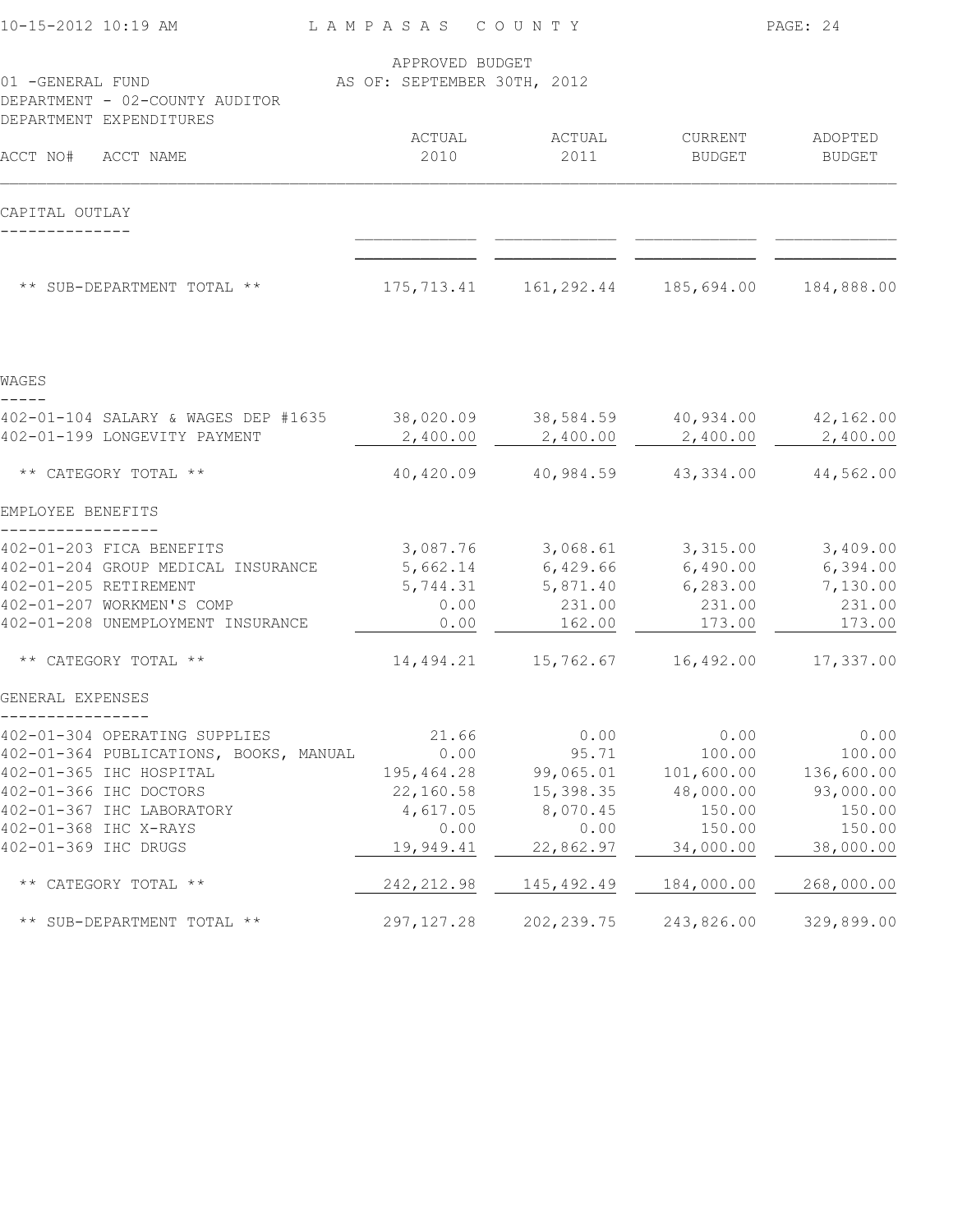| 10-15-2012 10:19 AM                                       | LAMPASAS                    | COUNTY     |               | PAGE: 25      |
|-----------------------------------------------------------|-----------------------------|------------|---------------|---------------|
|                                                           | APPROVED BUDGET             |            |               |               |
| 01 -GENERAL FUND                                          | AS OF: SEPTEMBER 30TH, 2012 |            |               |               |
| DEPARTMENT - 02-COUNTY AUDITOR<br>DEPARTMENT EXPENDITURES |                             |            |               |               |
|                                                           | ACTUAL                      | ACTUAL     | CURRENT       | ADOPTED       |
| ACCT NO#<br>ACCT NAME                                     | 2010                        | 2011       | <b>BUDGET</b> | <b>BUDGET</b> |
|                                                           |                             |            |               |               |
| WAGES                                                     |                             |            |               |               |
| 402-02-103 SALARIES & WAGES DEP #3070                     | 29,935.50                   | 30, 378.51 | 32,239.00     | 33,207.00     |
| 402-02-199 LONGEVITY PAYMENT                              | 0.00                        | 0.00       | 0.00          | 600.00        |
| ** CATEGORY TOTAL **                                      | 29,935.50                   | 30, 378.51 | 32,239.00     | 33,807.00     |
| EMPLOYEE BENEFITS                                         |                             |            |               |               |
| 402-02-203 FICA BENEFITS                                  | 2,303.61                    | 2,282.28   | 2,466.00      | 2,540.00      |
| 402-02-204 GROUP MEDICAL INSURANCE                        | 5,662.14                    | 6,429.66   | 6,490.00      | 6,394.00      |
| 402-02-205 RETIREMENT                                     | 4,263.33                    | 4,358.24   | 4,675.00      | 5,313.00      |
| 402-02-207 WORKMEN'S COMP                                 | 0.00                        | 231.00     | 231.00        | 231.00        |
| 402-02-208 UNEMPLOYMENT INSURANCE                         | 0.00                        | 128.00     | 129.00        | 129.00        |
| ** CATEGORY TOTAL **                                      | 12,229.08                   | 13,429.18  | 13,991.00     | 14,607.00     |
| GENERAL EXPENSES                                          |                             |            |               |               |
| 402-02-303 COMPUTER SUPPLIES                              | 2,388.00                    | 2,189.00   | 2,388.00      | 2,388.00      |
| 402-02-304 OPERATING SUPPLIES                             | 343.59                      | 438.00     | 2,210.00      | 2,210.00      |
| 402-02-305 TRAVEL & INSERVICE TRAINING                    | 50.00                       | 430.91     | 1,000.00      | 1,000.00      |
| ** CATEGORY TOTAL **                                      | 2,781.59                    | 3,057.91   | 5,598.00      | 5,598.00      |
| ** SUB-DEPARTMENT TOTAL **                                | 44,946.17                   | 46,865.60  | 51,828.00     | 54,012.00     |
| * * *<br>DEPARTMENT TOTAL<br>$***$                        | 517,786.86                  | 410,397.79 | 481,348.00    | 568,799.00    |
|                                                           |                             |            |               |               |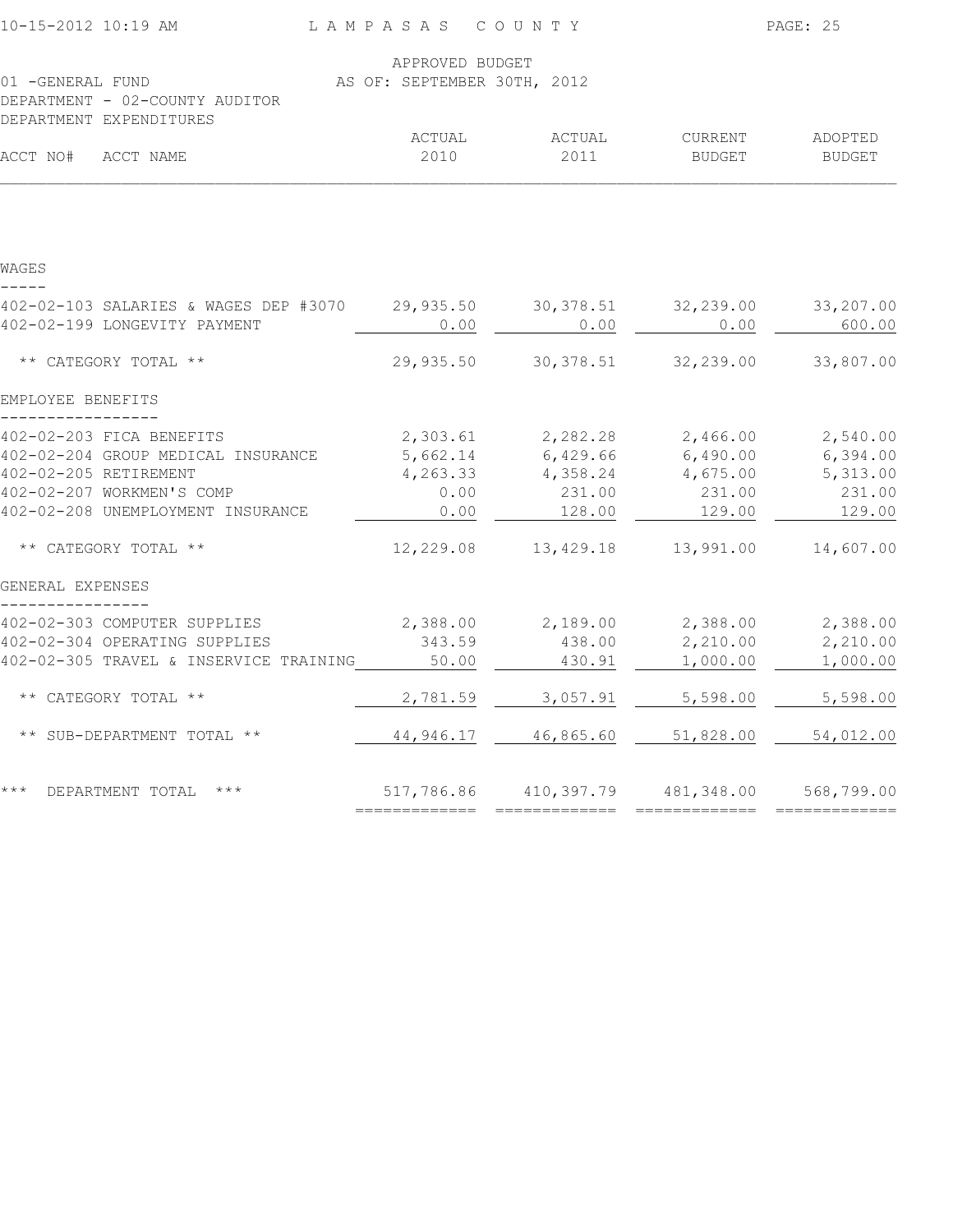| 10-15-2012 10:19 AM                                                              | LAMPASAS COUNTY             |            |                                                       | PAGE: 26      |
|----------------------------------------------------------------------------------|-----------------------------|------------|-------------------------------------------------------|---------------|
|                                                                                  | APPROVED BUDGET             |            |                                                       |               |
| 01 - GENERAL FUND<br>DEPARTMENT - 03-COUNTY TREASURER<br>DEPARTMENT EXPENDITURES | AS OF: SEPTEMBER 30TH, 2012 |            |                                                       |               |
|                                                                                  | ACTUAL                      | ACTUAL     | CURRENT                                               | ADOPTED       |
| ACCT NO#<br>ACCT NAME                                                            | 2010                        | 2011       | BUDGET                                                | <b>BUDGET</b> |
|                                                                                  |                             |            |                                                       |               |
| WAGES                                                                            |                             |            |                                                       |               |
| 403-00-101 SALARIES & WAGES ELECTED OF                                           | 48,266.72                   | 49,403.53  | 51,984.00                                             | 53,544.00     |
| 403-00-104 SALARY & WAGES DEP #1406                                              | 27,198.05                   | 27, 341.79 | 29,018.00                                             | 29,871.00     |
| 403-00-199 LONGEVITY PAYMENT                                                     | 960.00                      | 840.00     | 1,080.00                                              | 0.00          |
| ** CATEGORY TOTAL **                                                             | 76,424.77                   | 77,585.32  | 82,082.00                                             | 83,415.00     |
| EMPLOYEE BENEFITS                                                                |                             |            |                                                       |               |
| 403-00-203 FICA BENEFITS                                                         |                             |            | 5,798.52 5,720.30 6,279.00 6,381.00                   |               |
| 403-00-204 GROUP MEDICAL INSURANCE                                               | 10,843.20                   | 12,859.32  | 12,979.00                                             | 12,788.00     |
| 403-00-205 RETIREMENT                                                            | 10,872.84                   | 11,067.48  | 11,902.00                                             | 13,346.00     |
| 403-00-207 WORKMEN'S COMP                                                        | 0.00                        | 462.00     | 462.00                                                | 462.00        |
| 403-00-208 UNEMPLOYMENT INSURANCE                                                | 0.00                        | 115.00     | 120.00                                                | 120.00        |
| ** CATEGORY TOTAL **                                                             | 27,514.56                   | 30,224.10  | 31,742.00                                             | 33,097.00     |
| GENERAL EXPENSES                                                                 |                             |            |                                                       |               |
| 403-00-304 OPERATING SUPPLIES                                                    |                             |            | 2,786.59 1,933.20 3,000.00                            | 3,500.00      |
| 403-00-305 TRAVEL & INSERVICE TRAINING                                           | 2,627.69                    |            | 1,805.54 2,500.00                                     | 2,500.00      |
| 403-00-312 EQUIPMENT MAINTENANCE CONTR                                           | 4,813.50                    | 5,054.18   | 5,500.00                                              | 5,500.00      |
| 403-00-315 DUES                                                                  | 185.00                      | 35.00      | 300.00                                                | 300.00        |
| 403-00-361 POSTAGE                                                               |                             |            | 56.00 56.00 100.00 100.00                             |               |
| 403-00-370 EQUIPMENT RENTAL-COPIER                                               |                             |            | $\frac{693.32}{2}$ 1,969.91 2,500.00 3,000.00         |               |
| ** CATEGORY TOTAL **                                                             |                             |            | 11, 162.10  10, 853.83  13, 900.00  14, 900.00        |               |
| CAPITAL OUTLAY                                                                   |                             |            |                                                       |               |
| 403-00-401 OFFICE MACHINES & EQUIPMENT 0.00 521.72 0.00 0.00 0.00 0.00           |                             |            |                                                       |               |
| ** CATEGORY TOTAL **                                                             |                             |            | $0.00$ $521.72$ $0.00$ $0.00$                         |               |
| ** SUB-DEPARTMENT TOTAL **                                                       |                             |            | 115, 101.43   119, 184.97   127, 724.00   131, 412.00 |               |
|                                                                                  |                             |            |                                                       |               |
| *** DEPARTMENT TOTAL ***                                                         |                             |            | 115, 101.43   119, 184.97   127, 724.00   131, 412.00 |               |
|                                                                                  |                             |            |                                                       |               |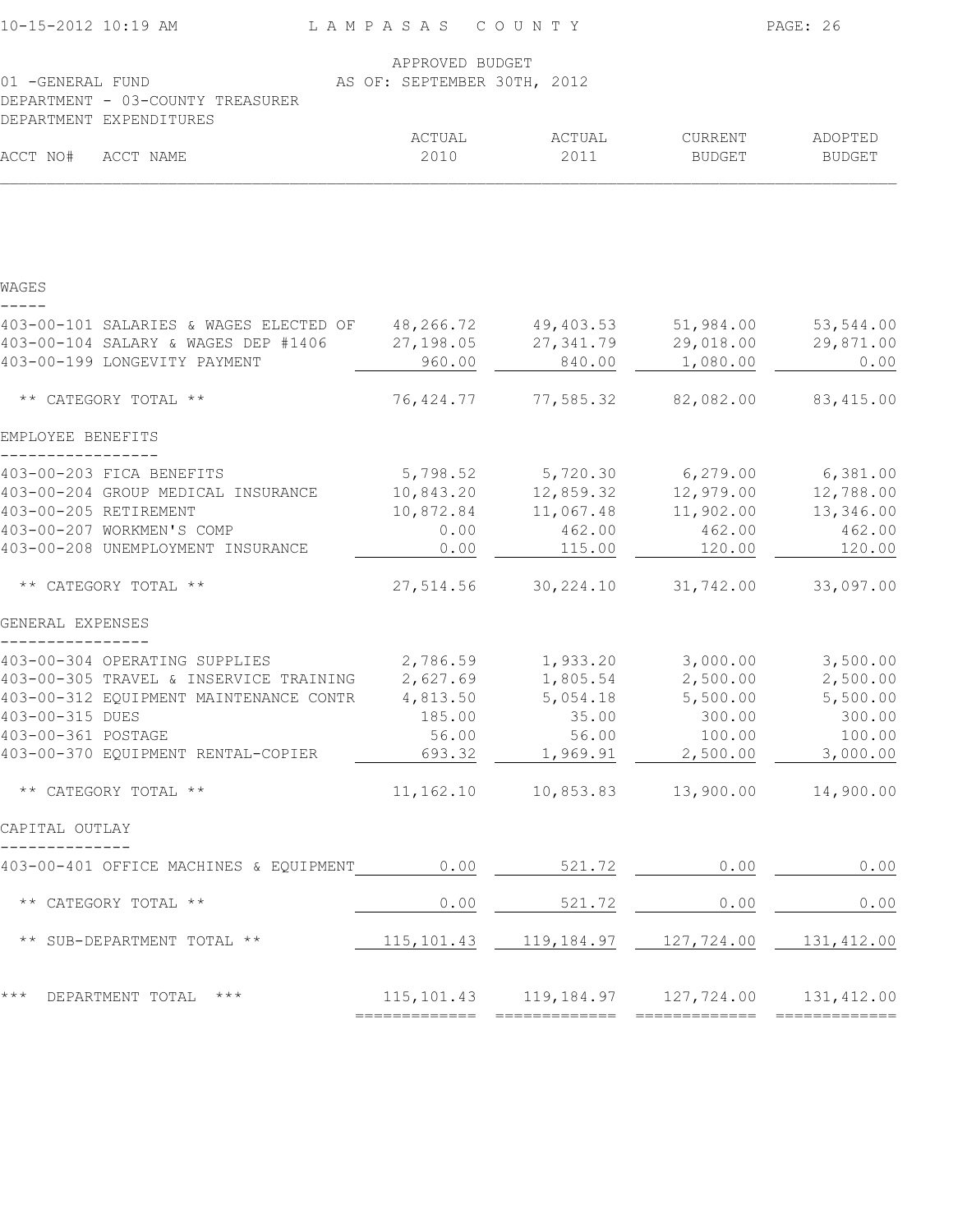| 10-15-2012 10:19 AM                              | LAMPASAS COUNTY             |                                     |                       | PAGE: 27   |
|--------------------------------------------------|-----------------------------|-------------------------------------|-----------------------|------------|
|                                                  | APPROVED BUDGET             |                                     |                       |            |
| 01 - GENERAL FUND                                | AS OF: SEPTEMBER 30TH, 2012 |                                     |                       |            |
| DEPARTMENT - 04-CO TAX ASSESSOR                  |                             |                                     |                       |            |
| DEPARTMENT EXPENDITURES                          | ACTUAL                      | ACTUAL                              | CURRENT               | ADOPTED    |
| ACCT NO#<br>ACCT NAME                            | 2010                        | 2011                                | <b>BUDGET</b>         | BUDGET     |
|                                                  |                             |                                     |                       |            |
|                                                  |                             |                                     |                       |            |
| WAGES                                            |                             |                                     |                       |            |
| 404-00-101 SALARIES & WAGES ELECTED OF 48,266.72 |                             | 49,603.69                           | 51,984.00             | 53,544.00  |
| 404-00-104 SALARY & WAGES DEP #1634              | 25,914.40                   | 26,303.16                           | 27,914.00             | 28,752.00  |
| 404-00-120 SALARIES & WAGES OVERTIME             | 82.26                       | 0.00                                | 0.00                  | 0.00       |
| 404-00-199 LONGEVITY PAYMENT                     | 960.00                      | 1,080.00                            | 1,320.00              | 1,320.00   |
| ** CATEGORY TOTAL **                             | 75, 223.38                  | 76,986.85                           | 81,218.00             | 83,616.00  |
| EMPLOYEE BENEFITS                                |                             |                                     |                       |            |
| 404-00-203 FICA BENEFITS                         |                             | 4,666.49 4,491.08 6,213.00 6,397.00 |                       |            |
| 404-00-204 GROUP MEDICAL INSURANCE               | 19,722.42                   | 23, 278.98                          | 14,491.00             | 15,524.00  |
| 404-00-205 RETIREMENT                            | 10,708.25                   | 10,952.08                           | 11,777.00             | 13,379.00  |
| 404-00-207 WORKMEN'S COMP                        | 0.00                        | 462.00                              | 462.00                | 462.00     |
| 404-00-208 UNEMPLOYMENT INSURANCE                | 256.00                      | 197.00                              | 117.00                | 117.00     |
| ** CATEGORY TOTAL **                             | 35, 353.16                  | 39,381.14                           | 33,060.00             | 35,879.00  |
| GENERAL EXPENSES                                 |                             |                                     |                       |            |
| 404-00-303 COMPUTER SUPPLIES                     | 534.80                      |                                     | $0.00$ 600.00         | 600.00     |
| 404-00-304 OPERATING SUPPLIES                    |                             |                                     |                       | 1,200.00   |
| 404-00-305 TRAVEL & INSERVICE TRAINING           |                             | 659.18 499.08                       | 1,100.00              | 1,100.00   |
| 404-00-312 EQUIPMENT MAINTENANCE CONTR           | 0.00                        | 90.00                               | 180.00                | 180.00     |
| 404-00-315 DUES                                  | 85.00                       | 85.00                               | 100.00                | 100.00     |
| 404-00-332 DISTRICT TAX ASSESSOR COLLE           | 147,067.37                  | 80,129.47                           | 100,877.00            | 115,000.00 |
| 404-00-361 POSTAGE                               | 100.00                      | 100.00                              | 100.00                | 100.00     |
| 404-00-364 PUBLICATIONS, BOOKS, MANUAL           | 300.00                      | 300.00                              | 300.00                | 300.00     |
| 404-00-370 EQUIPMENT RENTAL - COPIER             | 1,188.00                    | 594.00                              | 1,200.00              | 1,200.00   |
| ** CATEGORY TOTAL **                             |                             | 151,011.16 83,501.47                | 105,657.00 119,780.00 |            |
| CAPITAL OUTLAY                                   |                             |                                     |                       |            |
| ** SUB-DEPARTMENT TOTAL **                       | 261,587.70                  | 199,869.46                          | 219,935.00            | 239,275.00 |
|                                                  |                             |                                     |                       |            |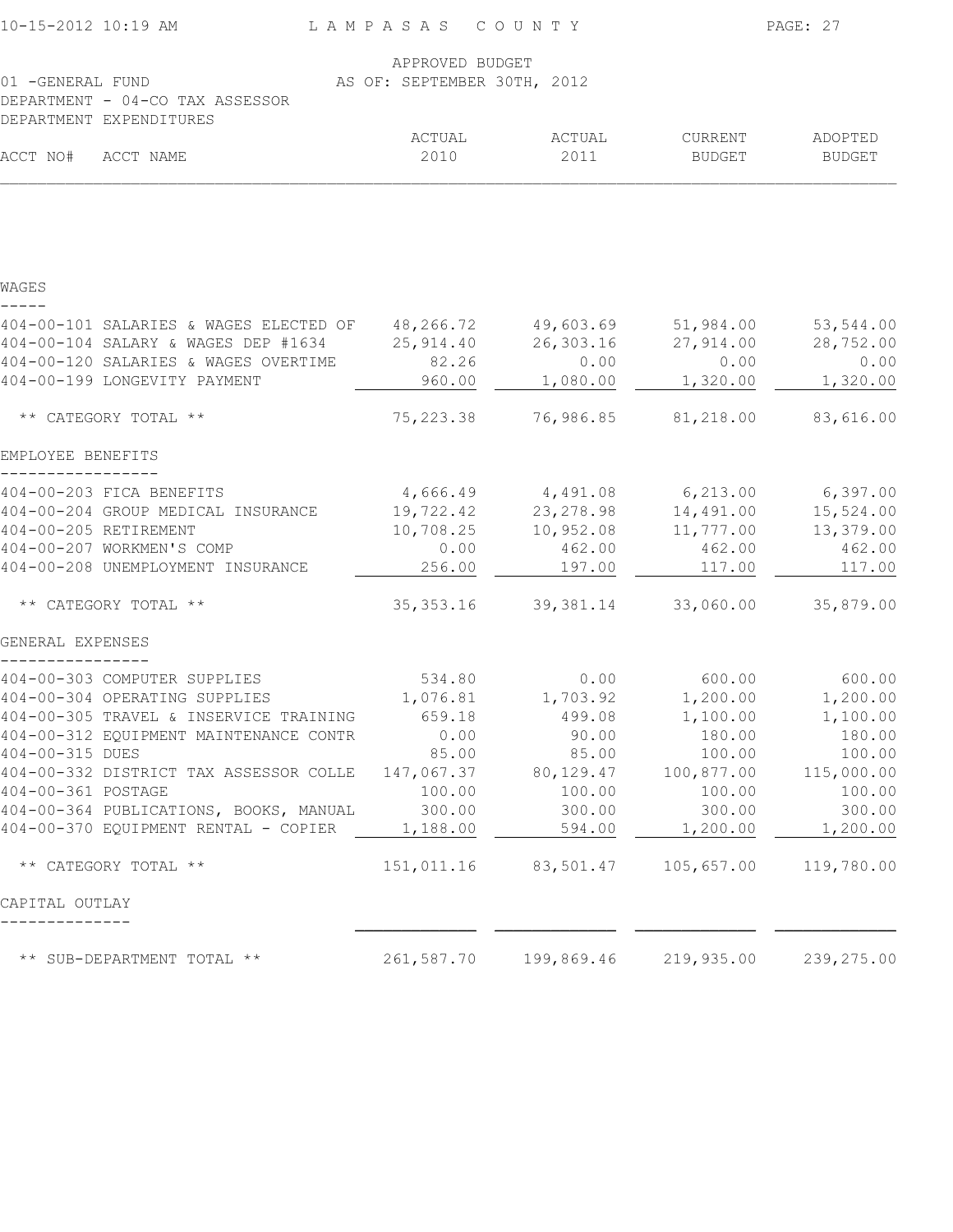| 10-15-2012 10:19 AM                                        | LAMPASAS COUNTY             |                                             |               | PAGE: 28      |
|------------------------------------------------------------|-----------------------------|---------------------------------------------|---------------|---------------|
|                                                            | APPROVED BUDGET             |                                             |               |               |
| 01 - GENERAL FUND                                          | AS OF: SEPTEMBER 30TH, 2012 |                                             |               |               |
| DEPARTMENT - 04-CO TAX ASSESSOR<br>DEPARTMENT EXPENDITURES |                             |                                             |               |               |
|                                                            | ACTUAL                      | ACTUAL                                      | CURRENT       | ADOPTED       |
| ACCT NO#<br>ACCT NAME                                      | 2010                        | 2011                                        | <b>BUDGET</b> | <b>BUDGET</b> |
|                                                            |                             |                                             |               |               |
| WAGES                                                      |                             |                                             |               |               |
| 404-01-103 SALARIES & WAGES DEP #2415                      | 30,016.91                   | 30,463.74                                   | 32,330.00     | 33, 301.00    |
| 404-01-104 SALARY & WAGES DEP<br>#3000                     | 21,618.36                   | 22,023.93                                   | 23, 373.00    | 24,074.00     |
| 404-01-199 LONGEVITY PAYMENT                               | 1,920.00                    | 2,040.00                                    | 2,160.00      | 2,280.00      |
| ** CATEGORY TOTAL **                                       | 53, 555.27                  | 54, 527.67                                  | 57,863.00     | 59,655.00     |
| EMPLOYEE BENEFITS                                          |                             |                                             |               |               |
| 404-01-203 FICA BENEFITS                                   | 4,081.73                    | 3,462.26                                    | 4,427.00      | 4,554.00      |
| 404-01-204 GROUP MEDICAL INSURANCE                         | 5,662.14                    | 6,429.66                                    | 15,571.00     | 14,156.00     |
| 404-01-205 RETIREMENT                                      | 7,618.15                    | 7,815.62                                    | 8,390.00      | 9,526.00      |
| 404-01-207 WORKMAN'S COMP                                  | 0.00                        | 462.00                                      | 462.00        | 462.00        |
| 404-01-208 UNEMPLOYMENT INSURANCE                          | 0.00                        | 221.00                                      | 231.00        | 231.00        |
| ** CATEGORY TOTAL **                                       | 17,362.02                   | 18,390.54                                   | 29,081.00     | 28,929.00     |
| GENERAL EXPENSES                                           |                             |                                             |               |               |
| ** SUB-DEPARTMENT TOTAL **                                 | 70,917.29                   | 72,918.21                                   | 86,944.00     | 88,584.00     |
|                                                            |                             |                                             |               |               |
| GENERAL EXPENSES                                           |                             |                                             |               |               |
|                                                            |                             |                                             |               |               |
| * * *<br>DEPARTMENT TOTAL ***                              | ===========                 | 332,504.99 272,787.67 306,879.00 327,859.00 |               |               |
|                                                            |                             |                                             |               |               |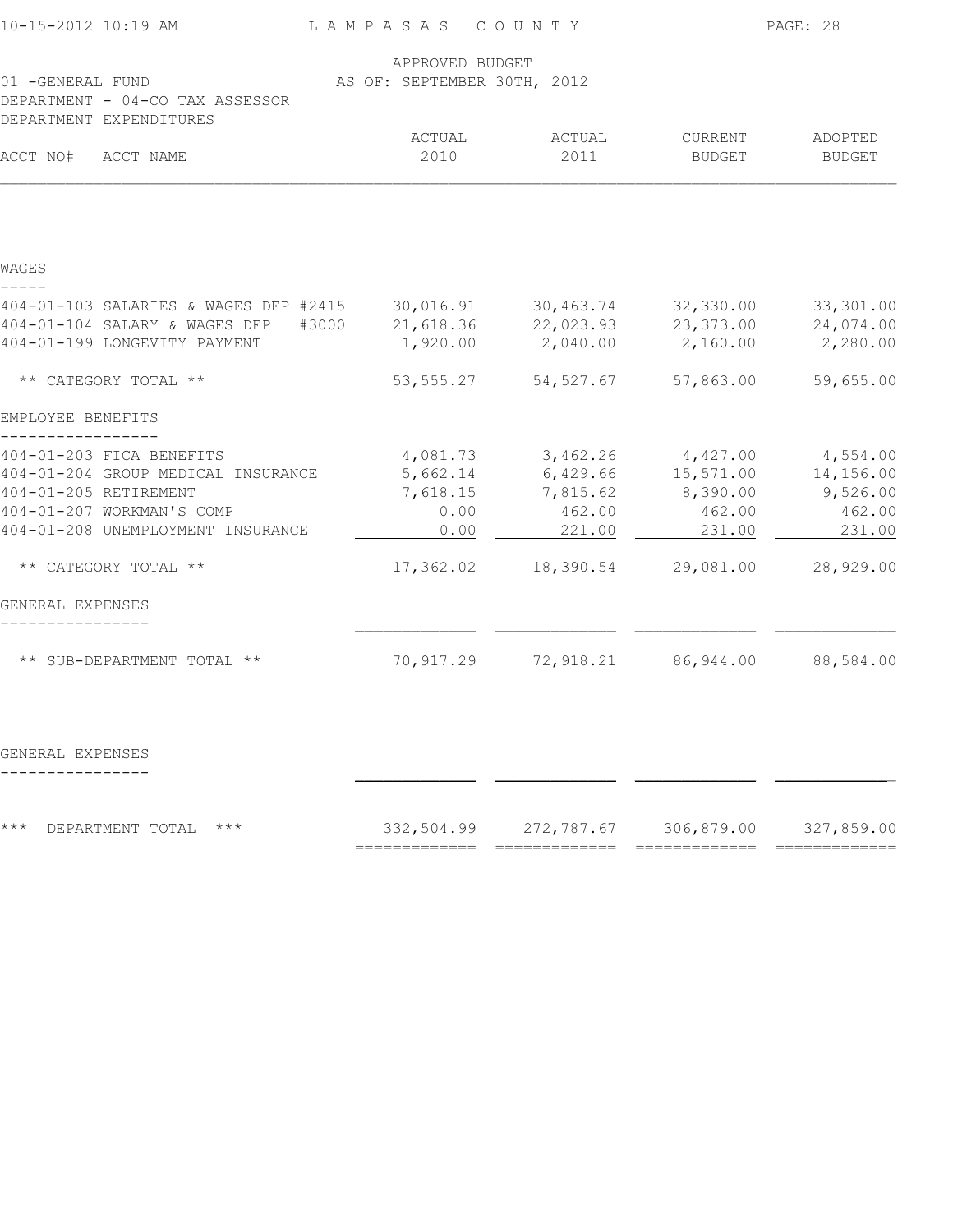| 10-15-2012 10:19 AM                         | LAMPASAS COUNTY             |                                               |                      | PAGE: 29                 |
|---------------------------------------------|-----------------------------|-----------------------------------------------|----------------------|--------------------------|
|                                             | APPROVED BUDGET             |                                               |                      |                          |
| 01 -GENERAL FUND                            | AS OF: SEPTEMBER 30TH, 2012 |                                               |                      |                          |
| DEPARTMENT - 05-COUNTY CLERK                |                             |                                               |                      |                          |
| DEPARTMENT EXPENDITURES                     |                             |                                               |                      |                          |
| ACCT NO#<br>ACCT NAME                       | ACTUAL<br>2010              | ACTUAL<br>2011                                | CURRENT<br>BUDGET    | ADOPTED<br><b>BUDGET</b> |
|                                             |                             |                                               |                      |                          |
| WAGES                                       |                             |                                               |                      |                          |
| 405-00-101 SALARIES & WAGES ELECTED OF      | 48,266.72                   | 49,839.45                                     | 51,984.00            | 53,544.00                |
| 405-00-103 SALARIES & WAGES DEP #3600       | 36,916.43                   | 37,464.74                                     | 39,760.00            | 40,954.00                |
| 405-00-104 SALARY AND WAGES DEP #2290       | 21,700.61                   | 17,906.79                                     | 23,373.00            | 24,074.00                |
| 405-00-199 LONGEVITY PAYMENT                | 2,400.00                    | 2,400.00                                      | 2,400.00             | 2,400.00                 |
| ** CATEGORY TOTAL **                        |                             | 109,283.76    107,610.98                      | 117,517.00           | 120,972.00               |
| EMPLOYEE BENEFITS                           |                             |                                               |                      |                          |
| 405-00-203 FICA BENEFITS                    |                             | 8,492.21 8,094.14 8,990.00 9,254.00           |                      |                          |
| 405-00-204 GROUP MEDICAL INSURANCE          | 16,986.42                   | 19,288.98                                     | 19,469.00            | 19,182.00                |
| 405-00-205 RETIREMENT                       | 15,551.99                   | 15,300.81                                     | 17,040.00            | 19,355.00                |
| 405-00-207 WORKMEN'S COMP                   | 0.00                        | 693.00                                        | 693.00               | 693.00                   |
| 405-00-208 UNEMPLOYMENT INSURANCE           | 0.00                        | 250.00                                        | 262.00               | 262.00                   |
| ** CATEGORY TOTAL **                        | 41,030.62                   |                                               | 43,626.93 46,454.00  | 48,746.00                |
| GENERAL EXPENSES                            |                             |                                               |                      |                          |
| 405-00-304 OPERATING SUPPLIES               |                             | $11, 761.93$ 9,478.64 13,000.00 13,000.00     |                      |                          |
| 405-00-305 TRAVEL & INSERVICE TRAINING      | 1,127.98                    |                                               | 578.64 1,500.00      | 1,500.00                 |
| 405-00-312 EQUIPMENT MAINTENANCE CONTR 0.00 |                             |                                               | $0.00$ 200.00 200.00 |                          |
| 405-00-315 DUES                             | 85.00                       | 85.00                                         | 85.00                | 85.00                    |
| 405-00-361 POSTAGE                          | 56.00                       | 56.00                                         | 65.00                | 65.00                    |
| 405-00-364 PUBLICATIONS, BOOKS, MANUAL      | 42.50                       | 0.00                                          | 150.00               | 150.00                   |
| 405-00-370 EQUIPMENT RENTAL-COPIER          | $3,651.21$ $3,381.89$       |                                               | 3,400.00             | 3,600.00                 |
| ** CATEGORY TOTAL **                        |                             | 16,724.62   13,580.17   18,400.00   18,600.00 |                      |                          |
| CAPITAL OUTLAY                              |                             |                                               |                      |                          |
| ** SUB-DEPARTMENT TOTAL **                  |                             | 167,039.00    164,818.08                      |                      | 182, 371.00 188, 318.00  |
|                                             |                             |                                               |                      |                          |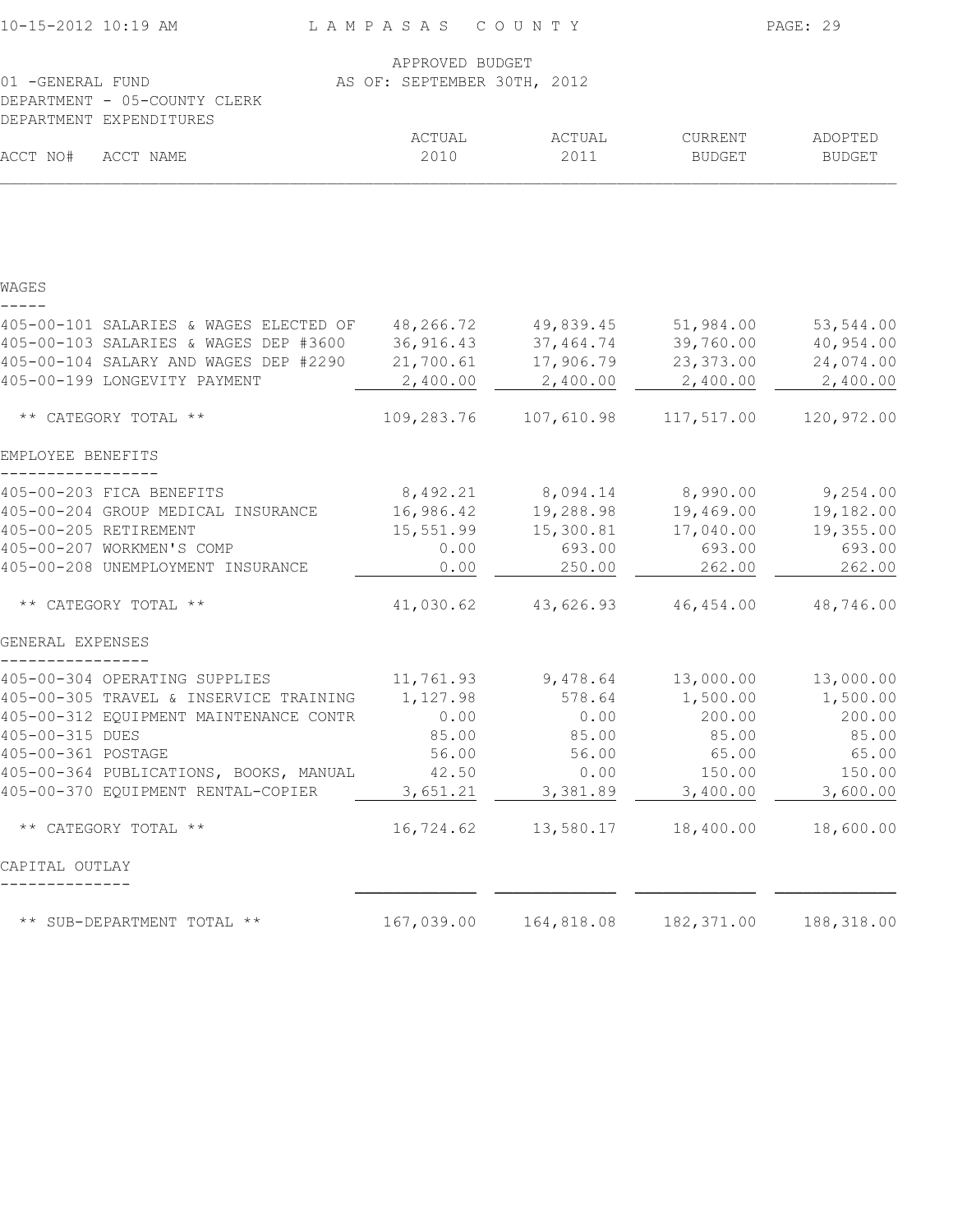| 10-15-2012 10:19 AM                                                                                                         | LAMPASAS COUNTY                                |                     |                                                                    | PAGE: 30        |
|-----------------------------------------------------------------------------------------------------------------------------|------------------------------------------------|---------------------|--------------------------------------------------------------------|-----------------|
| 01 -GENERAL FUND<br>DEPARTMENT - 05-COUNTY CLERK                                                                            | APPROVED BUDGET<br>AS OF: SEPTEMBER 30TH, 2012 |                     |                                                                    |                 |
| DEPARTMENT EXPENDITURES                                                                                                     | ACTUAL                                         | ACTUAL              | CURRENT                                                            | ADOPTED         |
| ACCT NO#<br>ACCT NAME                                                                                                       | 2010                                           | 2011                | <b>BUDGET</b>                                                      | BUDGET          |
|                                                                                                                             |                                                |                     |                                                                    |                 |
| WAGES                                                                                                                       |                                                |                     |                                                                    |                 |
| 405-01-103 SALARIES & WAGES DEP #3620 10,100.68                                                                             |                                                | 14,323.77 21,383.00 |                                                                    | 21,381.00       |
| ** CATEGORY TOTAL **                                                                                                        | 10, 100.68                                     | 14,323.77           | 21,383.00                                                          | 21,381.00       |
| EMPLOYEE BENEFITS                                                                                                           |                                                |                     |                                                                    |                 |
| 405-01-203 FICA BENEFITS<br>405-01-204 GROUP MEDICAL INSURANCE 2,775.66 3,827.25 6,490.00 6,394.00<br>405-01-205 RETIREMENT |                                                |                     | 820.19  1,094.00  1,636.00  1,636.00<br>1,486.52 2,073.41 3,100.00 | 3,421.00        |
| 405-01-207 WORKMAN'S COMP<br>405-01-208 UNEMPLOYMENT INSURANCE                                                              | 0.00<br>0.00                                   | 231.00<br>90.00     | 231.00<br>86.00                                                    | 231.00<br>86.00 |
| ** CATEGORY TOTAL **                                                                                                        | 5,082.37                                       | 7,315.66            | 11,543.00                                                          | 11,768.00       |
| ** SUB-DEPARTMENT TOTAL **                                                                                                  | 15,183.05                                      | 21,639.43           | 32,926.00                                                          | 33, 149.00      |
| $***$<br>DEPARTMENT TOTAL ***                                                                                               |                                                |                     | 182, 222.05 186, 457.51 215, 297.00 221, 467.00                    |                 |
|                                                                                                                             |                                                |                     |                                                                    |                 |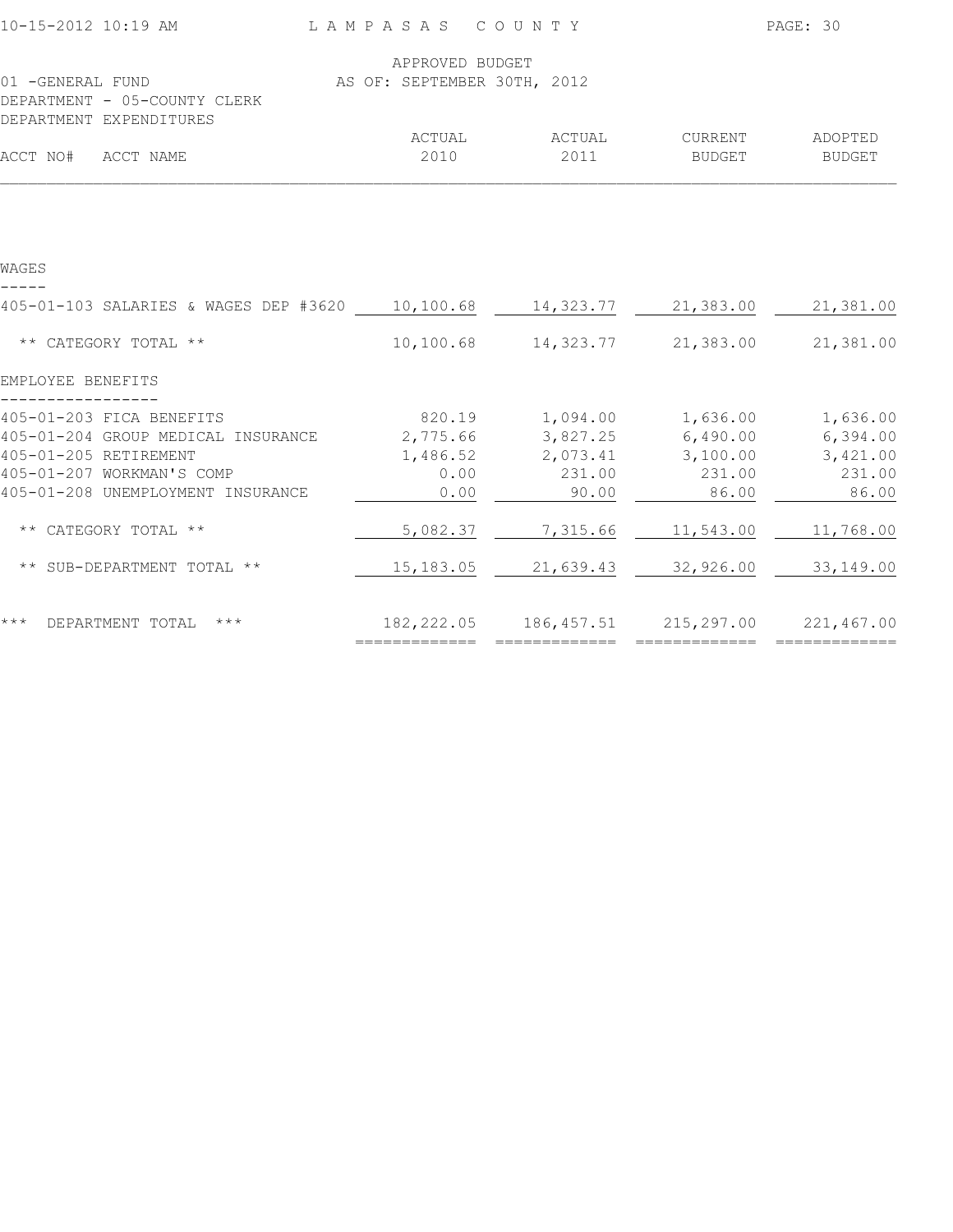| 10-15-2012 10:19 AM                              | LAMPASAS COUNTY                                |                                     |                       | PAGE: 31         |
|--------------------------------------------------|------------------------------------------------|-------------------------------------|-----------------------|------------------|
| 01 - GENERAL FUND                                | APPROVED BUDGET<br>AS OF: SEPTEMBER 30TH, 2012 |                                     |                       |                  |
| DEPARTMENT - 06-DISTRICT CLERK                   |                                                |                                     |                       |                  |
| DEPARTMENT EXPENDITURES                          |                                                |                                     |                       |                  |
|                                                  | ACTUAL                                         | ACTUAL                              | CURRENT               | ADOPTED          |
| ACCT NO#<br>ACCT NAME                            | 2010                                           | 2011                                | <b>BUDGET</b>         | <b>BUDGET</b>    |
|                                                  |                                                |                                     |                       |                  |
| WAGES                                            |                                                |                                     |                       |                  |
| 406-00-101 SALARIES & WAGES ELECTED OF 48,266.72 |                                                | 49,560.37                           | 51,984.00             | 53,544.00        |
| 406-00-103 SALARIES & WAGES DEP #541             | 28,300.58                                      | 28,735.32                           | 30,474.00             | 23,365.00        |
| 406-00-104 SALARY & WAGES DEP<br>#0712           | 21,063.48                                      | 21,377.26                           | 22,687.00             | 26,280.00        |
| 406-00-120 SALARY & WAGES OVERTIME               | 14.97                                          | 18.07                               | 0.00                  | 0.00             |
| 406-00-199 LONGEVITY PAYMENT                     | 960.00                                         | 1,080.00                            | 1,200.00              | 0.00             |
| ** CATEGORY TOTAL **                             | 98,605.75                                      |                                     | 100,771.02 106,345.00 | 103,189.00       |
| EMPLOYEE BENEFITS                                |                                                |                                     |                       |                  |
| 406-00-203 FICA BENEFITS                         |                                                | 7,605.75 7,584.04 8,135.00 7,894.00 |                       |                  |
| 406-00-204 GROUP MEDICAL INSURANCE               | 16,986.42                                      | 19,288.98                           | 19,469.00             | 12,884.00        |
| 406-00-205 RETIREMENT                            | 14,037.22                                      | 14,370.48                           | 15,420.00             | 16,510.00        |
| 406-00-207 WORKMEN'S COMP                        | 0.00                                           | 693.00                              | 693.00                | 693.00           |
| 406-00-208 UNEMPLOYMENT INSURANCE                | 0.00                                           | 221.00                              | 217.00                | 217.00           |
| ** CATEGORY TOTAL **                             | 38,629.39                                      | 42,157.50                           | 43,934.00             | 38,198.00        |
| GENERAL EXPENSES                                 |                                                |                                     |                       |                  |
| 406-00-301 COMMUNICATIONS                        | 427.80                                         | 0.00                                | 0.00                  | 0.00             |
| 406-00-304 OPERATING SUPPLIES                    | 6, 185.43                                      | 6,858.37                            | 5,500.00              | 6,500.00         |
| 406-00-305 TRAVEL & INSERVICE TRAINING           | 449.96                                         | 604.43                              | 1,500.00              | 1,500.00         |
| 406-00-310 JURY FEES                             | 17,765.00                                      | 19,430.00                           | 12,000.00             | 12,000.00        |
| 406-00-312 EQUIPMENT MAINTENANCE CONTR           | 8,170.00                                       | 8,170.00                            | 8,670.00              | 8,670.00         |
| 406-00-315 DUES                                  | 135.00                                         | 130.00                              | 100.00                | 100.00           |
| 406-00-361 POSTAGE<br>406-00-363 JURY MEALS      | 56.00<br>0.00                                  | 56.00                               | 72.00                 | 72.00            |
| 406-00-364 PUBLICATIONS, BOOKS, MANUAL           | 90.00                                          | 272.32<br>0.00                      | 300.00<br>100.00      | 300.00<br>100.00 |
| 406-00-370 EQUIPMENT RENTAL-COPIER               | 3,760.94                                       | 3,110.86                            | 3,400.00              | 3,500.00         |
| ** CATEGORY TOTAL **                             | 37,040.13                                      | 38,631.98                           | 31,642.00             | 32,742.00        |
|                                                  |                                                |                                     |                       |                  |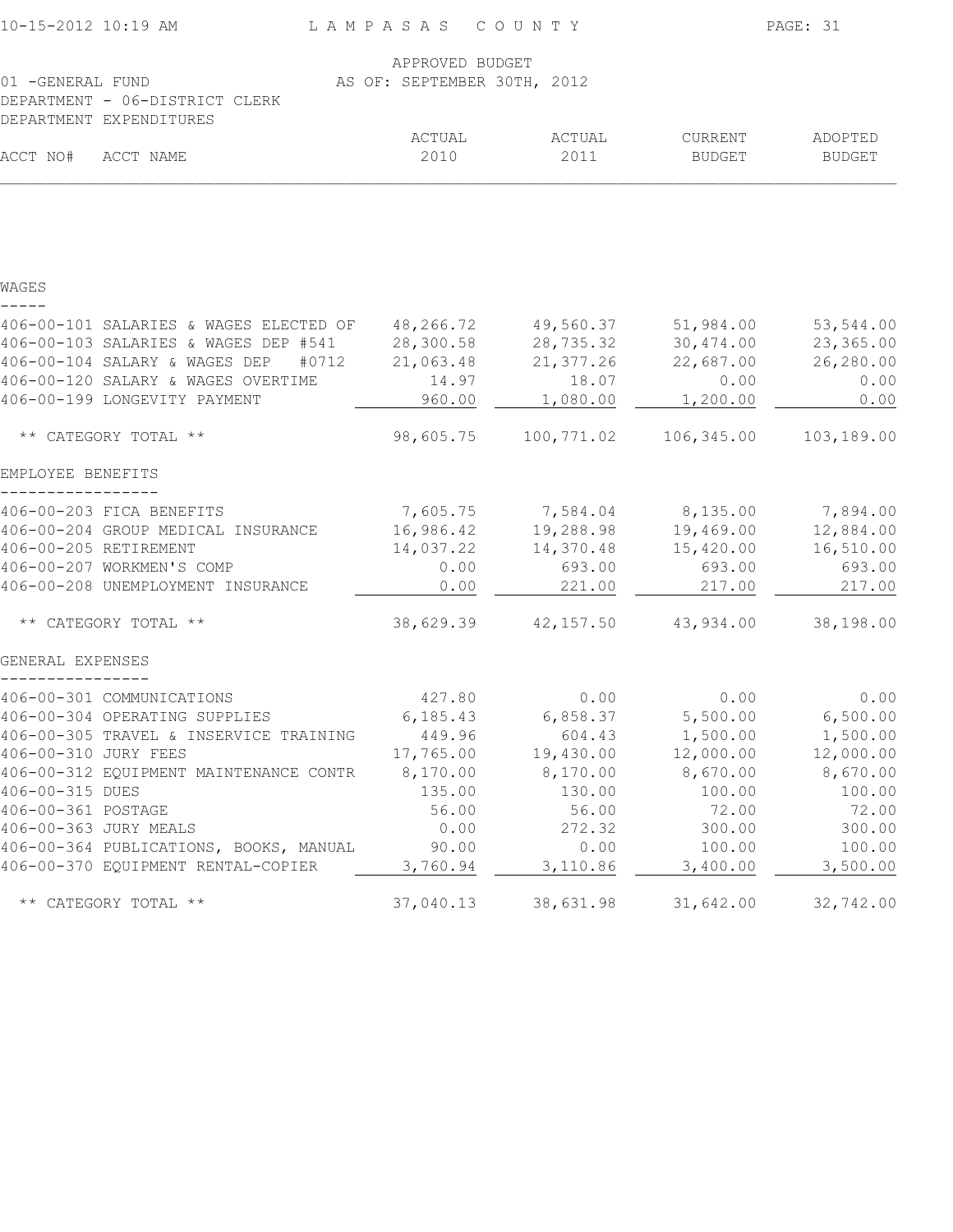| 10-15-2012 10:19 AM                                                                                                                                       | LAMPASAS COUNTY                                  |                                         |                                                              | PAGE: 32                                            |
|-----------------------------------------------------------------------------------------------------------------------------------------------------------|--------------------------------------------------|-----------------------------------------|--------------------------------------------------------------|-----------------------------------------------------|
| 01 -GENERAL FUND                                                                                                                                          | APPROVED BUDGET<br>AS OF: SEPTEMBER 30TH, 2012   |                                         |                                                              |                                                     |
| DEPARTMENT - 06-DISTRICT CLERK<br>DEPARTMENT EXPENDITURES                                                                                                 |                                                  |                                         |                                                              |                                                     |
| ACCT NO# ACCT NAME                                                                                                                                        | ACTUAL<br>2010                                   | ACTUAL<br>2011                          | CURRENT<br><b>BUDGET</b>                                     | ADOPTED<br><b>BUDGET</b>                            |
| CAPITAL OUTLAY                                                                                                                                            |                                                  |                                         |                                                              |                                                     |
| 406-00-401 OFFICE MACHINES & EQUIPMENT                                                                                                                    | 0.00                                             | 5,495.00                                | 0.00                                                         | 552.00                                              |
| ** CATEGORY TOTAL **                                                                                                                                      | 0.00                                             | 5,495.00                                | 0.00                                                         | 552.00                                              |
| ** SUB-DEPARTMENT TOTAL **                                                                                                                                | 174, 275. 27                                     |                                         | 187,055.50    181,921.00                                     | 174,681.00                                          |
|                                                                                                                                                           |                                                  |                                         |                                                              |                                                     |
| WAGES                                                                                                                                                     |                                                  |                                         |                                                              |                                                     |
| 406-01-103 SALARY & WAGES DEP #3501                                                                                                                       | 21,700.61                                        | 21,817.13                               | 22,025.00                                                    | 22,686.00                                           |
| ** CATEGORY TOTAL **                                                                                                                                      | 21,700.61                                        | 21,817.13                               | 22,025.00                                                    | 22,686.00                                           |
| EMPLOYEE BENEFITS                                                                                                                                         |                                                  |                                         |                                                              |                                                     |
| 406-01-203 FICA BENEFITS<br>406-01-204 GROUP MEDICAL INSURANCE<br>406-01-205 RETIREMENT<br>406-01-207 WORKMEN'S COMP<br>406-01-208 UNEMPLOYMENT INSURANCE | 1,647.63<br>5,662.14<br>3,090.52<br>0.00<br>0.00 | 6,417.66<br>3,129.65<br>231.00<br>93.00 | 1,623.30 1,685.00<br>6,490.00<br>3,194.00<br>231.00<br>88.00 | 1,735.00<br>6,394.00<br>3,630.00<br>231.00<br>88.00 |
| ** CATEGORY TOTAL **                                                                                                                                      | 10,400.29                                        | 11,494.61                               | 11,688.00                                                    | 12,078.00                                           |
| ** SUB-DEPARTMENT TOTAL **                                                                                                                                | 32,100.90                                        | 33, 311.74                              | 33,713.00                                                    | 34,764.00                                           |
| $***$<br>DEPARTMENT TOTAL<br>$***$                                                                                                                        | 206, 376.17                                      | 220, 367. 24<br>=============           | 215,634.00                                                   | 209,445.00                                          |
|                                                                                                                                                           |                                                  |                                         |                                                              |                                                     |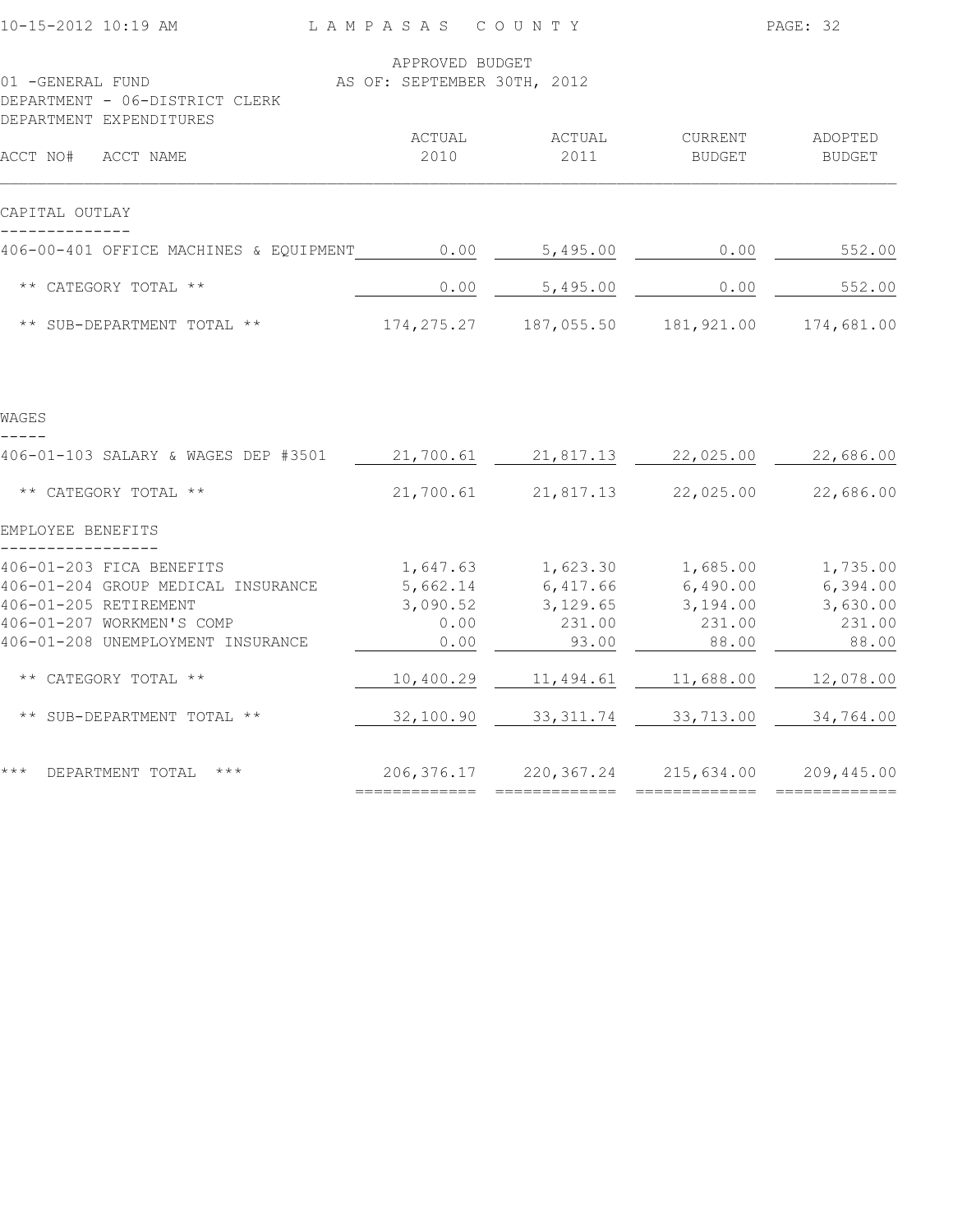| 10-15-2012 10:19 AM |                                                           |       | L A M P A S A S                                | COUNTY        |               | PAGE: 33      |
|---------------------|-----------------------------------------------------------|-------|------------------------------------------------|---------------|---------------|---------------|
| 01 - GENERAL FUND   | DEPARTMENT - 07-COUNTY SHERIFF<br>DEPARTMENT EXPENDITURES |       | APPROVED BUDGET<br>AS OF: SEPTEMBER 30TH, 2012 |               |               |               |
|                     |                                                           |       | ACTUAL                                         | <b>ACTUAL</b> | CURRENT       | ADOPTED       |
| ACCT NO#            | ACCT NAME                                                 |       | 2010                                           | 2011          | <b>BUDGET</b> | <b>BUDGET</b> |
|                     |                                                           |       |                                                |               |               |               |
| WAGES               |                                                           |       |                                                |               |               |               |
|                     | 407-00-101 SALARY ELECTED OFF                             | #3499 | 65,752.60                                      | 73,278.99     | 73,427.00     | 72,941.00     |
|                     | 407-00-103 SALARY DEPUTY SHERIFF #0130                    |       | 34,531.14                                      | 34, 915.83    | 38,557.00     | 35, 348.00    |
|                     | 407-00-114 SALARY OFFICE MANAGER #1641                    |       | 30, 383.08                                     | 30,644.63     | 33,867.00     | 35,686.00     |
|                     | 407-00-118 SALARY DEPUTY SHERIFF #3375                    |       | 38,054.21                                      | 38, 335.00    | 42,138.00     | 43,487.00     |
|                     | 407-00-120 SALARY/OVERTIME                                |       | 9,090.81                                       | 13,228.60     | 12,500.00     | 12,500.00     |
|                     | 407-00-121 SALARY DEPUTY SHERIFF #1552                    |       | 47,644.22                                      | 48,348.82     | 53,210.00     | 54,911.00     |
|                     | 407-00-122 SALARY DEPUTY SHERIFF #0493                    |       | 39,469.88                                      | 42,256.90     | 45,900.00     | 47,369.00     |
|                     | 407-00-123 SALARY DEPUTY SHERIFF #1055                    |       | 32,543.60                                      | 33,817.52     | 36,340.00     | 37,502.00     |
|                     | 407-00-124 SALARY DEPUTY SHERIFF #3059                    |       | 45,189.50                                      | 46, 313.65    | 50,263.00     | 51,870.00     |
|                     | 407-00-125 SALARY DEPUTY SHERIFF #1972                    |       | 49,146.19                                      | 49,806.32     | 54,804.00     | 56,557.00     |
|                     | 407-00-132 SALARY DEPUTY SHERIFF #2870                    |       | 37,999.34                                      | 38, 446. 33   | 42,129.00     | 43, 475.00    |
|                     | 407-00-133 SALARY/SUPPLEMENT                              | #3500 | 36,727.35                                      | 47,449.27     | 65,540.00     | 33, 319.00    |
|                     | 407-00-134 SALARY DEPUTY SHERIFF #3047                    |       | 33,518.62                                      | 29,023.51     | 37,432.00     | 34,320.00     |
|                     | 407-00-148 SALARY DEPUTY SHERIFF #3301                    |       | 39,632.40                                      | 40,376.73     | 44,259.00     | 46,082.00     |
|                     | 407-00-149 SALARY DEPUTY SHERIFF #2437                    |       | 26,846.01                                      | 32, 197.91    | 33,256.00     | 34,320.00     |
|                     | 407-00-153 SALARY DEPUTY SHERIFF #0880                    |       | 36,658.76                                      | 38, 947.38    | 42,000.00     | 43,346.00     |
|                     | 407-00-154 SALARY DEPUTY SHERIFF #3485                    |       | 27, 210.52                                     | 26,604.53     | 30,387.00     | 39,791.00     |
|                     | 407-00-156 SALARY DEPUTY SHERIFF #1877                    |       | 30,672.74                                      | 31,578.36     | 34,251.00     | 37,468.00     |
|                     | 407-00-157 SALARY DEPUTY SHERIFF #1574                    |       | 32,546.54                                      | 33,573.97     | 36,340.00     | 37,502.00     |
|                     | 407-00-159 SALARY DEPUTY SHERIFF #0602                    |       | 32,507.05                                      | 33,636.23     | 36, 340.00    | 37,502.00     |
|                     | 407-00-162 SALARY DEPUTY SHERIFF #0128                    |       | 32,538.52                                      | 33,687.76     | 36, 338.00    | 37,500.00     |
|                     | 407-00-199 LONGEVITY PAYMENT                              |       | 10,001.20                                      | 11,441.27     | 12,500.00     | 14,160.00     |
|                     | CATEGORY TOTAL **                                         |       | 768,664.28                                     | 807,909.51    | 891,778.00    | 886,956.00    |

EMPLOYEE BENEFITS

| 407-00-203 FICA BENEFITS           | 58,417.30   | 59,252.40    | 68,174.00  | 67,657.00  |
|------------------------------------|-------------|--------------|------------|------------|
| 407-00-204 GROUP MEDICAL INSURANCE | 115,395.21  | 131, 142. 45 | 133,623.00 | 132,958.00 |
| 407-00-205 RETIREMENT              | 110,829.12  | 116,342.87   | 129,218.00 | 141,870.00 |
| 407-00-207 WORKMEN'S COMP          | 0.00        | 4,688.00     | 4,888.00   | 4,888.00   |
| 407-00-208 UNEMPLOYMENT INSURANCE  | 2,450.00    | 2,952.00     | 3,289.00   | 3,289.00   |
| 407-00-212 PHONE ALLOWANCE         | 9,082.00    | 8,825.00     | 7,520.00   | 7,520.00   |
| ** CATEGORY TOTAL **               | 296, 173.63 | 323, 202. 72 | 346,712.00 | 358,182.00 |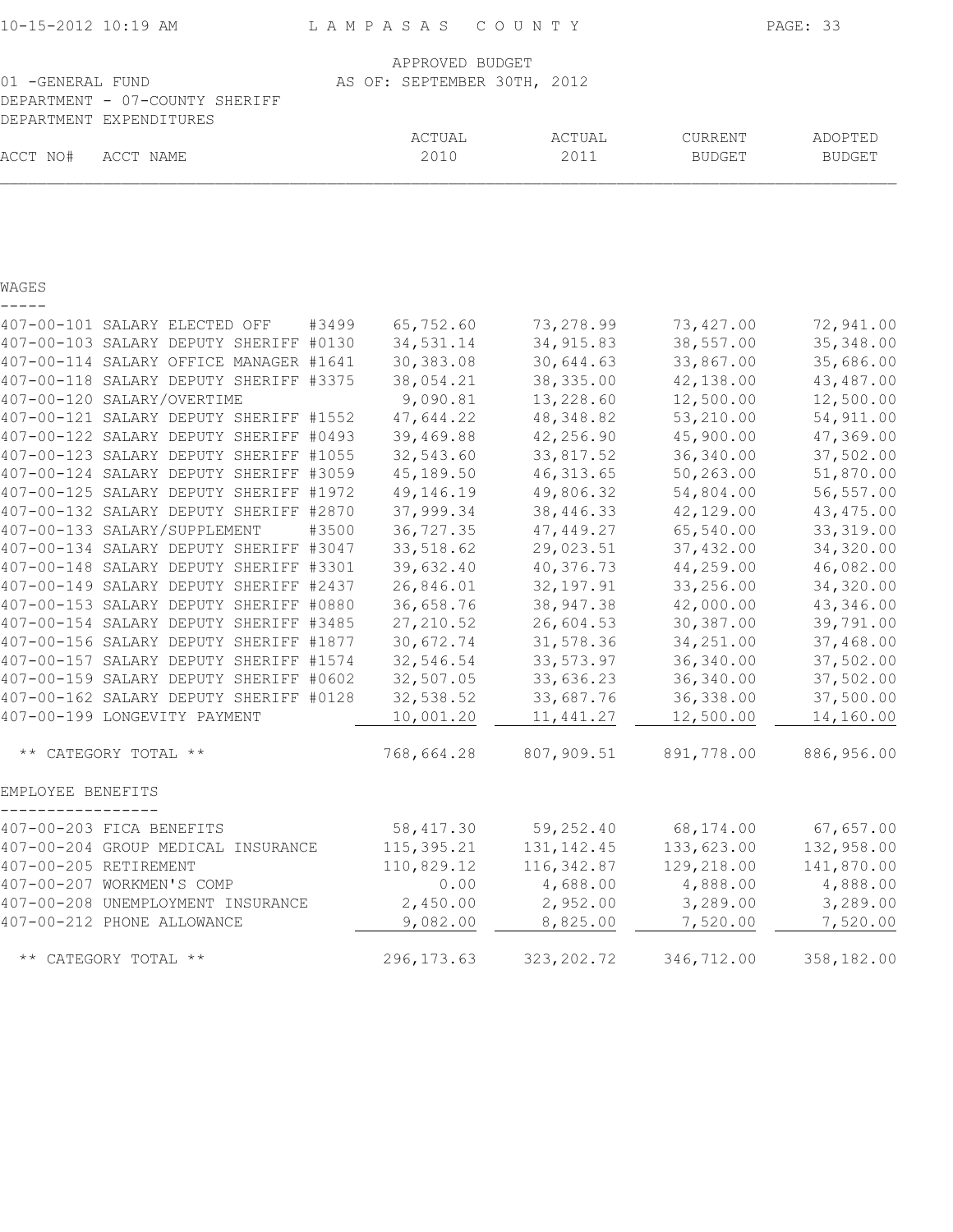| 10-15-2012 10:19 AM |
|---------------------|
|---------------------|

L A M P A S A S C O U N T Y PAGE: 34

|                                                                                 | APPROVED BUDGET             |                       |                             |                       |
|---------------------------------------------------------------------------------|-----------------------------|-----------------------|-----------------------------|-----------------------|
| 01 -GENERAL FUND                                                                | AS OF: SEPTEMBER 30TH, 2012 |                       |                             |                       |
| DEPARTMENT - 07-COUNTY SHERIFF                                                  |                             |                       |                             |                       |
| DEPARTMENT EXPENDITURES                                                         |                             |                       |                             |                       |
|                                                                                 | ACTUAL                      | ACTUAL                | CURRENT                     | ADOPTED               |
| ACCT NO#<br>ACCT NAME                                                           | 2010                        | 2011                  | BUDGET                      | <b>BUDGET</b>         |
| GENERAL EXPENSES                                                                |                             |                       |                             |                       |
| 407-00-301 COMMUNICATIONS                                                       |                             |                       | 12,329.14 7,526.65 8,000.00 | 8,000.00              |
| 407-00-302 UTILITIES                                                            | 22,036.26                   | 19,007.60             | 20,000.00                   | 20,000.00             |
| 407-00-304 OPERATING SUPPLIES                                                   | 4,361.59                    | 4,632.14              | 6,000.00                    | 6,000.00              |
| 407-00-305 TRAVEL & INSERVICE TRAINING                                          | 11,393.53                   | 13,014.68             | 15,000.00                   | 15,000.00             |
| 407-00-308 REPAIRS & MAINTENANCE EQUIP                                          | 2,640.45                    | 1,322.53              | 3,000.00                    | 3,000.00              |
| 407-00-312 EQUIPMENT MAINTENANCE CONTR                                          | 0.00                        | 825.65                | 800.00                      | 800.00                |
| 407-00-315 DUES                                                                 | 0.00                        | 0.00                  | 0.00                        | 100.00                |
| 407-00-320 INVESTIGATIVE EXPENSE                                                | 3,789.00                    | 6,930.22              | 5,000.00                    | 5,000.00              |
| 407-00-342 GAS & OIL                                                            | 76,832.28                   | 100,338.93            | 85,000.00                   | 115,000.00            |
| 407-00-343 REPAIRS & MAINTENANCE VEHIC                                          | 20,945.89                   | 19,877.59             | 20,000.00                   | 25,000.00             |
| 407-00-345 MEDICAL SERVICES<br>$\left($                                         | $503.75$ ) (                | 555.57)               | 0.00                        | 0.00                  |
| 407-00-347 UNIFORMS                                                             | 9,986.98                    | 3,845.22              | 6,000.00                    | 6,000.00              |
| 407-00-361 POSTAGE                                                              | 54.23                       | 42.00                 | 75.00                       | 100.00                |
| 407-00-364 PUBLICATIONS, BOOKS, MANUAL                                          | 1,869.08                    | 815.32                | 1,000.00                    | 1,000.00              |
| 407-00-370 EQUIPMENT RENTAL-COPIER                                              | 2,340.00                    | 2,206.50              | 2,340.00                    | 2,350.00              |
| 407-00-372 EQUIPMENT LEASE - VEHICLES                                           | 96,564.18                   | 68,782.53             | 0.00                        | 0.00                  |
| 407-00-373 EQUIPMENT SUPPLIES-SHERIFF 64,808.03                                 |                             | 15,587.95             | 25,000.00                   | 25,000.00             |
| ** CATEGORY TOTAL **                                                            | 329,446.89                  |                       | 264, 199.94 197, 215.00     | 232,350.00            |
| CAPITAL OUTLAY                                                                  |                             |                       |                             |                       |
| 407-00-402 OPERATING EQUIPMENT                                                  |                             | 121,243.00 142,799.36 | 98,000.00                   | 119,000.00            |
| ** CATEGORY TOTAL **                                                            |                             | 121,243.00 142,799.36 | 98,000.00                   | 119,000.00            |
| CAPITAL LEASE                                                                   |                             |                       |                             |                       |
|                                                                                 |                             |                       |                             |                       |
| 407-00-903 CAPITAL PURCHASE PRINCIPAL<br>407-00-904 CAPITAL PURCHASES - INTERES | 0.00<br>7,528.00            | 0.00<br>6,691.00      | 86,609.00<br>6,651.00       | 93,703.00<br>3,645.00 |
| ** CATEGORY TOTAL **                                                            | 7,528.00                    | 6,691.00              | 93,260.00                   | 97,348.00             |
|                                                                                 |                             |                       |                             |                       |
| ** SUB-DEPARTMENT TOTAL **                                                      | 1,523,055.80                | 1,544,802.53          | 1,626,965.00                | 1,693,836.00          |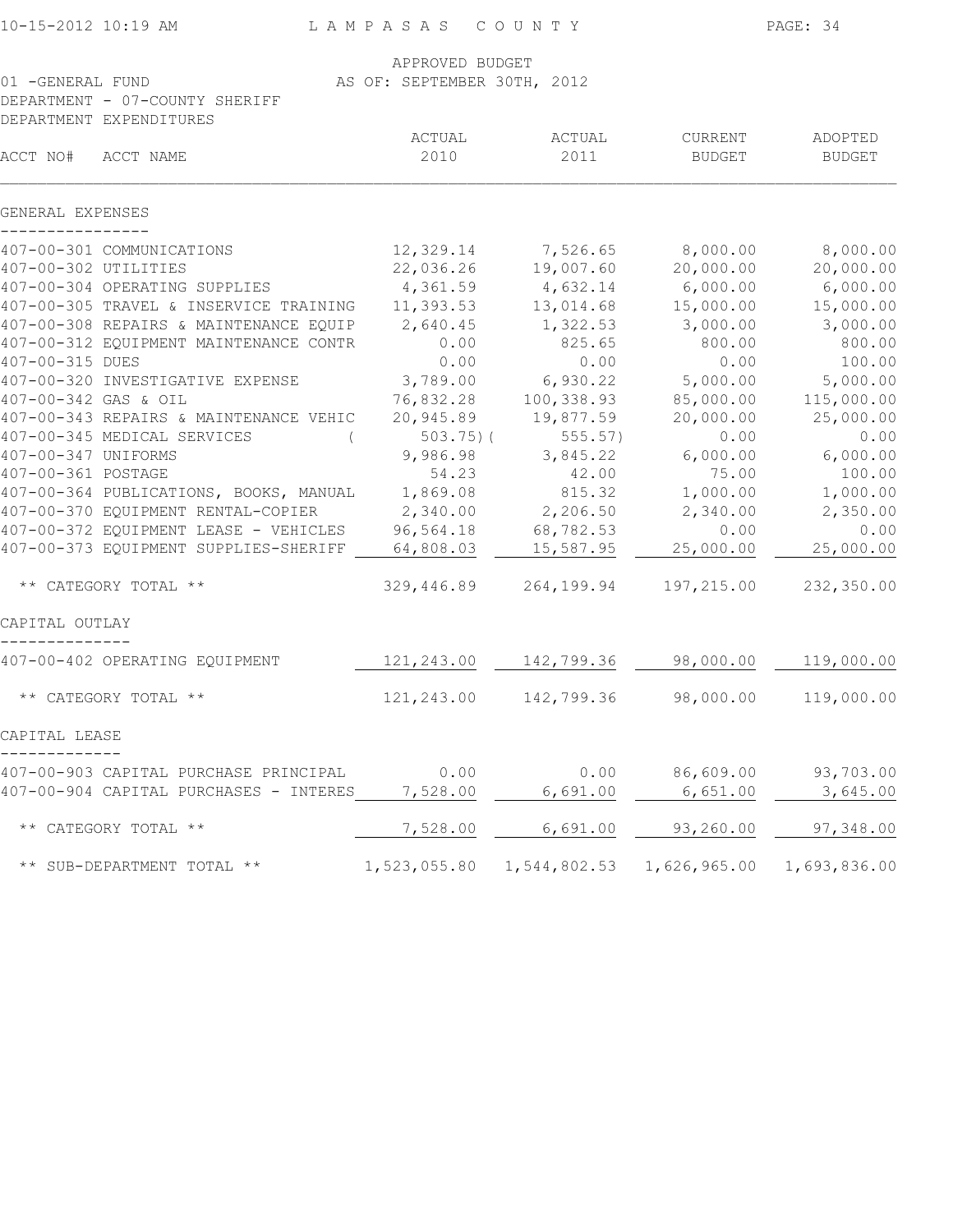| 10-15-2012 10:19 AM |  |  |
|---------------------|--|--|
|---------------------|--|--|

| 10-15-2012 10:19 AM  |                                                                                | LAMPASAS                    | COUNTY                 |                          | PAGE: 35                 |
|----------------------|--------------------------------------------------------------------------------|-----------------------------|------------------------|--------------------------|--------------------------|
|                      |                                                                                | APPROVED BUDGET             |                        |                          |                          |
| 01 -GENERAL FUND     |                                                                                | AS OF: SEPTEMBER 30TH, 2012 |                        |                          |                          |
|                      | DEPARTMENT - 07-COUNTY SHERIFF                                                 |                             |                        |                          |                          |
|                      | DEPARTMENT EXPENDITURES                                                        |                             |                        |                          |                          |
| ACCT NO#             | ACCT NAME                                                                      | ACTUAL<br>2010              | ACTUAL<br>2011         | CURRENT<br><b>BUDGET</b> | ADOPTED<br><b>BUDGET</b> |
| WAGES                |                                                                                |                             |                        |                          |                          |
|                      |                                                                                |                             |                        |                          |                          |
|                      | 407-01-105 SALARY DETENTION OFF #0886<br>407-01-117 SALARY DETENTION OFF #1195 | 42,440.24<br>24,169.23      | 43,104.88<br>24,930.35 | 47,249.00<br>26,992.00   | 48,761.00<br>27,855.00   |
|                      | 407-01-118 SALARY DETENTION OFF #2885                                          | 0.00                        | 0.00                   | 26,989.00                | 25,489.00                |
|                      | 407-01-119 SALARY DETENTION OFF #0494                                          | 25, 230.88                  | 17,063.43              | 25,420.00                | 25,488.00                |
|                      | 407-01-120 SALARY/OVERTIME                                                     | 25, 113.07                  | 27,585.21              | 27,000.00                | 27,000.00                |
|                      | 407-01-135 SALARY DETENTION OFF #3465                                          | 24, 173. 91                 | 25, 219.20             | 26,992.00                | 27,855.00                |
|                      | 407-01-136 SALARY DETENTION OFF #1982                                          | 32, 362.55                  | 32,828.04              | 36, 123.00               | 38,885.00                |
|                      | 407-01-141 SALARY DETENTION OFF #2879                                          | 25,637.93                   | 26,569.53              | 28,632.00                | 29,558.00                |
|                      | 407-01-147 SALARY DETENTION OFF #3300                                          | 41,801.52                   | 41,306.17              | 46,343.00                | 25,488.00                |
|                      | 407-01-150 SALARY DETENTION OFF #1112                                          | 34,468.56                   | 35,900.64              | 38,489.00                | 39,720.00                |
|                      | 407-01-151 SALARY DETENTION OFF #0488                                          | 24,896.08                   | 25, 138.04             | 26,992.00                | 28,687.00                |
|                      | 407-01-152 SALARY DETENTION OFF #2877                                          | 20,514.93                   | 46,985.82              | 26,998.00                | 27,862.00                |
|                      | 407-01-155 SALARY DETENTION OFF #3020                                          | 25,368.74                   | 23,986.43              | 26,998.00                | 29,548.00                |
|                      | 407-01-158 SALARY DETENTION OFF #3323                                          | 25,644.08                   | 26,554.58              | 28,637.00                | 29,553.00                |
|                      | 407-01-160 SALARY DETENTION OFF #3330                                          | 28,022.16                   | 28,016.79              | 31,291.00                | 28,687.00                |
|                      | 407-01-161 SALARY DETENTION OFF #3199                                          | 25,644.91                   | 8,700.83               | 27,786.00                | 28,687.00                |
|                      | 407-01-199 LONGEVITY PAYMENT                                                   | 2,781.40                    | 3,735.16               | 4,800.00                 | 4,680.00                 |
|                      | ** CATEGORY TOTAL **                                                           | 428,270.19                  | 437,625.10             | 503,731.00               | 493,803.00               |
|                      |                                                                                |                             |                        |                          |                          |
| EMPLOYEE BENEFITS    |                                                                                |                             |                        |                          |                          |
|                      | 407-01-203 FICA BENEFITS                                                       | 32, 311.31                  | 32,082.05              | 38,660.00                | 37,785.00                |
|                      | 407-01-204 GROUP MEDICAL INSURANCE                                             | 78,966.72                   | 86,198.49              | 71,780.00                | 96,979.00                |
|                      | 407-01-205 RETIREMENT                                                          | 61,206.40                   | 62,632.15              | 73,276.00                | 79,028.00                |
|                      | 407-01-207 WORKMAN'S COMP                                                      | 0.00                        | 2,772.00               | 2,872.00                 | 2,872.00                 |
|                      | 407-01-208 UNEMPLOYMENT INSURANCE                                              | 1,690.00                    | 1,849.00               | 2,063.00                 | 2,063.00                 |
|                      |                                                                                |                             |                        |                          |                          |
|                      | ** CATEGORY TOTAL **                                                           | 174, 174.43                 | 185, 533.69            | 188,651.00               | 218,727.00               |
| GENERAL EXPENSES     |                                                                                |                             |                        |                          |                          |
| 407-01-302 UTILITIES |                                                                                | 20,385.81                   | 18,015.82              | 19,500.00                | 19,500.00                |
|                      | 407-01-304 OPERATING SUPPLIES                                                  | 34,885.42                   | 27,916.29              | 34,000.00                | 34,000.00                |
|                      | 407-01-305 TRAVEL & INSERVICE TRAINING                                         | 4,776.94                    | 3,536.56               | 5,000.00                 | 5,000.00                 |
|                      | 407-01-312 EQUIPMENT & MAINTENANCE CON                                         | 31,985.35                   | 33, 281.70             | 50,500.00                | 36,000.00                |
|                      | 407-01-336 OUT OF CO PRISONER MAINTENA                                         | 168,434.50                  | 156,765.00             | 275,000.00               | 275,000.00               |
|                      | 407-01-344 REPAIRS & MAINTENANCE JAIL                                          | 31,536.12                   | 18,864.03              | 30,000.00                | 25,000.00                |
|                      | 407-01-345 MEDICAL SERVICES                                                    | 97, 973.15                  | 73, 475.23             | 100,000.00               | 125,000.00               |
| 407-01-346 FOOD      |                                                                                | 71,990.71                   | 62,528.29              | 60,000.00                | 70,000.00                |
| 407-01-347 UNIFORMS  |                                                                                | 3,008.23                    | 2,773.09               | 4,000.00                 | 4,000.00                 |
|                      | 407-01-364 PUBLICATIONS, BOOKS, MANUALS                                        | 478.45                      | 263.95                 | 400.00                   | 400.00                   |
|                      | 407-01-372 OPERATING SUPPLIES JAIL                                             | 12,606.96                   | 16,599.82              | 18,000.00                | 15,000.00                |
|                      |                                                                                |                             |                        |                          |                          |

\*\* CATEGORY TOTAL \*\*  $478,061.64$  414,019.78 596,400.00 608,900.00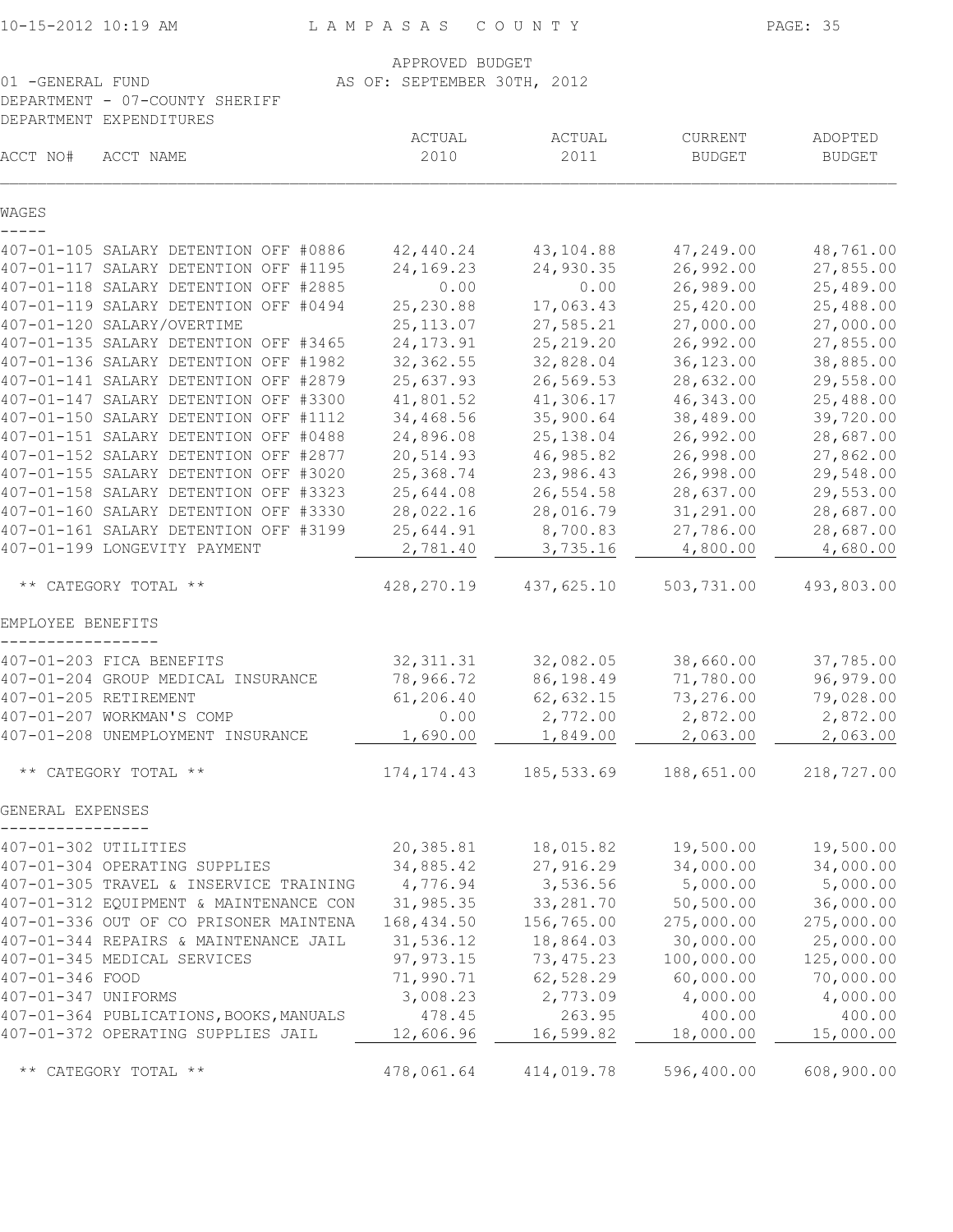| 10-15-2012 10:19 AM                                                                                                                                                                                                                                                                                                                              | LAMPASAS COUNTY                                                                                         |                                                                                                      |                                                                                                      | PAGE: 36                                                                                             |
|--------------------------------------------------------------------------------------------------------------------------------------------------------------------------------------------------------------------------------------------------------------------------------------------------------------------------------------------------|---------------------------------------------------------------------------------------------------------|------------------------------------------------------------------------------------------------------|------------------------------------------------------------------------------------------------------|------------------------------------------------------------------------------------------------------|
| 01 -GENERAL FUND<br>DEPARTMENT - 07-COUNTY SHERIFF                                                                                                                                                                                                                                                                                               | APPROVED BUDGET<br>AS OF: SEPTEMBER 30TH, 2012                                                          |                                                                                                      |                                                                                                      |                                                                                                      |
| DEPARTMENT EXPENDITURES                                                                                                                                                                                                                                                                                                                          |                                                                                                         |                                                                                                      |                                                                                                      |                                                                                                      |
| ACCT NO# ACCT NAME                                                                                                                                                                                                                                                                                                                               | ACTUAL<br>2010                                                                                          | ACTUAL<br>2011                                                                                       | CURRENT ADOPTED<br>BUDGET BUDGET                                                                     |                                                                                                      |
| CAPITAL OUTLAY                                                                                                                                                                                                                                                                                                                                   |                                                                                                         |                                                                                                      |                                                                                                      |                                                                                                      |
| 407-01-402 OPERATING EQUIP-SOFTWARE<br>407-01-407 OFFICE FURNITURE & FIXTURES                                                                                                                                                                                                                                                                    | 0.00<br>0.00                                                                                            | 0.00<br>22,250.00                                                                                    | 0.00                                                                                                 | $0.00$ 302,400.00<br>0.00                                                                            |
| ** CATEGORY TOTAL **                                                                                                                                                                                                                                                                                                                             | 0.00                                                                                                    | 22,250.00                                                                                            |                                                                                                      | $0.00$ 302,400.00                                                                                    |
| CAPITAL LEASE                                                                                                                                                                                                                                                                                                                                    |                                                                                                         |                                                                                                      |                                                                                                      |                                                                                                      |
| 407-01-903 CAPITAL PURCHASE PRINCIPLE                                                                                                                                                                                                                                                                                                            | 0.00                                                                                                    | 0.00                                                                                                 | 0.00                                                                                                 | 57,000.00                                                                                            |
| ** CATEGORY TOTAL **                                                                                                                                                                                                                                                                                                                             | 0.00                                                                                                    | 0.00                                                                                                 | 0.00                                                                                                 | 57,000.00                                                                                            |
| ** SUB-DEPARTMENT TOTAL ** 1,080,506.26 1,059,428.57 1,288,782.00 1,680,830.00                                                                                                                                                                                                                                                                   |                                                                                                         |                                                                                                      |                                                                                                      |                                                                                                      |
| WAGES                                                                                                                                                                                                                                                                                                                                            |                                                                                                         |                                                                                                      |                                                                                                      |                                                                                                      |
| 407-02-103 SALARY ANIMAL CONTROL #3121 28,341.84 26,133.28 27,797.00 28,687.00                                                                                                                                                                                                                                                                   |                                                                                                         |                                                                                                      |                                                                                                      |                                                                                                      |
| ** CATEGORY TOTAL **                                                                                                                                                                                                                                                                                                                             |                                                                                                         |                                                                                                      | 28, 341.84 26, 133.28 27, 797.00 28, 687.00                                                          |                                                                                                      |
| EMPLOYEE BENEFITS                                                                                                                                                                                                                                                                                                                                |                                                                                                         |                                                                                                      |                                                                                                      |                                                                                                      |
| 407-02-203 FICA BENEFITS<br>407-02-204 GROUP MEDICAL INSURANCE<br>407-02-205 RETIREMENT<br>407-02-207 WORKMAN'S COMP<br>407-02-208 UNEMPLOYMENT INSURANCE                                                                                                                                                                                        | 5,662.14<br>4,026.89<br>0.00<br>0.00                                                                    | 6,429.66<br>3,731.33<br>231.00<br>106.00                                                             | 2,210.35 1,945.75 1,991.00 2,195.00<br>6,490.00<br>3,774.00<br>231.00<br>114.00                      | 6,394.00<br>4,590.00<br>231.00<br>114.00                                                             |
| ** CATEGORY TOTAL **                                                                                                                                                                                                                                                                                                                             | 11,899.38                                                                                               | 12,443.74                                                                                            | 12,600.00                                                                                            | 13,524.00                                                                                            |
| GENERAL EXPENSES                                                                                                                                                                                                                                                                                                                                 |                                                                                                         |                                                                                                      |                                                                                                      |                                                                                                      |
| 407-02-304 OPERATING SUPPLIES<br>407-02-305 TRAVEL & INSERVICE TRAINING<br>407-02-308 REPAIRS & MAINTENANCE EQUIP<br>407-02-315 DUES<br>407-02-333 CONTRACTED SERVICES/ANIMAL<br>407-02-342 GAS & OIL<br>407-02-343 REPAIRS & MAINTANCE VEHICLE<br>407-02-345 MEDICAL SERVICES<br>407-02-347 UNIFORMS<br>407-02-364 PUBLICATIONS, BOOKS, MANUALS | 1,686.17<br>1,752.26<br>179.99<br>50.00<br>65, 342.61<br>7,516.36<br>1,235.55<br>0.00<br>324.55<br>0.00 | 2,129.50<br>978.61<br>9.61<br>0.00<br>60,865.06<br>9,500.29<br>1,544.20<br>12.50<br>270.84<br>283.20 | 2,500.00<br>1,000.00<br>0.00<br>0.00<br>50,000.00<br>10,000.00<br>1,000.00<br>0.00<br>300.00<br>0.00 | 2,500.00<br>1,000.00<br>0.00<br>0.00<br>60,000.00<br>10,000.00<br>1,000.00<br>0.00<br>300.00<br>0.00 |
| ** CATEGORY TOTAL **                                                                                                                                                                                                                                                                                                                             | 78,087.49                                                                                               | 75,593.81                                                                                            | 64,800.00                                                                                            | 74,800.00                                                                                            |
|                                                                                                                                                                                                                                                                                                                                                  |                                                                                                         |                                                                                                      |                                                                                                      |                                                                                                      |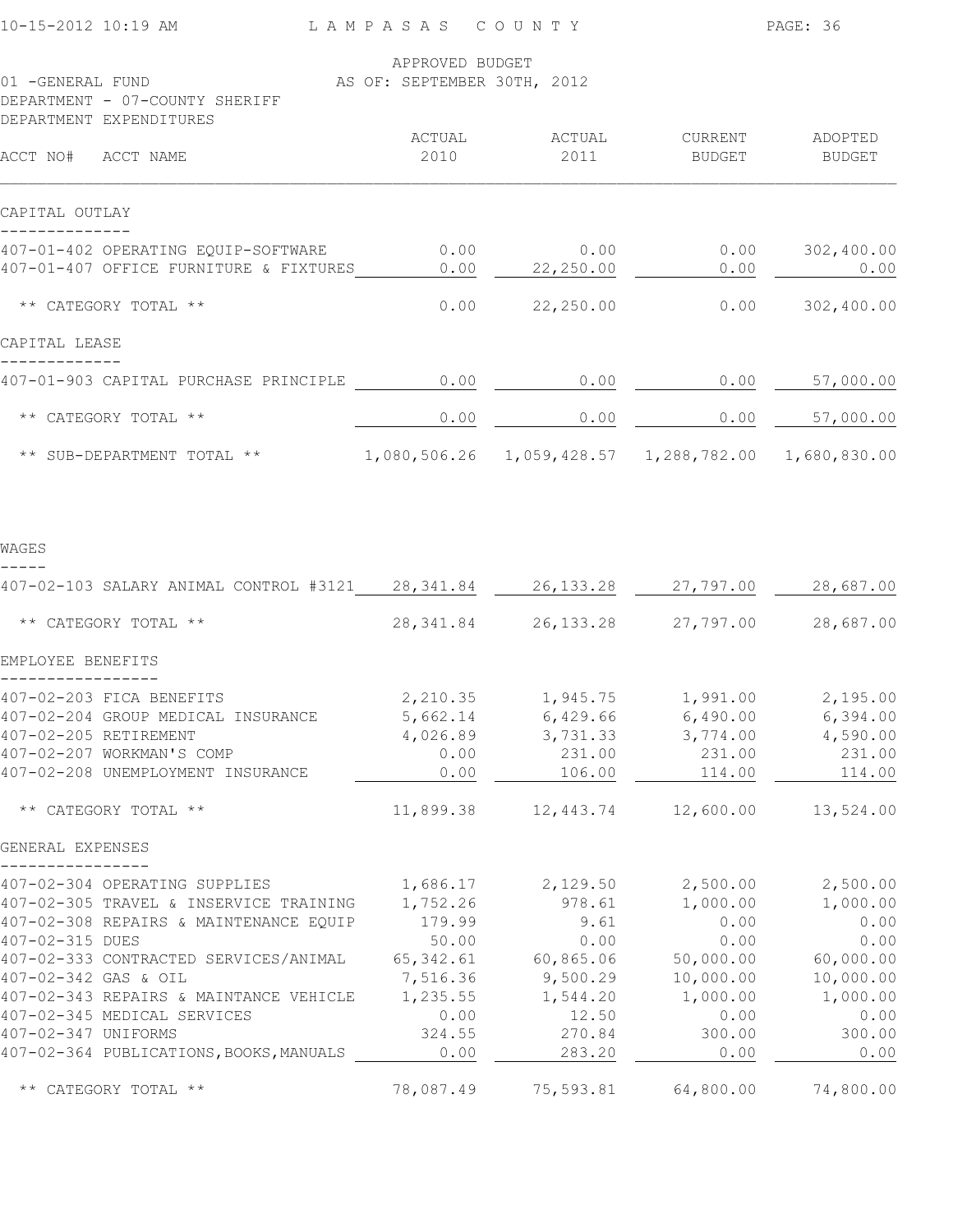| 10-15-2012 10:19 AM                                               | LAMPASAS COUNTY                                |                                                       |           | PAGE: 37              |
|-------------------------------------------------------------------|------------------------------------------------|-------------------------------------------------------|-----------|-----------------------|
| 01 -GENERAL FUND<br>DEPARTMENT - 07-COUNTY SHERIFF                | APPROVED BUDGET<br>AS OF: SEPTEMBER 30TH, 2012 |                                                       |           |                       |
| DEPARTMENT EXPENDITURES                                           | ACTUAL                                         | ACTUAL                                                | CURRENT   | ADOPTED               |
| ACCT NO# ACCT NAME                                                | 2010                                           | 2011                                                  | BUDGET    | <b>BUDGET</b>         |
| CAPITAL OUTLAY                                                    |                                                |                                                       |           |                       |
|                                                                   |                                                |                                                       |           |                       |
| CAPITAL LEASE                                                     |                                                |                                                       |           |                       |
| ** SUB-DEPARTMENT TOTAL **                                        |                                                | 118, 328.71   114, 170.83   105, 197.00   117, 011.00 |           |                       |
|                                                                   |                                                |                                                       |           |                       |
| WAGES                                                             |                                                |                                                       |           |                       |
| 407-03-113 SALARY/ASSISTANT #1010<br>407-03-199 LONGEVITY PAYMENT | 1,320.00                                       | 27,753.09 28,168.37 29,892.00<br>1,440.00             | 1,560.00  | 30,789.00<br>1,680.00 |
| ** CATEGORY TOTAL **                                              | 29,073.09                                      | 29,608.37                                             | 31,452.00 | 32,469.00             |
| EMPLOYEE BENEFITS                                                 |                                                |                                                       |           |                       |
| 407-03-203 FICA BENEFITS                                          |                                                | 2,264.65 2,238.93 2,406.00                            |           | 2,475.00              |
| 407-03-204 GROUP MEDICAL INSURANCE                                | 5,662.14                                       | $6,429.66$ $6,500.00$                                 |           | 6,394.00              |
| 407-03-205 RETIREMENT                                             | 4,134.08                                       | 4,242.36                                              | 4,560.00  | 5,176.00              |
| 407-03-207 WORKMEN'S COMP                                         | 0.00                                           | 231.00                                                | 231.00    | 231.00                |
| 407-03-208 UNEMPLOYMENT INSURANCE                                 | 0.00                                           | 118.00                                                | 122.00    | 122.00                |
| ** CATEGORY TOTAL **                                              | 12,060.87                                      | 13,259.95                                             | 13,819.00 | 14,398.00             |
| GENERAL EXPENSES                                                  |                                                |                                                       |           |                       |
| 407-03-301 COMMUNICATIONS                                         | 2,586.36                                       | 1,748.43                                              | 2,500.00  | 2,500.00              |
| 407-03-304 OPERATING SUPPLIES                                     | 864.37                                         | 644.29                                                | 900.00    | 1,000.00              |
| ** CATEGORY TOTAL **                                              | 3,450.73                                       | 2,392.72                                              | 3,400.00  | 3,500.00              |
| CAPITAL OUTLAY                                                    |                                                |                                                       |           |                       |
| ** SUB-DEPARTMENT TOTAL **                                        | 44,584.69                                      | 45,261.04                                             | 48,671.00 | 50,367.00             |
|                                                                   |                                                |                                                       |           |                       |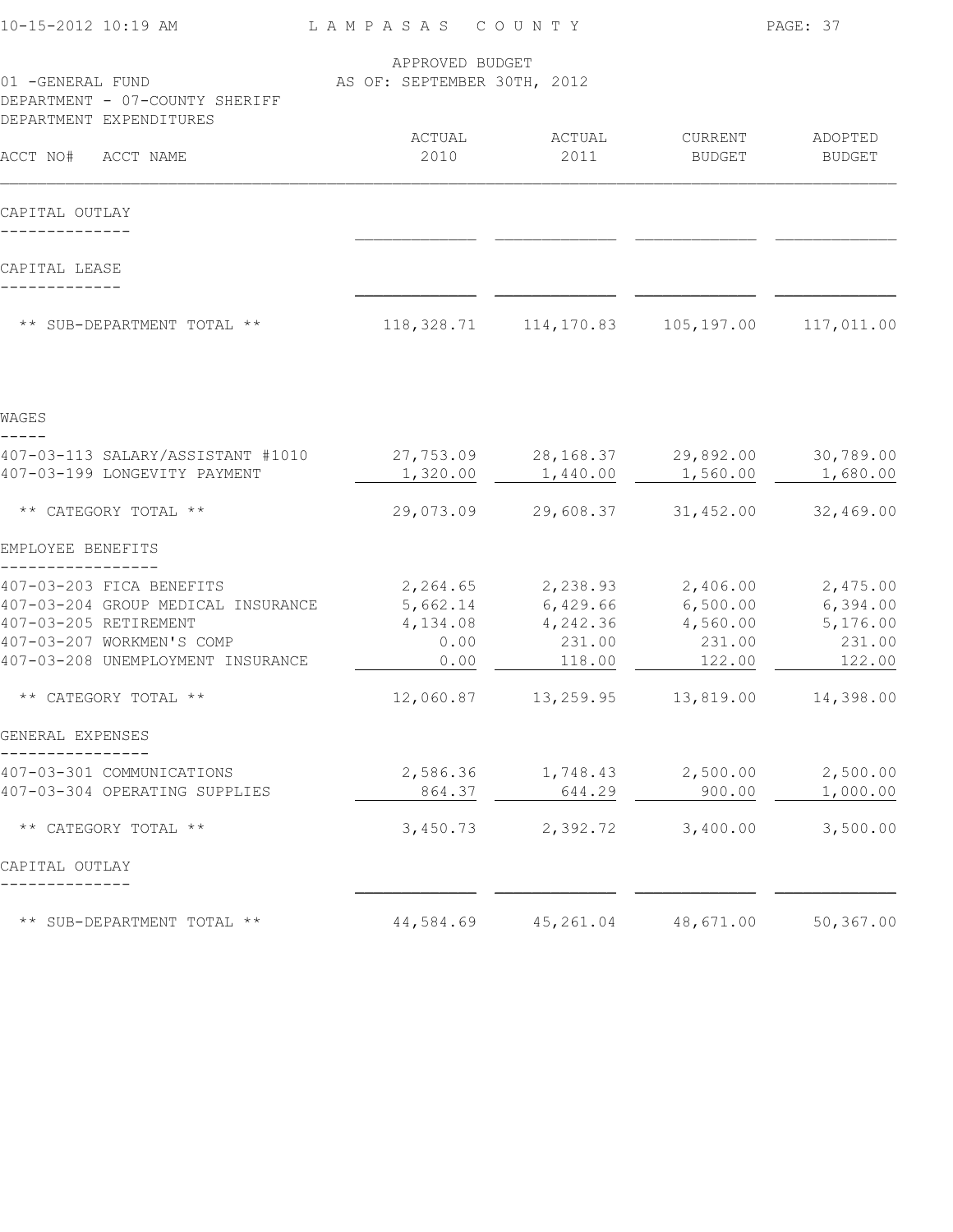| 10-15-2012 10:19 AM                                                           | LAMPASAS COUNTY                                |                                                        |                   | PAGE: 38          |
|-------------------------------------------------------------------------------|------------------------------------------------|--------------------------------------------------------|-------------------|-------------------|
| 01 -GENERAL FUND<br>DEPARTMENT - 07-COUNTY SHERIFF                            | APPROVED BUDGET<br>AS OF: SEPTEMBER 30TH, 2012 |                                                        |                   |                   |
| DEPARTMENT EXPENDITURES                                                       |                                                |                                                        |                   |                   |
| ACCT NO#<br>ACCT NAME                                                         | ACTUAL<br>2010                                 | ACTUAL<br>2011                                         | CURRENT<br>BUDGET | ADOPTED<br>BUDGET |
|                                                                               |                                                |                                                        |                   |                   |
| WAGES                                                                         |                                                |                                                        |                   |                   |
| 407-04-118 SALARY DEPUTY SHERIFF #2250 8,882.20 11,222.00 12,381.00 12,752.00 |                                                |                                                        |                   |                   |
| ** CATEGORY TOTAL **                                                          | 8,882.20                                       | 11,222.00                                              | 12,381.00         | 12,752.00         |
| EMPLOYEE BENEFITS                                                             |                                                |                                                        |                   |                   |
| 407-04-203 FICA BENEFITS                                                      | 693.28                                         | 840.37                                                 | 947.00            | 976.00            |
| 407-04-205 RETIREMENT                                                         | 1,271.08                                       | 1,609.25                                               | 1,795.00          | 2,040.00          |
| 407-04-207 WORKMEN'S COMP<br>407-04-208 UNEMPLOYMENT INSURANCE                | 0.00<br>0.00                                   | 231.00<br>0.00                                         | 231.00<br>50.00   | 231.00<br>50.00   |
| ** CATEGORY TOTAL **                                                          |                                                | 1,964.36 2,680.62                                      | 3,023.00          | 3,297.00          |
| GENERAL EXPENSES                                                              |                                                |                                                        |                   |                   |
| CAPITAL OUTLAY                                                                |                                                |                                                        |                   |                   |
| ** SUB-DEPARTMENT TOTAL **                                                    | 10,846.56                                      | 13,902.62                                              | 15,404.00         | 16,049.00         |
| *** DEPARTMENT TOTAL ***                                                      |                                                | 2,777,322.02  2,777,565.59  3,085,019.00  3,558,093.00 |                   |                   |
|                                                                               |                                                |                                                        |                   | =============     |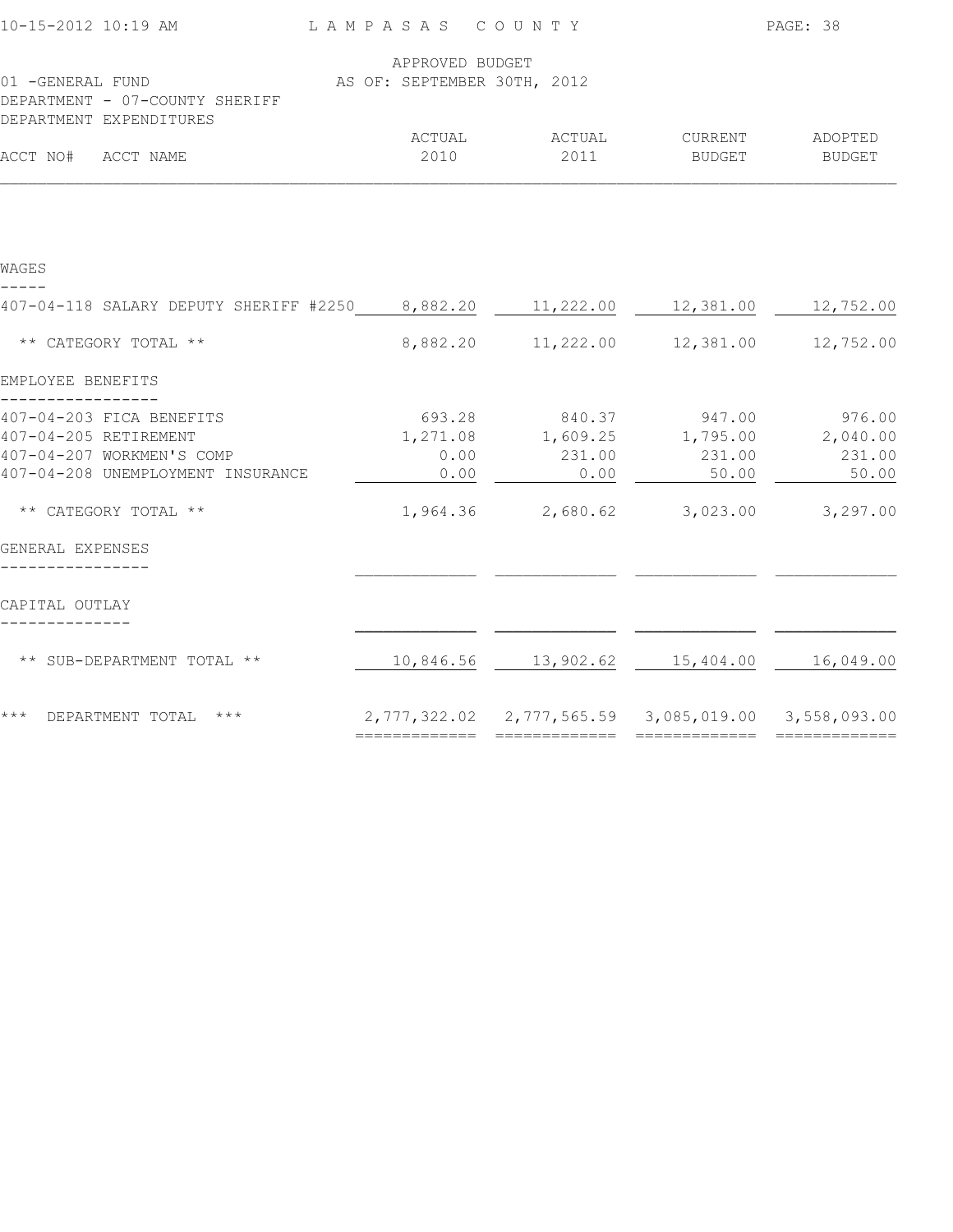| 10-15-2012 10:19 AM                                                                                                                    | LAMPASAS COUNTY        |                        |                          | PAGE: 39                 |  |  |
|----------------------------------------------------------------------------------------------------------------------------------------|------------------------|------------------------|--------------------------|--------------------------|--|--|
| APPROVED BUDGET<br>01 -GENERAL FUND<br>AS OF: SEPTEMBER 30TH, 2012<br>DEPARTMENT - 08-COUNTY/DISTRICT ATTNY<br>DEPARTMENT EXPENDITURES |                        |                        |                          |                          |  |  |
| ACCT NO#<br>ACCT NAME                                                                                                                  | ACTUAL<br>2010         | ACTUAL<br>2011         | CURRENT<br><b>BUDGET</b> | ADOPTED<br><b>BUDGET</b> |  |  |
|                                                                                                                                        |                        |                        |                          |                          |  |  |
| WAGES                                                                                                                                  |                        |                        |                          |                          |  |  |
| 408-00-103 SALARIES & WAGES DEP #1192                                                                                                  | 32,504.84              | 33,841.88              | 34,965.00                | 36,014.00                |  |  |
| 408-00-104 SALARIES & WAGES DEP #2380                                                                                                  | 23, 372.63             | 20,658.78              | 25,758.00                | 23,587.00                |  |  |
| 408-00-113 SALARIES & WAGES ASST #0882<br>408-00-114 SALARY & WAGES OFFICE #0615                                                       | 80,329.16<br>32,513.87 | 81,521.74<br>33,120.70 | 83,516.00<br>34,987.00   | 89,111.00<br>36,038.00   |  |  |
| 408-00-133 SALARY/SUPPLEMENT #615/1192                                                                                                 | 3,056.92               | 2,898.00               | 3,000.00                 | 3,000.00                 |  |  |
| 408-00-199 LONGEVITY PAYMENT                                                                                                           | 5,260.00               | 5,740.00               | 6,820.00                 | 6,700.00                 |  |  |
| ** CATEGORY TOTAL **                                                                                                                   | 177,037.42             | 177,781.10             | 189,046.00               | 194,450.00               |  |  |
| EMPLOYEE BENEFITS                                                                                                                      |                        |                        |                          |                          |  |  |
| 408-00-203 FICA BENEFITS                                                                                                               | 12,821.22              | 12,919.98              | 14,454.00                | 14,647.00                |  |  |
| 408-00-204 GROUP MEDICAL INSURANCE                                                                                                     | 24,340.56              | 26,370.64              | 26,557.00                | 26,164.00                |  |  |
| 408-00-205 RETIREMENT                                                                                                                  | 25, 185.04             | 25, 357.01             | 33, 397.00               | 30,635.00                |  |  |
| 408-00-207 WORKMEN'S COMP                                                                                                              | 0.00                   | 924.00                 | 924.00                   | 924.00                   |  |  |
| 408-00-208 UNEMPLOYMENT INSURANCE                                                                                                      | 668.00                 | 379.00                 | 756.00                   | 756.00                   |  |  |
| ** CATEGORY TOTAL **                                                                                                                   | 63,014.82              | 65,950.63              | 76,088.00                | 73,126.00                |  |  |
| GENERAL EXPENSES                                                                                                                       |                        |                        |                          |                          |  |  |
| 408-00-301 COMMUNICATIONS                                                                                                              | 3,561.68               | 3,880.89               | 2,000.00                 | 2,000.00                 |  |  |
| 408-00-304 OPERATING SUPPLIES                                                                                                          | 3,077.45               | 3,216.74               | 3,000.00                 | 3,000.00                 |  |  |
| 408-00-305 TRAVEL & INSERVICE TRAINING                                                                                                 | 2,328.38               | 1,552.56               | 2,000.00                 | 2,000.00                 |  |  |
| 408-00-312 EQUIPMENT MAINTENANCE CONTR<br>408-00-320 INVESTIGATIVE EXPENSES                                                            | 0.00<br>511.00         | 0.00<br>652.30         | 110.00<br>2,000.00       | 110.00<br>2,000.00       |  |  |
| 408-00-361 POSTAGE                                                                                                                     | 100.00                 | 100.00                 | 126.00                   | 126.00                   |  |  |
| 408-00-370 EQUIPMENT RENTAL - COPIER                                                                                                   | 1,761.72               | 1,965.70               | 1,680.00                 | 1,680.00                 |  |  |
| ** CATEGORY TOTAL **                                                                                                                   | 11,340.23              | 11,368.19              | 10,916.00                | 10,916.00                |  |  |
| CAPITAL OUTLAY                                                                                                                         |                        |                        |                          |                          |  |  |
| 408-00-401 OFFICE MACHINES & EQUIPMENT                                                                                                 | 25,000.00              | 7,500.00               | 8,000.00                 | 0.00                     |  |  |
| ** CATEGORY TOTAL **                                                                                                                   | 25,000.00              | 7,500.00               | 8,000.00                 | 0.00                     |  |  |
| ** SUB-DEPARTMENT TOTAL **                                                                                                             | 276,392.47             | 262,599.92             | 284,050.00               | 278,492.00               |  |  |
| $***$<br>$\star\star\star$<br>DEPARTMENT TOTAL                                                                                         | 276,392.47             | 262,599.92             | 284,050.00               | 278,492.00               |  |  |
|                                                                                                                                        | =============          |                        |                          |                          |  |  |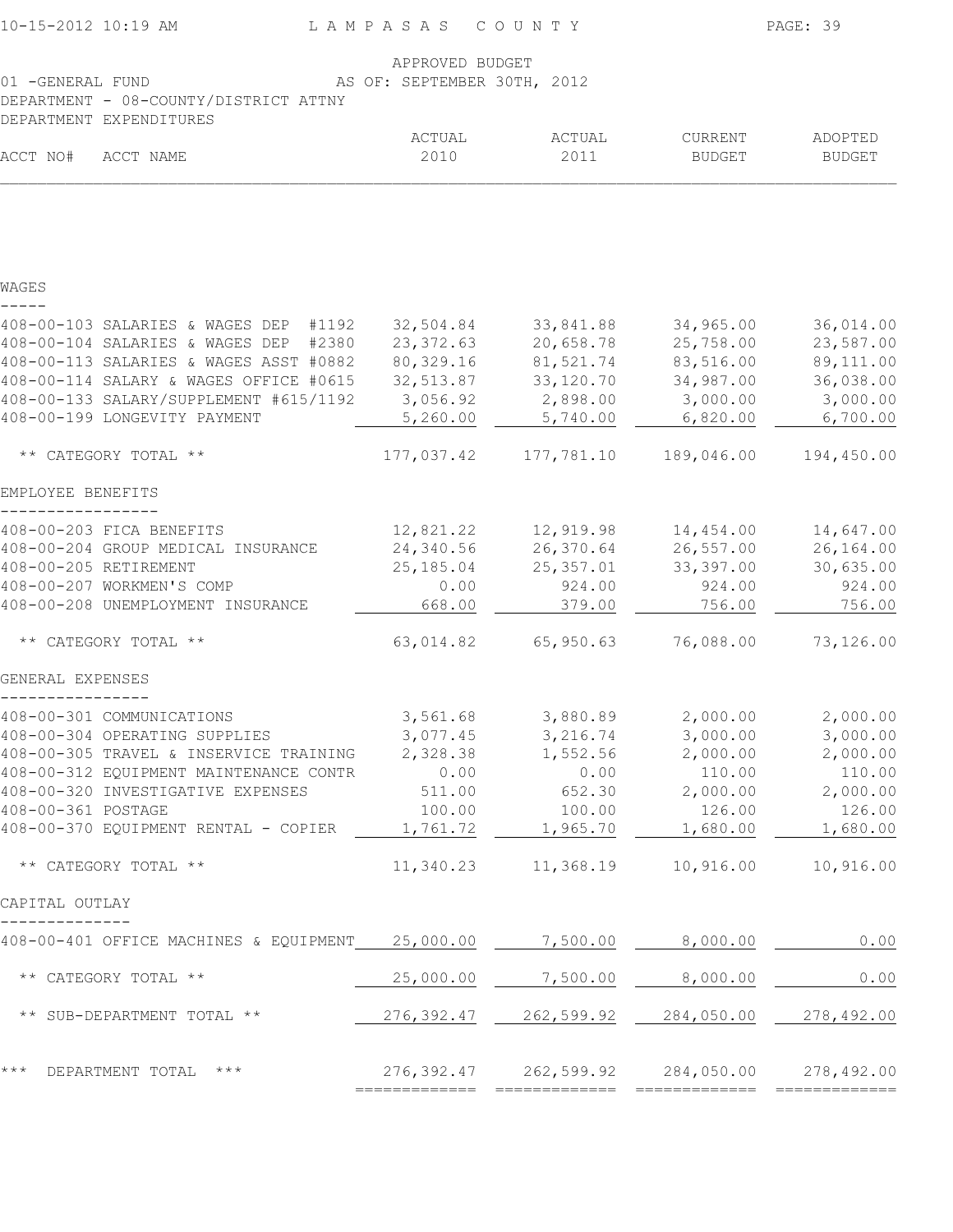| 10-15-2012 10:19 AM              | LAMPASAS COUNTY             |        |               | PAGE: 40 |
|----------------------------------|-----------------------------|--------|---------------|----------|
|                                  | APPROVED BUDGET             |        |               |          |
| 01 -GENERAL FUND                 | AS OF: SEPTEMBER 30TH, 2012 |        |               |          |
| DEPARTMENT - 09-NON-DEPARTMENTAL |                             |        |               |          |
| DEPARTMENT EXPENDITURES          |                             |        |               |          |
|                                  | ACTUAL                      | ACTUAL | CURRENT       | ADOPTED  |
| ACCT NO#<br>ACCT NAME            | 2010                        | 2011   | <b>BUDGET</b> | BUDGET   |
|                                  |                             |        |               |          |

WAGES

| EMPLOYEE BENEFITS                      |             |            |            |            |
|----------------------------------------|-------------|------------|------------|------------|
| GENERAL EXPENSES                       |             |            |            |            |
| 409-00-301 COMMUNICATION               | 18,251.05   | 18,750.82  | 20,500.00  | 15,000.00  |
| 409-00-302 UTILITIES                   | 68,002.93   | 70,918.28  | 60,000.00  | 60,000.00  |
| 409-00-305 SEPTIC INSP TRAVEL & INSVC  | 82.97       | 848.10     | 500.00     | 600.00     |
| 409-00-307 INSURANCE & BONDS           | 78,036.00   | 41,750.75  | 83,000.00  | 80,000.00  |
| 409-00-311 REPAIRS & MAINTENANCE-COURT | 44, 243. 21 | 35,496.86  | 40,000.00  | 40,000.00  |
| 409-00-312 EQUIPMENT MAINTENANCE CONTR | 14,626.14   | 15,769.85  | 15,000.00  | 15,000.00  |
| 409-00-313 JANITORIAL CONTRACT         | 28,890.00   | 35,340.00  | 35,340.00  | 35,340.00  |
| 409-00-314 JANITORIAL SUPPLIES         | 3,056.11    | 2,855.70   | 3,000.00   | 3,000.00   |
| 409-00-315 DUES                        | 0.00        | 0.00       | 0.00       | 5,630.00   |
| 409-00-316 CHILD WELFARE BOARD         | 7,500.00    | 12,500.00  | 10,000.00  | 10,000.00  |
| 409-00-318 LEGAL EXPENDITURES          | 1,690.14    | 803.10     | 2,000.00   | 2,000.00   |
| 409-00-319 AUDIT                       | 25,000.00   | 27,750.00  | 27,500.00  | 27,500.00  |
| 409-00-321 HISTORICAL COMMISSION       | 1,000.00    | 1,000.00   | 1,000.00   | 1,000.00   |
| 409-00-322 SOIL CONSERVATION           | 1,500.00    | 1,500.00   | 1,500.00   | 1,500.00   |
| 409-00-324 BOUNTIES                    | 189.00      | 132.00     | 500.00     | 500.00     |
| 409-00-326 SARATOGA WATER DISTRICT     | 4,500.00    | 3,000.00   | 3,000.00   | 3,000.00   |
| 409-00-328 CONTINGENCY                 | 0.00        | 820.00     | 11,500.00  | 26,161.00  |
| 409-00-329 RENT - MHMR                 | 4,200.00    | 4,200.00   | 8,400.00   | 4,500.00   |
| 409-00-330 PREDATOR CONTROL            | 57,200.00   | 51,600.00  | 48,000.00  | 63,000.00  |
| 409-00-331 HILL CTY CHILD ADVOCACY CTR | 3,000.00    | 3,000.00   | 2,500.00   | 2,500.00   |
| 409-00-333 CONTRACTED SERVICES         | 2,627.12    | 20,961.73  | 2,400.00   | 2,400.00   |
| 409-00-334 HCCAA CONTRIBUTION (SC)     | 8,349.00    | 8,349.00   | 14,500.00  | 6, 200.00  |
| 409-00-340 INDIGENT BURIAL             | 2,400.00    | 500.00     | 2,000.00   | 2,000.00   |
| 409-00-343 REPAIRS & MAINTENANCE VECHI | 97.99       | 0.00       | 0.00       | 0.00       |
| 409-00-345 MEDICAL SERVICES            | 3,706.00    | 2,765.00   | 5,000.00   | 5,000.00   |
| 409-00-348 AUTOPSIES                   | 18,393.75   | 15,209.25  | 25,000.00  | 20,000.00  |
| 409-00-356 ADMINISTRATIVE COSTS        | 485.82      | 1,195.00   | 900.00     | 900.00     |
| 409-00-361 POSTAGE                     | 17,196.15   | 20,570.72  | 25,000.00  | 22,000.00  |
| 409-00-383 SEPTIC TANK INSPECTION      | 11,799.36   | 13,100.00  | 15,000.00  | 12,500.00  |
| 409-00-386 COMMUNITY SERVICE SUPERVISI | 7,283.76    | 6,342.80   | 7,500.00   | 7,500.00   |
| 409-00-387 VETERANS AFFAIR INSURANCE   | 323.98      | 0.00       | 700.00     | 700.00     |
| 409-00-388 CASA                        | 1,200.00    | 1,200.00   | 1,200.00   | 1,200.00   |
| 409-00-389 MISCELLANEOUS EXPENSE       | 25,000.00   | 27,486.46  | 60,000.00  | 10,000.00  |
| ** CATEGORY TOTAL **                   | 459,830.48  | 445,715.42 | 532,440.00 | 486,631.00 |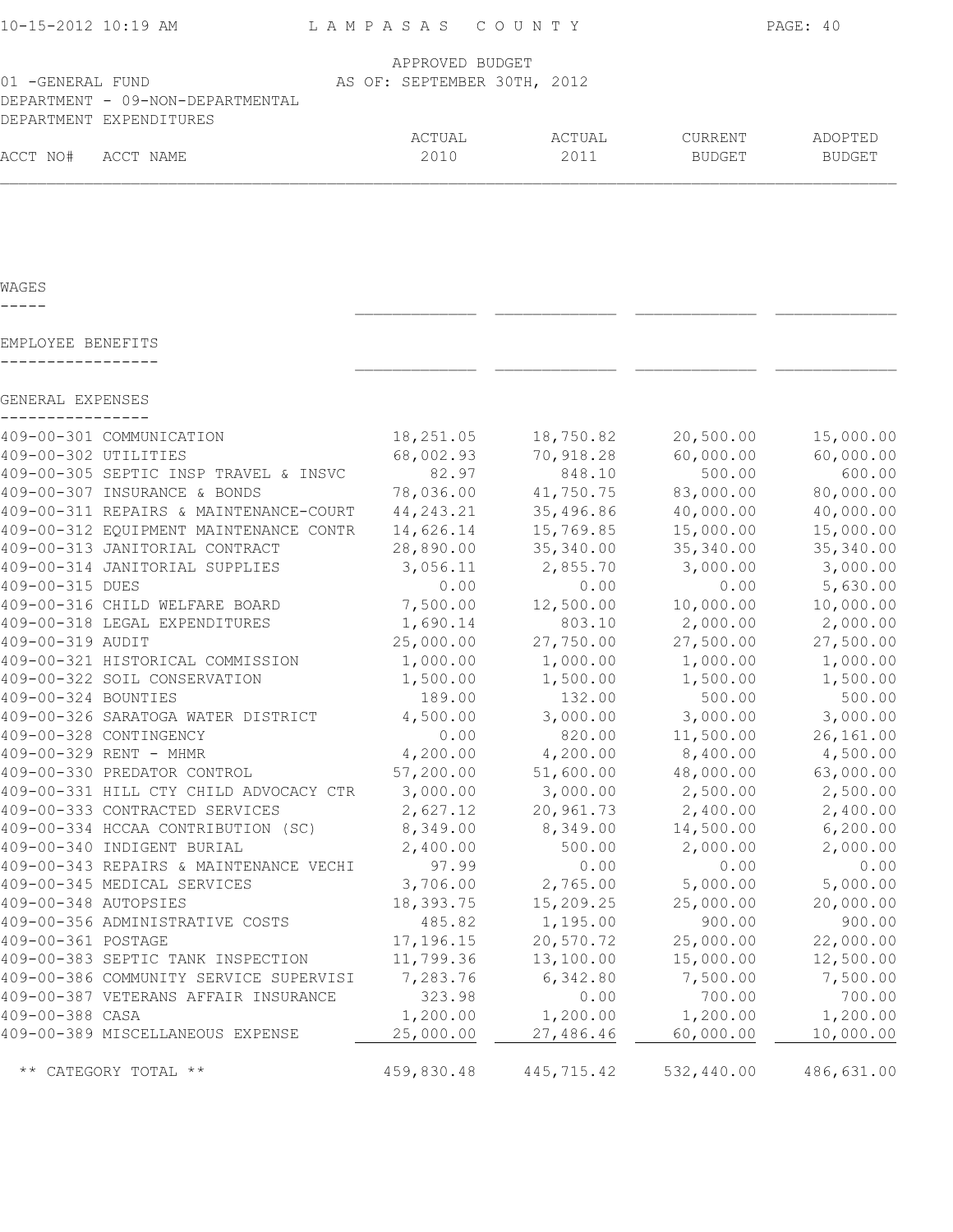| 10-15-2012 10:19 AM                                                             | LAMPASAS COUNTY             |                |                                                    | PAGE: 41          |
|---------------------------------------------------------------------------------|-----------------------------|----------------|----------------------------------------------------|-------------------|
|                                                                                 | APPROVED BUDGET             |                |                                                    |                   |
| 01 -GENERAL FUND<br>DEPARTMENT - 09-NON-DEPARTMENTAL<br>DEPARTMENT EXPENDITURES | AS OF: SEPTEMBER 30TH, 2012 |                |                                                    |                   |
| ACCT NO# ACCT NAME                                                              | ACTUAL<br>2010              | ACTUAL<br>2011 | CURRENT<br>BUDGET                                  | ADOPTED<br>BUDGET |
| CAPITAL OUTLAY                                                                  |                             |                |                                                    |                   |
| 409-00-500 OPERATING TRANFER-OUT                                                |                             |                | 332,675.10 597,200.00 525,000.00                   | 440,000.00        |
| ** CATEGORY TOTAL **                                                            |                             |                | 332,675.10 597,200.00 525,000.00                   | 440,000.00        |
| ** SUB-DEPARTMENT TOTAL **                                                      |                             |                | 792,505.58  1,042,915.42  1,057,440.00  926,631.00 |                   |
| GENERAL EXPENSES                                                                |                             |                |                                                    |                   |
| 409-01-334 HCCAA SENIOR CENTER (Lometa                                          | 0.00                        | 0.00           | 0.00                                               | 2,500.00          |
| ** CATEGORY TOTAL **                                                            | 0.00                        | 0.00           | 0.00                                               | 2,500.00          |
| ** SUB-DEPARTMENT TOTAL **                                                      | 0.00                        | 0.00           | 0.00                                               | 2,500.00          |
|                                                                                 |                             |                |                                                    |                   |

\*\*\* DEPARTMENT TOTAL \*\*\* 792,505.58 1,042,915.42 1,057,440.00 929,131.00

============= ============= ============= =============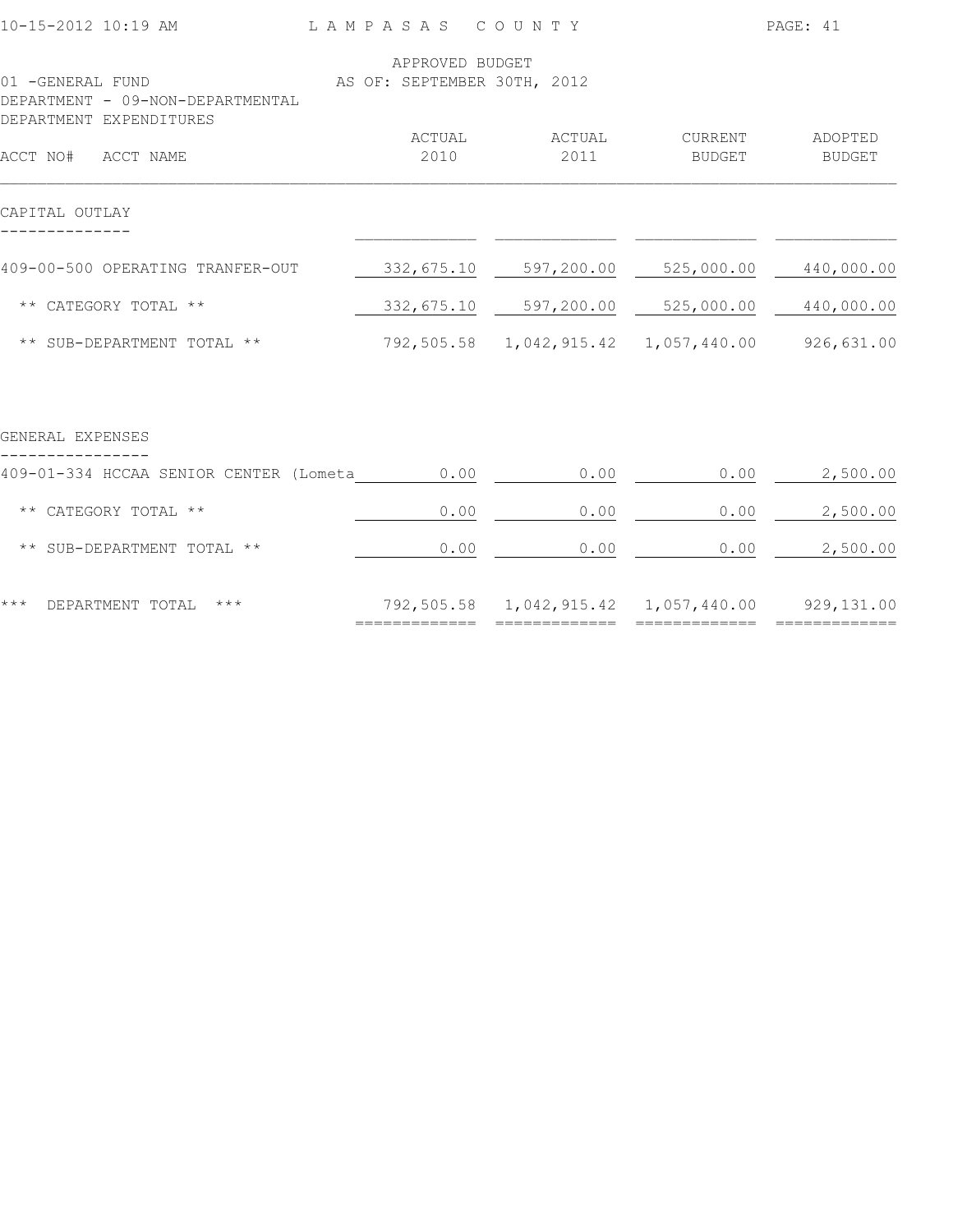| 10-15-2012 10:19 AM                    | LAMPASAS COUNTY             |                                      |                            | PAGE: 42        |
|----------------------------------------|-----------------------------|--------------------------------------|----------------------------|-----------------|
|                                        | APPROVED BUDGET             |                                      |                            |                 |
| 01 - GENERAL FUND                      | AS OF: SEPTEMBER 30TH, 2012 |                                      |                            |                 |
| DEPARTMENT - 10-CONSTABLES 1, 3 & 4    |                             |                                      |                            |                 |
| DEPARTMENT EXPENDITURES                |                             |                                      |                            |                 |
|                                        | ACTUAL                      | ACTUAL                               | CURRENT                    | ADOPTED         |
| ACCT NO# ACCT NAME                     | 2010                        | 2011                                 | BUDGET                     | BUDGET          |
|                                        |                             |                                      |                            |                 |
| WAGES                                  |                             |                                      |                            |                 |
| 410-00-101 SALARIES & WAGES ELECTED OF | 0.00                        |                                      | 3,050.32 5,781.00 7,900.00 |                 |
| 410-00-133 SALARY-SUPPLEMENT           | 0.00                        | 0.00                                 | 0.00                       | 2,750.00        |
| ** CATEGORY TOTAL **                   | 0.00                        |                                      | 3,050.32 5,781.00          | 10,650.00       |
| EMPLOYEE BENEFITS                      |                             |                                      |                            |                 |
| 410-00-203 FICA BENEFITS               |                             | $0.00$ 212.21 442.00 604.00          |                            |                 |
| 410-00-204 GROUP MEDICAL INSURANCE     |                             | 5,662.14 11,242.41 6,490.00 6,394.00 |                            |                 |
| 410-00-205 RETIREMENT                  | 0.00                        | 425.46                               | 838.00                     | 1,264.00        |
| 410-00-207 WORKMEN'S COMP              | 0.00                        | 231.00                               | 231.00                     | 231.00          |
| 410-00-208 UNEMPLOYMENT INSURANCE      | 0.00                        | 26.00                                | 23.00                      | 23.00           |
| 410-00-212 PHONE ALLOWANCE             | 0.00                        | 0.00                                 | 0.00                       | 520.00          |
| ** CATEGORY TOTAL **                   |                             | 5,662.14 12,137.08 8,024.00          |                            | 9,036.00        |
| GENERAL EXPENSES                       |                             |                                      |                            |                 |
| 410-00-305 TRAVEL & INSERVICE TRAINING | 100.00                      | 440.27                               |                            | 150.00 1,000.00 |
| 410-00-343 REPAIR & MAINTENANCE VEHICL | 0.00                        | 0.00                                 | 0.00                       | 800.00          |
| ** CATEGORY TOTAL **                   | 100.00                      | 440.27                               | 150.00                     | 1,800.00        |
| CAPITAL OUTLAY                         |                             |                                      |                            |                 |
| 410-00-402 OPERATING EQUIPMENT         |                             | $0.00$ $12,500.00$                   | 0.00                       | 0.00            |
| ** CATEGORY TOTAL **                   | 0.00                        | 12,500.00                            | 0.00                       | 0.00            |
| ** SUB-DEPARTMENT TOTAL **             | 5,762.14                    | 28, 127.67                           | 13,955.00                  | 21,486.00       |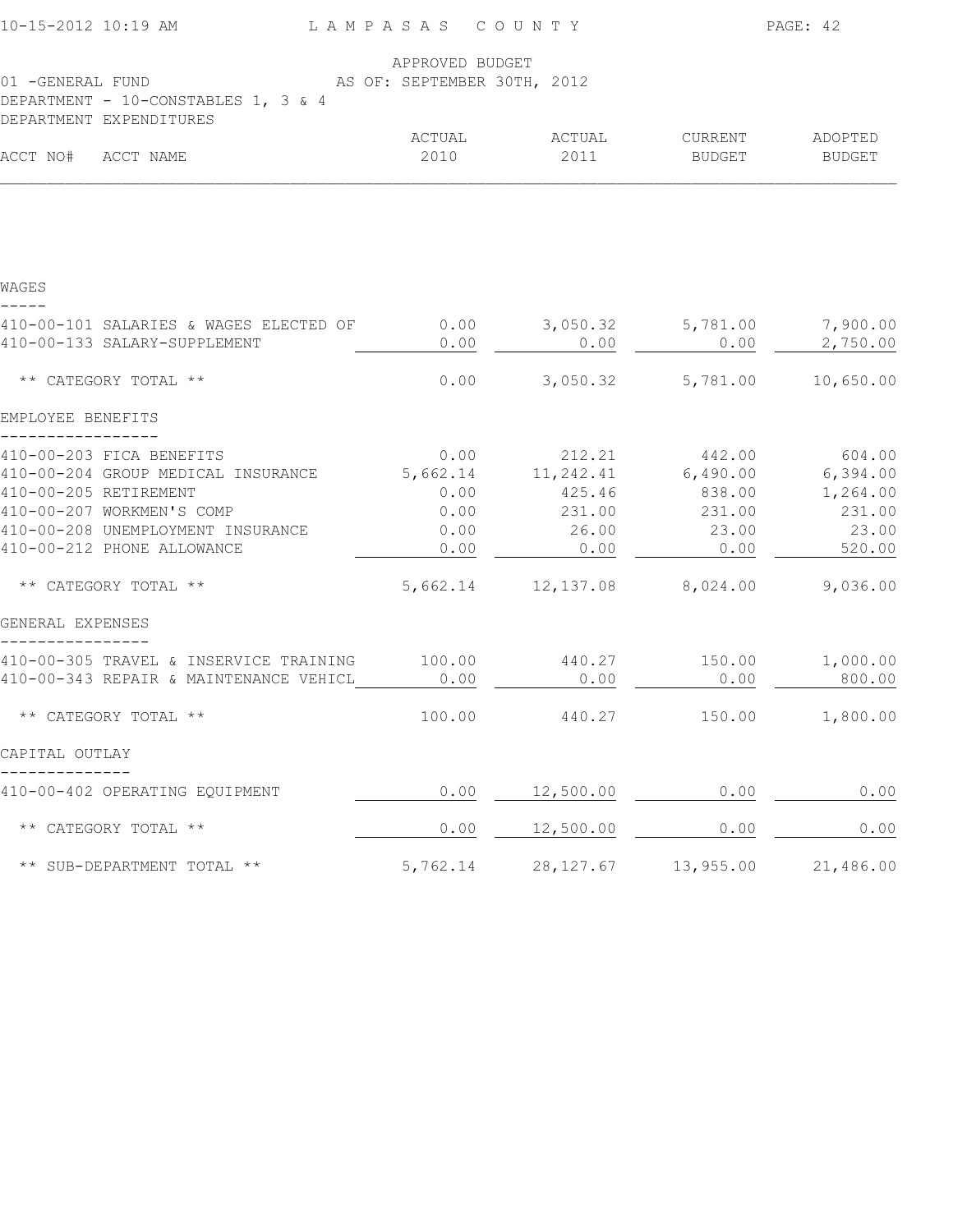|                                        | APPROVED BUDGET             |                                         |               |               |
|----------------------------------------|-----------------------------|-----------------------------------------|---------------|---------------|
| 01 -GENERAL FUND                       | AS OF: SEPTEMBER 30TH, 2012 |                                         |               |               |
| DEPARTMENT - 10-CONSTABLES 1, 3 & 4    |                             |                                         |               |               |
| DEPARTMENT EXPENDITURES                |                             |                                         |               |               |
|                                        | ACTUAL                      | ACTUAL                                  | CURRENT       | ADOPTED       |
| ACCT NO#<br>ACCT NAME                  | 2010                        | 2011                                    | <b>BUDGET</b> | <b>BUDGET</b> |
| WAGES                                  |                             |                                         |               |               |
| 410-01-101 SALARY ELECTED OFFICER#0549 | 1,423.87                    | 0.00                                    | 5,781.00      | 400.00        |
| 410-01-128 SALARY ELECTED OFFICER#2250 | 5,366.44                    | 5,447.68                                | 5,781.00      | 7,900.00      |
| 410-01-133 SALARY/SUPPLEMENT           | 0.00                        | 0.00                                    | 8,000.00      | 4,750.00      |
| ** CATEGORY TOTAL **                   | 6,790.31                    | 5,447.68                                | 19,562.00     | 13,050.00     |
| EMPLOYEE BENEFITS                      |                             |                                         |               |               |
| 410-01-203 FICA BENEFITS               | 538.24                      | 405.71                                  | 886.00        | 1,209.00      |
| 410-01-204 GROUP MEDICAL INSURANCE     | 1,813.50                    | 108.00                                  | 12,835.00     | 6,394.00      |
| 410-01-205 RETIREMENT                  | 988.32                      | 781.48                                  | 1,677.00      | 2,528.00      |
| 410-01-207 WORKMAN'S COMP              | 0.00                        | 462.00                                  | 462.00        | 462.00        |
| 410-01-208 UNEMPLOYMENT INSURANCE      | 0.00                        | 0.00                                    | 46.00         | 0.00          |
| ** CATEGORY TOTAL **                   | 3,340.06                    | 1,757.19                                | 15,906.00     | 10,593.00     |
| GENERAL EXPENSES                       |                             |                                         |               |               |
| 410-01-304 OPERATING SUPPLIES          | 0.00                        | 0.00                                    | 0.00          | 200.00        |
| 410-01-305 TRAINING/TRAVEL             | 0.00                        | 0.00                                    | 0.00          | 400.00        |
| 410-01-308 EQUIPMENT MAINTENANCE       | 0.00                        | 0.00                                    | 0.00          | 250.00        |
| 410-01-342 GAS/OIL                     | 0.00                        | 0.00                                    | 0.00          | 2,750.00      |
| 410-01-343 REPAIR & MAINTENANCE VEHICL | 0.00                        | 0.00                                    | 0.00          | 400.00        |
| 410-01-347 UNIFORMS                    | 0.00                        | 0.00                                    | 0.00          | 300.00        |
| 410-01-361 POSTAGE                     | 0.00                        | 0.00                                    | 0.00          | 30.00         |
| ** CATEGORY TOTAL **                   | 0.00                        | 0.00                                    | 0.00          | 4,330.00      |
| CAPITAL OUTLAY                         |                             |                                         |               |               |
| 410-01-402 OPERATING EQUIPMENT         | 0.00                        | 0.00                                    | 19,094.00     | 0.00          |
| ** CATEGORY TOTAL **                   | 0.00                        | 0.00                                    | 19,094.00     | 0.00          |
| ** SUB-DEPARTMENT TOTAL **             | 10,130.37                   | 7,204.87                                | 54,562.00     | 27,973.00     |
| $***$<br>DEPARTMENT TOTAL ***          |                             | 15,892.51 35,332.54 68,517.00 49,459.00 |               |               |
|                                        |                             |                                         |               |               |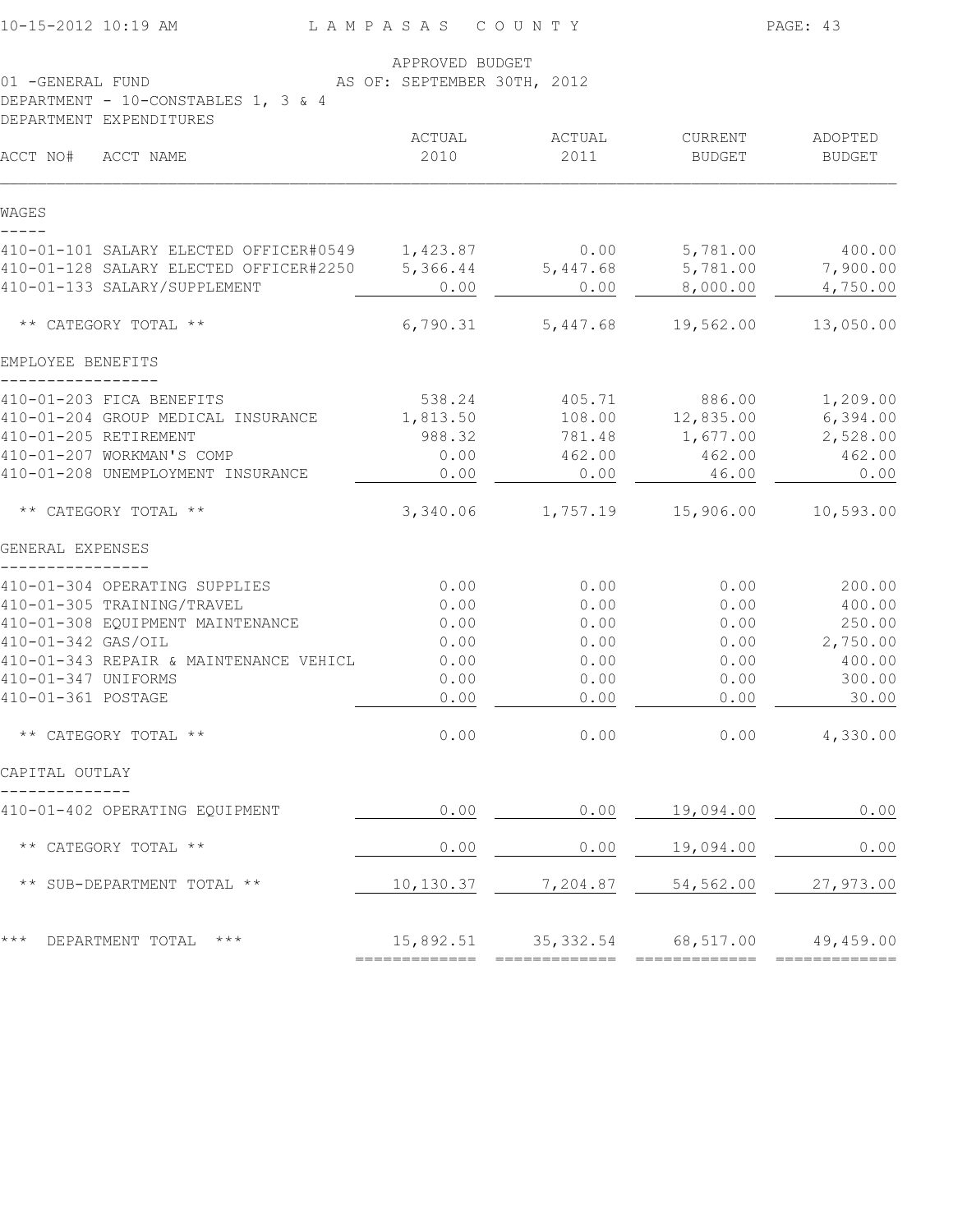| 10-15-2012 10:19 AM                             | LAMPASAS COUNTY |                |                     | PAGE: 44                 |
|-------------------------------------------------|-----------------|----------------|---------------------|--------------------------|
|                                                 | APPROVED BUDGET |                |                     |                          |
| AS OF: SEPTEMBER 30TH, 2012<br>01 -GENERAL FUND |                 |                |                     |                          |
| DEPARTMENT - 11-COUNTY LOCATED AT CITY          |                 |                |                     |                          |
| DEPARTMENT EXPENDITURES                         |                 |                |                     |                          |
| ACCT NO#<br>ACCT NAME                           | ACTUAL<br>2010  | ACTUAL<br>2011 | CURRENT<br>BUDGET   | ADOPTED<br><b>BUDGET</b> |
|                                                 |                 |                |                     |                          |
| WAGES                                           |                 |                |                     |                          |
|                                                 |                 |                |                     |                          |
| 411-00-102 SALARIES & WAGES APPOINTED 8,698.76  |                 | 8,871.82       | 9,370.00            | 0.00                     |
| ** CATEGORY TOTAL **                            | 8,698.76        | 8,871.82       | 9,370.00            | 0.00                     |
| EMPLOYEE BENEFITS                               |                 |                |                     |                          |
| 411-00-203 FICA BENEFITS                        | 681.21          | 675.50 717.00  |                     | 0.00                     |
| 411-00-205 RETIREMENT                           | 1,240.19        | 1,266.55       | 1,359.00            | 0.00                     |
| 411-00-207 WORKMEN'S COMP                       | 0.00            | 231.00         | 231.00              | 0.00                     |
| 411-00-208 UNEMPLOYMENT INSURANCE               | 0.00            | 0.00           | 37.00               | 0.00                     |
| ** CATEGORY TOTAL **                            | 1,921.40        | 2,173.05       | 2,344.00            | 0.00                     |
| GENERAL EXPENSES                                |                 |                |                     |                          |
| 411-00-304 OPERATING SUPPLIES                   | 8,533.34        | 7,614.91       | 11,000.00 11,000.00 |                          |
| 411-00-305 TRAVEL & INSERVICE TRAINING          | 1,071.91        | 76.63          | 1,500.00            | 1,500.00                 |
| 411-00-308 REPAIRS & MAINTENANCE EQUIP          | 10,007.64       | 10, 142.83     | 15,000.00           | 15,000.00                |
| 411-00-333 CONTRACTED SERVICES                  | 0.00            | 0.00           | 0.00                | 9,000.00                 |
| 411-00-342 GAS & OIL                            | 7,162.70        | 13,550.75      | 13,000.00           | 14,000.00                |
| ** CATEGORY TOTAL **                            | 26,775.59       | 31,385.12      | 40,500.00           | 50,500.00                |
| CAPITAL OUTLAY                                  |                 |                |                     |                          |
| 411-00-415 CITY CAPITAL OUTLAY                  | 22,954.00       | 52,578.00      | 0.00                | 15,000.00                |
| ** CATEGORY TOTAL **                            | 22,954.00       | 52,578.00      | 0.00                | 15,000.00                |
| ** SUB-DEPARTMENT TOTAL **                      | 60,349.75       | 95,007.99      | 52, 214.00          | 65,500.00                |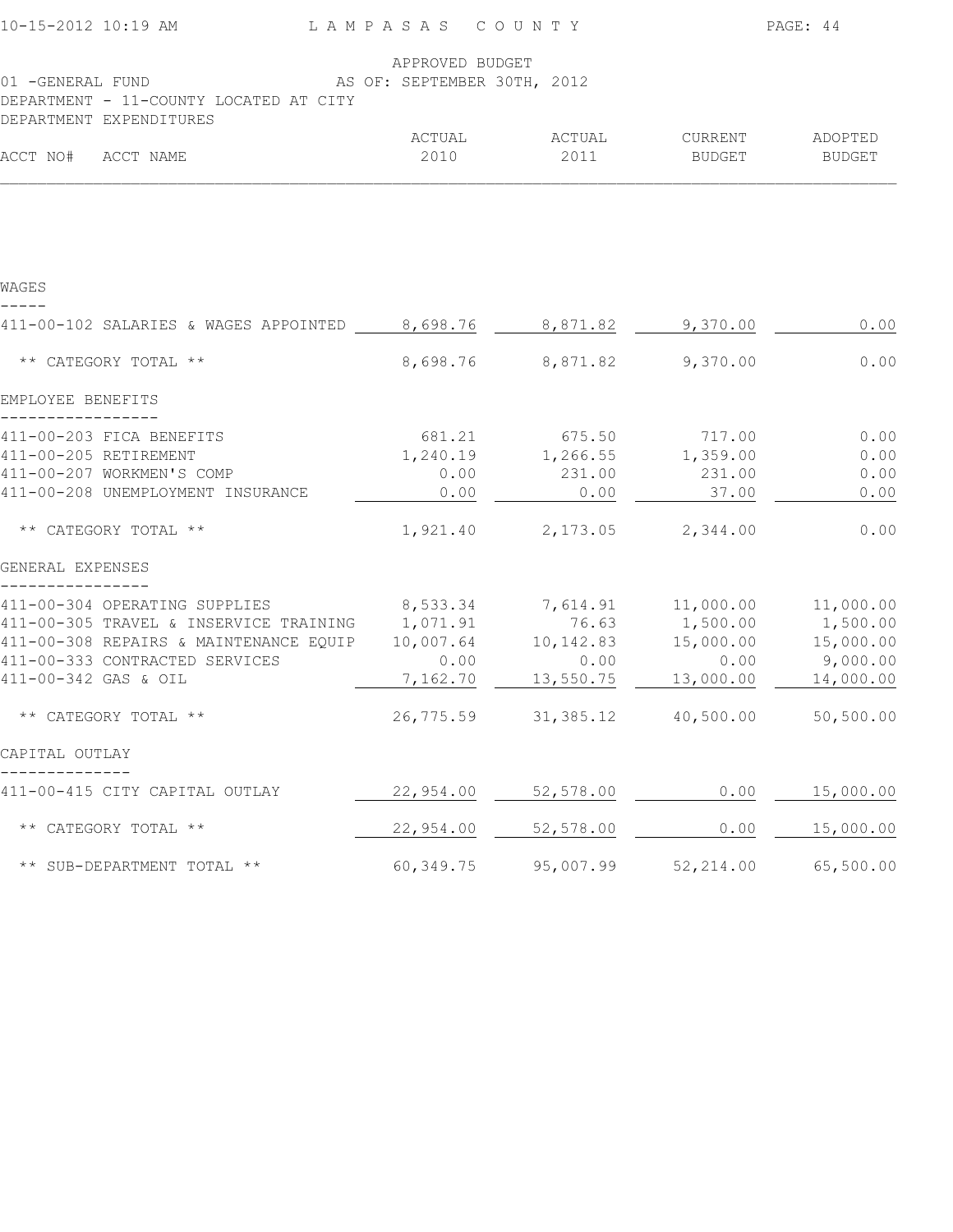| APPROVED BUDGET<br>AS OF: SEPTEMBER 30TH, 2012<br>01 -GENERAL FUND<br>DEPARTMENT - 11-COUNTY LOCATED AT CITY |            |           |               |               |  |
|--------------------------------------------------------------------------------------------------------------|------------|-----------|---------------|---------------|--|
| DEPARTMENT EXPENDITURES                                                                                      | ACTUAL     | ACTUAL    | CURRENT       | ADOPTED       |  |
| ACCT NO#<br>ACCT NAME                                                                                        | 2010       | 2011      | <b>BUDGET</b> | <b>BUDGET</b> |  |
| GENERAL EXPENSES                                                                                             |            |           |               |               |  |
| 411-01-301 COMMUNICATIONS                                                                                    | 1,011.61   | 1,547.27  | 1,500.00      | 1,500.00      |  |
| 411-01-302 UTILITIES                                                                                         | 7,605.48   | 6,404.52  | 6,000.00      | 6,000.00      |  |
| 411-01-304 OPERATING SUPPLIES                                                                                | 26,899.88  | 18,436.94 | 24,000.00     | 24,000.00     |  |
| 411-01-308 REPAIRS & MAINTENANCE KEMPN                                                                       | 21,188.49  | 24,604.64 | 22,000.00     | 25,000.00     |  |
| 411-01-342 GAS & OIL                                                                                         | 5,411.07   | 11,589.44 | 10,000.00     | 10,000.00     |  |
| ** CATEGORY TOTAL **                                                                                         | 62, 116.53 | 62,582.81 | 63,500.00     | 66,500.00     |  |
| CAPITAL OUTLAY                                                                                               |            |           |               |               |  |
| 411-01-413 KEMPNER CAPITAL OUTLAY                                                                            | 0.00       | 0.00      | 20,000.00     | 15,000.00     |  |
| ** CATEGORY TOTAL **                                                                                         | 0.00       | 0.00      | 20,000.00     | 15,000.00     |  |
| ** SUB-DEPARTMENT TOTAL **                                                                                   | 62, 116.53 | 62,582.81 | 83,500.00     | 81,500.00     |  |
| GENERAL EXPENSES                                                                                             |            |           |               |               |  |
| 411-02-301 COMMUNICATIONS                                                                                    | 0.00       | 0.00      | 900.00        | 900.00        |  |
| 411-02-302 UTILITIES                                                                                         | 1,835.20   | 1,776.41  | 1,500.00      | 1,650.00      |  |
| 411-02-304 OPERATING SUPPLIES                                                                                | 5,951.70   | 4,742.53  | 6,000.00      | 6,500.00      |  |
| 411-02-308 REPAIRS & MAINTENANCE ADAMS                                                                       | 6,371.71   | 7,273.71  | 0.00          | 400.00        |  |
| 411-02-342 GAS & OIL                                                                                         | 773.75     | 5,804.12  | 2,700.00      | 3,250.00      |  |
| ** CATEGORY TOTAL **                                                                                         | 14,932.36  | 19,596.77 | 11,100.00     | 12,700.00     |  |
| CAPITAL OUTLAY                                                                                               |            |           |               |               |  |
| 411-02-412 ADAMSVILLE CAPITAL OUTLAY                                                                         | 3,500.00   | 0.00      | 0.00          | 3,500.00      |  |
| ** CATEGORY TOTAL **                                                                                         | 3,500.00   | 0.00      | 0.00          | 3,500.00      |  |
| ** SUB-DEPARTMENT TOTAL **                                                                                   | 18,432.36  | 19,596.77 | 11,100.00     | 16,200.00     |  |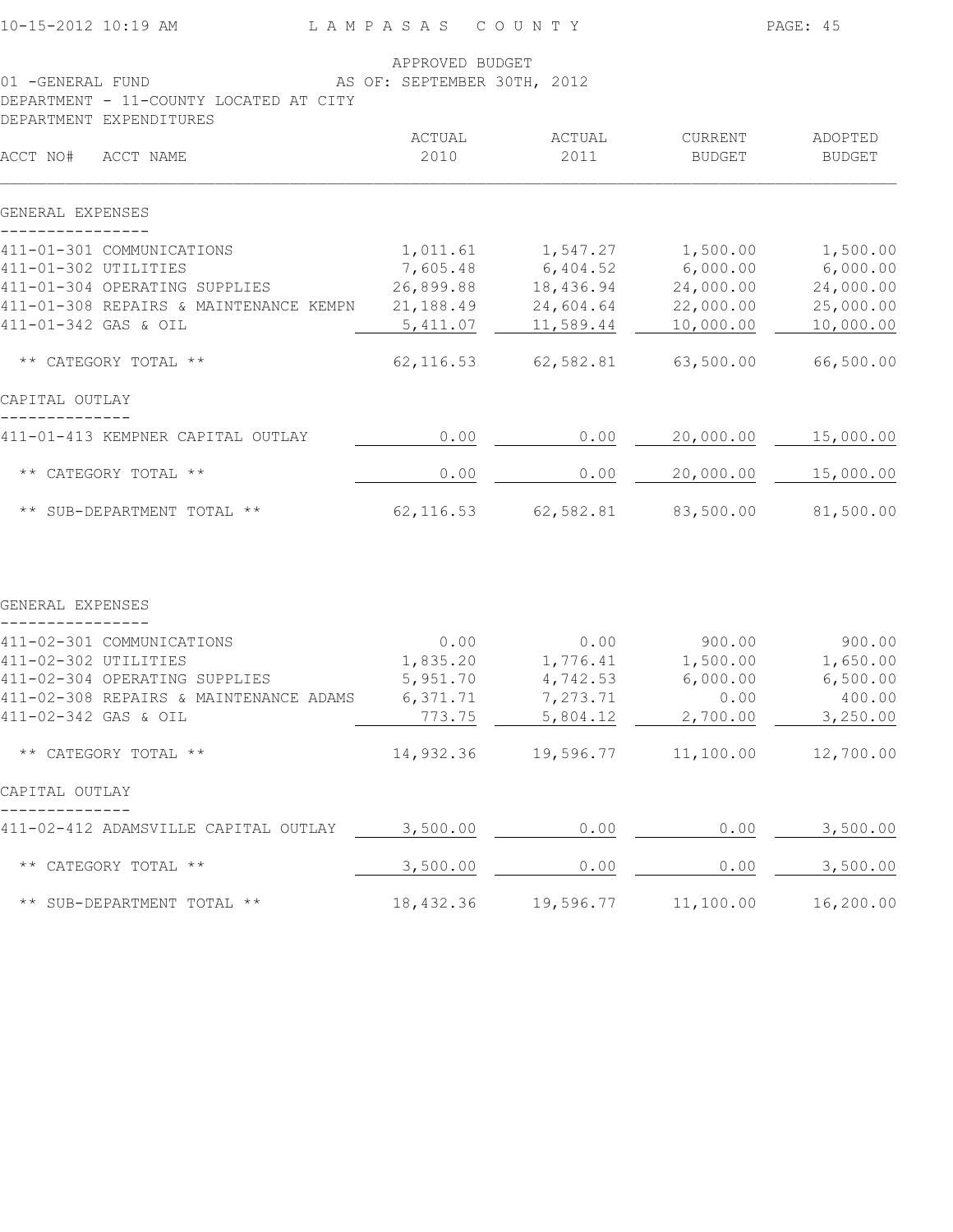| 10-15-2012 10:19 AM                                               | LAMPASAS COUNTY                                |                                             |         | PAGE: 46  |
|-------------------------------------------------------------------|------------------------------------------------|---------------------------------------------|---------|-----------|
| 01 -GENERAL FUND                                                  | APPROVED BUDGET<br>AS OF: SEPTEMBER 30TH, 2012 |                                             |         |           |
| DEPARTMENT - 11-COUNTY LOCATED AT CITY<br>DEPARTMENT EXPENDITURES |                                                |                                             |         |           |
|                                                                   | ACTUAL                                         | ACTUAL                                      | CURRENT | ADOPTED   |
| ACCT NO# ACCT NAME                                                | 2010                                           | 2011                                        | BUDGET  | BUDGET    |
|                                                                   |                                                |                                             |         |           |
| GENERAL EXPENSES                                                  |                                                |                                             |         |           |
| 411-03-304 OPERATING SUPPLIES                                     |                                                | 6,497.08 155.45 6,800.00                    |         | 6,800.00  |
| 411-03-308 REPAIRS & MAINTENANCE LOMET                            |                                                | 733.36 5,772.92 5,000.00                    |         | 5,000.00  |
| 411-03-342 GAS & OIL                                              |                                                | $1,239.57$ $3,598.17$ $4,500.00$            |         | 4,500.00  |
| ** CATEGORY TOTAL **                                              |                                                | 8,470.01 9,526.54 16,300.00                 |         | 16,300.00 |
| CAPITAL OUTLAY                                                    |                                                |                                             |         |           |
| 411-03-414 LOMETA CAPITAL OUTLAY                                  | 0.00                                           | 4,500.00                                    | 0.00    | 3,500.00  |
| ** CATEGORY TOTAL **                                              | 0.00                                           | 4,500.00                                    | 0.00    | 3,500.00  |
| ** SUB-DEPARTMENT TOTAL **                                        | 8,470.01                                       | $14,026.54$ $16,300.00$ $19,800.00$         |         |           |
| ***<br>$\star\star\star$<br>DEPARTMENT TOTAL                      |                                                | 149,368.65 191,214.11 163,114.00 183,000.00 |         |           |
|                                                                   |                                                |                                             |         |           |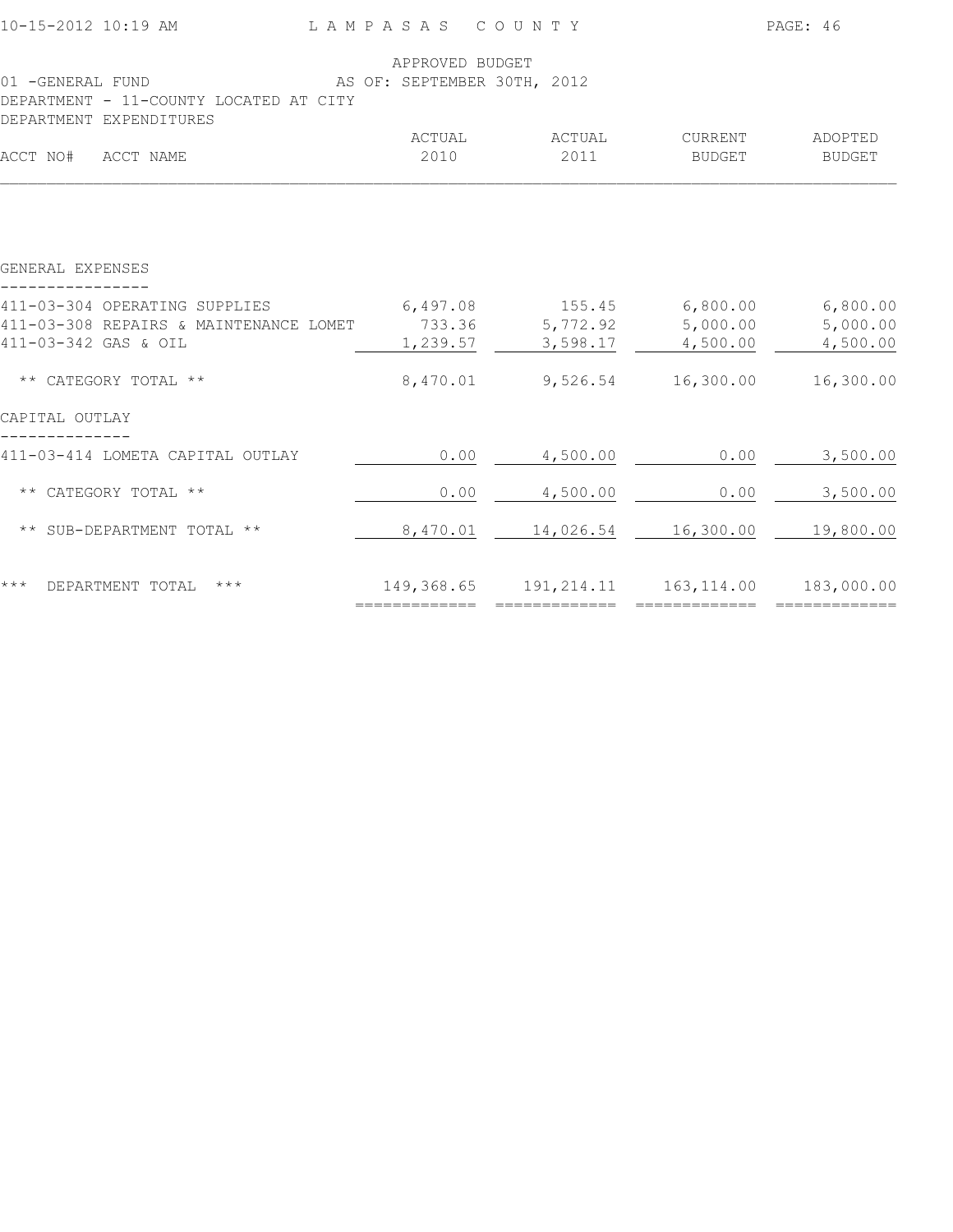| 10-15-2012 10:19 AM                                      | LAMPASAS COUNTY                                |             |                            | PAGE: 47      |
|----------------------------------------------------------|------------------------------------------------|-------------|----------------------------|---------------|
| 01 - GENERAL FUND<br>DEPARTMENT - 12-JUSTICE OF PEACE #1 | APPROVED BUDGET<br>AS OF: SEPTEMBER 30TH, 2012 |             |                            |               |
| DEPARTMENT EXPENDITURES                                  | ACTUAL                                         | ACTUAL      | CURRENT                    | ADOPTED       |
| ACCT NO#<br>ACCT NAME                                    | 2010                                           | 2011        | BUDGET                     | <b>BUDGET</b> |
|                                                          |                                                |             |                            |               |
| WAGES                                                    |                                                |             |                            |               |
| 412-00-101 SALARIES & WAGES ELECTED OF 48,266.72         |                                                | 46,908.94   | 51,584.00                  | 53,544.00     |
| 412-00-113 SALARIES & WAGES ASST #3460                   | 22, 213.78                                     | 22,559.71   | 23,916.00                  | 24,633.00     |
| 412-00-199 LONGEVITY PAYMENT                             | 0.00                                           | 0.00        | 0.00                       | 720.00        |
| ** CATEGORY TOTAL **                                     | 70,480.50                                      | 69,468.65   | 75,500.00                  | 78,897.00     |
| EMPLOYEE BENEFITS                                        |                                                |             |                            |               |
| 412-00-203 FICA BENEFITS                                 |                                                |             | 5,281.74 6,812.26 5,852.00 | 6,026.00      |
| 412-00-204 GROUP MEDICAL INSURANCE                       | 11,324.28                                      | 12,859.32   | 12,979.00                  | 12,788.00     |
| 412-00-205 RETIREMENT                                    | 10,036.28                                      | 11,950.54   | 11,092.00                  | 12,604.00     |
| 412-00-207 WORKMEN'S COMP                                | 0.00                                           | 462.00      | 462.00                     | 462.00        |
| 412-00-208 UNEMPLOYMENT INSURANCE                        | 0.00                                           | 95.00       | 98.00                      | 98.00         |
| 412-00-210 AUTO ALLOWANCE                                | 0.00                                           | 0.00        | 0.00                       | 2,100.00      |
| ** CATEGORY TOTAL **                                     | 26,642.30                                      | 32, 179. 12 | 30,483.00                  | 34,078.00     |
| GENERAL EXPENSES                                         |                                                |             |                            |               |
| 412-00-301 COMMUNICATIONS                                | 573.05                                         | 705.29      | 550.00                     | 500.00        |
| 412-00-304 OPERATING SUPPLIES                            | 1,923.20                                       | 2,535.87    | 2,500.00                   | 2,500.00      |
| 412-00-305 TRAVEL & INSERVICE TRAINING                   | 880.89                                         | 1,798.55    | 2,000.00                   | 800.00        |
| 412-00-310 JURY FEES                                     | 500.00                                         | 590.00      | 1,000.00                   | 1,000.00      |
| 412-00-312 EQUIPMENT MAINTENANCE CONTR                   | 1,640.00                                       | 1,308.30    | 1,500.00                   | 0.00          |
| 412-00-315 DUES                                          | 135.00                                         | 175.00      | 200.00                     | 200.00        |
| 412-00-349 WEIGHING FEES                                 | 20.00                                          | 0.00        | 100.00                     | 100.00        |
| 412-00-352 JP #1 OMNI-BASE FEES                          | 0.00                                           | 5,104.00    | 12,000.00                  | 5,500.00      |
| 412-00-361 POSTAGE                                       | 40.00                                          | 42.00       | 50.00                      | 50.00         |
| 412-00-364 PUBLICATIONS, BOOKS, MANUAL                   | 95.95                                          | 50.00       | 200.00                     | 200.00        |
| ** CATEGORY TOTAL **                                     | 5,808.09                                       | 12,309.01   | 20,100.00                  | 10,850.00     |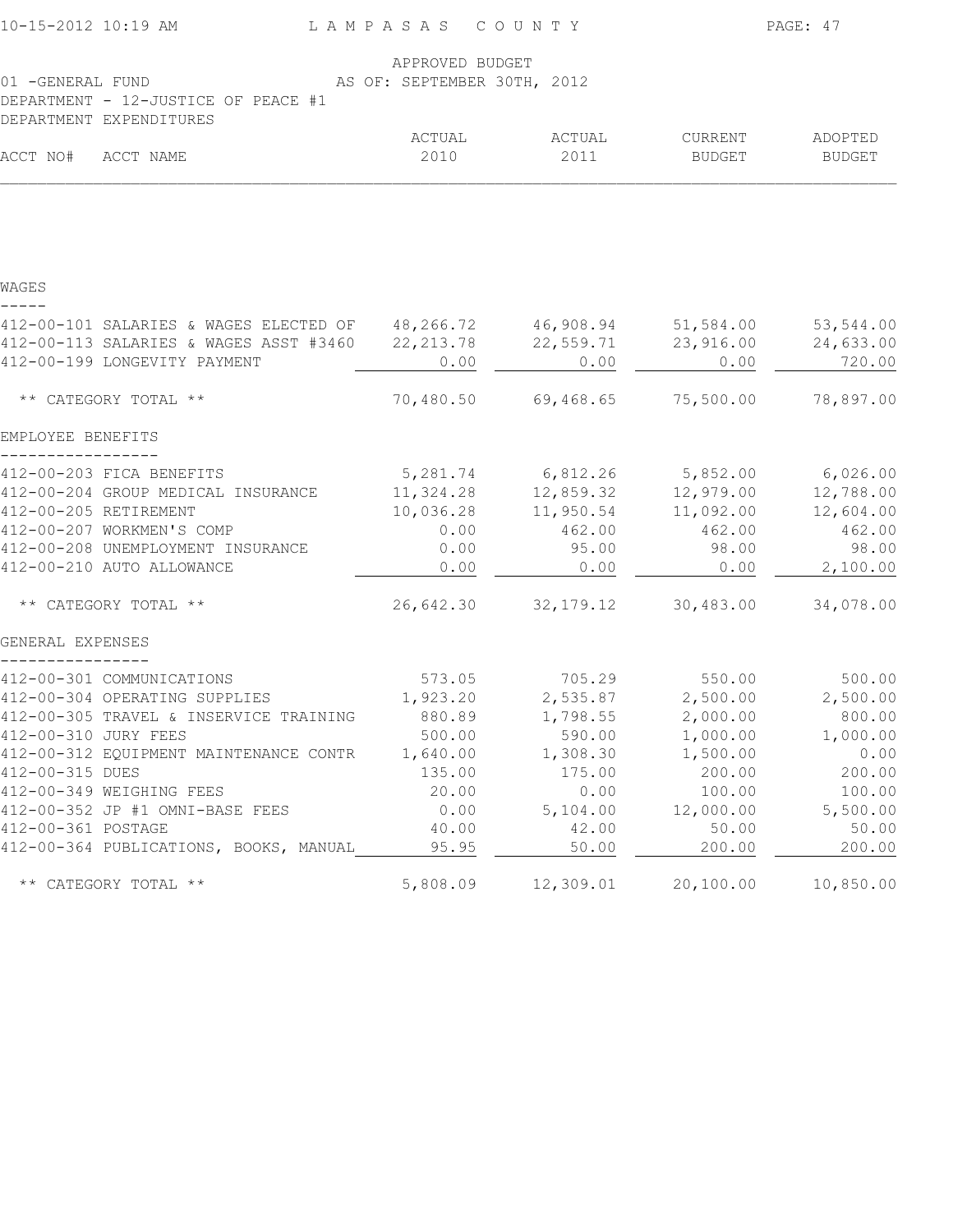| 10-15-2012 10:19 AM                                                                | LAMPASAS COUNTY             |            |            | PAGE: 48      |
|------------------------------------------------------------------------------------|-----------------------------|------------|------------|---------------|
|                                                                                    | APPROVED BUDGET             |            |            |               |
| 01 -GENERAL FUND<br>DEPARTMENT - 12-JUSTICE OF PEACE #1<br>DEPARTMENT EXPENDITURES | AS OF: SEPTEMBER 30TH, 2012 |            |            |               |
|                                                                                    | ACTUAL                      | ACTUAL     | CURRENT    | ADOPTED       |
| ACCT NO#<br>ACCT NAME                                                              | 2010                        | 2011       | BUDGET     | <b>BUDGET</b> |
| CAPITAL OUTLAY                                                                     |                             |            |            |               |
| ** SUB-DEPARTMENT TOTAL **                                                         | 102,930.89                  | 113,956.78 | 126,083.00 | 123,825.00    |
| $***$<br>$***$<br>DEPARTMENT TOTAL                                                 | 102,930.89                  | 113,956.78 | 126,083.00 | 123,825.00    |
|                                                                                    |                             |            |            |               |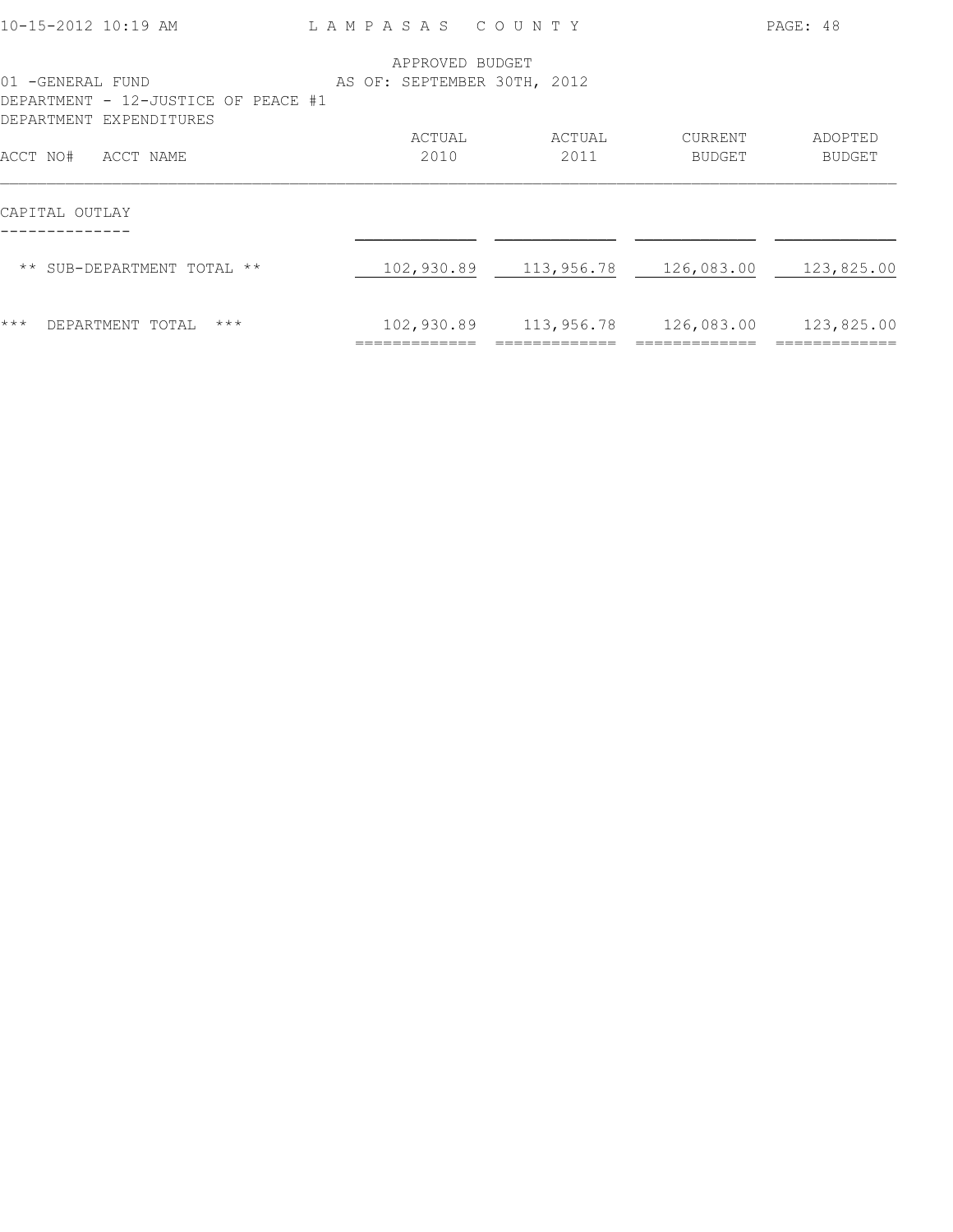| 10-15-2012 10:19 AM                                                          | LAMPASAS COUNTY             |                                     | PAGE: 49          |                          |
|------------------------------------------------------------------------------|-----------------------------|-------------------------------------|-------------------|--------------------------|
|                                                                              | APPROVED BUDGET             |                                     |                   |                          |
| 01 -GENERAL FUND                                                             | AS OF: SEPTEMBER 30TH, 2012 |                                     |                   |                          |
| DEPARTMENT - 13-JUSTICE OF PEACE #3                                          |                             |                                     |                   |                          |
| DEPARTMENT EXPENDITURES                                                      | ACTUAL                      |                                     |                   |                          |
| ACCT NO#<br>ACCT NAME                                                        | 2010                        | ACTUAL<br>2011                      | CURRENT<br>BUDGET | ADOPTED<br><b>BUDGET</b> |
|                                                                              |                             |                                     |                   |                          |
| WAGES                                                                        |                             |                                     |                   |                          |
|                                                                              |                             |                                     |                   |                          |
| 413-00-101 SALARIES & WAGES ELECTED OF                                       | 48,266.72                   | 36,537.89                           | 51,984.00         | 53,544.00                |
| 413-00-106 TEMPORARY EMPLOYEE                                                | 6,432.00                    | 0.00                                | 0.00              | 0.00                     |
| 413-00-113 SALARIES & WAGES ASST #3057                                       | 22,976.53                   | 23, 199.95                          | 25,518.00         | 26,285.00                |
| 413-00-199 LONGEVITY PAYMENT                                                 | 0.00                        | 0.00                                | 840.00            | 920.00                   |
| ** CATEGORY TOTAL **                                                         | 77,675.25                   | 59,737.84                           | 78,342.00         | 80,749.00                |
| EMPLOYEE BENEFITS                                                            |                             |                                     |                   |                          |
| 413-00-203 FICA BENEFITS                                                     |                             | 5,198.28 1,715.05 5,993.00 6,171.00 |                   |                          |
| 413-00-204 GROUP MEDICAL INSURANCE                                           | 14,446.44                   | 15,019.32                           | 15,139.00         | 14,948.00                |
| 413-00-205 RETIREMENT                                                        | 10,488.79                   | 6,464.10                            | 11,360.00         | 12,907.00                |
| 413-00-207 WORKMEN'S COMP                                                    | 0.00                        | 462.00                              | 462.00            | 462.00                   |
| 413-00-208 UNEMPLOYMENT INSURANCE                                            | 0.00                        | 102.00                              | 105.00            | 105.00                   |
| ** CATEGORY TOTAL **                                                         | 30, 133.51                  | 23,762.47                           | 33,059.00         | 34,593.00                |
| GENERAL EXPENSES                                                             |                             |                                     |                   |                          |
| 413-00-301 COMMUNICATIONS                                                    |                             | 2,051.68 1,637.96 2,600.00 2,000.00 |                   |                          |
| 413-00-302 UTILITIES                                                         | 1,853.23                    | 2,161.62                            | 2,600.00          | 2,900.00                 |
| 413-00-304 OPERATING SUPPLIES                                                | 784.72                      | 889.84                              | 1,400.00          | 1,000.00                 |
| 413-00-305 TRAVEL & INSERVICE TRAINING                                       | 2,522.80                    | 1,856.04                            | 3,000.00          | 2,000.00                 |
| 413-00-310 JURY FEES                                                         | 60.00                       | 320.00                              | 600.00            | 600.00                   |
| 413-00-312 EQUIPMENT MAINTENANCE CONTR                                       | 1,531.00                    | 396.90                              | 1,800.00          | 1,000.00                 |
| 413-00-313 JANITORIAL CONTRACT                                               | 1,200.00                    | 1,300.00                            | 0.00              | 0.00                     |
| 413-00-315 DUES                                                              | 60.00                       | 0.00                                | 100.00            | 100.00                   |
| 413-00-329 RENT                                                              | 4,200.00                    | 4,200.00                            | 4,200.00          | 0.00                     |
| 413-00-349 WEIGHING FEES                                                     | 21.00                       | 42.00                               | 100.00            | 100.00                   |
| 413-00-352 JP #3 OMNI-BASE FEES                                              | 0.00                        | 3,206.00                            | 0.00              | 3,500.00                 |
| 413-00-361 POSTAGE                                                           | 176.24                      | 119.15                              | 160.00            | 160.00                   |
| 413-00-364 PUBLICATION, BOOKS, MANUALS<br>413-00-370 EQUIPMENT RENTAL-COPIER | 86.50<br>510.30             | 0.00<br>504.00                      | 200.00<br>600.00  | 200.00<br>600.00         |
|                                                                              |                             |                                     |                   |                          |
| ** CATEGORY TOTAL **                                                         | 15,057.47                   | 16,633.51                           | 17,360.00         | 14,160.00                |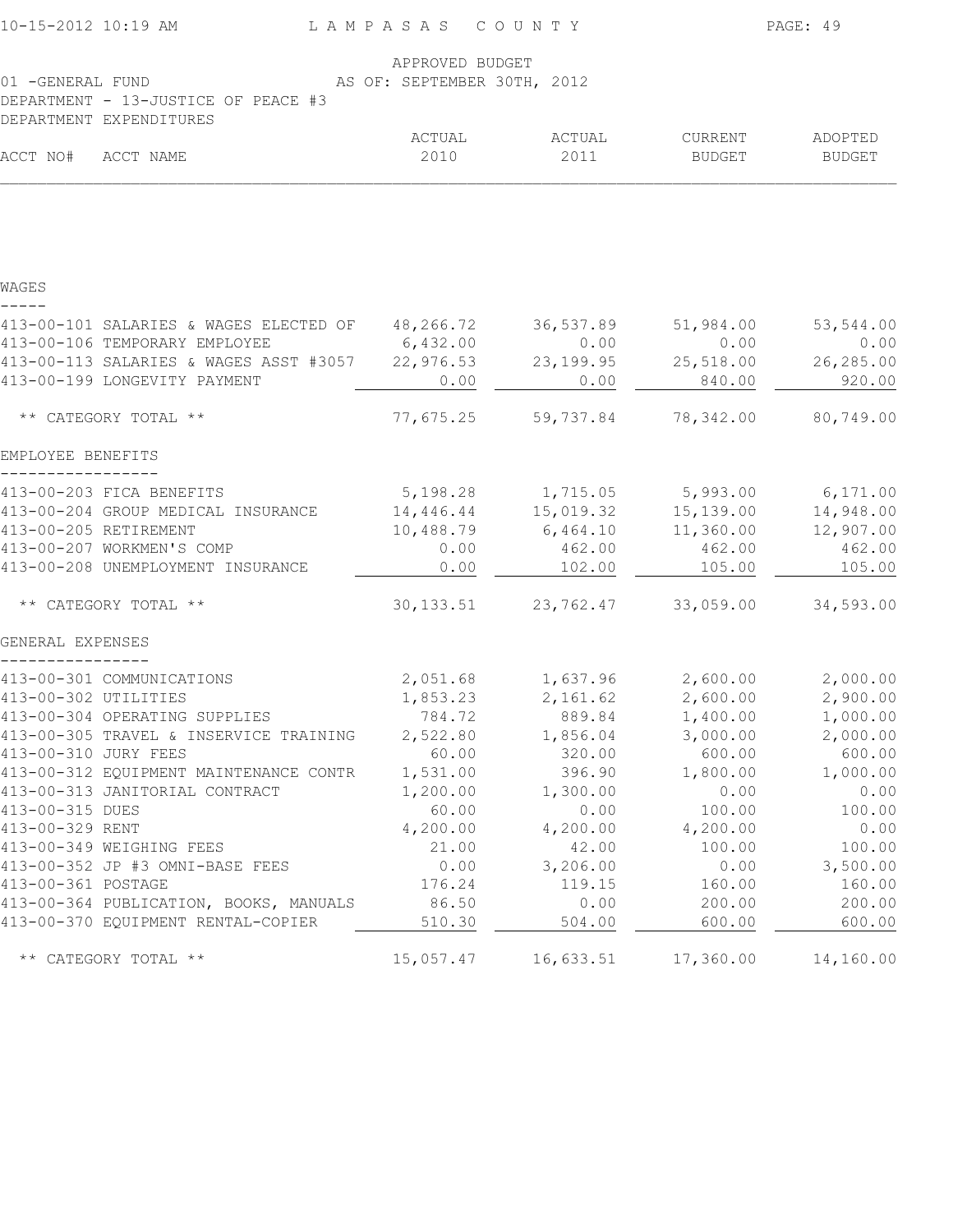| 10-15-2012 10:19 AM                                     | LAMPASAS COUNTY                                |                |                                             | PAGE: 50          |
|---------------------------------------------------------|------------------------------------------------|----------------|---------------------------------------------|-------------------|
| 01 -GENERAL FUND<br>DEPARTMENT - 13-JUSTICE OF PEACE #3 | APPROVED BUDGET<br>AS OF: SEPTEMBER 30TH, 2012 |                |                                             |                   |
| DEPARTMENT EXPENDITURES<br>ACCT NO#<br>ACCT NAME        | ACTUAL<br>2010                                 | ACTUAL<br>2011 | CURRENT<br>BUDGET                           | ADOPTED<br>BUDGET |
| CAPITAL OUTLAY                                          |                                                |                |                                             |                   |
| 413-00-401 OFFICE MACHINES & EQUIPMENT                  | 0.00                                           | 0.00           | 1,012.00                                    | 0.00              |
| ** CATEGORY TOTAL **                                    | 0.00                                           | 0.00           | 1,012.00                                    | 0.00              |
| ** SUB-DEPARTMENT TOTAL **                              |                                                |                | 122,866.23 100,133.82 129,773.00 129,502.00 |                   |
| $***$<br>$***$<br>DEPARTMENT TOTAL                      | 122,866.23<br>:============                    | 100,133.82     | 129,773.00<br>======                        | 129,502.00        |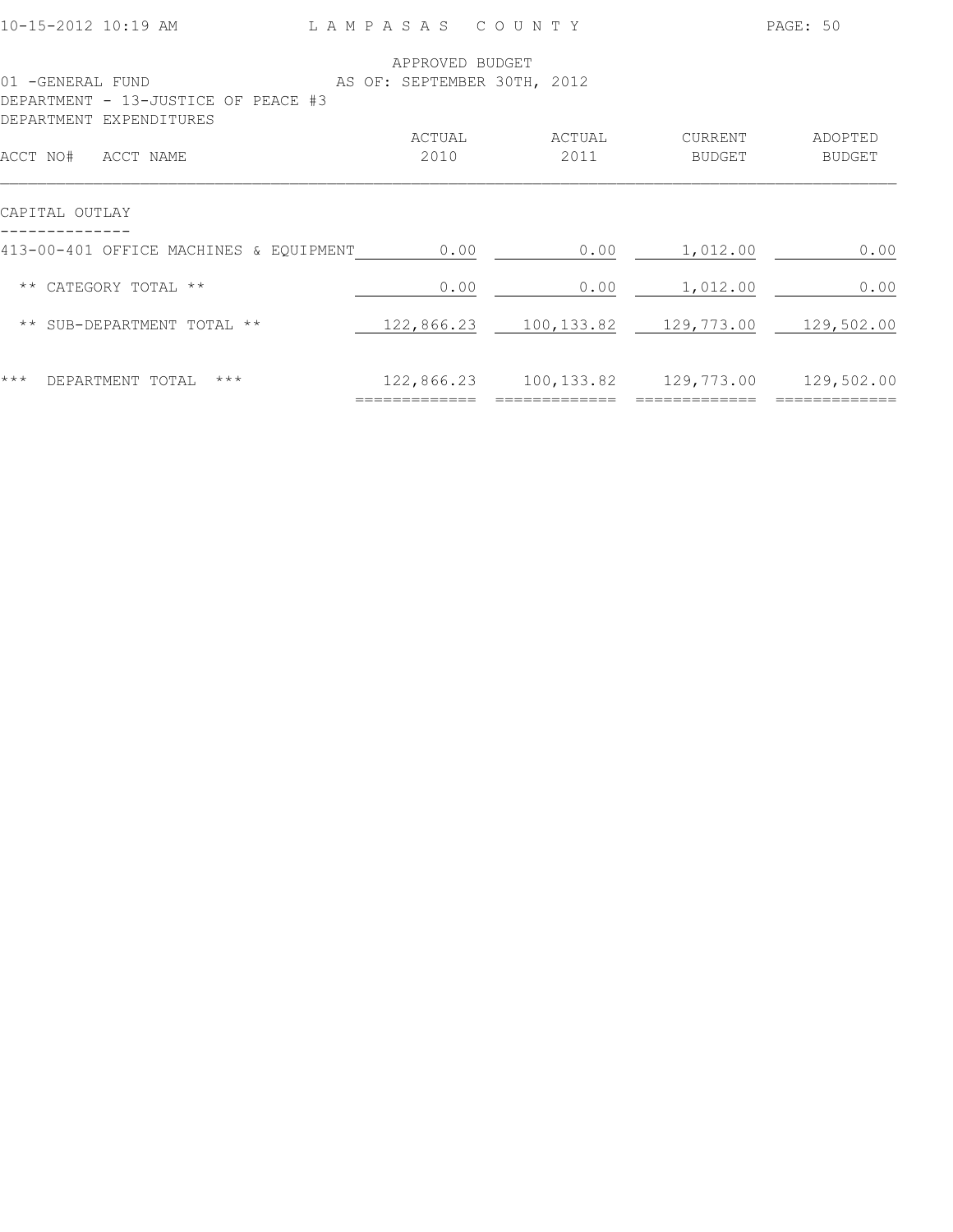| 10-15-2012 10:19 AM   |                                                            | LAMPASAS COUNTY             |                                     | PAGE: 51  |               |
|-----------------------|------------------------------------------------------------|-----------------------------|-------------------------------------|-----------|---------------|
|                       |                                                            | APPROVED BUDGET             |                                     |           |               |
| 01 -GENERAL FUND      | DEPARTMENT - 14-JUSTICE OF PEACE #4                        | AS OF: SEPTEMBER 30TH, 2012 |                                     |           |               |
|                       | DEPARTMENT EXPENDITURES                                    |                             |                                     |           |               |
|                       |                                                            | ACTUAL                      | ACTUAL                              | CURRENT   | ADOPTED       |
| ACCT NO# ACCT NAME    |                                                            | 2010                        | 2011                                | BUDGET    | <b>BUDGET</b> |
|                       |                                                            |                             |                                     |           |               |
| WAGES                 |                                                            |                             |                                     |           |               |
|                       |                                                            |                             |                                     |           |               |
|                       | 414-00-101 SALARIES & WAGES ELECTED OF 48,267.24 49,330.81 |                             |                                     | 51,984.00 | 53,544.00     |
|                       | 414-00-113 SALARIES & WAGES ASST #1060 21,700.61           |                             | 22,023.88                           | 23,373.00 | 24,074.00     |
|                       | ** CATEGORY TOTAL **                                       | 69,967.85                   | 71,354.69                           | 75,357.00 | 77,618.00     |
| EMPLOYEE BENEFITS     |                                                            |                             |                                     |           |               |
|                       | 414-00-203 FICA BENEFITS                                   |                             | 5,429.51 5,402.78 5,765.00 5,938.00 |           |               |
|                       | 414-00-204 GROUP MEDICAL INSURANCE                         | 11,324.28                   | 12,835.32                           | 12,979.00 | 12,788.00     |
| 414-00-205 RETIREMENT |                                                            | 9,964.39                    | 10,187.01                           | 10,927.00 | 12,419.00     |
|                       | 414-00-207 WORKMEN'S COMP                                  | 0.00                        | 462.00                              | 462.00    | 462.00        |
|                       | 414-00-208 UNEMPLOYMENT INSURANCE                          | 0.00                        | 93.00                               | 93.00     | 93.00         |
|                       | ** CATEGORY TOTAL **                                       | 26,718.18                   | 28,980.11                           | 30,226.00 | 31,700.00     |
| GENERAL EXPENSES      |                                                            |                             |                                     |           |               |
|                       | 414-00-301 COMMUNICATIONS                                  |                             | 2,328.84 2,244.34 2,400.00          |           | 2,900.00      |
| 414-00-302 UTILITIES  |                                                            |                             | 2,675.41 2,302.89 2,600.00          |           | 2,800.00      |
|                       | 414-00-304 OPERATING SUPPLIES                              |                             | 1,298.09 1,686.69 2,000.00          |           | 2,000.00      |
|                       | 414-00-305 TRAVEL & INSERVICE TRAINING                     | 4,076.83                    | 3,105.70                            | 3,300.00  | 3,300.00      |
| 414-00-310 JURY FEES  |                                                            | 850.00                      | 310.00                              | 600.00    | 600.00        |
|                       | 414-00-311 REPAIRS & MAINTENANCE                           | 984.73                      | 438.38                              | 700.00    | 700.00        |
|                       | 414-00-312 EQUIPMENT MAINTENANCE CONTR                     | 1,281.00                    | 1,345.05                            | 1,400.00  | 1,500.00      |
|                       | 414-00-313 JANITORIAL CONTRACT                             | 1,200.00                    | 1,200.00                            | 1,200.00  | 1,200.00      |
| 414-00-315 DUES       |                                                            | 135.00                      | 135.00                              | 150.00    | 150.00        |
|                       | 414-00-352 JP #4 OMNI-BASE FEES                            | 0.00                        | 2,832.00                            | 6,000.00  | 3,250.00      |
| 414-00-361 POSTAGE    |                                                            | 44.00                       | 44.00                               | 50.00     | 50.00         |
|                       | 414-00-364 PUBLICATIONS, BOOKS, MANUAL                     | 226.00                      | 0.00                                | 200.00    | 200.00        |
|                       | 414-00-370 EQUIPMENT RENTAL-COPIER                         | 1,950.95                    | 2,135.13                            | 2,200.00  | 2,200.00      |
|                       | ** CATEGORY TOTAL **                                       | 17,050.85                   | 17,779.18                           | 22,800.00 | 20,850.00     |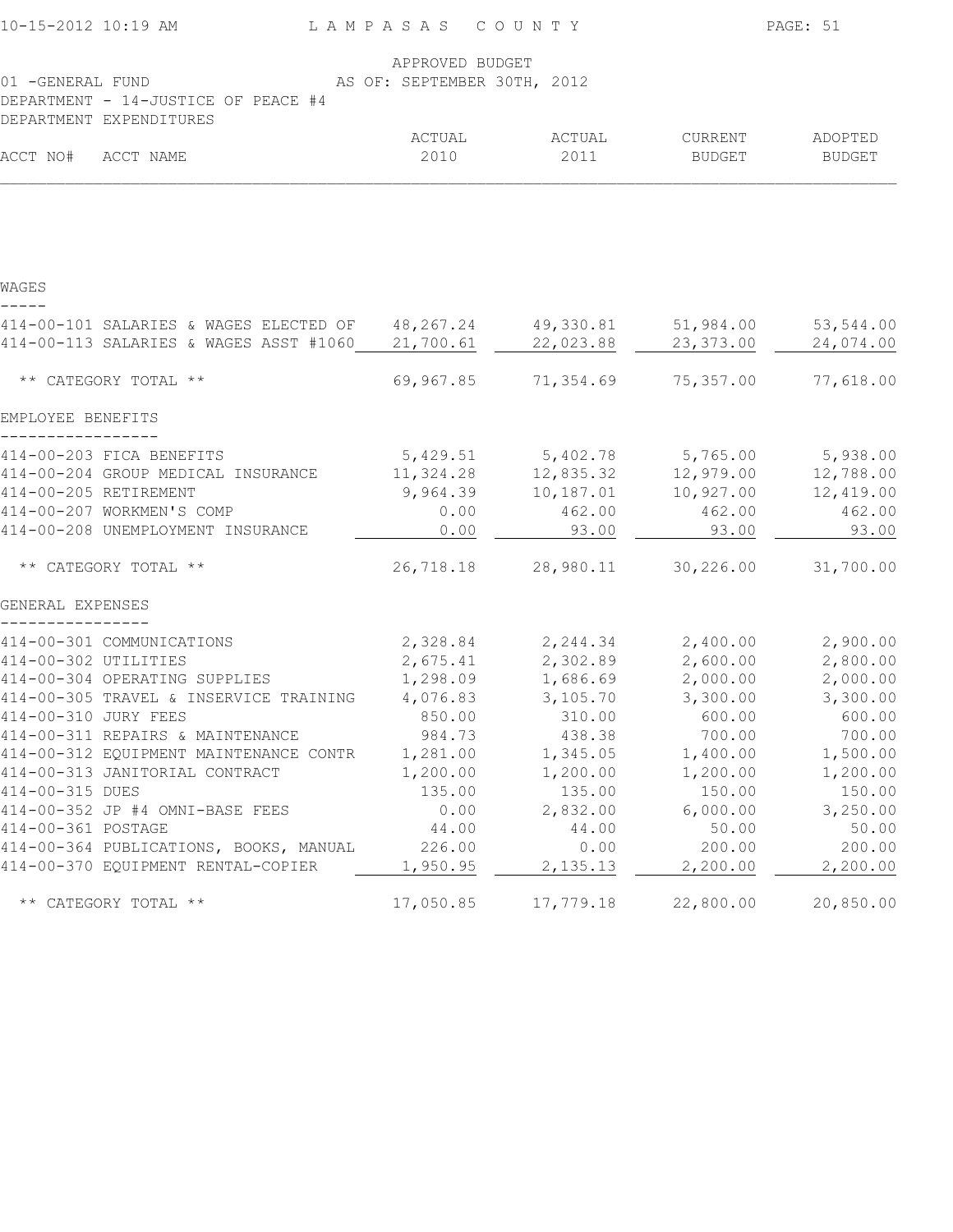| 01 -GENERAL FUND<br>DEPARTMENT - 14-JUSTICE OF PEACE #4<br>DEPARTMENT EXPENDITURES | APPROVED BUDGET<br>AS OF: SEPTEMBER 30TH, 2012 |                |                   |                          |
|------------------------------------------------------------------------------------|------------------------------------------------|----------------|-------------------|--------------------------|
| ACCT NO#<br>ACCT NAME                                                              | ACTUAL<br>2010                                 | ACTUAL<br>2011 | CURRENT<br>BUDGET | ADOPTED<br><b>BUDGET</b> |
| CAPITAL OUTLAY                                                                     |                                                |                |                   |                          |
| 414-00-401 OFFICE MACHINES & EQUIPMENT                                             | 755.70                                         | 0.00           | 0.00              | 0.00                     |
| CATEGORY TOTAL **<br>$\star\star$                                                  | 755.70                                         | 0.00           | 0.00              | 0.00                     |
| SUB-DEPARTMENT TOTAL **<br>$\star\star$                                            | 114,492.58                                     | 118,113.98     | 128,383.00        | 130,168.00               |
| $***$<br>DEPARTMENT TOTAL<br>$***$                                                 | 114,492.58                                     | 118, 113.98    | 128,383.00        | 130,168.00               |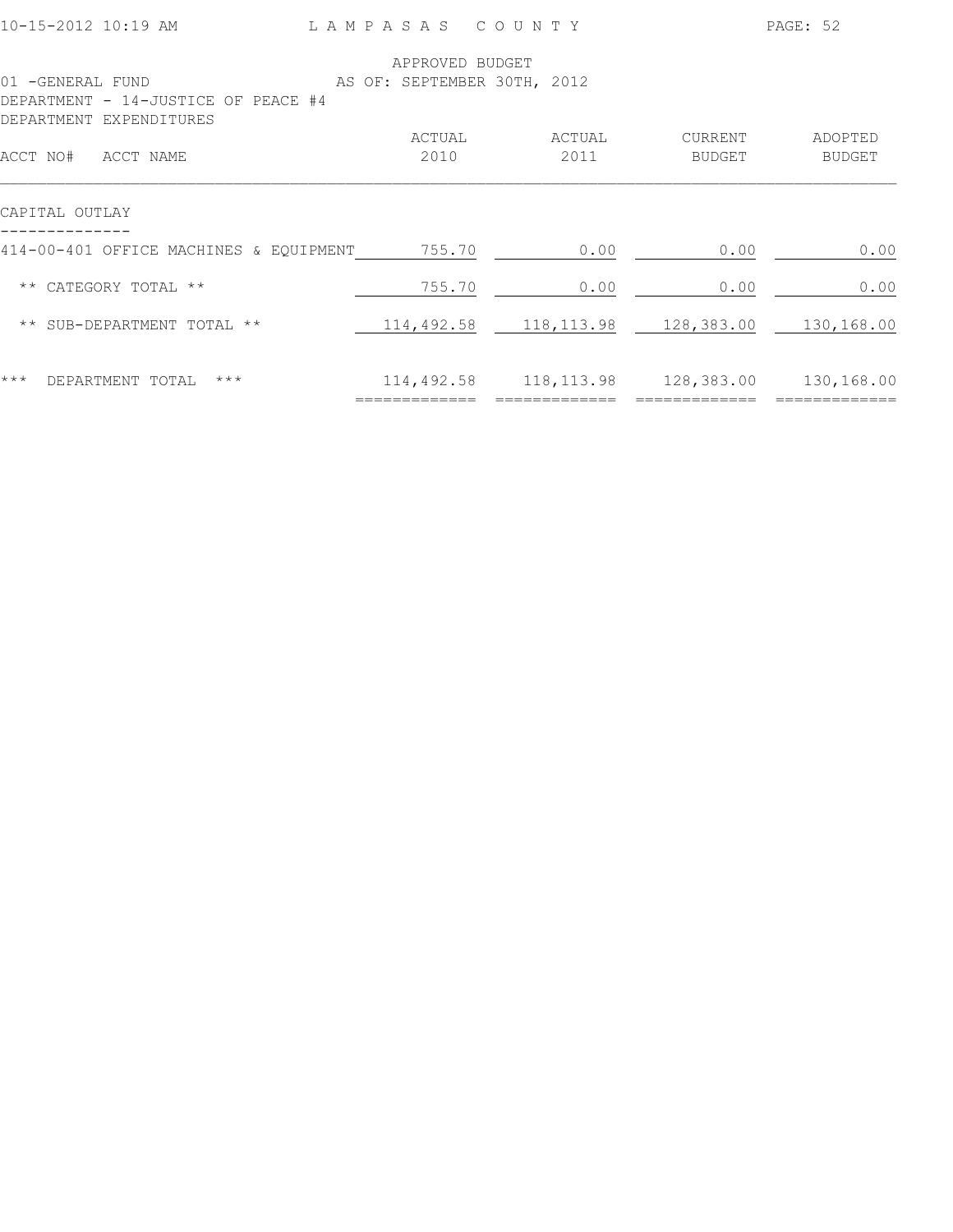| 10-15-2012 10:19 AM<br>LAMPASAS COUNTY                            |                                                                           |                                             |                 | PAGE: 53  |  |  |
|-------------------------------------------------------------------|---------------------------------------------------------------------------|---------------------------------------------|-----------------|-----------|--|--|
| 01 -GENERAL FUND<br>DEPARTMENT - 15-COUNTY EXTENSION OFF          | APPROVED BUDGET<br>AS OF: SEPTEMBER 30TH, 2012<br>DEPARTMENT EXPENDITURES |                                             |                 |           |  |  |
|                                                                   | ACTUAL                                                                    | ACTUAL                                      | <b>CURRENT</b>  | ADOPTED   |  |  |
| ACCT NO# ACCT NAME                                                | 2010                                                                      | 2011                                        | BUDGET          | BUDGET    |  |  |
|                                                                   |                                                                           |                                             |                 |           |  |  |
| WAGES                                                             |                                                                           |                                             |                 |           |  |  |
| 415-00-102 SALARY APPOINTED OFFICER 14,708.60 9,871.02 15,844.00  |                                                                           |                                             |                 | 16,320.00 |  |  |
| 415-00-110 PART-TIME EMPLOYEES #1546 17,045.50 17,967.13          |                                                                           |                                             | 0.00            | 0.00      |  |  |
| 415-00-114 SALARY & WAGES OFFICE MANAG                            | 0.00                                                                      | 0.00                                        | 25,029.00       | 25,773.00 |  |  |
| ** CATEGORY TOTAL **                                              |                                                                           | 31,754.10 27,838.15 40,873.00 42,093.00     |                 |           |  |  |
| EMPLOYEE BENEFITS                                                 |                                                                           |                                             |                 |           |  |  |
| 415-00-203 FICA BENEFITS                                          |                                                                           | 2,465.93 2,033.27 1,915.00 3,220.00         |                 |           |  |  |
| 415-00-204 GROUP MEDICAL INSURANCE                                |                                                                           | 5, 224.47 6, 429.66 6, 490.00               |                 | 6,394.00  |  |  |
| 415-00-205 RETIREMENT                                             |                                                                           | 2,442.53 2,579.04 5,927.00                  |                 | 4,124.00  |  |  |
| 415-00-207 WORKMEN'S COMP                                         | 0.00                                                                      | 231.00                                      | 231.00          | 231.00    |  |  |
| 415-00-208 UNEMPLOYMENT INSURANCE                                 | 0.00                                                                      | 77.00                                       | 226.00          | 226.00    |  |  |
| ** CATEGORY TOTAL **                                              |                                                                           | 10, 132.93   11, 349.97   14, 789.00        |                 | 14,195.00 |  |  |
| GENERAL EXPENSES                                                  |                                                                           |                                             |                 |           |  |  |
| 415-00-301 COMMUNICATIONS                                         | 0.00                                                                      |                                             | $0.00$ $720.00$ | 960.00    |  |  |
| 415-00-303 COMPUTER SUPPLIES                                      | 0.00                                                                      | 0.00                                        | 0.00            | 600.00    |  |  |
| 415-00-304 OPERATING SUPPLIES                                     |                                                                           | $1,261.53$ $9,872.34$ $1,900.00$ $1,900.00$ |                 |           |  |  |
| 415-00-305 TRAVEL & INSERVICE TRAINING 7,037.92 4,716.17 6,500.00 |                                                                           |                                             |                 | 7,500.00  |  |  |
| 415-00-312 EQUIPMENT MAINTENANCE CONTR                            | 0.00                                                                      | 0.00                                        | 60.00           | 60.00     |  |  |
| 415-00-315 DUES                                                   | 0.00                                                                      | 0.00                                        | 0.00            | 335.00    |  |  |
| 415-00-351 LIVESTOCK SHOWS                                        | 3,492.75                                                                  | 0.00                                        | 4,000.00        | 4,000.00  |  |  |
| 415-00-370 EQUIPMENT RENTAL-COPIER                                | 1,512.50                                                                  | 1,500.00                                    | 1,750.00        | 3,000.00  |  |  |
| ** CATEGORY TOTAL **                                              | 13,304.70                                                                 |                                             |                 | 18,355.00 |  |  |
| CAPITAL OUTLAY                                                    |                                                                           |                                             |                 |           |  |  |
| ** SUB-DEPARTMENT TOTAL **                                        | 55, 191. 73                                                               | 55,276.63                                   | 70,592.00       | 74,643.00 |  |  |
|                                                                   |                                                                           |                                             |                 |           |  |  |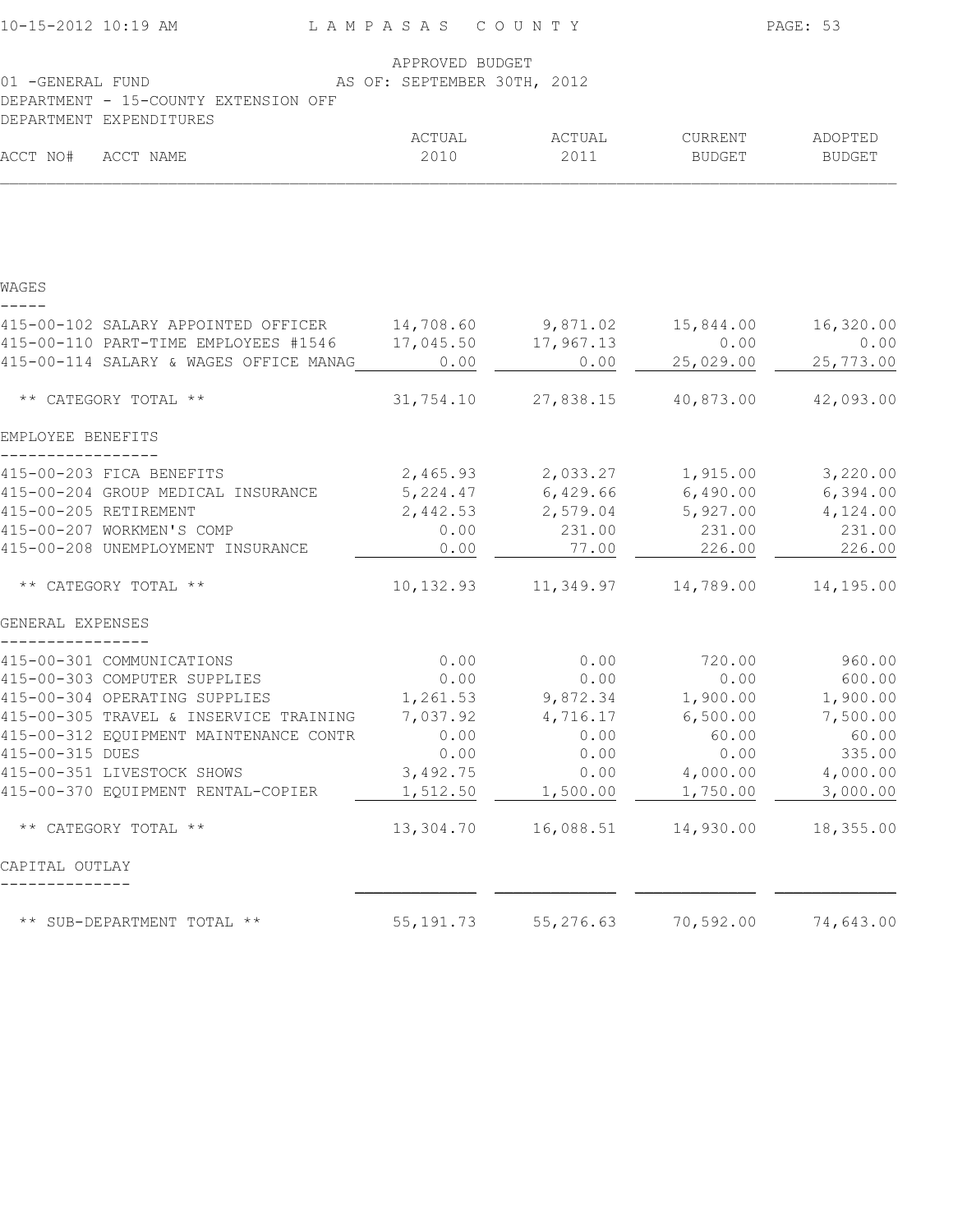|                                                                                                                    |                                                 |                                                 | PAGE: 54                         |               |
|--------------------------------------------------------------------------------------------------------------------|-------------------------------------------------|-------------------------------------------------|----------------------------------|---------------|
| AS OF: SEPTEMBER 30TH, 2012<br>01 -GENERAL FUND<br>DEPARTMENT - 15-COUNTY EXTENSION OFF<br>DEPARTMENT EXPENDITURES | APPROVED BUDGET                                 |                                                 |                                  |               |
| ACCT NO# ACCT NAME                                                                                                 | 2010                                            | ACTUAL ACTUAL<br>2011                           | CURRENT ADOPTED<br><b>BUDGET</b> | <b>BUDGET</b> |
|                                                                                                                    |                                                 |                                                 |                                  |               |
| WAGES                                                                                                              |                                                 |                                                 |                                  |               |
| 415-01-102 SALARY APPOINTED OFFICER                                                                                |                                                 |                                                 |                                  |               |
| ** CATEGORY TOTAL **                                                                                               |                                                 | 10,861.16  14,929.36  15,844.00                 |                                  | 16,319.00     |
| EMPLOYEE BENEFITS                                                                                                  |                                                 |                                                 |                                  |               |
| 415-01-203 FICA BENEFITS<br>415-01-208 UNEMPLOYMENT INSURANCE                                                      | 0.00                                            | 814.81   1,142.06   1,177.00   1,248.00<br>0.00 | 62.00                            | 62.00         |
| ** CATEGORY TOTAL **                                                                                               |                                                 | 814.81   1,142.06   1,239.00   1,310.00         |                                  |               |
| GENERAL EXPENSES                                                                                                   |                                                 |                                                 |                                  |               |
| 415-01-305 TRAVEL & INSERVICE TRAINING 2,736.03 6,817.91 4,000.00                                                  |                                                 |                                                 |                                  | 4,500.00      |
| ** CATEGORY TOTAL **                                                                                               | 2,736.03                                        | 6,817.91                                        | 4,000.00                         | 4,500.00      |
| ** SUB-DEPARTMENT TOTAL **                                                                                         | $14,412.00$ $22,889.33$ $21,083.00$ $22,129.00$ |                                                 |                                  |               |
| *** DEPARTMENT TOTAL ***                                                                                           | $69,603.73$ $78,165.96$ $91,675.00$ $96,772.00$ |                                                 | =============                    | ============= |
|                                                                                                                    |                                                 |                                                 |                                  |               |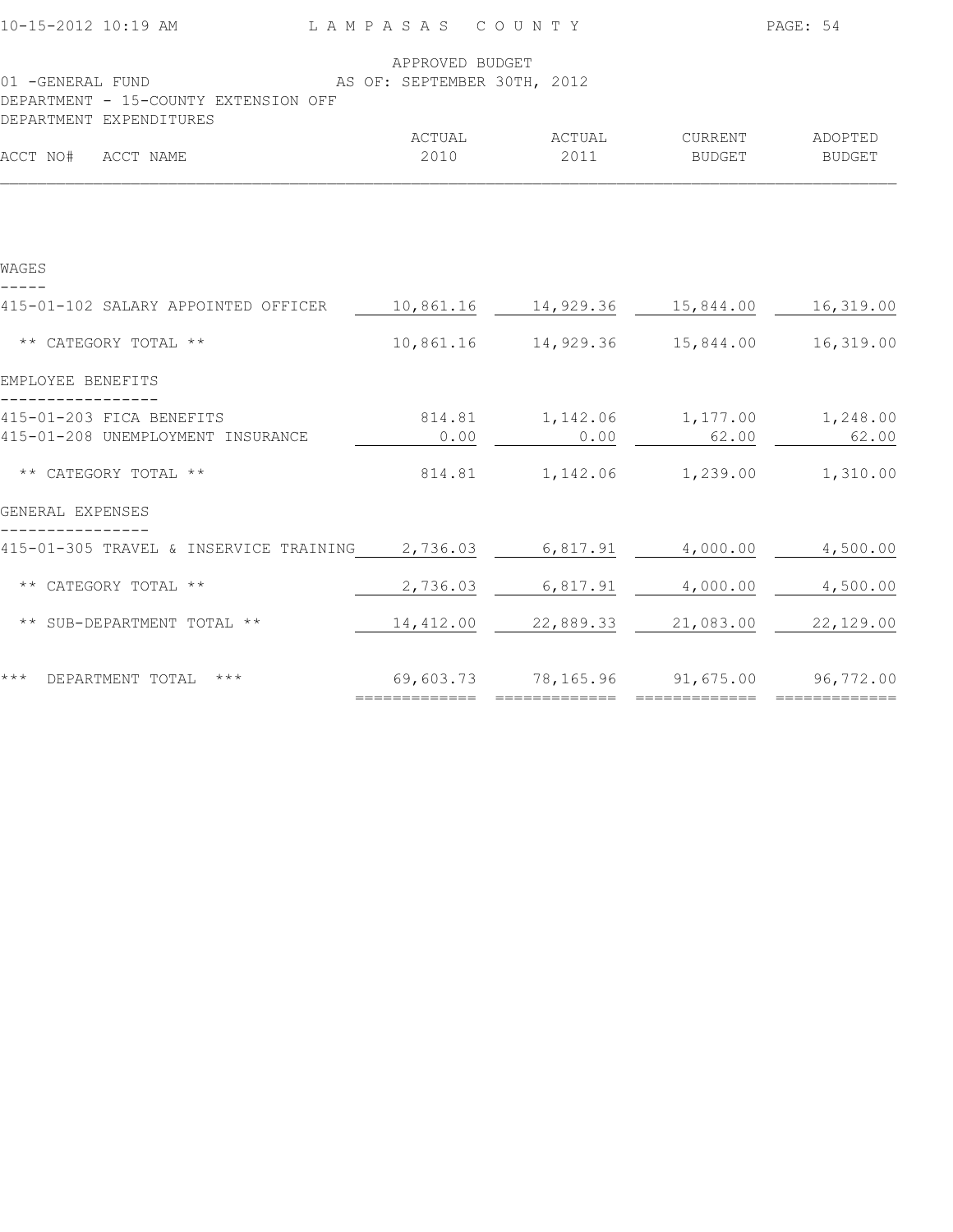|        | LAMPASAS COUNTY                                |                                                                                  |                                                                                                                                                                            |
|--------|------------------------------------------------|----------------------------------------------------------------------------------|----------------------------------------------------------------------------------------------------------------------------------------------------------------------------|
|        |                                                |                                                                                  |                                                                                                                                                                            |
|        |                                                |                                                                                  |                                                                                                                                                                            |
| ACTUAL |                                                |                                                                                  | ADOPTED                                                                                                                                                                    |
| 2010   | 2011                                           | BUDGET                                                                           | BUDGET                                                                                                                                                                     |
|        |                                                |                                                                                  |                                                                                                                                                                            |
|        |                                                |                                                                                  |                                                                                                                                                                            |
|        |                                                |                                                                                  | 75.00                                                                                                                                                                      |
| 343.64 | 167.24                                         | 400.00                                                                           | 400.00                                                                                                                                                                     |
|        |                                                |                                                                                  | 750.00                                                                                                                                                                     |
|        | 2,134.10                                       | 2,220.00                                                                         | 2,220.00                                                                                                                                                                   |
|        |                                                |                                                                                  | 3,445.00                                                                                                                                                                   |
|        |                                                |                                                                                  |                                                                                                                                                                            |
|        | 2,790.34                                       | 3,295.00                                                                         | 3,445.00                                                                                                                                                                   |
|        |                                                |                                                                                  |                                                                                                                                                                            |
|        | 416-00-370 EQUIPMENT RENTAL-COPIER<br>2,350.06 | APPROVED BUDGET<br>AS OF: SEPTEMBER 30TH, 2012<br>ACTUAL<br>3,167.70<br>3,167.70 | PAGE: 55<br>CURRENT<br>416-00-312 EQUIPMENT MAINTENANCE CONTR 0.00 0.00 0.00 75.00<br>474.00 489.00 600.00<br>2,790.34 3,295.00<br>3, 167.70 2, 790.34 3, 295.00 3, 445.00 |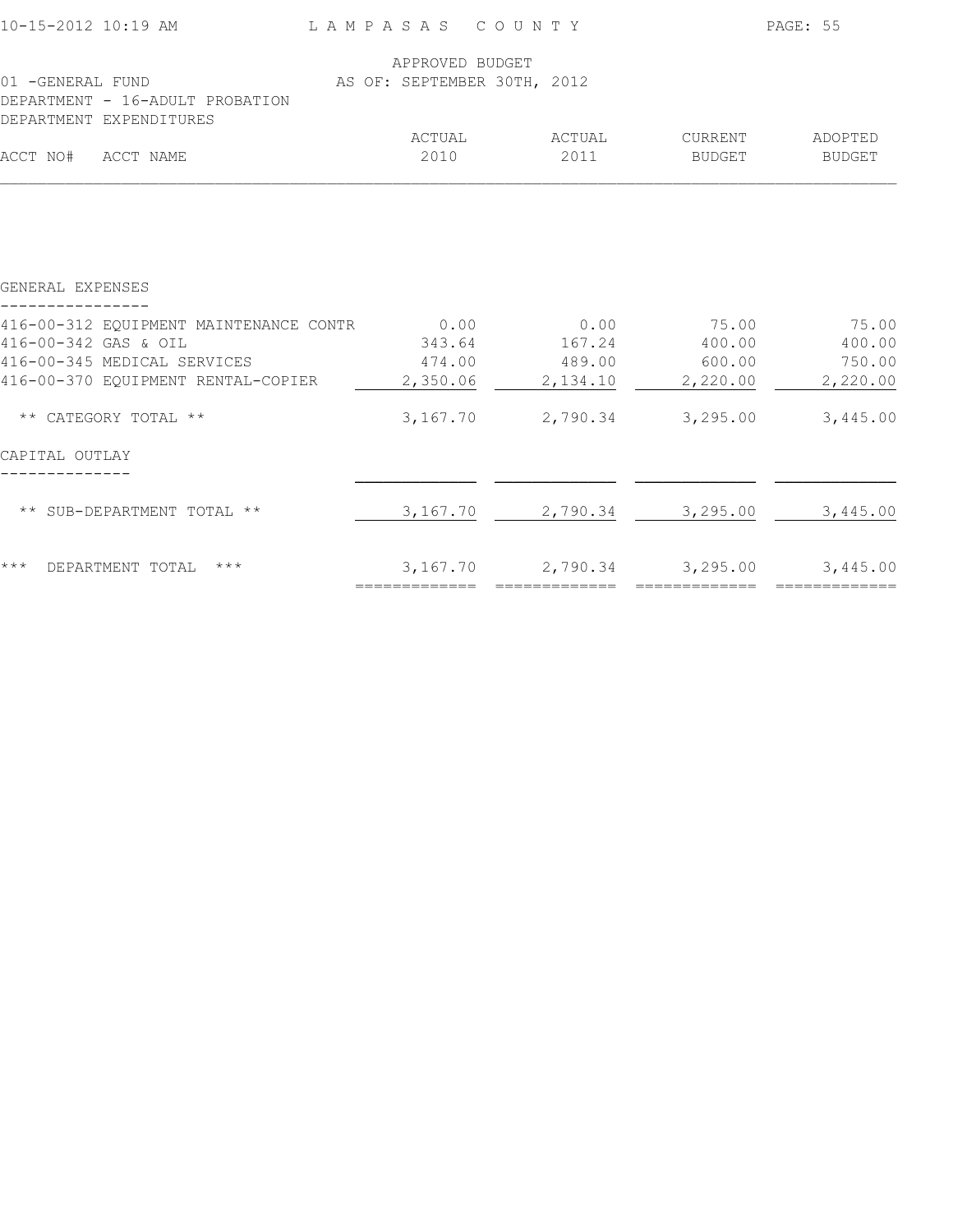| 10-15-2012 10:19 AM                                                   | LAMPASAS COUNTY             |                |                          | PAGE: 56                 |
|-----------------------------------------------------------------------|-----------------------------|----------------|--------------------------|--------------------------|
|                                                                       | APPROVED BUDGET             |                |                          |                          |
| 01 -GENERAL FUND<br>DEPARTMENT $-17-E.M.S$<br>DEPARTMENT EXPENDITURES | AS OF: SEPTEMBER 30TH, 2012 |                |                          |                          |
| ACCT NO#<br>ACCT NAME                                                 | ACTUAL<br>2010              | ACTUAL<br>2011 | CURRENT<br><b>BUDGET</b> | ADOPTED<br><b>BUDGET</b> |

| WAGES                                   |            |            |            |            |
|-----------------------------------------|------------|------------|------------|------------|
| GENERAL EXPENSES                        |            |            |            |            |
| 417-00-333 CONTRACTED SERVICES          | 120,000.00 | 120,000.00 | 120,000.00 | 120,000.00 |
| CATEGORY TOTAL<br>$\star\star$<br>$***$ | 120,000.00 | 120,000.00 | 120,000.00 | 120,000.00 |
| SUB-DEPARTMENT TOTAL **<br>$\star\star$ | 120,000.00 | 120,000.00 | 120,000.00 | 120,000.00 |
| ***<br>DEPARTMENT TOTAL<br>$***$        | 120,000.00 | 120,000.00 | 120,000.00 | 120,000.00 |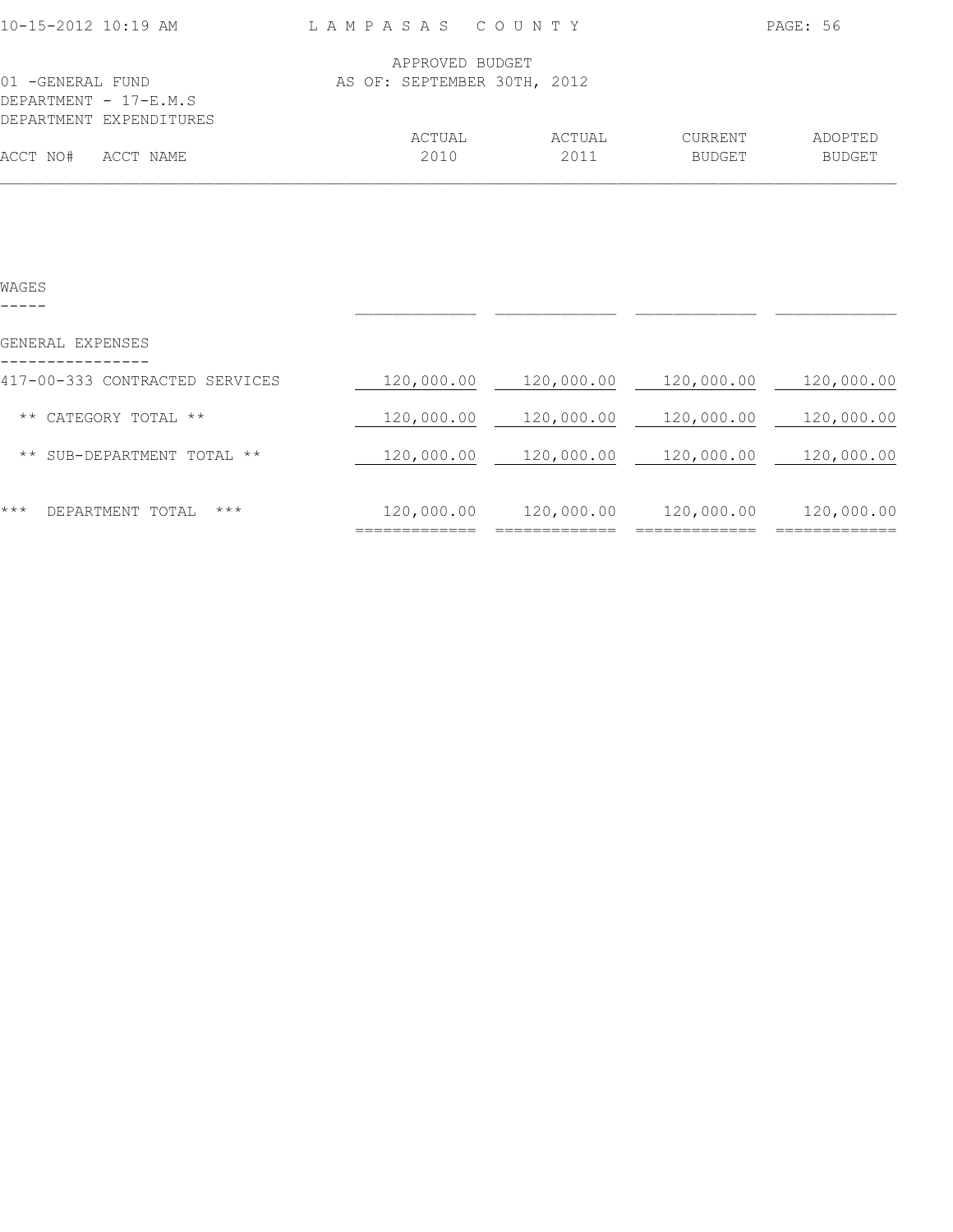| 10-15-2012 10:19 AM                                                   | LAMPASAS COUNTY |                             |                         |                                                | PAGE: 57          |
|-----------------------------------------------------------------------|-----------------|-----------------------------|-------------------------|------------------------------------------------|-------------------|
|                                                                       |                 | APPROVED BUDGET             |                         |                                                |                   |
| 01 - GENERAL FUND                                                     |                 | AS OF: SEPTEMBER 30TH, 2012 |                         |                                                |                   |
| DEPARTMENT - 18-JUDICIAL                                              |                 |                             |                         |                                                |                   |
| DEPARTMENT EXPENDITURES                                               |                 |                             |                         |                                                |                   |
| ACCT NO#<br>ACCT NAME                                                 |                 | ACTUAL<br>2010              | ACTUAL<br>2011          | CURRENT<br>BUDGET                              | ADOPTED<br>BUDGET |
|                                                                       |                 |                             |                         |                                                |                   |
|                                                                       |                 |                             |                         |                                                |                   |
| WAGES                                                                 |                 |                             |                         |                                                |                   |
|                                                                       |                 |                             |                         |                                                |                   |
| GENERAL EXPENSES                                                      |                 |                             |                         |                                                |                   |
|                                                                       |                 |                             |                         |                                                |                   |
|                                                                       |                 |                             |                         |                                                |                   |
| WAGES                                                                 |                 |                             |                         |                                                |                   |
| EMPLOYEE BENEFITS                                                     |                 |                             |                         |                                                |                   |
|                                                                       |                 |                             |                         |                                                |                   |
| GENERAL EXPENSES                                                      |                 |                             |                         |                                                |                   |
| 418-01-300 COURT INTERPRETER/MEDIATOR 659.80 330.00 6,500.00 2,000.00 |                 |                             |                         |                                                |                   |
| 418-01-304 OPERATING SUPPLIES                                         |                 | 25.10                       | 250.00                  | 135.00                                         | 135.00            |
| 418-01-309 COURT APPOINTED ATTORNEY                                   |                 |                             | 105,987.39 118,361.00   | 130,000.00 120,000.00                          |                   |
| 418-01-320 INVESTIGATIVE EXPENSES                                     |                 | 800.00                      | 580.00                  | $1,000.00$ $1,000.00$                          |                   |
| 418-01-339 3RD JUDICIAL SUPREME COURT                                 | 1,393.75        |                             | 0.00                    | 1,394.00                                       | 1,400.00          |
| 418-01-341 COURT REPORTER                                             |                 |                             | 10,447.42   15,021.98   | 17,893.00                                      | 19,000.00         |
| 418-01-370 EQUIPMENT RENTAL-COPIER                                    |                 |                             |                         | 2, 153. 24 1, 855. 10 2, 180. 00               | 2,300.00          |
| 418-01-371 EXPERT WITNESS                                             |                 | 2,300.00 1,450.00           |                         | 4,400.00                                       | 2,000.00          |
| 418-01-376 COURT APPOINTED REPORTER                                   |                 |                             | 12,716.00    17,064.00  | 20,000.00                                      | 18,500.00         |
| 418-01-377 CAPITAL MURDER EXPENSES                                    |                 | 5,390.29                    | 2,058.00                | 0.00                                           | 0.00              |
| ** CATEGORY TOTAL **                                                  |                 |                             | 142,072.99   156,970.08 | 183,502.00                                     | 166,335.00        |
| ** SUB-DEPARTMENT TOTAL **                                            |                 |                             | 142,072.99   156,970.08 | 183,502.00                                     | 166,335.00        |
| * * *<br>DEPARTMENT TOTAL ***                                         |                 |                             |                         | 142,072.99  156,970.08  183,502.00  166,335.00 |                   |
|                                                                       |                 |                             |                         |                                                |                   |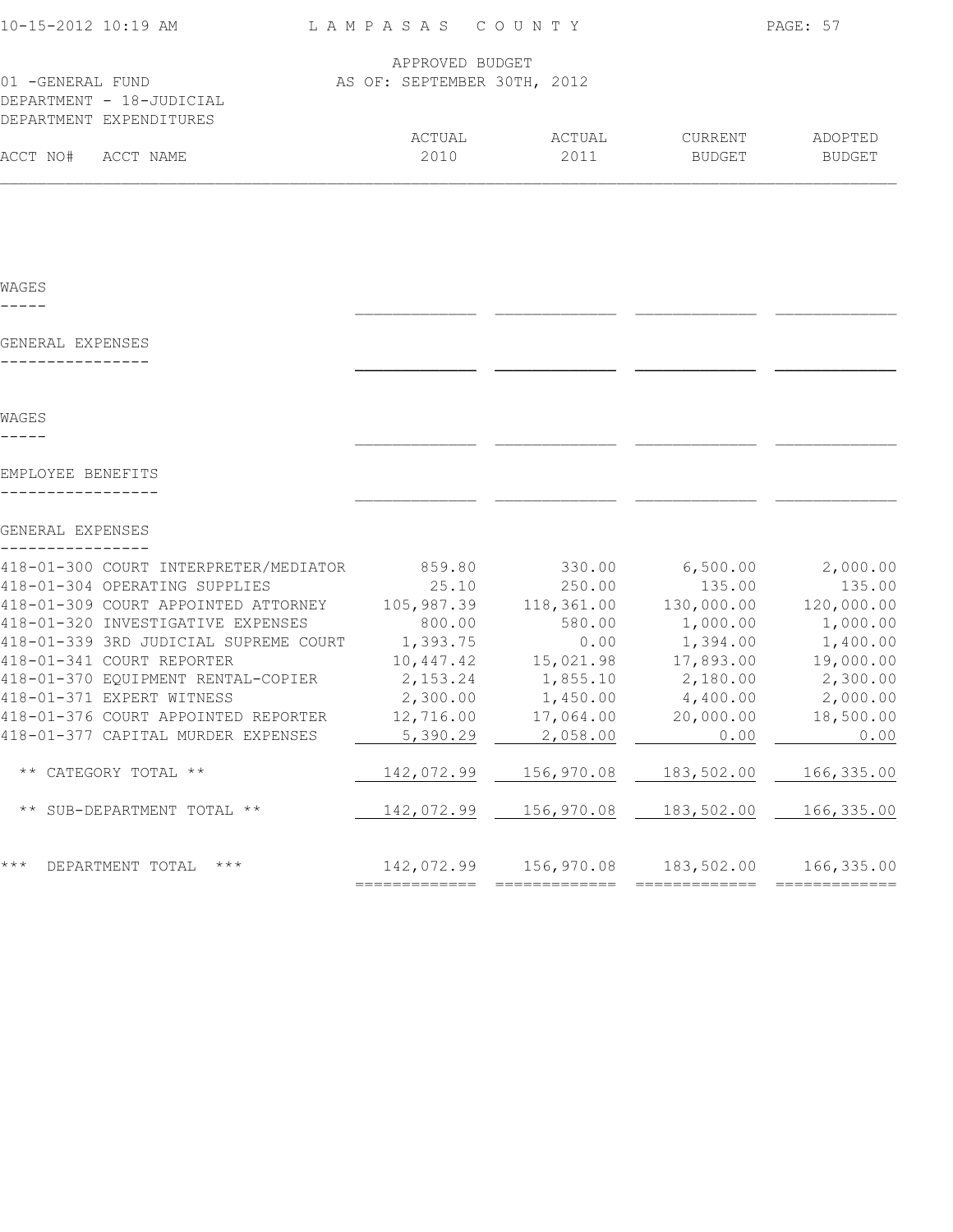| 10-15-2012 10:19 AM             | LAMPASAS COUNTY             |        |               | PAGE: 58      |
|---------------------------------|-----------------------------|--------|---------------|---------------|
|                                 | APPROVED BUDGET             |        |               |               |
| 01 -GENERAL FUND                | AS OF: SEPTEMBER 30TH, 2012 |        |               |               |
| DEPARTMENT - 19-ELECTIONS ADMIN |                             |        |               |               |
| DEPARTMENT EXPENDITURES         |                             |        |               |               |
|                                 | ACTUAL                      | ACTUAL | CURRENT       | ADOPTED       |
| ACCT NO#<br>ACCT NAME           | 2010                        | 2011   | <b>BUDGET</b> | <b>BUDGET</b> |
|                                 |                             |        |               |               |

| WAGES                           |                                                             |  |
|---------------------------------|-------------------------------------------------------------|--|
| EMPLOYEE BENEFITS               |                                                             |  |
| GENERAL EXPENSES                |                                                             |  |
| CAPITAL OUTLAY                  |                                                             |  |
|                                 |                                                             |  |
| GENERAL EXPENSES                |                                                             |  |
|                                 |                                                             |  |
| *** FUND TOTAL EXPENDITURES *** | 6, 317, 590.92 6, 503, 464.64 7, 085, 610.00 7, 530, 588.00 |  |

\*\*\* END OF REPORT \*\*\*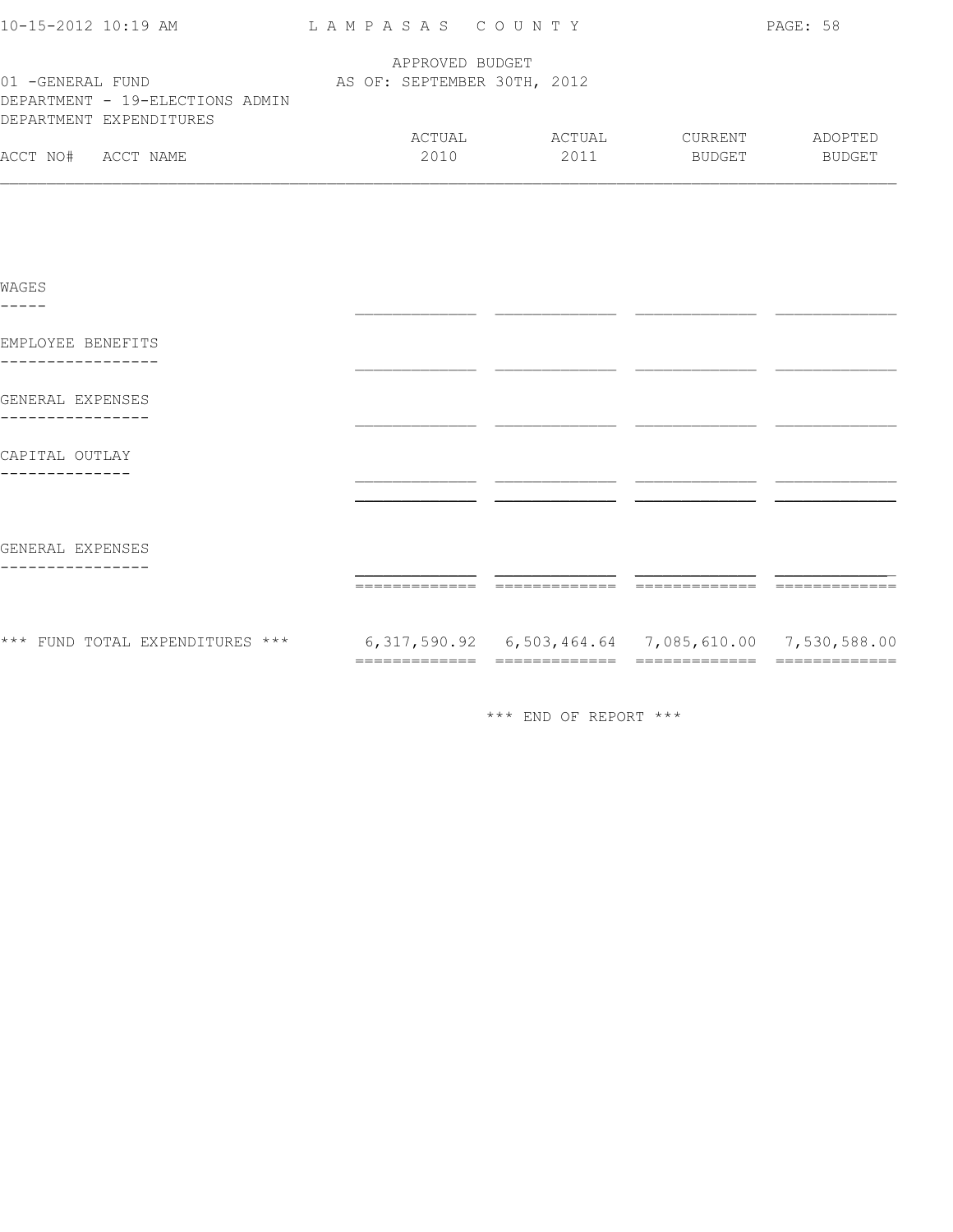| 10-15-2012 10:19 AM |
|---------------------|
|---------------------|

L A M P A S A S C O U N T Y PAGE: 1

 APPROVED BUDGET 02 -GENERAL JURY FUND AS OF: SEPTEMBER 30TH, 2012 FINANCIAL SUMMARY

| ACCT NO#<br>ACCT NAME              | ACTUAL<br>2010 | ACTUAL<br>2011                          | CURRENT<br><b>BUDGET</b> | ADOPTED<br><b>BUDGET</b> |
|------------------------------------|----------------|-----------------------------------------|--------------------------|--------------------------|
| REVENUE SUMMARY                    |                |                                         |                          |                          |
| 06-JURY FUND                       | 0.95           | 5.56                                    | 0.00                     | 0.00                     |
| *** TOTAL REVENUE ***              | 0.95           | 5.56                                    | 0.00                     | 0.00                     |
| EXPENDITURE SUMMARY                |                |                                         |                          |                          |
| 06-JURY FUND                       | 480.00         | 1,435.00                                | 0.00                     | 0.00                     |
| *** TOTAL EXPENDITURES ***         | 480.00         | 1,435.00                                | 0.00                     | 0.00                     |
| REVENUES OVER/(UNDER) EXPENDITURES |                | $479.05$ ( $1,429.44$ )<br>============ | 0.00                     | 0.00                     |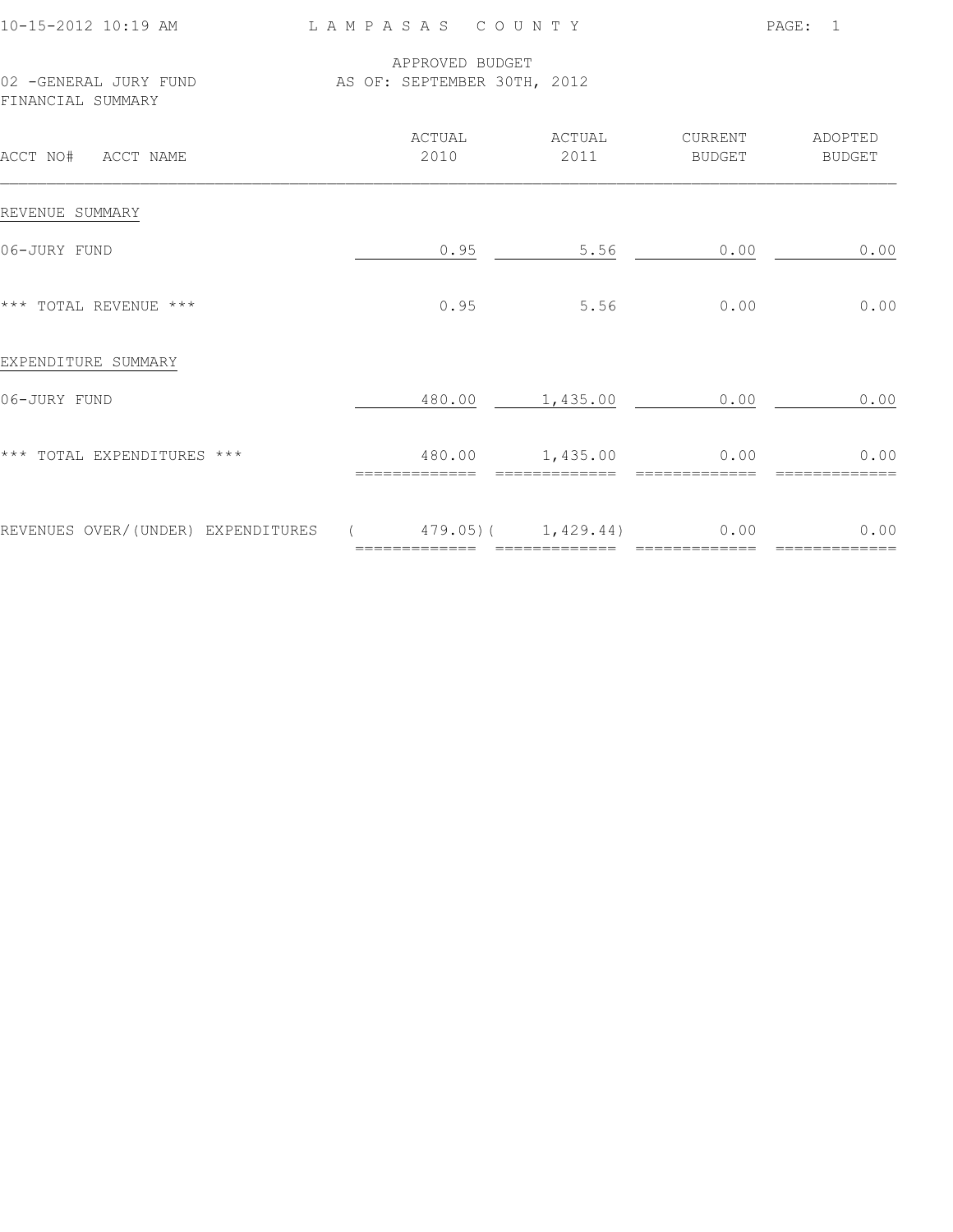|                                            |        |                                                | $\mathcal{L}$<br>PAGE: |
|--------------------------------------------|--------|------------------------------------------------|------------------------|
|                                            |        |                                                |                        |
|                                            |        |                                                |                        |
| ACTUAL                                     | ACTUAL | CURRENT                                        | ADOPTED                |
| 2010                                       | 2011   | BUDGET                                         | <b>BUDGET</b>          |
| 0.95                                       | 5.56   | 0.00                                           | 0.00                   |
| 0.95<br>** SUB-DEPARTMENT REVENUE TOTAL ** | 5.56   | 0.00                                           | 0.00                   |
| 0.95<br>** DEPARTMENT REVENUE TOTAL **     | 5.56   | 0.00                                           | 0.00                   |
| 0.95                                       | 5.56   | 0.00                                           | 0.00                   |
|                                            |        | APPROVED BUDGET<br>AS OF: SEPTEMBER 30TH, 2012 | LAMPASAS COUNTY        |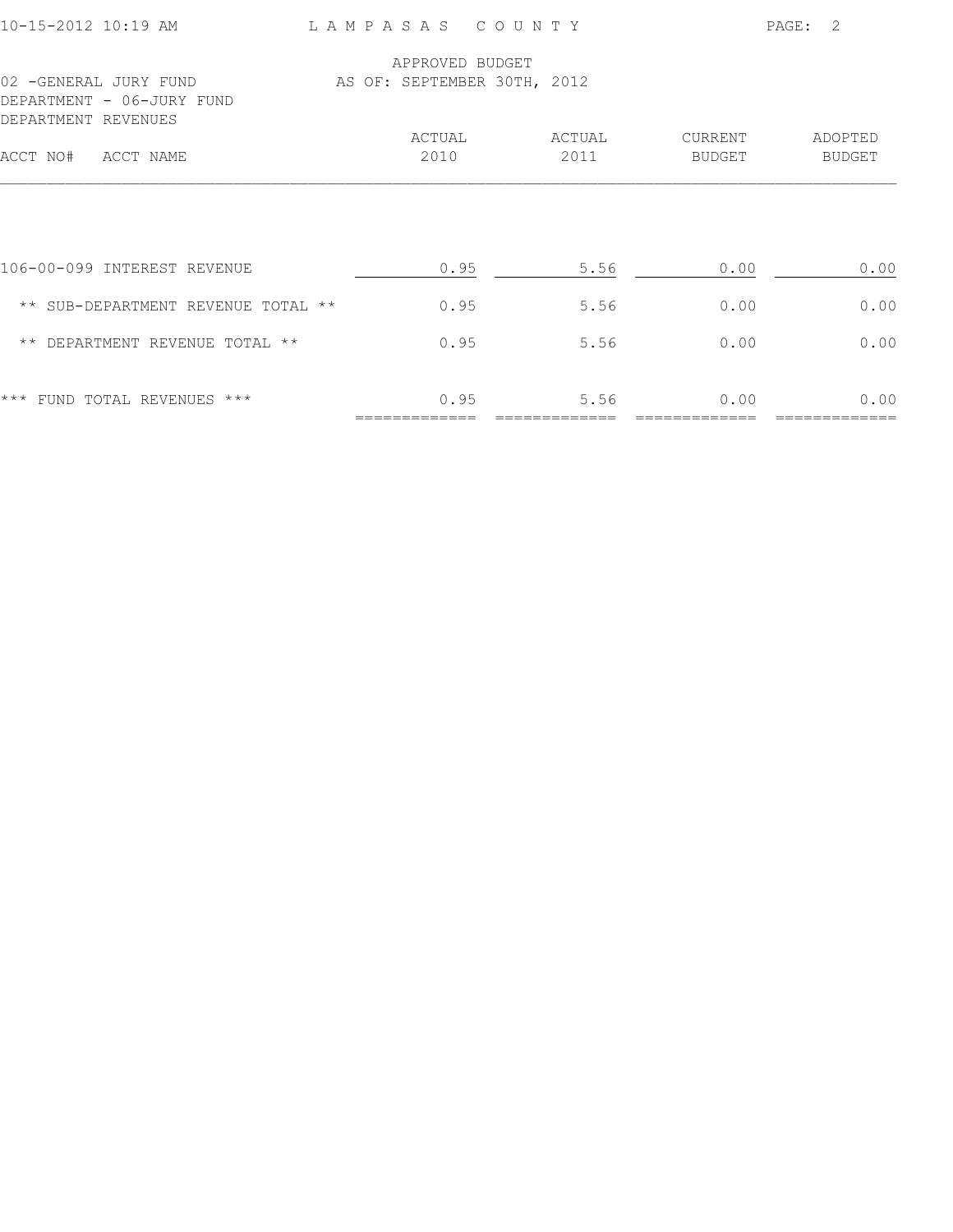| 10-15-2012 10:19 AM                                                           | LAMPASAS COUNTY             |                      |         | PAGE: 3               |
|-------------------------------------------------------------------------------|-----------------------------|----------------------|---------|-----------------------|
|                                                                               | APPROVED BUDGET             |                      |         |                       |
| 02 -GENERAL JURY FUND<br>DEPARTMENT - 06-JURY FUND<br>DEPARTMENT EXPENDITURES | AS OF: SEPTEMBER 30TH, 2012 |                      |         |                       |
|                                                                               | ACTUAL                      | ACTUAL               | CURRENT | ADOPTED               |
| ACCT NO# ACCT NAME                                                            | 2010                        | 2011                 | BUDGET  | BUDGET                |
|                                                                               |                             |                      |         |                       |
| GENERAL EXPENSES                                                              |                             |                      |         |                       |
| 406-00-310 JURY FEES                                                          |                             | 480.00 1,435.00      | 0.00    | 0.00                  |
| ** CATEGORY TOTAL **                                                          |                             | 480.00 1,435.00      | 0.00    | 0.00                  |
|                                                                               |                             |                      |         |                       |
| ** SUB-DEPARTMENT TOTAL **                                                    |                             | 480.00 1,435.00      | 0.00    | 0.00                  |
| * * *<br>DEPARTMENT TOTAL ***                                                 |                             | 480.00 1,435.00 0.00 |         | 0.00                  |
| *** FUND TOTAL EXPENDITURES ***                                               | 480.00   1,435.00   0.00    |                      |         | 0.00<br>============= |

\*\*\* END OF REPORT \*\*\*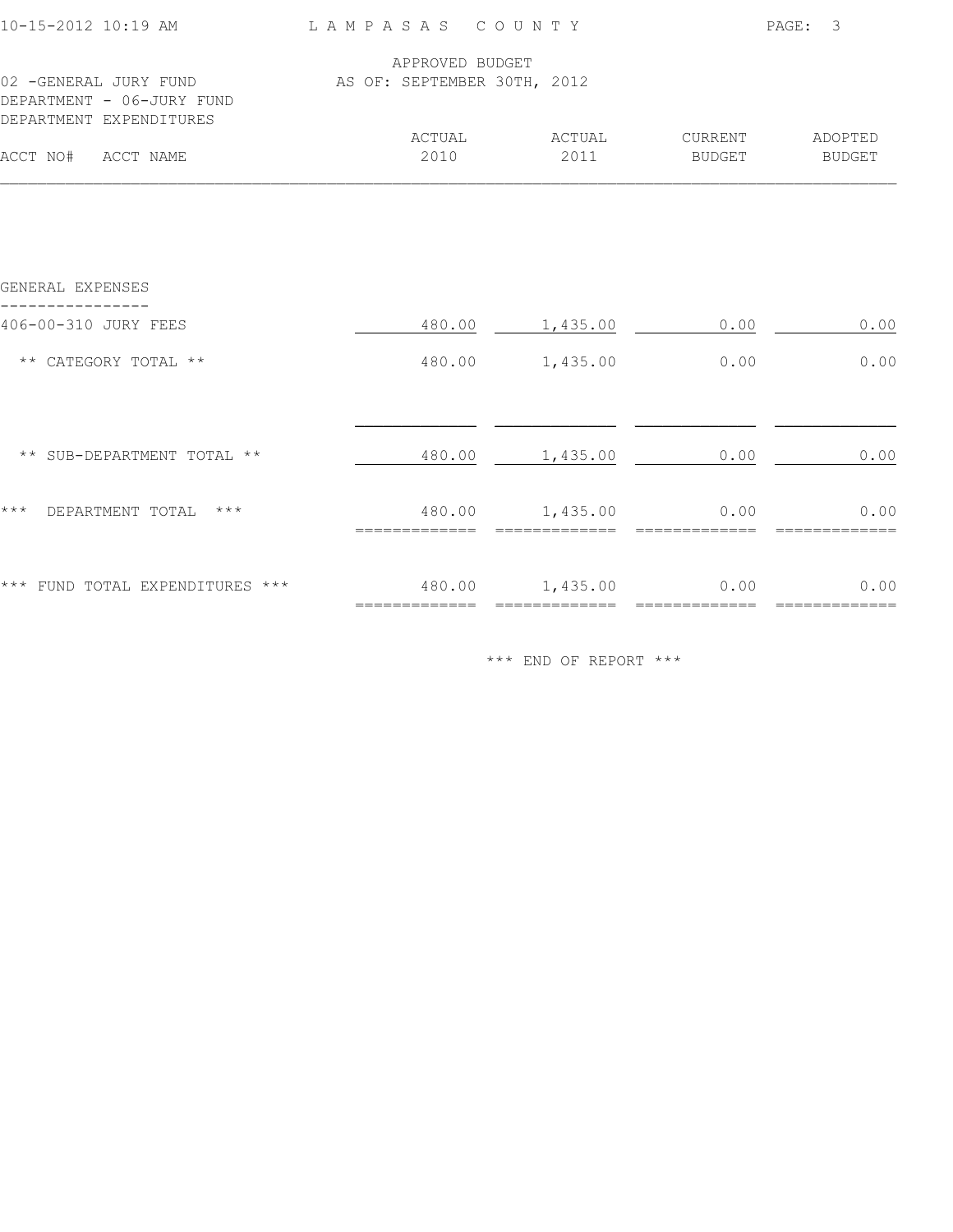| 10-15-2012 10:19 AM |  |
|---------------------|--|
|---------------------|--|

L A M P A S A S C O U N T Y PAGE: 1

## APPROVED BUDGET 03 -JUDICIAL COURT TECH AS OF: SEPTEMBER 30TH, 2012

FINANCIAL SUMMARY

| ACCT NO#<br>ACCT NAME              | ACTUAL<br>2010 | ACTUAL<br>2011                                        | <b>CURRENT</b><br>BUDGET | ADOPTED<br><b>BUDGET</b> |
|------------------------------------|----------------|-------------------------------------------------------|--------------------------|--------------------------|
| REVENUE SUMMARY                    |                |                                                       |                          |                          |
| 00-JUSTICE OF PEACE REV            | 17.59          | 31.47                                                 | 0.00                     | 0.00                     |
| 12-JUSTICE OF PEACE #1             |                | 3,976.84 3,660.01                                     | 0.00                     | 0.00                     |
| 13-JUSTICE OF PEACE #3             | 2,095.27       | 1,955.45                                              | 0.00                     | 0.00                     |
| 14-JUSTICE OF PEACE #4             | 2,845.93       | 2,929.32                                              | 0.00                     | 0.00                     |
| *** TOTAL REVENUE ***              | 8,935.63       | 8,576.25                                              | 0.00                     | 0.00                     |
| EXPENDITURE SUMMARY                |                |                                                       |                          |                          |
| 12-JUSTICE OF PEACE #1             |                |                                                       |                          | 16,000.00                |
| 13-JUSTICE OF PEACE #3             | 923.29         | 933.52                                                | 0.00                     | 0.00                     |
| 14-JUSTICE OF PEACE #4             | 840.00         | 1,481.71                                              | 0.00                     | 0.00                     |
| *** TOTAL EXPENDITURES ***         | 3,645.20       | 3,866.07                                              | 16,000.00                | 16,000.00                |
| REVENUES OVER/(UNDER) EXPENDITURES |                | $5,290.43$ $4,710.18$ ( $16,000.00$ ) ( $16,000.00$ ) |                          |                          |
|                                    |                | =========                                             |                          |                          |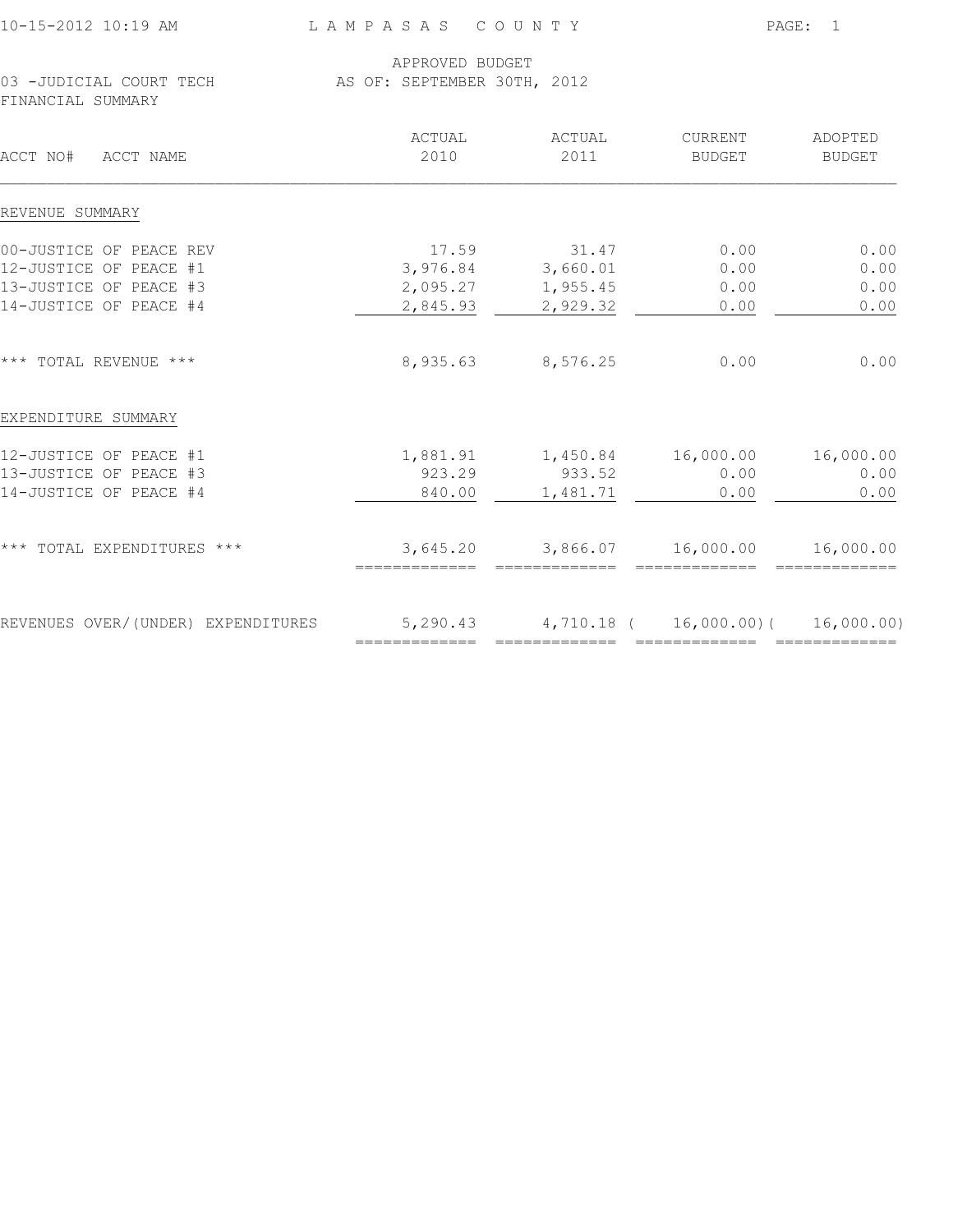| 10-15-2012 10:19 AM                                                                                                |  | LAMPASAS COUNTY |        |         | PAGE: 2 |
|--------------------------------------------------------------------------------------------------------------------|--|-----------------|--------|---------|---------|
|                                                                                                                    |  | APPROVED BUDGET |        |         |         |
| 03 -JUDICIAL COURT TECH AS OF: SEPTEMBER 30TH, 2012<br>DEPARTMENT - 00-JUSTICE OF PEACE REV<br>DEPARTMENT REVENUES |  |                 |        |         |         |
|                                                                                                                    |  | ACTUAL          | ACTUAL | CURRENT | ADOPTED |
| ACCT NO#<br>ACCT NAME                                                                                              |  | 2010            | 2011   | BUDGET  | BUDGET  |
|                                                                                                                    |  |                 |        |         |         |
| 100-00-099 INTEREST REVENUE                                                                                        |  | 17.59           | 31.47  | 0.00    | 0.00    |
| ** SUB-DEPARTMENT REVENUE TOTAL **                                                                                 |  | 17.59           | 31.47  | 0.00    | 0.00    |
| ** DEPARTMENT REVENUE TOTAL **                                                                                     |  | 17.59           | 31.47  | 0.00    | 0.00    |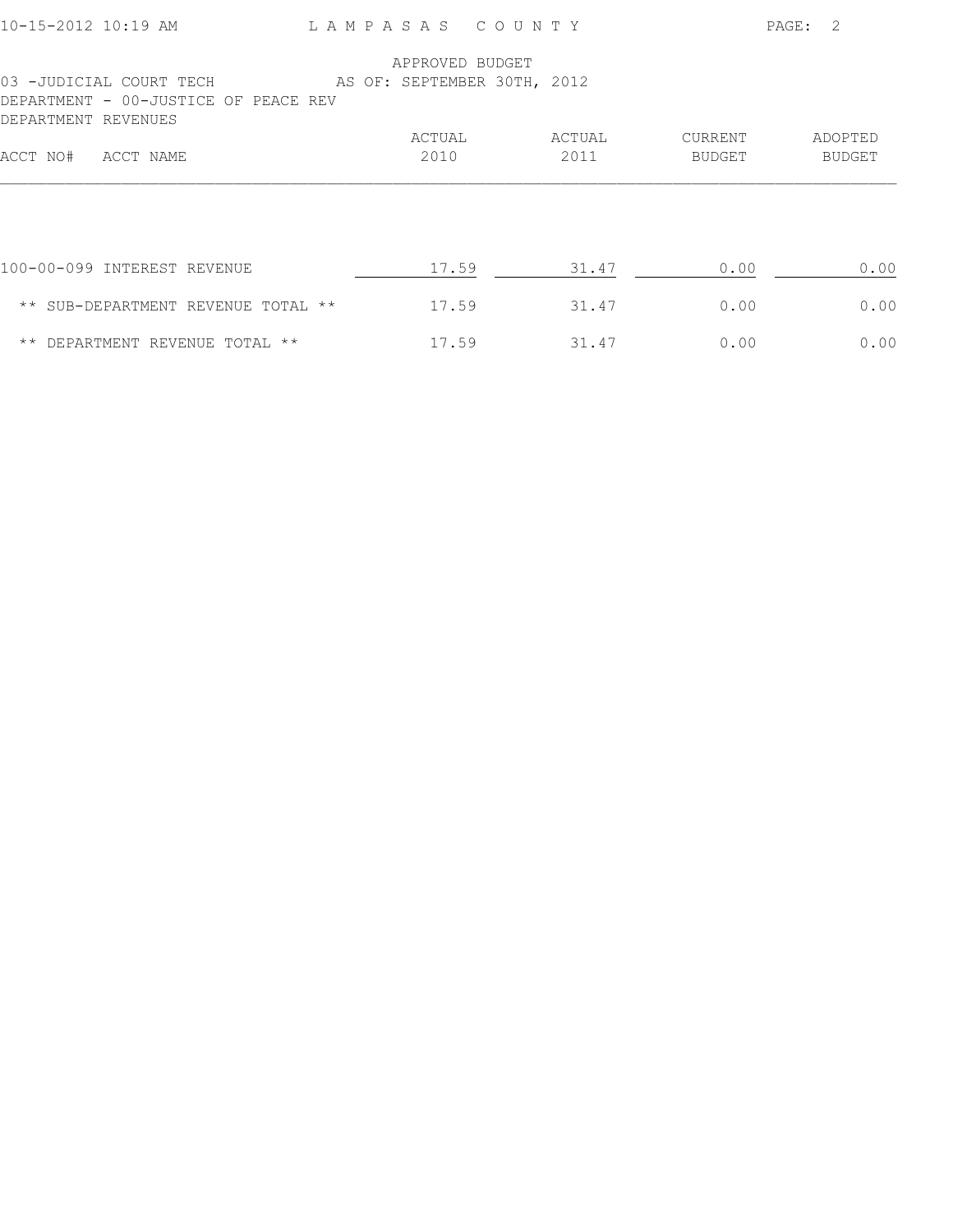| 10-15-2012 10:19 AM                                                                   | LAMPASAS |  |                 |  | COUNTY                      |  |               |      | PAGE: | 3             |      |
|---------------------------------------------------------------------------------------|----------|--|-----------------|--|-----------------------------|--|---------------|------|-------|---------------|------|
|                                                                                       |          |  | APPROVED BUDGET |  |                             |  |               |      |       |               |      |
| 03 -JUDICIAL COURT TECH<br>DEPARTMENT - 12-JUSTICE OF PEACE #1<br>DEPARTMENT REVENUES |          |  |                 |  | AS OF: SEPTEMBER 30TH, 2012 |  |               |      |       |               |      |
|                                                                                       |          |  | ACTUAL          |  | ACTUAL                      |  | CURRENT       |      |       | ADOPTED       |      |
| ACCT NO#<br>ACCT NAME                                                                 |          |  | 2010            |  | 2011                        |  | <b>BUDGET</b> |      |       | <b>BUDGET</b> |      |
|                                                                                       |          |  |                 |  |                             |  |               |      |       |               |      |
| 112-00-080 JUSTICE OF PEACE #1                                                        |          |  | 3,976.84        |  | 3,660.01                    |  |               | 0.00 |       |               | 0.00 |
| ** SUB-DEPARTMENT REVENUE TOTAL **                                                    |          |  | 3,976.84        |  | 3,660.01                    |  |               | 0.00 |       |               | 0.00 |
| ** DEPARTMENT REVENUE TOTAL **                                                        |          |  | 3,976.84        |  | 3,660.01                    |  |               | 0.00 |       |               | 0.00 |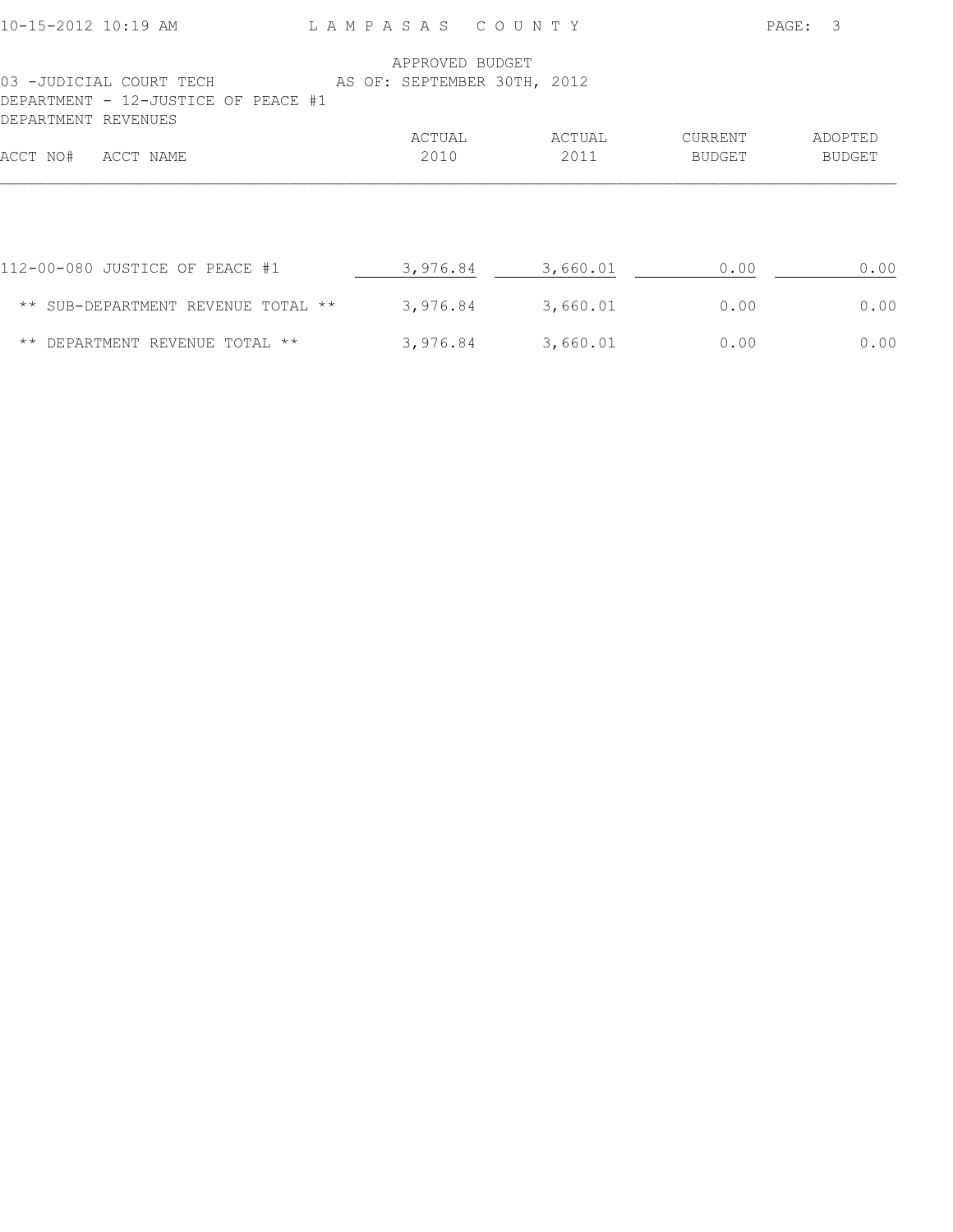| 10-15-2012 10:19 AM                                                                   |  | LAMPASAS COUNTY             |  |          |               | PAGE: | $\overline{4}$ |
|---------------------------------------------------------------------------------------|--|-----------------------------|--|----------|---------------|-------|----------------|
|                                                                                       |  | APPROVED BUDGET             |  |          |               |       |                |
| 03 -JUDICIAL COURT TECH<br>DEPARTMENT - 13-JUSTICE OF PEACE #3<br>DEPARTMENT REVENUES |  | AS OF: SEPTEMBER 30TH, 2012 |  |          |               |       |                |
|                                                                                       |  | ACTUAL                      |  | ACTUAL   | CURRENT       |       | ADOPTED        |
| ACCT NO#<br>ACCT NAME                                                                 |  | 2010                        |  | 2011     | <b>BUDGET</b> |       | <b>BUDGET</b>  |
|                                                                                       |  |                             |  |          |               |       |                |
| 113-00-080 JUSTICE OF PEACE #3                                                        |  | 2,095.27                    |  | 1,955.45 | 0.00          |       | 0.00           |
| ** SUB-DEPARTMENT REVENUE TOTAL **                                                    |  | 2,095.27                    |  | 1,955.45 | 0.00          |       | 0.00           |
| ** DEPARTMENT REVENUE TOTAL **                                                        |  | 2,095.27                    |  | 1,955.45 | 0.00          |       | 0.00           |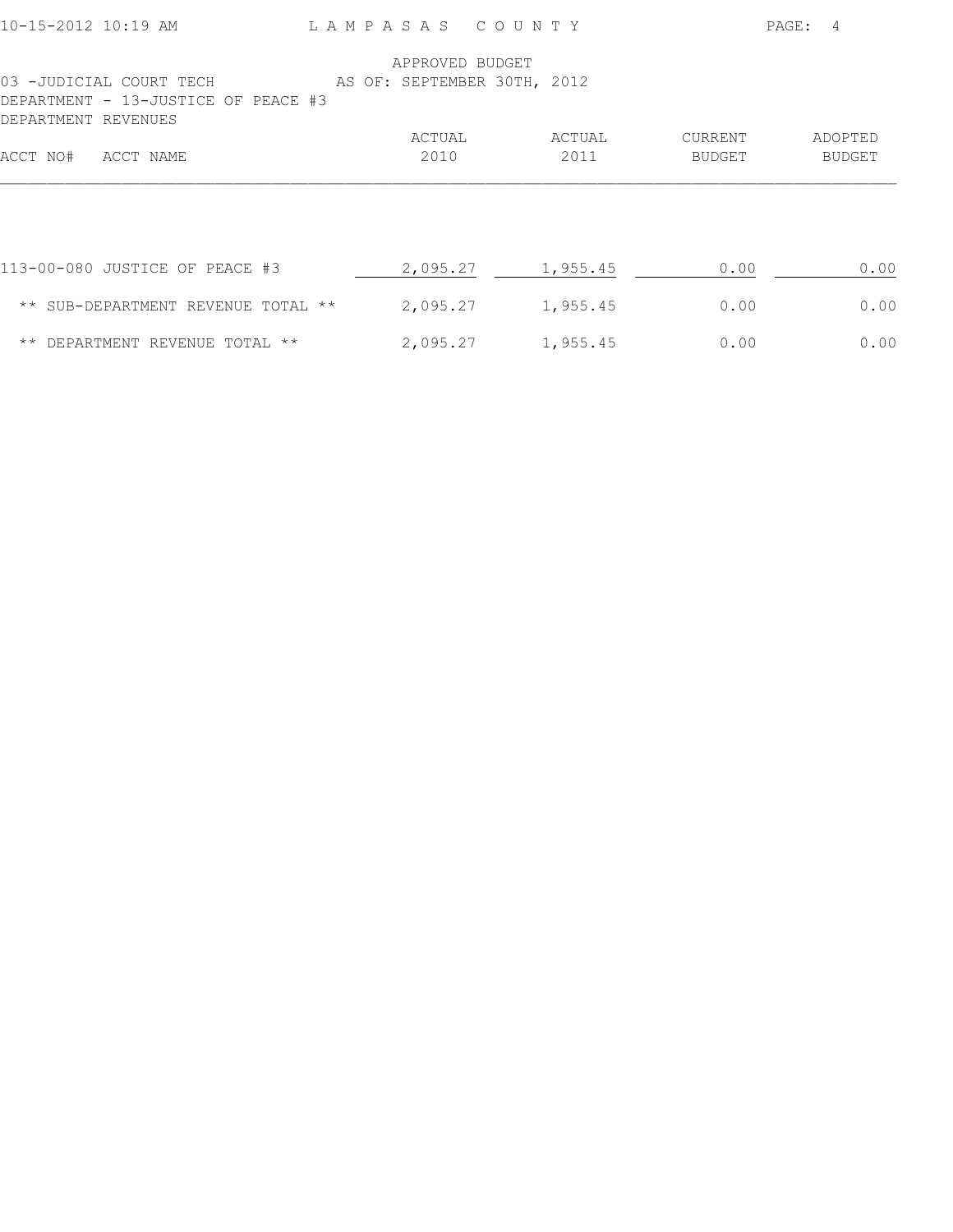| 10-15-2012 10:19 AM                                            | LAMPASAS COUNTY                                |                |                          | PAGE:<br>-5              |
|----------------------------------------------------------------|------------------------------------------------|----------------|--------------------------|--------------------------|
| 03 -JUDICIAL COURT TECH<br>DEPARTMENT - 14-JUSTICE OF PEACE #4 | APPROVED BUDGET<br>AS OF: SEPTEMBER 30TH, 2012 |                |                          |                          |
| DEPARTMENT REVENUES<br>ACCT NAME<br>ACCT NO#                   | ACTUAL<br>2010                                 | ACTUAL<br>2011 | CURRENT<br><b>BUDGET</b> | ADOPTED<br><b>BUDGET</b> |
|                                                                |                                                |                |                          |                          |
| 114-00-080 JUSTICE OF PEACE e4                                 | 2,845.93                                       | 2,929.32       | 0.00                     | 0.00                     |
| ** SUB-DEPARTMENT REVENUE TOTAL **                             | 2,845.93                                       | 2,929.32       | 0.00                     | 0.00                     |
| ** DEPARTMENT REVENUE TOTAL **                                 | 2,845.93                                       | 2,929.32       | 0.00                     | 0.00                     |
| FUND TOTAL REVENUES ***<br>$***$                               | 8,935.63                                       | 8,576.25       | 0.00                     | 0.00                     |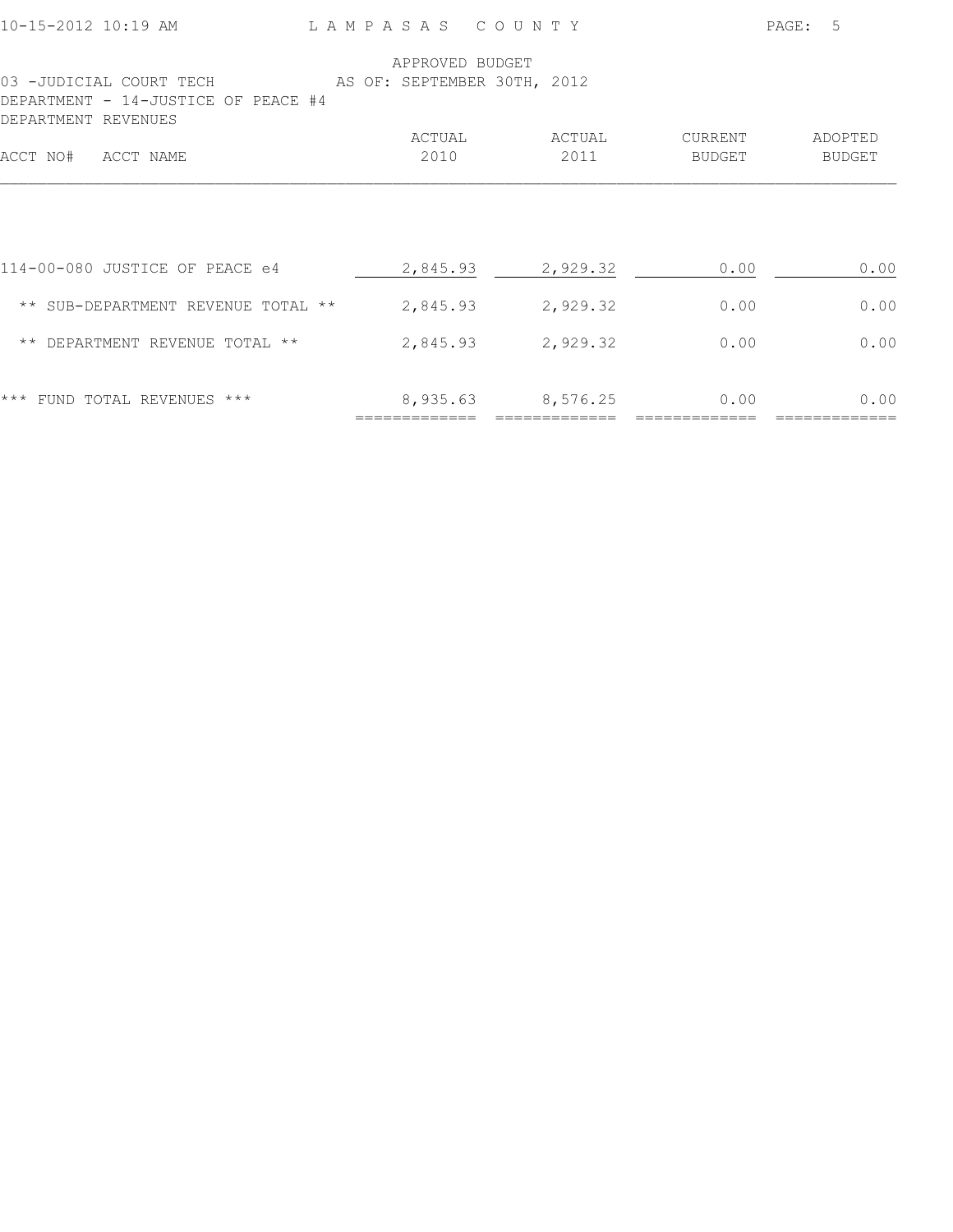| 10-15-2012 10:19 AM                                                                        | LAMPASAS COUNTY |                           |                   | PAGE: 6                  |
|--------------------------------------------------------------------------------------------|-----------------|---------------------------|-------------------|--------------------------|
| 03 -JUDICIAL COURT TECH AS OF: SEPTEMBER 30TH, 2012<br>DEPARTMENT - 12-JUSTICE OF PEACE #1 | APPROVED BUDGET |                           |                   |                          |
| DEPARTMENT EXPENDITURES<br>ACCT NO# ACCT NAME                                              | ACTUAL<br>2010  | ACTUAL<br>2011            | CURRENT<br>BUDGET | ADOPTED<br><b>BUDGET</b> |
|                                                                                            |                 |                           |                   |                          |
| GENERAL EXPENSES                                                                           |                 |                           |                   |                          |
| 412-00-304 OPERATING SUPPLIES<br>412-00-389 MISCELLANOUS                                   | 97.54           | 0.00<br>1,784.37 1,450.84 | 0.00<br>0.00      | 0.00<br>0.00             |
| ** CATEGORY TOTAL **                                                                       |                 | 1,881.91    1,450.84      | 0.00              | 0.00                     |
| 412-00-500 OPERATING TRANSFER-OUT                                                          | 0.00            | 0.00                      | 16,000.00         | 16,000.00                |
| ** CATEGORY TOTAL **                                                                       | 0.00            | 0.00                      | 16,000.00         | 16,000.00                |
| ** SUB-DEPARTMENT TOTAL **                                                                 | 1,881.91        | 1,450.84                  | 16,000.00         | 16,000.00                |
| $***$<br>$\star\star\star$<br>DEPARTMENT TOTAL                                             | 1,881.91        | 1,450.84                  | 16,000.00         | 16,000.00                |

============= ============= ============= =============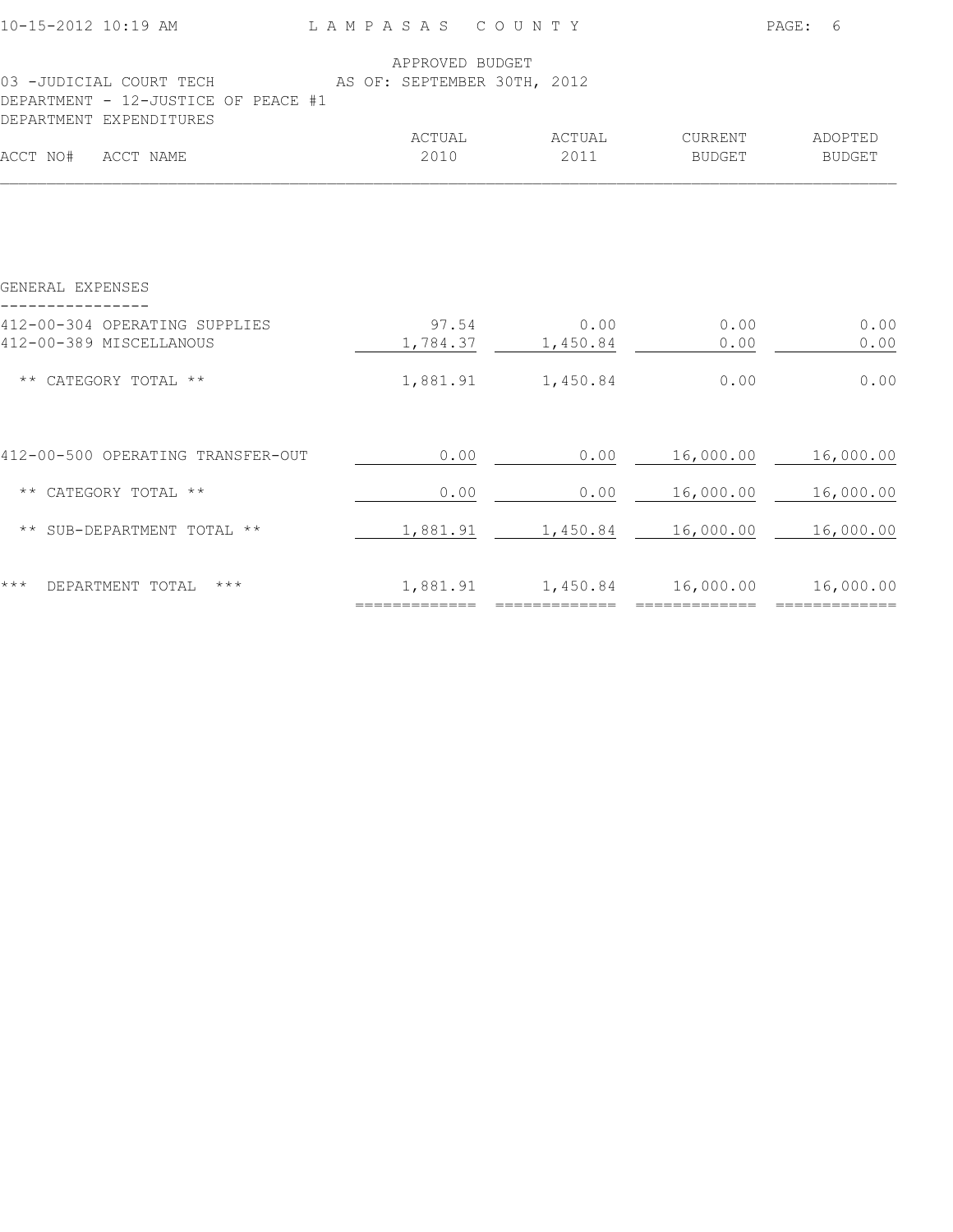| 10-15-2012 10:19 AM                                                                       | LAMPASAS COUNTY                                |                  |                   | PAGE:<br>- 7      |  |
|-------------------------------------------------------------------------------------------|------------------------------------------------|------------------|-------------------|-------------------|--|
| 03 -JUDICIAL COURT TECH<br>DEPARTMENT - 13-JUSTICE OF PEACE #3<br>DEPARTMENT EXPENDITURES | APPROVED BUDGET<br>AS OF: SEPTEMBER 30TH, 2012 |                  |                   |                   |  |
| ACCT NO#<br>ACCT NAME                                                                     | ACTUAL<br>2010                                 | ACTUAL<br>2011   | CURRENT<br>BUDGET | ADOPTED<br>BUDGET |  |
|                                                                                           |                                                |                  |                   |                   |  |
| GENERAL EXPENSES                                                                          |                                                |                  |                   |                   |  |
| 413-00-304 OPERATING SUPPLIES<br>413-00-389 MISCELLANOUSE                                 | 0.00<br>923.29                                 | 431.20<br>502.32 | 0.00<br>0.00      | 0.00<br>0.00      |  |
| ** CATEGORY TOTAL **                                                                      | 923.29                                         | 933.52           | 0.00              | 0.00              |  |
| ** SUB-DEPARTMENT TOTAL **                                                                | 923.29                                         | 933.52           | 0.00              | 0.00              |  |
| $***$<br>DEPARTMENT TOTAL<br>$***$                                                        | 923.29                                         | 933.52           | 0.00              | 0.00              |  |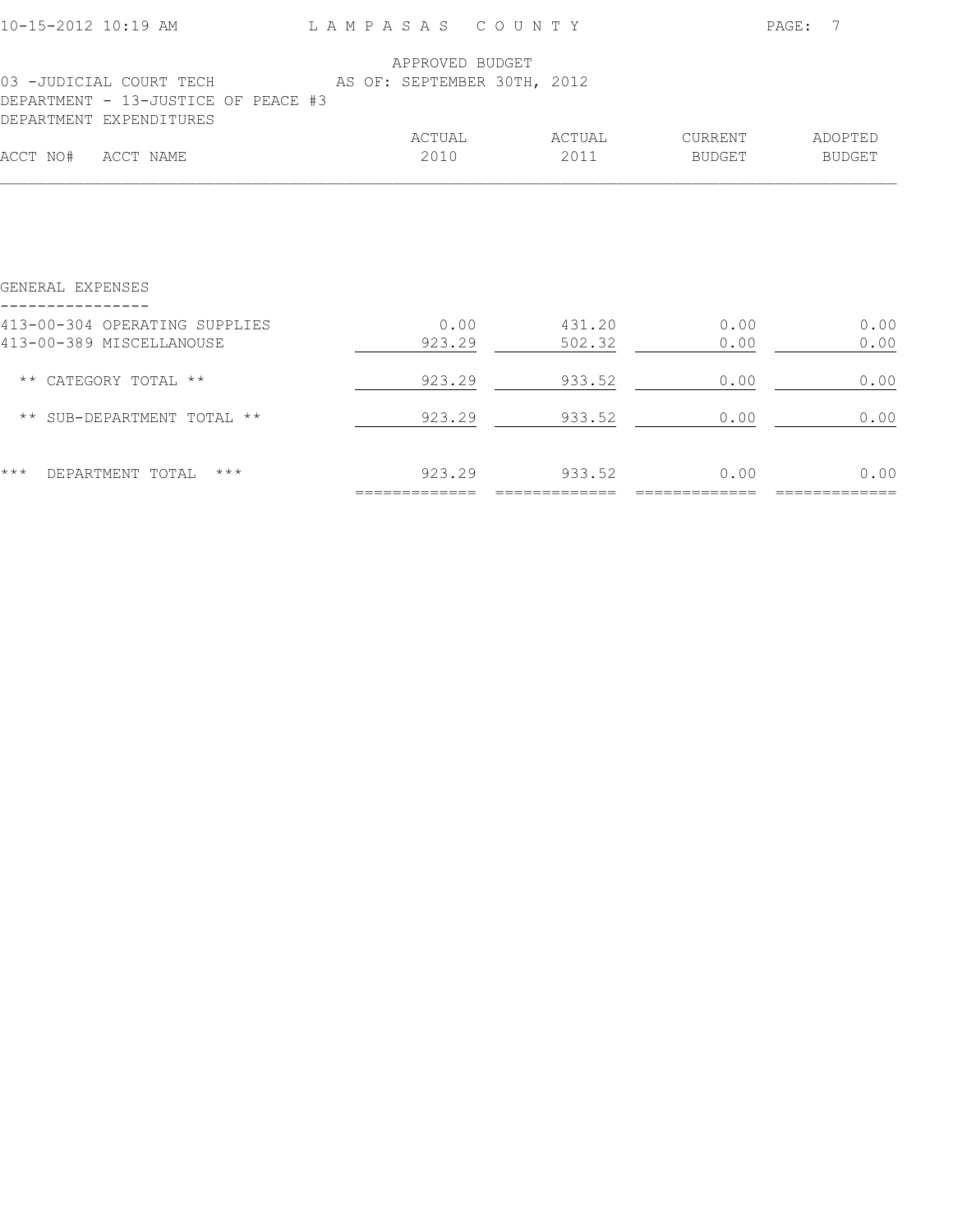| 10-15-2012 10:19 AM LAMPASAS COUNTY                                                        |                 |                                       |                                       | PAGE: 8           |  |
|--------------------------------------------------------------------------------------------|-----------------|---------------------------------------|---------------------------------------|-------------------|--|
| 03 -JUDICIAL COURT TECH AS OF: SEPTEMBER 30TH, 2012<br>DEPARTMENT - 14-JUSTICE OF PEACE #4 | APPROVED BUDGET |                                       |                                       |                   |  |
| DEPARTMENT EXPENDITURES<br>ACCT NO# ACCT NAME                                              | ACTUAL<br>2010  | ACTUAL<br>2011                        | CURRENT<br>BUDGET                     | ADOPTED<br>BUDGET |  |
|                                                                                            |                 |                                       |                                       |                   |  |
| GENERAL EXPENSES                                                                           |                 |                                       |                                       |                   |  |
| 414-00-304 OPERATING SUPPLIES<br>414-00-389 MISCELLANEOUS                                  | 840.00          | $0.00$ 1,012.37<br>469.34             | 0.00<br>0.00                          | 0.00<br>0.00      |  |
| ** CATEGORY TOTAL **                                                                       | 840.00          | 1,481.71                              | 0.00                                  | 0.00              |  |
| ** SUB-DEPARTMENT TOTAL **                                                                 | 840.00          | 1,481.71                              | 0.00                                  | 0.00              |  |
| $***$<br>DEPARTMENT TOTAL ***                                                              |                 | 840.00   1,481.71                     | 0.00                                  | 0.00              |  |
| *** FUND TOTAL EXPENDITURES ***                                                            |                 | $=$ ================================= | 3,645.20 3,866.07 16,000.00 16,000.00 | =============     |  |

\*\*\* END OF REPORT \*\*\*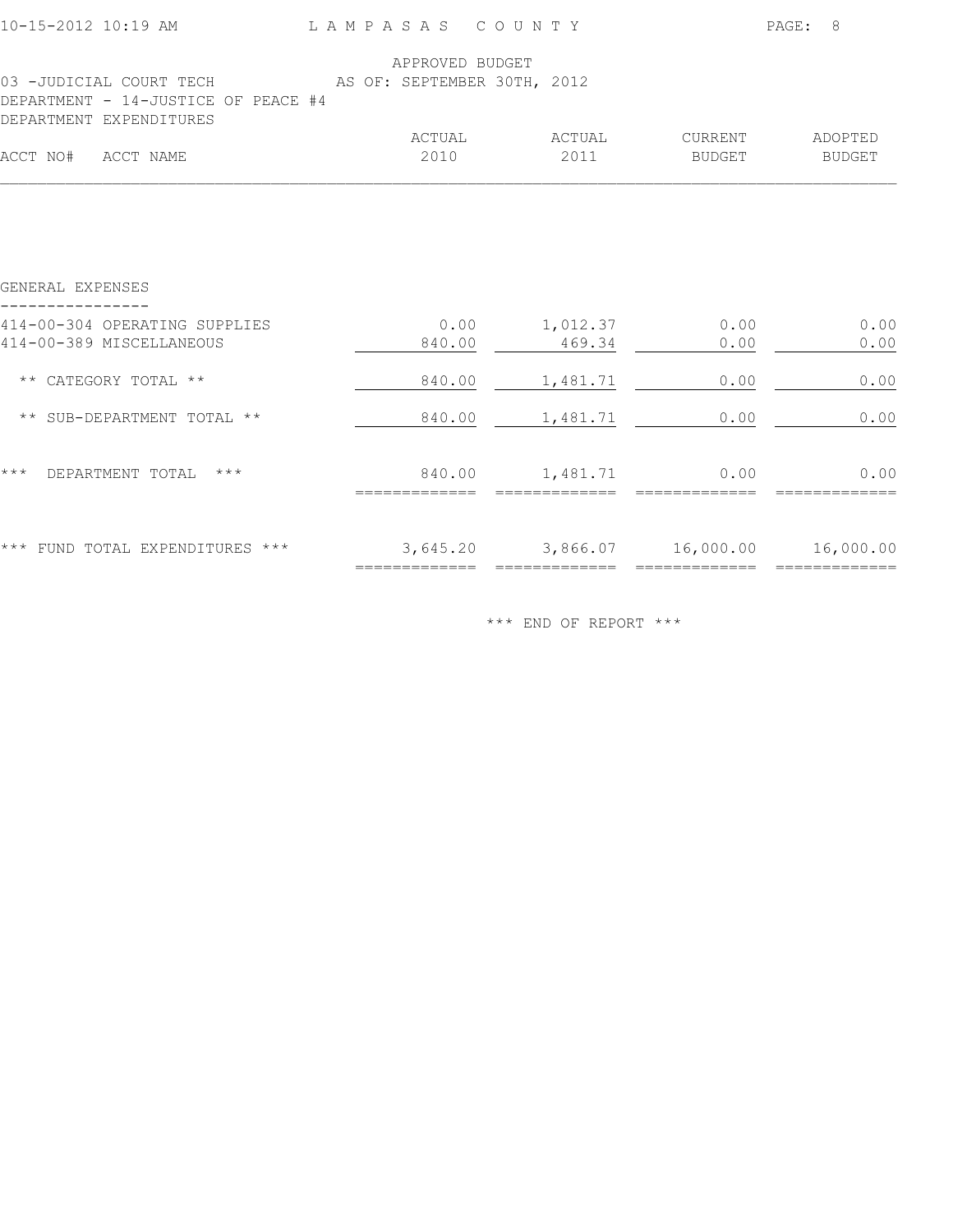|                | 15 -LAMPASAS CO RD & BRIDGE AS OF: SEPTEMBER 30TH, 2012               |                                                                                                                      |                                                                                                                                                                                                                                                                                                                                                                      |
|----------------|-----------------------------------------------------------------------|----------------------------------------------------------------------------------------------------------------------|----------------------------------------------------------------------------------------------------------------------------------------------------------------------------------------------------------------------------------------------------------------------------------------------------------------------------------------------------------------------|
| ACTUAL<br>2010 | ACTUAL<br>2011                                                        | CURRENT<br><b>BUDGET</b>                                                                                             | ADOPTED<br><b>BUDGET</b>                                                                                                                                                                                                                                                                                                                                             |
|                |                                                                       |                                                                                                                      |                                                                                                                                                                                                                                                                                                                                                                      |
|                |                                                                       |                                                                                                                      |                                                                                                                                                                                                                                                                                                                                                                      |
|                |                                                                       |                                                                                                                      | 0.00                                                                                                                                                                                                                                                                                                                                                                 |
|                |                                                                       |                                                                                                                      | 0.00                                                                                                                                                                                                                                                                                                                                                                 |
|                |                                                                       |                                                                                                                      |                                                                                                                                                                                                                                                                                                                                                                      |
|                |                                                                       |                                                                                                                      |                                                                                                                                                                                                                                                                                                                                                                      |
|                |                                                                       | 399,464.00                                                                                                           | 512,970.00                                                                                                                                                                                                                                                                                                                                                           |
|                |                                                                       |                                                                                                                      | 437,007.00                                                                                                                                                                                                                                                                                                                                                           |
|                |                                                                       |                                                                                                                      | 452,289.00                                                                                                                                                                                                                                                                                                                                                           |
|                |                                                                       |                                                                                                                      | 471,336.00                                                                                                                                                                                                                                                                                                                                                           |
|                |                                                                       |                                                                                                                      | 45,791.00                                                                                                                                                                                                                                                                                                                                                            |
|                |                                                                       |                                                                                                                      |                                                                                                                                                                                                                                                                                                                                                                      |
| $\sqrt{2}$     |                                                                       |                                                                                                                      | 338.00                                                                                                                                                                                                                                                                                                                                                               |
|                | 0.00<br>14,000.00<br>277,822.67<br>REVENUES OVER/(UNDER) EXPENDITURES | 33.00<br>0.00<br>445,408.43<br>373,559.20<br>420, 421.96<br>424,294.29<br>84,166.15<br>============================= | 1,873,167.00  1,692,152.84  2,266,417.00  1,919,731.00<br>0.00<br>0.00<br>1,887,167.00  1,692,185.84  2,266,417.00  1,919,731.00<br>369,420.55<br>350, 241.77<br>418,702.00<br>473,727.25<br>463,933.00<br>422,894.38<br>446,485.00<br>509,820.00<br>1,941,506.55  1,700,450.10  2,238,404.00  1,919,393.00<br>$54, 339.55$ ( $8, 264.26$ 28,013.00<br>============= |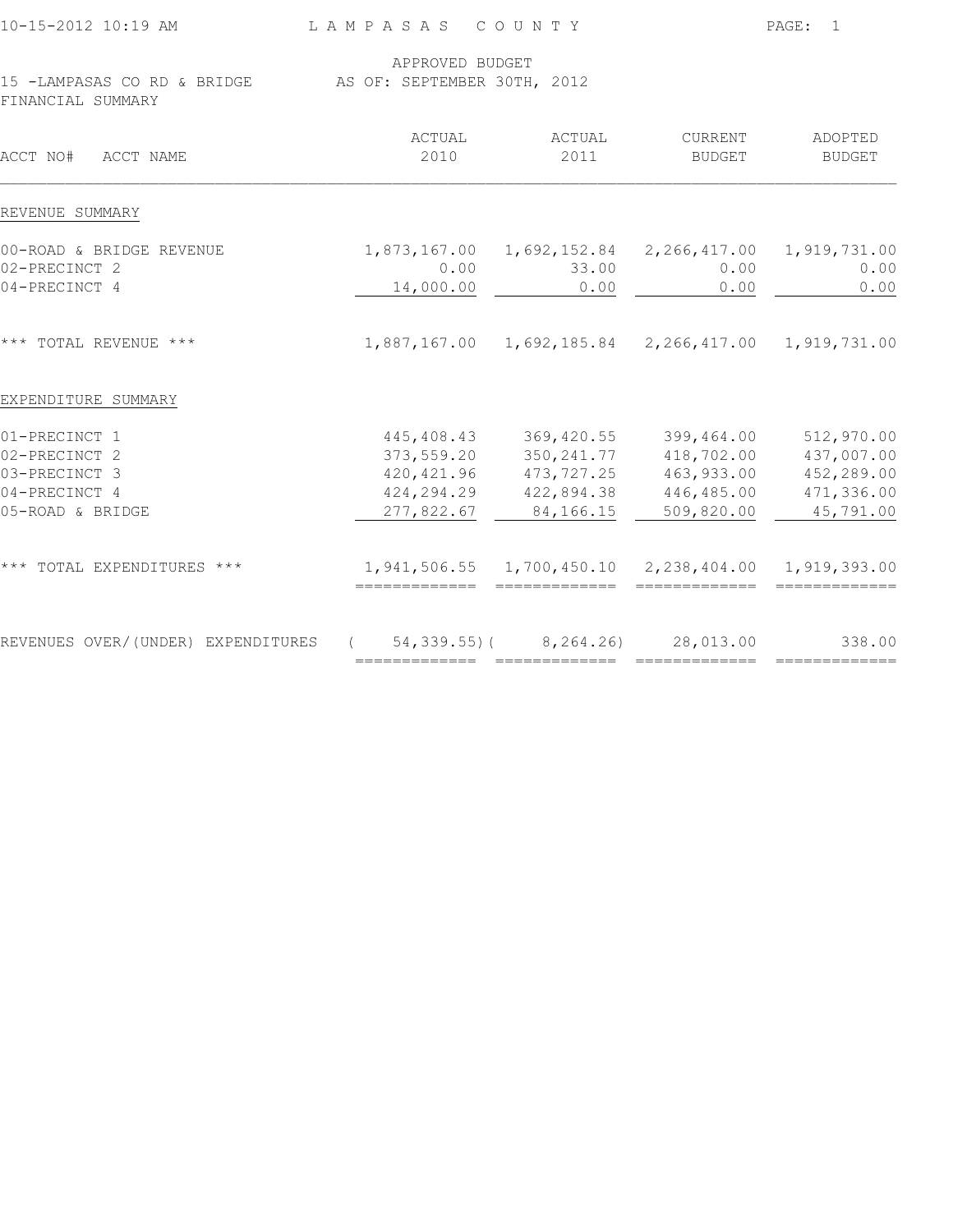| APPROVED BUDGET<br>15 -LAMPASAS CO RD & BRIDGE<br>AS OF: SEPTEMBER 30TH, 2012<br>DEPARTMENT - 00-ROAD & BRIDGE REVENUE |                                        |              |              |                           |                |
|------------------------------------------------------------------------------------------------------------------------|----------------------------------------|--------------|--------------|---------------------------|----------------|
| DEPARTMENT REVENUES                                                                                                    |                                        | ACTUAL       | ACTUAL       | CURRENT                   | ADOPTED        |
| ACCT NO#                                                                                                               | ACCT NAME                              | 2010         | 2011         | BUDGET                    | BUDGET         |
|                                                                                                                        |                                        |              |              |                           |                |
| 00-ROAD & BRIDGE                                                                                                       |                                        |              |              |                           |                |
|                                                                                                                        | 100-00-010 CURRENT AD VALOREM TAXES    | 1,034,780.59 | 1,041,400.78 | 1,042,917.00              | 1, 143, 231.00 |
|                                                                                                                        | 100-00-090 MOTOR VEHICLE REGISTRATION  | 427,487.66   | 412,281.76   | 450,000.00                | 450,000.00     |
|                                                                                                                        | 100-00-093 SPECIAL TAX ON VEHICLES     | 194,931.20   | 198,588.10   | 195,000.00                | 195,000.00     |
|                                                                                                                        | 100-00-099 INTEREST REVENUE            | 1,394.06     | 659.81       | 8,000.00                  | 1,000.00       |
|                                                                                                                        | 100-00-100 SALE OF SURPLUS EQUIP/PROPE | 408.50       | 1,941.50     | 40,000.00                 | 0.00           |
|                                                                                                                        | 100-00-110 LATERAL ROADS               | 21,609.63    | 0.00         | 22,500.00                 | 22,500.00      |
|                                                                                                                        | 100-00-116 GRANT REVENUE               | 1,443.00     | 0.00         | 0.00                      | 0.00           |
|                                                                                                                        | 100-00-124 GROSS WEIGHT & AXLE WEIGHT  | 13,426.69    | 35, 355.89   | 8,000.00                  | 8,000.00       |
|                                                                                                                        | 100-00-190 MISCELLANEOUS RECEIPTS      | 2,685.67     | 1,925.00     | 0.00                      | 0.00           |
|                                                                                                                        | 200-00-000 OTHER SOURCES - LEASE       | 175,000.00   | 0.00         | 400,000.00                | 0.00           |
|                                                                                                                        | 200-00-010 OPERATING TRANSFERS-IN      | 0.00         | 0.00         | 100,000.00                | 100,000.00     |
|                                                                                                                        | ** SUB-DEPARTMENT REVENUE TOTAL **     | 1,873,167.00 |              | 1,692,152.84 2,266,417.00 | 1,919,731.00   |
|                                                                                                                        | ** DEPARTMENT REVENUE TOTAL **         | 1,873,167.00 | 1,692,152.84 | 2,266,417.00              | 1,919,731.00   |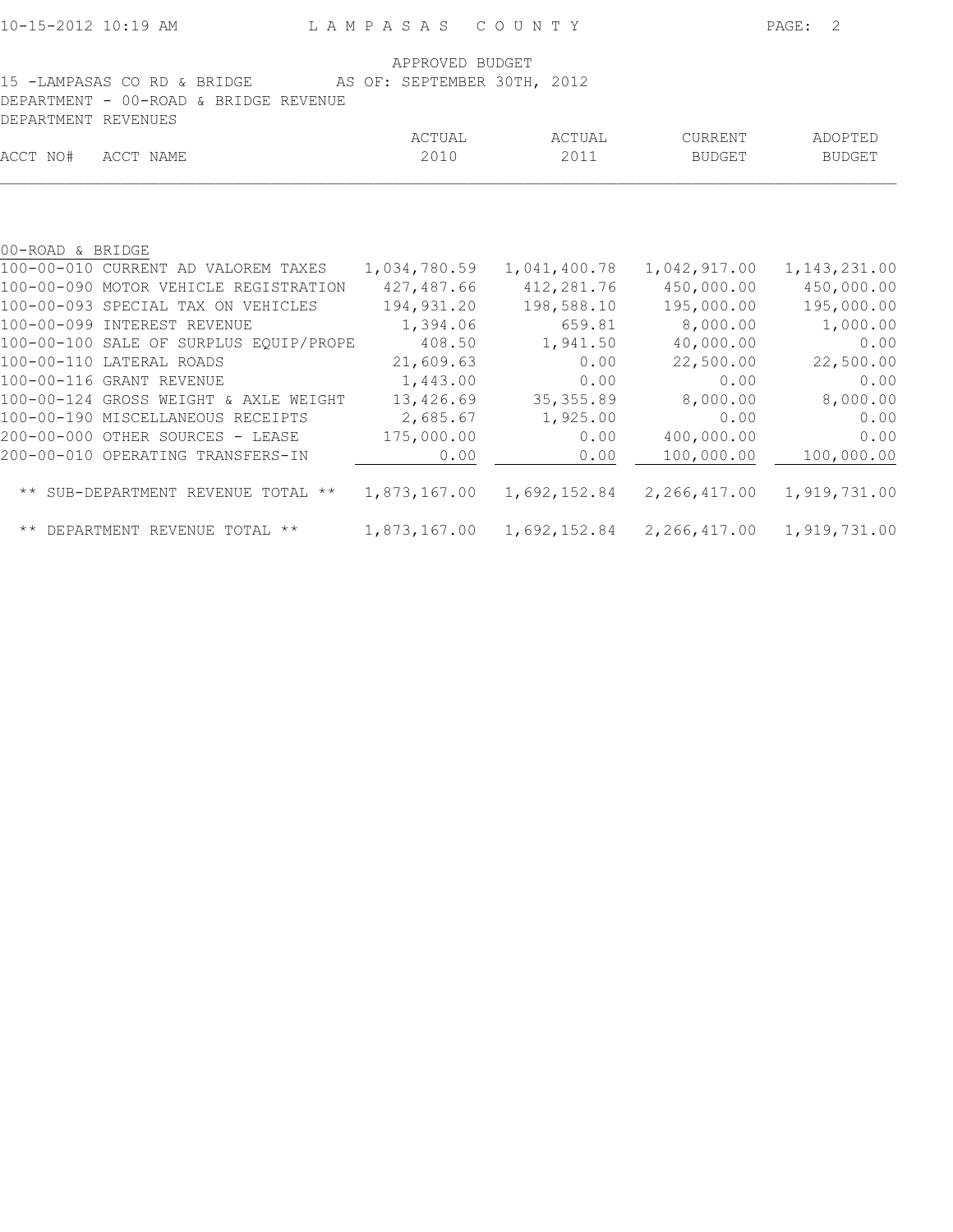| 10-15-2012 10:19 AM                                                              | LAMPASAS COUNTY             |                |                                 | PAGE: 3                  |
|----------------------------------------------------------------------------------|-----------------------------|----------------|---------------------------------|--------------------------|
|                                                                                  | APPROVED BUDGET             |                |                                 |                          |
| 15 -LAMPASAS CO RD & BRIDGE<br>DEPARTMENT - 01-PRECINCT 1<br>DEPARTMENT REVENUES | AS OF: SEPTEMBER 30TH, 2012 |                |                                 |                          |
| ACCT NO#<br>ACCT NAME                                                            | ACTUAL<br>2010              | ACTUAL<br>2011 | <b>CURRENT</b><br><b>BUDGET</b> | ADOPTED<br><b>BUDGET</b> |

00-ROAD & BRIDGE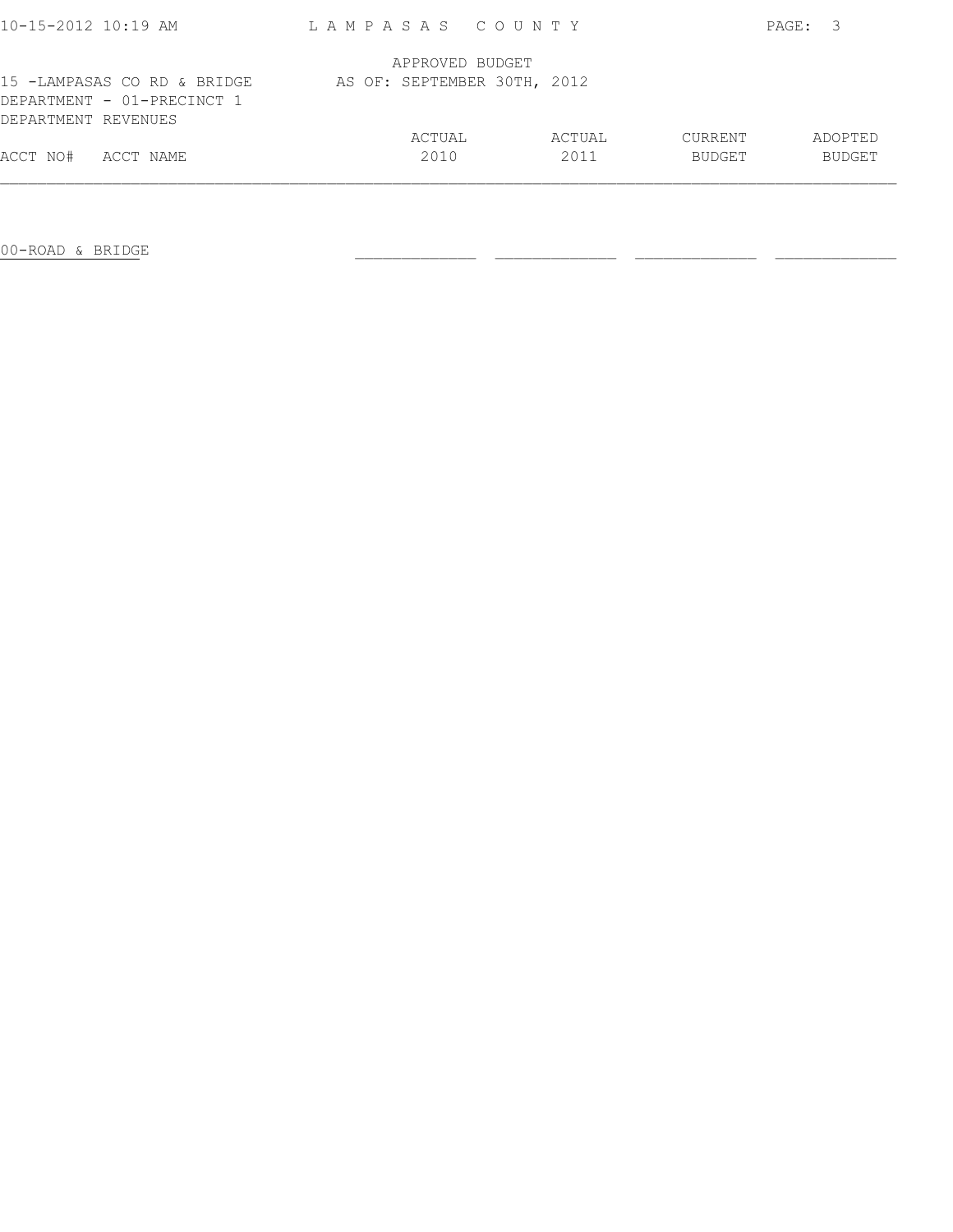| 10-15-2012 10:19 AM                                                              | LAMPASAS                    | COUNTY |        |                | PAGE:<br>$\overline{4}$ |
|----------------------------------------------------------------------------------|-----------------------------|--------|--------|----------------|-------------------------|
|                                                                                  | APPROVED BUDGET             |        |        |                |                         |
| 15 -LAMPASAS CO RD & BRIDGE<br>DEPARTMENT - 02-PRECINCT 2<br>DEPARTMENT REVENUES | AS OF: SEPTEMBER 30TH, 2012 |        |        |                |                         |
|                                                                                  | ACTUAL                      |        | ACTUAL | <b>CURRENT</b> | ADOPTED                 |
| ACCT NO#<br>ACCT NAME                                                            | 2010                        |        | 2011   | <b>BUDGET</b>  | <b>BUDGET</b>           |
| 00-ROAD & BRIDGE                                                                 |                             |        |        |                |                         |
| 102-00-190 MISCELLANEOUS                                                         | 0.00                        |        | 33.00  | 0.00           | 0.00                    |
| ** SUB-DEPARTMENT REVENUE<br>TOTAL **                                            | 0.00                        |        | 33.00  | 0.00           | 0.00                    |
| $\star\star$<br>DEPARTMENT REVENUE TOTAL **                                      | 0.00                        |        | 33.00  | 0.00           | 0.00                    |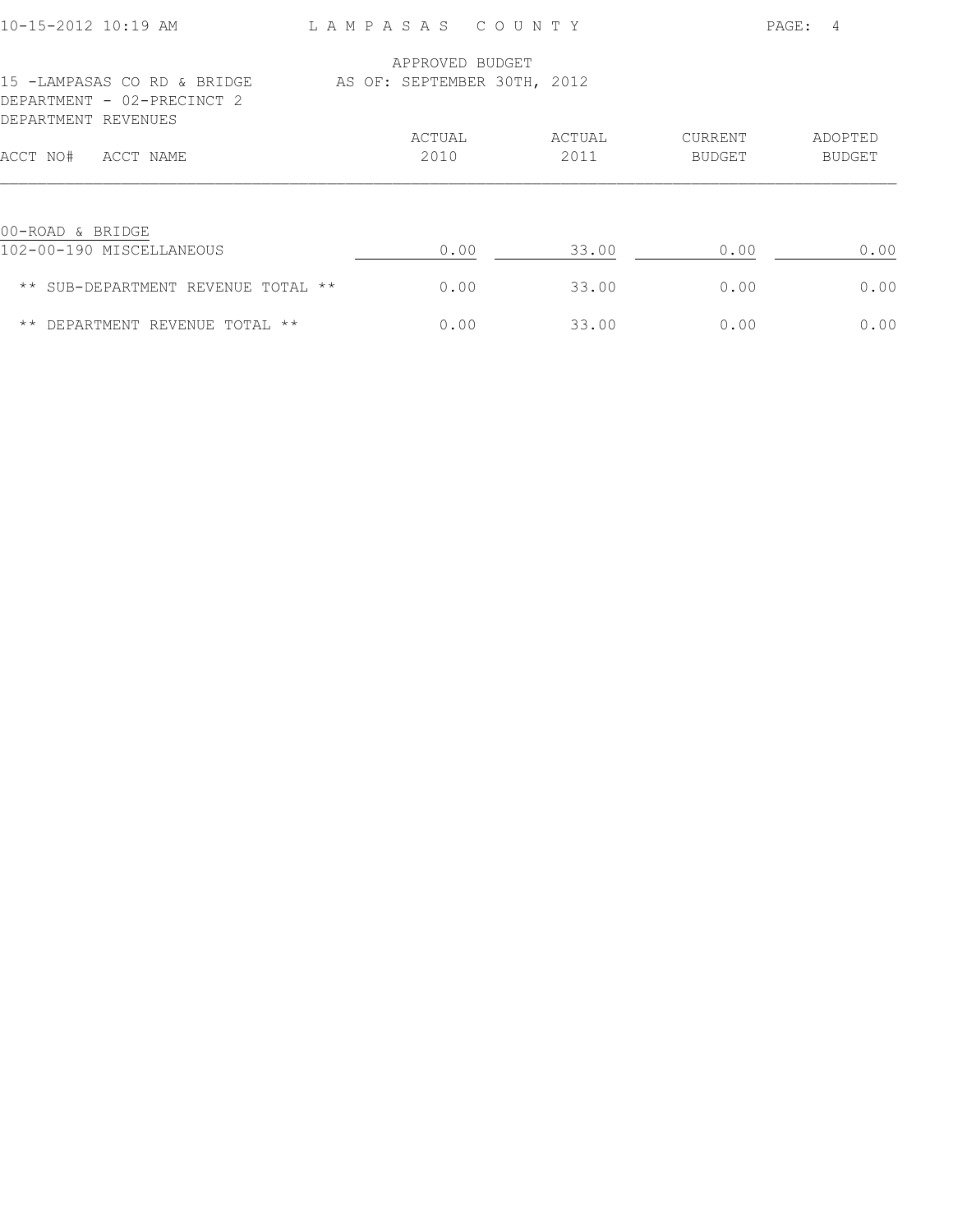| 10-15-2012 10:19 AM                                                              | LAMPASAS COUNTY             |        |               | PAGE: 5       |
|----------------------------------------------------------------------------------|-----------------------------|--------|---------------|---------------|
|                                                                                  | APPROVED BUDGET             |        |               |               |
| 15 -LAMPASAS CO RD & BRIDGE<br>DEPARTMENT - 03-PRECINCT 3<br>DEPARTMENT REVENUES | AS OF: SEPTEMBER 30TH, 2012 |        |               |               |
|                                                                                  | ACTUAL                      | ACTUAL | CURRENT       | ADOPTED       |
| ACCT NO#<br>ACCT NAME                                                            | 2010                        | 2011   | <b>BUDGET</b> | <b>BUDGET</b> |
|                                                                                  |                             |        |               |               |

00-ROAD & BRIDGE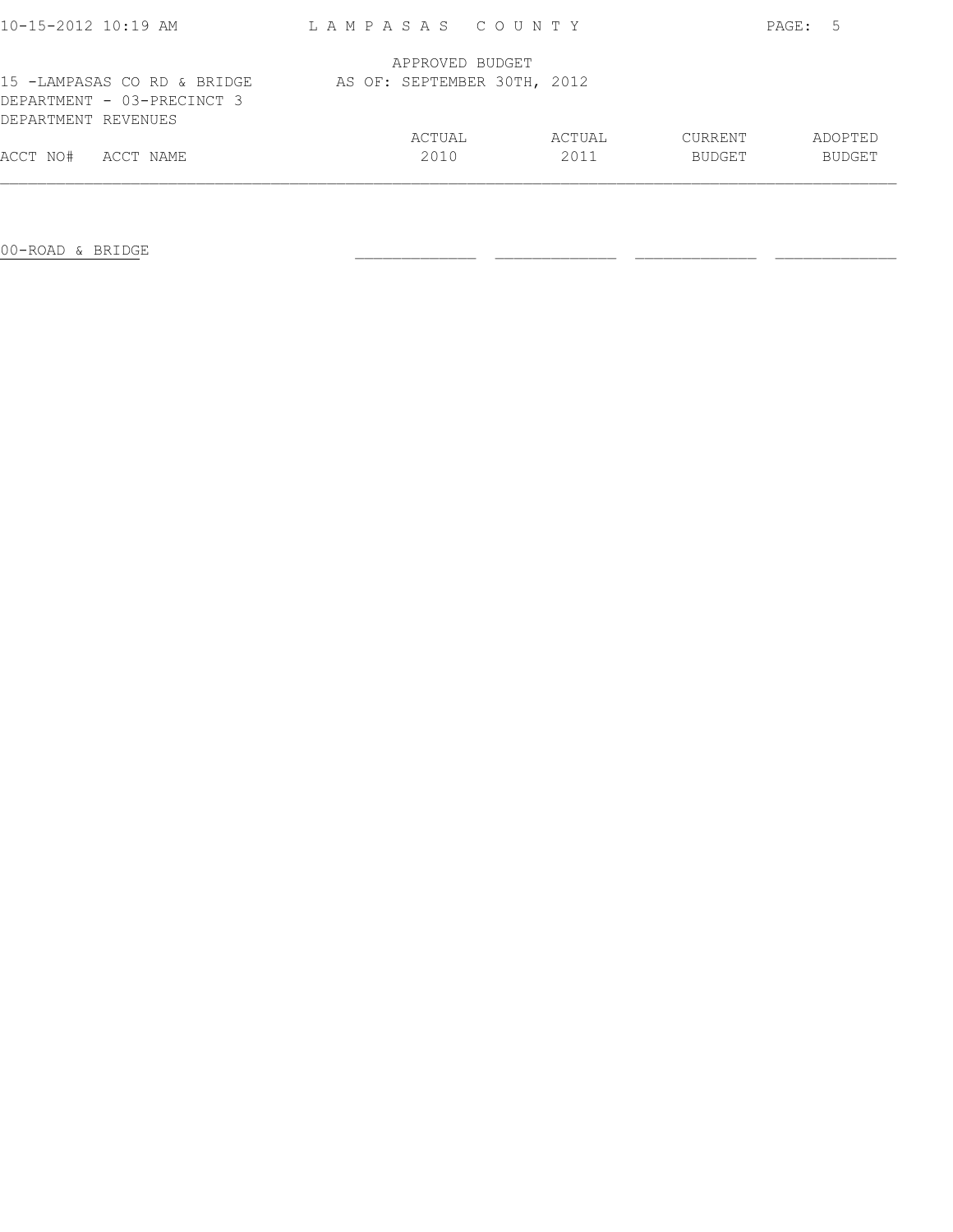| 10-15-2012 10:19 AM                                                              | LAMPASAS                    | COUNTY |        |                | PAGE:<br>6    |
|----------------------------------------------------------------------------------|-----------------------------|--------|--------|----------------|---------------|
|                                                                                  | APPROVED BUDGET             |        |        |                |               |
| 15 -LAMPASAS CO RD & BRIDGE<br>DEPARTMENT - 04-PRECINCT 4<br>DEPARTMENT REVENUES | AS OF: SEPTEMBER 30TH, 2012 |        |        |                |               |
|                                                                                  | ACTUAL                      |        | ACTUAL | <b>CURRENT</b> | ADOPTED       |
| ACCT NAME<br>ACCT NO#                                                            | 2010                        |        | 2011   | <b>BUDGET</b>  | <b>BUDGET</b> |
| 00-ROAD & BRIDGE                                                                 |                             |        |        |                |               |
| 104-00-117 LCRA REIMBURSEMENT                                                    | 14,000.00                   |        | 0.00   | 0.00           | 0.00          |
| ** SUB-DEPARTMENT REVENUE TOTAL **                                               | 14,000.00                   |        | 0.00   | 0.00           | 0.00          |
| DEPARTMENT REVENUE TOTAL **<br>$***$                                             | 14,000.00                   |        | 0.00   | 0.00           | 0.00          |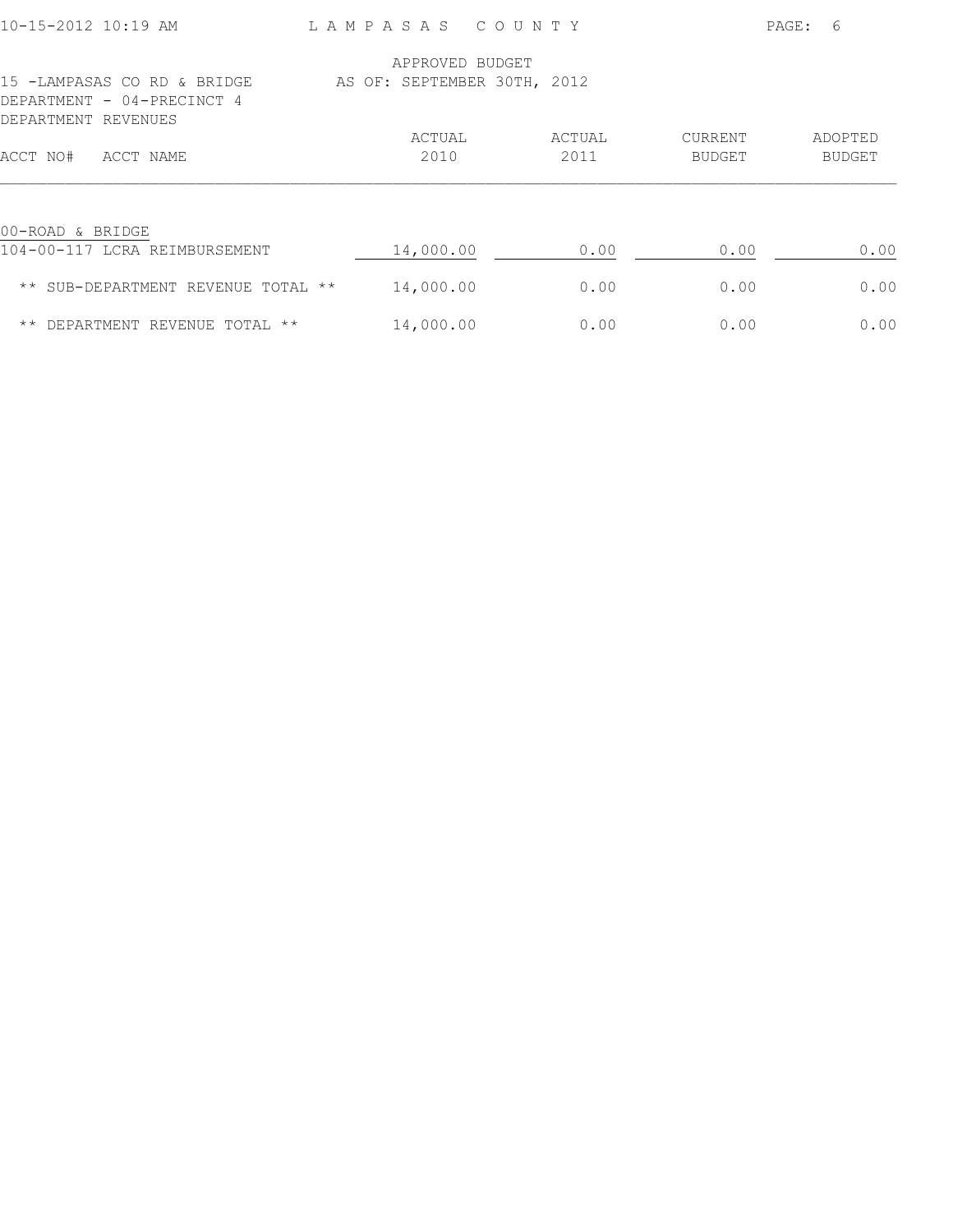| 10-15-2012 10:19 AM                                                                 | LAMPASAS COUNTY             |                                                        |         | PAGE:         |
|-------------------------------------------------------------------------------------|-----------------------------|--------------------------------------------------------|---------|---------------|
|                                                                                     | APPROVED BUDGET             |                                                        |         |               |
| 15 -LAMPASAS CO RD & BRIDGE<br>DEPARTMENT - 05-ROAD & BRIDGE<br>DEPARTMENT REVENUES | AS OF: SEPTEMBER 30TH, 2012 |                                                        |         |               |
|                                                                                     | ACTUAL                      | ACTUAL                                                 | CURRENT | ADOPTED       |
| ACCT NO#<br>ACCT NAME                                                               | 2010                        | 2011                                                   | BUDGET  | <b>BUDGET</b> |
|                                                                                     |                             |                                                        |         |               |
| 00-ROAD & BRIDGE                                                                    |                             |                                                        |         |               |
| <b>*** FUND TOTAL REVENUES ***</b>                                                  |                             | 1,887,167.00  1,692,185.84  2,266,417.00  1,919,731.00 |         |               |
|                                                                                     |                             |                                                        |         |               |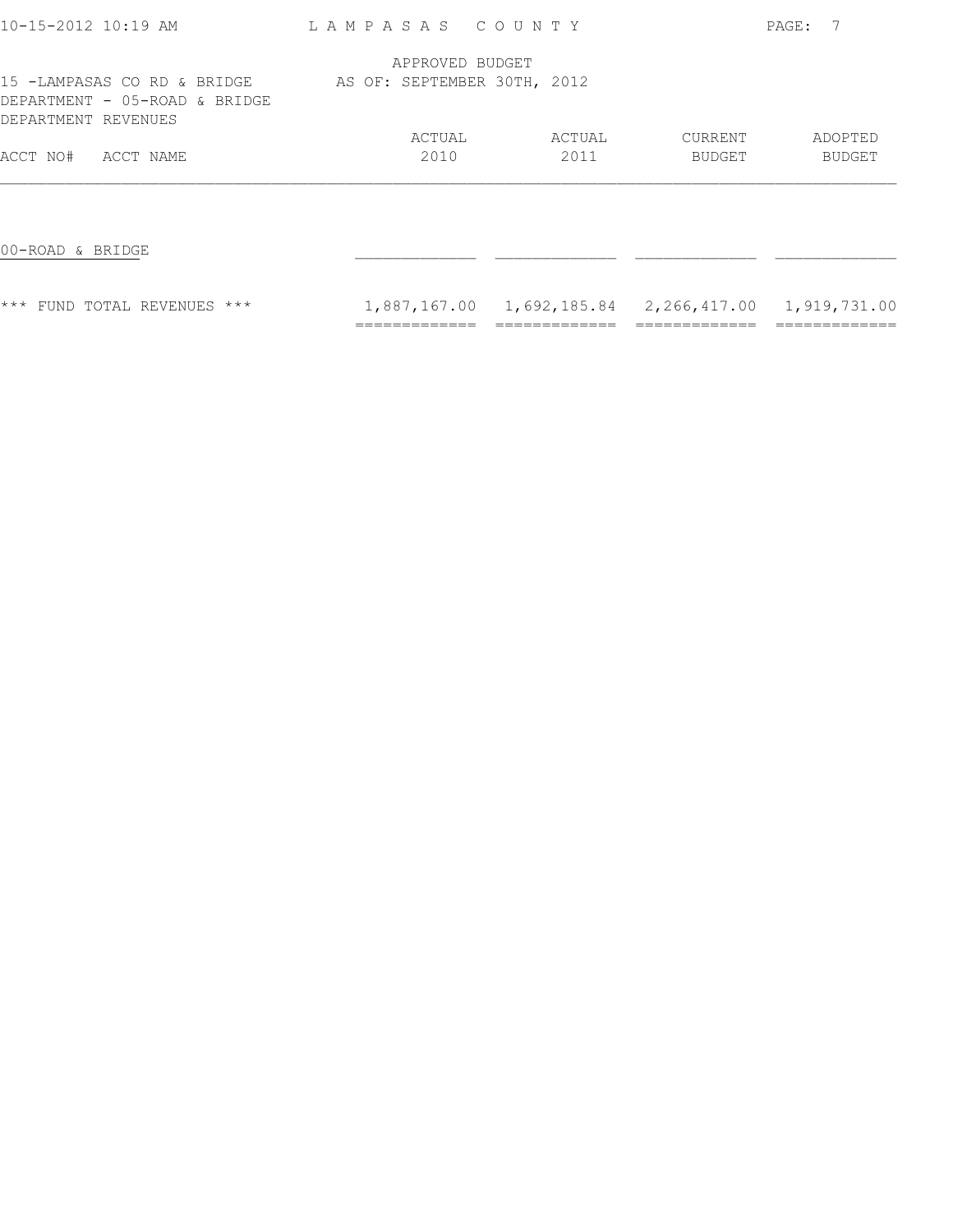| APPROVED BUDGET<br>15 -LAMPASAS CO RD & BRIDGE<br>AS OF: SEPTEMBER 30TH, 2012<br>DEPARTMENT - 01-PRECINCT 1<br>DEPARTMENT EXPENDITURES<br>ACTUAL<br>ACTUAL<br>CURRENT<br>ADOPTED<br>ACCT NO#<br>2010<br>2011<br>ACCT NAME<br><b>BUDGET</b><br><b>BUDGET</b><br>00-ROAD & BRIDGE<br>WAGES<br>401-00-101 SALARIES & WAGES ELECTED OF<br>48,472.20<br>49,987.36<br>49,327.00<br>25,726.32<br>34,627.00<br>34,021.11<br>401-00-112 JR EQUIPMENT OPERATOR #0129<br>32,628.53<br>29,018.00<br>30,919.68<br>401-00-139 JR EQUIPMENT OPERATOR #0306<br>24,591.89<br>25,779.23<br>27,358.00<br>401-00-199 LONGEVITY PAYMENT<br>4,680.00<br>5,040.00<br>3,240.00<br>** CATEGORY TOTAL **<br>143,570.00<br>142,684.88<br>139,161.44<br>EMPLOYEE BENEFITS<br>401-00-203 FICA BENEFITS<br>12, 152.35<br>11,461.38<br>10,974.00<br>401-00-204 GROUP MEDICAL INSURANCE<br>22,648.56<br>22,850.39<br>25,959.00<br>401-00-205 RETIREMENT<br>19,834.76<br>20,800.00<br>21,088.90<br>$0.00$ (<br>5,918.00)<br>401-00-207 WORKMAN'S COMP<br>2,403.00<br>358.00<br>377.00<br>401-00-208 UNEMPLOYMENT INSURANCE<br>380.00<br>401-00-210 AUTO ALLOWANCE<br>6,929.00<br>7,200.00<br>9,600.00<br>401-00-211 UNIFORM ALLOWANCE<br>1,207.50<br>1,105.65<br>1,970.00<br>64,406.31<br>56,892.18<br>** CATEGORY TOTAL **<br>72,083.00<br>GENERAL EXPENSES<br>2,500.00<br>401-00-301 COMMUNICATIONS<br>2,311.03<br>1,531.51<br>683.62<br>1,000.00<br>401-00-302 UTILITIES<br>1,061.73<br>401-00-304 OPERATING SUPPLIES<br>14,424.72<br>8,568.20<br>10,000.00<br>500.00<br>401-00-305 TRAVEL & INSERVICE TRAINING<br>175.00<br>442.18<br>401-00-308 REPAIRS & MAINTENANCE EQUIP<br>9,187.35<br>9,820.38<br>10,000.00<br>401-00-342 GAS & OIL<br>18,406.03<br>26, 328.11<br>25,000.00<br>401-00-395 PREC 1 ROAD CONSTRUCTION<br>91,224.55<br>71,265.77<br>90,000.00 | 10-15-2012 10:19 AM  | LAMPASAS COUNTY |            |            | PAGE:<br>8 |
|------------------------------------------------------------------------------------------------------------------------------------------------------------------------------------------------------------------------------------------------------------------------------------------------------------------------------------------------------------------------------------------------------------------------------------------------------------------------------------------------------------------------------------------------------------------------------------------------------------------------------------------------------------------------------------------------------------------------------------------------------------------------------------------------------------------------------------------------------------------------------------------------------------------------------------------------------------------------------------------------------------------------------------------------------------------------------------------------------------------------------------------------------------------------------------------------------------------------------------------------------------------------------------------------------------------------------------------------------------------------------------------------------------------------------------------------------------------------------------------------------------------------------------------------------------------------------------------------------------------------------------------------------------------------------------------------------------------------------------------------------------------------------------------------------------------------------------|----------------------|-----------------|------------|------------|------------|
|                                                                                                                                                                                                                                                                                                                                                                                                                                                                                                                                                                                                                                                                                                                                                                                                                                                                                                                                                                                                                                                                                                                                                                                                                                                                                                                                                                                                                                                                                                                                                                                                                                                                                                                                                                                                                                    |                      |                 |            |            |            |
|                                                                                                                                                                                                                                                                                                                                                                                                                                                                                                                                                                                                                                                                                                                                                                                                                                                                                                                                                                                                                                                                                                                                                                                                                                                                                                                                                                                                                                                                                                                                                                                                                                                                                                                                                                                                                                    |                      |                 |            |            |            |
|                                                                                                                                                                                                                                                                                                                                                                                                                                                                                                                                                                                                                                                                                                                                                                                                                                                                                                                                                                                                                                                                                                                                                                                                                                                                                                                                                                                                                                                                                                                                                                                                                                                                                                                                                                                                                                    |                      |                 |            |            |            |
|                                                                                                                                                                                                                                                                                                                                                                                                                                                                                                                                                                                                                                                                                                                                                                                                                                                                                                                                                                                                                                                                                                                                                                                                                                                                                                                                                                                                                                                                                                                                                                                                                                                                                                                                                                                                                                    |                      |                 |            |            |            |
| 401-00-109 SR EQUIPMENT OPERATOR #1142                                                                                                                                                                                                                                                                                                                                                                                                                                                                                                                                                                                                                                                                                                                                                                                                                                                                                                                                                                                                                                                                                                                                                                                                                                                                                                                                                                                                                                                                                                                                                                                                                                                                                                                                                                                             |                      |                 |            |            |            |
|                                                                                                                                                                                                                                                                                                                                                                                                                                                                                                                                                                                                                                                                                                                                                                                                                                                                                                                                                                                                                                                                                                                                                                                                                                                                                                                                                                                                                                                                                                                                                                                                                                                                                                                                                                                                                                    |                      |                 |            |            |            |
|                                                                                                                                                                                                                                                                                                                                                                                                                                                                                                                                                                                                                                                                                                                                                                                                                                                                                                                                                                                                                                                                                                                                                                                                                                                                                                                                                                                                                                                                                                                                                                                                                                                                                                                                                                                                                                    |                      |                 |            |            |            |
|                                                                                                                                                                                                                                                                                                                                                                                                                                                                                                                                                                                                                                                                                                                                                                                                                                                                                                                                                                                                                                                                                                                                                                                                                                                                                                                                                                                                                                                                                                                                                                                                                                                                                                                                                                                                                                    |                      |                 |            |            |            |
|                                                                                                                                                                                                                                                                                                                                                                                                                                                                                                                                                                                                                                                                                                                                                                                                                                                                                                                                                                                                                                                                                                                                                                                                                                                                                                                                                                                                                                                                                                                                                                                                                                                                                                                                                                                                                                    |                      |                 |            |            |            |
|                                                                                                                                                                                                                                                                                                                                                                                                                                                                                                                                                                                                                                                                                                                                                                                                                                                                                                                                                                                                                                                                                                                                                                                                                                                                                                                                                                                                                                                                                                                                                                                                                                                                                                                                                                                                                                    |                      |                 |            |            | 50,807.00  |
|                                                                                                                                                                                                                                                                                                                                                                                                                                                                                                                                                                                                                                                                                                                                                                                                                                                                                                                                                                                                                                                                                                                                                                                                                                                                                                                                                                                                                                                                                                                                                                                                                                                                                                                                                                                                                                    |                      |                 |            |            | 35,666.00  |
|                                                                                                                                                                                                                                                                                                                                                                                                                                                                                                                                                                                                                                                                                                                                                                                                                                                                                                                                                                                                                                                                                                                                                                                                                                                                                                                                                                                                                                                                                                                                                                                                                                                                                                                                                                                                                                    |                      |                 |            |            | 29,889.00  |
|                                                                                                                                                                                                                                                                                                                                                                                                                                                                                                                                                                                                                                                                                                                                                                                                                                                                                                                                                                                                                                                                                                                                                                                                                                                                                                                                                                                                                                                                                                                                                                                                                                                                                                                                                                                                                                    |                      |                 |            |            | 28,181.00  |
|                                                                                                                                                                                                                                                                                                                                                                                                                                                                                                                                                                                                                                                                                                                                                                                                                                                                                                                                                                                                                                                                                                                                                                                                                                                                                                                                                                                                                                                                                                                                                                                                                                                                                                                                                                                                                                    |                      |                 |            |            | 3,360.00   |
|                                                                                                                                                                                                                                                                                                                                                                                                                                                                                                                                                                                                                                                                                                                                                                                                                                                                                                                                                                                                                                                                                                                                                                                                                                                                                                                                                                                                                                                                                                                                                                                                                                                                                                                                                                                                                                    |                      |                 |            |            | 147,903.00 |
|                                                                                                                                                                                                                                                                                                                                                                                                                                                                                                                                                                                                                                                                                                                                                                                                                                                                                                                                                                                                                                                                                                                                                                                                                                                                                                                                                                                                                                                                                                                                                                                                                                                                                                                                                                                                                                    |                      |                 |            |            |            |
|                                                                                                                                                                                                                                                                                                                                                                                                                                                                                                                                                                                                                                                                                                                                                                                                                                                                                                                                                                                                                                                                                                                                                                                                                                                                                                                                                                                                                                                                                                                                                                                                                                                                                                                                                                                                                                    |                      |                 |            |            | 11,296.00  |
|                                                                                                                                                                                                                                                                                                                                                                                                                                                                                                                                                                                                                                                                                                                                                                                                                                                                                                                                                                                                                                                                                                                                                                                                                                                                                                                                                                                                                                                                                                                                                                                                                                                                                                                                                                                                                                    |                      |                 |            |            | 25,576.00  |
|                                                                                                                                                                                                                                                                                                                                                                                                                                                                                                                                                                                                                                                                                                                                                                                                                                                                                                                                                                                                                                                                                                                                                                                                                                                                                                                                                                                                                                                                                                                                                                                                                                                                                                                                                                                                                                    |                      |                 |            |            | 23,626.00  |
|                                                                                                                                                                                                                                                                                                                                                                                                                                                                                                                                                                                                                                                                                                                                                                                                                                                                                                                                                                                                                                                                                                                                                                                                                                                                                                                                                                                                                                                                                                                                                                                                                                                                                                                                                                                                                                    |                      |                 |            |            | 2,403.00   |
|                                                                                                                                                                                                                                                                                                                                                                                                                                                                                                                                                                                                                                                                                                                                                                                                                                                                                                                                                                                                                                                                                                                                                                                                                                                                                                                                                                                                                                                                                                                                                                                                                                                                                                                                                                                                                                    |                      |                 |            |            | 377.00     |
|                                                                                                                                                                                                                                                                                                                                                                                                                                                                                                                                                                                                                                                                                                                                                                                                                                                                                                                                                                                                                                                                                                                                                                                                                                                                                                                                                                                                                                                                                                                                                                                                                                                                                                                                                                                                                                    |                      |                 |            |            | 9,600.00   |
|                                                                                                                                                                                                                                                                                                                                                                                                                                                                                                                                                                                                                                                                                                                                                                                                                                                                                                                                                                                                                                                                                                                                                                                                                                                                                                                                                                                                                                                                                                                                                                                                                                                                                                                                                                                                                                    |                      |                 |            |            | 1,970.00   |
|                                                                                                                                                                                                                                                                                                                                                                                                                                                                                                                                                                                                                                                                                                                                                                                                                                                                                                                                                                                                                                                                                                                                                                                                                                                                                                                                                                                                                                                                                                                                                                                                                                                                                                                                                                                                                                    |                      |                 |            |            | 74,848.00  |
|                                                                                                                                                                                                                                                                                                                                                                                                                                                                                                                                                                                                                                                                                                                                                                                                                                                                                                                                                                                                                                                                                                                                                                                                                                                                                                                                                                                                                                                                                                                                                                                                                                                                                                                                                                                                                                    |                      |                 |            |            |            |
|                                                                                                                                                                                                                                                                                                                                                                                                                                                                                                                                                                                                                                                                                                                                                                                                                                                                                                                                                                                                                                                                                                                                                                                                                                                                                                                                                                                                                                                                                                                                                                                                                                                                                                                                                                                                                                    |                      |                 |            |            | 2,500.00   |
|                                                                                                                                                                                                                                                                                                                                                                                                                                                                                                                                                                                                                                                                                                                                                                                                                                                                                                                                                                                                                                                                                                                                                                                                                                                                                                                                                                                                                                                                                                                                                                                                                                                                                                                                                                                                                                    |                      |                 |            |            | 1,000.00   |
|                                                                                                                                                                                                                                                                                                                                                                                                                                                                                                                                                                                                                                                                                                                                                                                                                                                                                                                                                                                                                                                                                                                                                                                                                                                                                                                                                                                                                                                                                                                                                                                                                                                                                                                                                                                                                                    |                      |                 |            |            | 10,000.00  |
|                                                                                                                                                                                                                                                                                                                                                                                                                                                                                                                                                                                                                                                                                                                                                                                                                                                                                                                                                                                                                                                                                                                                                                                                                                                                                                                                                                                                                                                                                                                                                                                                                                                                                                                                                                                                                                    |                      |                 |            |            | 500.00     |
|                                                                                                                                                                                                                                                                                                                                                                                                                                                                                                                                                                                                                                                                                                                                                                                                                                                                                                                                                                                                                                                                                                                                                                                                                                                                                                                                                                                                                                                                                                                                                                                                                                                                                                                                                                                                                                    |                      |                 |            |            | 10,000.00  |
|                                                                                                                                                                                                                                                                                                                                                                                                                                                                                                                                                                                                                                                                                                                                                                                                                                                                                                                                                                                                                                                                                                                                                                                                                                                                                                                                                                                                                                                                                                                                                                                                                                                                                                                                                                                                                                    |                      |                 |            |            | 30,000.00  |
|                                                                                                                                                                                                                                                                                                                                                                                                                                                                                                                                                                                                                                                                                                                                                                                                                                                                                                                                                                                                                                                                                                                                                                                                                                                                                                                                                                                                                                                                                                                                                                                                                                                                                                                                                                                                                                    |                      |                 |            |            | 115,000.00 |
|                                                                                                                                                                                                                                                                                                                                                                                                                                                                                                                                                                                                                                                                                                                                                                                                                                                                                                                                                                                                                                                                                                                                                                                                                                                                                                                                                                                                                                                                                                                                                                                                                                                                                                                                                                                                                                    | ** CATEGORY TOTAL ** | 136,790.41      | 118,639.77 | 139,000.00 | 169,000.00 |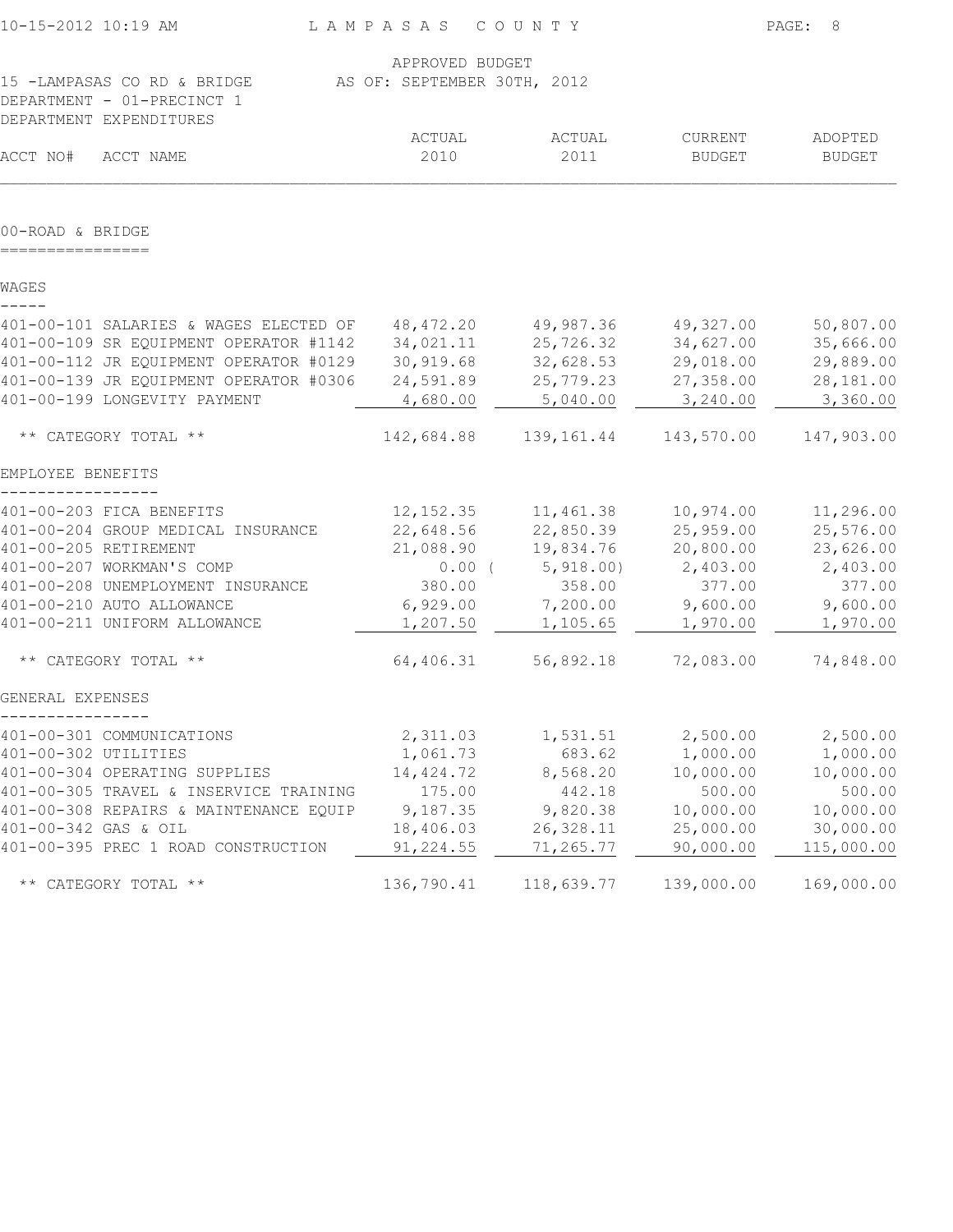|               |                                                                                  | PAGE: 9                                                                                       |                                                                                                                                                                          |  |
|---------------|----------------------------------------------------------------------------------|-----------------------------------------------------------------------------------------------|--------------------------------------------------------------------------------------------------------------------------------------------------------------------------|--|
|               |                                                                                  |                                                                                               |                                                                                                                                                                          |  |
|               |                                                                                  |                                                                                               |                                                                                                                                                                          |  |
| ACTUAL        | ACTUAL                                                                           | CURRENT                                                                                       | ADOPTED                                                                                                                                                                  |  |
| 2010          | 2011                                                                             | BUDGET                                                                                        | <b>BUDGET</b>                                                                                                                                                            |  |
|               |                                                                                  |                                                                                               |                                                                                                                                                                          |  |
| 46,799.67     | 0.00                                                                             | 0.00                                                                                          | 0.00                                                                                                                                                                     |  |
| 46,799.67     | 0.00                                                                             | 0.00                                                                                          | 0.00                                                                                                                                                                     |  |
|               |                                                                                  |                                                                                               |                                                                                                                                                                          |  |
|               |                                                                                  |                                                                                               |                                                                                                                                                                          |  |
| 8,081.62      | 5,157.91                                                                         | 3,476.00                                                                                      | 7,848.00                                                                                                                                                                 |  |
| 54,727.16     | 54,727.16                                                                        |                                                                                               | 121,219.00                                                                                                                                                               |  |
|               |                                                                                  |                                                                                               |                                                                                                                                                                          |  |
|               |                                                                                  |                                                                                               |                                                                                                                                                                          |  |
|               |                                                                                  |                                                                                               |                                                                                                                                                                          |  |
|               |                                                                                  |                                                                                               |                                                                                                                                                                          |  |
| ============= | =============                                                                    |                                                                                               | =============                                                                                                                                                            |  |
|               | 401-00-903 CAPITAL PURCHASES - PRINCIP<br>401-00-904 CAPITAL PURCHASES - INTERES | LAMPASAS COUNTY<br>APPROVED BUDGET<br>15 -LAMPASAS CO RD & BRIDGE AS OF: SEPTEMBER 30TH, 2012 | 46,645.54 49,569.25 41,335.00 113,371.00<br>44,811.00<br>445,408.43 369,420.55 399,464.00 512,970.00<br>445,408.43 369,420.55 399,464.00 512,970.00<br>$=$ ============= |  |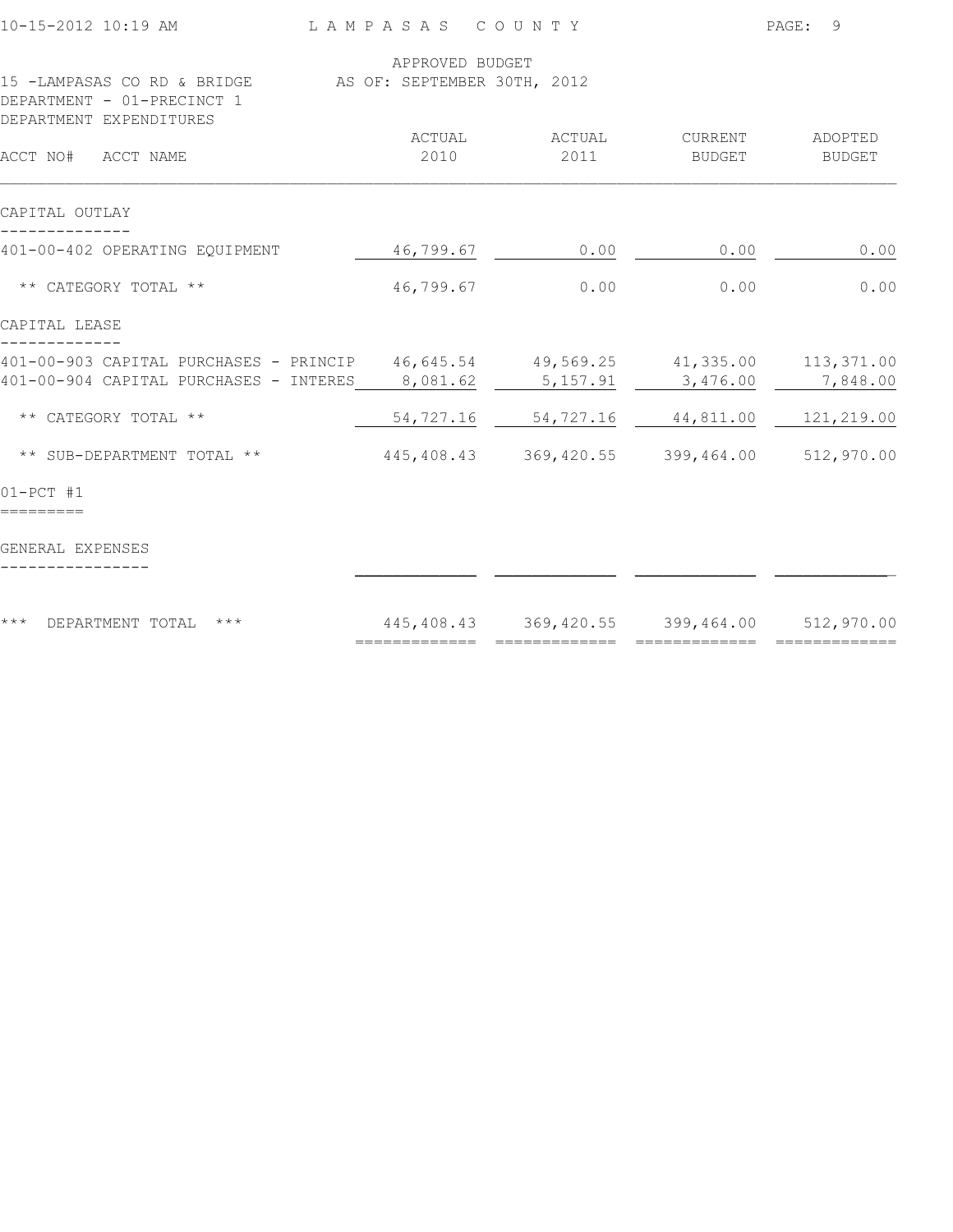| 10-15-2012 10:19 AM                    | LAMPASAS COUNTY             |             |               | PAGE: 10      |
|----------------------------------------|-----------------------------|-------------|---------------|---------------|
|                                        | APPROVED BUDGET             |             |               |               |
| 15 -LAMPASAS CO RD & BRIDGE            | AS OF: SEPTEMBER 30TH, 2012 |             |               |               |
| DEPARTMENT - 02-PRECINCT 2             |                             |             |               |               |
| DEPARTMENT EXPENDITURES                |                             |             |               |               |
|                                        | ACTUAL                      | ACTUAL      | CURRENT       | ADOPTED       |
| ACCT NO#<br>ACCT NAME                  | 2010                        | 2011        | <b>BUDGET</b> | <b>BUDGET</b> |
| 00-ROAD & BRIDGE                       |                             |             |               |               |
| WAGES                                  |                             |             |               |               |
|                                        |                             |             |               |               |
| 402-00-101 SALARIES & WAGES ELECTED OF | 48,472.20                   | 50, 107.88  | 49,327.00     | 50,807.00     |
| 402-00-112 JR EQUIPMENT OPERATOR #3479 | 24,589.80                   | 25,590.05   | 27,354.00     | 29,886.00     |
| 402-00-138 SR EQUIPMENT OPERATOR #2340 | 28,500.92                   | 29,907.90   | 31,705.00     | 32,654.00     |
| 402-00-139 JR EQUIPMENT OPERATOR #1993 | 29,340.80                   | 30,106.98   | 32,639.00     | 33,618.00     |
| 402-00-199 LONGEVITY PAYMENT           | 3,360.00                    | 3,600.00    | 4,440.00      | 3,960.00      |
| ** CATEGORY TOTAL **                   | 134,263.72                  | 139, 312.81 | 145,465.00    | 150,925.00    |
| EMPLOYEE BENEFITS                      |                             |             |               |               |
| 402-00-203 FICA BENEFITS               | 10,663.79                   | 10,381.52   | 11,128.00     | 11,583.00     |
| 402-00-204 GROUP MEDICAL INSURANCE     | 19,290.42                   | 21,592.98   | 21,773.00     | 21,486.00     |
| 402-00-205 RETIREMENT                  | 19,739.13                   | 19,944.57   | 21,528.00     | 24, 225.00    |
| 402-00-207 WORKMEN'S COMP              | 0.00                        | 2,403.00    | 2,403.00      | 2,403.00      |
| 402-00-208 UNEMPLOYMENT INSURANCE      | 343.00                      | 319.00      | 385.00        | 385.00        |
| 402-00-210 AUTO ALLOWANCE              | 6,912.00                    | 7,650.00    | 9,600.00      | 9,600.00      |
| 402-00-211 UNIFORM ALLOWANCE           | 759.20                      | 788.65      | 1,470.00      | 1,470.00      |
| 402-00-212 PHONE ALLOWANCE             | 0.00                        | 0.00        | 1,260.00      | 1,440.00      |
| ** CATEGORY TOTAL **                   | 57,707.54                   | 63,079.72   | 69,547.00     | 72,592.00     |
| GENERAL EXPENSES                       |                             |             |               |               |
| 402-00-301 COMMUNICATIONS              | 1,317.77                    | 644.02      | 600.00        | 650.00        |
| 402-00-302 UTILITIES                   | 622.70                      | 690.25      | 1,000.00      | 750.00        |
| 402-00-304 OPERATING SUPPLIES          | 2,559.79                    | 4,152.75    | 6,000.00      | 7,500.00      |
| 402-00-305 TRAVEL & INSERVICE TRAINING | 633.38                      | 370.50      | 500.00        | 500.00        |
| 402-00-308 REPAIRS & MAINTENANCE EQUIP | 7,217.63                    | 7,210.80    | 10,500.00     | 7,500.00      |
| 402-00-342 GAS & OIL                   | 14,096.66                   | 17,905.05   | 17,500.00     | 19,000.00     |
| 402-00-350 BARN CONSTRUCTION           | 4,100.00                    | 0.00        | 0.00          | 30,000.00     |
| 402-00-396 PREC 2 ROAD CONSTRUCTION    | 75, 322.65                  | 84,285.99   | 120,000.00    | 115,000.00    |
| ** CATEGORY TOTAL **                   | 105,870.58                  | 115,259.36  | 156,100.00    | 180,900.00    |
|                                        |                             |             |               |               |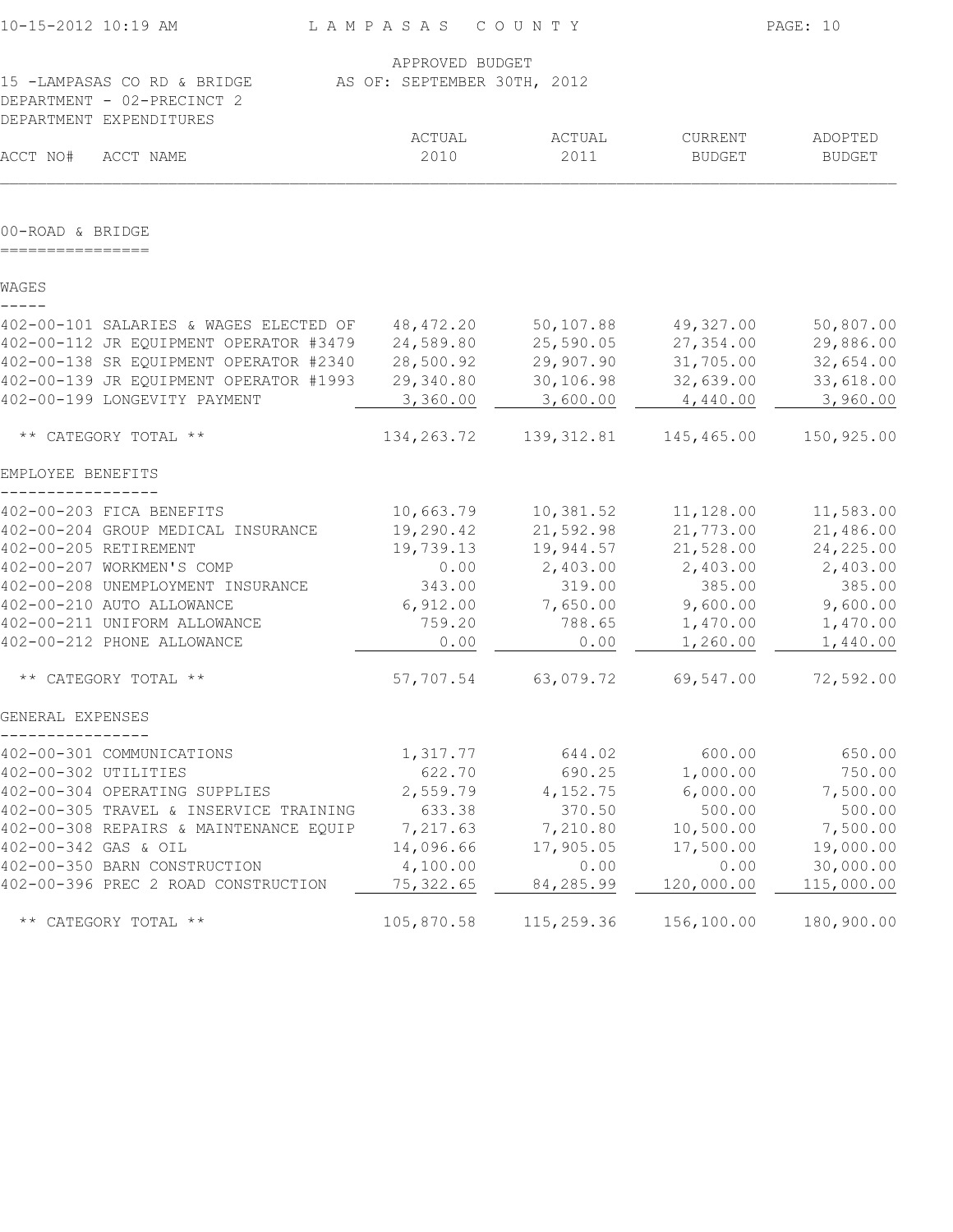| 10-15-2012 10:19 AM                                                                                                      | LAMPASAS COUNTY |                                                              |                                     | PAGE: 11          |
|--------------------------------------------------------------------------------------------------------------------------|-----------------|--------------------------------------------------------------|-------------------------------------|-------------------|
| 15 -LAMPASAS CO RD & BRIDGE AS OF: SEPTEMBER 30TH, 2012                                                                  | APPROVED BUDGET |                                                              |                                     |                   |
| DEPARTMENT - 02-PRECINCT 2<br>DEPARTMENT EXPENDITURES                                                                    |                 |                                                              |                                     |                   |
| ACCT NO# ACCT NAME                                                                                                       | ACTUAL<br>2010  | ACTUAL<br>2011                                               | CURRENT<br>BUDGET                   | ADOPTED<br>BUDGET |
| CAPITAL OUTLAY                                                                                                           |                 |                                                              |                                     |                   |
| 402-00-402 OPERATING EQUIPMENT                                                                                           |                 | 43,127.00 ( 0.48) 15,000.00                                  |                                     | 0.00              |
| ** CATEGORY TOTAL **                                                                                                     | $43,127.00$ (   | 0.48)                                                        | 15,000.00                           | 0.00              |
| CAPITAL LEASE                                                                                                            |                 |                                                              |                                     |                   |
| 402-00-903 CAPITAL PURCHASES - PRINCIP 26,902.15 27,875.48 28,884.00 29,931.00<br>402-00-904 CAPITAL PURCHASES - INTERES | 5,688.21        | 4,714.88                                                     | 3,706.00                            | 2,659.00          |
| ** CATEGORY TOTAL **                                                                                                     | 32,590.36       | 32,590.36                                                    | 32,590.00                           | 32,590.00         |
| ** SUB-DEPARTMENT TOTAL **                                                                                               | 373,559.20      |                                                              | 350, 241.77 418, 702.00 437, 007.00 |                   |
| $02 - PCT$ #2                                                                                                            |                 |                                                              |                                     |                   |
| GENERAL EXPENSES                                                                                                         |                 |                                                              |                                     |                   |
| $***$<br>$\star\star\star$<br>DEPARTMENT TOTAL                                                                           | =============   | 373,559.20 350,241.77 418,702.00 437,007.00<br>============= | =============                       | ==========        |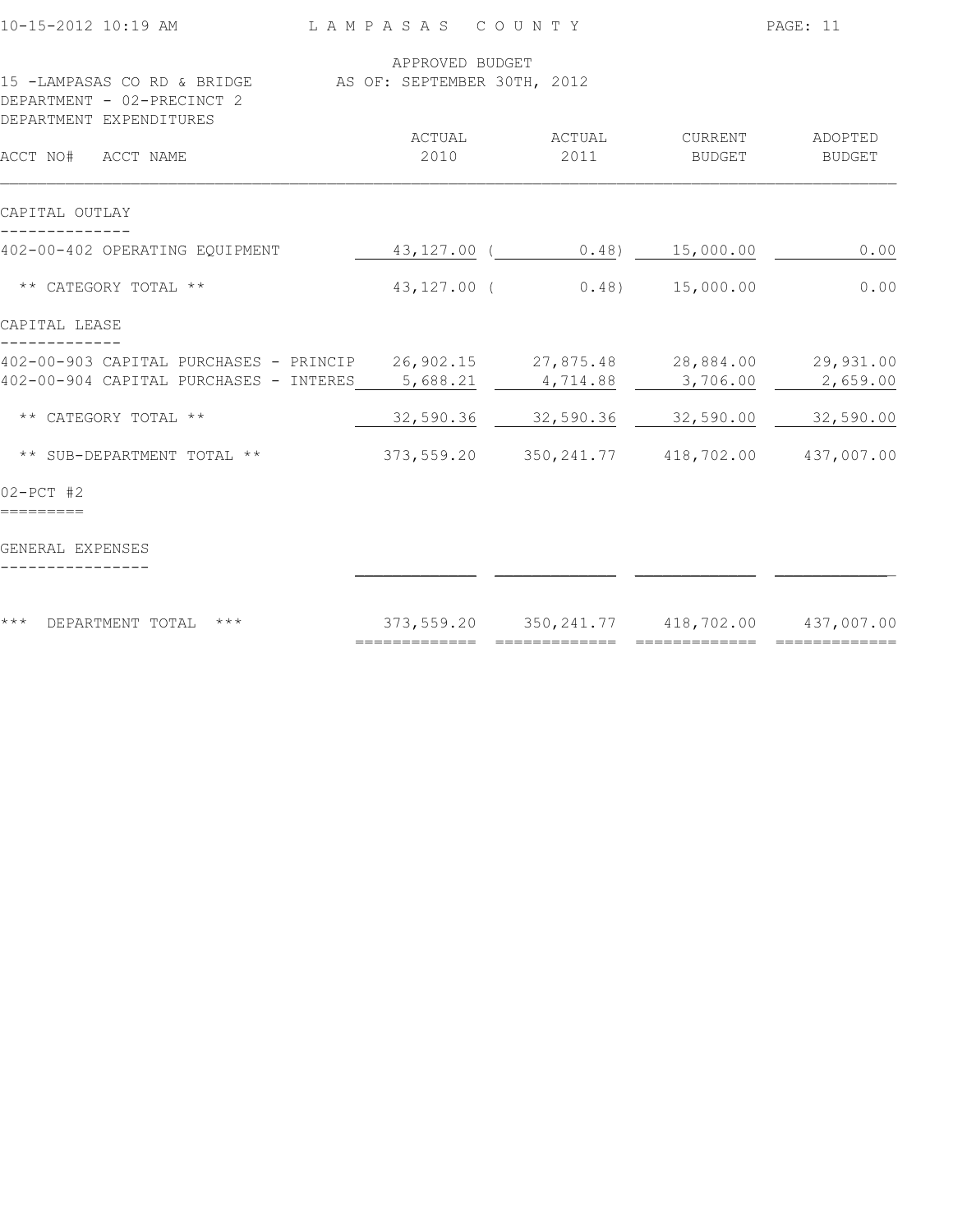| 10-15-2012 10:19 AM                                   | LAMPASAS COUNTY             |             |               | PAGE: 12      |
|-------------------------------------------------------|-----------------------------|-------------|---------------|---------------|
|                                                       | APPROVED BUDGET             |             |               |               |
| 15 -LAMPASAS CO RD & BRIDGE                           | AS OF: SEPTEMBER 30TH, 2012 |             |               |               |
| DEPARTMENT - 03-PRECINCT 3<br>DEPARTMENT EXPENDITURES |                             |             |               |               |
|                                                       | ACTUAL                      | ACTUAL      | CURRENT       | ADOPTED       |
| ACCT NO#<br>ACCT NAME                                 | 2010                        | 2011        | <b>BUDGET</b> | <b>BUDGET</b> |
| 00-ROAD & BRIDGE                                      |                             |             |               |               |
|                                                       |                             |             |               |               |
| WAGES                                                 |                             |             |               |               |
| 403-00-101 SALARIES & WAGES ELECTED OF                | 48,472.20                   | 50,219.24   | 49,327.00     | 50,807.00     |
| 403-00-109 SR EQUIPMENT OPERATOR #2871                | 33,016.72                   | 34,604.98   | 36,728.00     | 37,830.00     |
| 403-00-112 JR EQUIPMENT OPERATOR #0423                | 26,039.36                   | 31,624.80   | 32,656.00     | 34,640.00     |
| 403-00-139 JR EQUIPMENT OPERATOR #0850                | 29,338.72                   | 30,750.31   | 32,637.00     | 33,617.00     |
| 403-00-199 LONGEVITY PAYMENT                          | 2,880.00                    | 3,720.00    | 4,080.00      | 4,440.00      |
| ** CATEGORY TOTAL **                                  | 139,747.00                  | 150,919.33  | 155,428.00    | 161,334.00    |
| EMPLOYEE BENEFITS                                     |                             |             |               |               |
| 403-00-203 FICA BENEFITS                              | 10, 360.30                  | 10,612.19   | 11,890.00     | 12,314.00     |
| 403-00-204 GROUP MEDICAL INSURANCE                    | 26, 176.56                  | 29,246.64   | 29,487.00     | 29,104.00     |
| 403-00-205 RETIREMENT                                 | 20,596.46                   | 21,576.52   | 22,537.00     | 25,813.00     |
| 403-00-207 WORKMEN'S COMP                             | 0.00                        | 2,403.00    | 2,403.00      | 2,403.00      |
| 403-00-208 UNEMPLOYMENT INSURANCE                     | 0.00                        | 367.00      | 424.00        | 424.00        |
| 403-00-210 AUTO ALLOWANCE                             | 7,529.00                    | 7,800.00    | 9,600.00      | 9,600.00      |
| 403-00-211 UNIFORM ALLOWANCE                          | 835.20                      | 850.20      | 2,900.00      | 2,900.00      |
| ** CATEGORY TOTAL **                                  | 65,497.52                   | 72,855.55   | 79,241.00     | 82,558.00     |
| GENERAL EXPENSES                                      |                             |             |               |               |
| 403-00-301 COMMUNICATIONS                             | 1,529.56                    | 960.28      | 1,536.00      | 1,680.00      |
| 403-00-302 UTILITIES                                  | 2,815.61                    | 2,426.14    | 3,000.00      | 3,000.00      |
| 403-00-304 OPERATING SUPPLIES                         | 5,087.17                    | 8,505.56    | 11,600.00     | 10,000.00     |
| 403-00-305 TRAVEL & INSERVICE TRAINING                | 595.14                      | 415.50      | 850.00        | 1,500.00      |
| 403-00-308 REPAIRS & MAINTENANCE EQUIP                | 9,356.72                    | 9,479.52    | 9,000.00      | 10,000.00     |
| 403-00-342 GAS & OIL                                  | 18,757.90                   | 25, 424.36  | 30,000.00     | 24,000.00     |
| 403-00-370 EQUIPMENT RENTAL                           | 0.00                        | 0.00        | 0.00          | 500.00        |
| 403-00-381 911-ADDRESSING SIGNS                       | 349.94                      | 486.83      | 600.00        | 1,800.00      |
| 403-00-393 PREC 3 CATTLE GUARDS                       | 0.00                        | 0.00        | 500.00        | 500.00        |
| 403-00-397 PREC 3 ROAD CONSTRUCTION                   | 122,762.37                  | 139,505.56  | 127,359.00    | 115,000.00    |
| ** CATEGORY TOTAL **                                  | 161,254.41                  | 187, 203.75 | 184,445.00    | 167,980.00    |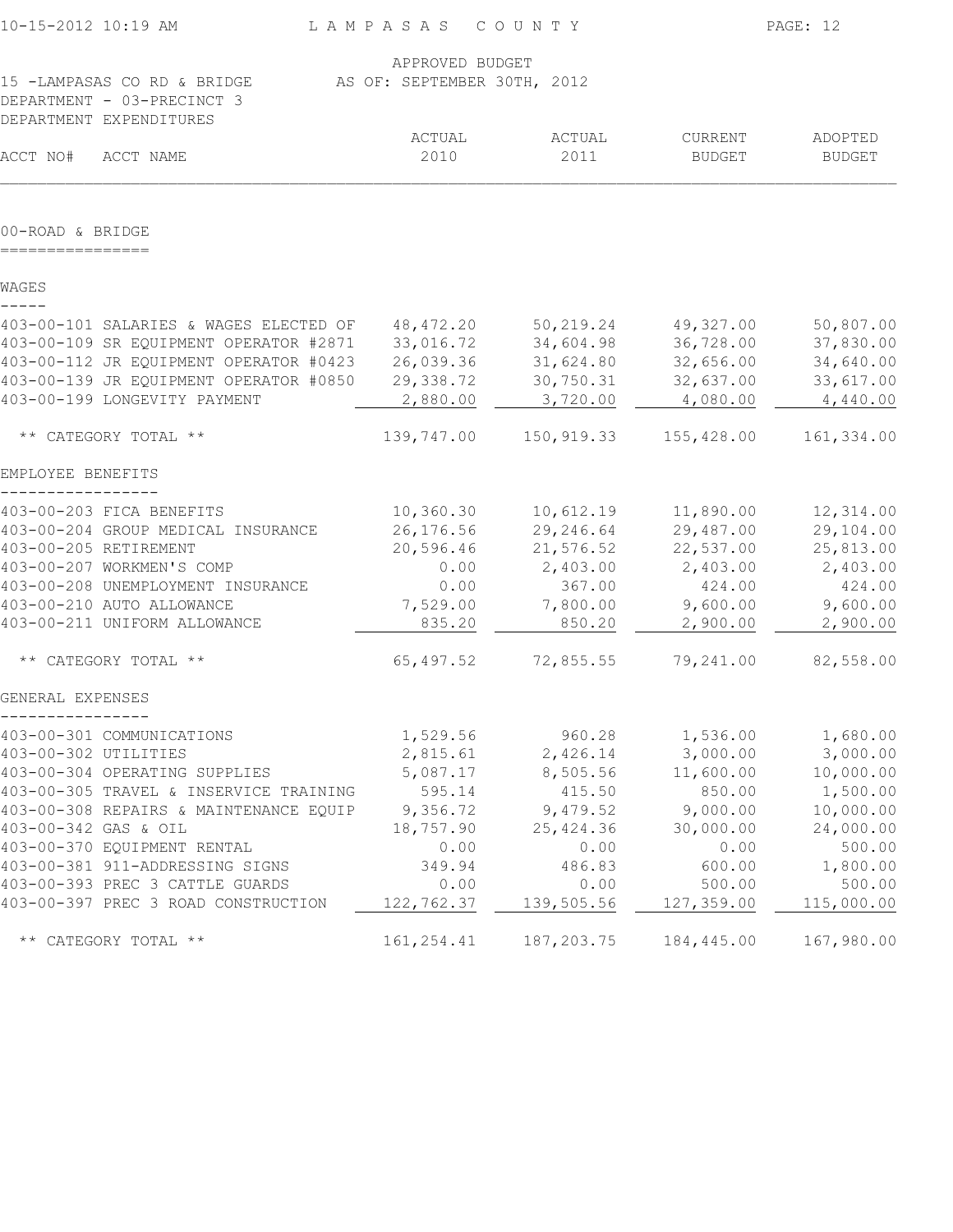| 10-15-2012 10:19 AM                                                                                              | LAMPASAS COUNTY   |                                                 |                  | PAGE: 13      |
|------------------------------------------------------------------------------------------------------------------|-------------------|-------------------------------------------------|------------------|---------------|
|                                                                                                                  | APPROVED BUDGET   |                                                 |                  |               |
| 15 -LAMPASAS CO RD & BRIDGE AS OF: SEPTEMBER 30TH, 2012<br>DEPARTMENT - 03-PRECINCT 3<br>DEPARTMENT EXPENDITURES |                   |                                                 |                  |               |
|                                                                                                                  | ACTUAL            | ACTUAL                                          | CURRENT          | ADOPTED       |
| ACCT NO# ACCT NAME                                                                                               | 2010              | 2011                                            | BUDGET           | <b>BUDGET</b> |
| CAPITAL OUTLAY                                                                                                   |                   |                                                 |                  |               |
| 403-00-402 OPERATING EQUIPMENT                                                                                   | 13,506.48         |                                                 | $0.00$ 15,000.00 | 0.00          |
| ** CATEGORY TOTAL **                                                                                             | 13,506.48         | 0.00                                            | 15,000.00        | 0.00          |
| CAPITAL LEASE                                                                                                    |                   |                                                 |                  |               |
| 403-00-903 CAPITAL PURCHASES - PRINCIP                                                                           |                   | $33,749.62$ $55,873.00$ $28,262.00$ $38,636.00$ |                  |               |
| 403-00-904 CAPITAL PURCHASES - INTERES                                                                           | 6,666.93          | 6,875.62                                        | 1,557.00         | 1,781.00      |
| ** CATEGORY TOTAL **                                                                                             | 40,416.55         | 62,748.62                                       | 29,819.00        | 40, 417.00    |
| ** SUB-DEPARTMENT TOTAL **                                                                                       |                   | 420, 421.96 473, 727.25 463, 933.00 452, 289.00 |                  |               |
| $03-PCT$ #3                                                                                                      |                   |                                                 |                  |               |
| GENERAL EXPENSES                                                                                                 |                   |                                                 |                  |               |
| $***$<br>$\star\star\star$<br>DEPARTMENT TOTAL                                                                   |                   | 420, 421.96 473, 727.25 463, 933.00 452, 289.00 |                  |               |
|                                                                                                                  | $=$ ============= | =============                                   | =============    |               |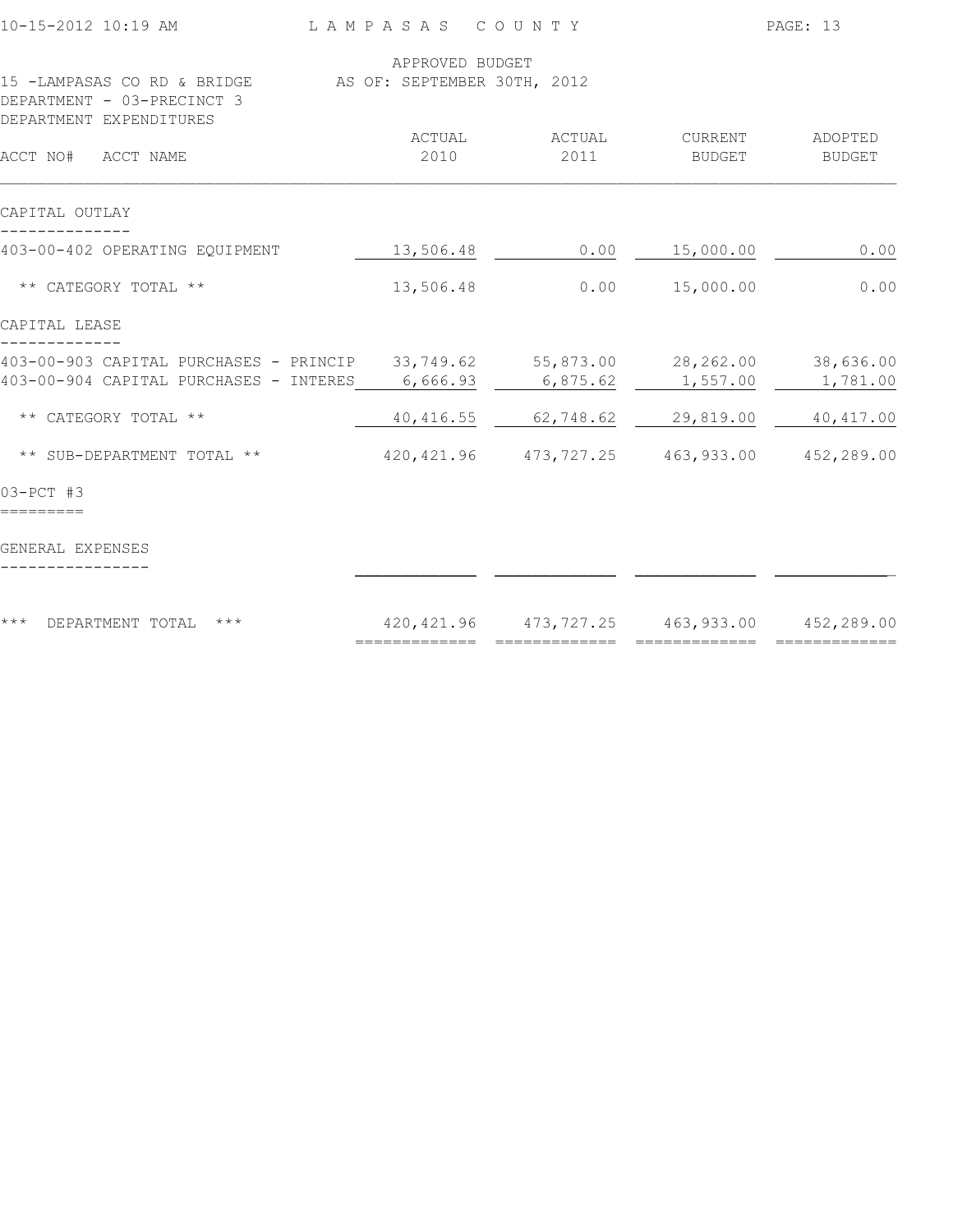| 10-15-2012 10:19 AM                    | LAMPASAS COUNTY             |            |                          | PAGE: 14                 |
|----------------------------------------|-----------------------------|------------|--------------------------|--------------------------|
|                                        | APPROVED BUDGET             |            |                          |                          |
| 15 -LAMPASAS CO RD & BRIDGE            | AS OF: SEPTEMBER 30TH, 2012 |            |                          |                          |
| DEPARTMENT - 04-PRECINCT 4             |                             |            |                          |                          |
| DEPARTMENT EXPENDITURES                | ACTUAL                      | ACTUAL     |                          |                          |
| ACCT NO#<br>ACCT NAME                  | 2010                        | 2011       | CURRENT<br><b>BUDGET</b> | ADOPTED<br><b>BUDGET</b> |
|                                        |                             |            |                          |                          |
| 00-ROAD & BRIDGE                       |                             |            |                          |                          |
| WAGES                                  |                             |            |                          |                          |
| 404-00-101 SALARIES & WAGES ELECTED OF | 48,472.20                   | 50, 132.32 | 49,327.00                | 50,807.00                |
| 404-00-109 SR EQUIPMENT OPERATOR #2880 | 28, 423.16                  | 30,014.15  | 31,690.00                | 32,641.00                |
| 404-00-112 JR EQUIPMENT OPERATOR #3478 | 26,051.23                   | 27,618.55  | 29,016.00                | 29,886.00                |
| 404-00-139 JR EQUIPMENT OPERATOR #461  | 24,758.66                   | 23,691.86  | 28,173.00                | 29,008.00                |
| 404-00-199 LONGEVITY PAYMENT           | 720.00                      | 2,160.00   | 1,800.00                 | 1,080.00                 |
| ** CATEGORY TOTAL **                   | 128,425.25                  | 133,616.88 | 140,006.00               | 143,422.00               |
| EMPLOYEE BENEFITS                      |                             |            |                          |                          |
| 404-00-203 FICA BENEFITS               | 10,874.33                   | 10,621.49  | 10,940.00                | 11,027.00                |
| 404-00-204 GROUP MEDICAL INSURANCE     | 22,648.56                   | 25, 171.89 | 25,959.00                | 25,576.00                |
| 404-00-205 RETIREMENT                  | 18,917.88                   | 19,024.53  | 20,736.00                | 23,063.00                |
| 404-00-207 WORKMEN'S COMP              | 0.00                        | 2,430.00   | 2,430.00                 | 2,430.00                 |
| 404-00-208 UNEMPLOYMENT INSURANCE      | 0.00                        | 415.00     | 424.00                   | 424.00                   |
| 404-00-210 AUTO ALLOWANCE              | 6,929.00                    | 7,200.00   | 9,600.00                 | 9,600.00                 |
| 404-00-211 UNIFORM ALLOWANCE           | 786.80                      | 761.20     | 1,720.00                 | 1,720.00                 |
| ** CATEGORY TOTAL **                   | 60, 156.57                  | 65,624.11  | 71,809.00                | 73,840.00                |
| GENERAL EXPENSES                       |                             |            |                          |                          |
| 404-00-301 COMMUNICATIONS              | 2,734.94                    | 2,101.95   | 2,000.00                 | 2,000.00                 |
| 404-00-302 UTILITIES                   | 679.80                      | 1,024.86   | 1,070.00                 | 1,070.00                 |
| 404-00-304 OPERATING SUPPLIES          | 6, 197.28                   | 9,758.00   | 18,000.00                | 8,000.00                 |
| 404-00-305 TRAVEL & INSERVICE TRAINING | 439.50                      | 175.00     | 600.00                   | 600.00                   |
| 404-00-308 REPAIRS & MAINTENANCE EQUIP | 16,066.96                   | 20,016.75  | 19,000.00                | 16,000.00                |
| 404-00-342 GAS & OIL                   | 29,470.00                   | 24, 232.15 | 40,000.00                | 32,000.00                |
| 404-00-370 EQUIPMENT RENTAL            | 3,520.00                    | 0.00       | 4,000.00                 | 0.00                     |
| 404-00-398 PREC 4 ROAD CONSTRUCTION    | 176,603.99                  | 115,682.99 | 150,000.00               | 130,000.00               |
| ** CATEGORY TOTAL **                   | 235, 712.47                 | 172,991.70 | 234,670.00               | 189,670.00               |
|                                        |                             |            |                          |                          |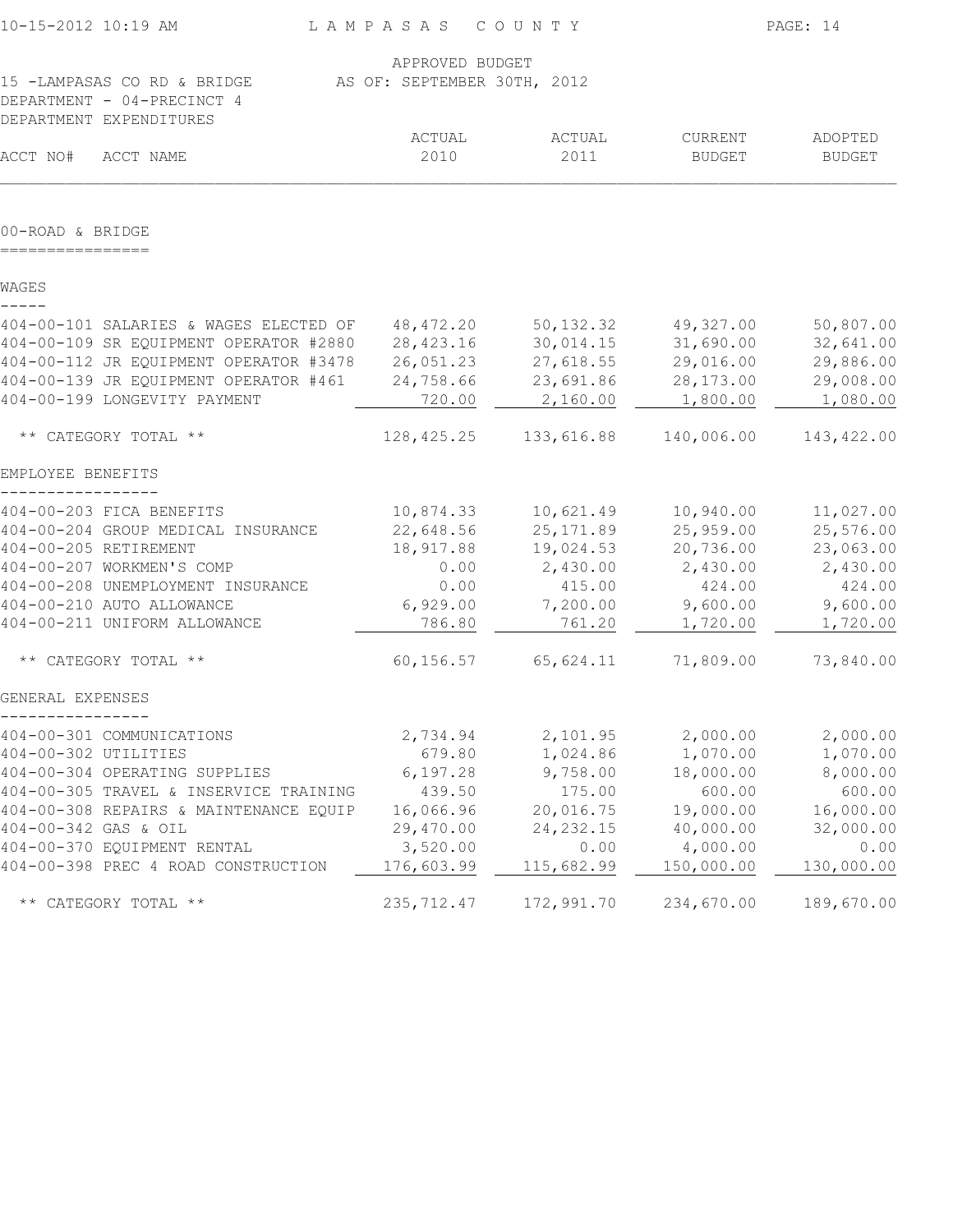| 10-15-2012 10:19 AM                                                                   | LAMPASAS COUNTY |                                                     |               | PAGE: 15  |
|---------------------------------------------------------------------------------------|-----------------|-----------------------------------------------------|---------------|-----------|
| 15 -LAMPASAS CO RD & BRIDGE AS OF: SEPTEMBER 30TH, 2012<br>DEPARTMENT - 04-PRECINCT 4 | APPROVED BUDGET |                                                     |               |           |
| DEPARTMENT EXPENDITURES                                                               | ACTUAL          | ACTUAL                                              | CURRENT       | ADOPTED   |
| ACCT NO# ACCT NAME                                                                    | 2010            | 2011                                                | <b>BUDGET</b> | BUDGET    |
| CAPITAL OUTLAY                                                                        |                 |                                                     |               |           |
| 404-00-402 OPERATING EQUIPMENT                                                        | 0.00            | 50,661.69                                           | 0.00          | 0.00      |
| ** CATEGORY TOTAL **                                                                  | 0.00            | 50,661.69                                           | 0.00          | 0.00      |
| CAPITAL LEASE                                                                         |                 |                                                     |               |           |
| 404-00-903 CAPITAL PURCHASES - PRINCIP                                                | 0.00            | 0.00                                                | 0.00          | 59,283.00 |
| 404-00-904 CAPITAL PURCHASES - INTERES                                                | 0.00            | 0.00                                                | 0.00          | 5,121.00  |
| ** CATEGORY TOTAL **                                                                  | 0.00            | 0.00                                                | 0.00          | 64,404.00 |
| ** SUB-DEPARTMENT TOTAL **                                                            |                 | 424, 294. 29 422, 894. 38 446, 485. 00 471, 336. 00 |               |           |
| $04 - PCT$ #4                                                                         |                 |                                                     |               |           |
| GENERAL EXPENSES                                                                      |                 |                                                     |               |           |
| $***$<br>DEPARTMENT TOTAL<br>$***$                                                    | =============   | 424, 294. 29 422, 894. 38 446, 485. 00 471, 336. 00 |               |           |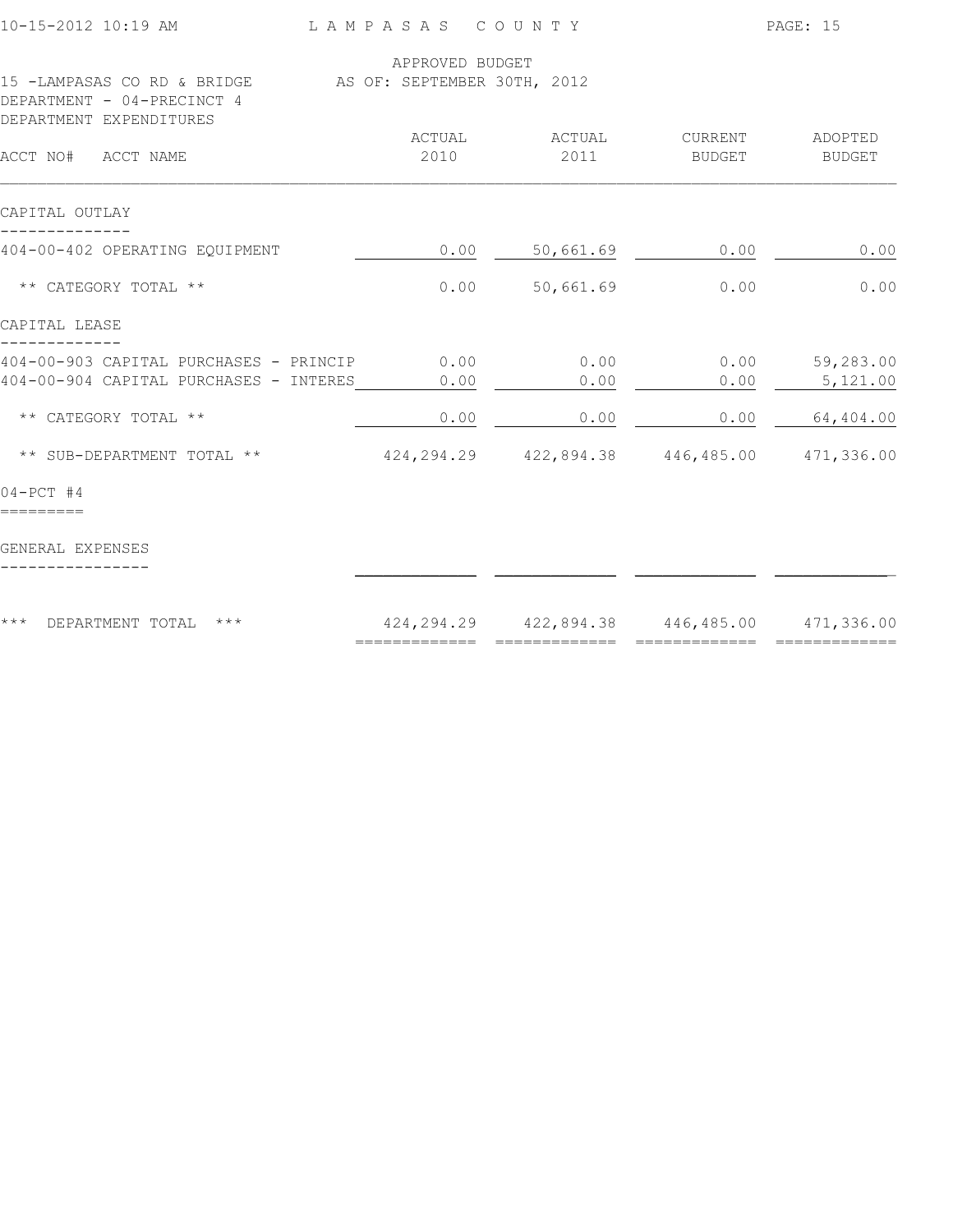| APPROVED BUDGET           |                       |                                                                                 |                                                                                                                                                  |
|---------------------------|-----------------------|---------------------------------------------------------------------------------|--------------------------------------------------------------------------------------------------------------------------------------------------|
| ACTUAL<br>2010            | ACTUAL<br>2011        | CURRENT<br>BUDGET                                                               | ADOPTED<br><b>BUDGET</b>                                                                                                                         |
|                           |                       |                                                                                 |                                                                                                                                                  |
|                           |                       |                                                                                 |                                                                                                                                                  |
|                           |                       |                                                                                 |                                                                                                                                                  |
|                           |                       |                                                                                 |                                                                                                                                                  |
| 3,167.00<br>0.00<br>45.00 | 0.00<br>0.00<br>18.00 | 0.00<br>400,000.00<br>0.00                                                      | 16,000.00<br>0.00<br>0.00<br>0.00                                                                                                                |
|                           |                       |                                                                                 | 16,000.00                                                                                                                                        |
|                           |                       |                                                                                 |                                                                                                                                                  |
| 206, 912.79               | 511.99                | 0.00                                                                            | 0.00                                                                                                                                             |
| 206, 912.79               | 511.99                | 0.00                                                                            | 0.00                                                                                                                                             |
| 35,000.00                 | 42,500.00             | 35,100.00                                                                       | 0.00                                                                                                                                             |
| 35,000.00                 | 42,500.00             | 35,100.00                                                                       | 0.00                                                                                                                                             |
|                           |                       |                                                                                 |                                                                                                                                                  |
| 22,674.51<br>904.71       | 24,604.54<br>5,186.99 | 55,666.00<br>7,054.00                                                           | 26,561.00<br>3,230.00                                                                                                                            |
| 23,579.22                 | 29,791.53             | 62,720.00                                                                       | 29,791.00                                                                                                                                        |
| 277,822.67                | 84,166.15             | 509,820.00                                                                      | 45,791.00                                                                                                                                        |
|                           |                       |                                                                                 | 45,791.00                                                                                                                                        |
|                           |                       |                                                                                 |                                                                                                                                                  |
|                           |                       | 15 -LAMPASAS CO RD & BRIDGE AS OF: SEPTEMBER 30TH, 2012<br>9, 118.66 11, 344.63 | 12,000.00<br>12,330.66 11,362.63 412,000.00<br>277,822.67 84,166.15<br>509,820.00<br>1, 941, 506.55 1, 700, 450.10 2, 238, 404.00 1, 919, 393.00 |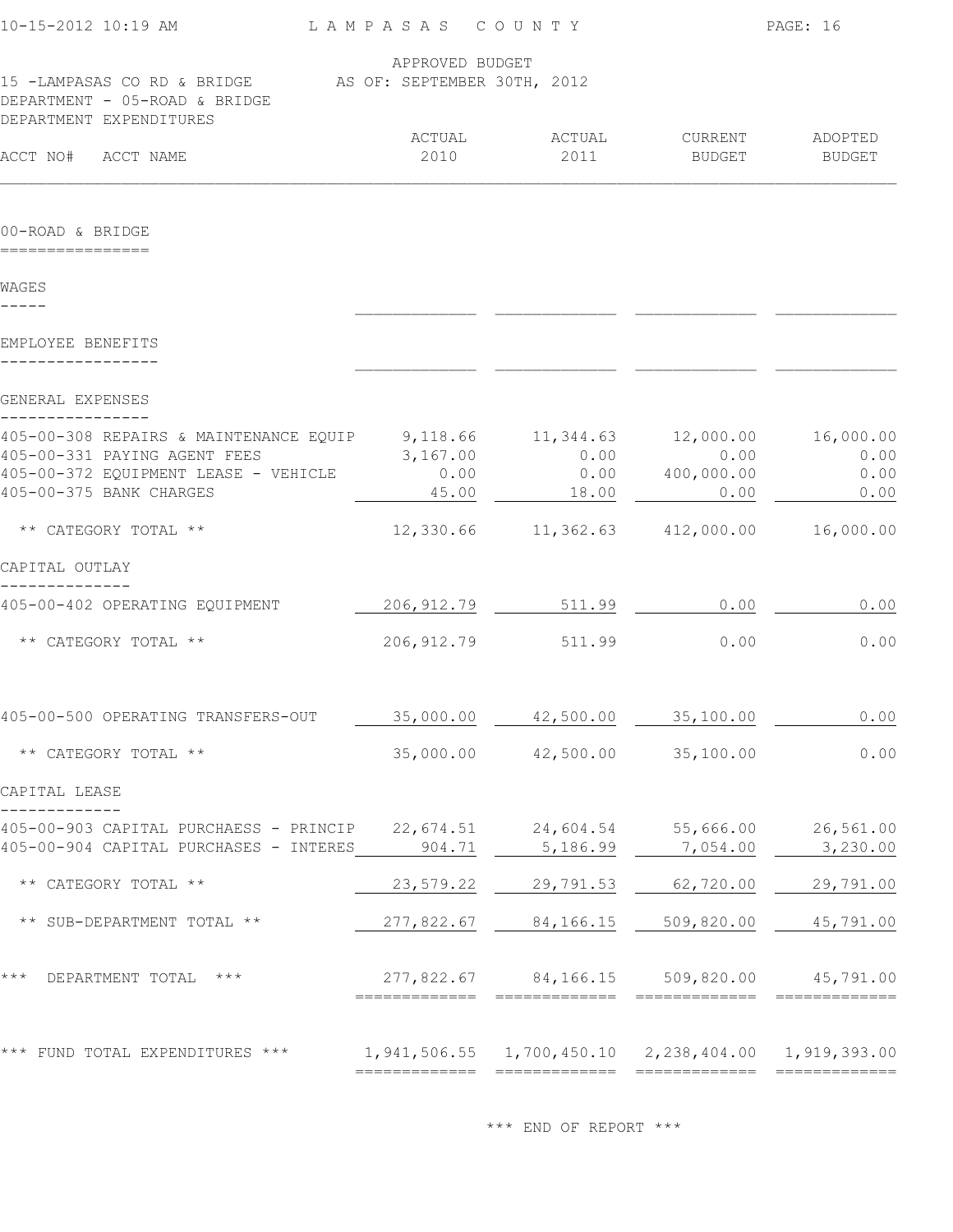| APPROVED BUDGET<br>16 -LAMPASAS CO F M & L R AS OF: SEPTEMBER 30TH, 2012<br>FINANCIAL SUMMARY                         |                   |
|-----------------------------------------------------------------------------------------------------------------------|-------------------|
|                                                                                                                       |                   |
| ACTUAL<br>ACTUAL<br>CURRENT<br>2010<br>2011<br>ACCT NO# ACCT NAME<br>BUDGET                                           | ADOPTED<br>BUDGET |
| REVENUE SUMMARY                                                                                                       |                   |
| 00 F M & L R REVENUE<br>0.00<br>1,095.67<br>624.49                                                                    | 0.00              |
| *** TOTAL REVENUE ***<br>1,095.67<br>624.49<br>0.00                                                                   | 0.00              |
| EXPENDITURE SUMMARY                                                                                                   |                   |
| 01 F M & L R EXPENDITURE<br>43,340.20 28.00 100,000.00 100,000.00                                                     |                   |
| *** TOTAL EXPENDITURES ***<br>43,340.20 28.00 100,000.00 100,000.00<br>============================<br>============== |                   |
| REVENUES OVER/(UNDER) EXPENDITURES (42,244.53) 596.49 (100,000.00) (100,000.00)                                       |                   |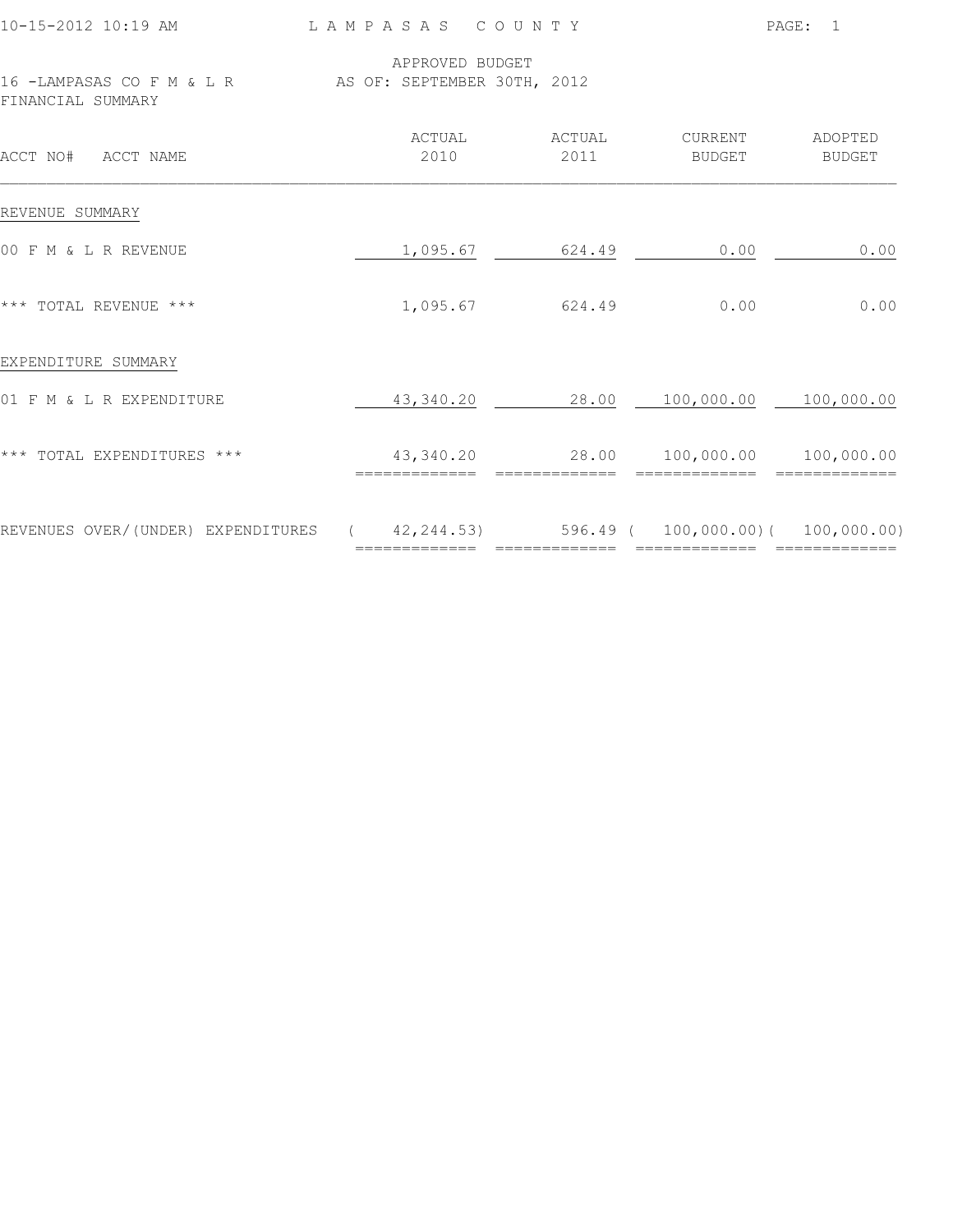| 10-15-2012 10:19 AM                                                                                                                   | LAMPASAS COUNTY |                |                          | PAGE:<br>- 2      |
|---------------------------------------------------------------------------------------------------------------------------------------|-----------------|----------------|--------------------------|-------------------|
| 16 -LAMPASAS CO F M & L R              AS OF: SEPTEMBER 30TH, 2012<br>DEPARTMENT -<br>OO.<br>F M & L R REVENUE<br>DEPARTMENT REVENUES | APPROVED BUDGET |                |                          |                   |
| ACCT NO#<br>ACCT NAME                                                                                                                 | ACTUAL<br>2010  | ACTUAL<br>2011 | <b>CURRENT</b><br>BUDGET | ADOPTED<br>BUDGET |
|                                                                                                                                       |                 |                |                          |                   |
| 100-00-099 INTEREST REVENUE                                                                                                           | 1,095.67        | 624.49         | 0.00                     | 0.00              |
| ** SUB-DEPARTMENT REVENUE TOTAL **                                                                                                    | 1,095.67        | 624.49         | 0.00                     | 0.00              |
| ** DEPARTMENT REVENUE TOTAL **                                                                                                        | 1,095.67        | 624.49         | 0.00                     | 0.00              |
| FUND TOTAL REVENUES ***<br>***                                                                                                        | 1,095.67        | 624.49         | 0.00                     | 0.00              |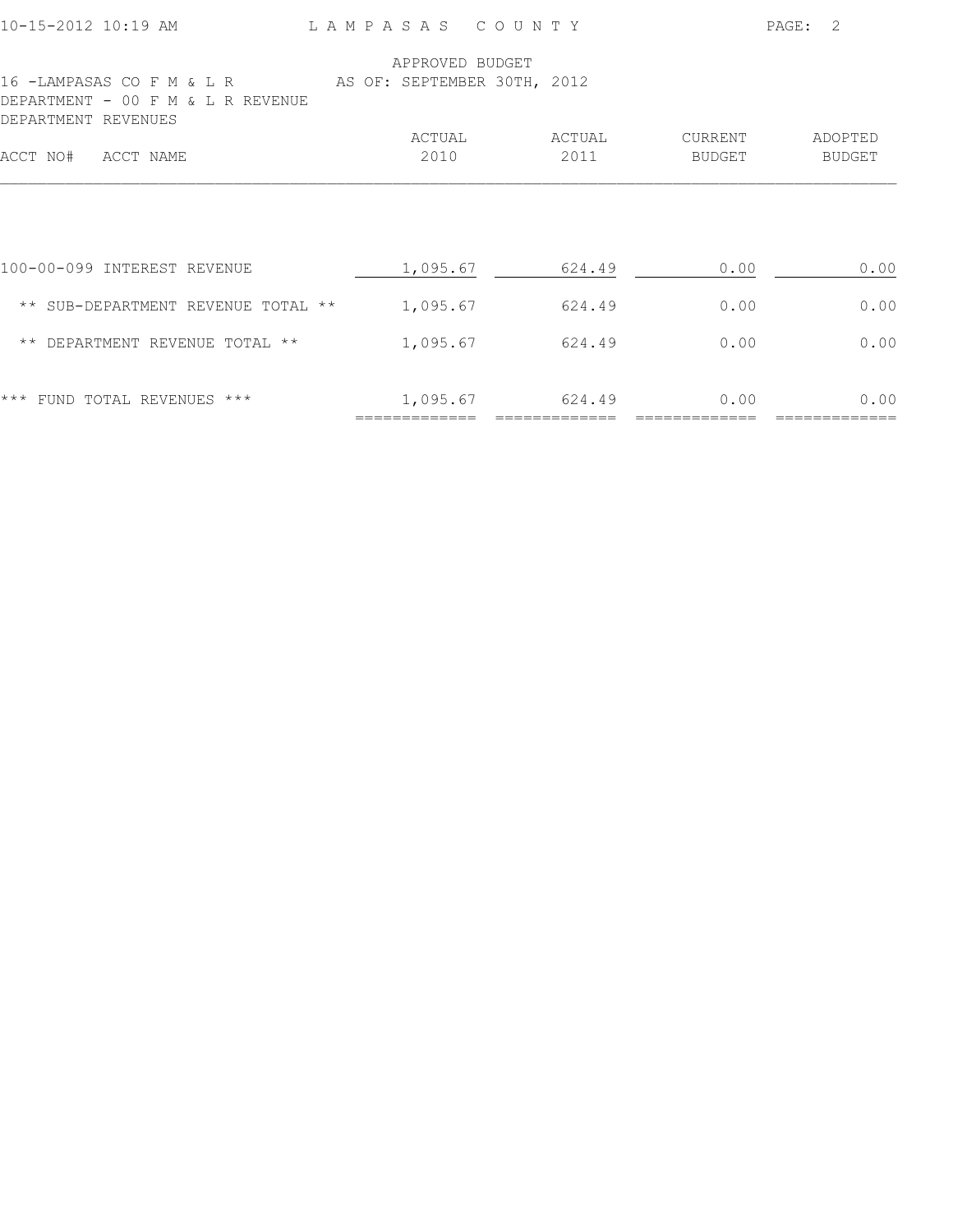|                |                                                                             |                                                                                            | PAGE: 3                                                                                                                                                               |
|----------------|-----------------------------------------------------------------------------|--------------------------------------------------------------------------------------------|-----------------------------------------------------------------------------------------------------------------------------------------------------------------------|
|                |                                                                             |                                                                                            |                                                                                                                                                                       |
| ACTUAL<br>2010 | ACTUAL<br>2011                                                              | CURRENT<br><b>BUDGET</b>                                                                   | ADOPTED<br><b>BUDGET</b>                                                                                                                                              |
|                |                                                                             |                                                                                            |                                                                                                                                                                       |
|                |                                                                             |                                                                                            |                                                                                                                                                                       |
| 0.00           | 28.00                                                                       | 0.00                                                                                       | 0.00                                                                                                                                                                  |
| 0.00           | 28.00                                                                       | 0.00                                                                                       | 0.00                                                                                                                                                                  |
|                |                                                                             |                                                                                            |                                                                                                                                                                       |
|                |                                                                             | 0.00                                                                                       | 0.00                                                                                                                                                                  |
| 43,340.20      | 0.00                                                                        | 0.00                                                                                       | 0.00                                                                                                                                                                  |
| 0.00           |                                                                             |                                                                                            |                                                                                                                                                                       |
| 0.00           | 0.00                                                                        | 100,000.00                                                                                 | 100,000.00                                                                                                                                                            |
| 43,340.20      | 28.00                                                                       | 100,000.00                                                                                 | 100,000.00                                                                                                                                                            |
|                |                                                                             |                                                                                            |                                                                                                                                                                       |
|                |                                                                             |                                                                                            |                                                                                                                                                                       |
|                | DEPARTMENT - 01 F M & L R EXPENDITURE<br>401-00-500 OPERATING TRANSFERS OUT | APPROVED BUDGET<br>16 -LAMPASAS CO F M & L R AS OF: SEPTEMBER 30TH, 2012<br>43,340.20 0.00 | LAMPASAS COUNTY<br>$0.00$ $100,000.00$ $100,000.00$<br>43,340.20 28.00 100,000.00 100,000.00<br>*** FUND TOTAL EXPENDITURES *** 43,340.20 28.00 100,000.00 100,000.00 |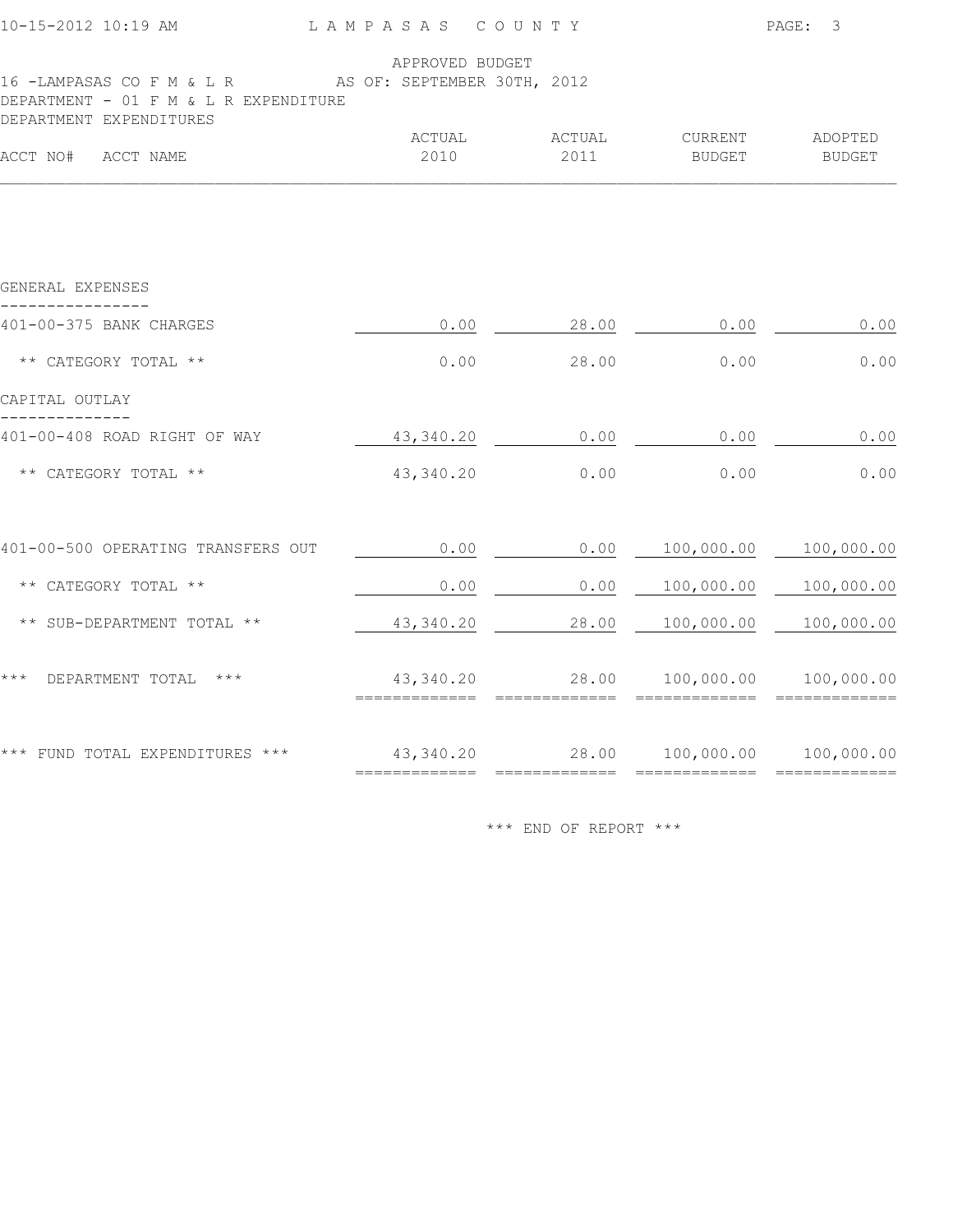|  |  |  |  | 10-15-2012 10:19 AM |  |
|--|--|--|--|---------------------|--|
|--|--|--|--|---------------------|--|

L A M P A S A S C O U N T Y PAGE: 1

 APPROVED BUDGET AS OF: SEPTEMBER 30TH, 2012

|                   |  | 17 -LAMPASAS CO CLEARING ACCT |  |
|-------------------|--|-------------------------------|--|
| FINANCIAI SUMMARY |  |                               |  |

| ACCT NO#<br>ACCT NAME              | ACTUAL<br>2010 | ACTUAL<br>2011 | CURRENT<br><b>BUDGET</b>    | ADOPTED<br><b>BUDGET</b>     |
|------------------------------------|----------------|----------------|-----------------------------|------------------------------|
| REVENUE SUMMARY                    |                |                |                             |                              |
| 00-REVENUE                         | 745.31         | 576.51         | 0.00                        | 0.00                         |
| *** TOTAL REVENUE ***              | 745.31         | 576.51         | 0.00                        | 0.00                         |
| EXPENDITURE SUMMARY                |                |                |                             |                              |
| 01-EXPENDITURES                    | 0.00           | 4.00           | 50,000.00                   | 105,000.00                   |
| *** TOTAL EXPENDITURES ***         | 0.00           | 4.00           | 50,000.00                   | 105,000.00                   |
| REVENUES OVER/(UNDER) EXPENDITURES | 745.31         | 572.51 (       | $50,000.00)$ (<br>========= | 105,000.00)<br>============= |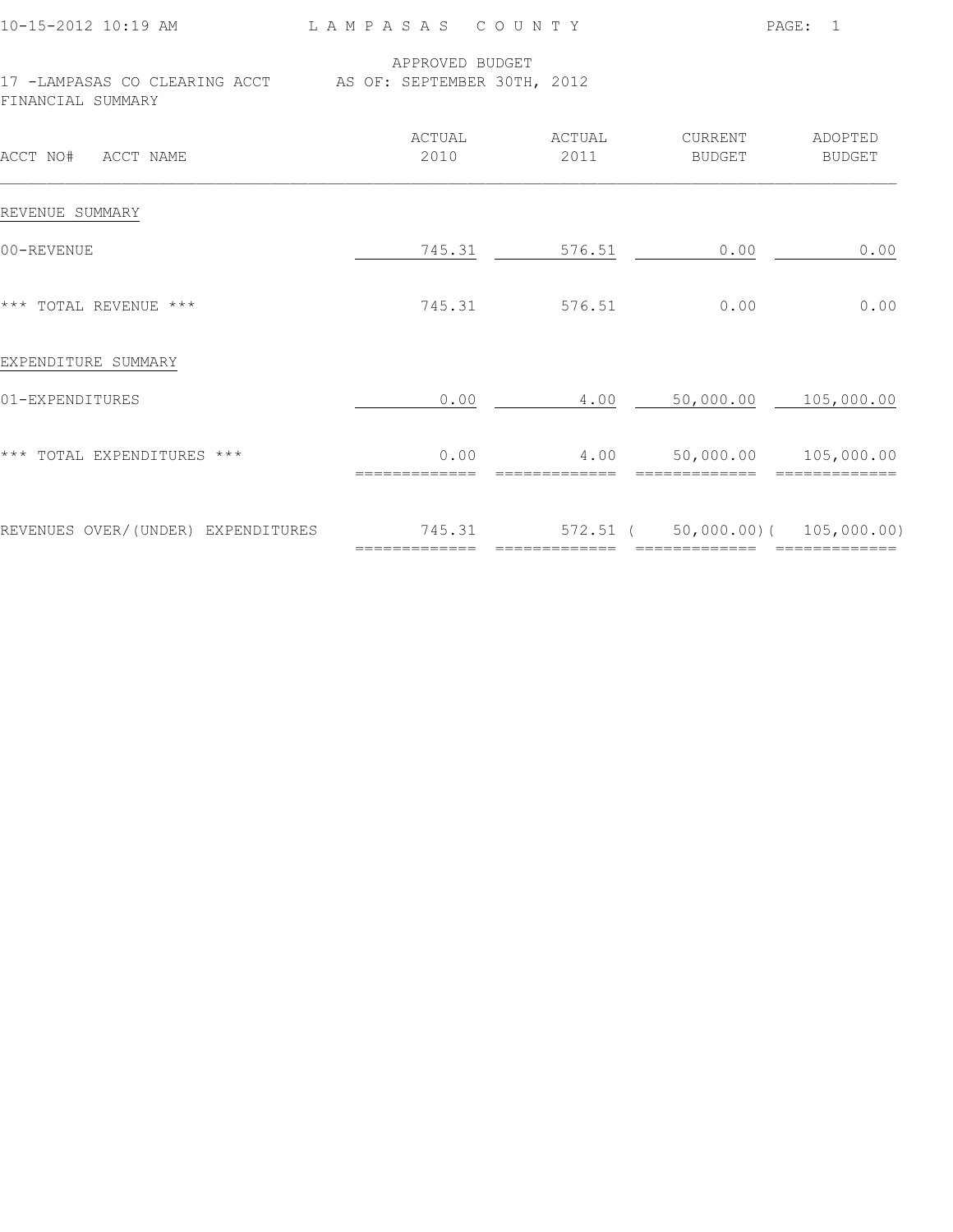| 10-15-2012 10:19 AM                                                                                         | LAMPASAS COUNTY |        |         | $\mathcal{L}$<br>PAGE: |
|-------------------------------------------------------------------------------------------------------------|-----------------|--------|---------|------------------------|
|                                                                                                             | APPROVED BUDGET |        |         |                        |
| 17 -LAMPASAS CO CLEARING ACCT AS OF: SEPTEMBER 30TH, 2012<br>DEPARTMENT - 00-REVENUE<br>DEPARTMENT REVENUES |                 |        |         |                        |
|                                                                                                             | ACTUAL          | ACTUAL | CURRENT | ADOPTED                |
| ACCT NO#<br>ACCT NAME                                                                                       | 2010            | 2011   | BUDGET  | <b>BUDGET</b>          |
| 100-00-099 INTEREST REVENUE                                                                                 | 745.31          | 576.51 | 0.00    | 0.00                   |
| ** SUB-DEPARTMENT REVENUE TOTAL **                                                                          | 745.31          | 576.51 | 0.00    | 0.00                   |
| ** DEPARTMENT REVENUE TOTAL **                                                                              | 745.31          | 576.51 | 0.00    | 0.00                   |
| *** FUND TOTAL REVENUES ***                                                                                 | 745.31          | 576.51 | 0.00    | 0.00                   |
|                                                                                                             |                 |        |         |                        |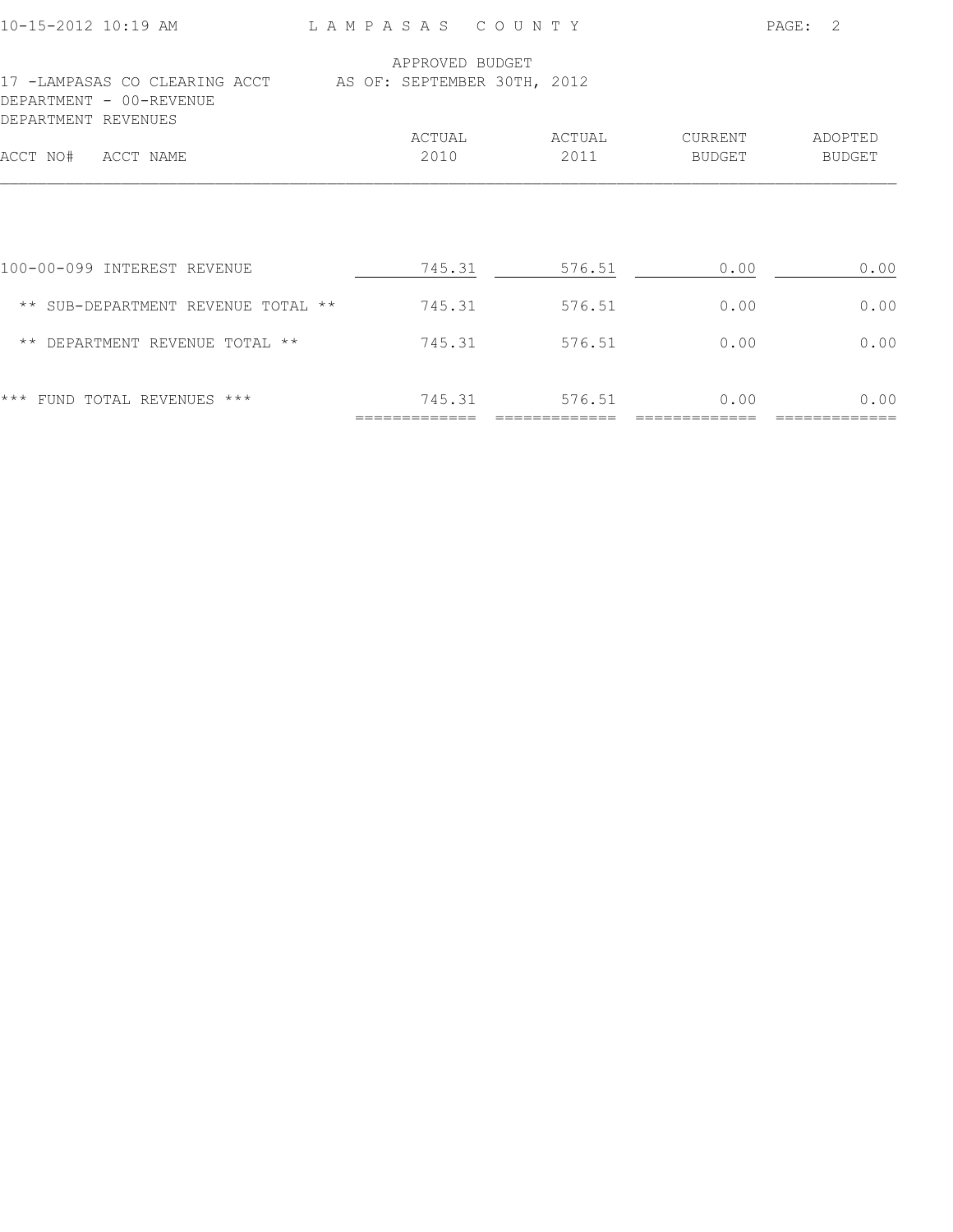| 10-15-2012 10:19 AM                                                                       | LAMPASAS COUNTY       |                |                   | PAGE:<br>3                            |
|-------------------------------------------------------------------------------------------|-----------------------|----------------|-------------------|---------------------------------------|
| 17 -LAMPASAS CO CLEARING ACCT AS OF: SEPTEMBER 30TH, 2012<br>DEPARTMENT - 01-EXPENDITURES | APPROVED BUDGET       |                |                   |                                       |
| DEPARTMENT EXPENDITURES<br>ACCT NO#<br>ACCT NAME                                          | ACTUAL<br>2010        | ACTUAL<br>2011 | CURRENT<br>BUDGET | ADOPTED<br><b>BUDGET</b>              |
|                                                                                           |                       |                |                   |                                       |
| GENERAL EXPENSES                                                                          |                       |                |                   |                                       |
| 401-00-375 BANK CHARGES                                                                   | 0.00                  | 4.00           | 0.00              | 0.00                                  |
| ** CATEGORY TOTAL **                                                                      | 0.00                  | 4.00           | 0.00              | 0.00                                  |
| 401-00-500 OPERATING TRANSFERS-OUT                                                        | 0.00                  | 0.00           | 50,000.00         | 105,000.00                            |
| ** CATEGORY TOTAL **                                                                      | 0.00                  | 0.00           | 50,000.00         | 105,000.00                            |
| ** SUB-DEPARTMENT TOTAL **                                                                | 0.00                  | 4.00           | 50,000.00         | 105,000.00                            |
| $***$<br>DEPARTMENT TOTAL<br>$\star\star\star$                                            | 0.00<br>============= | 4.00           |                   | 50,000.00 105,000.00<br>============= |
| *** FUND TOTAL EXPENDITURES ***                                                           | 0.00                  | 4.00           |                   | 50,000.00 105,000.00                  |
|                                                                                           |                       |                |                   |                                       |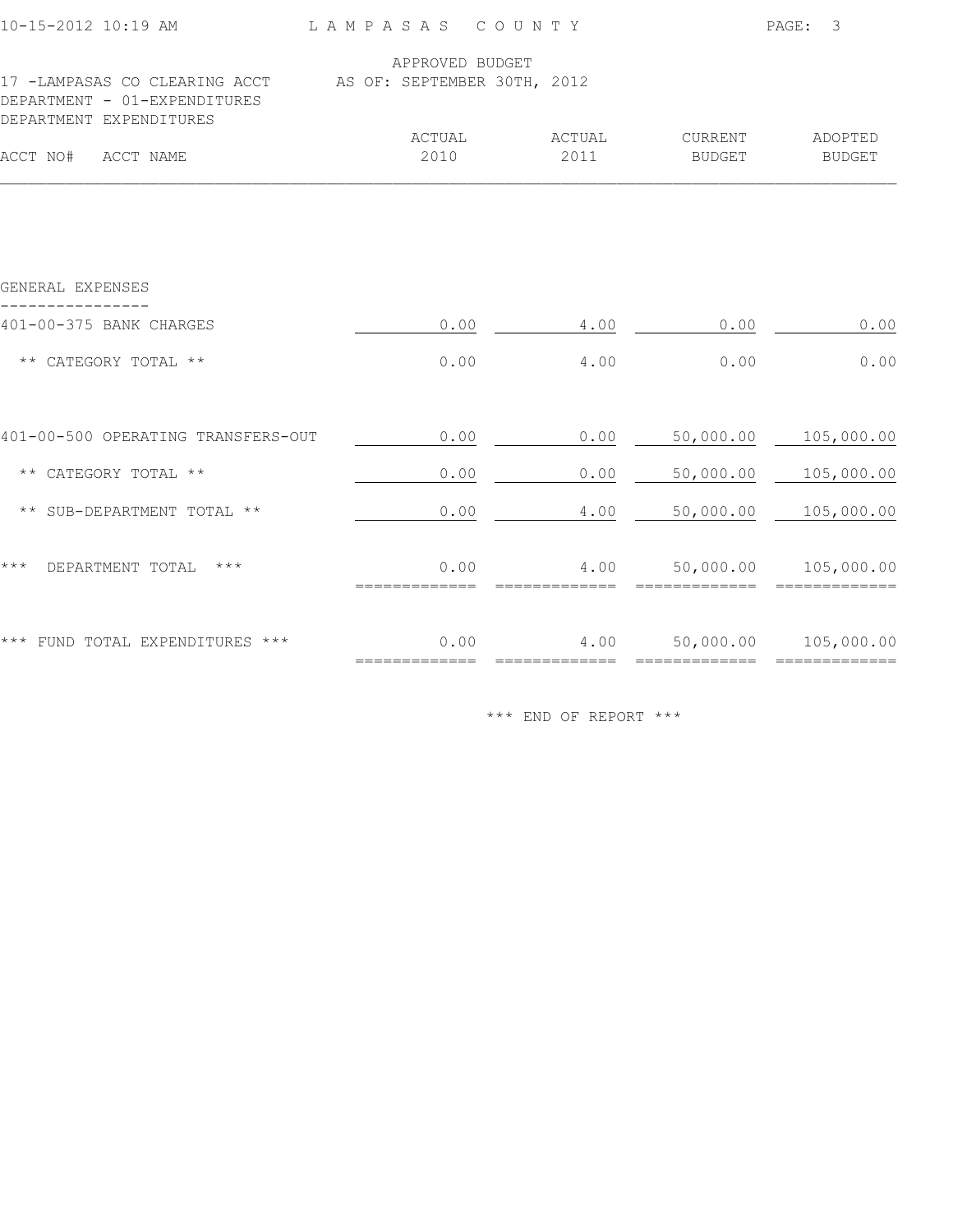|                |                |                                                                                                                           | PAGE:<br>$\overline{1}$                                  |  |  |
|----------------|----------------|---------------------------------------------------------------------------------------------------------------------------|----------------------------------------------------------|--|--|
|                |                |                                                                                                                           |                                                          |  |  |
| ACTUAL<br>2010 | ACTUAL<br>2011 | CURRENT<br>BUDGET                                                                                                         | ADOPTED<br>BUDGET                                        |  |  |
|                |                |                                                                                                                           |                                                          |  |  |
|                |                | 0.00                                                                                                                      | 0.00                                                     |  |  |
|                |                | 0.00                                                                                                                      | 0.00                                                     |  |  |
|                |                |                                                                                                                           |                                                          |  |  |
|                |                |                                                                                                                           |                                                          |  |  |
|                | ============== | 0.00                                                                                                                      | 0.00                                                     |  |  |
|                |                | LAMPASAS COUNTY<br>APPROVED BUDGET<br>19 -LAMPASAS CO ADULT PROB AS OF: SEPTEMBER 30TH, 2012<br>119.68<br>54.31<br>119.68 | 54.31<br>REVENUES OVER/(UNDER) EXPENDITURES 119.68 54.31 |  |  |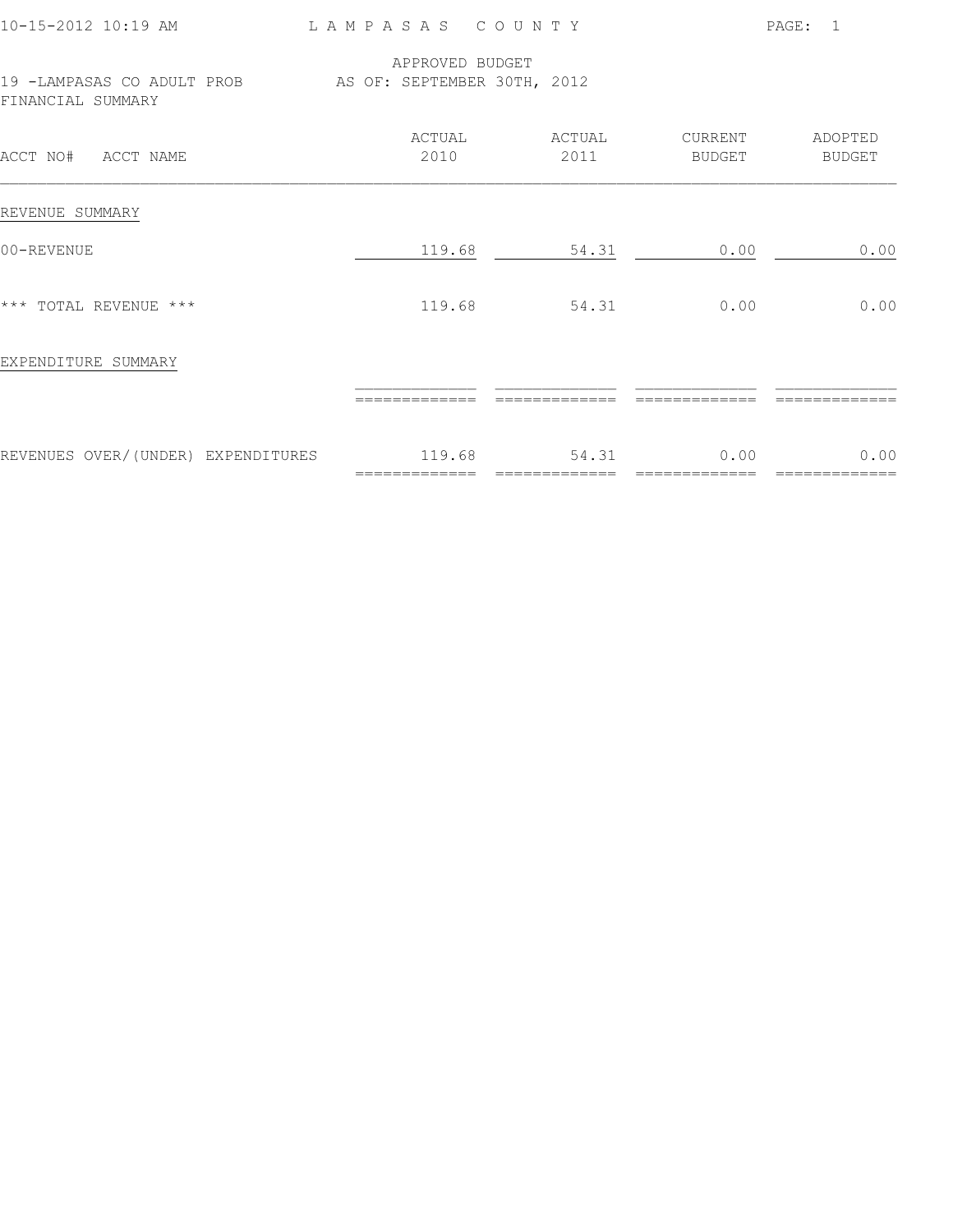| ADOPTED       |
|---------------|
| <b>BUDGET</b> |
| 0.00          |
| 0.00          |
| 0.00          |
| 0.00          |
|               |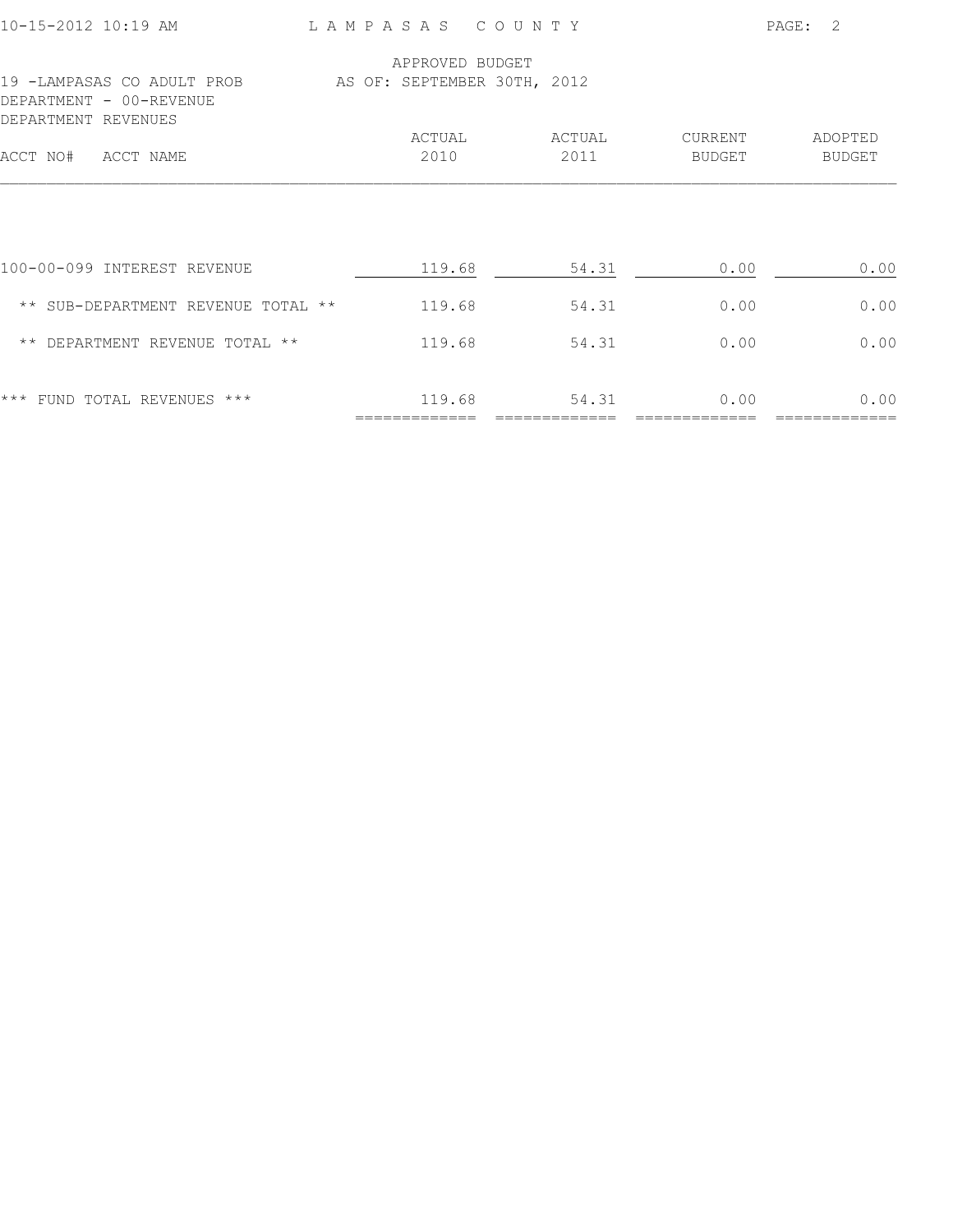| $10 - 15 - 2012$ 10:19 AM                                                             | LAMPASAS COUNTY             |        |                | PAGE: 3       |
|---------------------------------------------------------------------------------------|-----------------------------|--------|----------------|---------------|
|                                                                                       | APPROVED BUDGET             |        |                |               |
| 19 -LAMPASAS CO ADULT PROB<br>DEPARTMENT - 01-EXPENDITURES<br>DEPARTMENT EXPENDITURES | AS OF: SEPTEMBER 30TH, 2012 |        |                |               |
|                                                                                       | ACTUAL                      | ACTUAL | <b>CURRENT</b> | ADOPTED       |
| ACCT NO#<br>ACCT NAME                                                                 | 2010                        | 2011   | <b>BUDGET</b>  | <b>BUDGET</b> |
|                                                                                       |                             |        |                |               |

GENERAL EXPENSES

---------------- \_\_\_\_\_\_\_\_\_\_\_\_\_ \_\_\_\_\_\_\_\_\_\_\_\_\_ \_\_\_\_\_\_\_\_\_\_\_\_\_ \_\_\_\_\_\_\_\_\_\_\_\_\_ \_\_\_\_\_\_\_\_\_\_\_\_\_ \_\_\_\_\_\_\_\_\_\_\_\_\_ \_\_\_\_\_\_\_\_\_\_\_\_\_ \_\_\_\_\_\_\_\_\_\_\_\_\_ ============= ============= ============= ============= ============= ============= ============= =============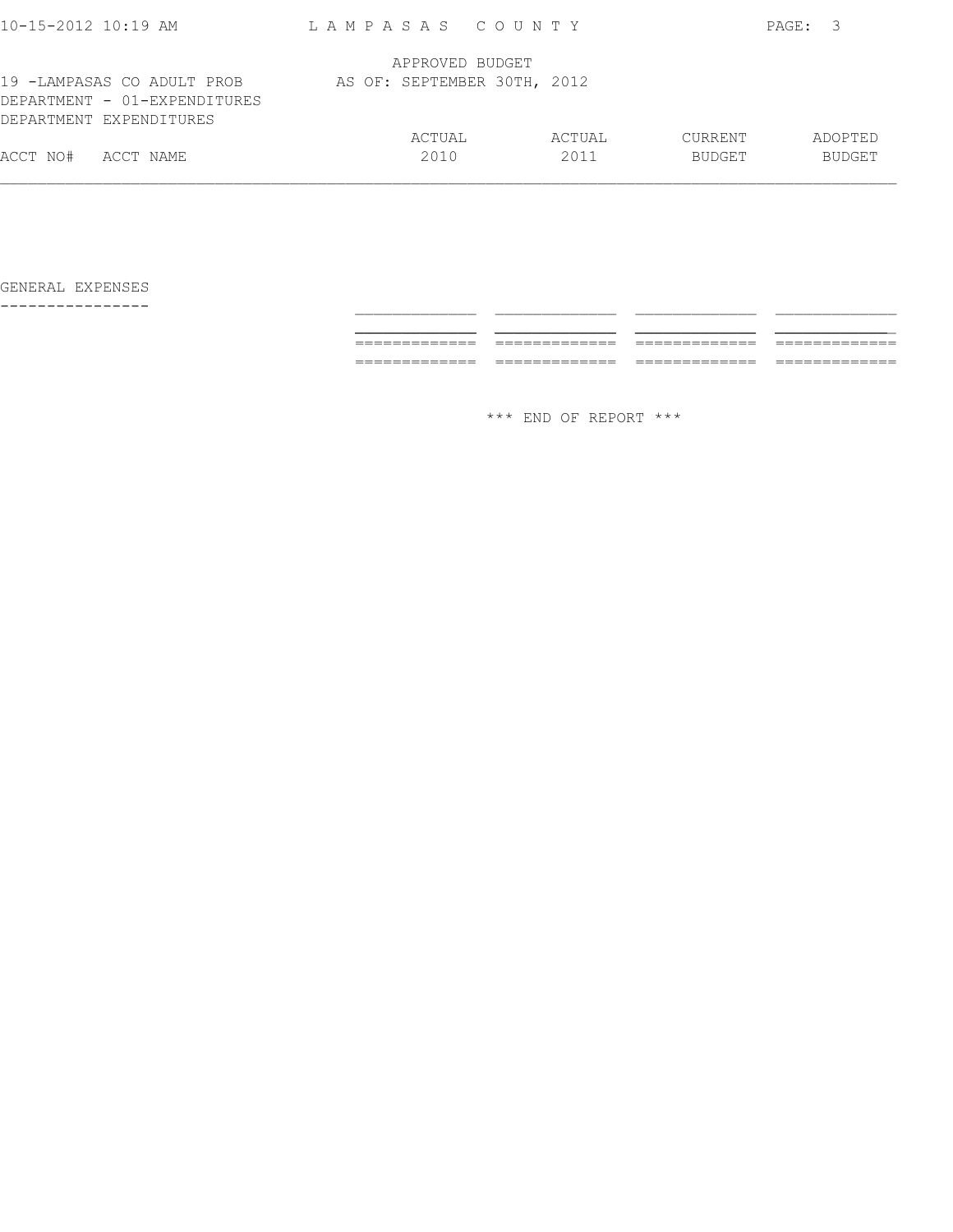| 10-15-2012 10:19 AM LAMPASAS COUNTY                                          |                 |                                               |                                  | PAGE: 1       |  |
|------------------------------------------------------------------------------|-----------------|-----------------------------------------------|----------------------------------|---------------|--|
| 20 -LAMPASAS CO LAW LIBRARY AS OF: SEPTEMBER 30TH, 2012<br>FINANCIAL SUMMARY | APPROVED BUDGET |                                               |                                  |               |  |
| ACCT NO# ACCT NAME                                                           | 2010            | ACTUAL ACTUAL<br>2011                         | CURRENT ADOPTED<br><b>BUDGET</b> | <b>BUDGET</b> |  |
| REVENUE SUMMARY                                                              |                 |                                               |                                  |               |  |
| 00-LAW LIBRARY REVENUE                                                       |                 | 17,035.42   17,366.11   11,550.00   11,550.00 |                                  |               |  |
| *** TOTAL REVENUE ***                                                        |                 | 17,035.42   17,366.11   11,550.00   11,550.00 |                                  |               |  |
| EXPENDITURE SUMMARY                                                          |                 |                                               |                                  |               |  |
| 01-LAW LIBRARY EXPENSES                                                      |                 | 19,528.53 13,379.11                           | 0.00                             | 0.00          |  |
| *** TOTAL EXPENDITURES ***                                                   | ==============  | 19,528.53 13,379.11<br>==============         | 0.00                             | 0.00          |  |
| REVENUES OVER/(UNDER) EXPENDITURES (2,493.11) 3,987.00 11,550.00 11,550.00   |                 |                                               |                                  |               |  |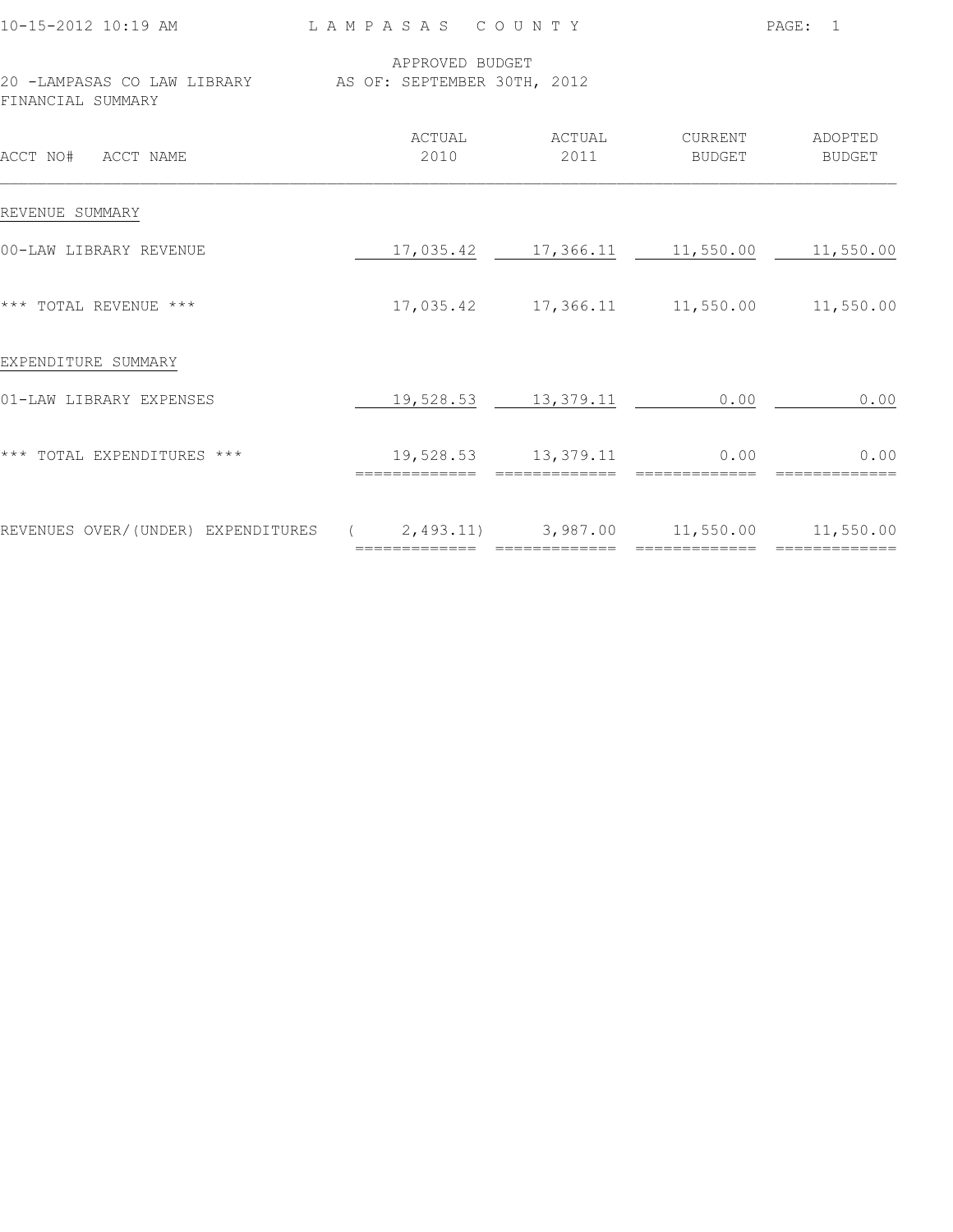10-15-2012 10:19 AM L A M P A S A S C O U N T Y PAGE: 2

|                                                                    | APPROVED BUDGET             |                   |                   |                          |
|--------------------------------------------------------------------|-----------------------------|-------------------|-------------------|--------------------------|
| 20 -LAMPASAS CO LAW LIBRARY<br>DEPARTMENT - 00-LAW LIBRARY REVENUE | AS OF: SEPTEMBER 30TH, 2012 |                   |                   |                          |
| DEPARTMENT REVENUES                                                |                             |                   |                   |                          |
| ACCT NO#<br>ACCT NAME                                              | ACTUAL<br>2010              | ACTUAL<br>2011    | CURRENT<br>BUDGET | ADOPTED<br><b>BUDGET</b> |
|                                                                    |                             |                   |                   |                          |
| 100-00-094 DISTRICT CLERK                                          | 11,180.34                   | 12,097.00         | 7,500.00          | 7,500.00                 |
| 100-00-099 INTEREST REVENUE<br>100-00-106 COUNTY CLERK             | 45.08<br>5,810.00           | 19.11<br>5,250.00 | 50.00<br>4,000.00 | 50.00<br>4,000.00        |
| ** SUB-DEPARTMENT REVENUE TOTAL **                                 | 17,035.42                   | 17,366.11         | 11,550.00         | 11,550.00                |
| ** DEPARTMENT REVENUE TOTAL **                                     | 17,035.42                   | 17,366.11         | 11,550.00         | 11,550.00                |
| $***$<br>FUND TOTAL REVENUES ***                                   | 17,035.42                   | 17,366.11         | 11,550.00         | 11,550.00                |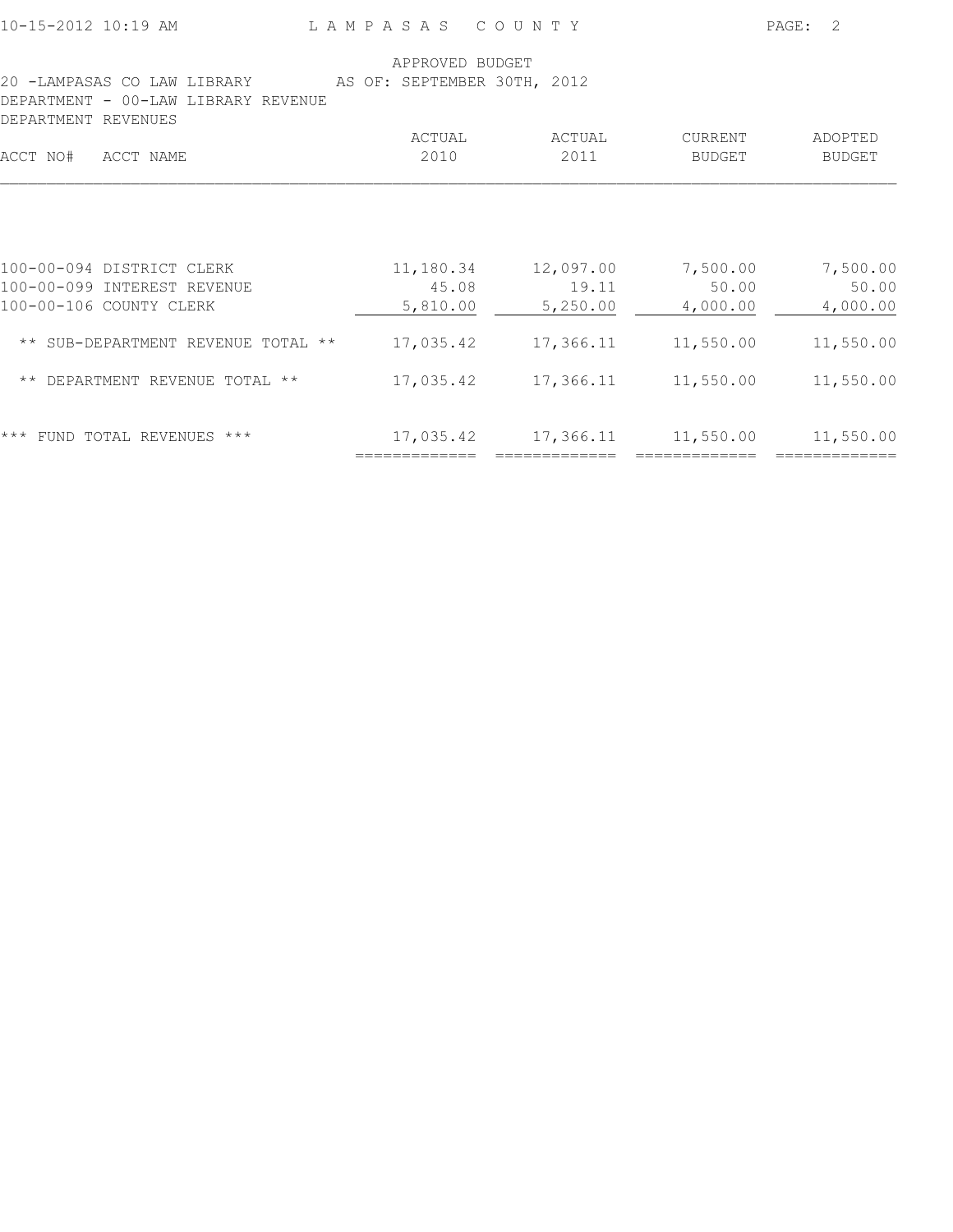| APPROVED BUDGET<br>20 -LAMPASAS CO LAW LIBRARY AS OF: SEPTEMBER 30TH, 2012  |                   |
|-----------------------------------------------------------------------------|-------------------|
| DEPARTMENT - 01-LAW LIBRARY EXPENSES                                        |                   |
| DEPARTMENT EXPENDITURES                                                     |                   |
| ACTUAL<br>ACTUAL<br>CURRENT<br>ACCT NO# ACCT NAME<br>2010<br>2011<br>BUDGET | ADOPTED<br>BUDGET |
|                                                                             |                   |
| GENERAL EXPENSES                                                            |                   |
| 401-00-354 LAW LIBRARY<br>19,528.53 13,379.11<br>0.00                       | 0.00              |
| ** CATEGORY TOTAL **<br>19,528.53 13,379.11<br>0.00                         | 0.00              |
|                                                                             |                   |
| ** SUB-DEPARTMENT TOTAL **<br>19,528.53 13,379.11<br>0.00                   | 0.00              |
| $***$<br>19,528.53 13,379.11 0.00<br>DEPARTMENT TOTAL ***                   | 0.00              |
| *** FUND TOTAL EXPENDITURES *** 19,528.53 13,379.11 0.00                    | 0.00              |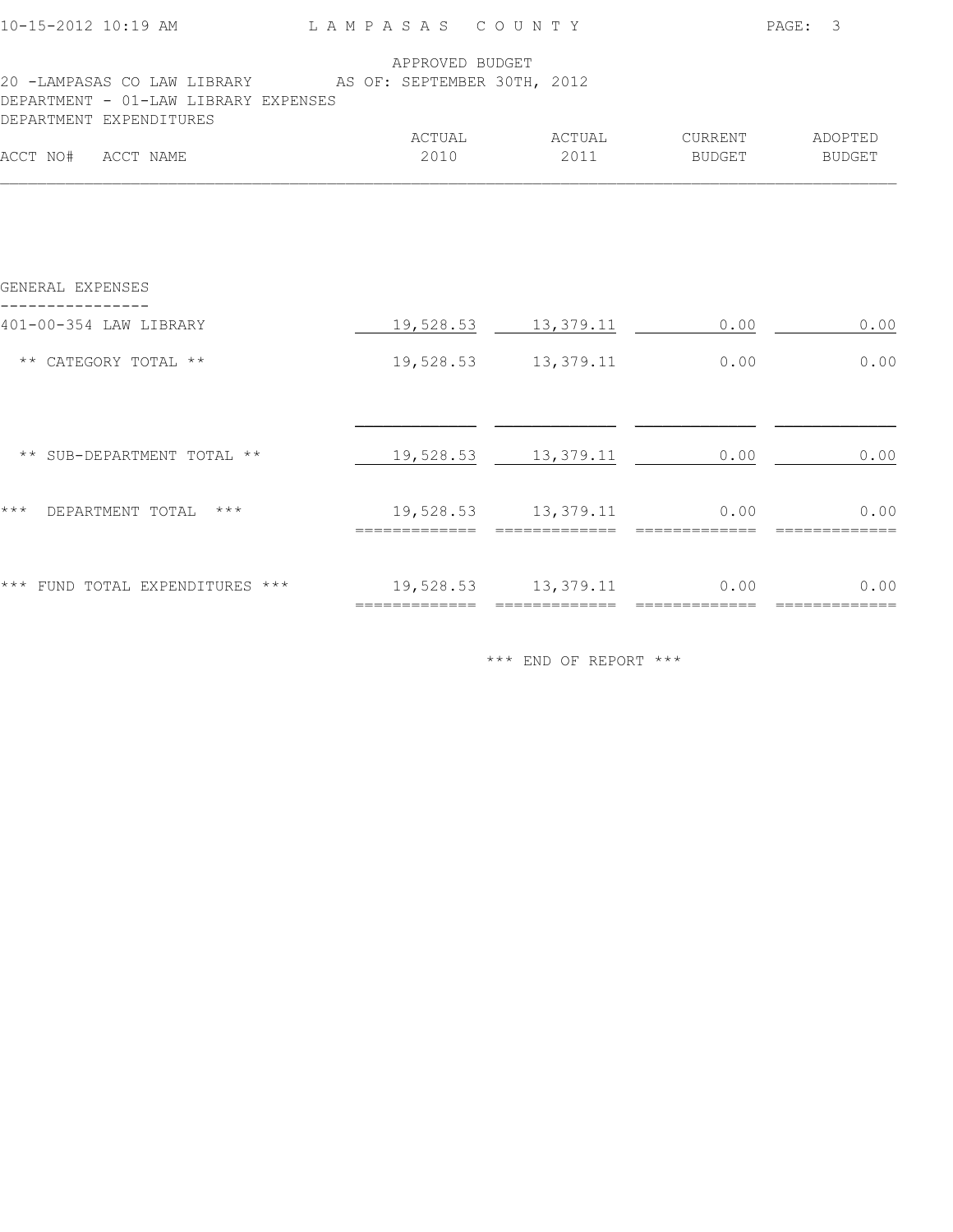|                                                                                |                 |                                                  |               | PAGE: 1       |
|--------------------------------------------------------------------------------|-----------------|--------------------------------------------------|---------------|---------------|
| 22 -LAMPASAS CO DOG ORDINANCE AS OF: SEPTEMBER 30TH, 2012<br>FINANCIAL SUMMARY | APPROVED BUDGET |                                                  |               |               |
| ACCT NO# ACCT NAME                                                             | ACTUAL<br>2010  | ACTUAL CURRENT ADOPTED<br>2011                   | <b>BUDGET</b> | <b>BUDGET</b> |
| REVENUE SUMMARY                                                                |                 |                                                  |               |               |
| 00-DOG ORDINANCE REVENUE                                                       |                 | 4, 325.22 4, 298.78 3, 000.00 3, 000.00          |               |               |
| *** TOTAL REVENUE ***                                                          |                 | $4,325.22$ $4,298.78$ $3,000.00$ $3,000.00$      |               |               |
| EXPENDITURE SUMMARY                                                            |                 |                                                  |               |               |
| 01-DOG ORDINANCE EXPENSE                                                       |                 | 78.43 81.57 20,200.00 20,200.00                  |               |               |
| *** TOTAL EXPENDITURES ***                                                     | =============   | 78.43 81.57 20,200.00 20,200.00<br>------------- | ============= |               |
| REVENUES OVER/(UNDER) EXPENDITURES 4,246.79 4,217.21 (17,200.00) (17,200.00)   |                 |                                                  |               |               |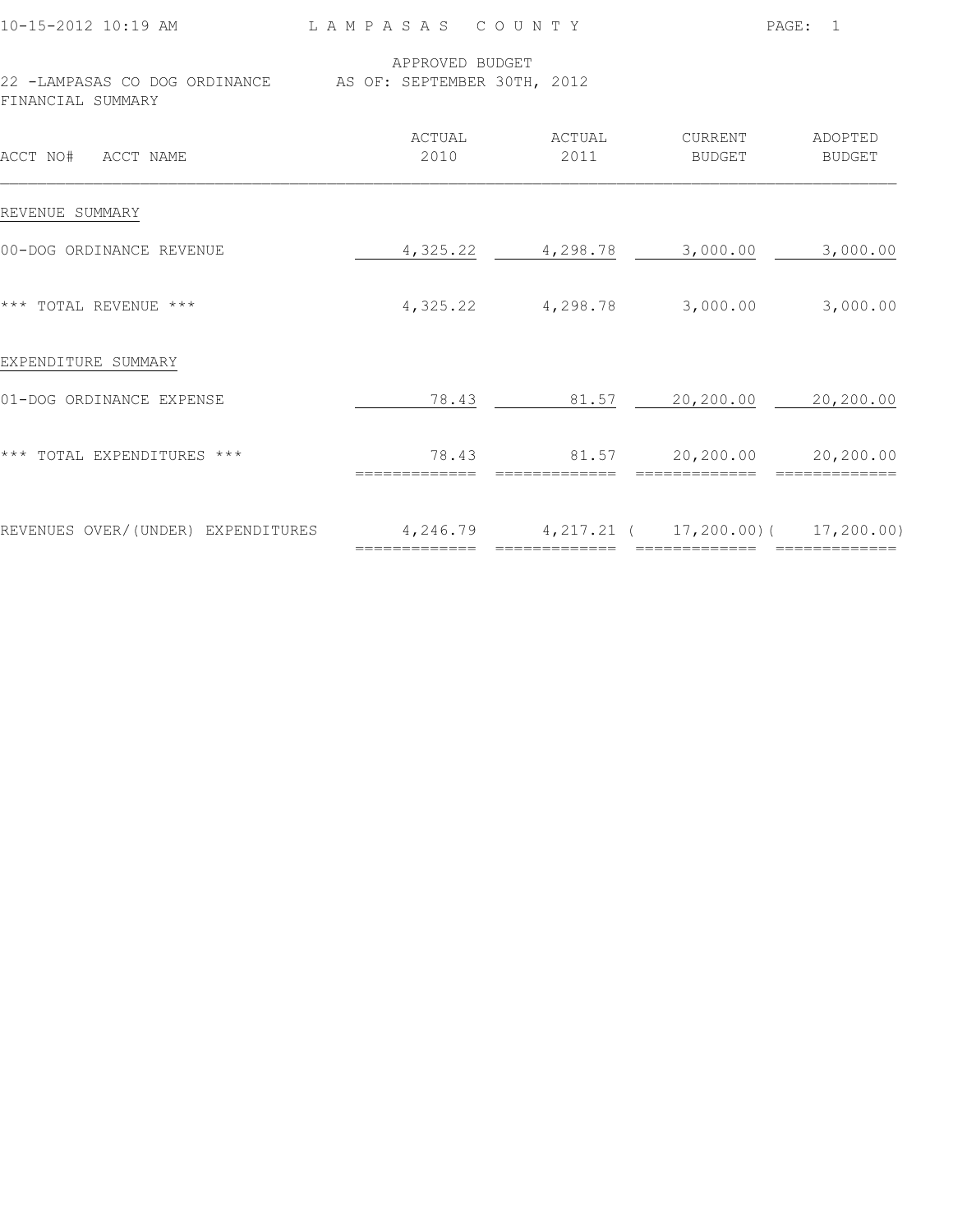|  |  |  | 10-15-2012 10:19 AM |  |  |  |
|--|--|--|---------------------|--|--|--|
|--|--|--|---------------------|--|--|--|

L A M P A S A S C O U N T Y PAGE: 2

| APPROVED BUDGET |          |                             |               |
|-----------------|----------|-----------------------------|---------------|
|                 |          |                             |               |
|                 |          |                             |               |
|                 |          |                             |               |
| ACTUAL          | ACTUAL   | CURRENT                     | ADOPTED       |
| 2010            | 2011     | <b>BUDGET</b>               | <b>BUDGET</b> |
|                 |          |                             |               |
| 81.22           | 45.78    | 0.00                        | 0.00          |
| 4,244.00        | 4,253.00 | 3,000.00                    | 3,000.00      |
| 4,325.22        | 4,298.78 | 3,000.00                    | 3,000.00      |
| 4,325.22        | 4,298.78 | 3,000.00                    | 3,000.00      |
| 4,325.22        | 4,298.78 | 3,000.00                    | 3,000.00      |
|                 |          | AS OF: SEPTEMBER 30TH, 2012 |               |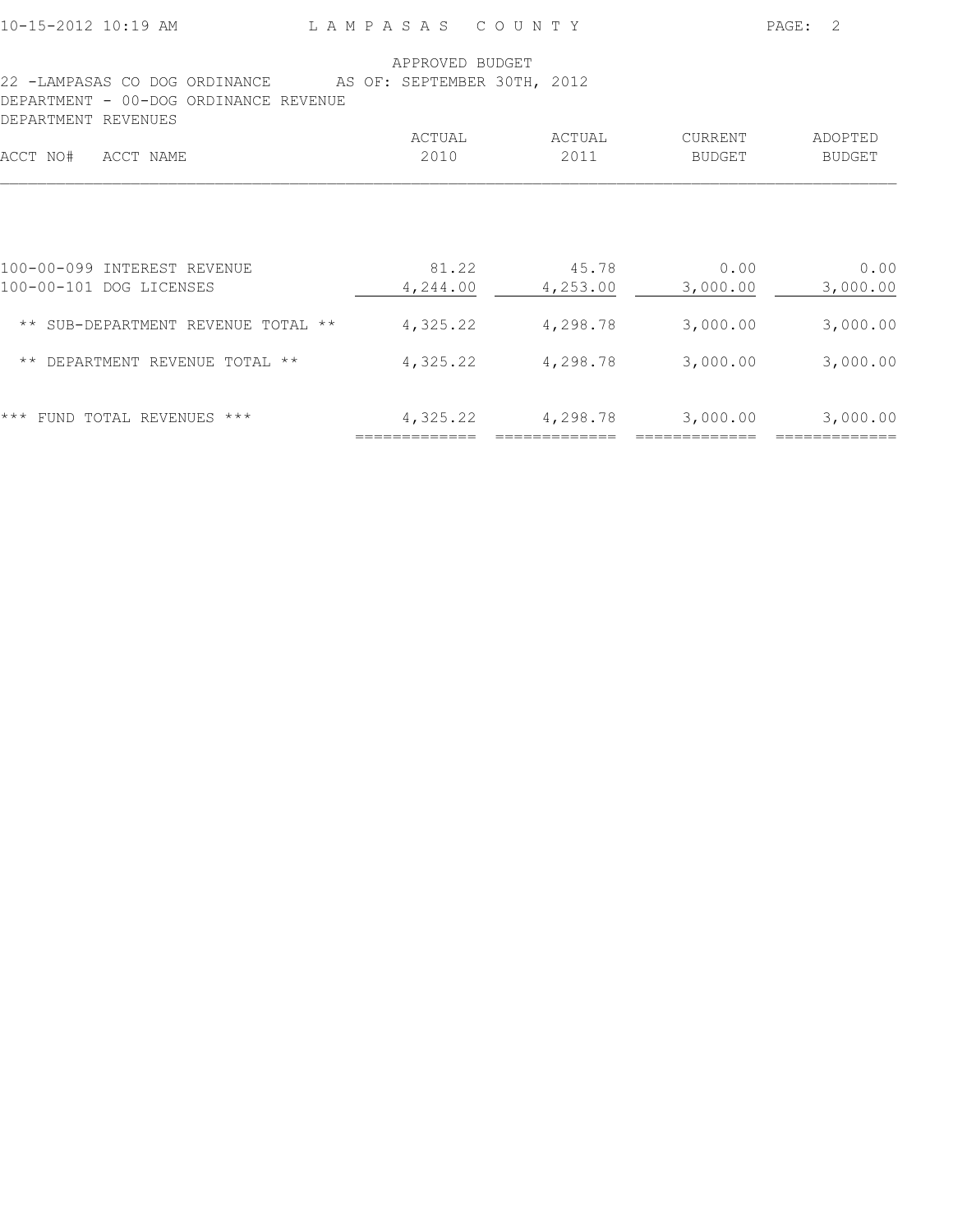|                                                                                                    |                 |        |                                 | PAGE: 3                  |
|----------------------------------------------------------------------------------------------------|-----------------|--------|---------------------------------|--------------------------|
| 22 -LAMPASAS CO DOG ORDINANCE AS OF: SEPTEMBER 30TH, 2012<br>DEPARTMENT - 01-DOG ORDINANCE EXPENSE | APPROVED BUDGET |        |                                 |                          |
| DEPARTMENT EXPENDITURES<br>ACCT NO# ACCT NAME                                                      | ACTUAL<br>2010  | ACTUAL | <b>CURRENT</b><br>2011 BUDGET   | ADOPTED<br><b>BUDGET</b> |
|                                                                                                    |                 |        |                                 |                          |
| GENERAL EXPENSES                                                                                   |                 |        |                                 |                          |
| 401-00-304 DOG ORDINANCE                                                                           |                 |        | 78.43 81.57 200.00 200.00       |                          |
| ** CATEGORY TOTAL **                                                                               | 78.43           |        | 81.57 200.00                    | 200.00                   |
| 401-00-500 OPERATING TRANSFER-OUT                                                                  | 0.00            | 0.00   |                                 | 20,000.00 20,000.00      |
| ** CATEGORY TOTAL **                                                                               | 0.00            | 0.00   | 20,000.00 20,000.00             |                          |
| ** SUB-DEPARTMENT TOTAL **                                                                         | 78.43           |        | 81.57 20,200.00 20,200.00       |                          |
| *** DEPARTMENT TOTAL ***                                                                           |                 |        | 78.43 81.57 20,200.00 20,200.00 |                          |
| *** FUND TOTAL EXPENDITURES *** $78.43$ 81.57 $20,200.00$ 20,200.00                                |                 |        |                                 |                          |
|                                                                                                    |                 |        |                                 |                          |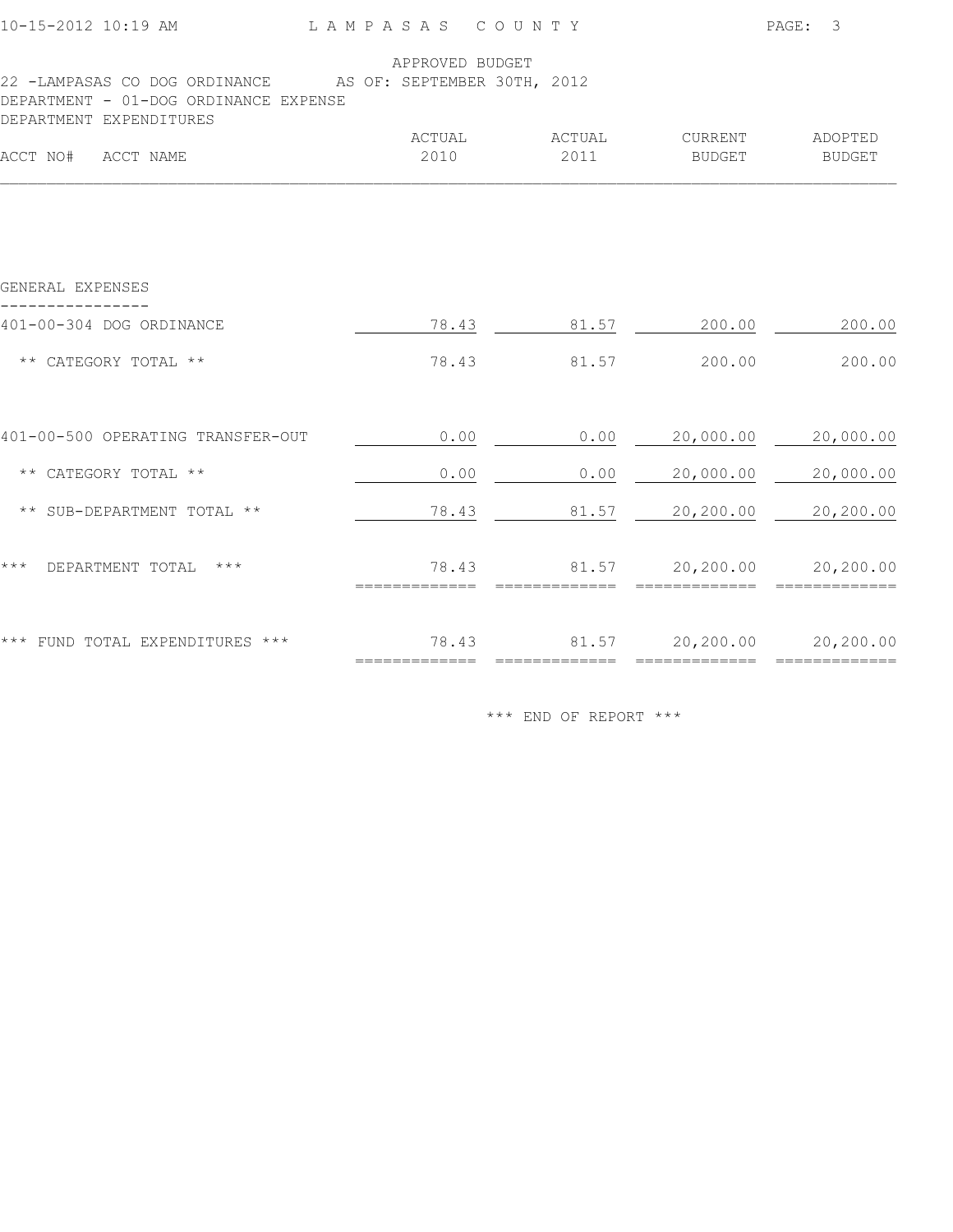| 10-15-2012 10:19 AM                                                 | LAMPASAS COUNTY                                |                   | PAGE: 1                          |               |  |
|---------------------------------------------------------------------|------------------------------------------------|-------------------|----------------------------------|---------------|--|
| 25 -CONSTRUCTION FUND<br>FINANCIAL SUMMARY                          | APPROVED BUDGET<br>AS OF: SEPTEMBER 30TH, 2012 |                   |                                  |               |  |
| ACCT NO# ACCT NAME                                                  | ACTUAL<br>2010                                 | ACTUAL<br>2011    | CURRENT ADOPTED<br><b>BUDGET</b> | <b>BUDGET</b> |  |
| REVENUE SUMMARY                                                     |                                                |                   |                                  |               |  |
| 00-DEPT REVENUE                                                     |                                                | 5,540.76 1,058.29 | 0.00                             | 0.00          |  |
| *** TOTAL REVENUE ***                                               |                                                | 5,540.76 1,058.29 | 0.00                             | 0.00          |  |
| EXPENDITURE SUMMARY                                                 |                                                |                   |                                  |               |  |
| 01-DEPT EXPENDITURE                                                 | 2,644,931.99 328,690.27                        |                   | 0.00                             | 0.00          |  |
| *** TOTAL EXPENDITURES ***                                          | 2,644,931.99 328,690.27<br>=============       |                   | 0.00                             | 0.00          |  |
| REVENUES OVER/(UNDER) EXPENDITURES (2,639,391.23)( 327,631.98) 0.00 |                                                |                   |                                  | 0.00          |  |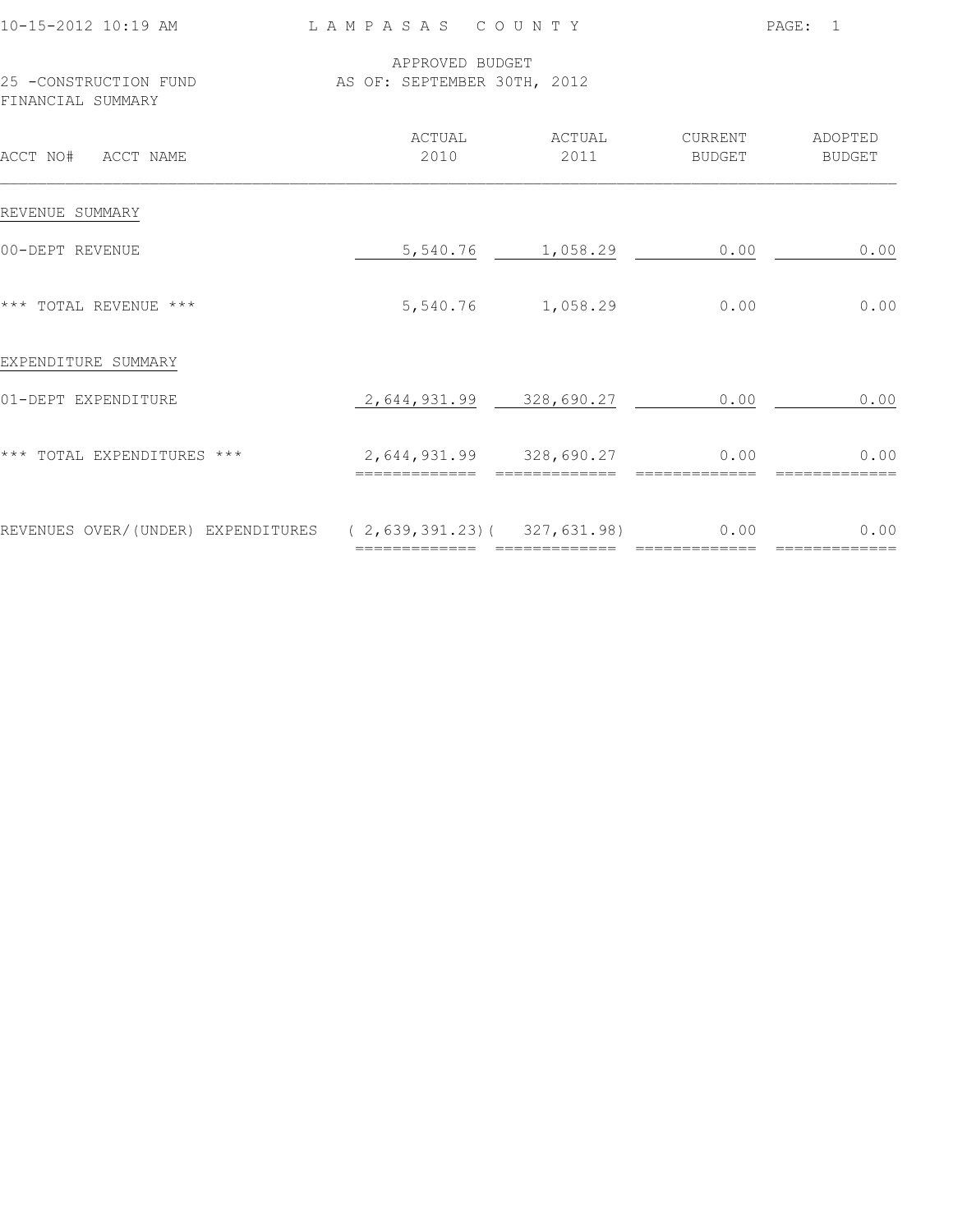| 10-15-2012 10:19 AM                                                          | LAMPASAS                    | COUNTY   |                | PAGE:<br>2    |
|------------------------------------------------------------------------------|-----------------------------|----------|----------------|---------------|
|                                                                              | APPROVED BUDGET             |          |                |               |
| 25 -CONSTRUCTION FUND<br>DEPARTMENT - 00-DEPT REVENUE<br>DEPARTMENT REVENUES | AS OF: SEPTEMBER 30TH, 2012 |          |                |               |
|                                                                              | ACTUAL                      | ACTUAL   | <b>CURRENT</b> | ADOPTED       |
| ACCT NO#<br>ACCT NAME                                                        | 2010                        | 2011     | <b>BUDGET</b>  | <b>BUDGET</b> |
| DEPT REVENUE<br>100-00-099 INTEREST REVENUE                                  | 5, 345.17                   | 929.96   | 0.00           | 0.00          |
| ** SUB-DEPARTMENT REVENUE TOTAL **                                           | 5,345.17                    | 929.96   | 0.00           | 0.00          |
| DEPT REVENUE<br>100-01-099 INTEREST REVENUE                                  | 195.59                      | 128.33   | 0.00           | 0.00          |
| ** SUB-DEPARTMENT REVENUE TOTAL **                                           | 195.59                      | 128.33   | 0.00           | 0.00          |
| ** DEPARTMENT REVENUE TOTAL **                                               | 5,540.76                    | 1,058.29 | 0.00           | 0.00          |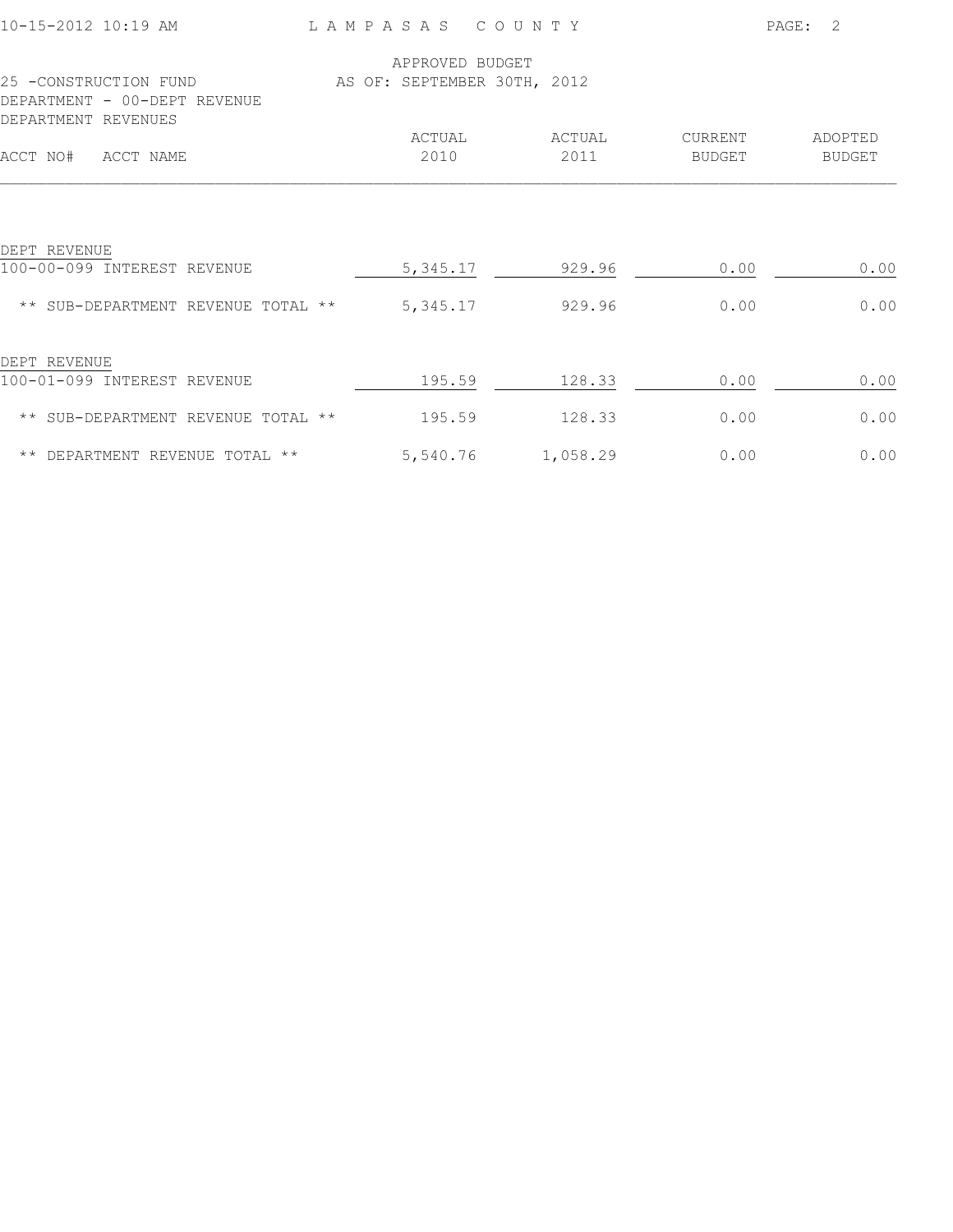| 10-15-2012 10:19 AM                                                              | LAMPASAS COUNTY             |          |         | PAGE: 3 |
|----------------------------------------------------------------------------------|-----------------------------|----------|---------|---------|
|                                                                                  | APPROVED BUDGET             |          |         |         |
| 25 -CONSTRUCTION FUND<br>DEPARTMENT - 01-DEPT EXPENDITURE<br>DEPARTMENT REVENUES | AS OF: SEPTEMBER 30TH, 2012 |          |         |         |
|                                                                                  | ACTUAL                      | ACTUAL   | CURRENT | ADOPTED |
| ACCT NO#<br>ACCT NAME                                                            | 2010                        | 2011     | BUDGET  | BUDGET  |
| DEPT REVENUE                                                                     |                             |          |         |         |
| *** FUND TOTAL REVENUES ***                                                      | 5,540.76                    | 1,058.29 | 0.00    | 0.00    |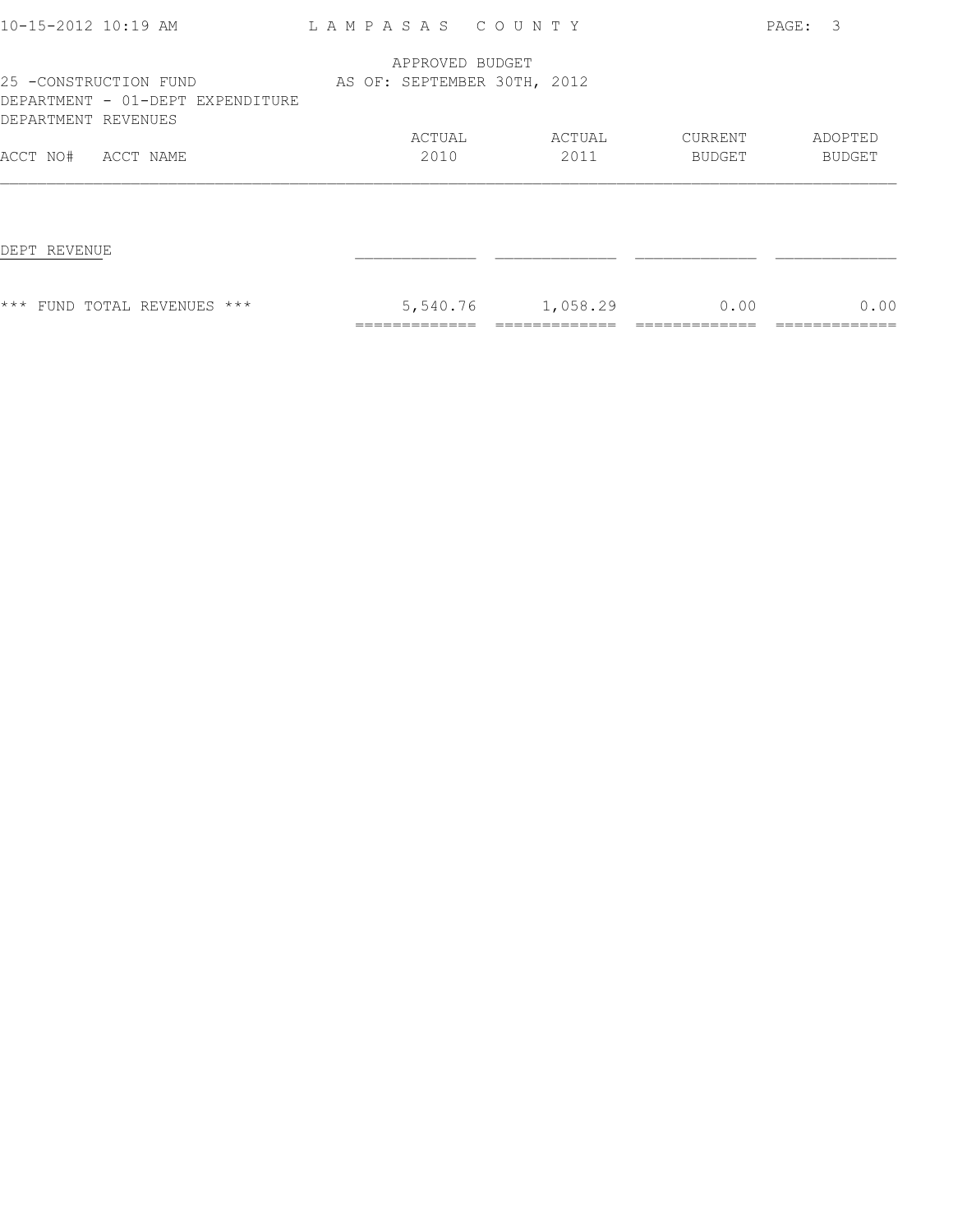| 10-15-2012 10:19 AM                                                                  | LAMPASAS COUNTY                                |              | PAGE:<br>4    |               |  |
|--------------------------------------------------------------------------------------|------------------------------------------------|--------------|---------------|---------------|--|
| 25 -CONSTRUCTION FUND<br>DEPARTMENT - 01-DEPT EXPENDITURE<br>DEPARTMENT EXPENDITURES | APPROVED BUDGET<br>AS OF: SEPTEMBER 30TH, 2012 |              |               |               |  |
|                                                                                      | ACTUAL                                         | ACTUAL       | CURRENT       | ADOPTED       |  |
| ACCT NO#<br>ACCT NAME                                                                | 2010                                           | 2011         | <b>BUDGET</b> | <b>BUDGET</b> |  |
| DEPT REVENUE                                                                         |                                                |              |               |               |  |
| GENERAL EXPENSES                                                                     |                                                |              |               |               |  |
| 401-00-350 ANNEX CONSTRUCTION                                                        | 2,329,452.39 (56,861.44)                       |              | 0.00          | 0.00          |  |
| 401-00-389 MISCELLANEOUS EXPENSE                                                     | 0.00                                           | 3,027.53     | 0.00          | 0.00          |  |
| ** CATEGORY TOTAL **                                                                 | 2, 329, 452.39 ( 53, 833.91)                   |              | 0.00          | 0.00          |  |
| 401-00-500 OPERATING TRANSFERS-OUT                                                   | 0.00                                           | 233,000.00   | 0.00          | 0.00          |  |
| 501-00-509 FINISHES                                                                  | 347.89                                         | 0.00         | 0.00          | 0.00          |  |
| 501-00-510 SPECIALTIES<br>501-00-515 MECHANICAL                                      | 22,449.04<br>5,190.50                          | 0.00<br>0.00 | 0.00<br>0.00  | 0.00<br>0.00  |  |
| 501-00-516 ELECTRICAL                                                                | 13, 154.99                                     | 0.00         | 0.00          | 0.00          |  |
| ** CATEGORY TOTAL **                                                                 | 41, 142.42                                     | 233,000.00   | 0.00          | 0.00          |  |
| ** SUB-DEPARTMENT TOTAL **                                                           | 2,370,594.81 179,166.09                        |              | 0.00          | 0.00          |  |
| DEPT REVENUE                                                                         |                                                |              |               |               |  |
| GENERAL EXPENSES                                                                     |                                                |              |               |               |  |
| 401-01-350 ANIMAL SHELTER CONSTRUCTION 914.46                                        |                                                | 0.00         | 0.00          | 0.00          |  |
| ** CATEGORY TOTAL **                                                                 | 914.46                                         | 0.00         | 0.00          | 0.00          |  |
| ** SUB-DEPARTMENT TOTAL **                                                           | 914.46                                         | 0.00         | 0.00          | 0.00          |  |
| 02-MILLICAN WALL                                                                     |                                                |              |               |               |  |
| GENERAL EXPENSES                                                                     |                                                |              |               |               |  |
|                                                                                      |                                                |              |               |               |  |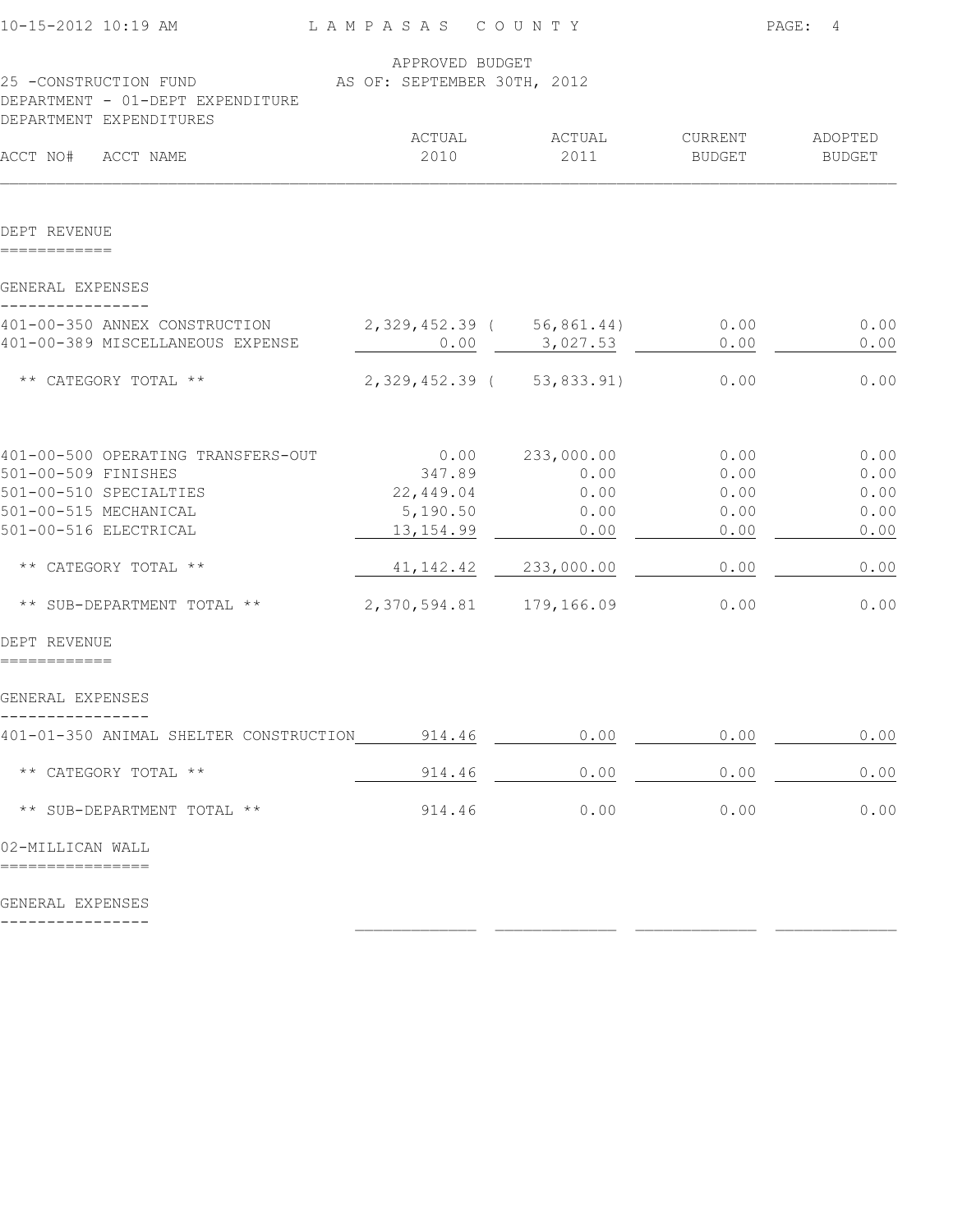| 10-15-2012 10:19 AM<br>LAMPASAS COUNTY                                                                           |                     |                       | PAGE: 5        |         |
|------------------------------------------------------------------------------------------------------------------|---------------------|-----------------------|----------------|---------|
|                                                                                                                  | APPROVED BUDGET     |                       |                |         |
| 25 -CONSTRUCTION FUND AS OF: SEPTEMBER 30TH, 2012<br>DEPARTMENT - 01-DEPT EXPENDITURE<br>DEPARTMENT EXPENDITURES |                     |                       |                |         |
|                                                                                                                  |                     | ACTUAL ACTUAL         | <b>CURRENT</b> | ADOPTED |
| ACCT NO# ACCT NAME                                                                                               | 2010                | 2011                  | BUDGET         | BUDGET  |
| CAPITAL OUTLAY                                                                                                   |                     |                       |                |         |
|                                                                                                                  |                     |                       |                |         |
| 03-PARKING LOT                                                                                                   |                     |                       |                |         |
| GENERAL EXPENSES                                                                                                 |                     |                       |                |         |
| 501-03-350 ANNEX CONSTRUCTION                                                                                    |                     | 170,814.76 4,540.30   | 0.00           | 0.00    |
| ** CATEGORY TOTAL **                                                                                             | 170,814.76 4,540.30 |                       | 0.00           | 0.00    |
| ** SUB-DEPARTMENT TOTAL **                                                                                       | 170,814.76 4,540.30 |                       | 0.00           | 0.00    |
| 04-PHONE SYSTEM                                                                                                  |                     |                       |                |         |
| GENERAL EXPENSES                                                                                                 |                     |                       |                |         |
| 501-04-350 ANNEX CONSTRUCTION                                                                                    | $4,202.61$ 1,801.90 |                       | 0.00           | 0.00    |
| ** CATEGORY TOTAL **                                                                                             |                     | $4,202.61$ $1,801.90$ | 0.00           | 0.00    |
| ** SUB-DEPARTMENT TOTAL **                                                                                       | 4,202.61 1,801.90   |                       | 0.00           | 0.00    |
| 05-JUDGE'S BENCH<br>================                                                                             |                     |                       |                |         |
| GENERAL EXPENSES                                                                                                 |                     |                       |                |         |
| 501-05-350 ANNEX CONSTRUCTION                                                                                    | 0.00                | 90,579.07             | 0.00           | 0.00    |
| ** CATEGORY TOTAL **                                                                                             | 0.00                | 90,579.07             | 0.00           | 0.00    |
| ** SUB-DEPARTMENT TOTAL **                                                                                       | 0.00                | 90,579.07             | 0.00           | 0.00    |
|                                                                                                                  |                     |                       |                |         |

06-FILING SHELVING/MOVE

=======================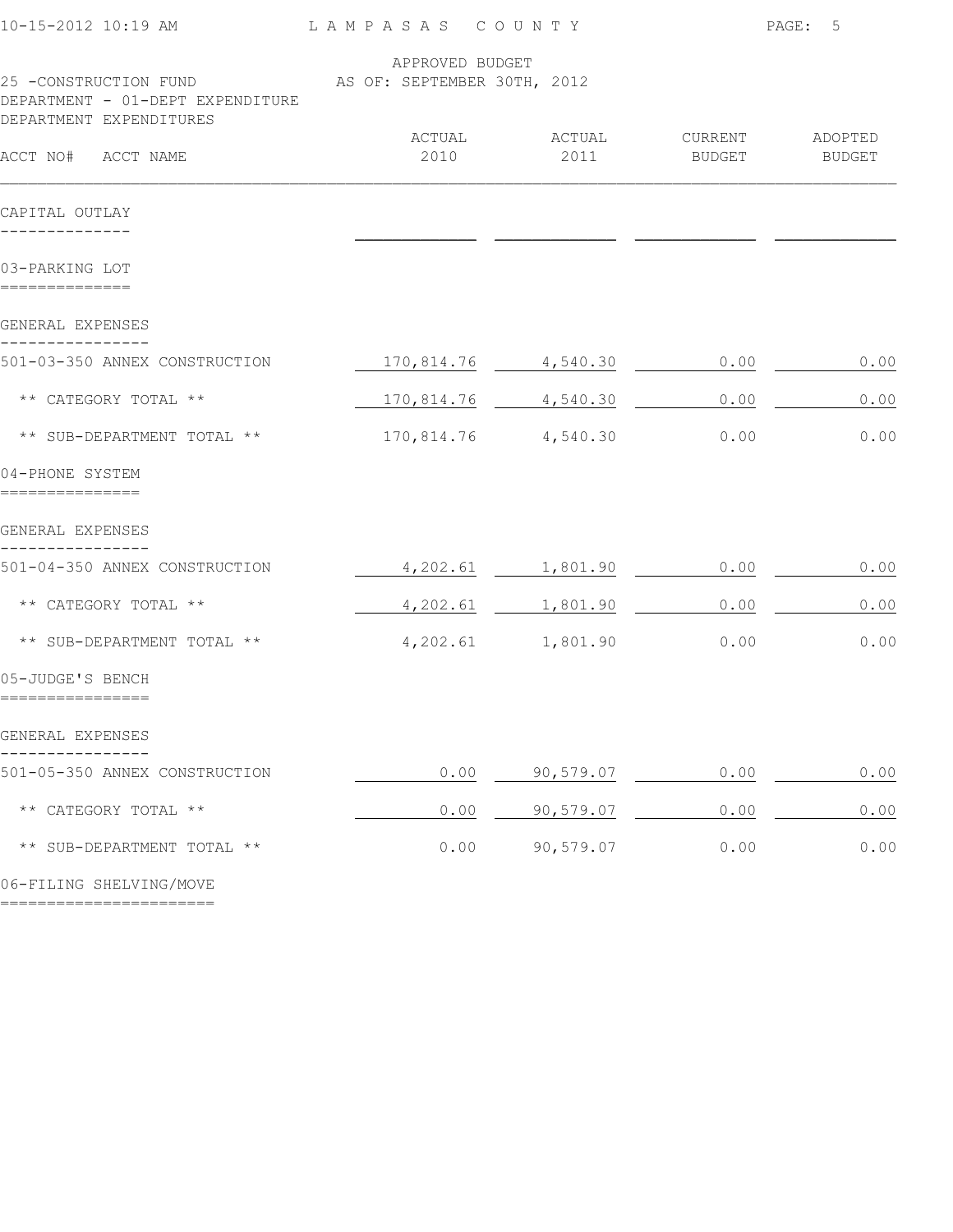| 10-15-2012 10:19 AM                                       | LAMPASAS<br>C O U N T Y                        |                         | PAGE:<br>6            |                          |
|-----------------------------------------------------------|------------------------------------------------|-------------------------|-----------------------|--------------------------|
| 25 -CONSTRUCTION FUND<br>DEPARTMENT - 01-DEPT EXPENDITURE | APPROVED BUDGET<br>AS OF: SEPTEMBER 30TH, 2012 |                         |                       |                          |
| DEPARTMENT EXPENDITURES                                   |                                                |                         |                       |                          |
| ACCT NO#<br>ACCT NAME                                     | ACTUAL<br>2010                                 | ACTUAL<br>2011          | CURRENT<br>BUDGET     | ADOPTED<br><b>BUDGET</b> |
| GENERAL EXPENSES                                          |                                                |                         |                       |                          |
| 501-06-350 ANNEX CONSTRUCTION                             | 13,000.00                                      | 0.00                    | 0.00                  | 0.00                     |
| ** CATEGORY TOTAL **                                      | 13,000.00                                      | 0.00                    | 0.00                  | 0.00                     |
| ** SUB-DEPARTMENT TOTAL **                                | 13,000.00                                      | 0.00                    | 0.00                  | 0.00                     |
| 07-NEW FILING SHELVING                                    |                                                |                         |                       |                          |
| GENERAL EXPENSES                                          |                                                |                         |                       |                          |
| 501-07-350 ANNEX CONSTRUCTION                             | 49,980.00                                      | 0.00                    | 0.00                  | 0.00                     |
| ** CATEGORY TOTAL **                                      | 49,980.00                                      | 0.00                    | 0.00                  | 0.00                     |
| ** SUB-DEPARTMENT TOTAL **                                | 49,980.00                                      | 0.00                    | 0.00                  | 0.00                     |
| BREEZWAY/POCKET PARK                                      |                                                |                         |                       |                          |
| GENERAL EXPENSES                                          |                                                |                         |                       |                          |
| 501-08-350 ANNEX CONSTRUCTION                             | 35, 425.35                                     | 52,602.91               | 0.00                  | 0.00                     |
| ** CATEGORY TOTAL **                                      | 35, 425.35                                     | 52,602.91               | 0.00                  | 0.00                     |
| ** SUB-DEPARTMENT TOTAL **                                |                                                | 35, 425.35 52, 602.91   | 0.00                  | 0.00                     |
| DEPARTMENT TOTAL ***<br>* * *                             |                                                | 2,644,931.99 328,690.27 | 0.00                  | 0.00                     |
| *** FUND TOTAL EXPENDITURES ***                           | =============                                  | 2,644,931.99 328,690.27 | 0.00<br>============= | 0.00<br>===========      |
|                                                           |                                                |                         |                       |                          |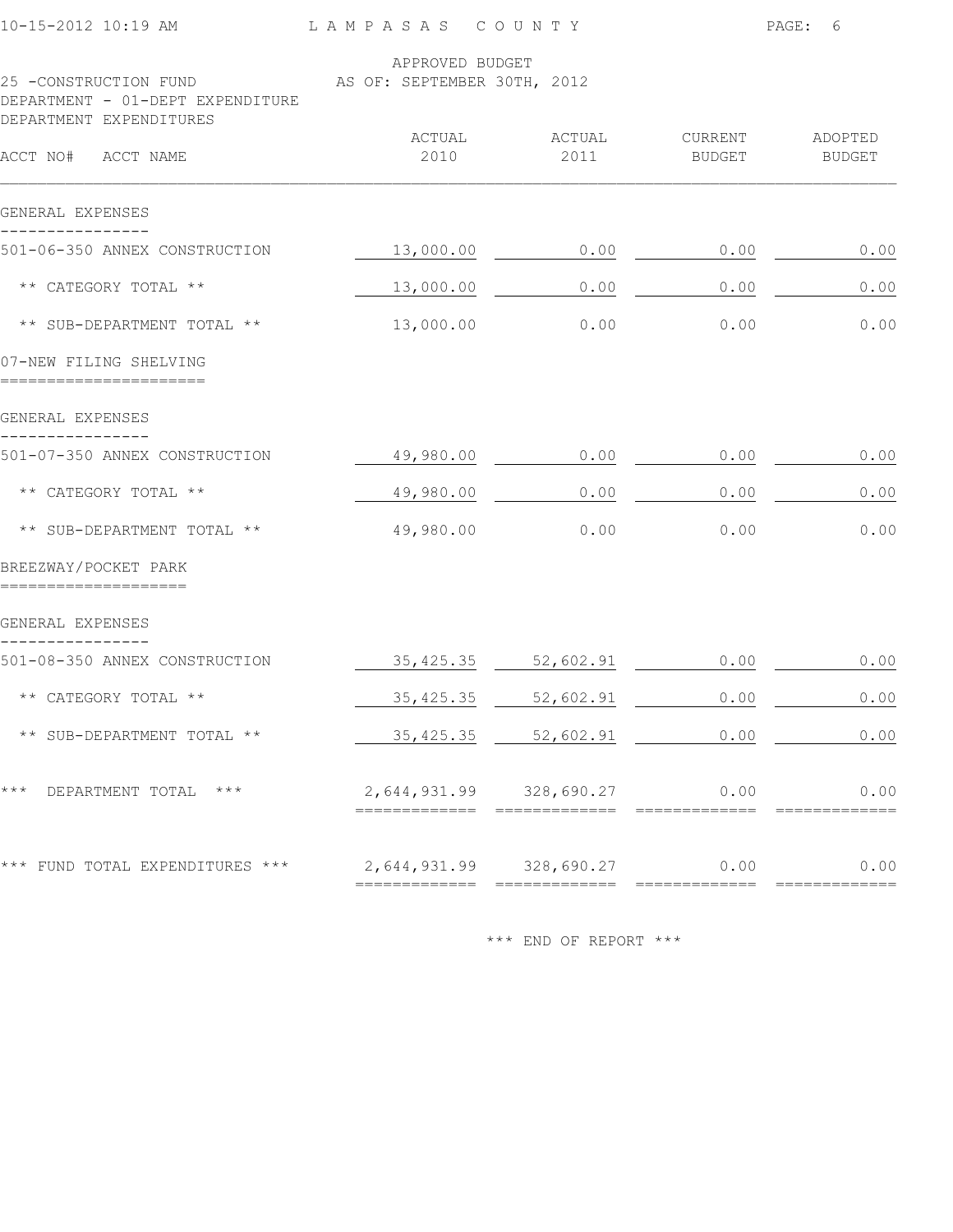| 10-15-2012 10:19 AM                                                            | LAMPASAS COUNTY |                |                   | PAGE: 1           |
|--------------------------------------------------------------------------------|-----------------|----------------|-------------------|-------------------|
| 26 -LAMP COURTHOUSE RESTORATN AS OF: SEPTEMBER 30TH, 2012<br>FINANCIAL SUMMARY | APPROVED BUDGET |                |                   |                   |
| ACCT NO#<br>ACCT NAME                                                          | ACTUAL<br>2010  | ACTUAL<br>2011 | CURRENT<br>BUDGET | ADOPTED<br>BUDGET |
| REVENUE SUMMARY                                                                |                 |                |                   |                   |
| EXPENDITURE SUMMARY                                                            |                 |                |                   |                   |
|                                                                                |                 |                |                   |                   |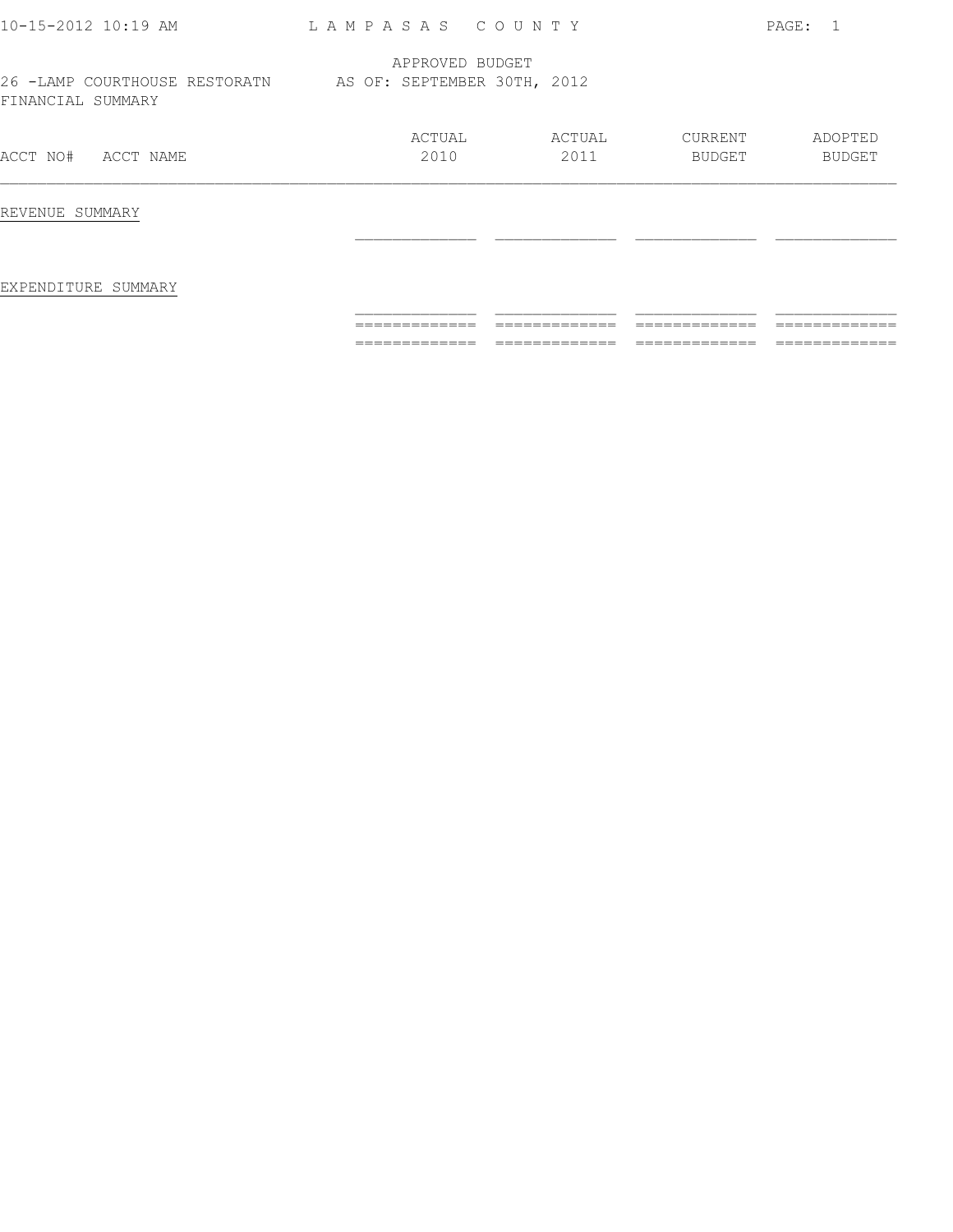| $10 - 15 - 2012$ $10:19$ AM             | LAMPASAS COUNTY             |        |               | PAGE: 2 |
|-----------------------------------------|-----------------------------|--------|---------------|---------|
|                                         | APPROVED BUDGET             |        |               |         |
| 26 -LAMP COURTHOUSE RESTORATN           | AS OF: SEPTEMBER 30TH, 2012 |        |               |         |
| DEPARTMENT - 00-SERIES 1997 LIMITED TAX |                             |        |               |         |
| DEPARTMENT REVENUES                     |                             |        |               |         |
|                                         | ACTUAL                      | ACTUAL | CURRENT       | ADOPTED |
| ACCT NO#<br>ACCT NAME                   | 2010                        | 2011   | <b>BUDGET</b> | BUDGET  |
|                                         |                             |        |               |         |

 $\frac{1}{2}$  , and the state of the state of the state of the state of the state of the state of the state of the state of the state of the state of the state of the state of the state of the state of the state of the state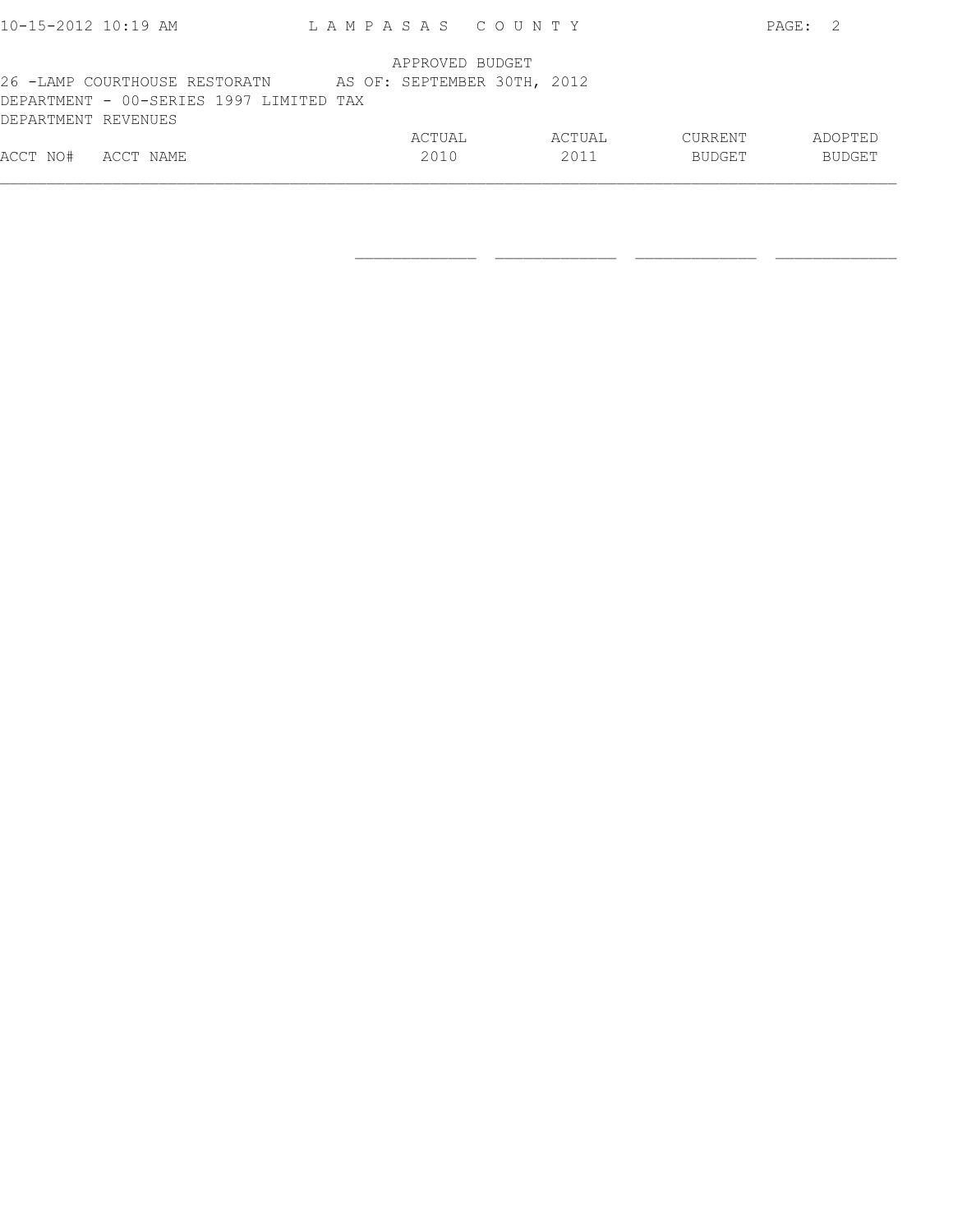| ACCT NO#<br>ACCT NAME                              | 2010                        | 2011   | BUDGET  | <b>BUDGET</b> |
|----------------------------------------------------|-----------------------------|--------|---------|---------------|
|                                                    | ACTUAL                      | ACTUAL | CURRENT | ADOPTED       |
| DEPARTMENT - 01-RESTORATION<br>DEPARTMENT REVENUES |                             |        |         |               |
|                                                    |                             |        |         |               |
| 26 -LAMP COURTHOUSE RESTORATN                      | AS OF: SEPTEMBER 30TH, 2012 |        |         |               |
|                                                    | APPROVED BUDGET             |        |         |               |
|                                                    |                             |        |         |               |
| $10 - 15 - 2012$ 10:19 AM                          | LAMPASAS COUNTY             |        |         | PAGE: 3       |

 $\frac{1}{2}$  , and the set of the set of the set of the set of the set of the set of the set of the set of the set of the set of the set of the set of the set of the set of the set of the set of the set of the set of the set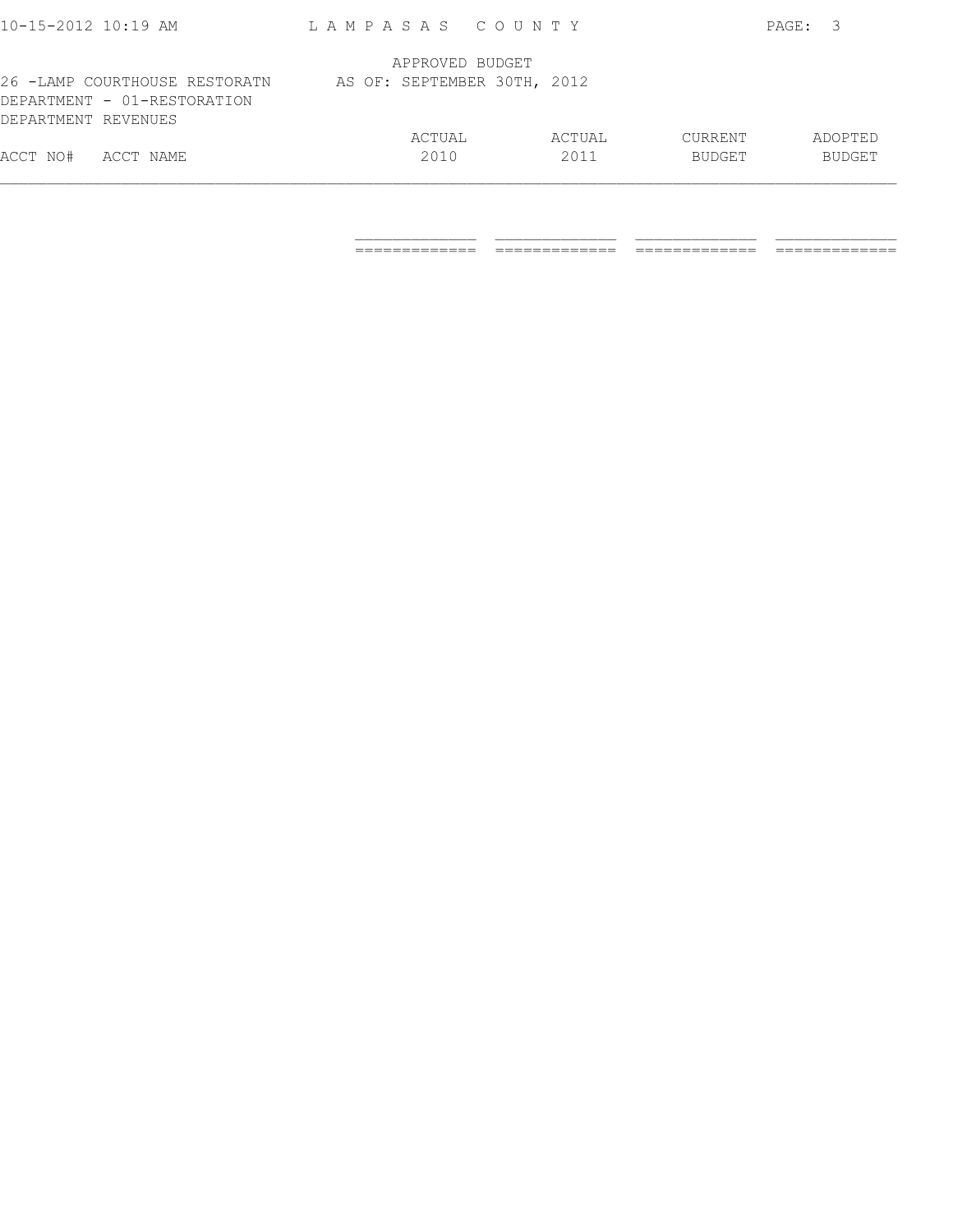| $10 - 15 - 2012$ 10:19 AM                                                               | LAMPASAS COUNTY             |        |               | PAGE: 4       |
|-----------------------------------------------------------------------------------------|-----------------------------|--------|---------------|---------------|
|                                                                                         | APPROVED BUDGET             |        |               |               |
| 26 -LAMP COURTHOUSE RESTORATN<br>DEPARTMENT - 01-RESTORATION<br>DEPARTMENT EXPENDITURES | AS OF: SEPTEMBER 30TH, 2012 |        |               |               |
|                                                                                         | ACTUAL                      | ACTUAL | CURRENT       | ADOPTED       |
| ACCT NO#<br>ACCT NAME                                                                   | 2010                        | 2011   | <b>BUDGET</b> | <b>BUDGET</b> |
|                                                                                         |                             |        |               |               |

---------------- \_\_\_\_\_\_\_\_\_\_\_\_\_ \_\_\_\_\_\_\_\_\_\_\_\_\_ \_\_\_\_\_\_\_\_\_\_\_\_\_ \_\_\_\_\_\_\_\_\_\_\_\_\_ \_\_\_\_\_\_\_\_\_\_\_\_\_ \_\_\_\_\_\_\_\_\_\_\_\_\_ \_\_\_\_\_\_\_\_\_\_\_\_\_ \_\_\_\_\_\_\_\_\_\_\_\_\_ ============= ============= ============= ============= ============= ============= ============= =============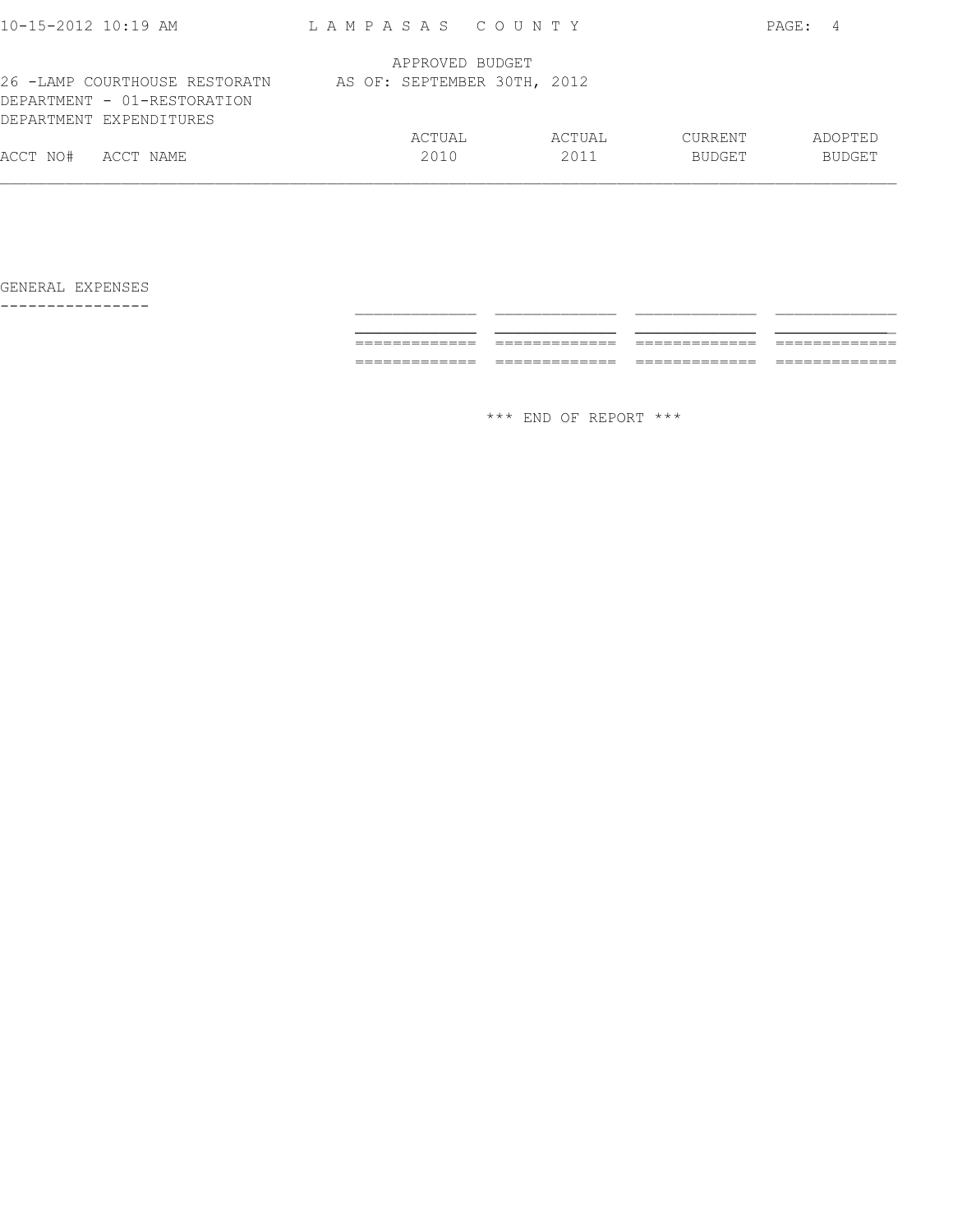| 10-15-2012 10:19 AM                                                            | LAMPASAS COUNTY |                          |                          | PAGE: 1                  |
|--------------------------------------------------------------------------------|-----------------|--------------------------|--------------------------|--------------------------|
| 27 -MAJOR CRIMES ASSIST UNITE AS OF: SEPTEMBER 30TH, 2012<br>FINANCIAL SUMMARY | APPROVED BUDGET |                          |                          |                          |
| ACCT NO# ACCT NAME                                                             | ACTUAL<br>2010  | ACTUAL<br>2011           | CURRENT<br><b>BUDGET</b> | ADOPTED<br><b>BUDGET</b> |
| REVENUE SUMMARY                                                                |                 |                          |                          |                          |
| 01-MAJOR CRIME ASST UNIT                                                       |                 | 116, 324.54 88.13        | 0.00                     | 0.00                     |
| *** TOTAL REVENUE ***                                                          |                 | 116, 324.54 88.13        | 0.00                     | 0.00                     |
| EXPENDITURE SUMMARY                                                            |                 |                          |                          |                          |
| 01-MAJOR CRIME ASST UNIT                                                       |                 | 119,933.80 2,079.03      | 0.00                     | 0.00                     |
| *** TOTAL EXPENDITURES ***                                                     |                 | 119,933.80 2,079.03 0.00 |                          | 0.00                     |
| REVENUES OVER/(UNDER) EXPENDITURES (3,609.26)( 1,990.90) 0.00                  |                 |                          |                          | 0.00                     |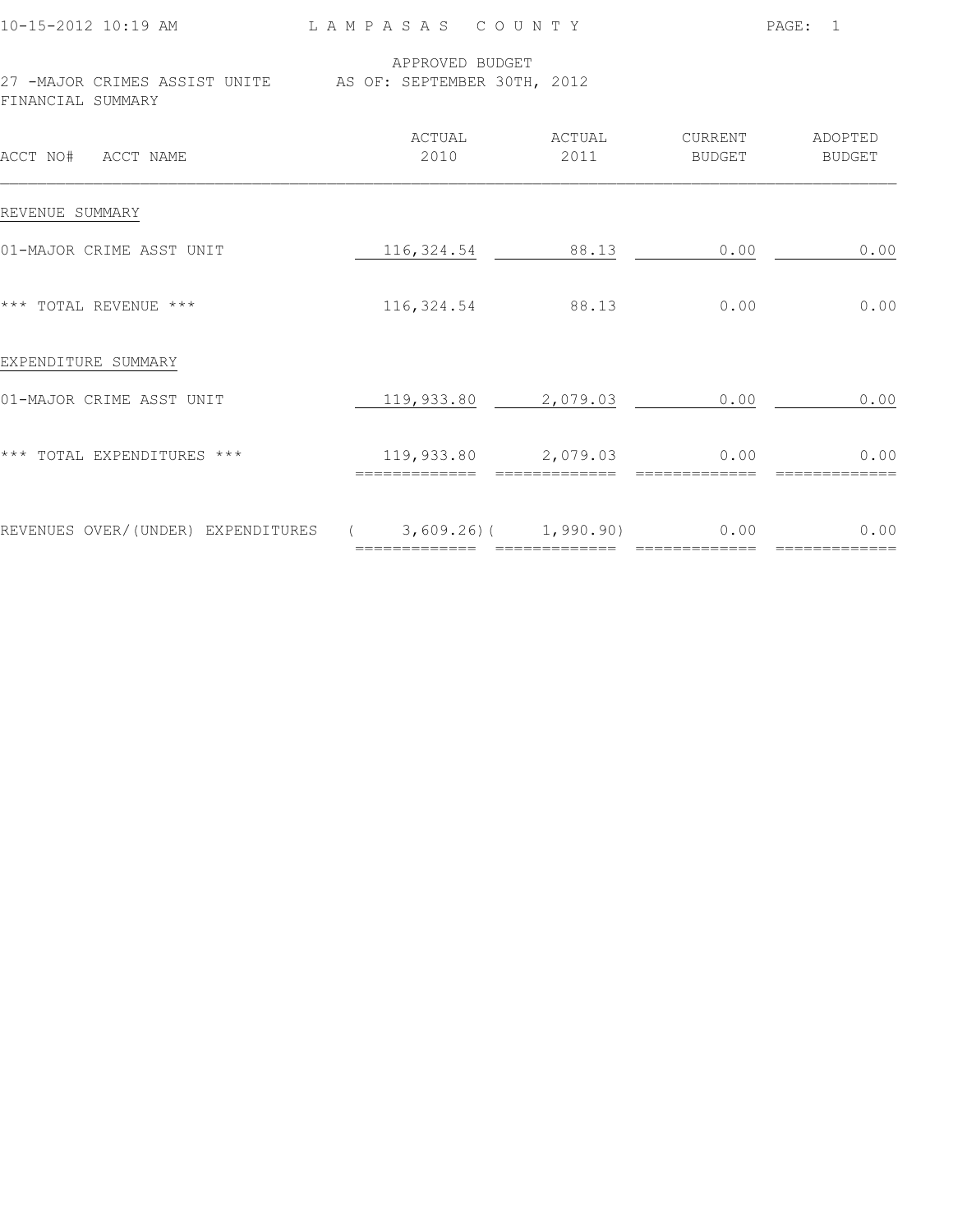| $10 - 15 - 2012$ $10:19$ AM           | LAMPASAS COUNTY |                             |        |               | PAGE:<br>- 2  |
|---------------------------------------|-----------------|-----------------------------|--------|---------------|---------------|
|                                       |                 | APPROVED BUDGET             |        |               |               |
| 27 -MAJOR CRIMES ASSIST UNITE         |                 | AS OF: SEPTEMBER 30TH, 2012 |        |               |               |
| DEPARTMENT - 00-MAJOR CRIME ASST UNIT |                 |                             |        |               |               |
| DEPARTMENT REVENUES                   |                 |                             |        |               |               |
|                                       |                 | ACTUAL                      | ACTUAL | CURRENT       | ADOPTED       |
| ACCT NO#<br>ACCT NAME                 |                 | 2010                        | 2011   | <b>BUDGET</b> | <b>BUDGET</b> |
|                                       |                 |                             |        |               |               |

MAJOR CRIMES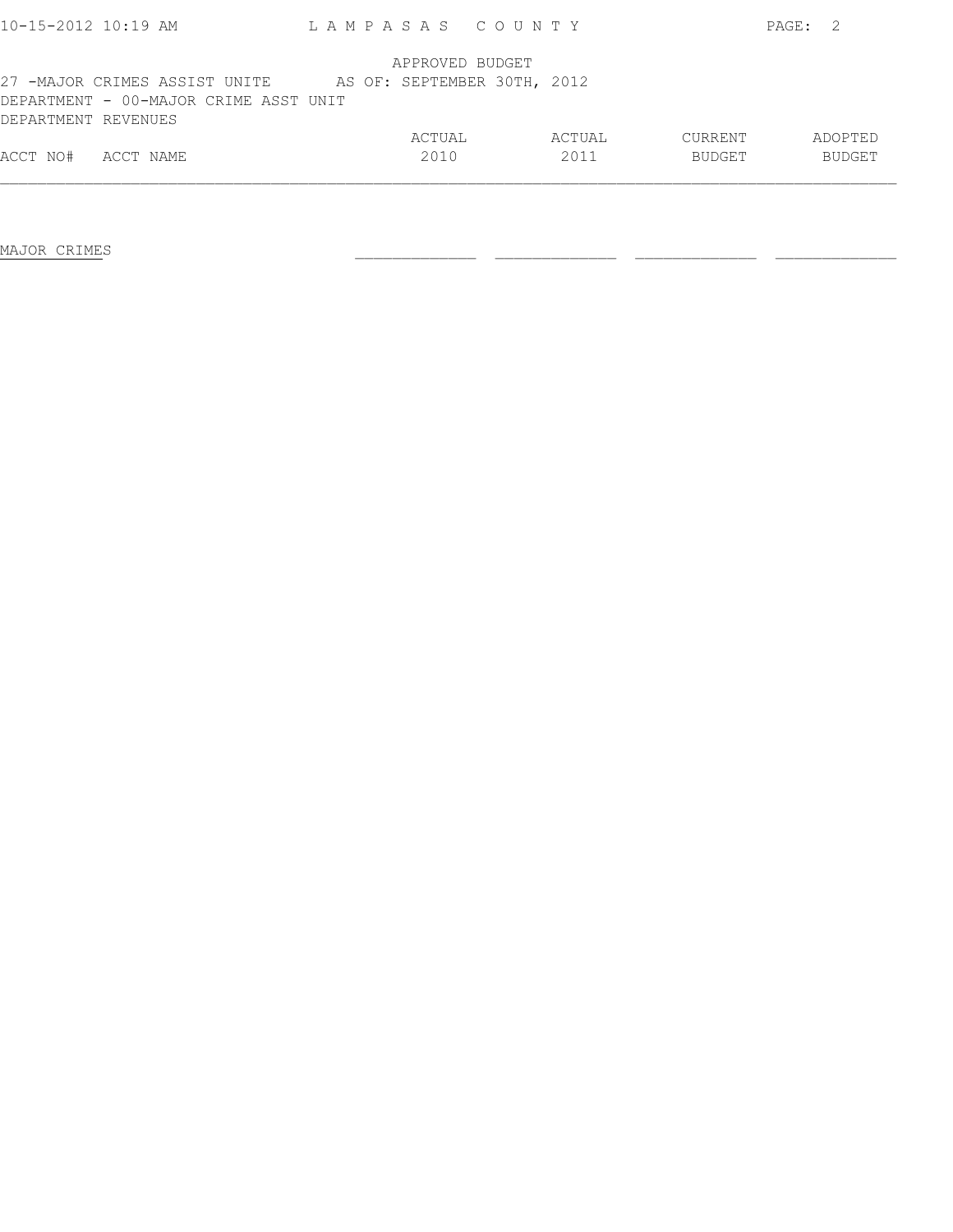|  |  |  |  |  |  | 10-15-2012 10:19 AM |
|--|--|--|--|--|--|---------------------|
|  |  |  |  |  |  |                     |

L A M P A S A S C O U N T Y PAGE: 3

| 27 -MAJOR CRIMES ASSIST UNITE<br>DEPARTMENT - 01-MAJOR CRIME ASST UNIT<br>DEPARTMENT REVENUES | APPROVED BUDGET<br>AS OF: SEPTEMBER 30TH, 2012 |                |                          |                          |
|-----------------------------------------------------------------------------------------------|------------------------------------------------|----------------|--------------------------|--------------------------|
| ACCT NAME<br>ACCT NO#                                                                         | ACTUAL<br>2010                                 | ACTUAL<br>2011 | CURRENT<br><b>BUDGET</b> | ADOPTED<br><b>BUDGET</b> |
| MAJOR CRIMES<br>101-00-099 INTEREST REVENUE                                                   | 63.90                                          | 88.15          | 0.00                     | 0.00                     |
| 101-00-116 GRANT REVENUE<br>** SUB-DEPARTMENT REVENUE TOTAL **                                | 116,260.64<br>116,324.54                       | 0.02)<br>88.13 | 0.00<br>0.00             | 0.00<br>0.00             |
| DEPARTMENT REVENUE TOTAL **<br>$\star\star$                                                   | 116,324.54                                     | 88.13          | 0.00                     | 0.00                     |
| $***$<br>FUND TOTAL REVENUES ***                                                              | 116,324.54                                     | 88.13          | 0.00                     | 0.00                     |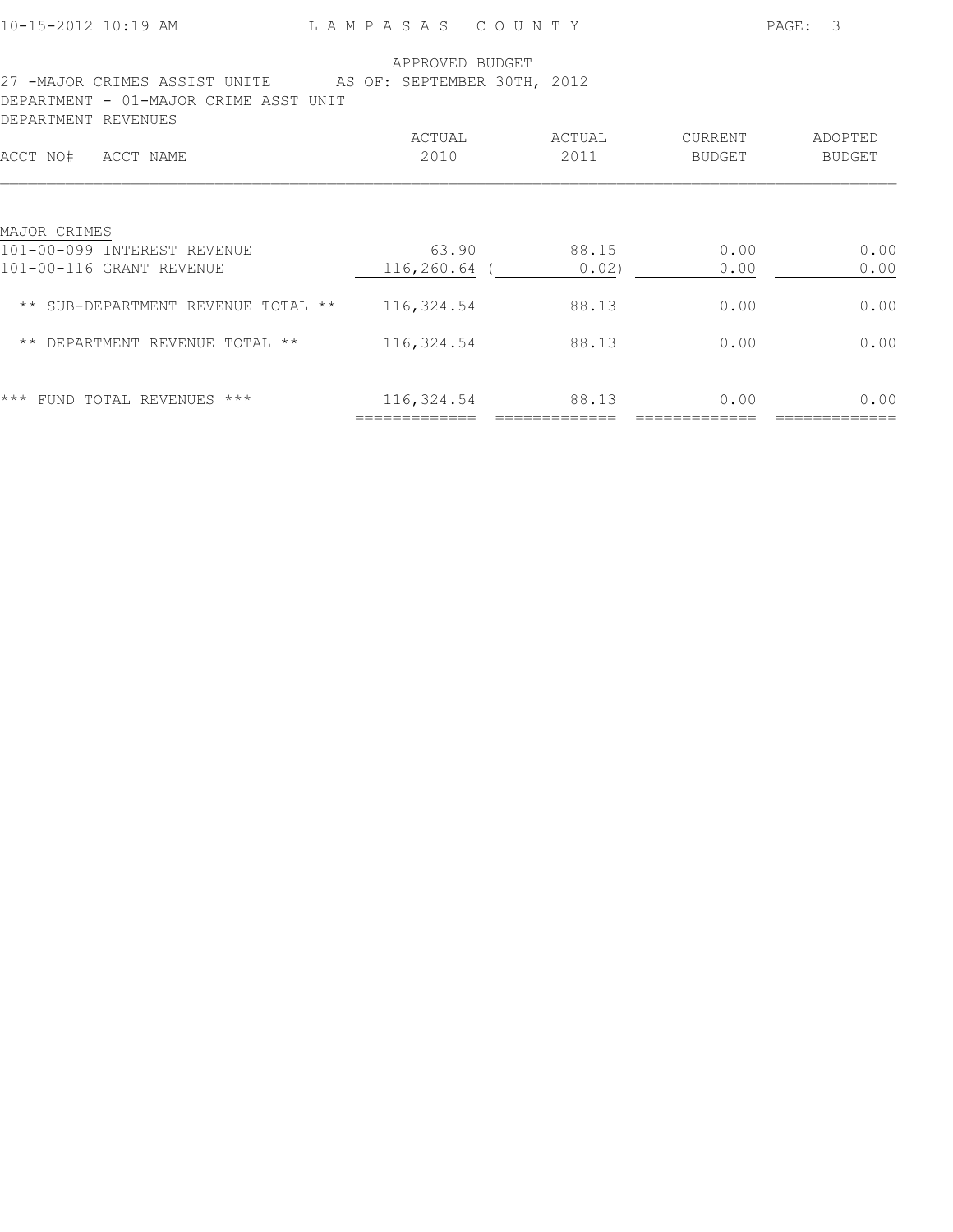| 10-15-2012 10:19 AM                                                                                                                                                                                                                 | LAMPASAS COUNTY                                                                     |                                       |                                                      | PAGE: 4                                              |
|-------------------------------------------------------------------------------------------------------------------------------------------------------------------------------------------------------------------------------------|-------------------------------------------------------------------------------------|---------------------------------------|------------------------------------------------------|------------------------------------------------------|
| 27 -MAJOR CRIMES ASSIST UNITE AS OF: SEPTEMBER 30TH, 2012<br>DEPARTMENT - 01-MAJOR CRIME ASST UNIT<br>DEPARTMENT EXPENDITURES                                                                                                       | APPROVED BUDGET                                                                     |                                       |                                                      |                                                      |
| ACCT NO#<br>ACCT NAME                                                                                                                                                                                                               | ACTUAL<br>2010                                                                      | ACTUAL<br>2011                        | CURRENT<br>BUDGET                                    | ADOPTED<br><b>BUDGET</b>                             |
|                                                                                                                                                                                                                                     |                                                                                     |                                       |                                                      |                                                      |
| MAJOR CRIMES<br>============                                                                                                                                                                                                        |                                                                                     |                                       |                                                      |                                                      |
| WAGES                                                                                                                                                                                                                               |                                                                                     |                                       |                                                      |                                                      |
| EMPLOYEE BENEFITS                                                                                                                                                                                                                   |                                                                                     |                                       |                                                      |                                                      |
| 401-00-208 UNEMPLOYMENT INSURANCE                                                                                                                                                                                                   | 0.00                                                                                | 148.57                                | 0.00                                                 | 0.00                                                 |
| ** CATEGORY TOTAL **                                                                                                                                                                                                                | 0.00                                                                                | 148.57                                | 0.00                                                 | 0.00                                                 |
| GENERAL EXPENSES                                                                                                                                                                                                                    |                                                                                     |                                       |                                                      |                                                      |
| 401-00-301 COMMUNICATIONS<br>401-00-302 UTILITIES<br>401-00-304 OPERATING SUPPLIES<br>401-00-333 CONTRACTED SERVICES<br>401-00-342 GAS & OIL<br>401-00-343 REPAIRS & MAINTENANCE VEHIC 140.00<br>401-00-370 EQUIPMENT RENTAL COPIER | $4,345.34$ 0.00<br>3,943.39<br>6,480.30 150.00<br>62,244.00<br>2,498.01<br>1,620.00 | 0.00<br>0.00<br>50.12<br>0.00<br>0.00 | 0.00<br>0.00<br>0.00<br>0.00<br>0.00<br>0.00<br>0.00 | 0.00<br>0.00<br>0.00<br>0.00<br>0.00<br>0.00<br>0.00 |
| ** CATEGORY TOTAL **                                                                                                                                                                                                                | 81,271.04                                                                           | 200.12                                | 0.00                                                 | 0.00                                                 |
| CAPITAL OUTLAY                                                                                                                                                                                                                      |                                                                                     |                                       |                                                      |                                                      |
| 401-00-401 OFFICE EQUIPMENT<br>401-00-402 OPERATING EQUIPMENT                                                                                                                                                                       | 26,875.00<br>11,787.76                                                              | 1,730.34<br>0.00                      | 0.00<br>0.00                                         | 0.00<br>$0.00$                                       |
| ** CATEGORY TOTAL **                                                                                                                                                                                                                | 38,662.76                                                                           | 1,730.34                              | 0.00                                                 | 0.00                                                 |
| ** SUB-DEPARTMENT TOTAL **                                                                                                                                                                                                          | 119,933.80                                                                          | 2,079.03                              | 0.00                                                 | 0.00                                                 |
| ***<br>DEPARTMENT TOTAL<br>$***$                                                                                                                                                                                                    |                                                                                     | 119,933.80 2,079.03                   | 0.00                                                 | 0.00                                                 |
| $\star\star\star$<br>FUND TOTAL EXPENDITURES ***                                                                                                                                                                                    |                                                                                     | 119,933.80 2,079.03                   | 0.00                                                 | 0.00                                                 |
|                                                                                                                                                                                                                                     |                                                                                     |                                       |                                                      |                                                      |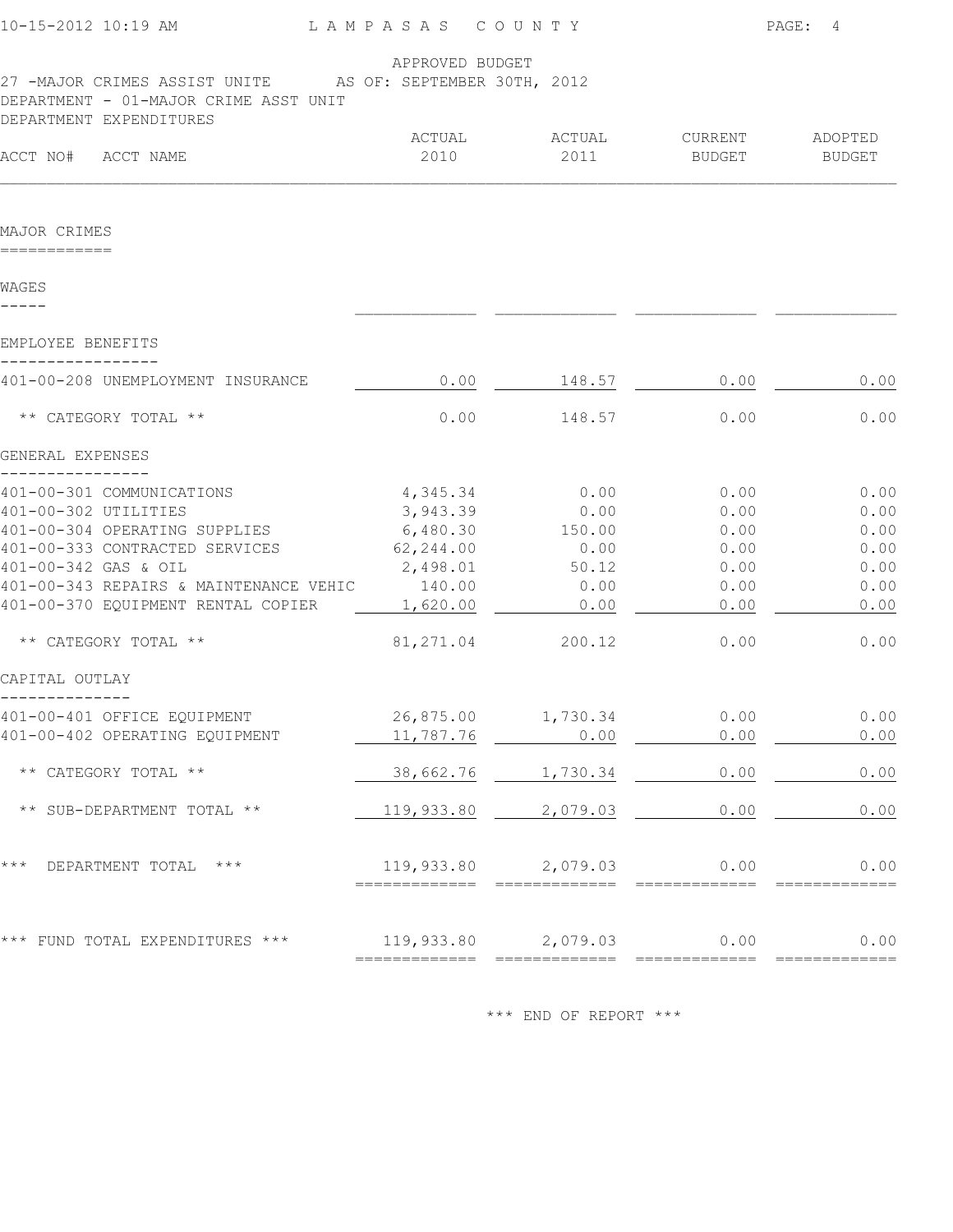| 10-15-2012 10:19 AM                                                         | LAMPASAS COUNTY |                 |                          |                                                     | PAGE: 1  |
|-----------------------------------------------------------------------------|-----------------|-----------------|--------------------------|-----------------------------------------------------|----------|
| 28 - CHILDREN'S TRUST FUND AS OF: SEPTEMBER 30TH, 2012<br>FINANCIAL SUMMARY |                 | APPROVED BUDGET |                          |                                                     |          |
| ACCT NO# ACCT NAME                                                          |                 | ACTUAL<br>2010  | ACTUAL<br>2011           | CURRENT ADOPTED<br>BUDGET                           | BUDGET   |
| REVENUE SUMMARY                                                             |                 |                 |                          |                                                     |          |
| 00-DEPT REVENUE                                                             |                 |                 |                          | 126.33 (452.25) 1,800.00 1,800.00                   |          |
| *** TOTAL REVENUE ***                                                       |                 |                 | 126.33 (452.25) 1,800.00 |                                                     | 1,800.00 |
| EXPENDITURE SUMMARY                                                         |                 |                 |                          |                                                     |          |
|                                                                             |                 |                 |                          |                                                     |          |
| REVENUES OVER/(UNDER) EXPENDITURES                                          |                 | =============   | ==============           | $126.33$ ( $452.25$ ) 1,800.00<br>$=$ ============= | 1,800.00 |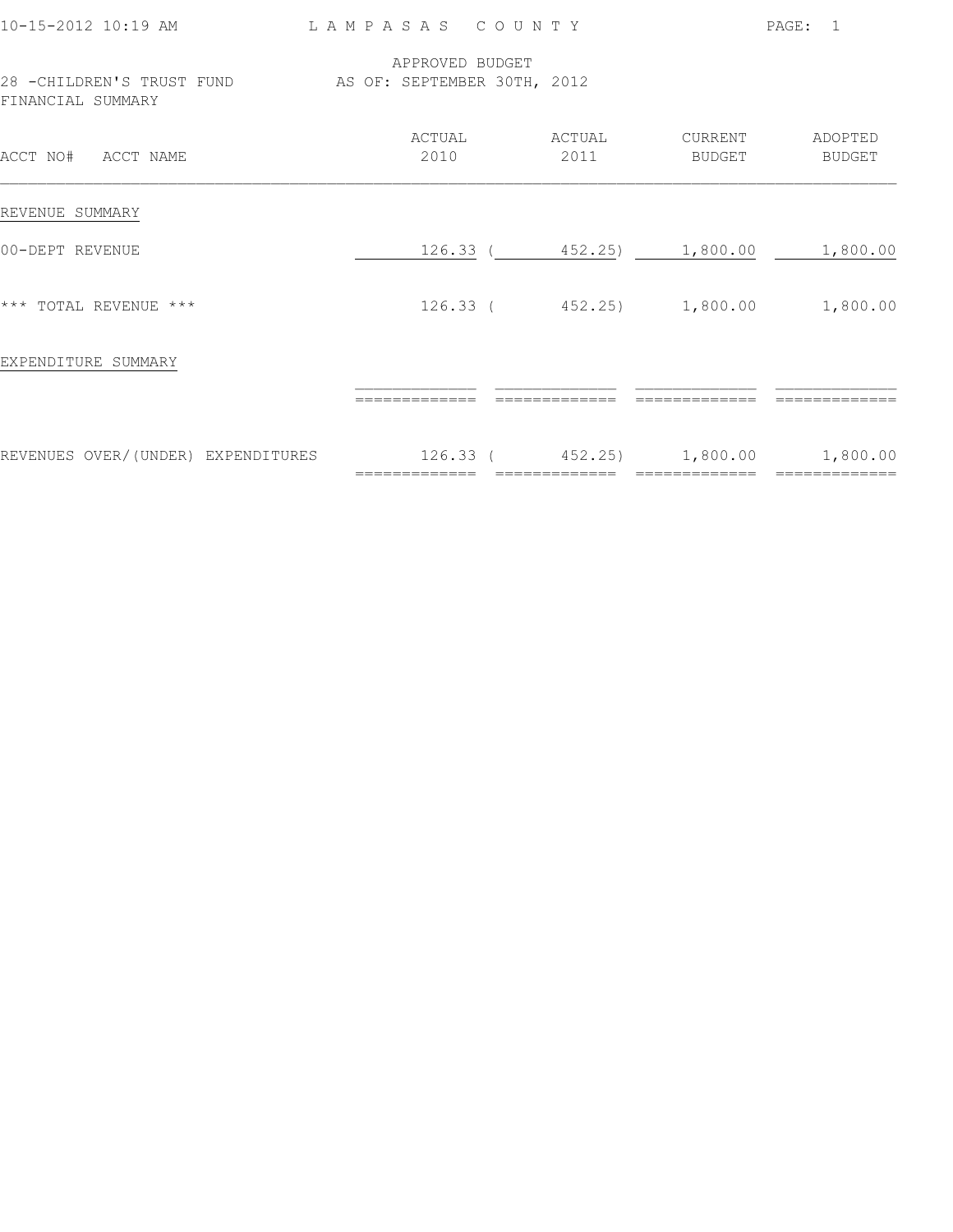| 10-15-2012 10:19 AM                                           | L A M P A S A S                                | COUNTY            |                          | $\mathcal{L}$<br>PAGE:   |
|---------------------------------------------------------------|------------------------------------------------|-------------------|--------------------------|--------------------------|
| 28 - CHILDREN'S TRUST FUND<br>DEPARTMENT - 00-DEPT REVENUE    | APPROVED BUDGET<br>AS OF: SEPTEMBER 30TH, 2012 |                   |                          |                          |
| DEPARTMENT REVENUES<br>ACCT NO#<br>ACCT NAME                  | ACTUAL<br>2010                                 | ACTUAL<br>2011    | CURRENT<br><b>BUDGET</b> | ADOPTED<br><b>BUDGET</b> |
| 100-00-099 INTEREST REVENUE                                   | 6.33                                           | 2.75              | 0.00                     | 0.00                     |
| 100-00-106 COUNTY CLERK<br>** SUB-DEPARTMENT REVENUE TOTAL ** | $120.00$ (<br>$126.33$ (                       | 455.00)<br>452.25 | 1,800.00<br>1,800.00     | 1,800.00<br>1,800.00     |
| ** DEPARTMENT REVENUE TOTAL **                                | $126.33$ (                                     | 452.25)           | 1,800.00                 | 1,800.00                 |
| $***$<br>FUND TOTAL REVENUES ***                              | 126.33 (                                       |                   | 452.25) 1,800.00         | 1,800.00                 |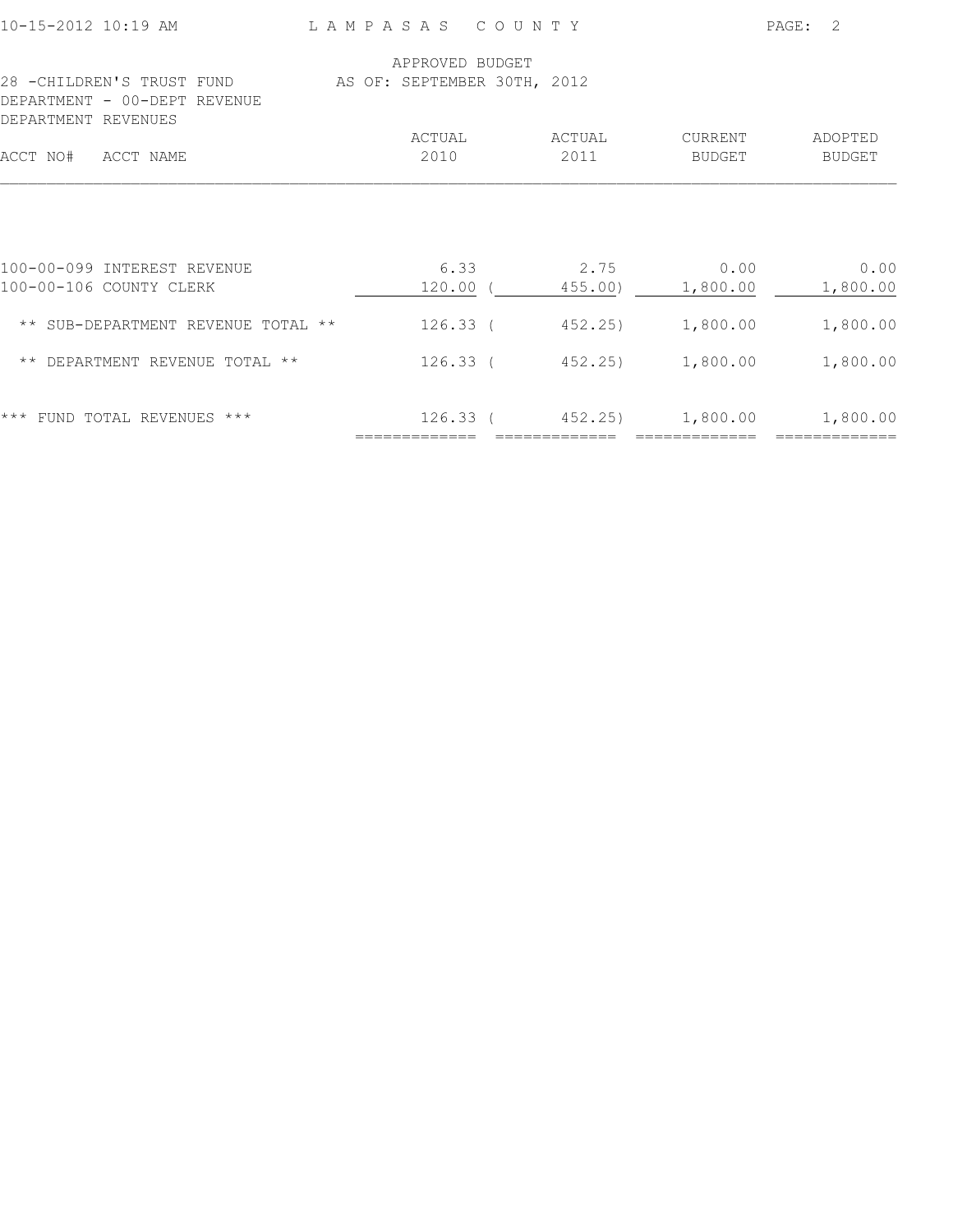| $10 - 15 - 2012$ $10:19$ AM                                                               | LAMPASAS COUNTY |                             |         | PAGE:<br>- 3  |
|-------------------------------------------------------------------------------------------|-----------------|-----------------------------|---------|---------------|
|                                                                                           |                 | APPROVED BUDGET             |         |               |
| 28 -CHILDREN'S TRUST FUND<br>DEPARTMENT - 01-DEPT EXPENDITURES<br>DEPARTMENT EXPENDITURES |                 | AS OF: SEPTEMBER 30TH, 2012 |         |               |
|                                                                                           | ACTUAL          | ACTUAL                      | CURRENT | ADOPTED       |
| ACCT NO#<br>ACCT NAME                                                                     | 2010            | 2011                        | BUDGET  | <b>BUDGET</b> |
|                                                                                           |                 |                             |         |               |

---------------- \_\_\_\_\_\_\_\_\_\_\_\_\_ \_\_\_\_\_\_\_\_\_\_\_\_\_ \_\_\_\_\_\_\_\_\_\_\_\_\_ \_\_\_\_\_\_\_\_\_\_\_\_\_ ============= ============= ============= ============= ============= ============= ============= =============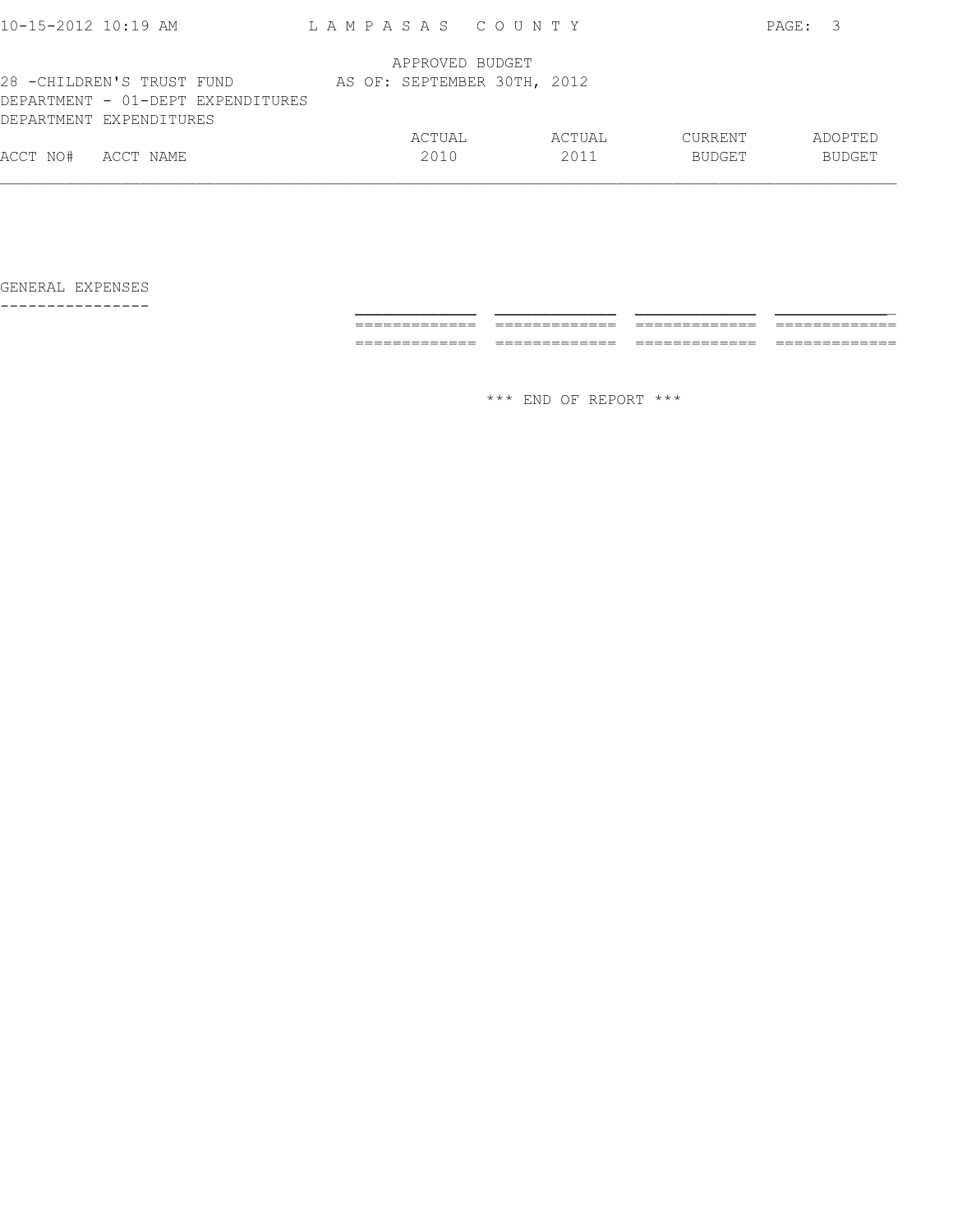| 10-15-2012 10:19 AM                                                      | LAMPASAS COUNTY |                                                                   |                          | PAGE: 1           |
|--------------------------------------------------------------------------|-----------------|-------------------------------------------------------------------|--------------------------|-------------------|
| 29 -ELECTION FUND<br>FINANCIAL SUMMARY                                   |                 | APPROVED BUDGET<br>AS OF: SEPTEMBER 30TH, 2012                    |                          |                   |
| ACCT NO# ACCT NAME                                                       | ACTUAL<br>2010  | ACTUAL<br>2011                                                    | CURRENT<br><b>BUDGET</b> | ADOPTED<br>BUDGET |
| REVENUE SUMMARY                                                          |                 |                                                                   |                          |                   |
| 00- DEPT REVENUE                                                         |                 | 132,426.61 151,506.48 163,600.00 171,900.00                       |                          |                   |
| *** TOTAL REVENUE ***                                                    |                 | 132,426.61 151,506.48 163,600.00 171,900.00                       |                          |                   |
| EXPENDITURE SUMMARY                                                      |                 |                                                                   |                          |                   |
| 01- DEPT EXPENDITURE                                                     |                 | 149, 236.37 136, 328.27 160, 816.00 171, 841.00                   |                          |                   |
| *** TOTAL EXPENDITURES ***                                               | ==============  | 149, 236.37 136, 328.27 160, 816.00 171, 841.00<br>============== | ==============           | =============     |
| REVENUES OVER/(UNDER) EXPENDITURES ( 16,809.76) 15,178.21 2,784.00 59.00 |                 |                                                                   |                          |                   |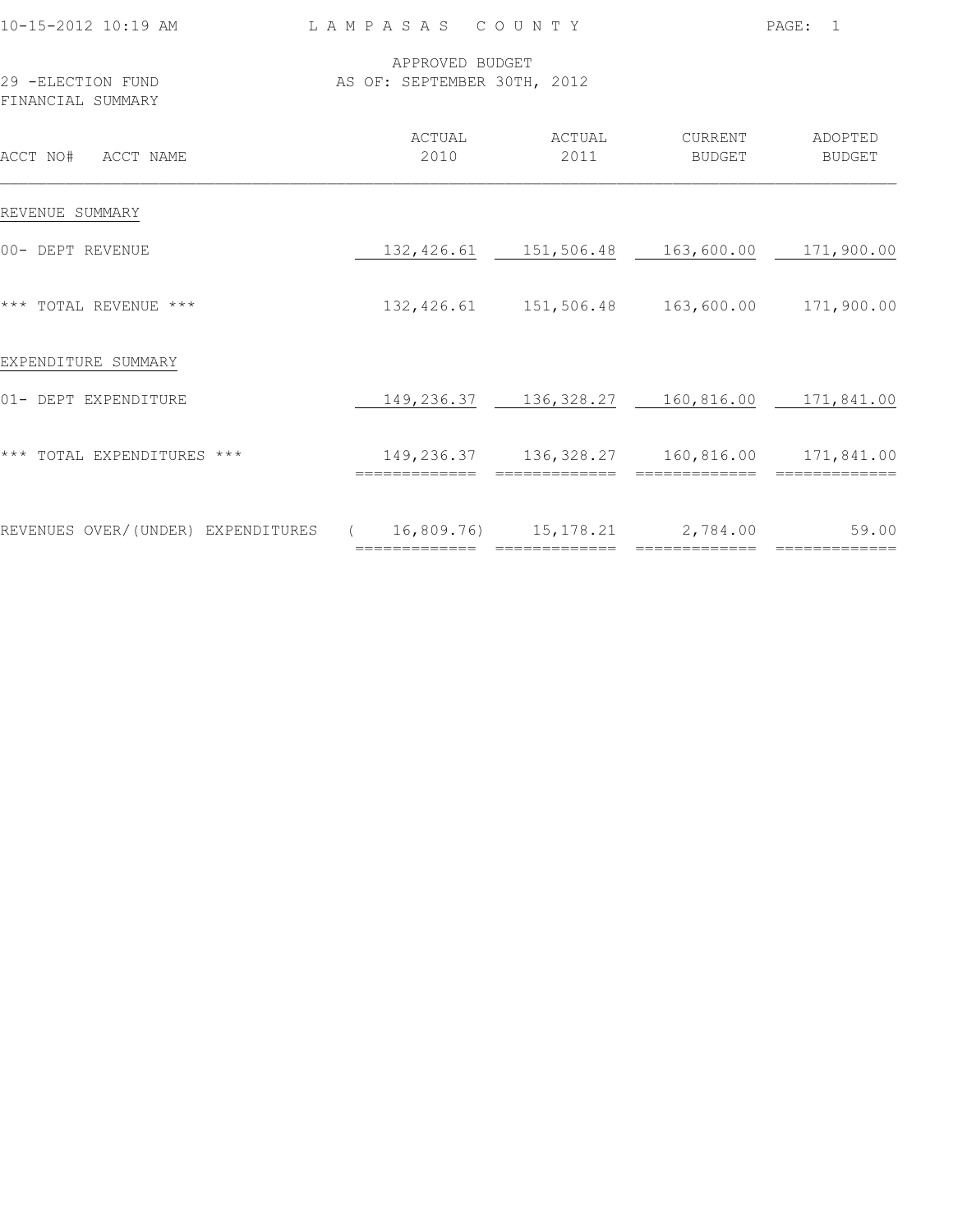| 10-15-2012 10:19 AM                                |                                                | LAMPASAS COUNTY             |                          |                          |
|----------------------------------------------------|------------------------------------------------|-----------------------------|--------------------------|--------------------------|
| 29 -ELECTION FUND<br>DEPARTMENT - 00- DEPT REVENUE | APPROVED BUDGET<br>AS OF: SEPTEMBER 30TH, 2012 |                             |                          |                          |
| DEPARTMENT REVENUES                                |                                                |                             |                          |                          |
| ACCT NO#<br>ACCT NAME                              | ACTUAL<br>2010                                 | ACTUAL<br>2011              | CURRENT<br><b>BUDGET</b> | ADOPTED<br><b>BUDGET</b> |
|                                                    |                                                |                             |                          |                          |
| ELECTION FUND                                      |                                                |                             |                          |                          |
| 100-00-011 VOTER REGISTRATION                      | 1, 161. 13                                     | 80.25                       | 0.00                     | 0.00                     |
| 100-00-080 ELECTION FUND TECHNOLOGY                | 3,357.19                                       | 2,800.00                    | 1,200.00                 | 800.00                   |
| 100-00-099 INTEREST REVENUE                        | 1.50                                           | 4.42                        | 0.00                     | 0.00                     |
| $100-00-116$ GRANT REVENUE - HAVA                  | 12,700.09                                      | 19,507.00                   | 0.00                     | 0.00                     |
| 100-00-151 CHAPTER 19 STATE REIMBURSE              | 6,159.12                                       | 3,388.43                    | 2,400.00                 | 3,000.00                 |
| 100-00-152 ELECTION CONTRACTS                      | 13,522.48                                      | 8,704.37                    | 10,000.00                | 10,000.00                |
| 100-00-190 MISCELLANEOUS RECEIPTS                  | 450.00                                         | 222.01                      | 0.00                     | 100.00                   |
| 200-00-010 OPERATING TRANSFERS-IN                  | 95,075.10                                      | 116,800.00                  | 150,000.00               | 158,000.00               |
| ** SUB-DEPARTMENT REVENUE TOTAL **                 | 132,426.61                                     | 151,506.48                  | 163,600.00               | 171,900.00               |
| ** DEPARTMENT REVENUE TOTAL **                     | 132,426.61                                     | 151,506.48                  | 163,600.00               | 171,900.00               |
| *** FUND TOTAL REVENUES ***                        | 132,426.61<br>=============                    | 151,506.48<br>============= | 163,600.00               | 171,900.00               |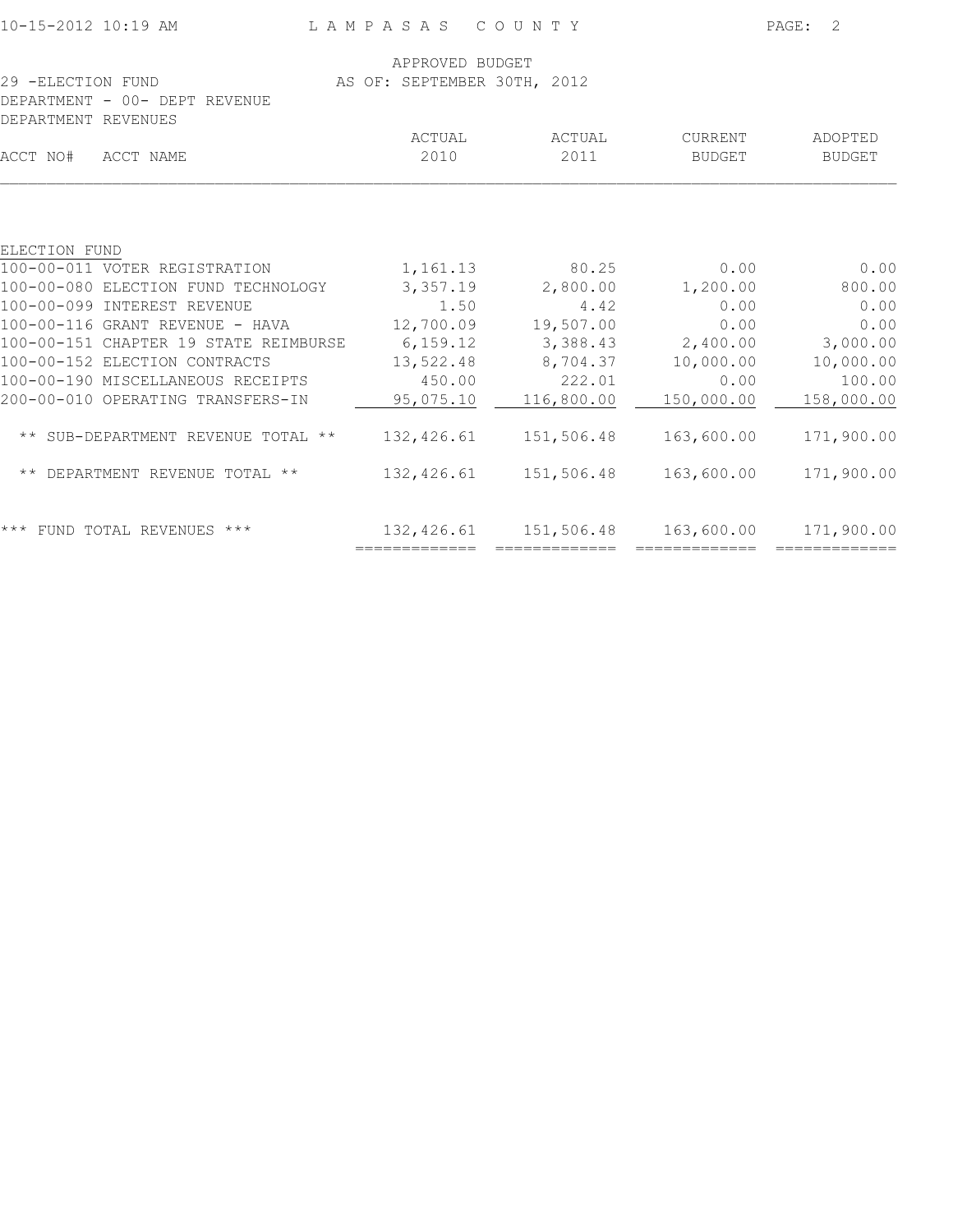| 10-15-2012 10:19 AM                                                      | LAMPASAS COUNTY             |                            |                       | PAGE:<br>3               |
|--------------------------------------------------------------------------|-----------------------------|----------------------------|-----------------------|--------------------------|
|                                                                          | APPROVED BUDGET             |                            |                       |                          |
| 29 -ELECTION FUND                                                        | AS OF: SEPTEMBER 30TH, 2012 |                            |                       |                          |
| DEPARTMENT - 01- DEPT EXPENDITURE                                        |                             |                            |                       |                          |
| DEPARTMENT EXPENDITURES                                                  |                             |                            |                       |                          |
| ACCT NO#<br>ACCT NAME                                                    | ACTUAL<br>2010              | ACTUAL<br>2011             | CURRENT<br>BUDGET     | ADOPTED<br><b>BUDGET</b> |
|                                                                          |                             |                            |                       |                          |
| ELECTION FUND                                                            |                             |                            |                       |                          |
| WAGES                                                                    |                             |                            |                       |                          |
| 401-00-102 SALARIES & WAGES APPOINTED                                    | 31,159.44                   | 32, 125.30                 | 33,821.00             | 46,032.00                |
| 401-00-104 SALARIES & WAGES DEPUTY                                       | 21,585.98                   | 22,015.63                  | 23,364.00             | 24,065.00                |
| 401-00-106 TEMPORARY EMLOYEE                                             | 2,152.00                    | 0.00                       | 132.00                | 0.00                     |
| 401-00-120 SALARY/OVERTIME                                               | 0.00                        | 0.00                       | 520.00                | 0.00                     |
| ** CATEGORY TOTAL **                                                     | 54,897.42                   | 54,140.93                  | 57,837.00             | 70,097.00                |
| EMPLOYEE BENEFITS                                                        |                             |                            |                       |                          |
| 401-00-203 FICA BENEFITS                                                 |                             | 3,602.24 3,839.56 4,375.00 |                       | 5,362.00                 |
| 401-00-204 GROUP MEDICAL INSURANCE                                       | 11,792.28                   | 12,748.32                  | 12,979.00             | 12,788.00                |
| 401-00-205 RETIREMENT                                                    | 7,584.50                    | 7,729.21                   | 16,698.00             | 11,552.00                |
| 401-00-207 WORKMEN'S COMP                                                | 230.00                      | 24.00                      | 50.00                 | 50.00                    |
| 401-00-208 UNEMPLOYMENT INSURANCE                                        | 100.00                      | 225.00                     | 229.00                | 229.00                   |
| ** CATEGORY TOTAL **                                                     | 23,309.02                   | 24,566.09                  | 34, 331.00            | 29,981.00                |
| GENERAL EXPENSES                                                         |                             |                            |                       |                          |
| 401-00-300 INTERPRETER                                                   | 0.00                        | 0.00                       | 500.00                | 800.00                   |
| 401-00-301 COMMUNICATIONS                                                | 0.00                        | 200.96                     | 500.00                | 500.00                   |
| 401-00-303 OFFICE SUPPLIES                                               | 502.97                      | 580.74                     | 1,200.00              | 1,300.00                 |
| 401-00-304 OPERATING SUPPLIES                                            | 8,043.36                    | 364.08                     | 300.00                | 900.00                   |
| 401-00-305 TRAVEL & INSERVICE TRAINING                                   | 2,376.85                    | 2,547.33                   | 1,800.00              | 3,600.00                 |
| 401-00-311 REPAIR/MAINTENANCE                                            | 0.00                        | 0.00                       | 800.00                | 600.00                   |
| 401-00-312 EQUIPMENT MAINTENANCE CONT                                    | 0.00                        | 0.00                       | 10,000.00             | 11,168.00                |
| 401-00-315 DUES                                                          | 125.00                      | 75.00                      | 200.00                | 450.00                   |
| 401-00-333 CONTRACTED SERVICES<br>401-00-337 ELECTIONS, JUDGES & SUPPLIE | 6,889.12<br>51,077.14       | 1,565.36<br>50,817.32      | 3,100.00<br>49,248.00 | 200.00<br>50,570.00      |
| 401-00-354 VOTER REGISTRATION                                            | 1,431.24                    | 902.88                     | 500.00                | 1,000.00                 |
| 401-00-361 POSTAGE                                                       | 46.24                       | 231.57                     | 300.00                | 250.00                   |
| 401-00-375 BANK CHARGES                                                  | 0.00                        | 18.00                      | 0.00                  | 25.00                    |
| 401-00-389 MISCELLANOUS EXPENSE                                          | 18.00                       | 0.00                       | 200.00                | 400.00                   |
| ** CATEGORY TOTAL **                                                     | 70,509.92                   | 57,303.24                  | 68,648.00             | 71,763.00                |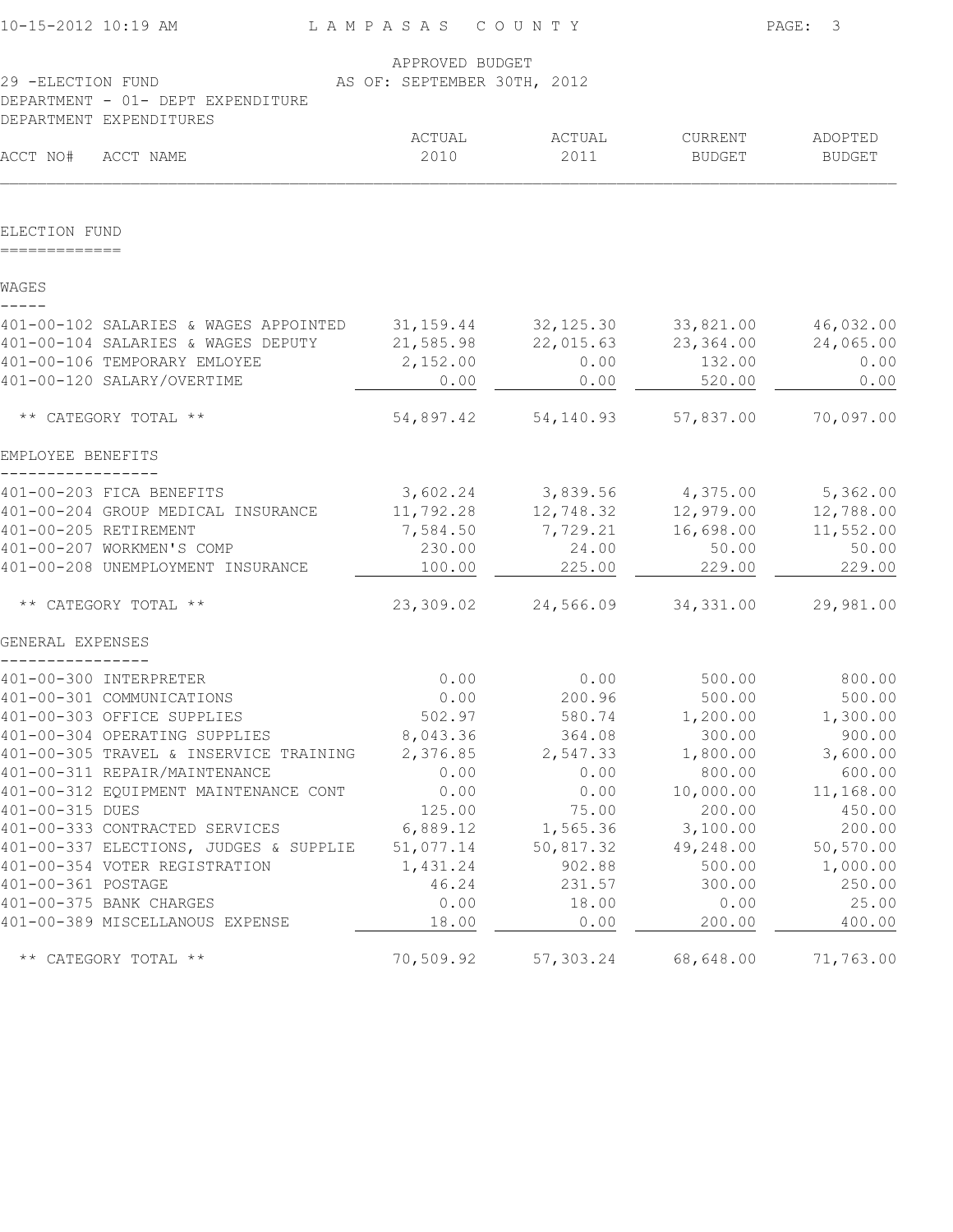| 10-15-2012 10:19 AM                                    | LAMPASAS COUNTY             |                |                                                 | PAGE: 4           |
|--------------------------------------------------------|-----------------------------|----------------|-------------------------------------------------|-------------------|
|                                                        | APPROVED BUDGET             |                |                                                 |                   |
| 29 -ELECTION FUND<br>DEPARTMENT - 01- DEPT EXPENDITURE | AS OF: SEPTEMBER 30TH, 2012 |                |                                                 |                   |
| DEPARTMENT EXPENDITURES<br>ACCT NO# ACCT NAME          | ACTUAL<br>2010              | ACTUAL<br>2011 | CURRENT<br>BUDGET                               | ADOPTED<br>BUDGET |
| CAPITAL OUTLAY                                         |                             |                |                                                 |                   |
| 401-00-401 OFFICE MACHINES & EQUIPMENT 520.01 318.01   |                             |                | 0.00                                            | 0.00              |
| ** CATEGORY TOTAL **                                   | 520.01                      | 318.01         | 0.00                                            | 0.00              |
| ** SUB-DEPARTMENT TOTAL **                             |                             |                | 149,236.37 136,328.27 160,816.00 171,841.00     |                   |
| $***$<br>$***$<br>DEPARTMENT TOTAL                     |                             |                | 149, 236.37 136, 328.27 160, 816.00 171, 841.00 |                   |
| *** FUND TOTAL EXPENDITURES ***                        | =============               | =============  | 149, 236.37 136, 328.27 160, 816.00 171, 841.00 | =============     |
|                                                        |                             |                |                                                 |                   |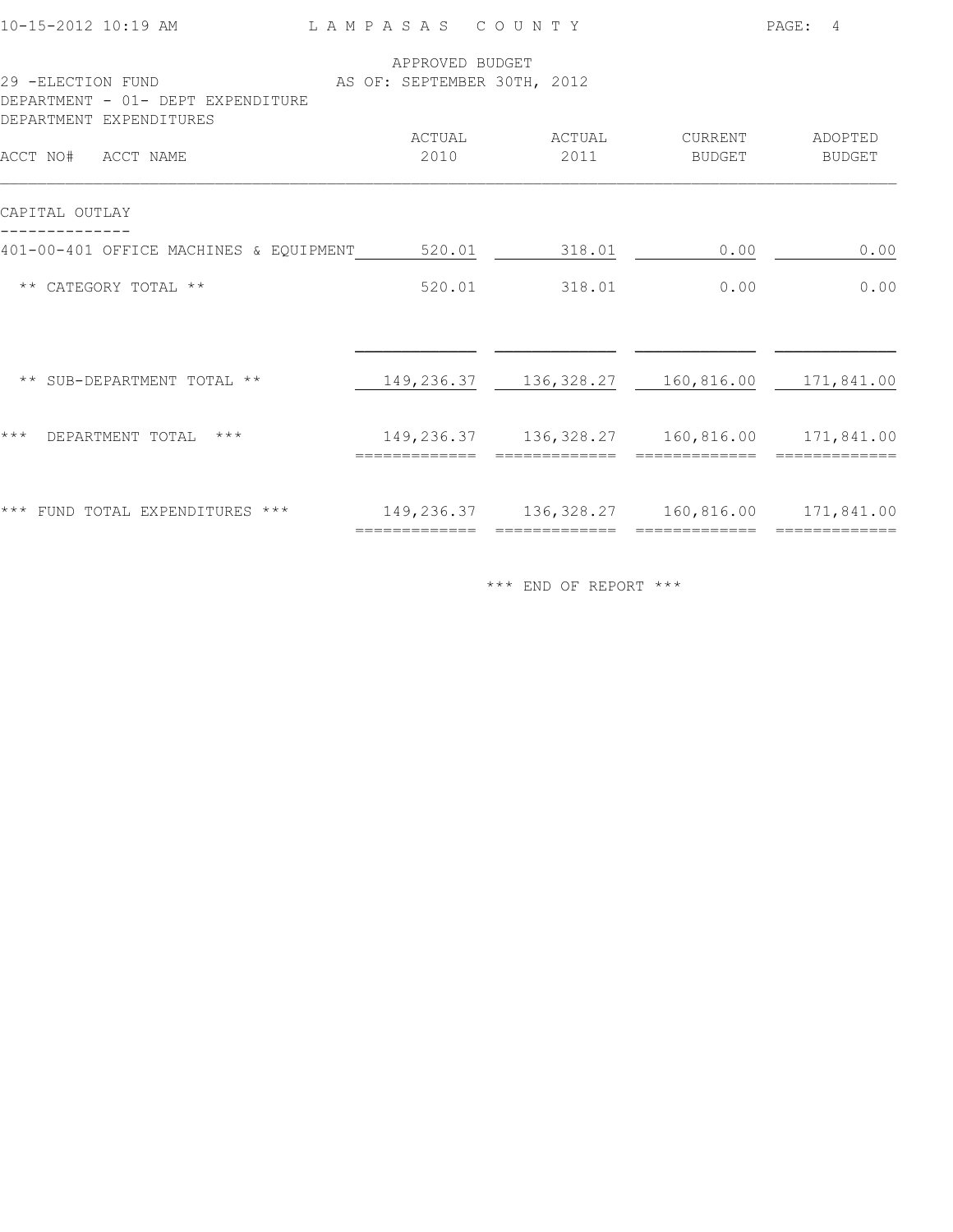| 10-15-2012 10:19 AM                                                      | LAMPASAS COUNTY |                                                               |                                  | PAGE: 1       |
|--------------------------------------------------------------------------|-----------------|---------------------------------------------------------------|----------------------------------|---------------|
| 31 -JUVENILE PROBATION AS OF: SEPTEMBER 30TH, 2012<br>FINANCIAL SUMMARY  | APPROVED BUDGET |                                                               |                                  |               |
| ACCT NO# ACCT NAME                                                       | 2010            | ACTUAL ACTUAL<br>2011                                         | CURRENT ADOPTED<br><b>BUDGET</b> | <b>BUDGET</b> |
| REVENUE SUMMARY                                                          |                 |                                                               |                                  |               |
| 00-JPO REVENUE                                                           |                 | 483, 303.59 637, 773.54 576, 078.00 462, 435.00               |                                  |               |
| *** TOTAL REVENUE ***                                                    |                 | 483, 303.59 637, 773.54 576, 078.00 462, 435.00               |                                  |               |
| EXPENDITURE SUMMARY                                                      |                 |                                                               |                                  |               |
| 01-JPO EXPENDITURES                                                      |                 | 489,970.39 626,425.70 565,364.00 461,821.00                   |                                  |               |
| *** TOTAL EXPENDITURES ***                                               | ==============  | 489,970.39 626,425.70 565,364.00 461,821.00<br>============== | ==============                   |               |
| REVENUES OVER/(UNDER) EXPENDITURES (6,666.80) 11,347.84 10,714.00 614.00 |                 |                                                               |                                  |               |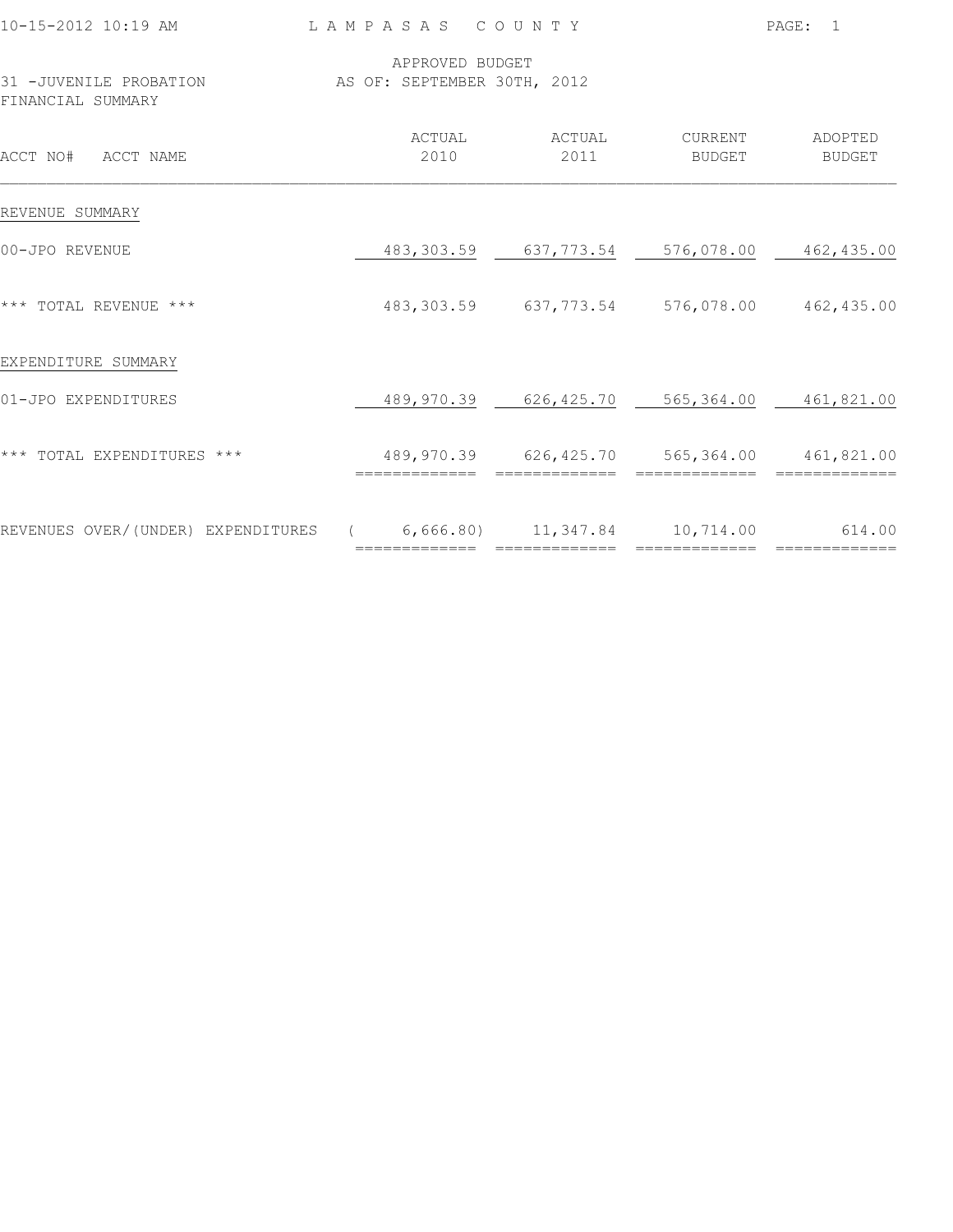| 10-15-2012 10:19 AM                                                               | LAMPASAS COUNTY                                              |                        |                       | PAGE: 2            |
|-----------------------------------------------------------------------------------|--------------------------------------------------------------|------------------------|-----------------------|--------------------|
| 31 -JUVENILE PROBATION AS OF: SEPTEMBER 30TH, 2012<br>DEPARTMENT - 00-JPO REVENUE | APPROVED BUDGET                                              |                        |                       |                    |
| DEPARTMENT REVENUES<br>ACCT NO# ACCT NAME                                         | ACTUAL<br>2010                                               | ACTUAL<br>2011         | CURRENT<br>BUDGET     | ADOPTED<br>BUDGET  |
| 100-00-099 INTEREST REVENUE                                                       | 255.09                                                       | 37.69                  | 0.00                  | 0.00               |
| 100-00-111 NON-RESIDENTIAL GRANT                                                  | 0.00                                                         | 90.00                  | 0.00                  | 0.00               |
| 100-00-116 GRANT REVENUE - CJD                                                    |                                                              | 50,555.22 ( 26,220.22) | 3,435.00              | 3,435.00           |
| 100-00-118 JUVENILE PROBATION FEES                                                | 6,364.00                                                     | 8,091.83               | 6,000.00              | 6,000.00           |
| 100-00-123 STATE FUNDING - TJPC                                                   | 187,742.00                                                   | 171,355.00             | 170,539.00            | 171,000.00         |
| 100-00-142 4 E REVENUE                                                            | 1,186.45                                                     | 2,145.65               | 0.00                  | 0.00               |
| 100-00-200 PLACEMENT COST<br>100-00-206 RESTITUTION FEES                          | 0.00                                                         | 0.00                   | 21,104.00             | 0.00               |
| 200-00-010 OPERATING TRANSFERS-IN                                                 | $(1, 112.17)$ $1, 073.59$                                    | 237,600.00 481,200.00  | 0.00<br>375,000.00    | 0.00<br>282,000.00 |
| ** SUB-DEPARTMENT REVENUE TOTAL ** 482,590.59 637,773.54                          |                                                              |                        | 576,078.00 462,435.00 |                    |
| 100-01-123 STATE FUNDING-SALARIES                                                 | 713.00                                                       | 0.00                   | 0.00                  | 0.00               |
| ** SUB-DEPARTMENT REVENUE TOTAL ** 713.00                                         |                                                              | 0.00                   | 0.00                  | 0.00               |
| ** DEPARTMENT REVENUE TOTAL ** 483,303.59 637,773.54 576,078.00 462,435.00        |                                                              |                        |                       |                    |
| *** FUND TOTAL REVENUES ***                                                       | 483,303.59 637,773.54 576,078.00 462,435.00<br>============= |                        |                       |                    |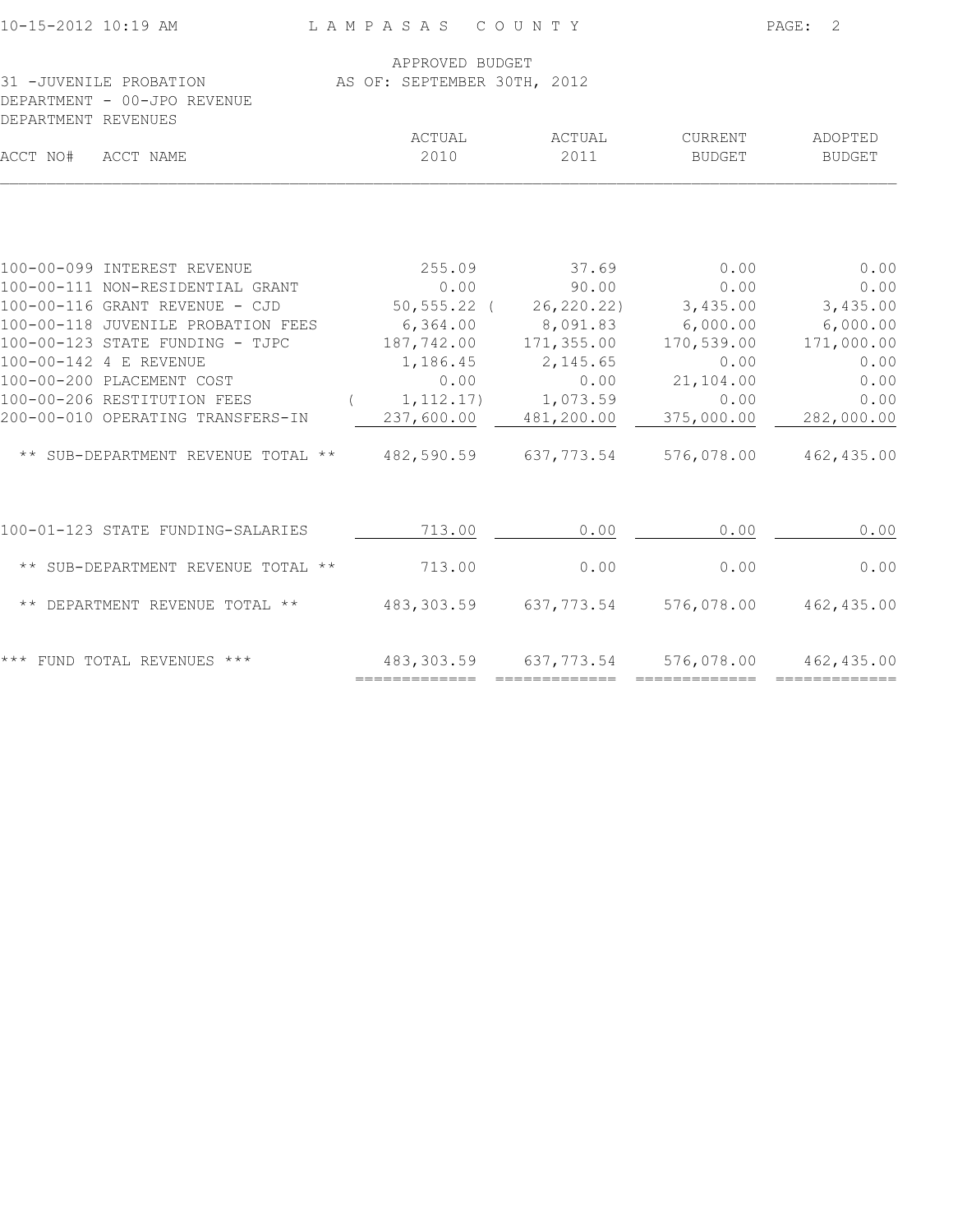| 10-15-2012 10:19 AM                                                                                                  |                                          | LAMPASAS COUNTY |                      |                    | PAGE:<br>3         |  |  |
|----------------------------------------------------------------------------------------------------------------------|------------------------------------------|-----------------|----------------------|--------------------|--------------------|--|--|
|                                                                                                                      |                                          | APPROVED BUDGET |                      |                    |                    |  |  |
| 31 -JUVENILE PROBATION<br>AS OF: SEPTEMBER 30TH, 2012<br>DEPARTMENT - 01-JPO EXPENDITURES<br>DEPARTMENT EXPENDITURES |                                          |                 |                      |                    |                    |  |  |
|                                                                                                                      |                                          | ACTUAL          | ACTUAL               | CURRENT            | ADOPTED            |  |  |
| ACCT NO#                                                                                                             | ACCT NAME                                | 2010            | 2011                 | <b>BUDGET</b>      | <b>BUDGET</b>      |  |  |
|                                                                                                                      |                                          |                 |                      |                    |                    |  |  |
| WAGES                                                                                                                |                                          |                 |                      |                    |                    |  |  |
|                                                                                                                      | 401-00-102 SALARIES & WAGES APPOINTED    | 66,218.32       | 70,690.82            | 24,008.00          | 26,230.00          |  |  |
|                                                                                                                      | 401-00-103 SALARIES & WAGES DEP<br>#3321 | 40, 112.91      | 42, 243.17           | 24,831.00          | 26,176.00          |  |  |
|                                                                                                                      | 401-00-104 SALARIES & WAGES DEP<br>#2445 | 27, 318.44      | 28, 451.36           | 36,763.00          | 33,638.00          |  |  |
|                                                                                                                      | 401-00-113 SALARIES & WAGES ASST #0878   | 37,394.00       | 39, 379.92           | 41,792.00          | 43,047.00          |  |  |
|                                                                                                                      | 401-00-199 LONGEVITY PAYMENT             | 3,240.00        | 3,480.00             | 3,720.00           | 2,520.00           |  |  |
|                                                                                                                      | ** CATEGORY TOTAL **                     | 174,283.67      | 184,245.27           | 131, 114.00        | 131,611.00         |  |  |
| EMPLOYEE BENEFITS                                                                                                    |                                          |                 |                      |                    |                    |  |  |
|                                                                                                                      | 401-00-203 FICA BENEFITS                 | 13,676.66       | 13,503.12            | 15,385.00          | 15,515.00          |  |  |
|                                                                                                                      | 401-00-204 GROUP MEDICAL INSURANCE       | 23, 272.56      | 26,150.64            | 26,583.00          | 26,200.00          |  |  |
|                                                                                                                      | 401-00-205 RETIREMENT                    | 25,770.73       | 26, 283. 28          | 39,162.00          | 32,450.00          |  |  |
|                                                                                                                      | 401-00-207 WORKMEN'S COMP                | 530.00          | 142.00               | 250.00             | 250.00             |  |  |
|                                                                                                                      | 401-00-208 UNEMPLOYMENT INSURANCE        | 236.00          | 458.00               | 804.00             | 804.00             |  |  |
|                                                                                                                      | ** CATEGORY TOTAL **                     | 63,485.95       | 66,537.04            | 82,184.00          | 75,219.00          |  |  |
| GENERAL EXPENSES                                                                                                     |                                          |                 |                      |                    |                    |  |  |
|                                                                                                                      | 401-00-301 COMMUNICATIONS                | 823.71          | 987.08               | 700.00             | 700.00             |  |  |
|                                                                                                                      | 401-00-304 OPERATING SUPPLIES            | 2,110.23        | 1,599.60             | 900.00             | 900.00             |  |  |
|                                                                                                                      | 401-00-305 TRAVEL & INSERVICE TRAINING   | 5,787.58        | 2,858.42             | 5,000.00           | 5,000.00           |  |  |
|                                                                                                                      | 401-00-311 REPAIRS & MAINTENANCE         | 0.00            | 0.00                 | 50.00              | 50.00              |  |  |
|                                                                                                                      | 401-00-312 EQUIPMENT MAINTENANCE         | 14.50           | 0.00                 | 100.00             | 100.00             |  |  |
| 401-00-315 DUES                                                                                                      |                                          | 162.50          | 75.00                | 100.00             | 100.00             |  |  |
| 401-00-319 AUDIT                                                                                                     |                                          | 5,000.00        | 2,600.00             | 2,500.00           | 2,500.00           |  |  |
| 401-00-342 GAS & OIL                                                                                                 | 401-00-328 CONTINGENCY                   | 0.00<br>96.12   | 0.00<br>3,386.68     | 326.00<br>3,000.00 | 326.00<br>3,000.00 |  |  |
|                                                                                                                      | 401-00-343 REPAIRS AND MAINTENANCE VEH   | 298.12          | 0.00                 | 0.00               | 0.00               |  |  |
|                                                                                                                      | 401-00-345 MEDICAL (U A'S)               | 2,837.86        | 5,664.04             | 4,000.00           | 4,000.00           |  |  |
| 401-00-357 C/P STATE                                                                                                 |                                          | 16,612.76       | 20,100.00            | 8,075.00           | 12,000.00          |  |  |
| 401-00-361 POSTAGE                                                                                                   |                                          | 56.00           | 56.00                | 68.00              | 68.00              |  |  |
|                                                                                                                      | 401-00-364 PUBLICATIONS, BOOKS, MANUALS  | 42.50           | 0.00                 | 100.00             | 100.00             |  |  |
|                                                                                                                      | 401-00-370 EQUIPMENT RENTAL-COPIER       | 1,602.00        | 1,762.20             | 1,650.00           | 1,650.00           |  |  |
|                                                                                                                      | 401-00-375 BANK CHARGES                  | 20.00           | 54.00                | 0.00               | 0.00               |  |  |
|                                                                                                                      | 401-00-382 FUND A - DETENTION            | 432.54          | 89.10                | 40,020.00          | 30,020.00          |  |  |
|                                                                                                                      | 401-00-384 FUND A - SECURE               |                 | 140,612.97 33,541.72 | 28,000.00          | 28,000.00          |  |  |
|                                                                                                                      | 401-00-390 PLACEMENT COST - COUNTY       | 72,806.28       | 261,330.65           | 100,429.00         | 34,429.00          |  |  |
|                                                                                                                      | ** CATEGORY TOTAL **                     | 249, 315.67     | 334,104.49           | 195,018.00         | 122,943.00         |  |  |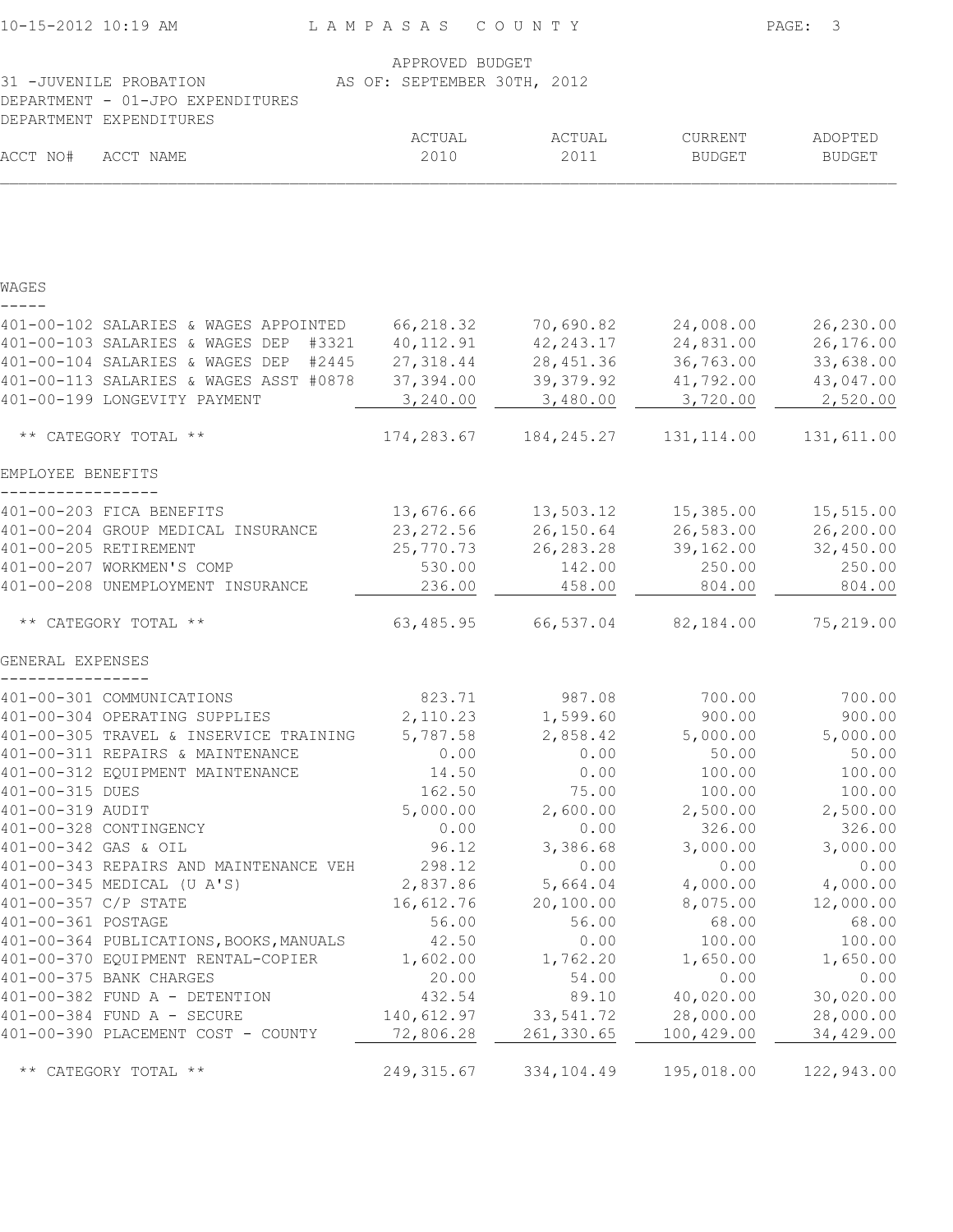| $10 - 15 - 2012$ 10:19 AM                                                             | L A M P A S A S                                | COUNTY                                      |                                       | PAGE:<br>$\overline{4}$  |
|---------------------------------------------------------------------------------------|------------------------------------------------|---------------------------------------------|---------------------------------------|--------------------------|
| 31 -JUVENILE PROBATION<br>DEPARTMENT - 01-JPO EXPENDITURES<br>DEPARTMENT EXPENDITURES | APPROVED BUDGET<br>AS OF: SEPTEMBER 30TH, 2012 |                                             |                                       |                          |
| ACCT NO#<br>ACCT NAME                                                                 | ACTUAL<br>2010                                 | ACTUAL<br>2011                              | CURRENT<br><b>BUDGET</b>              | ADOPTED<br><b>BUDGET</b> |
| CAPITAL OUTLAY                                                                        |                                                |                                             |                                       |                          |
| 401-00-402 OPERATING EQUIPMENT                                                        | 0.00                                           | 0.00                                        | 0.00                                  | 25,000.00                |
| ** CATEGORY TOTAL **                                                                  | 0.00                                           | 0.00                                        | 0.00                                  | 25,000.00                |
| ** SUB-DEPARTMENT TOTAL **                                                            | 487,085.29                                     | 584,886.80                                  | 408,316.00                            | 354,773.00               |
| WAGES                                                                                 |                                                |                                             |                                       |                          |
| 401-01-102 SALARIES & WAGES aPPOINTED<br>401-01-103 SALARIES & WAGES DEP              | 0.00<br>0.00                                   | 0.00<br>0.00                                | 50,000.00<br>20,000.00                | 50,000.00<br>20,000.00   |
| ** CATEGORY TOTAL **                                                                  | 0.00                                           | 0.00                                        | 70,000.00                             | 70,000.00                |
| EMPLOYEE BENEFITS                                                                     |                                                |                                             |                                       |                          |
| GENERAL EXPENSES                                                                      |                                                |                                             |                                       |                          |
| 401-01-384 PLACEMENT COST - STATE C                                                   | 2,885.10                                       | 22, 114.90                                  | 41,104.00                             | 21,104.00                |
| ** CATEGORY TOTAL **                                                                  | 2,885.10                                       | 22, 114.90                                  | 41,104.00                             | 21,104.00                |
| ** SUB-DEPARTMENT TOTAL **                                                            | 2,885.10                                       |                                             | 22, 114.90   111, 104.00   91, 104.00 |                          |
| GENERAL EXPENSES                                                                      |                                                |                                             |                                       |                          |
| 401-02-384 FUND A - NON-SECURE                                                        | 0.00                                           | 19,424.00                                   | 45,944.00                             | 15,944.00                |
| ** CATEGORY TOTAL **                                                                  | 0.00                                           | 19,424.00                                   | 45,944.00                             | 15,944.00                |
| ** SUB-DEPARTMENT TOTAL **                                                            | 0.00                                           | 19,424.00                                   | 45,944.00                             | 15,944.00                |
| $***$<br>DEPARTMENT TOTAL ***                                                         |                                                | 489,970.39 626,425.70 565,364.00 461,821.00 |                                       |                          |
| *** FUND TOTAL EXPENDITURES ***                                                       |                                                | 489,970.39 626,425.70 565,364.00 461,821.00 |                                       |                          |
|                                                                                       |                                                |                                             |                                       |                          |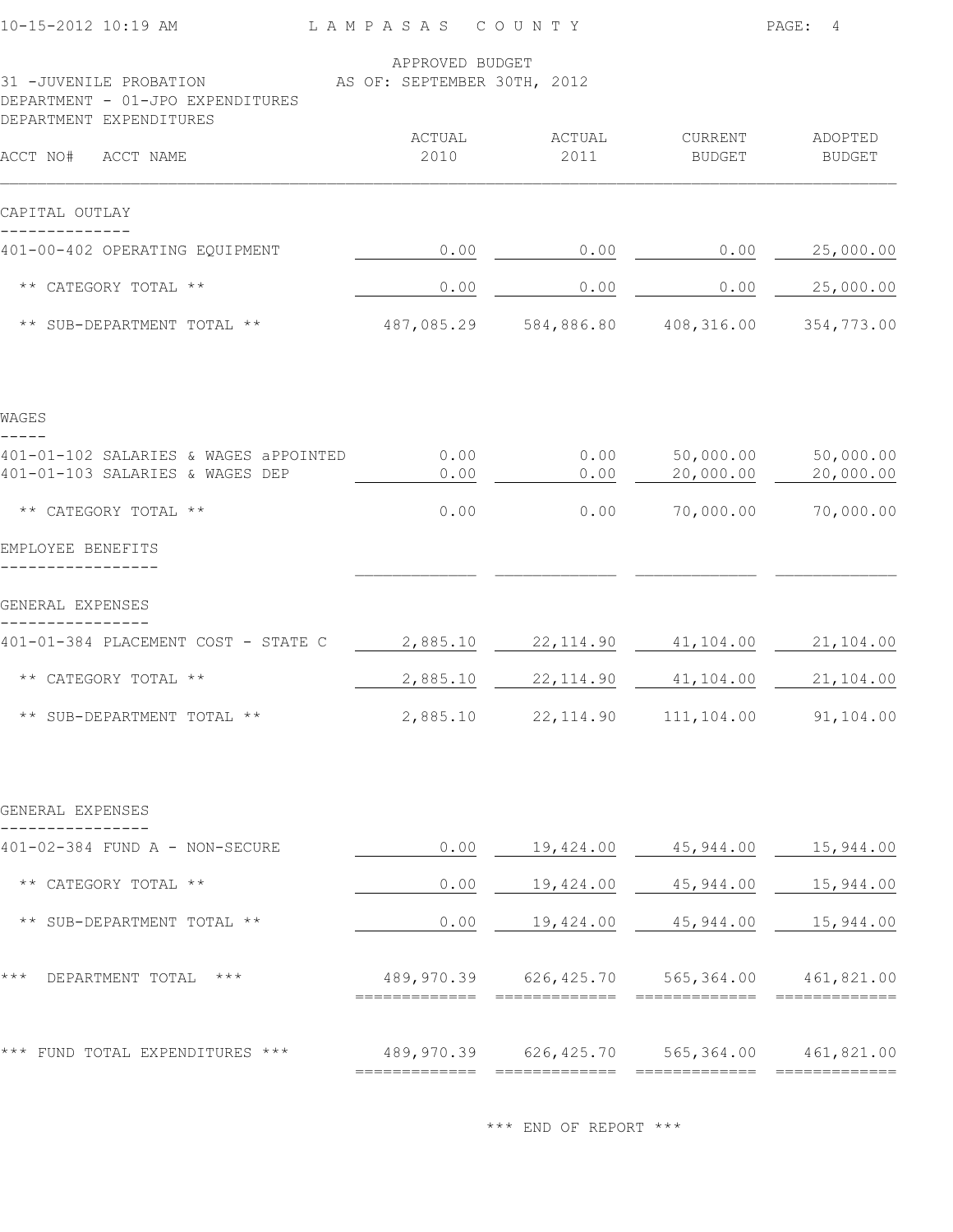| 10-15-2012 10:19 AM<br>LAMPASAS COUNTY                                   |                |                 |                                      |                                  | PAGE: 1       |  |  |
|--------------------------------------------------------------------------|----------------|-----------------|--------------------------------------|----------------------------------|---------------|--|--|
| 32 - CHAPTER 59 FUND<br>AS OF: SEPTEMBER 30TH, 2012<br>FINANCIAL SUMMARY |                | APPROVED BUDGET |                                      |                                  |               |  |  |
| ACCT NO# ACCT NAME                                                       |                | 2010            | ACTUAL ACTUAL<br>2011                | CURRENT ADOPTED<br><b>BUDGET</b> | <b>BUDGET</b> |  |  |
| REVENUE SUMMARY                                                          |                |                 |                                      |                                  |               |  |  |
| 00-DEPT REVENUE                                                          |                |                 | 188.64 43,148.77                     | 0.00                             | 0.00          |  |  |
| *** TOTAL REVENUE ***                                                    |                |                 | 188.64 43,148.77                     | 0.00                             | 0.00          |  |  |
| EXPENDITURE SUMMARY                                                      |                |                 |                                      |                                  |               |  |  |
| 01-DEPT EXPENDITURES                                                     |                |                 | 24,594.33 30,364.85                  | 0.00                             | 0.00          |  |  |
| *** TOTAL EXPENDITURES ***                                               | ============== |                 | 24,594.33 30,364.85<br>------------- | 0.00                             | 0.00          |  |  |
| REVENUES OVER/(UNDER) EXPENDITURES (24,405.69) 12,783.92 0.00            |                |                 |                                      |                                  | 0.00          |  |  |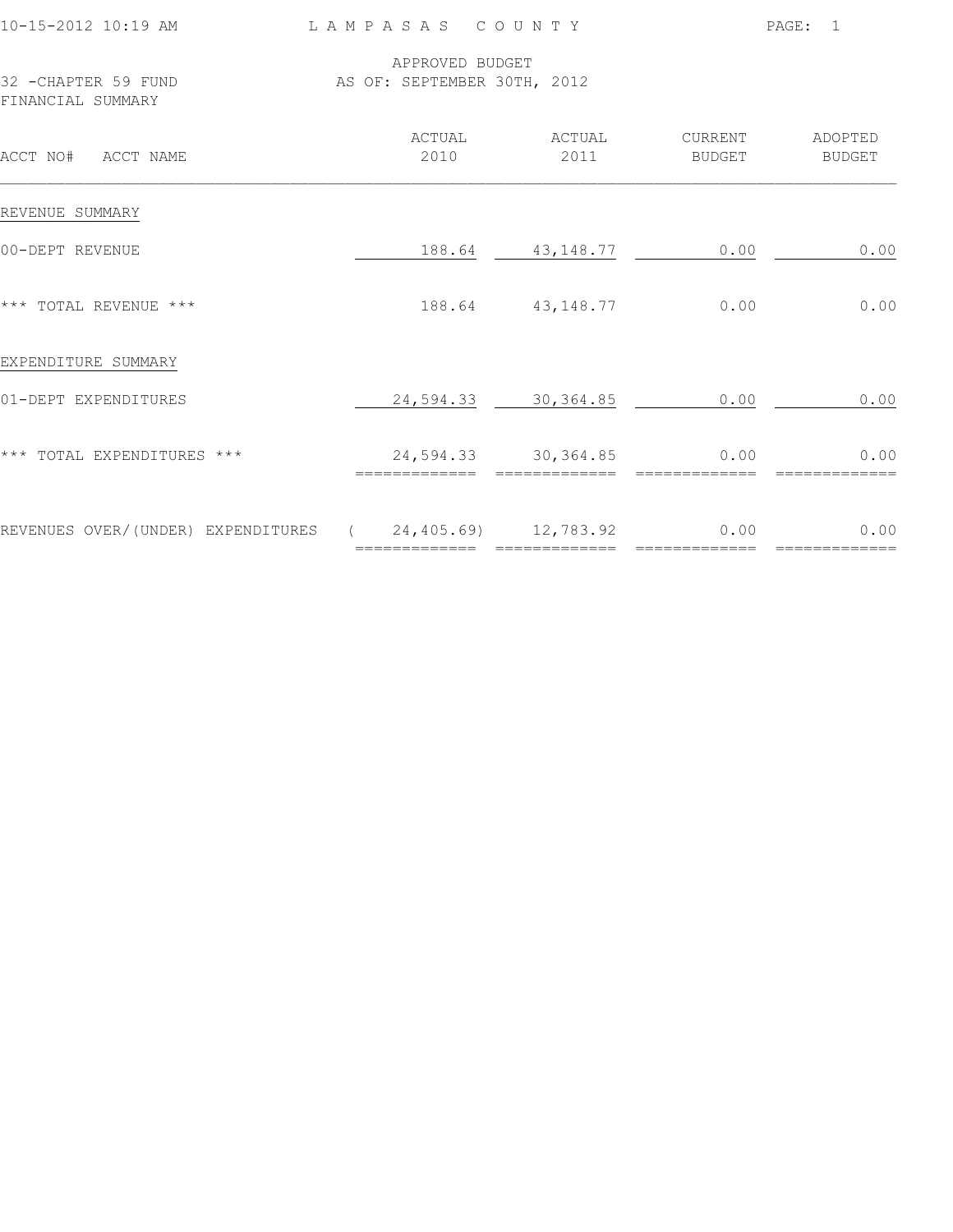| ACCT NO# ACCT NAME   |                                   |  | ACTUAL<br>2010  |  | ACTUAL<br>2011              | CURRENT<br>BUDGET |       | ADOPTED<br><b>BUDGET</b> |
|----------------------|-----------------------------------|--|-----------------|--|-----------------------------|-------------------|-------|--------------------------|
| DEPARTMENT REVENUES  | DEPARTMENT - 01-DEPT EXPENDITURES |  |                 |  |                             |                   |       |                          |
| 32 - CHAPTER 59 FUND |                                   |  | APPROVED BUDGET |  | AS OF: SEPTEMBER 30TH, 2012 |                   |       |                          |
| 10-15-2012 10:19 AM  |                                   |  |                 |  | LAMPASAS COUNTY             |                   | PAGE: | - 2                      |

 $\frac{1}{2}$  , and the set of the set of the set of the set of the set of the set of the set of the set of the set of the set of the set of the set of the set of the set of the set of the set of the set of the set of the set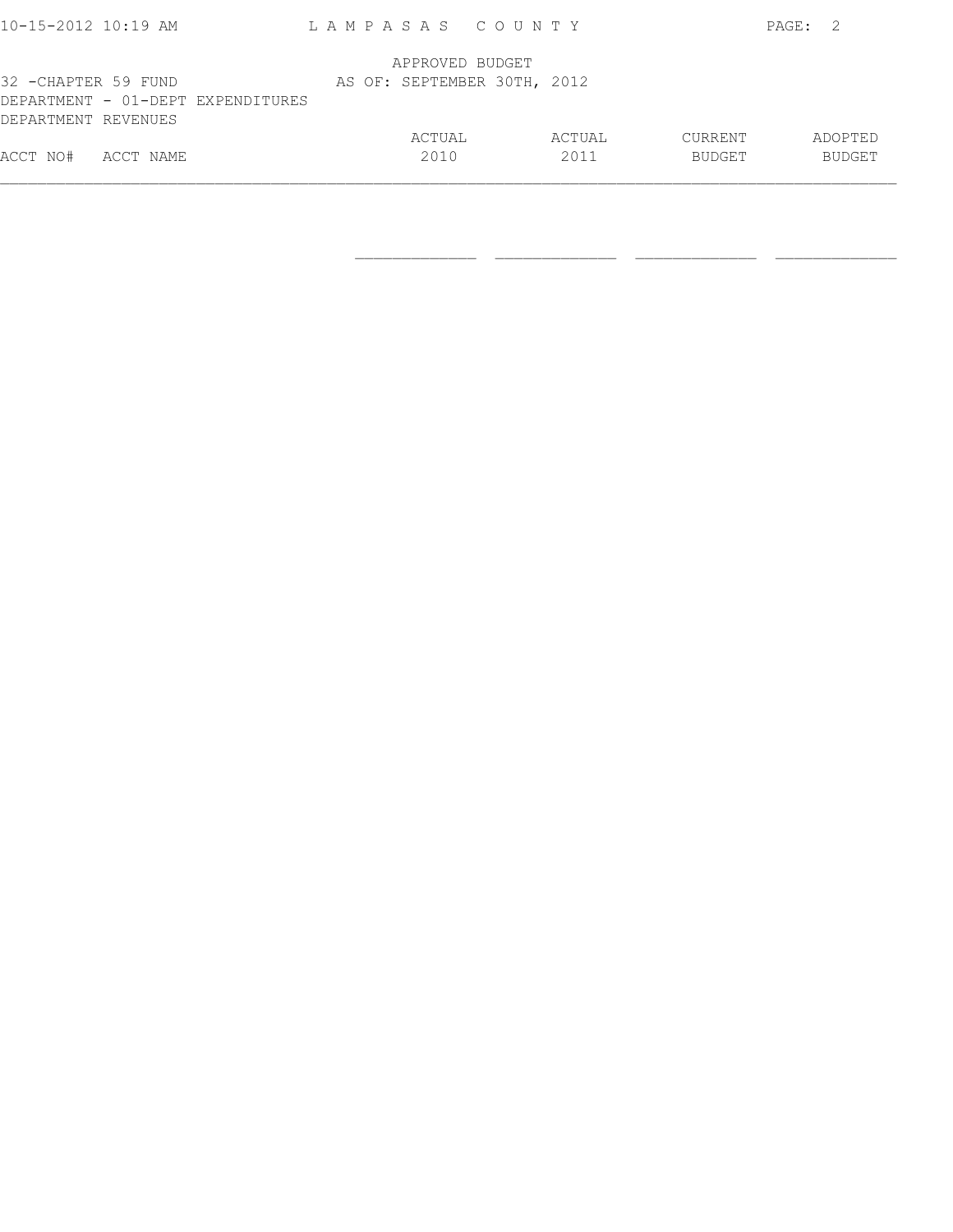| 10-15-2012 10:19 AM                                                        | LAMPASAS COUNTY             |                  |                   | PAGE:<br>3        |
|----------------------------------------------------------------------------|-----------------------------|------------------|-------------------|-------------------|
|                                                                            | APPROVED BUDGET             |                  |                   |                   |
| 32 -CHAPTER 59 FUND<br>DEPARTMENT - 00-DEPT REVENUE<br>DEPARTMENT REVENUES | AS OF: SEPTEMBER 30TH, 2012 |                  |                   |                   |
| ACCT NO# ACCT NAME                                                         | ACTUAL<br>2010              | ACTUAL<br>2011   | CURRENT<br>BUDGET | ADOPTED<br>BUDGET |
| 100-00-099 INTEREST REVENUE-CONF PROPE                                     | 11.00                       | 0.00             | 0.00              | 0.00              |
| 100-00-188 FORFEITED PROPERTY-CO SHERI                                     |                             | $0.00$ 25,163.00 | 0.00              | 0.00              |
| ** SUB-DEPARTMENT REVENUE TOTAL **                                         | 11.00                       | 25,163.00        | 0.00              | 0.00              |
| 100-01-099 INTEREST REVENUE-CO SHERIFF                                     | 55.64                       | 27.77            | 0.00              | 0.00              |
| ** SUB-DEPARTMENT REVENUE TOTAL **                                         | 55.64                       | 27.77            | 0.00              | 0.00              |
| 100-02-099 INTEREST REVENUE-CO ATTORNE                                     | 122.00                      | 66.00            | 0.00              | 0.00              |
| 100-02-187 FORFEITED PROPERTY-CO ATTOR                                     | 0.00                        | 17,892.00        | 0.00              | 0.00              |
| ** SUB-DEPARTMENT REVENUE TOTAL **                                         | 122.00                      | 17,958.00        | 0.00              | 0.00              |
| ** DEPARTMENT REVENUE TOTAL **                                             | 188.64                      | 43, 148.77       | 0.00              | 0.00              |
| *** FUND TOTAL REVENUES ***                                                |                             | 188.64 43,148.77 | 0.00              | 0.00              |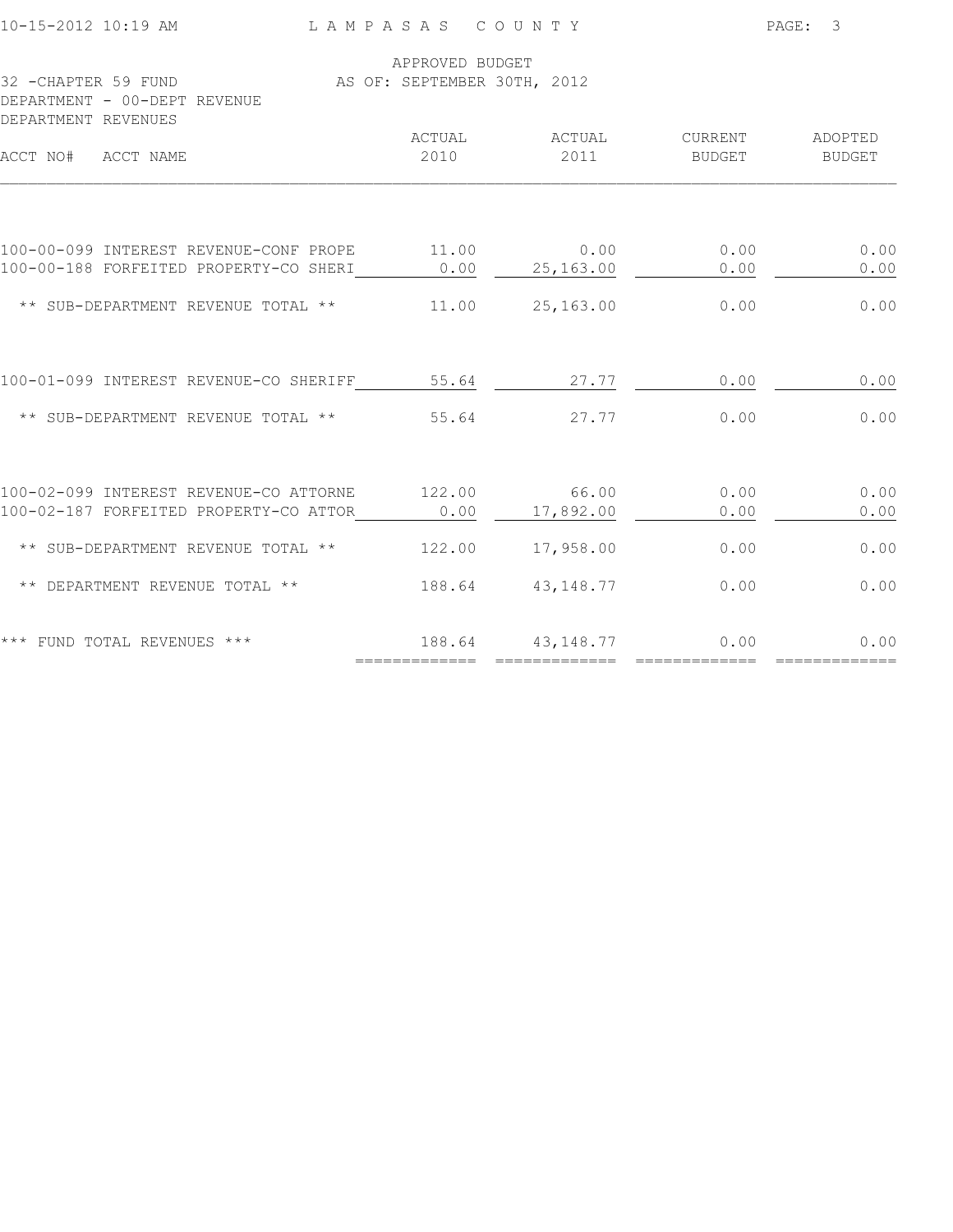| 10-15-2012 10:19 AM                                                                 | LAMPASAS COUNTY                                |                     | PAGE: 4         |        |  |
|-------------------------------------------------------------------------------------|------------------------------------------------|---------------------|-----------------|--------|--|
| 32 -CHAPTER 59 FUND<br>DEPARTMENT - 01-DEPT EXPENDITURES<br>DEPARTMENT EXPENDITURES | APPROVED BUDGET<br>AS OF: SEPTEMBER 30TH, 2012 |                     |                 |        |  |
|                                                                                     | ACTUAL                                         | ACTUAL              | CURRENT ADOPTED |        |  |
| ACCT NO# ACCT NAME                                                                  | 2010                                           | 2011                | <b>BUDGET</b>   | BUDGET |  |
| GENERAL EXPENSES                                                                    |                                                |                     |                 |        |  |
| 401-00-320 SHARED FORFEITURES                                                       |                                                | 58.33 12,436.85     | 0.00            | 0.00   |  |
| 401-00-379 INVESTIGATION EXPENSE                                                    |                                                | 24,536.00 17,928.00 | 0.00            | 0.00   |  |
| ** CATEGORY TOTAL **                                                                |                                                | 24,594.33 30,364.85 | 0.00            | 0.00   |  |
| ** SUB-DEPARTMENT TOTAL **                                                          |                                                | 24,594.33 30,364.85 | 0.00            | 0.00   |  |
| GENERAL EXPENSES                                                                    |                                                |                     |                 |        |  |
| GENERAL EXPENSES                                                                    |                                                |                     |                 |        |  |
| *** DEPARTMENT TOTAL ***                                                            | ======================                         | 24,594.33 30,364.85 | 0.00            | 0.00   |  |
| *** FUND TOTAL EXPENDITURES ***                                                     | 24,594.33 30,364.85                            |                     | 0.00            | 0.00   |  |
|                                                                                     |                                                |                     |                 |        |  |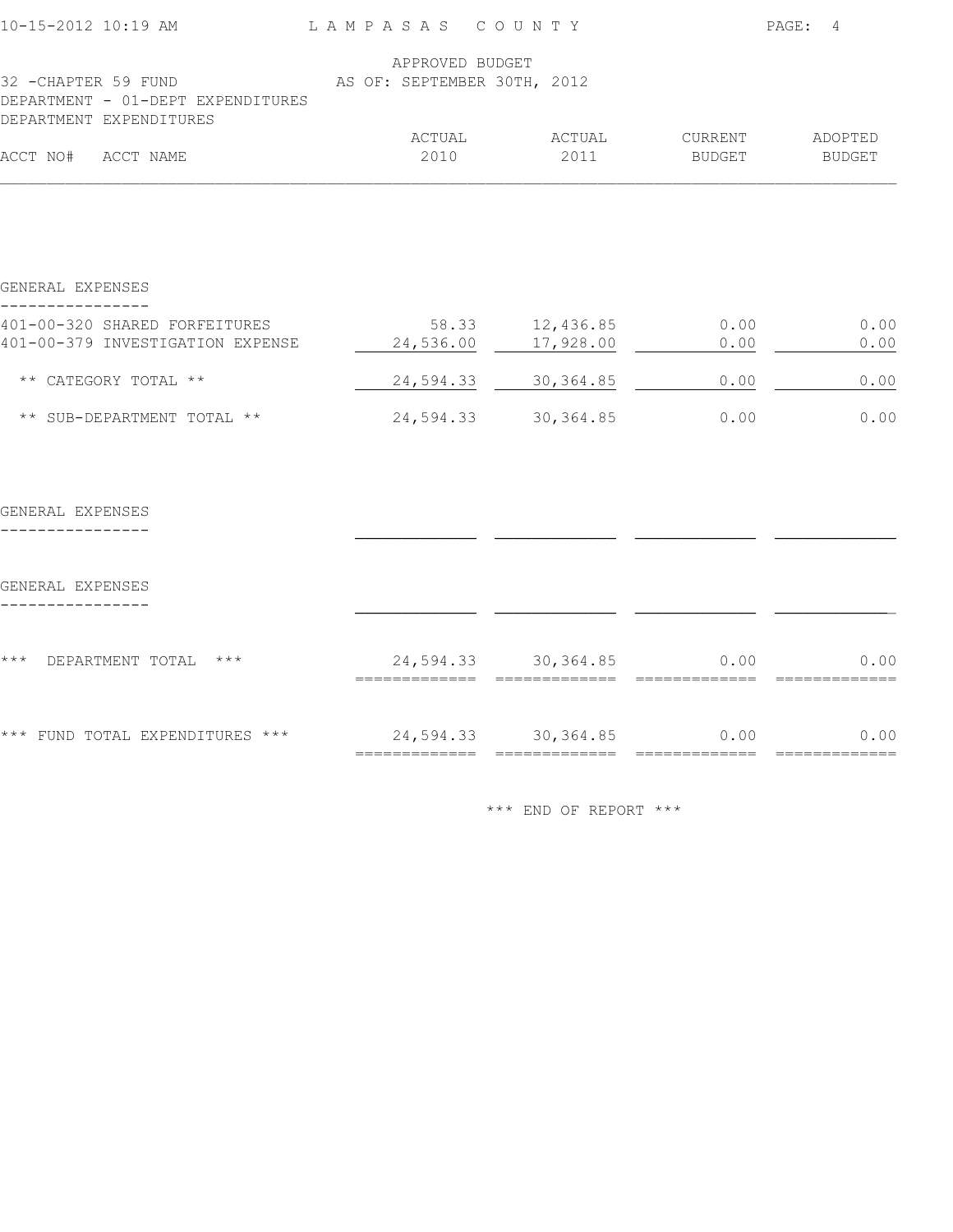| 10-15-2012 10:19 AM                                                             | LAMPASAS COUNTY            |                                  |                            | PAGE: 1                  |
|---------------------------------------------------------------------------------|----------------------------|----------------------------------|----------------------------|--------------------------|
| 36 - CO CLK RECORDS MGT & PRES AS OF: SEPTEMBER 30TH, 2012<br>FINANCIAL SUMMARY | APPROVED BUDGET            |                                  |                            |                          |
| ACCT NO# ACCT NAME                                                              | ACTUAL<br>2010             | ACTUAL<br>2011                   | CURRENT<br><b>BUDGET</b>   | ADOPTED<br><b>BUDGET</b> |
| REVENUE SUMMARY                                                                 |                            |                                  |                            |                          |
| 00-DEPT REVENUE                                                                 |                            | 19, 184.37 20, 262.78 18, 500.00 |                            | 18,500.00                |
| *** TOTAL REVENUE ***                                                           | 19, 184.37                 | 20,262.78                        | 18,500.00                  | 18,500.00                |
| EXPENDITURE SUMMARY                                                             |                            |                                  |                            |                          |
|                                                                                 |                            |                                  |                            |                          |
| REVENUES OVER/(UNDER) EXPENDITURES                                              | 19,184.37<br>============= | 20,262.78<br>$=$ =============   | 18,500.00<br>============= | 18,500.00                |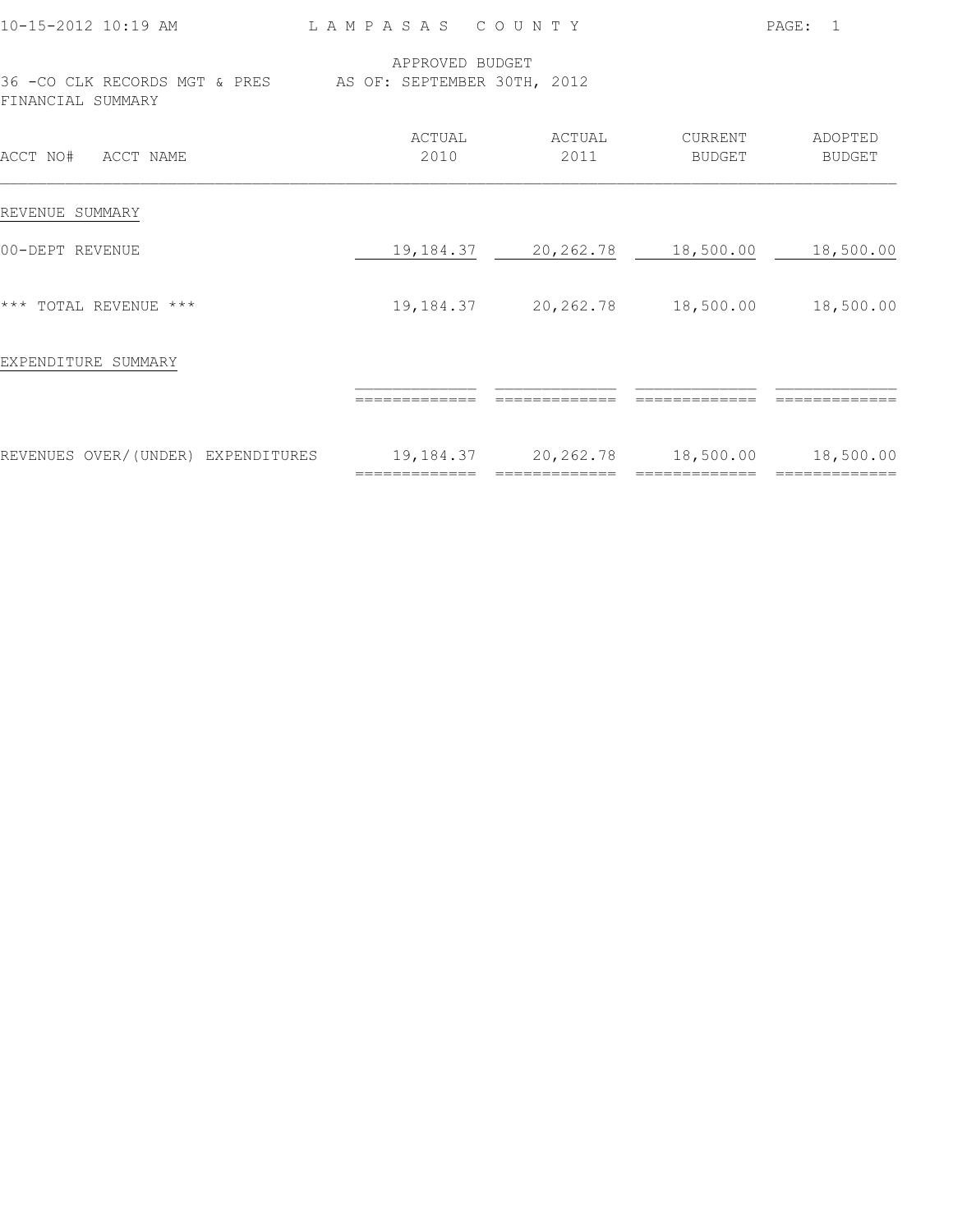| 10-15-2012 10:19 AM                                                                          | LAMPASAS COUNTY                                |                                  |                                  | PAGE:<br>2                       |
|----------------------------------------------------------------------------------------------|------------------------------------------------|----------------------------------|----------------------------------|----------------------------------|
| 36 - CO CLK RECORDS MGT & PRES<br>DEPARTMENT - 00-DEPT REVENUE                               | APPROVED BUDGET<br>AS OF: SEPTEMBER 30TH, 2012 |                                  |                                  |                                  |
| DEPARTMENT REVENUES                                                                          | ACTUAL                                         | ACTUAL                           | CURRENT                          | ADOPTED                          |
| ACCT NAME<br>ACCT NO#                                                                        | 2010                                           | 2011                             | <b>BUDGET</b>                    | <b>BUDGET</b>                    |
| 100-00-099 INTEREST REVENUE<br>100-00-106 COUNTY CLERK<br>** SUB-DEPARTMENT REVENUE TOTAL ** | 947.37<br>18,237.00<br>19,184.37               | 810.28<br>19,452.50<br>20,262.78 | 500.00<br>18,000.00<br>18,500.00 | 500.00<br>18,000.00<br>18,500.00 |
| ** DEPARTMENT REVENUE TOTAL **                                                               | 19,184.37                                      | 20, 262.78                       | 18,500.00                        | 18,500.00                        |
| $***$<br>FUND TOTAL REVENUES ***                                                             | 19,184.37                                      | 20,262.78                        | 18,500.00                        | 18,500.00                        |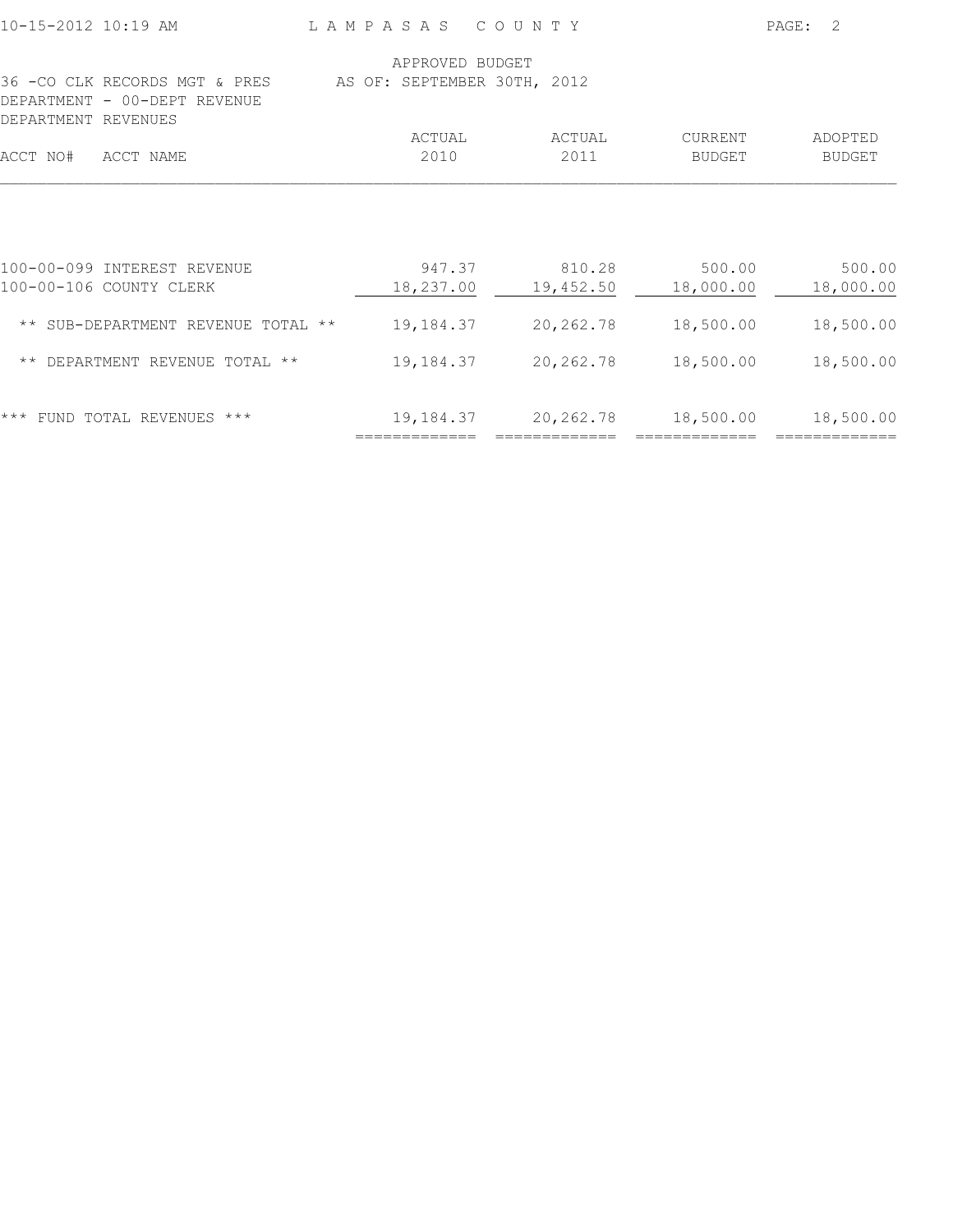| $10 - 15 - 2012$ 10:19 AM |                                                                                               | LAMPASAS COUNTY             |        |               | PAGE: | - 3           |
|---------------------------|-----------------------------------------------------------------------------------------------|-----------------------------|--------|---------------|-------|---------------|
|                           |                                                                                               | APPROVED BUDGET             |        |               |       |               |
|                           | 36 -CO CLK RECORDS MGT & PRES<br>DEPARTMENT - 01-DEPT EXPENDITURES<br>DEPARTMENT EXPENDITURES | AS OF: SEPTEMBER 30TH, 2012 |        |               |       |               |
|                           |                                                                                               | ACTUAL                      | ACTUAL | CURRENT       |       | ADOPTED       |
| ACCT NO#                  | ACCT NAME                                                                                     | 2010                        | 2011   | <b>BUDGET</b> |       | <b>BUDGET</b> |
|                           |                                                                                               |                             |        |               |       |               |

---------------- \_\_\_\_\_\_\_\_\_\_\_\_\_ \_\_\_\_\_\_\_\_\_\_\_\_\_ \_\_\_\_\_\_\_\_\_\_\_\_\_ \_\_\_\_\_\_\_\_\_\_\_\_\_ \_\_\_\_\_\_\_\_\_\_\_\_\_ \_\_\_\_\_\_\_\_\_\_\_\_\_ \_\_\_\_\_\_\_\_\_\_\_\_\_ \_\_\_\_\_\_\_\_\_\_\_\_\_ ============= ============= ============= ============= ============= ============= ============= =============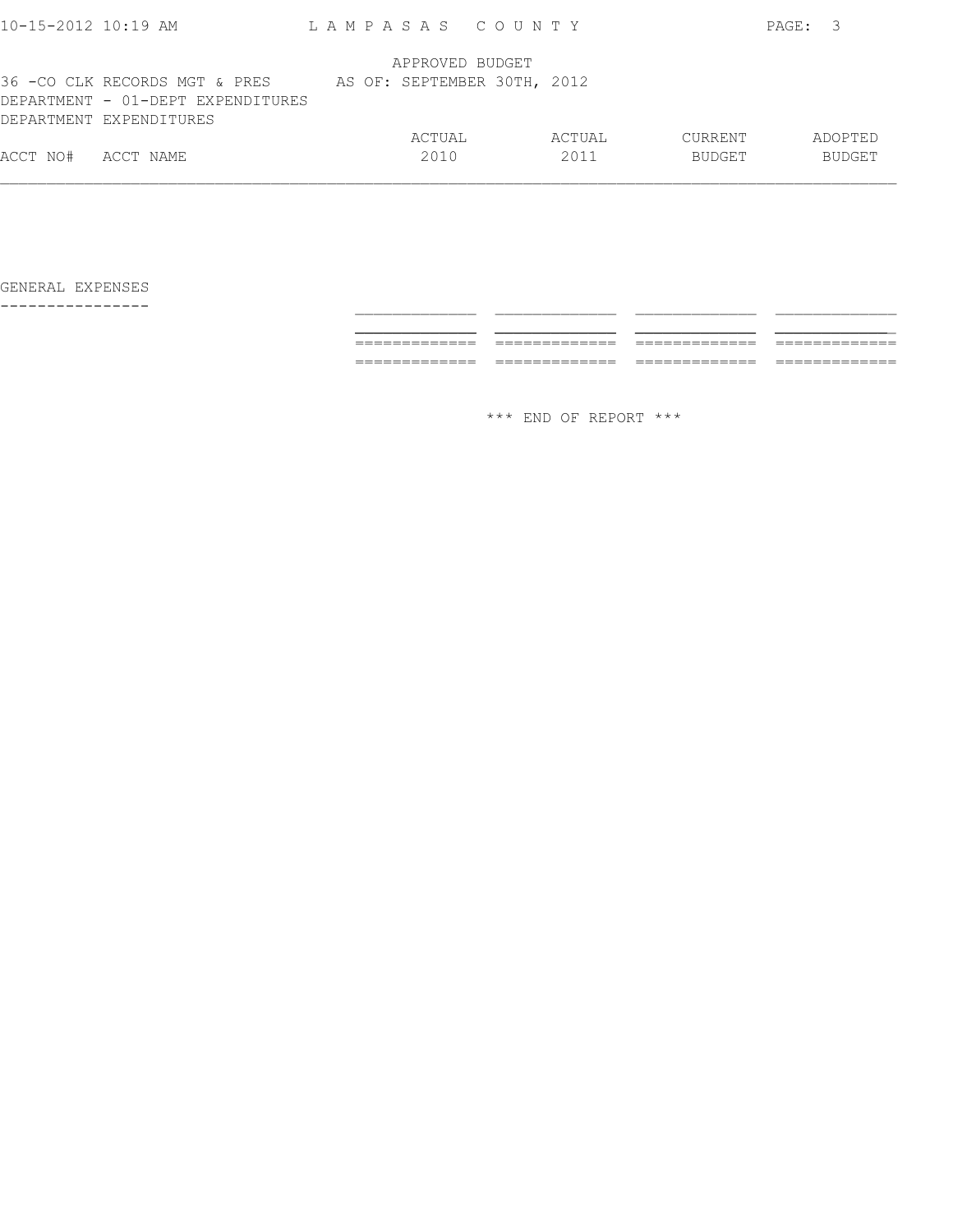| 110-15-2012 10:19 AM |                              |  |  |  |  | TAMPASAS COU          |  |  |
|----------------------|------------------------------|--|--|--|--|-----------------------|--|--|
|                      |                              |  |  |  |  | APPROVED BUDGET       |  |  |
|                      | 38 -COURTHOUSE SECURITY FUND |  |  |  |  | AS OF: SEPTEMBER 30TH |  |  |

FINANCIAL SUMMARY

M P A S A S C O U N T Y PAGE: 1

|  | APPROVED BUDGET             |  |
|--|-----------------------------|--|
|  | AS OF: SEPTEMBER 30TH, 2012 |  |

| ACCT NO#<br>ACCT NAME              | ACTUAL<br>2010 | ACTUAL<br>2011 | CURRENT<br>BUDGET                         | ADOPTED<br><b>BUDGET</b> |
|------------------------------------|----------------|----------------|-------------------------------------------|--------------------------|
| REVENUE SUMMARY                    |                |                |                                           |                          |
| 00-DEPT REVENUE                    | 2,087.39       | 14,759.01      | 7,900.00                                  | 7,900.00                 |
| *** TOTAL REVENUE ***              | 2,087.39       | 14,759.01      | 7,900.00                                  | 7,900.00                 |
| EXPENDITURE SUMMARY                |                |                |                                           |                          |
| 01-DEPT EXPENDITURES               | 0.00           | 25,792.00      | 50,000.00                                 | 50,000.00                |
| *** TOTAL EXPENDITURES ***         | 0.00           | 25,792.00      | 50,000.00                                 | 50,000.00                |
| REVENUES OVER/(UNDER) EXPENDITURES | $2,087.39$ (   |                | $11,032.99$ ( $42,100.00$ ( $42,100.00$ ) |                          |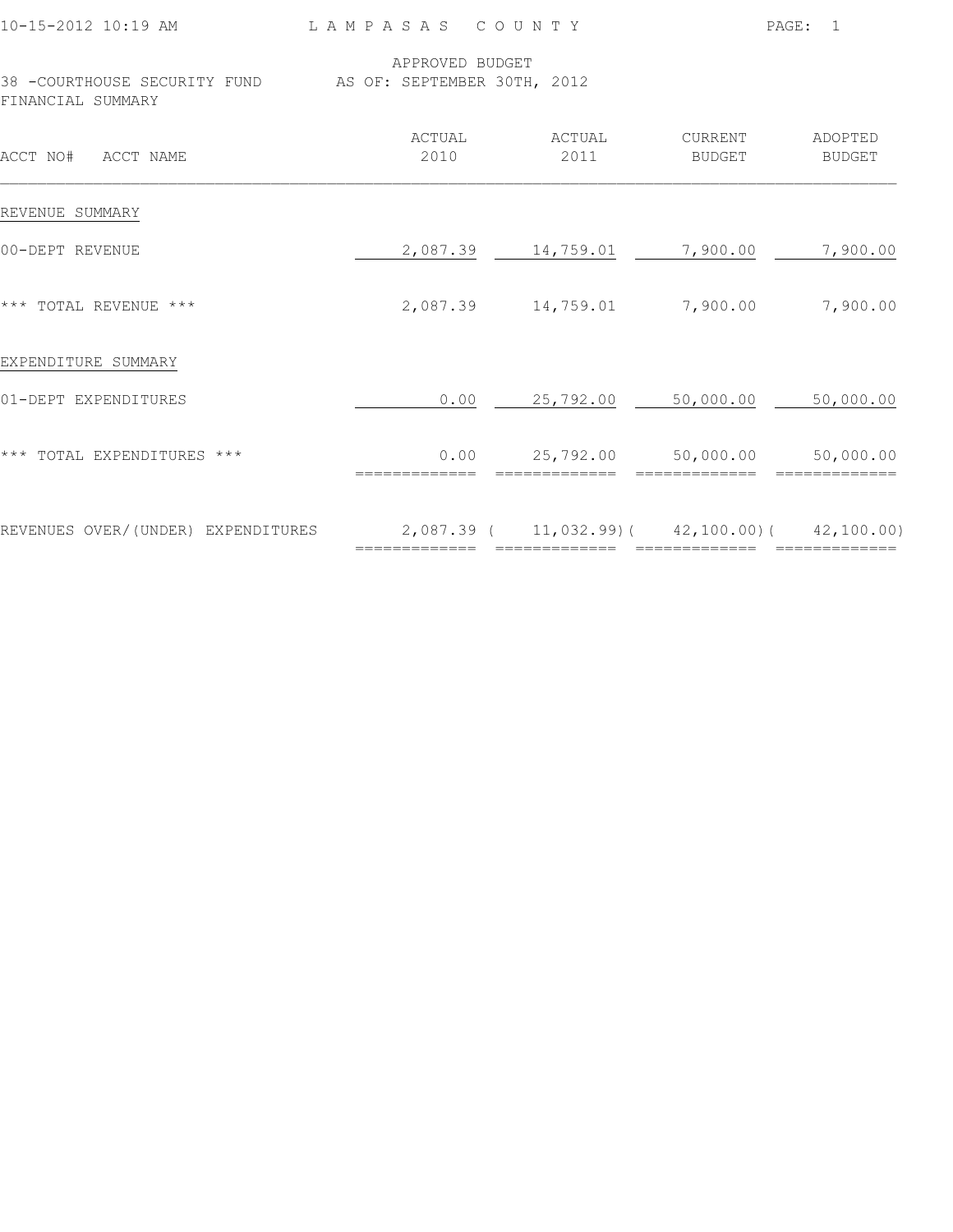| LAMPASAS COUNTY |                                                                                                                                                                                  |                         | PAGE: 2                                                                                                                            |                                                                               |  |
|-----------------|----------------------------------------------------------------------------------------------------------------------------------------------------------------------------------|-------------------------|------------------------------------------------------------------------------------------------------------------------------------|-------------------------------------------------------------------------------|--|
|                 |                                                                                                                                                                                  |                         |                                                                                                                                    |                                                                               |  |
|                 |                                                                                                                                                                                  |                         |                                                                                                                                    |                                                                               |  |
|                 |                                                                                                                                                                                  |                         |                                                                                                                                    | ADOPTED                                                                       |  |
|                 | 2010                                                                                                                                                                             | 2011                    | <b>BUDGET</b>                                                                                                                      | <b>BUDGET</b>                                                                 |  |
|                 |                                                                                                                                                                                  |                         |                                                                                                                                    |                                                                               |  |
|                 |                                                                                                                                                                                  |                         |                                                                                                                                    | 1,500.00                                                                      |  |
|                 |                                                                                                                                                                                  |                         |                                                                                                                                    | 4,000.00                                                                      |  |
|                 |                                                                                                                                                                                  |                         | 0.00                                                                                                                               | 0.00                                                                          |  |
|                 | 2,134.44                                                                                                                                                                         |                         | 1,500.00                                                                                                                           | 1,500.00                                                                      |  |
|                 | 461.83                                                                                                                                                                           | 495.32                  | 50.00                                                                                                                              | 50.00                                                                         |  |
|                 | 7,430.00)                                                                                                                                                                        | 5,241.00                | 700.00                                                                                                                             | 700.00                                                                        |  |
|                 | 226.00                                                                                                                                                                           | 189.00                  | 50.00                                                                                                                              | 50.00                                                                         |  |
|                 | 328.00                                                                                                                                                                           | 264.00                  | 100.00                                                                                                                             | 100.00                                                                        |  |
|                 | 2,087.39                                                                                                                                                                         | 14,759.01               | 7,900.00                                                                                                                           | 7,900.00                                                                      |  |
|                 |                                                                                                                                                                                  |                         | 7,900.00                                                                                                                           | 7,900.00                                                                      |  |
|                 | 2,087.39                                                                                                                                                                         | 14,759.01               | 7,900.00                                                                                                                           | 7,900.00                                                                      |  |
|                 | 38 -COURTHOUSE SECURITY FUND<br>100-00-107 COUNTY CLERK-PROBATION<br>100-00-108 DISTRICT CLERK-PROBATION<br>** SUB-DEPARTMENT REVENUE TOTAL **<br>** DEPARTMENT REVENUE TOTAL ** | ACTUAL<br>============= | APPROVED BUDGET<br>AS OF: SEPTEMBER 30TH, 2012<br>ACTUAL<br>2,949.68<br>1,574.44 1,466.61<br>2,200.00<br>2,087.39<br>============= | CURRENT<br>$1,843.00$ $2,227.74$ $1,500.00$<br>2,675.34 4,000.00<br>14,759.01 |  |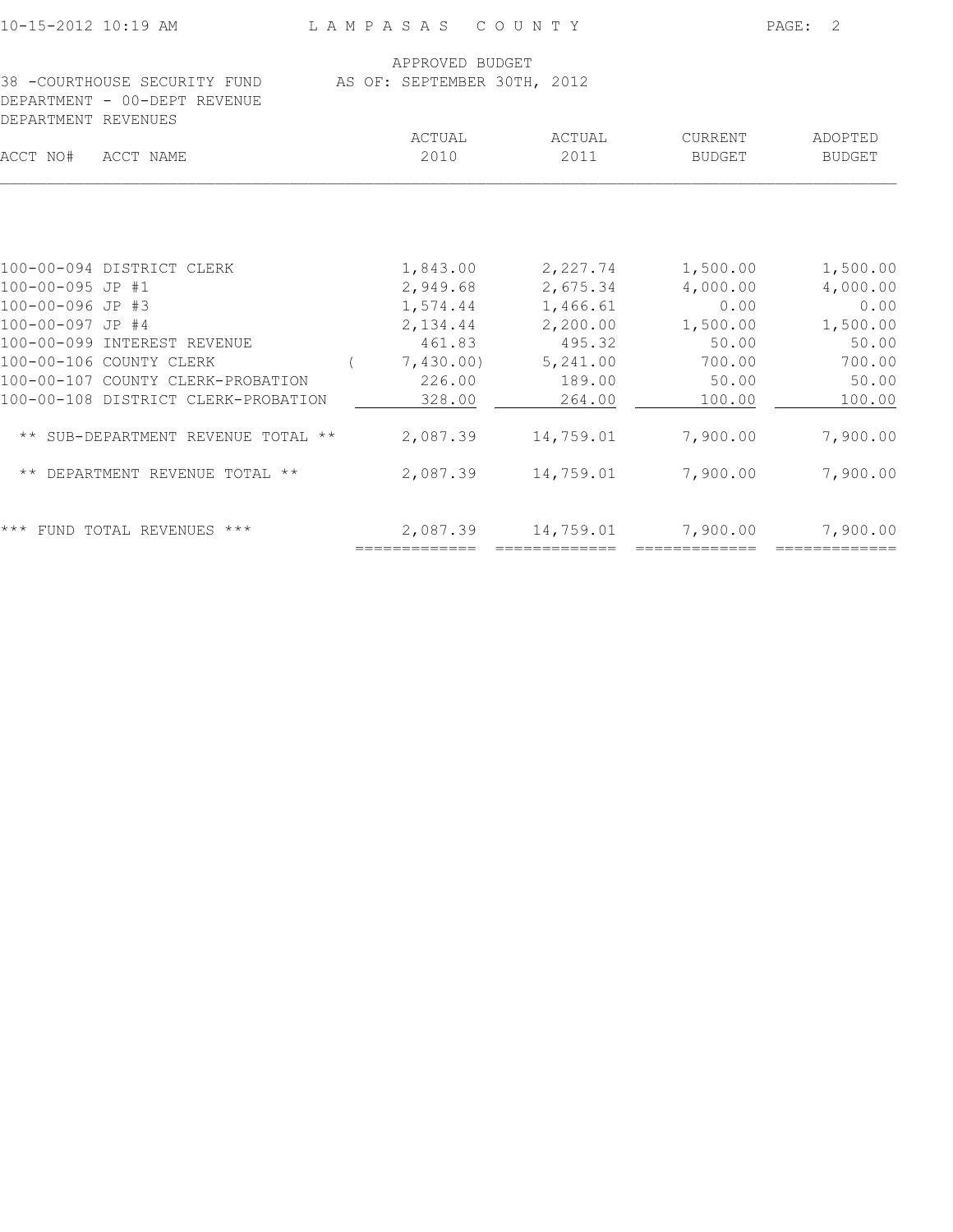| 10-15-2012 10:19 AM                                                                            | LAMPASAS COUNTY |                |                             | PAGE:<br>3               |  |
|------------------------------------------------------------------------------------------------|-----------------|----------------|-----------------------------|--------------------------|--|
| 38 - COURTHOUSE SECURITY FUND AS OF: SEPTEMBER 30TH, 2012<br>DEPARTMENT - 01-DEPT EXPENDITURES | APPROVED BUDGET |                |                             |                          |  |
| DEPARTMENT EXPENDITURES<br>ACCT NO# ACCT NAME                                                  | ACTUAL<br>2010  | ACTUAL<br>2011 | CURRENT<br><b>BUDGET</b>    | ADOPTED<br><b>BUDGET</b> |  |
|                                                                                                |                 |                |                             |                          |  |
| CAPITAL OUTLAY                                                                                 |                 |                |                             |                          |  |
| 401-00-402 OPERATING EQUIPMENT                                                                 | 0.00            | 25,792.00      | 0.00                        | 0.00                     |  |
| ** CATEGORY TOTAL **                                                                           | 0.00            | 25,792.00      | 0.00                        | 0.00                     |  |
| 401-00-500 OPERATING TRANSFER-OUT                                                              | 0.00            | 0.00           | 50,000.00                   | 50,000.00                |  |
| ** CATEGORY TOTAL **                                                                           | 0.00            | 0.00           | 50,000.00                   | 50,000.00                |  |
| ** SUB-DEPARTMENT TOTAL **                                                                     | 0.00            | 25,792.00      | 50,000.00                   | 50,000.00                |  |
| $\star\star\star$<br>DEPARTMENT TOTAL ***                                                      | 0.00            | 25,792.00      | 50,000.00<br>-------------- | 50,000.00                |  |
| *** FUND TOTAL EXPENDITURES ***                                                                | 0.00            | 25,792.00      | 50,000.00                   | 50,000.00                |  |
|                                                                                                |                 |                |                             |                          |  |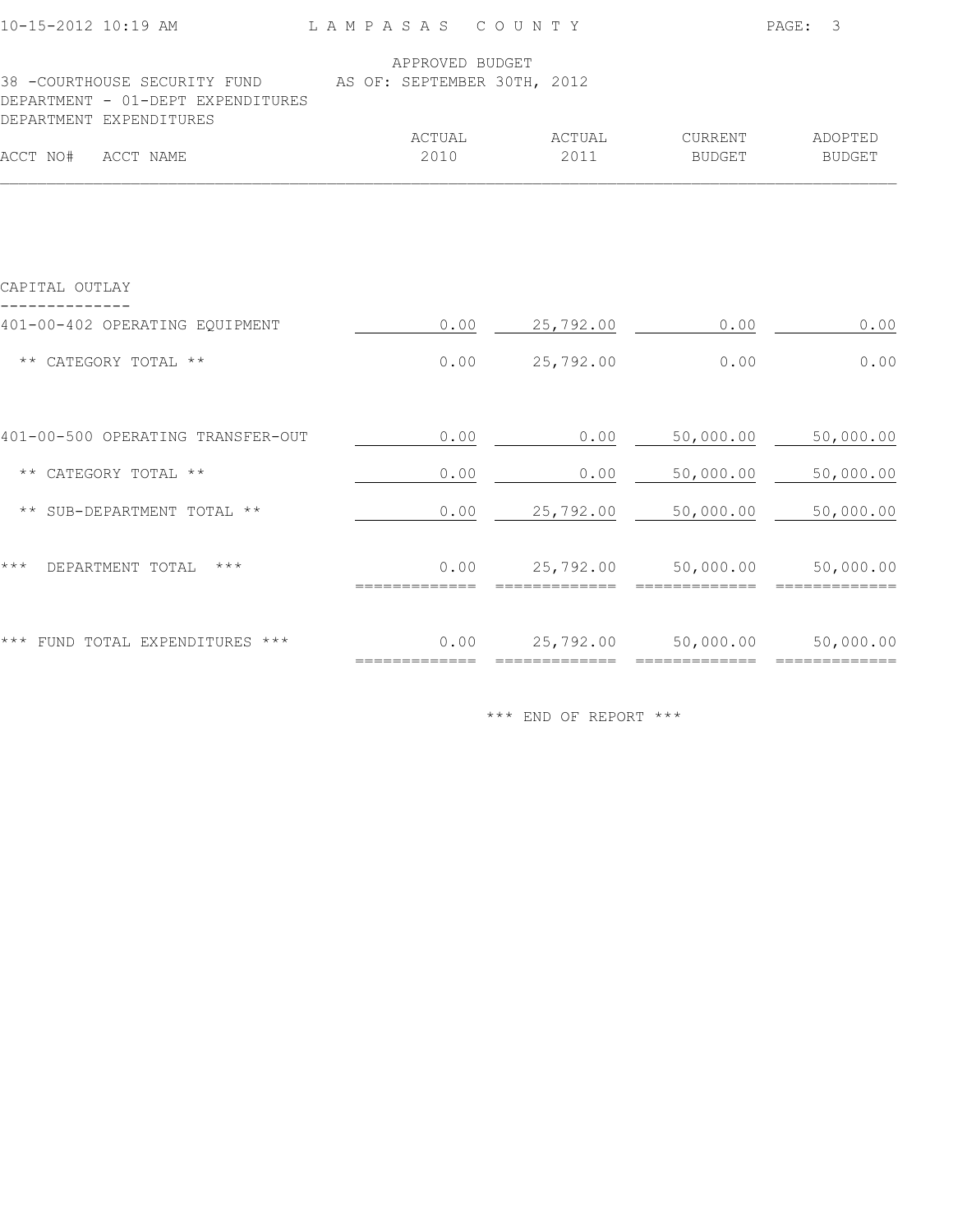| 10-15-2012 10:19 AM                                                             | LAMPASAS COUNTY            |                                      |                            | PAGE: 1           |
|---------------------------------------------------------------------------------|----------------------------|--------------------------------------|----------------------------|-------------------|
| 39 - CO RECORDS MGMT & PRESERV AS OF: SEPTEMBER 30TH, 2012<br>FINANCIAL SUMMARY | APPROVED BUDGET            |                                      |                            |                   |
| ACCT NO# ACCT NAME                                                              | ACTUAL<br>2010             | ACTUAL<br>2011                       | CURRENT<br>BUDGET          | ADOPTED<br>BUDGET |
| REVENUE SUMMARY                                                                 |                            |                                      |                            |                   |
| 01-DEPT EXPENDITURES<br>00-DEPT REVENUE                                         | 4.00                       | 0.00<br>25,077.22 14,235.22 6,400.00 | 0.00                       | 0.00<br>6,400.00  |
| *** TOTAL REVENUE ***                                                           | 25,081.22                  | 14,235.22                            | 6,400.00                   | 6,400.00          |
| EXPENDITURE SUMMARY                                                             |                            |                                      |                            |                   |
|                                                                                 |                            |                                      |                            |                   |
| REVENUES OVER/(UNDER) EXPENDITURES                                              | 25,081.22<br>============= | 14,235.22<br>$=$ =============       | 6,400.00<br>============== | 6,400.00          |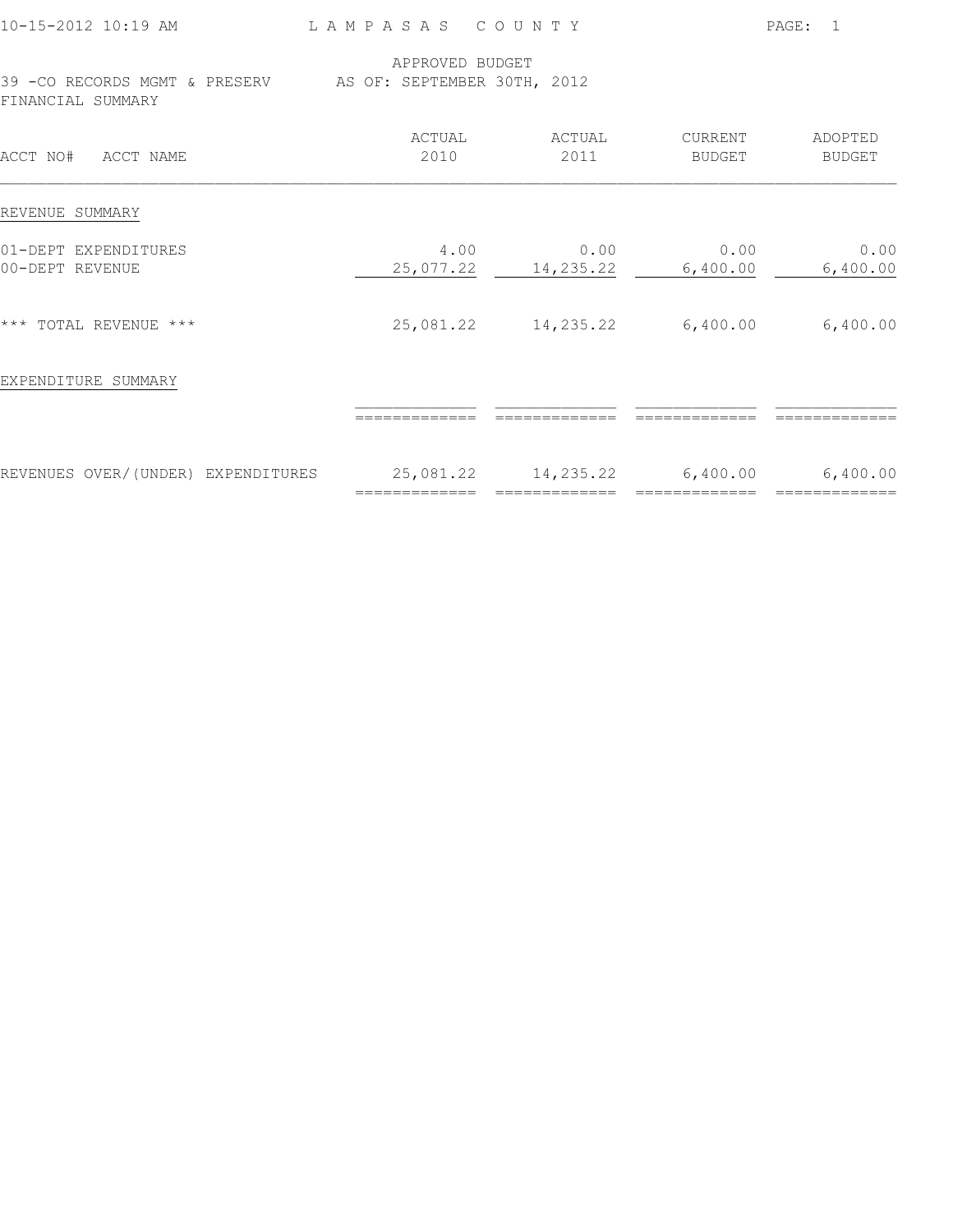| 10-15-2012 10:19 AM |                                                                                                | LAMPASAS COUNTY |        |               | PAGE: 2       |
|---------------------|------------------------------------------------------------------------------------------------|-----------------|--------|---------------|---------------|
|                     |                                                                                                | APPROVED BUDGET |        |               |               |
| DEPARTMENT REVENUES | 39 -CO RECORDS MGMT & PRESERV AS OF: SEPTEMBER 30TH, 2012<br>DEPARTMENT - 01-DEPT EXPENDITURES |                 |        |               |               |
|                     |                                                                                                | ACTUAL          | ACTUAL | CURRENT       | ADOPTED       |
| ACCT NO#            | ACCT NAME                                                                                      | 2010            | 2011   | <b>BUDGET</b> | <b>BUDGET</b> |
|                     |                                                                                                |                 |        |               |               |
|                     | 101-00-080 COUNTY CLERK TECHNOLOGY                                                             | 4.00            | 0.00   | 0.00          | 0.00          |
|                     | ** SUB-DEPARTMENT REVENUE TOTAL **                                                             | 4.00            | 0.00   | 0.00          | 0.00          |
|                     | ** DEPARTMENT REVENUE TOTAL **                                                                 | 4.00            | 0.00   | 0.00          | 0.00          |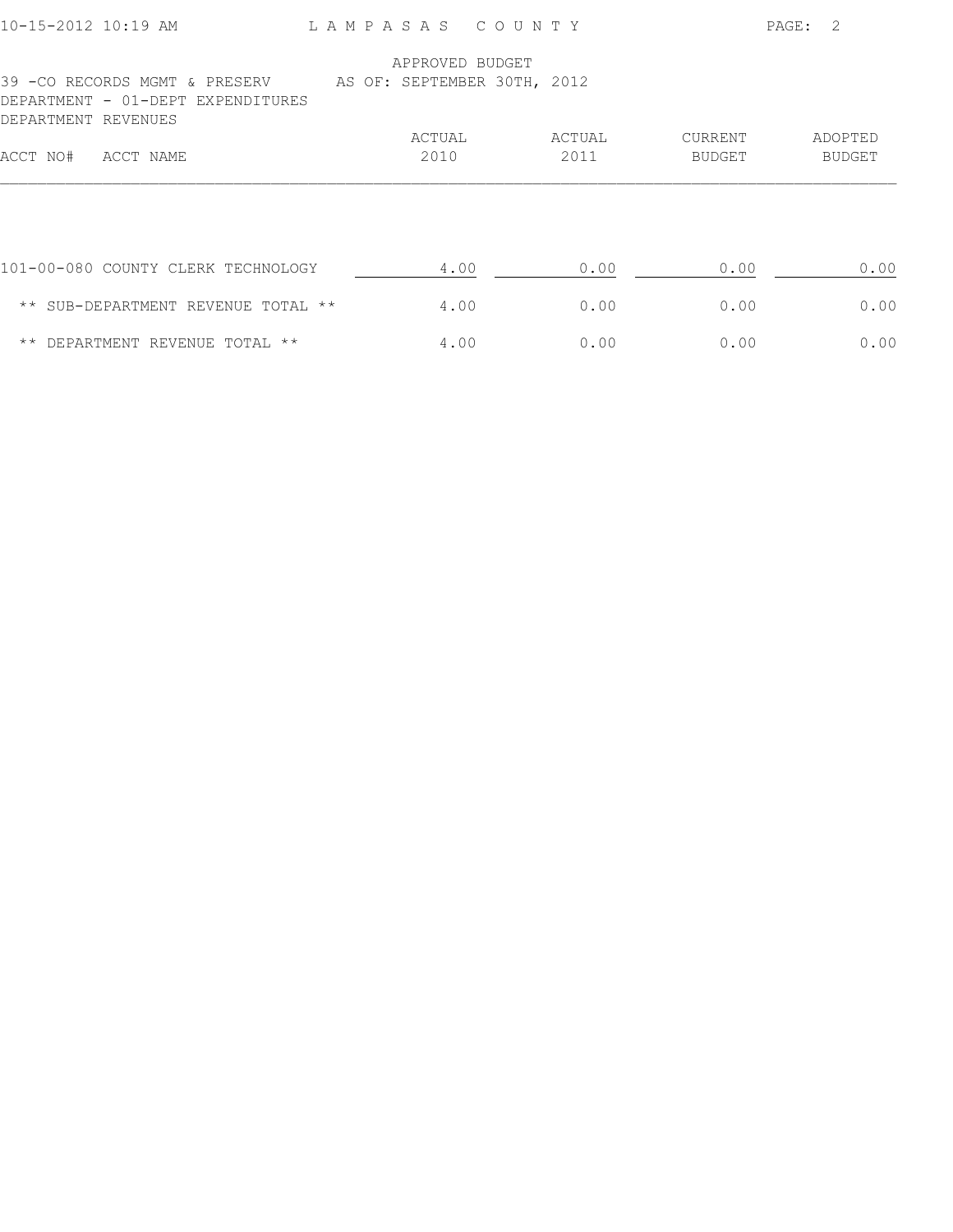| 10-15-2012 10:19 AM                                                                                                      | LAMPASAS COUNTY                                |                                            |                                          | PAGE: 3                                  |
|--------------------------------------------------------------------------------------------------------------------------|------------------------------------------------|--------------------------------------------|------------------------------------------|------------------------------------------|
| 39 - CO RECORDS MGMT & PRESERV<br>DEPARTMENT - 00-DEPT REVENUE                                                           | APPROVED BUDGET<br>AS OF: SEPTEMBER 30TH, 2012 |                                            |                                          |                                          |
| DEPARTMENT REVENUES                                                                                                      |                                                |                                            |                                          |                                          |
| ACCT NO#<br>ACCT NAME                                                                                                    | ACTUAL<br>2010                                 | ACTUAL<br>2011                             | CURRENT<br>BUDGET                        | ADOPTED<br><b>BUDGET</b>                 |
| 100-00-094 DISTRICT CLERK<br>100-00-099 INTEREST REVENUE<br>100-00-106 COUNTY CLERK<br>100-00-107 COUNTY CLERK-PROBATION | 15,254.53<br>527.69<br>5,833.00<br>793.50      | 3,627.65<br>656.32<br>5,982.50<br>1,314.50 | 1,000.00<br>100.00<br>5,000.00<br>300.00 | 1,000.00<br>100.00<br>5,000.00<br>300.00 |
| 100-00-108 DISTRICK CLERK-PROBATION                                                                                      | 1,466.50                                       | 1,184.25                                   | 0.00                                     | 0.00                                     |
| 100-00-190 MISCELLANEOUS                                                                                                 | 1,202.00                                       | 1,470.00                                   | 0.00                                     | 0.00                                     |
| ** SUB-DEPARTMENT REVENUE TOTAL **                                                                                       | 25,077.22                                      | 14,235.22                                  | 6,400.00                                 | 6,400.00                                 |
| ** DEPARTMENT REVENUE TOTAL **                                                                                           | 25,077.22                                      | 14,235.22                                  | 6,400.00                                 | 6,400.00                                 |
| *** FUND TOTAL REVENUES ***                                                                                              | 25,081.22<br>=============                     | 14,235.22 6,400.00                         |                                          | 6,400.00<br>==============               |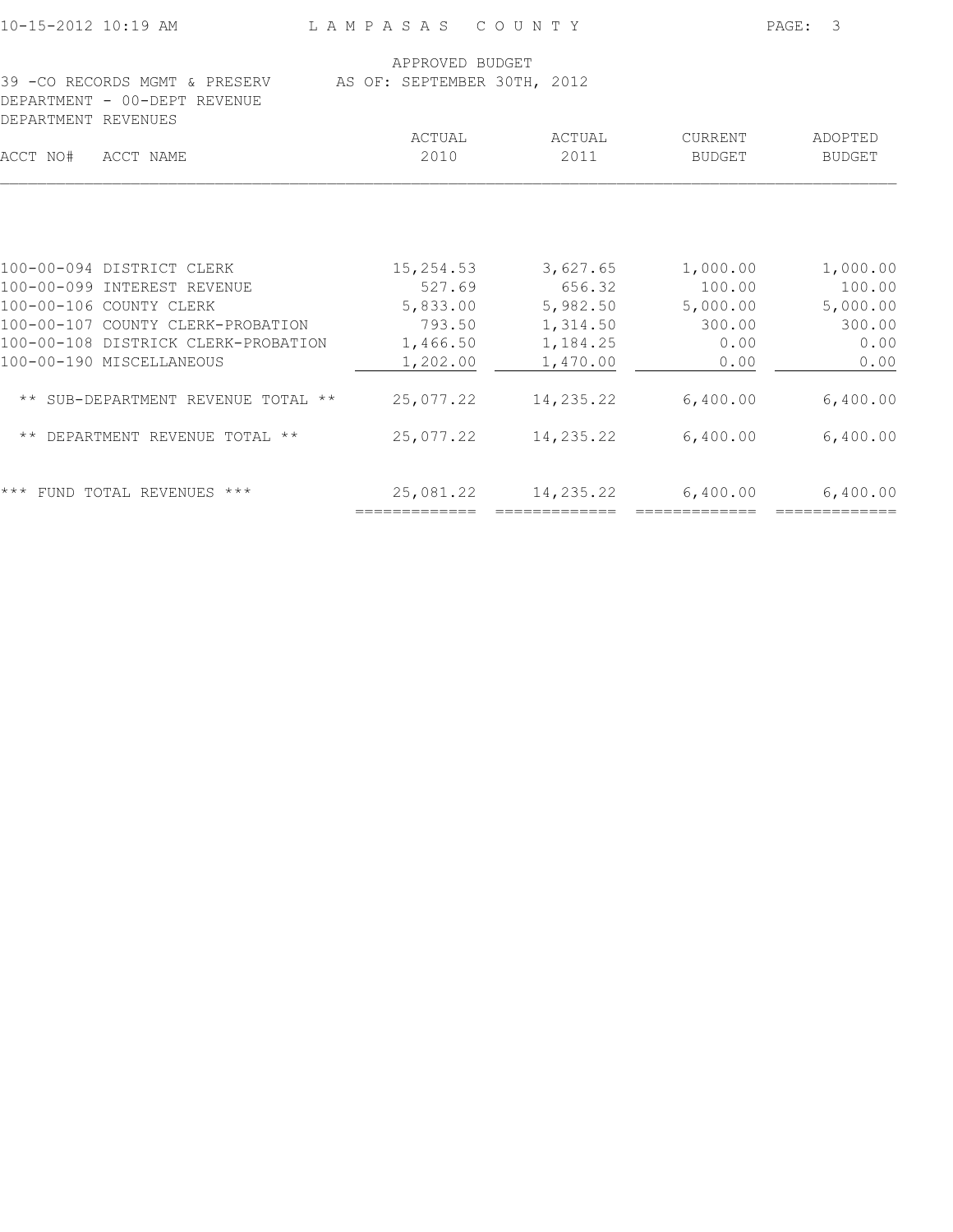| $10 - 15 - 2012$ $10:19$ AM       | LAMPASAS COUNTY             |        |         | PAGE:<br>4    |
|-----------------------------------|-----------------------------|--------|---------|---------------|
|                                   |                             |        |         |               |
|                                   | APPROVED BUDGET             |        |         |               |
| 39 -CO RECORDS MGMT & PRESERV     | AS OF: SEPTEMBER 30TH, 2012 |        |         |               |
| DEPARTMENT - 01-DEPT EXPENDITURES |                             |        |         |               |
| DEPARTMENT EXPENDITURES           |                             |        |         |               |
|                                   | ACTUAL                      | ACTUAL | CURRENT | ADOPTED       |
| ACCT NO#<br>ACCT NAME             | 2010                        | 2011   | BUDGET  | <b>BUDGET</b> |
|                                   |                             |        |         |               |
|                                   |                             |        |         |               |

---------------- \_\_\_\_\_\_\_\_\_\_\_\_\_ \_\_\_\_\_\_\_\_\_\_\_\_\_ \_\_\_\_\_\_\_\_\_\_\_\_\_ \_\_\_\_\_\_\_\_\_\_\_\_\_ \_\_\_\_\_\_\_\_\_\_\_\_\_ \_\_\_\_\_\_\_\_\_\_\_\_\_ \_\_\_\_\_\_\_\_\_\_\_\_\_ \_\_\_\_\_\_\_\_\_\_\_\_\_ ============= ============= ============= ============= ============= ============= ============= =============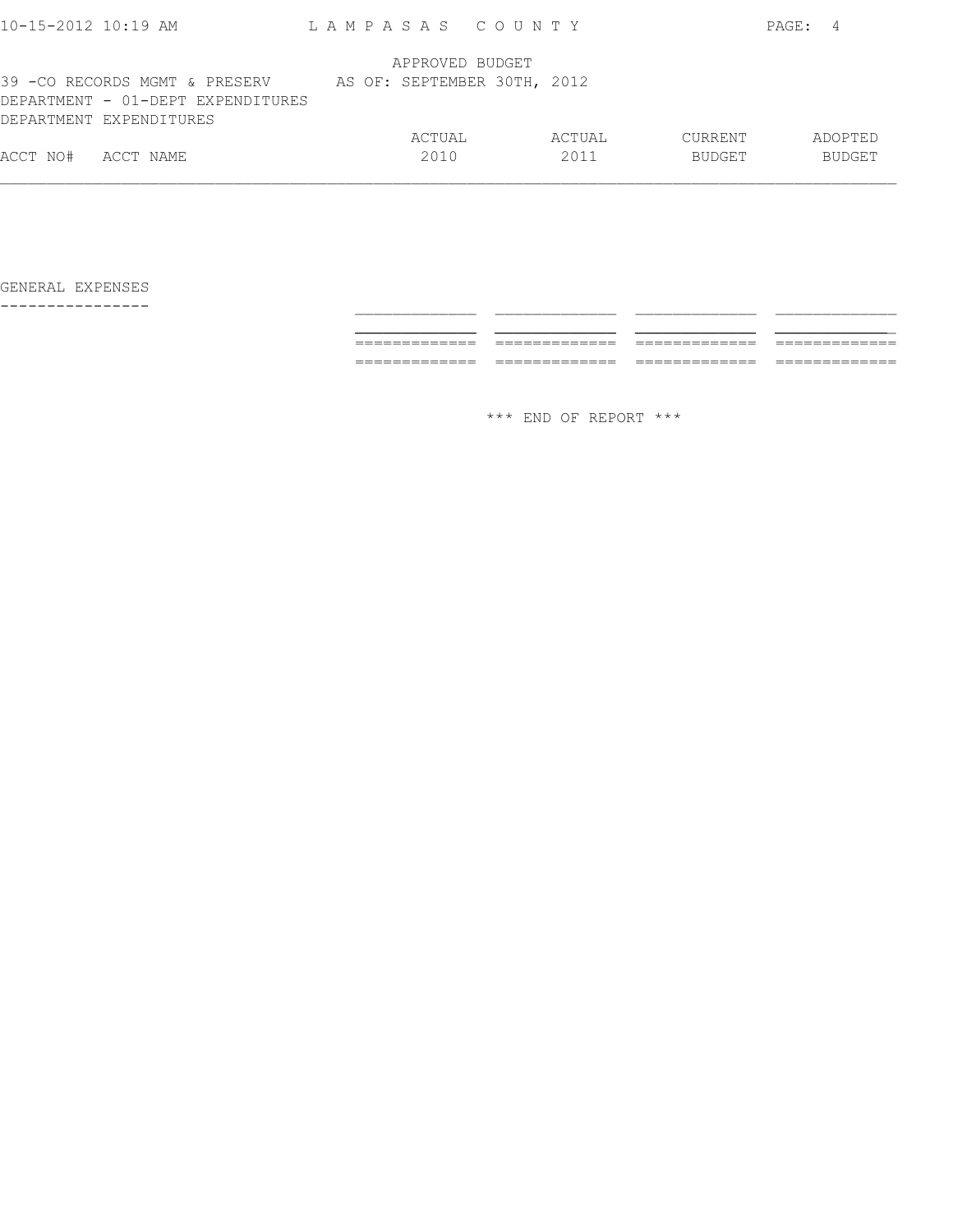| 10-15-2012 10:19 AM                   | LAMPASAS COUNTY                                |                |                          | PAGE: 1           |
|---------------------------------------|------------------------------------------------|----------------|--------------------------|-------------------|
| 41 - GRANT WORKS<br>FINANCIAL SUMMARY | APPROVED BUDGET<br>AS OF: SEPTEMBER 30TH, 2012 |                |                          |                   |
| ACCT NO#<br>ACCT NAME                 | ACTUAL<br>2010                                 | ACTUAL<br>2011 | CURRENT<br><b>BUDGET</b> | ADOPTED<br>BUDGET |
| REVENUE SUMMARY                       |                                                |                |                          |                   |
| EXPENDITURE SUMMARY                   |                                                |                |                          |                   |
|                                       |                                                |                |                          |                   |
|                                       |                                                |                |                          |                   |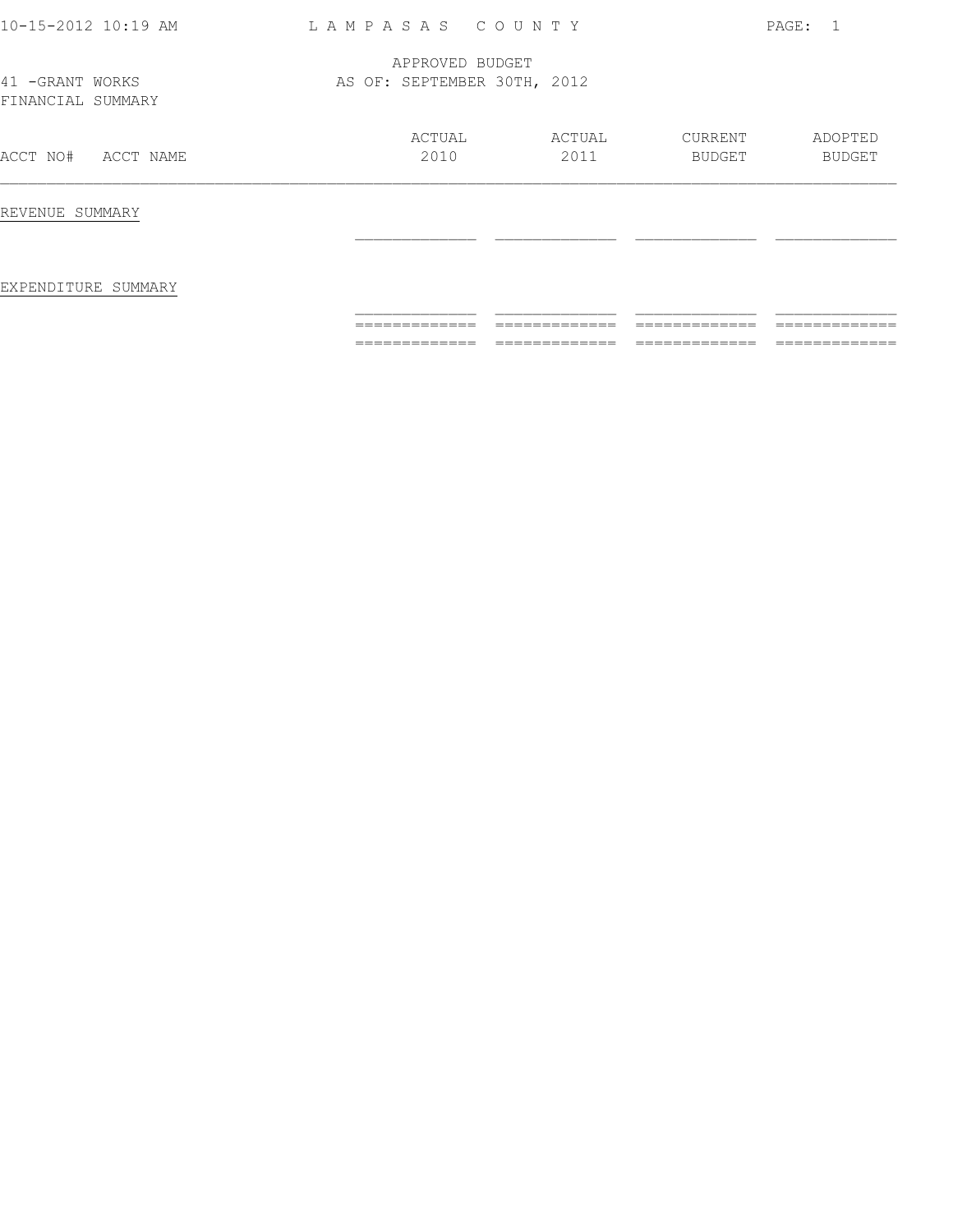| 10-15-2012 10:19 AM                                                    | LAMPASAS COUNTY             |                |                          | PAGE:<br>- 2.            |
|------------------------------------------------------------------------|-----------------------------|----------------|--------------------------|--------------------------|
|                                                                        | APPROVED BUDGET             |                |                          |                          |
| 41 -GRANT WORKS<br>DEPARTMENT - 00-DEPT REVENUE<br>DEPARTMENT REVENUES | AS OF: SEPTEMBER 30TH, 2012 |                |                          |                          |
| ACCT NO#<br>ACCT NAME                                                  | ACTUAL<br>2010              | ACTUAL<br>2011 | CURRENT<br><b>BUDGET</b> | ADOPTED<br><b>BUDGET</b> |

DEPARTMENT REVENUE \_\_\_\_\_\_\_\_\_\_\_\_\_ \_\_\_\_\_\_\_\_\_\_\_\_\_ \_\_\_\_\_\_\_\_\_\_\_\_\_ \_\_\_\_\_\_\_\_\_\_\_\_\_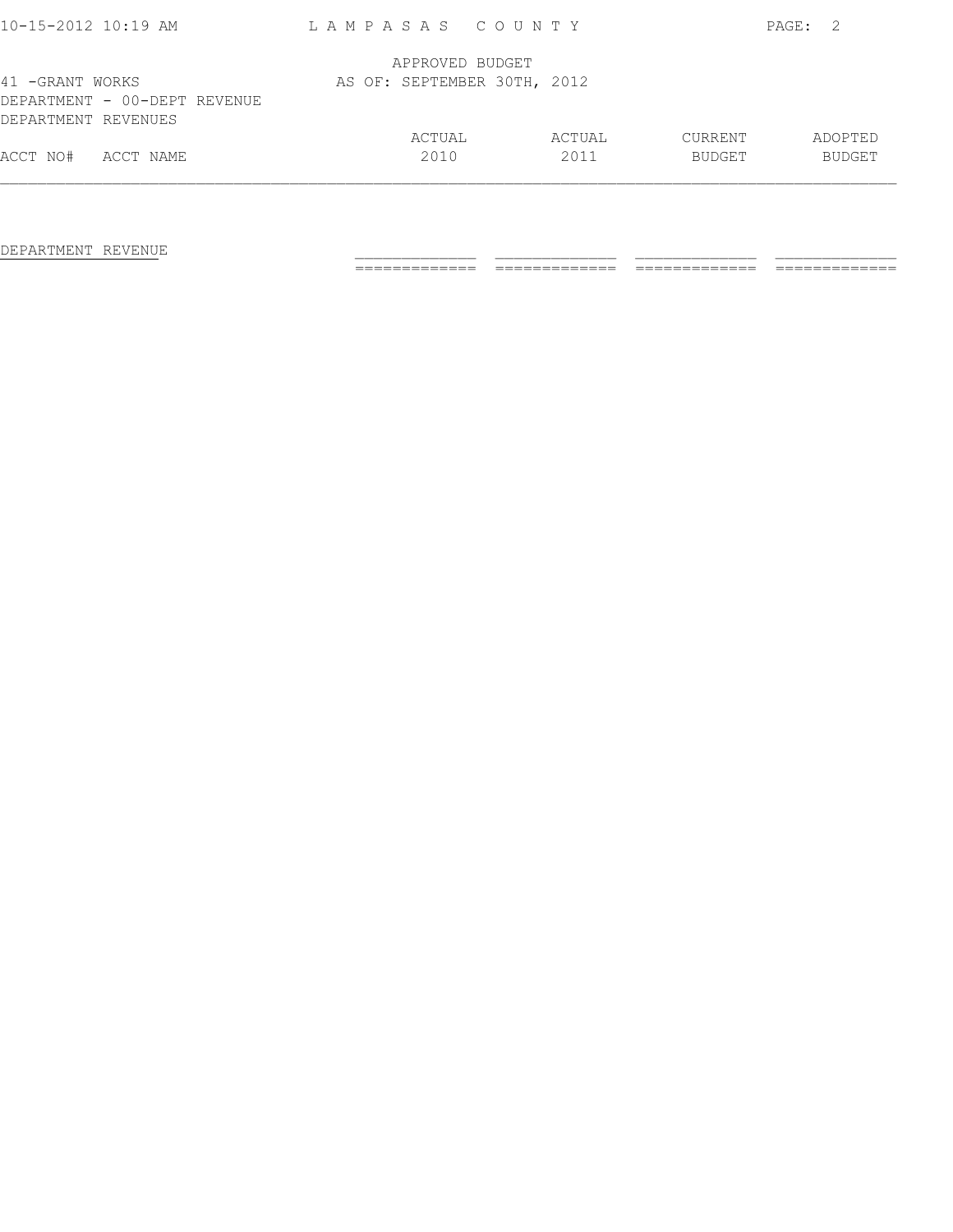| $10 - 15 - 2012$ $10:19$ AM                                                     | LAMPASAS COUNTY |                             |                |                          | PAGE: 3 |                          |
|---------------------------------------------------------------------------------|-----------------|-----------------------------|----------------|--------------------------|---------|--------------------------|
|                                                                                 |                 | APPROVED BUDGET             |                |                          |         |                          |
| 41 -GRANT WORKS<br>DEPARTMENT - 01-DEPT EXPENDITURES<br>DEPARTMENT EXPENDITURES |                 | AS OF: SEPTEMBER 30TH, 2012 |                |                          |         |                          |
| ACCT NO#<br>ACCT NAME                                                           |                 | ACTUAL<br>2010              | ACTUAL<br>2011 | CURRENT<br><b>BUDGET</b> |         | ADOPTED<br><b>BUDGET</b> |
|                                                                                 |                 |                             |                |                          |         |                          |

## DEPARTMENT REVENUE

================== \_\_\_\_\_\_\_\_\_\_\_\_\_ \_\_\_\_\_\_\_\_\_\_\_\_\_ \_\_\_\_\_\_\_\_\_\_\_\_\_ \_\_\_\_\_\_\_\_\_\_\_\_\_

 ============= ============= ============= ============= ============= ============= ============= =============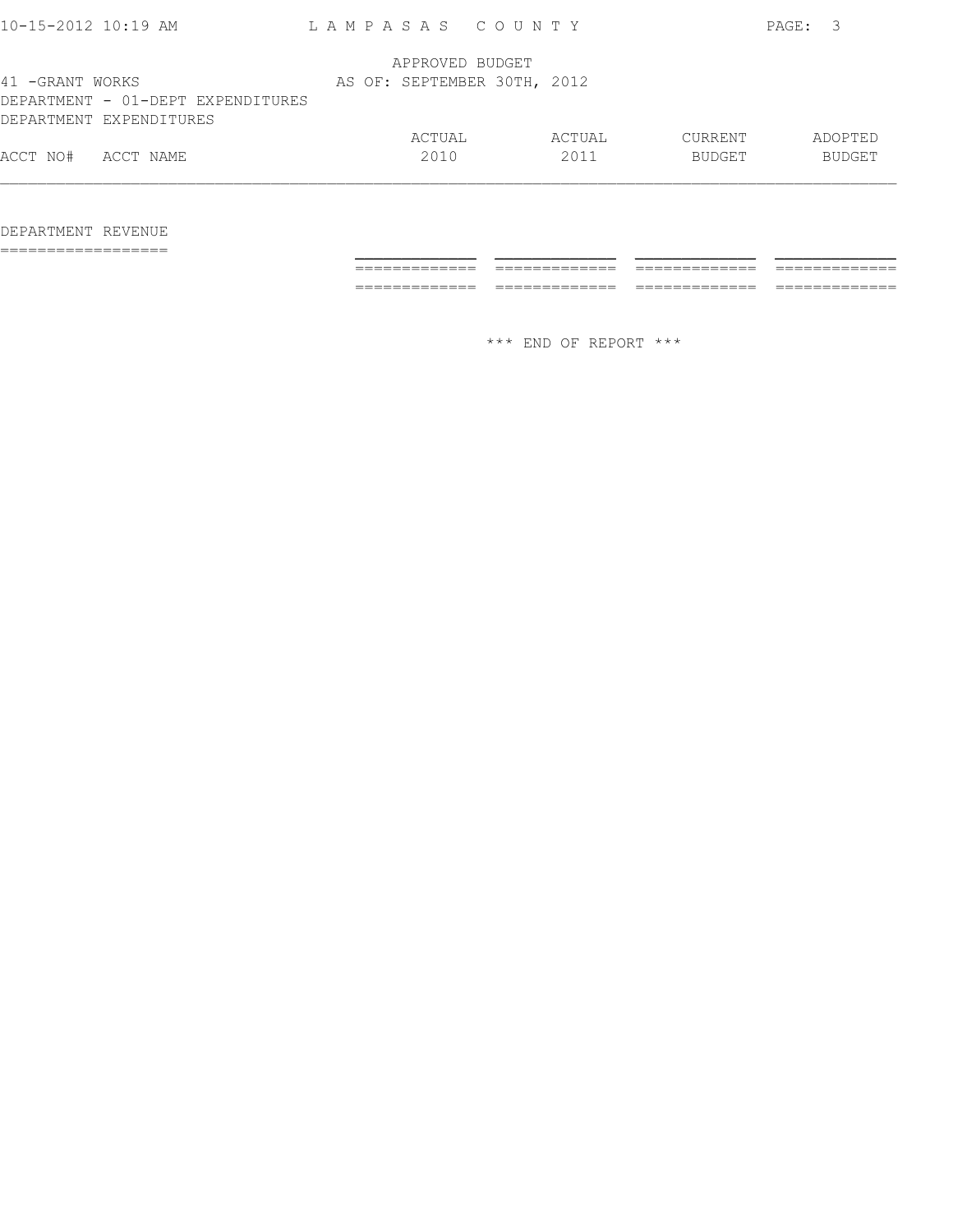| 10-15-2012 10:19 AM                                                            | LAMPASAS COUNTY |        |         | PAGE: 1 |
|--------------------------------------------------------------------------------|-----------------|--------|---------|---------|
|                                                                                | APPROVED BUDGET |        |         |         |
| 45 -LAMP CO EMS ENTERPRISE FD AS OF: SEPTEMBER 30TH, 2012<br>FINANCIAL SUMMARY |                 |        |         |         |
|                                                                                | ACTUAL          | ACTUAL | CURRENT | ADOPTED |
| ACCT NO#<br>ACCT NAME                                                          | 2010            | 2011   | BUDGET  | BUDGET  |
| REVENUE SUMMARY                                                                |                 |        |         |         |
|                                                                                |                 |        |         |         |
| EXPENDITURE SUMMARY                                                            |                 |        |         |         |
|                                                                                |                 |        |         |         |
|                                                                                |                 |        |         |         |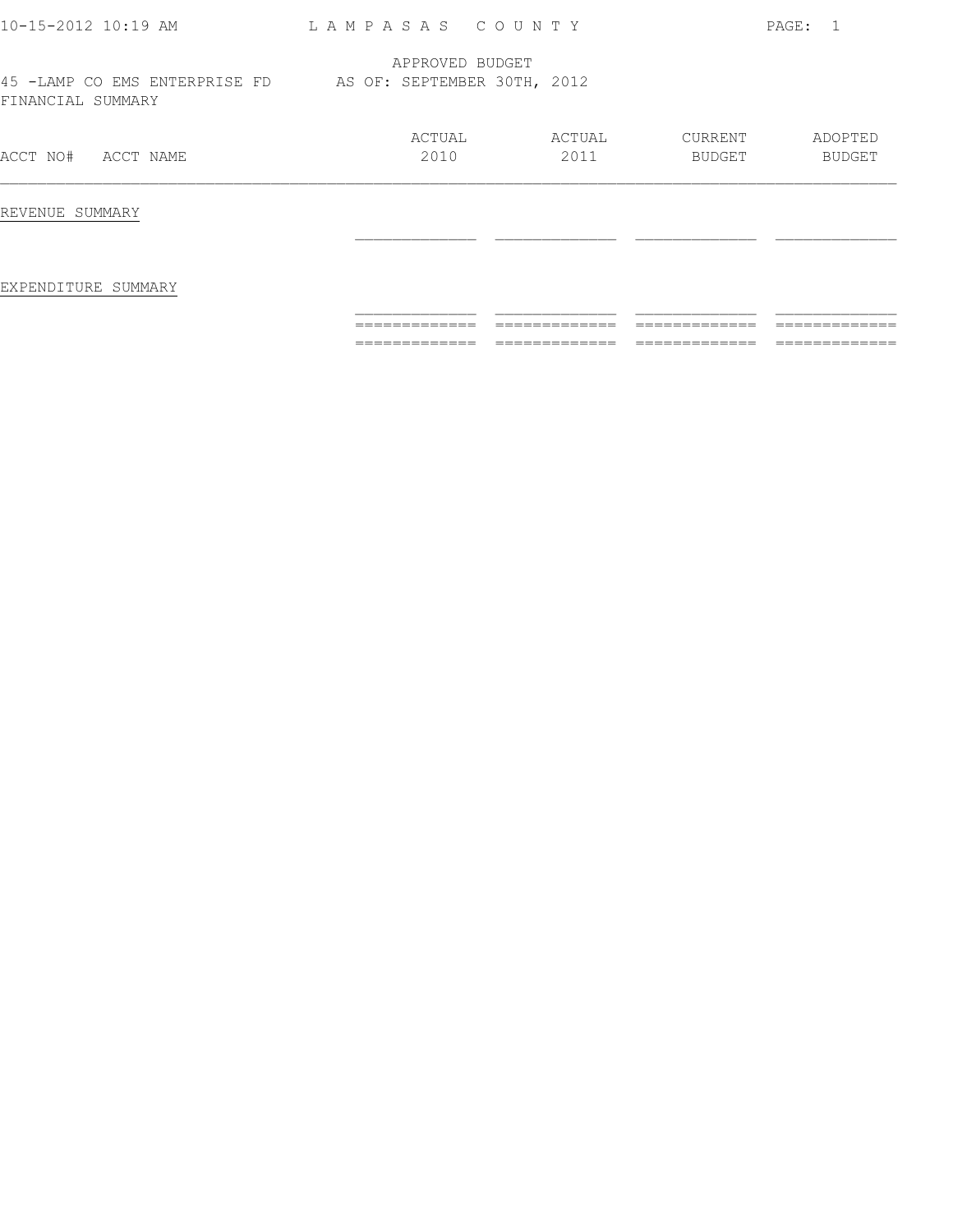| ACCT NO#<br>ACCT NAME         | 2010                        | 2011   | <b>BUDGET</b>  | <b>BUDGET</b> |
|-------------------------------|-----------------------------|--------|----------------|---------------|
|                               | ACTUAL                      | ACTUAL | <b>CURRENT</b> | ADOPTED       |
| DEPARTMENT REVENUES           |                             |        |                |               |
| DEPARTMENT - 00-DEPT REVENUE  |                             |        |                |               |
| 45 -LAMP CO EMS ENTERPRISE FD | AS OF: SEPTEMBER 30TH, 2012 |        |                |               |
|                               | APPROVED BUDGET             |        |                |               |
|                               |                             |        |                |               |
| $10 - 15 - 2012$ $10:19$ AM   | LAMPASAS COUNTY             |        |                | PAGE:         |

 $\frac{1}{2}$  , and the set of the set of the set of the set of the set of the set of the set of the set of the set of the set of the set of the set of the set of the set of the set of the set of the set of the set of the set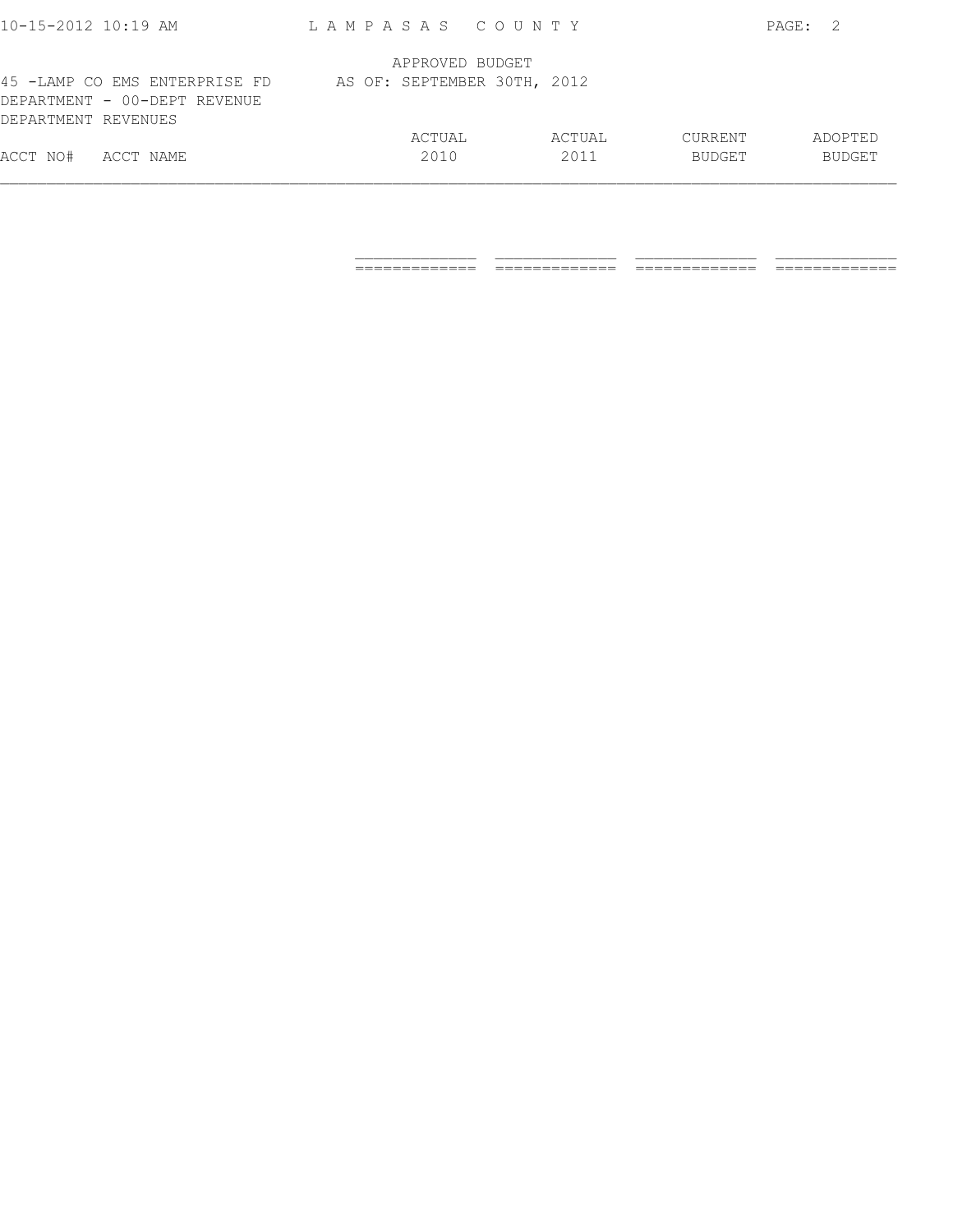|                                                              |                               | APPROVED BUDGET             |        |               |               |
|--------------------------------------------------------------|-------------------------------|-----------------------------|--------|---------------|---------------|
| DEPARTMENT - 01-DEPT EXPENDITURES<br>DEPARTMENT EXPENDITURES | 45 -LAMP CO EMS ENTERPRISE FD | AS OF: SEPTEMBER 30TH, 2012 |        |               |               |
|                                                              |                               | ACTUAL                      | ACTUAL | CURRENT       | ADOPTED       |
| ACCT NO#<br>ACCT NAME                                        |                               | 2010                        | 2011   | <b>BUDGET</b> | <b>BUDGET</b> |

 \_\_\_\_\_\_\_\_\_\_\_\_\_ \_\_\_\_\_\_\_\_\_\_\_\_\_ \_\_\_\_\_\_\_\_\_\_\_\_\_ \_\_\_\_\_\_\_\_\_\_\_\_\_ ============= ============= ============= =============

GENERAL EXPENSES ---------------- \_\_\_\_\_\_\_\_\_\_\_\_\_ \_\_\_\_\_\_\_\_\_\_\_\_\_ \_\_\_\_\_\_\_\_\_\_\_\_\_ \_\_\_\_\_\_\_\_\_\_\_\_\_

CAPITAL OUTLAY

-------------- \_\_\_\_\_\_\_\_\_\_\_\_\_ \_\_\_\_\_\_\_\_\_\_\_\_\_ \_\_\_\_\_\_\_\_\_\_\_\_\_ \_\_\_\_\_\_\_\_\_\_\_\_\_

\*\*\* END OF REPORT \*\*\*

============= ============= ============= =============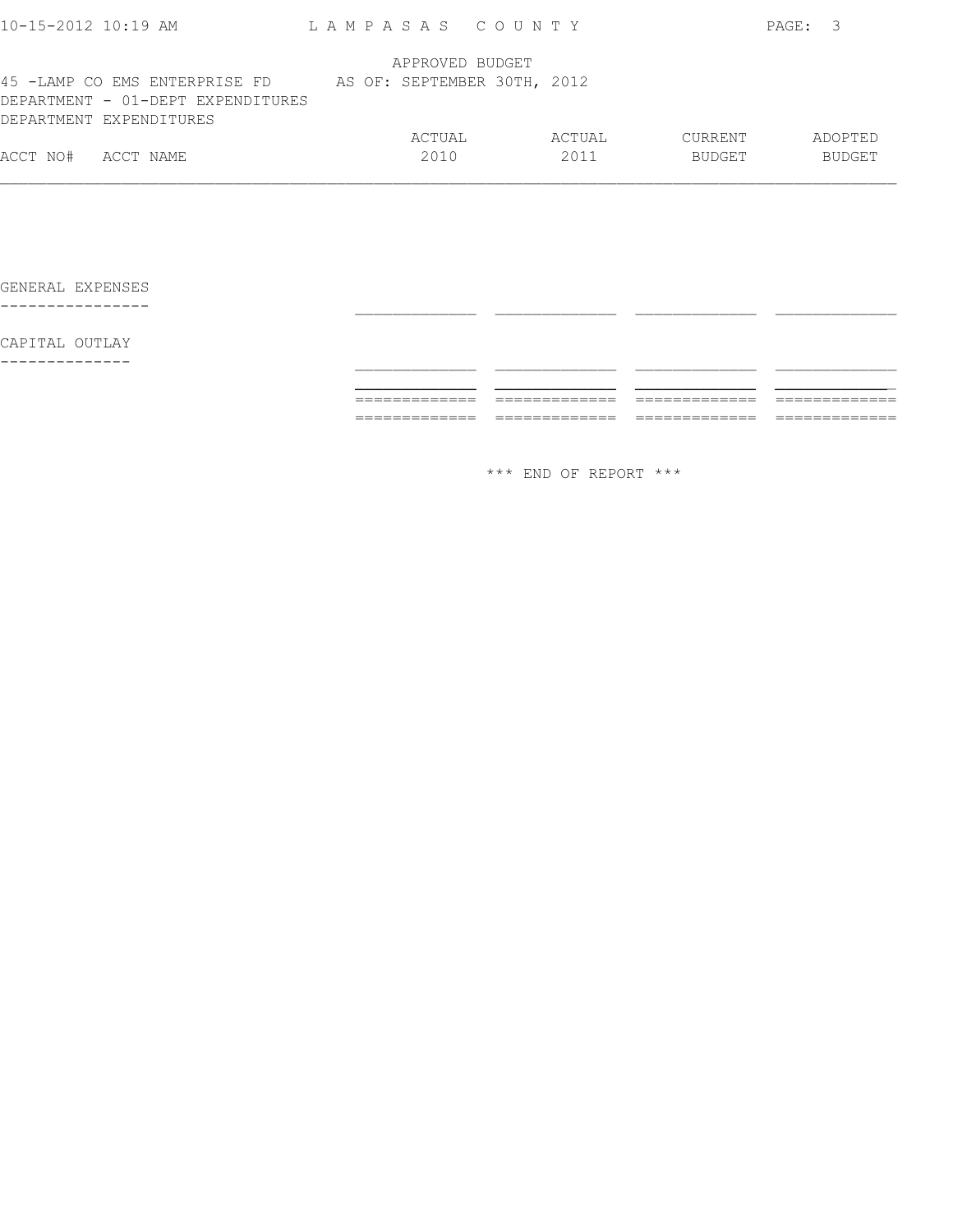| 10-15-2012 10:19 AM                              | LAMPASAS COUNTY                                |                |                          | PAGE: 1                  |
|--------------------------------------------------|------------------------------------------------|----------------|--------------------------|--------------------------|
| 47 - COUNTY HEALTH CARE HRA<br>FINANCIAL SUMMARY | APPROVED BUDGET<br>AS OF: SEPTEMBER 30TH, 2012 |                |                          |                          |
| ACCT NAME<br>ACCT NO#                            | ACTUAL<br>2010                                 | ACTUAL<br>2011 | CURRENT<br><b>BUDGET</b> | ADOPTED<br><b>BUDGET</b> |
| REVENUE SUMMARY                                  |                                                |                |                          |                          |
| EXPENDITURE SUMMARY                              |                                                |                |                          |                          |
|                                                  | =============                                  | =============  | =============            | =============            |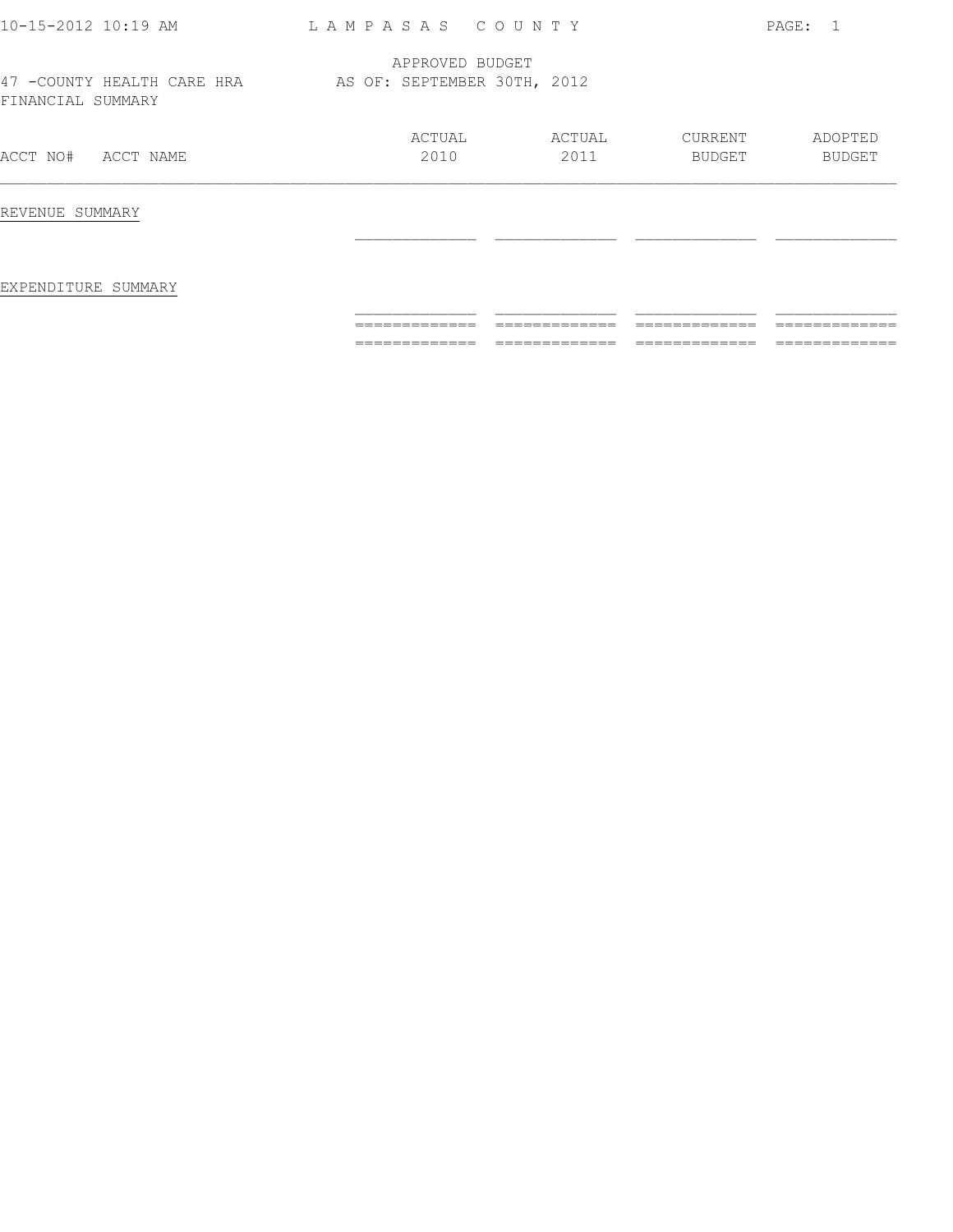| $10 - 15 - 2012$ $10:19$ AM |                                    | LAMPASAS COUNTY             |        |         | PAGE: | - 2           |
|-----------------------------|------------------------------------|-----------------------------|--------|---------|-------|---------------|
|                             |                                    | APPROVED BUDGET             |        |         |       |               |
|                             | 47 -COUNTY HEALTH CARE HRA         | AS OF: SEPTEMBER 30TH, 2012 |        |         |       |               |
|                             | DEPARTMENT - 47 COUNTY HEALTH CARE |                             |        |         |       |               |
| DEPARTMENT REVENUES         |                                    |                             |        |         |       |               |
|                             |                                    | ACTUAL                      | ACTUAL | CURRENT |       | ADOPTED       |
| ACCT NO#                    | ACCT NAME                          | 2010                        | 2011   | BUDGET  |       | <b>BUDGET</b> |
|                             |                                    |                             |        |         |       |               |

 $\frac{1}{2}$  ,  $\frac{1}{2}$  ,  $\frac{1}{2}$  ,  $\frac{1}{2}$  ,  $\frac{1}{2}$  ,  $\frac{1}{2}$  ,  $\frac{1}{2}$  ,  $\frac{1}{2}$  ,  $\frac{1}{2}$  ,  $\frac{1}{2}$  ,  $\frac{1}{2}$  ,  $\frac{1}{2}$  ,  $\frac{1}{2}$  ,  $\frac{1}{2}$  ,  $\frac{1}{2}$  ,  $\frac{1}{2}$  ,  $\frac{1}{2}$  ,  $\frac{1}{2}$  ,  $\frac{1$ 

============= ============= ============= =============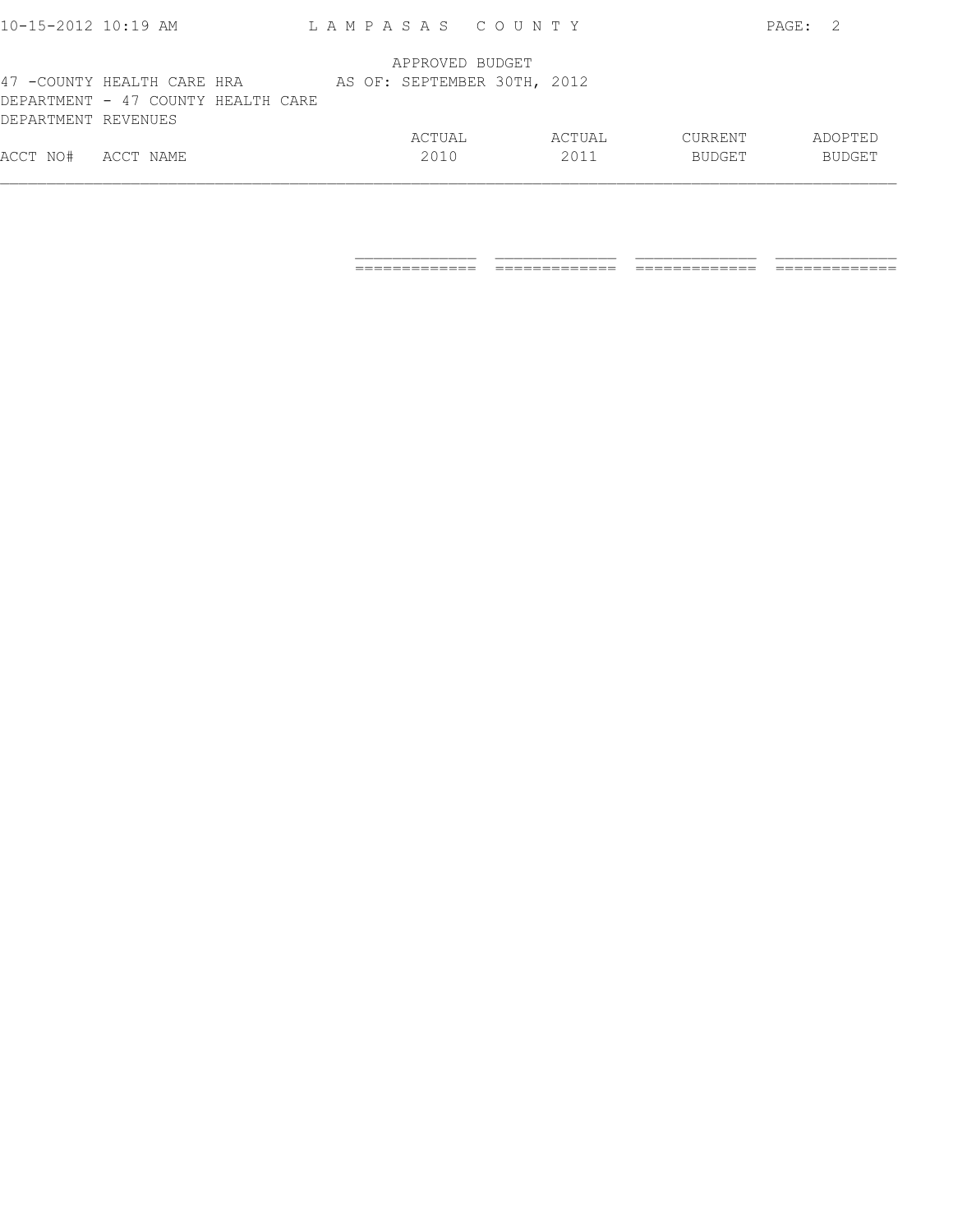| ACCT NO#                  | ACCT NAME                                                     | ACTUAL<br>2010              | ACTUAL<br>2011 | CURRENT<br>BUDGET |         | ADOPTED<br><b>BUDGET</b> |
|---------------------------|---------------------------------------------------------------|-----------------------------|----------------|-------------------|---------|--------------------------|
|                           | DEPARTMENT - 47 COUNTY HEALTH CARE<br>DEPARTMENT EXPENDITURES |                             |                |                   |         |                          |
|                           | 47 -COUNTY HEALTH CARE HRA                                    | AS OF: SEPTEMBER 30TH, 2012 |                |                   |         |                          |
|                           |                                                               | APPROVED BUDGET             |                |                   |         |                          |
| $10 - 15 - 2012$ 10:19 AM |                                                               | LAMPASAS COUNTY             |                |                   | PAGE: 3 |                          |

GENERAL EXPENSES ---------------

| ---------------- |                                    |                           |                        |               |
|------------------|------------------------------------|---------------------------|------------------------|---------------|
|                  |                                    |                           |                        |               |
|                  | _____<br>________<br>_____________ | $- -$<br>________________ | _____<br>_____________ | ____________  |
|                  | ————————————                       | _____________             | _____________          | _____________ |
|                  |                                    |                           |                        |               |
|                  |                                    | *** END OF REPORT ***     |                        |               |
|                  |                                    |                           |                        |               |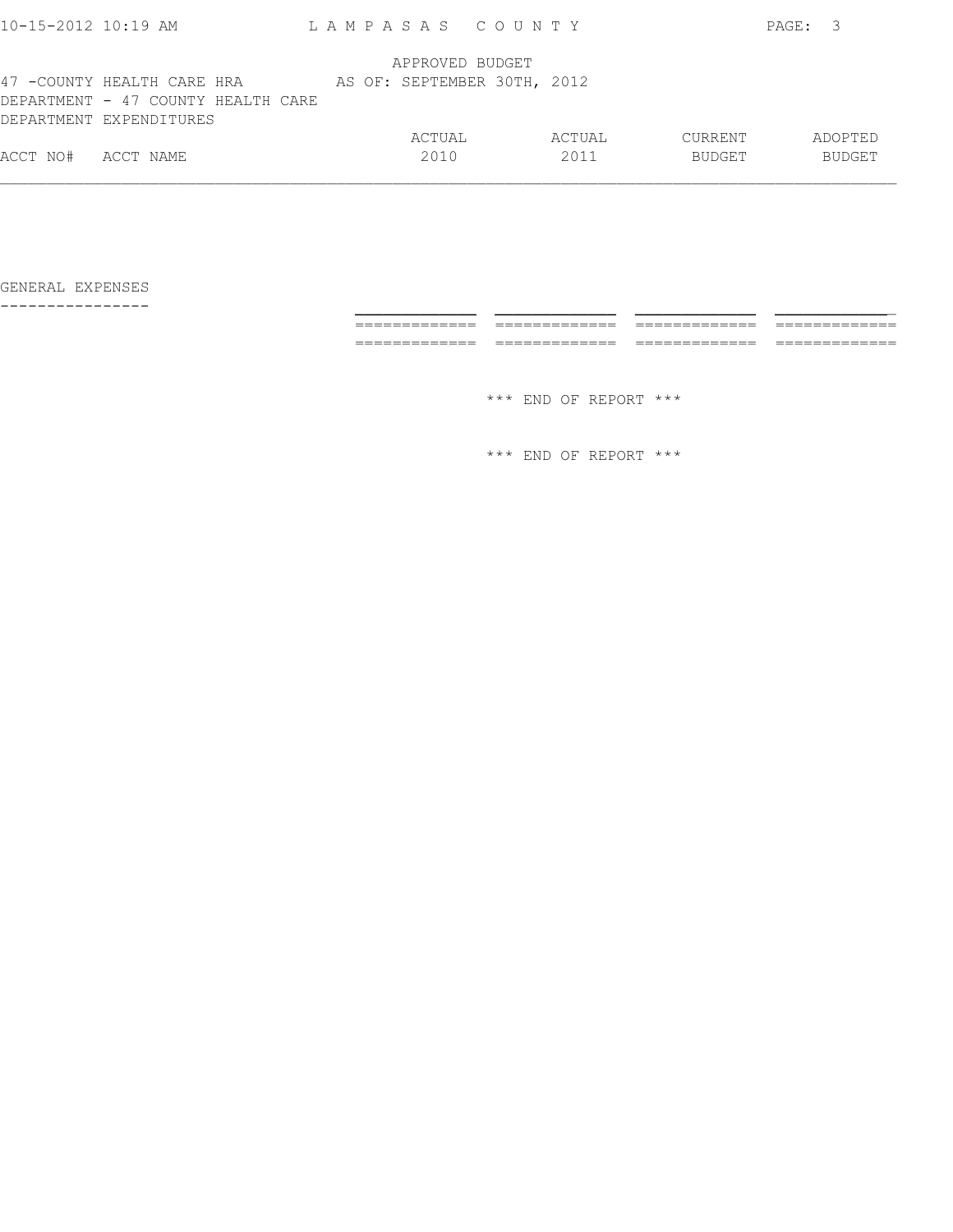| 10-15-2012 10:19 AM                                                             | LAMPASAS COUNTY |                                                                                 |                           | PAGE: 1 |
|---------------------------------------------------------------------------------|-----------------|---------------------------------------------------------------------------------|---------------------------|---------|
| 55 - INTEREST & SINKING FUND AS OF: SEPTEMBER 30TH, 2012<br>FINANCIAL SUMMARY   | APPROVED BUDGET |                                                                                 |                           |         |
| ACCT NO# ACCT NAME                                                              | ACTUAL<br>2010  | ACTUAL<br>2011                                                                  | CURRENT ADOPTED<br>BUDGET | BUDGET  |
| REVENUE SUMMARY                                                                 |                 |                                                                                 |                           |         |
| 00-I&S REVENUE                                                                  |                 | 825,826.98  1,041,481.39  819,600.00  808,058.00                                |                           |         |
| *** TOTAL REVENUE ***                                                           |                 | 825,826.98 1,041,481.39 819,600.00 808,058.00                                   |                           |         |
| EXPENDITURE SUMMARY                                                             |                 |                                                                                 |                           |         |
| 01-I&S EXPENDITURES                                                             |                 | 830, 396.31 794, 797.62 832, 651.00 834, 432.00                                 |                           |         |
| *** TOTAL EXPENDITURES ***                                                      |                 | 830, 396.31 794, 797.62 832, 651.00 834, 432.00<br>============================ |                           |         |
| REVENUES OVER/(UNDER) EXPENDITURES (4,569.33) 246,683.77 (13,051.00)(26,374.00) |                 |                                                                                 |                           |         |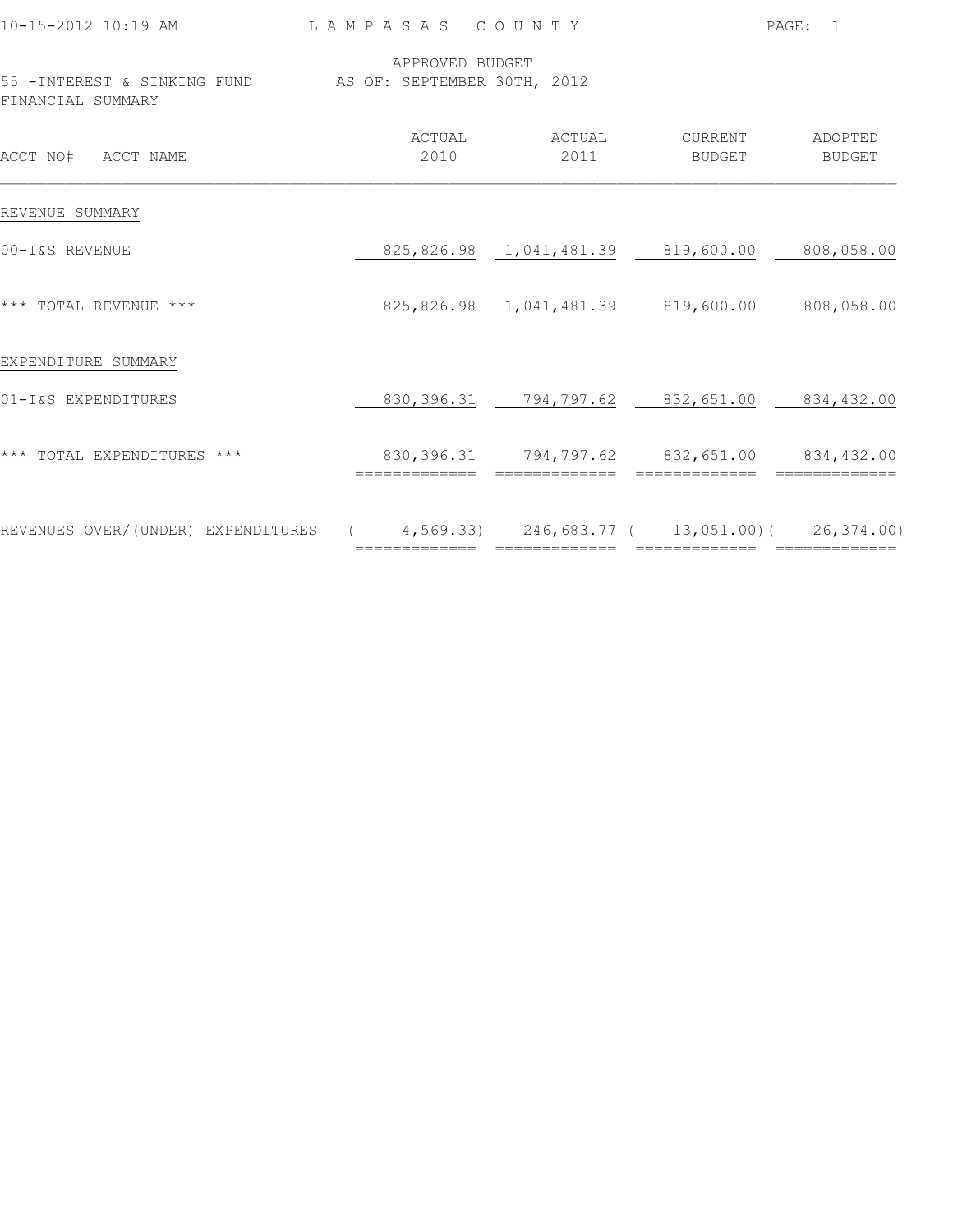|                |                                                                                                                                                                                                        |                                                                                                                           | 2<br>PAGE:                                                                                                                   |
|----------------|--------------------------------------------------------------------------------------------------------------------------------------------------------------------------------------------------------|---------------------------------------------------------------------------------------------------------------------------|------------------------------------------------------------------------------------------------------------------------------|
|                |                                                                                                                                                                                                        |                                                                                                                           |                                                                                                                              |
|                |                                                                                                                                                                                                        |                                                                                                                           |                                                                                                                              |
|                |                                                                                                                                                                                                        |                                                                                                                           |                                                                                                                              |
| ACTUAL         | ACTUAL                                                                                                                                                                                                 | CURRENT                                                                                                                   | ADOPTED                                                                                                                      |
| 2010           | 2011                                                                                                                                                                                                   | BUDGET                                                                                                                    | BUDGET                                                                                                                       |
|                |                                                                                                                                                                                                        |                                                                                                                           |                                                                                                                              |
|                |                                                                                                                                                                                                        |                                                                                                                           | 792,458.00                                                                                                                   |
| 0.00           | 0.00                                                                                                                                                                                                   | 11,200.00                                                                                                                 | 11,200.00                                                                                                                    |
| 0.00           | 0.00                                                                                                                                                                                                   | 4,000.00                                                                                                                  | 4,000.00                                                                                                                     |
| 1,542.28       | 366.98                                                                                                                                                                                                 | 400.00                                                                                                                    | 400.00                                                                                                                       |
| 3,529.78       | 0.00                                                                                                                                                                                                   | 0.00                                                                                                                      | 0.00                                                                                                                         |
| 0.00           | 1.00                                                                                                                                                                                                   | 0.00                                                                                                                      | 0.00                                                                                                                         |
| 0.00           | 233,000.00                                                                                                                                                                                             | 0.00                                                                                                                      | 0.00                                                                                                                         |
|                |                                                                                                                                                                                                        | 819,600.00                                                                                                                | 808,058.00                                                                                                                   |
|                |                                                                                                                                                                                                        |                                                                                                                           | 808,058.00                                                                                                                   |
| ============== | =============                                                                                                                                                                                          |                                                                                                                           |                                                                                                                              |
|                | 100-00-010 CURRENT AD VALOREM TAXES<br>100-00-020 DELIQUENT AD VALOREM TAXES<br>100-00-030 PENALTIES & INT. AD VALOREM<br>100-00-125 CERT OF OBLIGATION SERIES 2<br>** SUB-DEPARTMENT REVENUE TOTAL ** | LAMPASAS COUNTY<br>APPROVED BUDGET<br>AS OF: SEPTEMBER 30TH, 2012<br>820,754.92<br>825,826.98<br>825,826.98<br>825,826.98 | 808, 113.41 804, 000.00<br>1,041,481.39<br>819,600.00<br>1,041,481.39<br>1,041,481.39 819,600.00 808,058.00<br>============= |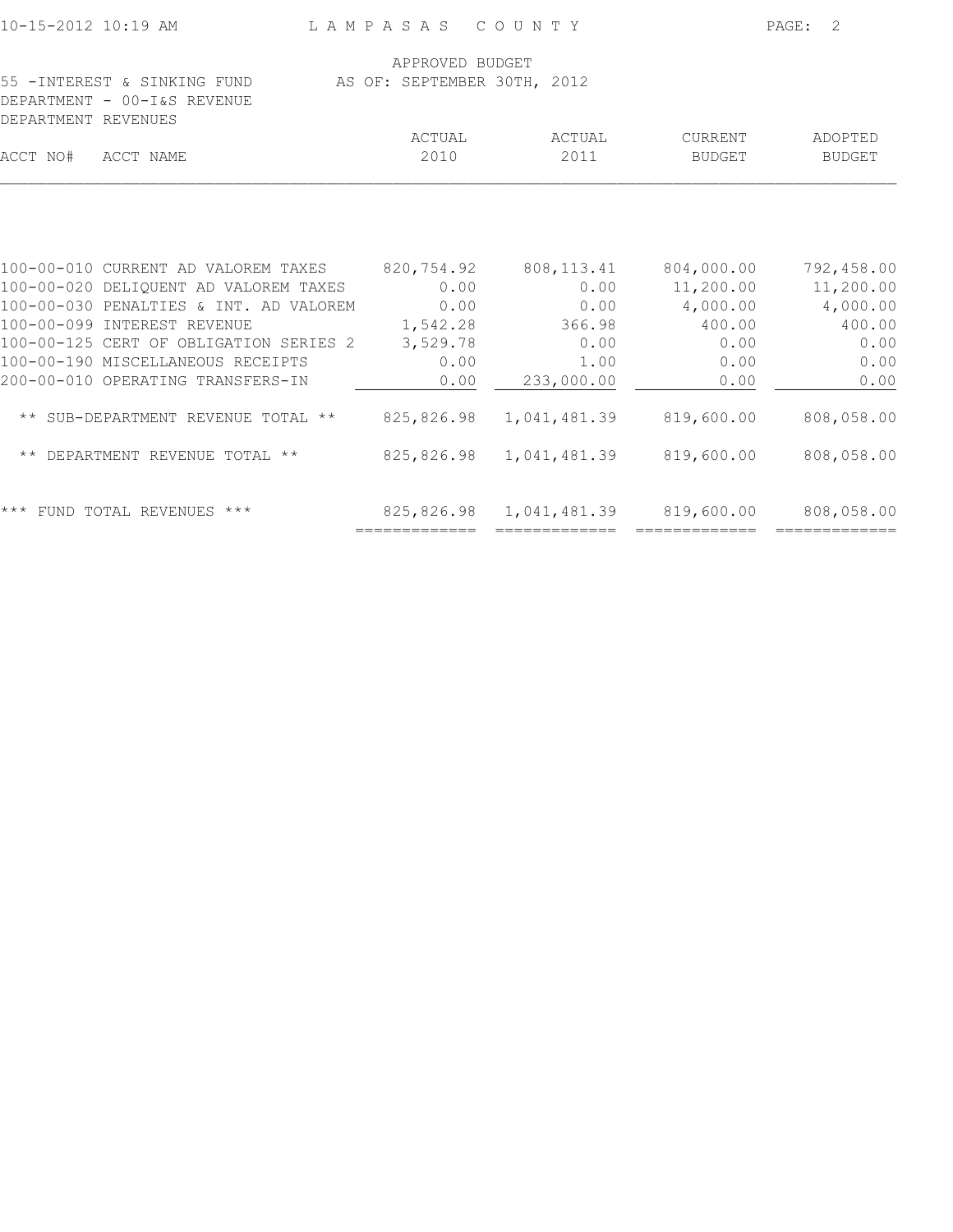| 10-15-2012 10:19 AM                                             | LAMPASAS COUNTY             |        |               | PAGE: 3       |
|-----------------------------------------------------------------|-----------------------------|--------|---------------|---------------|
|                                                                 | APPROVED BUDGET             |        |               |               |
| 55 -INTEREST & SINKING FUND<br>DEPARTMENT - 01-I&S EXPENDITURES | AS OF: SEPTEMBER 30TH, 2012 |        |               |               |
| DEPARTMENT EXPENDITURES                                         |                             |        |               |               |
|                                                                 | ACTUAL                      | ACTUAL | CURRENT       | ADOPTED       |
| ACCT NO#<br>ACCT NAME                                           | 2010                        | 2011   | <b>BUDGET</b> | <b>BUDGET</b> |

GENERAL EXPENSES

| 401-00-306 OTHER SOURCES C/O<br>401-00-318 LEGAL FEES-C/O ISSUANCE<br>401-00-331 PAYING AGENT FEES<br>401-00-338 INTEREST PAYMENT | (3, 200, 000.00) (3, 910, 000.00)<br>68,713.00 66,378.00<br>271,796.58 213,168.62 | $3,600.00$ $400.00$ | 0.00<br>0.00<br>950.00<br>226,701.00                             | 0.00<br>0.00<br>950.00<br>136,816.00 |
|-----------------------------------------------------------------------------------------------------------------------------------|-----------------------------------------------------------------------------------|---------------------|------------------------------------------------------------------|--------------------------------------|
| ** CATEGORY TOTAL **                                                                                                              | $(2, 855, 890.42) (3, 630, 053.38)$ 227, 651.00                                   |                     |                                                                  | 137,766.00                           |
|                                                                                                                                   |                                                                                   |                     |                                                                  |                                      |
| NOT USED 8                                                                                                                        |                                                                                   |                     |                                                                  |                                      |
| 401-00-800 PMT REFUNDING ESCROW AGENT 3,131,287.00 3,834,851.00                                                                   |                                                                                   |                     | 0.00                                                             | 0.00                                 |
| ** CATEGORY TOTAL **                                                                                                              | 3, 131, 287.00 3, 834, 851.00                                                     |                     | 0.00                                                             | 0.00                                 |
| CAPITAL LEASE                                                                                                                     |                                                                                   |                     |                                                                  |                                      |
| 401-00-900 PRINCIPAL PAYMENT                                                                                                      | 554,999.73                                                                        | 590,000.00          | 605,000.00                                                       | 696,666.00                           |
| ** CATEGORY TOTAL **                                                                                                              | 554,999.73                                                                        | 590,000.00          | 605,000.00                                                       | 696,666.00                           |
| ** SUB-DEPARTMENT TOTAL **                                                                                                        | 830, 396.31                                                                       | 794,797.62          | 832,651.00                                                       | 834,432.00                           |
| $***$<br>$\star\star\star$<br>DEPARTMENT TOTAL                                                                                    |                                                                                   |                     | 830,396.31 794,797.62 832,651.00 834,432.00                      |                                      |
| *** FUND TOTAL EXPENDITURES ***                                                                                                   | =============                                                                     | =============       | 830, 396.31 794, 797.62 832, 651.00 834, 432.00<br>============= | =============                        |
|                                                                                                                                   |                                                                                   |                     |                                                                  |                                      |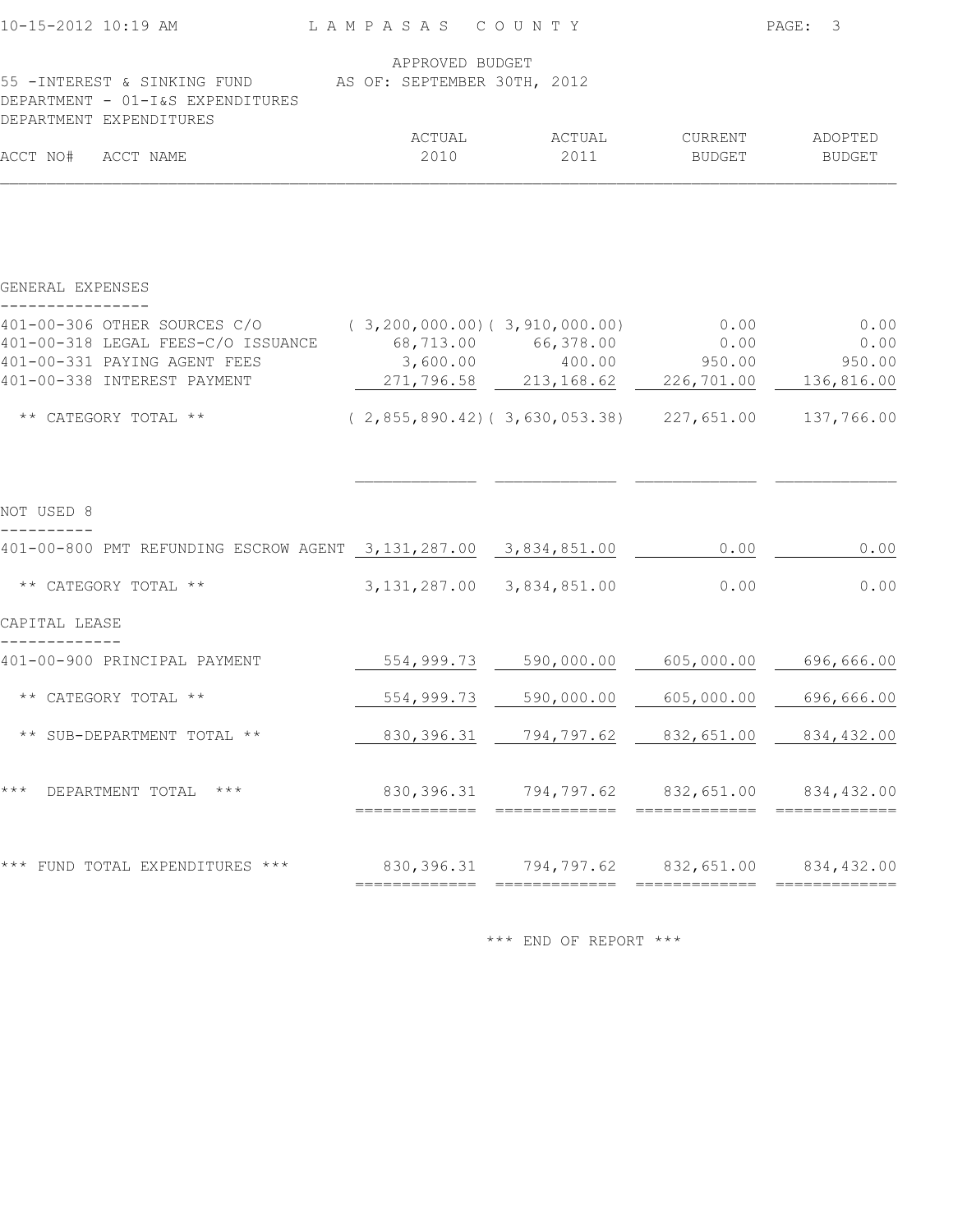| $10 - 15 - 2012$ $10:19$ AM                         | LAMPASAS COUNTY             |        |               | PAGE:         |
|-----------------------------------------------------|-----------------------------|--------|---------------|---------------|
|                                                     | APPROVED BUDGET             |        |               |               |
| 60 - FIXED ASSETS \$5000/ABOVE<br>FINANCIAL SUMMARY | AS OF: SEPTEMBER 30TH, 2012 |        |               |               |
|                                                     | ACTUAL                      | ACTUAL | CURRENT       | ADOPTED       |
| ACCT NO#<br>ACCT NAME                               | 2010                        | 2011   | <b>BUDGET</b> | <b>BUDGET</b> |
|                                                     |                             |        |               |               |

EXPENDITURE SUMMARY

| ______________<br>_____________ | ______________<br>_____________  | ______________<br>_____________ | ______________<br>_____________ |
|---------------------------------|----------------------------------|---------------------------------|---------------------------------|
|                                 |                                  |                                 |                                 |
| ______________<br>_____________ | _______________<br>_____________ | ______________<br>_____________ | _____________<br>_____________  |
|                                 |                                  |                                 |                                 |
| ______________<br>_____________ | ______________<br>_____________  | ______________<br>_____________ | _____________<br>_____________  |
|                                 |                                  |                                 |                                 |
|                                 |                                  |                                 |                                 |
|                                 |                                  |                                 |                                 |

\*\*\* END OF REPORT \*\*\*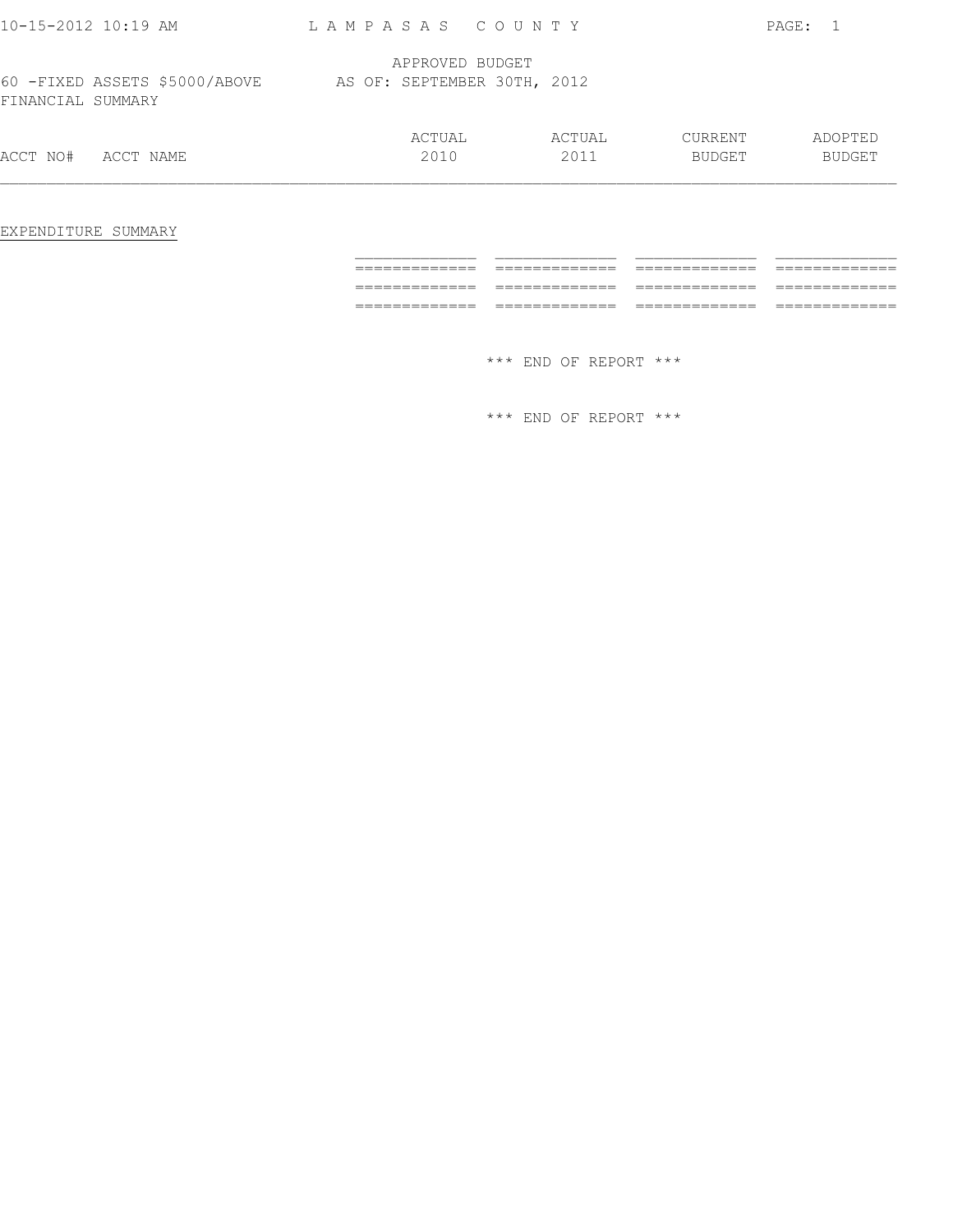| $10 - 15 - 2012$ 10:19 AM                                                     | LAMPASAS COUNTY |                |                       | PAGE: 1           |
|-------------------------------------------------------------------------------|-----------------|----------------|-----------------------|-------------------|
| 88 -LAMP CO STATE COURT COST AS OF: SEPTEMBER 30TH, 2012<br>FINANCIAL SUMMARY | APPROVED BUDGET |                |                       |                   |
| ACCT NO# ACCT NAME                                                            | ACTUAL<br>2010  | ACTUAL<br>2011 | CURRENT<br>BUDGET     | ADOPTED<br>BUDGET |
| REVENUE SUMMARY                                                               |                 |                |                       |                   |
| 00-DEPT REVENUE                                                               |                 | 309.37 231.85  | 0.00                  | 0.00              |
| *** TOTAL REVENUE ***                                                         |                 | 309.37 231.85  | 0.00                  | 0.00              |
| EXPENDITURE SUMMARY                                                           |                 |                |                       |                   |
|                                                                               |                 |                |                       |                   |
| REVENUES OVER/(UNDER) EXPENDITURES 309.37 231.85                              |                 | =============  | 0.00<br>============= | 0.00              |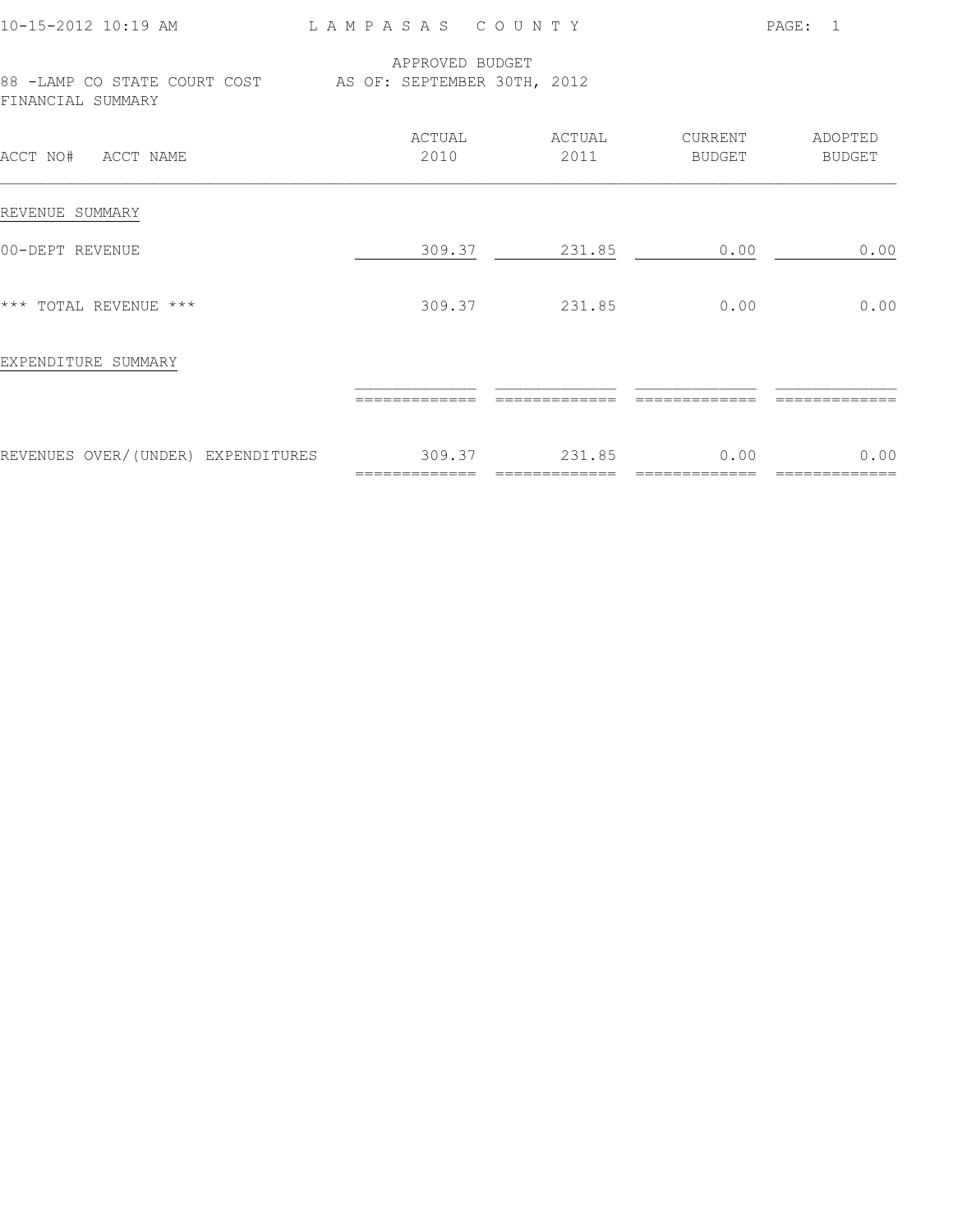| 10-15-2012 10:19 AM                                                                 | LAMPASAS COUNTY             |        |         | PAGE:<br>- 2  |
|-------------------------------------------------------------------------------------|-----------------------------|--------|---------|---------------|
|                                                                                     | APPROVED BUDGET             |        |         |               |
| 88 -LAMP CO STATE COURT COST<br>DEPARTMENT - 00-DEPT REVENUE<br>DEPARTMENT REVENUES | AS OF: SEPTEMBER 30TH, 2012 |        |         |               |
|                                                                                     | ACTUAL                      | ACTUAL | CURRENT | ADOPTED       |
| ACCT NO#<br>ACCT NAME                                                               | 2010                        | 2011   | BUDGET  | <b>BUDGET</b> |
|                                                                                     |                             |        |         |               |
| 100-00-099 INTEREST REVENUE                                                         | 309.37                      | 231.85 | 0.00    | 0.00          |
| ** SUB-DEPARTMENT REVENUE TOTAL **                                                  | 309.37                      | 231.85 | 0.00    | 0.00          |
| ** DEPARTMENT REVENUE TOTAL **                                                      | 309.37                      | 231.85 | 0.00    | 0.00          |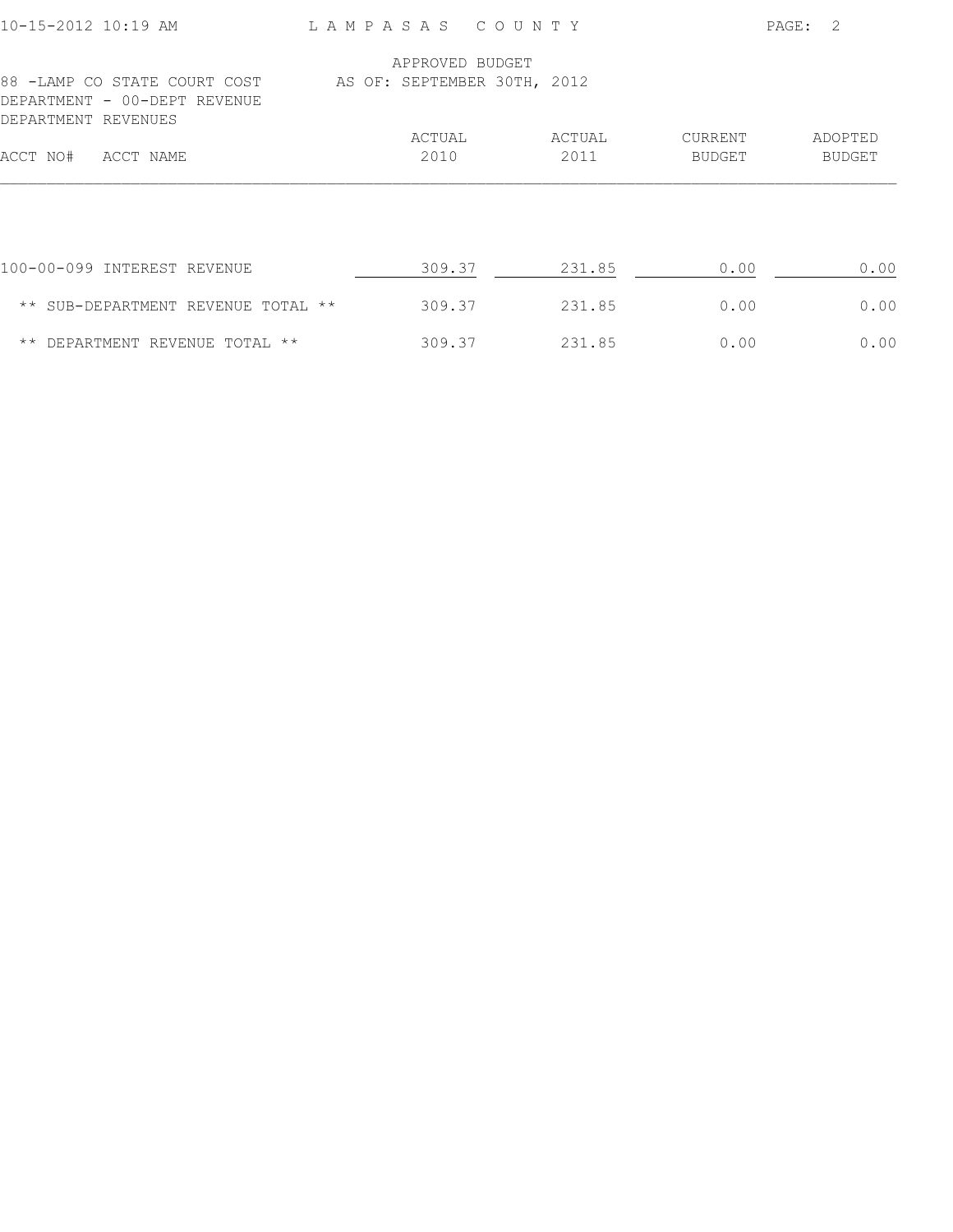|                                   |      |                  |                 |                                                                             | PAGE: 3                          |
|-----------------------------------|------|------------------|-----------------|-----------------------------------------------------------------------------|----------------------------------|
|                                   |      |                  |                 |                                                                             |                                  |
|                                   |      |                  |                 |                                                                             |                                  |
|                                   |      |                  | ACTUAL          |                                                                             | ADOPTED                          |
|                                   | 2010 |                  | 2011            |                                                                             | BUDGET                           |
|                                   |      |                  |                 |                                                                             |                                  |
|                                   |      |                  |                 |                                                                             |                                  |
|                                   |      |                  | 231.85          |                                                                             | 0.00                             |
| DEPARTMENT - 01-DEPT EXPENDITURES |      | ACTUAL<br>309.37 | APPROVED BUDGET | LAMPASAS COUNTY<br>88 -LAMP CO STATE COURT COST AS OF: SEPTEMBER 30TH, 2012 | CURRENT<br><b>BUDGET</b><br>0.00 |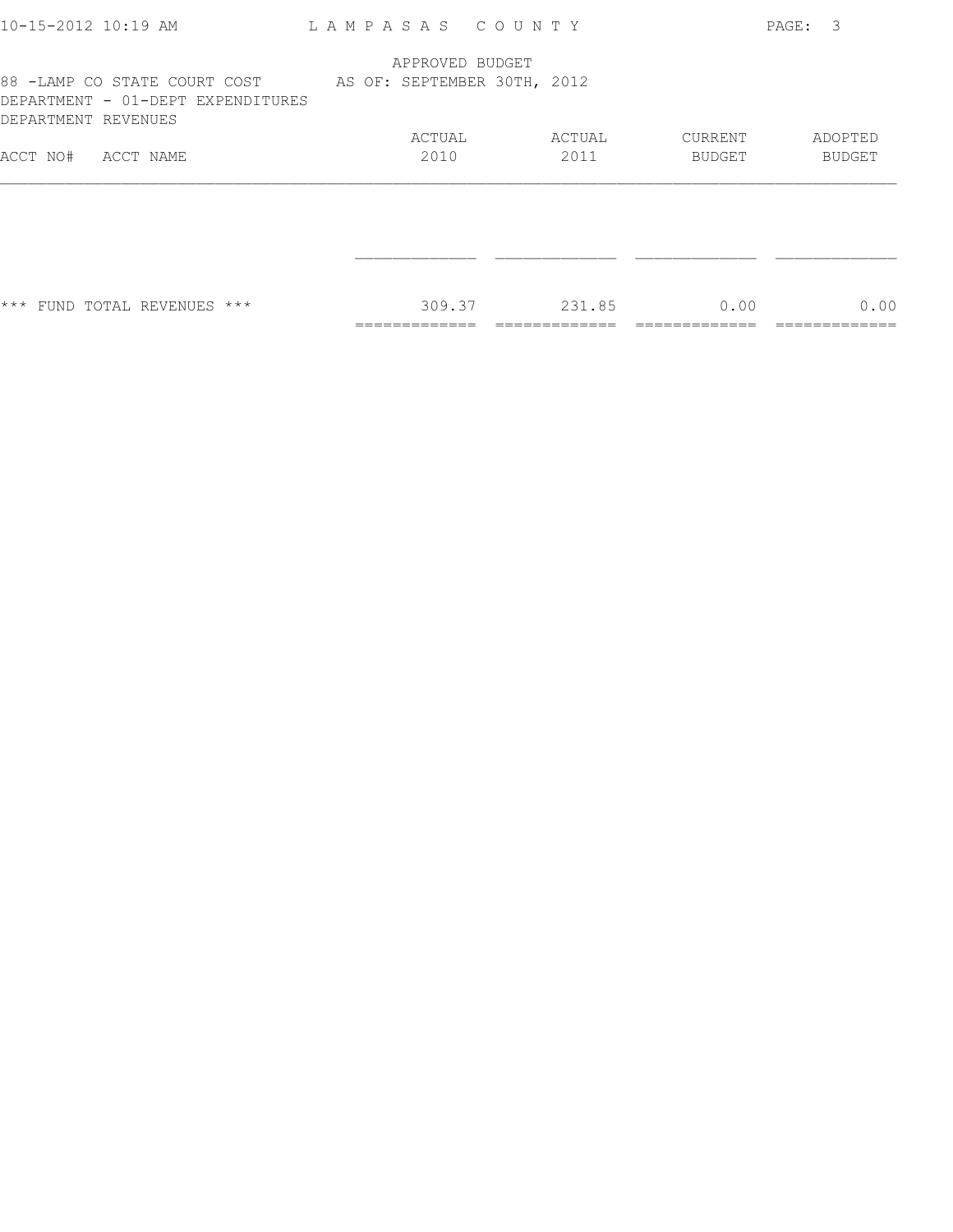| APPROVED BUDGET<br>AS OF: SEPTEMBER 30TH, 2012<br>ACTUAL<br>ACTUAL<br><b>CURRENT</b><br>ADOPTED<br>2010<br>2011<br><b>BUDGET</b><br><b>BUDGET</b><br>ACCT NAME | $10 - 15 - 2012$ $10:19$ AM | LAMPASAS COUNTY |  |  | PAGE: 4 |  |
|----------------------------------------------------------------------------------------------------------------------------------------------------------------|-----------------------------|-----------------|--|--|---------|--|
| 88 -LAMP CO STATE COURT COST<br>DEPARTMENT - 01-DEPT EXPENDITURES<br>DEPARTMENT EXPENDITURES<br>ACCT NO#                                                       |                             |                 |  |  |         |  |
|                                                                                                                                                                |                             |                 |  |  |         |  |
|                                                                                                                                                                |                             |                 |  |  |         |  |

| _______________<br>_____________ | _______________<br>_____________ | ______________<br>_____________ | ___<br>__________   |
|----------------------------------|----------------------------------|---------------------------------|---------------------|
|                                  |                                  |                                 |                     |
| _____________<br>______________  | ____________<br>_____________    | _____________<br>_____________  | ___<br>------<br>__ |
|                                  |                                  |                                 |                     |
|                                  |                                  |                                 |                     |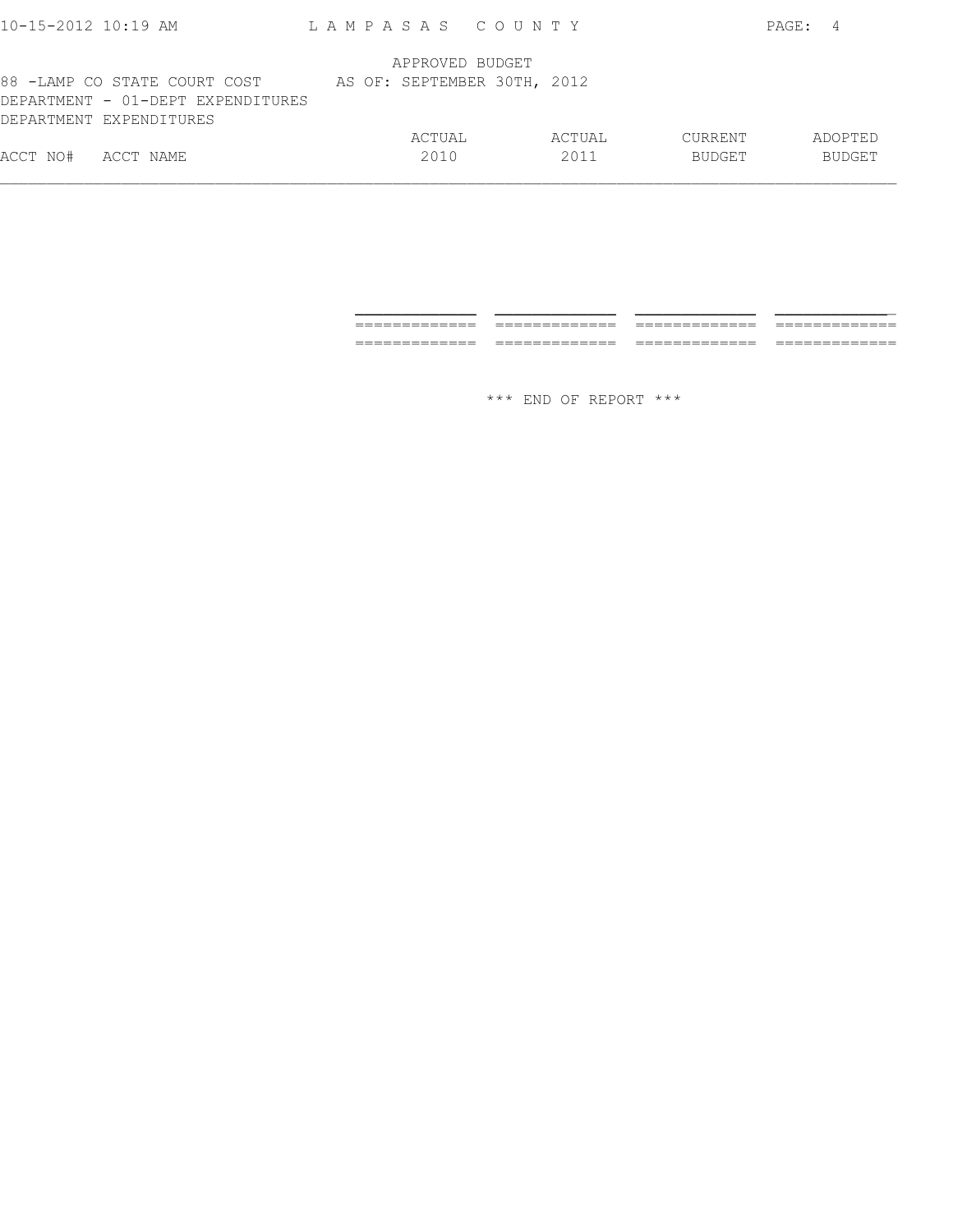| 10-15-2012 10:19 AM          | LAMPASAS COUNTY                                |                |                   | PAGE: 1           |
|------------------------------|------------------------------------------------|----------------|-------------------|-------------------|
| 89 -NTF<br>FINANCIAL SUMMARY | APPROVED BUDGET<br>AS OF: SEPTEMBER 30TH, 2012 |                |                   |                   |
| ACCT NO#<br>ACCT NAME        | ACTUAL<br>2010                                 | ACTUAL<br>2011 | CURRENT<br>BUDGET | ADOPTED<br>BUDGET |
| REVENUE SUMMARY              |                                                |                |                   |                   |
| EXPENDITURE SUMMARY          |                                                |                |                   |                   |
|                              |                                                |                |                   |                   |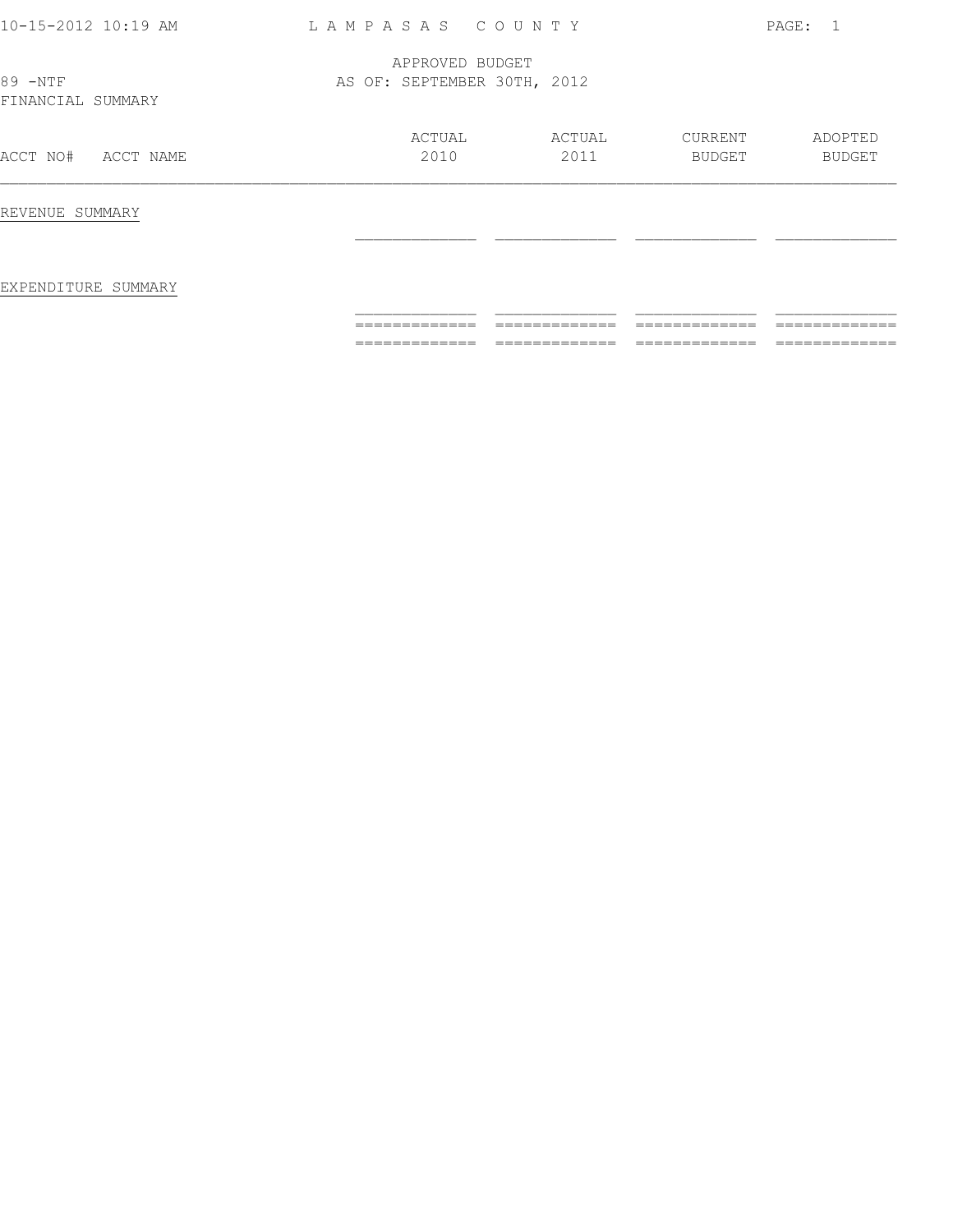| $10 - 15 - 2012$ 10:19 AM |                                      | LAMPASAS COUNTY             |        |         | PAGE: | - 2.          |
|---------------------------|--------------------------------------|-----------------------------|--------|---------|-------|---------------|
|                           |                                      | APPROVED BUDGET             |        |         |       |               |
| $89 - NTF$                |                                      | AS OF: SEPTEMBER 30TH, 2012 |        |         |       |               |
|                           | DEPARTMENT - 00-NARCOTICS TASK FORCE |                             |        |         |       |               |
| DEPARTMENT REVENUES       |                                      |                             |        |         |       |               |
|                           |                                      | ACTUAL                      | ACTUAL | CURRENT |       | ADOPTED       |
| ACCT NO#                  | ACCT NAME                            | 2010                        | 2011   | BUDGET  |       | <b>BUDGET</b> |
|                           |                                      |                             |        |         |       |               |

00-SUB DEPT \_\_\_\_\_\_\_\_\_\_\_\_\_ \_\_\_\_\_\_\_\_\_\_\_\_\_ \_\_\_\_\_\_\_\_\_\_\_\_\_ \_\_\_\_\_\_\_\_\_\_\_\_\_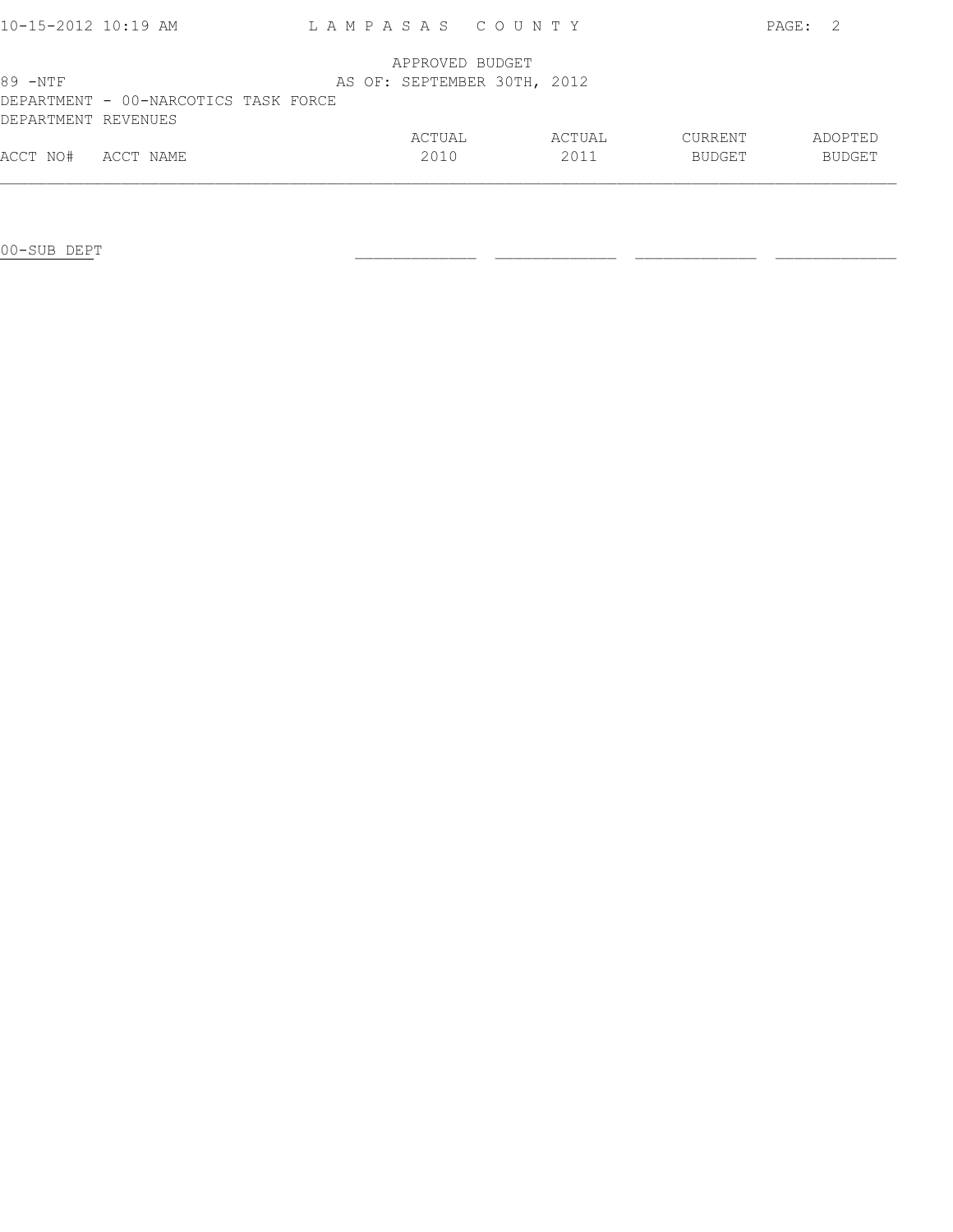| 10-15-2012 10:19 AM |                                      | LAMPASAS COUNTY             |        |         | PAGE: 3 |               |
|---------------------|--------------------------------------|-----------------------------|--------|---------|---------|---------------|
|                     |                                      | APPROVED BUDGET             |        |         |         |               |
| $89 - NTF$          |                                      | AS OF: SEPTEMBER 30TH, 2012 |        |         |         |               |
|                     | DEPARTMENT - 01-NARCOTICS TASK FORCE |                             |        |         |         |               |
| DEPARTMENT REVENUES |                                      |                             |        |         |         |               |
|                     |                                      | ACTUAL                      | ACTUAL | CURRENT |         | ADOPTED       |
| ACCT NO#            | ACCT NAME                            | 2010                        | 2011   | BUDGET  |         | <b>BUDGET</b> |
|                     |                                      |                             |        |         |         |               |

00-SUB DEPT \_\_\_\_\_\_\_\_\_\_\_\_\_ \_\_\_\_\_\_\_\_\_\_\_\_\_ \_\_\_\_\_\_\_\_\_\_\_\_\_ \_\_\_\_\_\_\_\_\_\_\_\_\_

============= ============= ============= =============